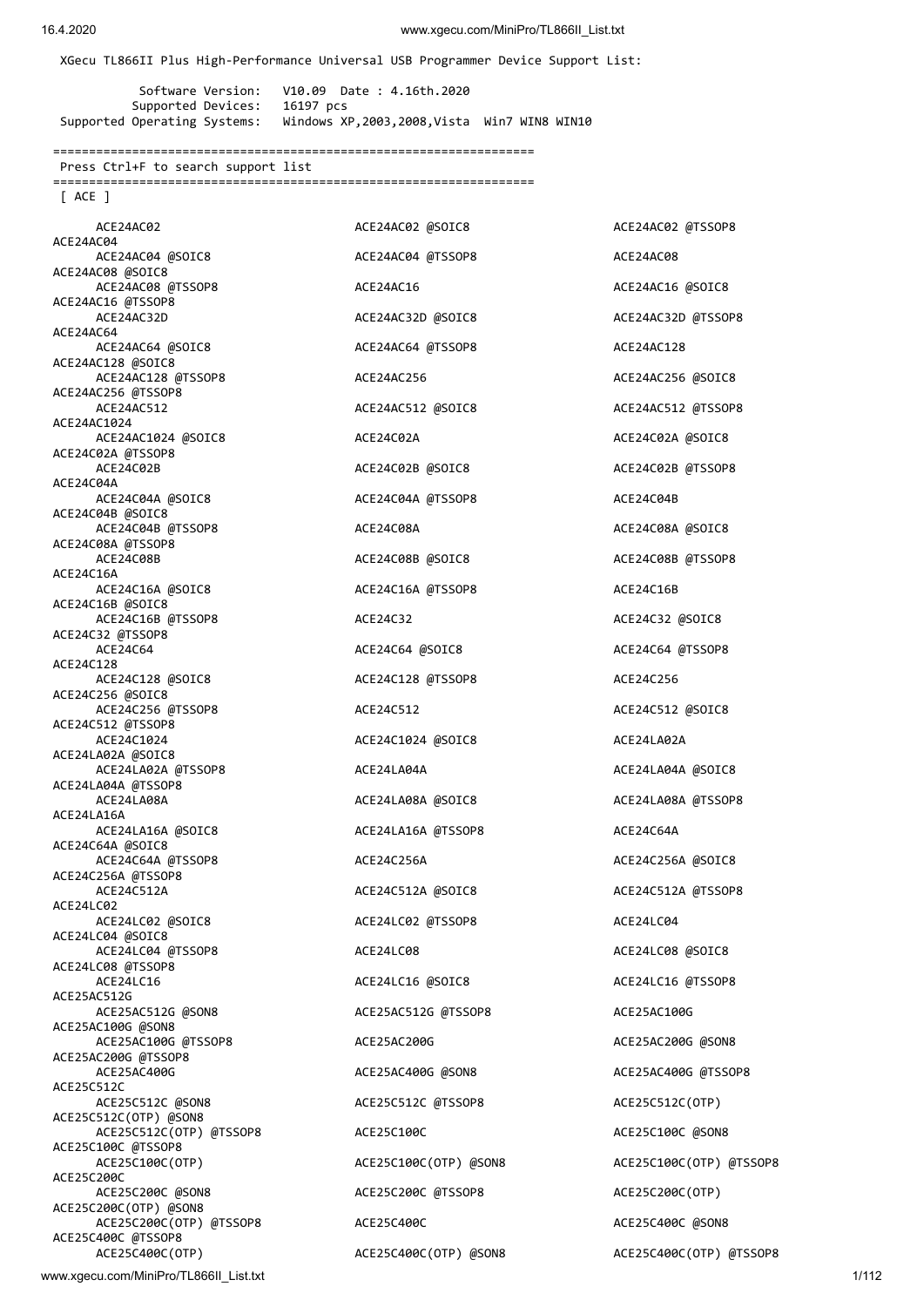| IC Support: 15 PCS         |                             |                            |  |
|----------------------------|-----------------------------|----------------------------|--|
|                            |                             |                            |  |
| $\lceil$ ADESTO $\rceil$   |                             |                            |  |
| AT45DB011D[Page264] @SOIC8 | AT45DB011D[Page256] @SOIC8  | AT45DB011D[Page264] @UDFN8 |  |
| AT45DB011D[Page256] @UDFN8 |                             |                            |  |
| AT45DB021D[Page264] @SOIC8 | AT45DB021D[Page256] @SOIC8  | AT45DB021D[Page264] @UDFN8 |  |
| AT45DB021D[Page256] @UDFN8 |                             |                            |  |
| AT45DB021E[Page264] @SOIC8 | AT45DB021E[Page256] @SOIC8  | AT45DB021E[Page264] @UDFN8 |  |
| AT45DB021E[Page256] @UDFN8 |                             |                            |  |
| AT45DB041D[Page264] @SOIC8 | AT45DB041D[Page256] @SOIC8  | AT45DB041E[Page264] @SOIC8 |  |
| AT45DB041E[Page256] @SOIC8 |                             |                            |  |
| AT45DB041E[Page264] @UDFN8 | AT45DB041E [Page256] @UDFN8 | AT45DB081D[Page264] @SOIC8 |  |
| AT45DB081D[Page256] @SOIC8 |                             |                            |  |
| AT45DB081E[Page264] @SOIC8 | AT45DB081E[Page256] @SOIC8  | AT45DB081E[Page264] @UDFN8 |  |
| AT45DB081E[Page256] @UDFN8 |                             |                            |  |
| AT45DB161D[Page528] @SOIC8 | AT45DB161D[Page512] @SOIC8  | AT45DB161E[Page528] @SOIC8 |  |
| AT45DB161E[Page512] @SOIC8 |                             |                            |  |
| AT45DB161E[Page528] @UDFN8 | AT45DB161E[Page512] @UDFN8  | AT45DB321D[Page528] @SOIC8 |  |
| AT45DB321D[Page512] @SOIC8 |                             |                            |  |

| [ ACTRANS ]                          |                   |                      |
|--------------------------------------|-------------------|----------------------|
| AC25LV512                            | AC25LV512 @SOP8   | AC25LV010            |
| AC25LV010 @SOP8<br>AC39LV010 @PLCC32 | AC39LV010 @TSOP32 | AC39LV020 @PLCC32    |
| AC39LV020 @TSOP32                    |                   |                      |
| AC39LV040 @PLCC32                    | AC39LV040 @TSOP32 | @TSOP40<br>AC39LV080 |
| AC39LV088 @TSOP48                    |                   |                      |
| AC39LV512 @PLCC32                    | AC39LV512 @TSOP32 | AC39VF088 @TSOP48    |

93LC86(x16) @SOIC8

| 93LC46(x8)         | 93LC46(x8) @SOIC8 | 93LC46(x16) |
|--------------------|-------------------|-------------|
| 93LC46(x16) @SOIC8 |                   |             |
| 93LC56(x8)         | 93LC56(x8) @SOIC8 | 93LC56(x16) |
| 93LC56(x16) @SOIC8 |                   |             |
| 93LC66(x8)         | 93LC66(x8) @SOIC8 | 93LC66(x16) |
| 93LC66(x16) @SOIC8 |                   |             |
| 93LC86(x8)         | 93LC86(x8) @SOIC8 | 93LC86(x16) |

[ ACT ]

IC Support: 205 PCS

IC Support: 16 PCS

ACE93C66A(x16) @TSSOP8

| ACE25QA512G @SON8      | ACE25QA512G @TSSOP8   | ACE250A100G           |
|------------------------|-----------------------|-----------------------|
| ACE25QA100G @SON8      |                       |                       |
| ACE25QA100G @TSSOP8    | ACE250A200G           | ACE25QA200G @SON8     |
| ACE25QA200G @TSSOP8    |                       |                       |
| ACE25QA400G            | ACE25QA400G @SON8     | ACE25QA400G @TSSOP8   |
| ACE250A800G            |                       |                       |
| ACE25QA800G @SON8      | ACE25QA800G @TSSOP8   | ACE250A160G           |
| ACE25QA160G @SON8      |                       |                       |
| ACE25QA160G @TSSOP8    | ACE250C160G           | ACE25QC160G @SON8     |
| ACE25QC160G @TSSOP8    |                       |                       |
| ACE25QC320G            | ACE25QC320G @SON8     | ACE25QC320G @TSSOP8   |
| ACE25QC640G            |                       |                       |
| ACE25QC640G @SON8      | ACE25QC640G @TSSOP8   | ACE25QC128G           |
| ACE25QC128G @SON8      |                       |                       |
| ACE25QC128G @TSSOP8    | ACE93C46(x8)          | ACE93C46(x8) @SOIC8   |
| ACE93C46(x8) @TSSOP8   |                       |                       |
| ACE93C46(x16)          | ACE93C46(x16) @SOIC8  | ACE93C46(x16) @TSSOP8 |
| ACE93C46A(x8)          |                       |                       |
| ACE93C46A(x8) @SOIC8   | ACE93C46A(x8) @TSSOP8 | ACE93C46A(x16)        |
| ACE93C46A(x16) @SOIC8  |                       |                       |
| ACE93C46A(x16) @TSSOP8 | ACE93C56(x8)          | ACE93C56(x8) @SOIC8   |
| ACE93C56(x8) @TSSOP8   |                       |                       |
| ACE93C56(x16)          | ACE93C56(x16) @SOIC8  | ACE93C56(x16) @TSSOP8 |
| ACE93C56A(x8)          |                       |                       |
| ACE93C56A(x8) @SOIC8   | ACE93C56A(x8) @TSSOP8 | ACE93C56A(x16)        |
| ACE93C56A(x16) @SOIC8  |                       |                       |
| ACE93C56A(x16) @TSSOP8 | ACE93C66(x8)          | ACE93C66(x8) @SOIC8   |
| ACE93C66(x8) @TSSOP8   |                       |                       |
| ACE93C66(x16)          | ACE93C66(x16) @SOIC8  | ACE93C66(x16) @TSS0P8 |
| ACE93C66A(x8)          |                       |                       |
| ACE93C66A(x8) @SOIC8   | ACE93C66A(x8) @TSSOP8 | ACE93C66A(x16)        |
| ACE93C66A(x16) @SOIC8  |                       |                       |

ACE25QA512G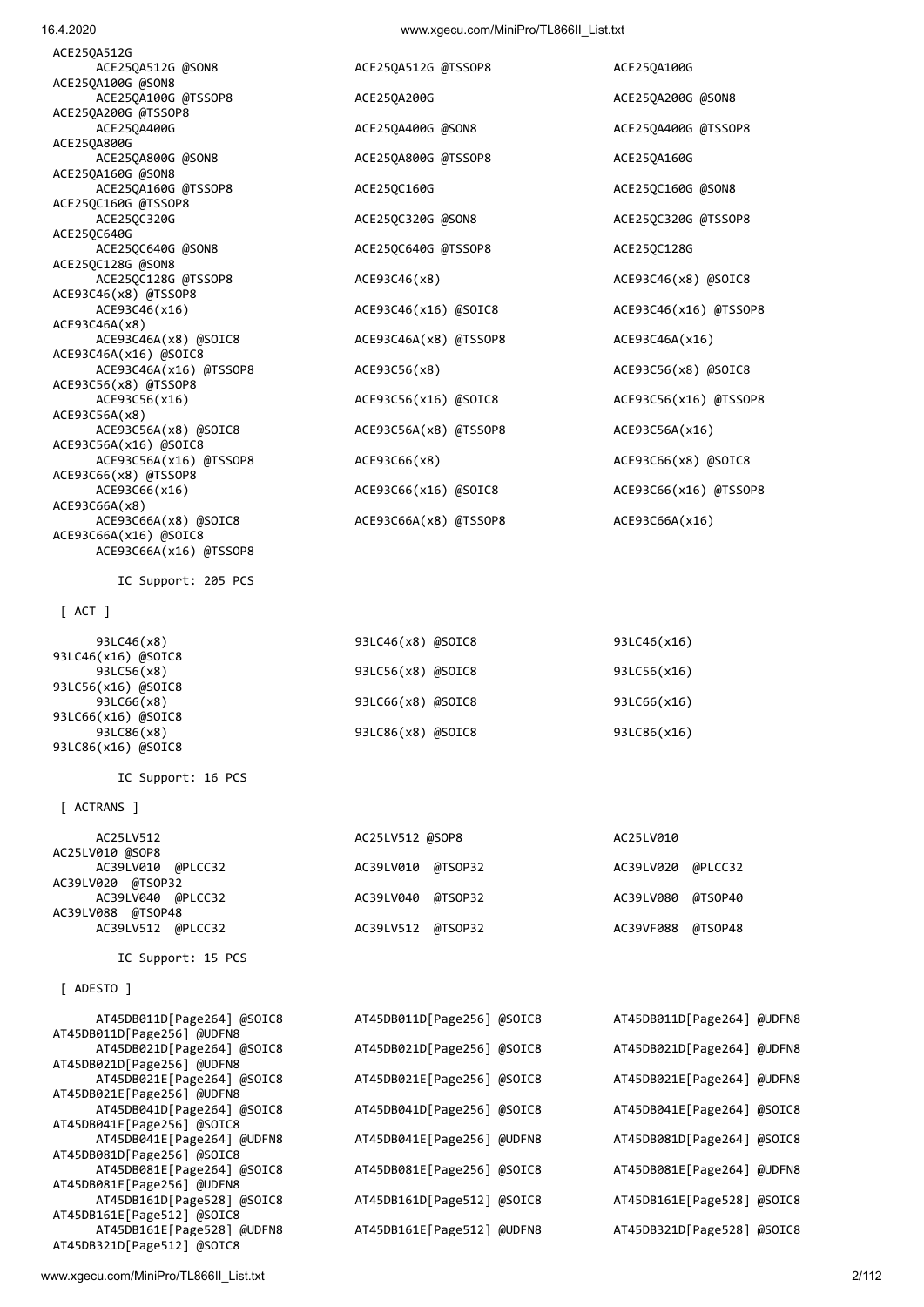www.xgecu.com/MiniPro/TL866II\_List.txt 3/112

| IC Support: 20 PCS                    |         |        |         |         |
|---------------------------------------|---------|--------|---------|---------|
| amd                                   |         |        |         |         |
| @DIP24<br>AM2716<br>@DIP24<br>AM2732A | AM2716B | @DIP24 | AM2732  | @DIP24  |
| @DIP24<br>AM2732B                     | AM2764A | @DIP28 | AM2764A | @PLCC32 |

# [ ALLIANCE ] AS29F002T AS29F002T @PLCC32 AS29F002T @TSOP32 AS29F002B AS29F002B @PLCC32 AS29F002B @TSOP32 AS29LV160B @TSOP48 AS29LV160T @TSOP48 AS29F200B @TSOP48 AS29F200B @PSOP44 AS29F200T @TSOP48 AS29F200T @PSOP44 AS29LV400B @TSOP48 AS29LV400B @SOP44 AS29LV400T @TSOP48 AS29LV400T @SOP44 AS29LV800B @TSOP48 AS29LV800B @SOP44 AS29LV800T @TSOP48 AS29LV800T @SOP44

IC Support: 2 PCS

IC Support: 28 PCS

A24C02 A24C02 @SOIC8

M8720 @PLCC32

| A24C02                                                  | A24C02 @SOIC8      | A24C02 @TSOP8      |
|---------------------------------------------------------|--------------------|--------------------|
|                                                         |                    |                    |
| A24C04 @SOIC8                                           | A24C04 @TSOP8      | A24C08             |
| 3 @SOIC8                                                |                    |                    |
| A24C08 @TSOP8                                           | A24C16             | A24C16 @SOIC8      |
| 5 @TSOP8                                                |                    |                    |
| A93C46(x8)                                              | A93C46(x8) @SOIC8  | A93C46(x8) @TSOP8  |
| 5(x16)                                                  |                    |                    |
| A93C46(x16) @SOIC8                                      | A93C46(x16) @TSOP8 | A93C56(x8)         |
| 5(x8) @SOIC8                                            |                    |                    |
| A93C56(x16)                                             | A93C56(x16) @SOIC8 | A93C66(x8)         |
| 5(x8) @SOIC8                                            |                    |                    |
| A93C66(x8) @TSOP8                                       | A93C66(x16)        | A93C66(x16) @SOIC8 |
| $\sim$ $\sim$ $\sim$ $\sim$ $\sim$ $\sim$ $\sim$ $\sim$ |                    |                    |

# [ AiT Semi ]

A24C08 @SOIC8

A93C46(x16)

A24C16 @TSOP8

A93C56(x8) @SOIC8<br>A93C56(x16)

A93C66(x8) @SOIC8

A93C66(x16) @TSOP8

[ ALI(Acer) ]

A24C04

| AF24BC02 @SOIC8      |
|----------------------|
| AF24BC04 @SOIC8      |
| AF24BC04 @TSOP8      |
| AF24BC08 @TSOP8      |
| AF24BC16             |
| AF24C32              |
| AF24C32 @SOIC8       |
| AF24C64 @SOIC8       |
| AF24C64 @TSOP8       |
| AF24C128 @TSOP8      |
| AF24C256             |
| AF93C46(x8)          |
| AF93C46(x8) @SOIC8   |
| AF93C46(x16) @SOIC8  |
| AF93C46(x16) @TSSOP8 |
| AF93C56(x8) @TSSOP8  |
| AF93C56(x16)         |
| AF93C66(x8)          |
| AF93C66(x8) @SOIC8   |
| AF93C66(x16) @SOIC8  |
| AF93C66(x16) @TSSOP8 |
| AF93C86(x8) @TSSOP8  |
| AF93C86(x16)         |
| IC Support: 51 PCS   |

[ ADVANCE GROUP ]

IC Support: 36 PCS

AT45DB321E[Page512] @UDFN8

AT45DB321E[Page528] @SOIC8 AT45DB321E[Page512] @SOIC8 AT45DB321E[Page528] @UDFN8

AF24BC01 AF24BC01 @SOIC8 AF24BC01 @TSOP8

AF24BC02 @TSOP8 AF24BC04

AF24C32 @TSOP8 AF24C64

AF24BC08 @TSOP\$ AF24BC08 AF24BC08 AF24BC08 AF24BC08 AF24BC08 @

AF24BC16 AF24BC16 @SOIC8 AF24BC16 @TSOP8

AF24C128 **AF24C128 AF24C128 @SOIC8** 

AF24C256 AF24C256 @SOIC8 AF24C256 @TSOP8

AF93C56(x8) <br>AF93C56(x8) <br>AF93C56(x8) <br>AF93C56(x8) <br>AF93C56(x8) <br>AF93C56(x8) <br>AF93C56(x8) <br>AF93C56(x8) <br>AF93C56(x8) <br>AF93C56(x8) <br>AF93C56(x8) <br>AF93C56(x8) <br>AF93C56(x8) <br>AF93C6 <br>AF93C6 <br>AF93C6 <br>AF93C6 <br>AF93C6 <br>AF93C6 <br>AF93C

AF93C86(x8) <br>AF93C86(x8) <br>AF93C86(x8) <br>AF93C86(x8) <br>AF93C86(x8) <br>AF93C86(x8) <br>AF93C86(x8) <br>AF93C86(x8) <br>AF93C86(x8) <br>AF93C86(x8) <br>AF93C86(x8) <br>AF93C86(x8) <br>AF93C86(x8) <br>AF93C86(x8) <br>AF93C86(x8) <br>AF93C86(x8) <br>AF93C86(x8) <br>A

AF93C86(x16) AF93C86(x16) @SOIC8 AF93C86(x16) @TSSOP8

AF93C56(x16) AF93C56(x16) @SOIC8 AF93C56(x16) @TSSOP8

AF93C46(x8) @TSSOP8 AF93C46(x16)

AF93C66(x8) @TSSOP8 AF93C66(x16)

AF24BC02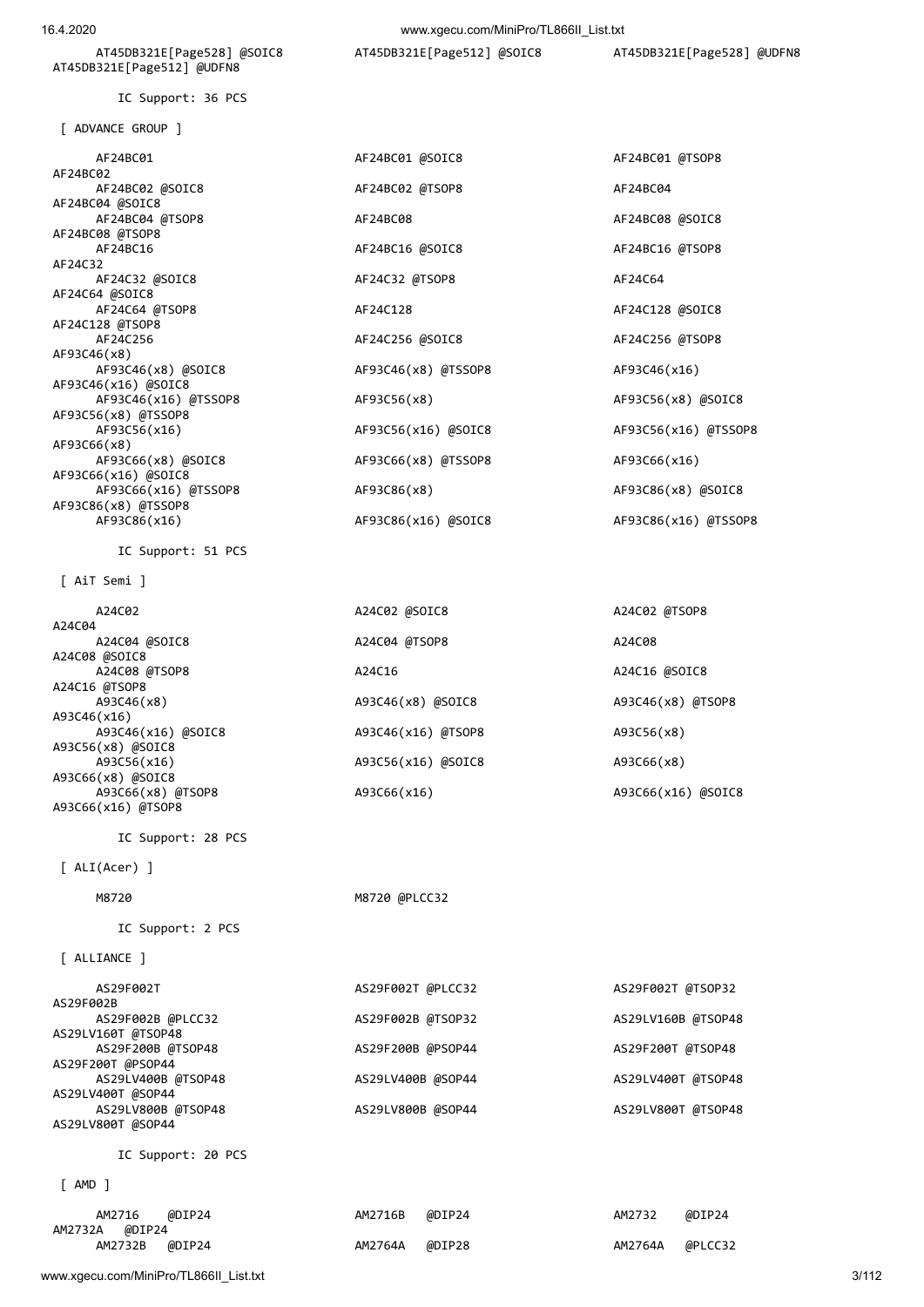| AM27128A @DIP28                               |                       |                        |
|-----------------------------------------------|-----------------------|------------------------|
| AM27128A @PLCC32<br>AM27512<br>@DIP28         | AM27256<br>@DIP28     | AM27256<br>@PLCC32     |
| AM27512<br>@PLCC32<br>AM27C010<br>@DIP32      | AM27C64<br>@DIP28     | AM27C64<br>@PLCC32     |
| AM27C010<br>@PLCC32<br>@DIP32<br>AM27C040     | AM27C020<br>@DIP32    | AM27C020<br>@PLCC32    |
| AM27C040<br>@PLCC32<br>AM27C128<br>@DIP28     | AM27C080<br>@DIP32    | AM27C080<br>@PLCC32    |
| AM27C128<br>@PLCC32<br>AM27C512<br>@DIP28     | AM27C256<br>@DIP28    | AM27C256<br>@PLCC32    |
| AM27C512<br>@PLCC32                           | AM27C1024<br>@DIP40   | @DIP40<br>AM27C2048    |
| AM27C4096 @DIP40<br>AM27LV010 @DIP32          | @PLCC32<br>AM27LV010  | AM27LV010<br>@TSOP32   |
| AM27LV020 @DIP32<br>AM27LV020 @PLCC32         | @TSOP32<br>AM27LV020  | AM27LV020B @DIP32      |
| AM27LV020B @PLCC32<br>AM27LV020B @TSOP32      | @DIP32<br>AM27LV040   | AM27LV040<br>@PLCC32   |
| AM27LV040 @TSOP32<br>AM27LV080 @DIP32         | @PLCC32<br>AM27LV080  | AM27LV080<br>@TSOP32   |
| AM27H010<br>@DIP32<br>AM27H010<br>@PLCC32     | AM27H010<br>@TSOP32   | AM27H256<br>@DIP28     |
| AM27H256<br>@PLCC32<br>AM27HB010 @DIP32       | @PLCC32<br>AM27HB010  | AM27HB010<br>@TSOP32   |
| AM28C16A @DIP24<br>AM28C16A @PLCC32           |                       |                        |
| AM28C17A @SOIC28                              | AM28C17A @DIP28       | AM28C17A @PLCC32       |
| AM28C64A @DIP28<br>AM28C64AE @DIP28           | AM28C64A @PLCC32      | AM28C64A @SOIC28       |
| AM28C64AE @PLCC32<br>AM28C64B @PLCC32         | AM28C64AE @SOIC28     | AM28C64B @DIP28        |
| AM28C64B @SOIC28<br>AM28C64BE @SOIC28         | AM28C64BE @DIP28      | AM28C64BE @PLCC32      |
| AM28F256<br>AM28F512                          | AM28F256 @PLCC32      | AM28F256 @TSOP32       |
| AM28F512 @PLCC32<br>AM28F010 @PLCC32          | AM28F512 @TSOP32      | AM28F010               |
| AM28F010 @TSOP32<br>AM28F020 @TSOP32          | AM28F020              | AM28F020 @PLCC32       |
| AM29BL162CB @SOP56                            | AM29BL802CB @SOP56    | AM29DL161DB @TSOP48    |
| AM29DL161DT @TSOP48<br>AM29DL162DB @TSOP48    | AM29DL162DT @TSOP48   | AM29DL163DB @TSOP48    |
| AM29DL163DT @TSOP48<br>AM29DL164DB @TSOP48    | AM29DL164DT @TSOP48   | @TSOP48<br>AM29DL320GB |
| AM29DL320GT<br>@TSOP48<br>AM29DL322DB @TSOP48 | AM29DL322DT @TSOP48   | AM29DL322GB @TSOP48    |
| AM29DL322GT @TSOP48<br>AM29DL323DB @TSOP48    | AM29DL323DT @TSOP48   | AM29DL323GB @TSOP48    |
| AM29DL323GT @TSOP48<br>AM29DL324DB @TSOP48    | AM29DL324DT @TSOP48   | AM29DL324GB @TSOP48    |
| AM29DL324GT @TSOP48<br>AM29DL400BB @TSOP48    | AM29DL400BB @SOP44    | AM29DL400BT @TSOP48    |
| AM29DL400BT @SOP44<br>AM29DL800BB @TSOP48     | AM29DL800BB @SOP44    | AM29DL800BT @TSOP48    |
| AM29DL800BT @SOP44<br>AM29DL640D @TSOP48      | AM29DL640H @TSOP48    | AM29DL640G @TSOP48     |
| AM29DS163DB @TSOP48                           |                       |                        |
| AM29DS163DT @TSOP48<br>AM29F002B<br>@DIP32    | AM29DS323DB @TSOP48   | AM29DS323DT @TSOP48    |
| AM29F002B @PLCC32<br>AM29F002BB @PLCC32       | AM29F002B<br>@TSOP32  | AM29F002BB @DIP32      |
| AM29F002BB @TSOP32<br>AM29F002BT @TSOP32      | AM29F002BT @DIP32     | AM29F002BT<br>@PLCC32  |
| AM29F002NB @DIP32<br>AM29F002NBB @DIP32       | AM29F002NB<br>@PLCC32 | AM29F002NB<br>@TSOP32  |
| AM29F002NBB @PLCC32<br>AM29F002NBT @PLCC32    | AM29F002NBB @TSOP32   | AM29F002NBT @DIP32     |
| AM29F002NBT @TSOP32<br>AM29F002NT @TSOP32     | AM29F002NT @DIP32     | AM29F002NT<br>@PLCC32  |
| AM29F002T<br>@DIP32                           | AM29F002T<br>@PLCC32  | AM29F002T<br>@TSOP32   |
| AM29F010<br>@DIP32<br>AM29F010<br>@PLCC32     | AM29F010<br>@TSOP32   | AM29F010B<br>@DIP32    |
| @PLCC32<br>AM29F010B<br>AM29F010B<br>@TSOP32  | AM29F040<br>@DIP32    | AM29F040<br>@PLCC32    |
| AM29F040<br>@TSOP32<br>AM29F040B<br>@DIP32    | AM29F040B<br>@PLCC32  | AM29F040B<br>@TSOP32   |
| AM29F080<br>@TSOP40<br>AM29F080B<br>@TSOP40   | AM29F016D @TSOP40     | AM29F017B @TSOP40      |
| AM29F100AB @TSOP48<br>AM29F100AB @SOP44       | AM29F100AT @TSOP48    | AM29F100AT @SOP44      |
|                                               |                       |                        |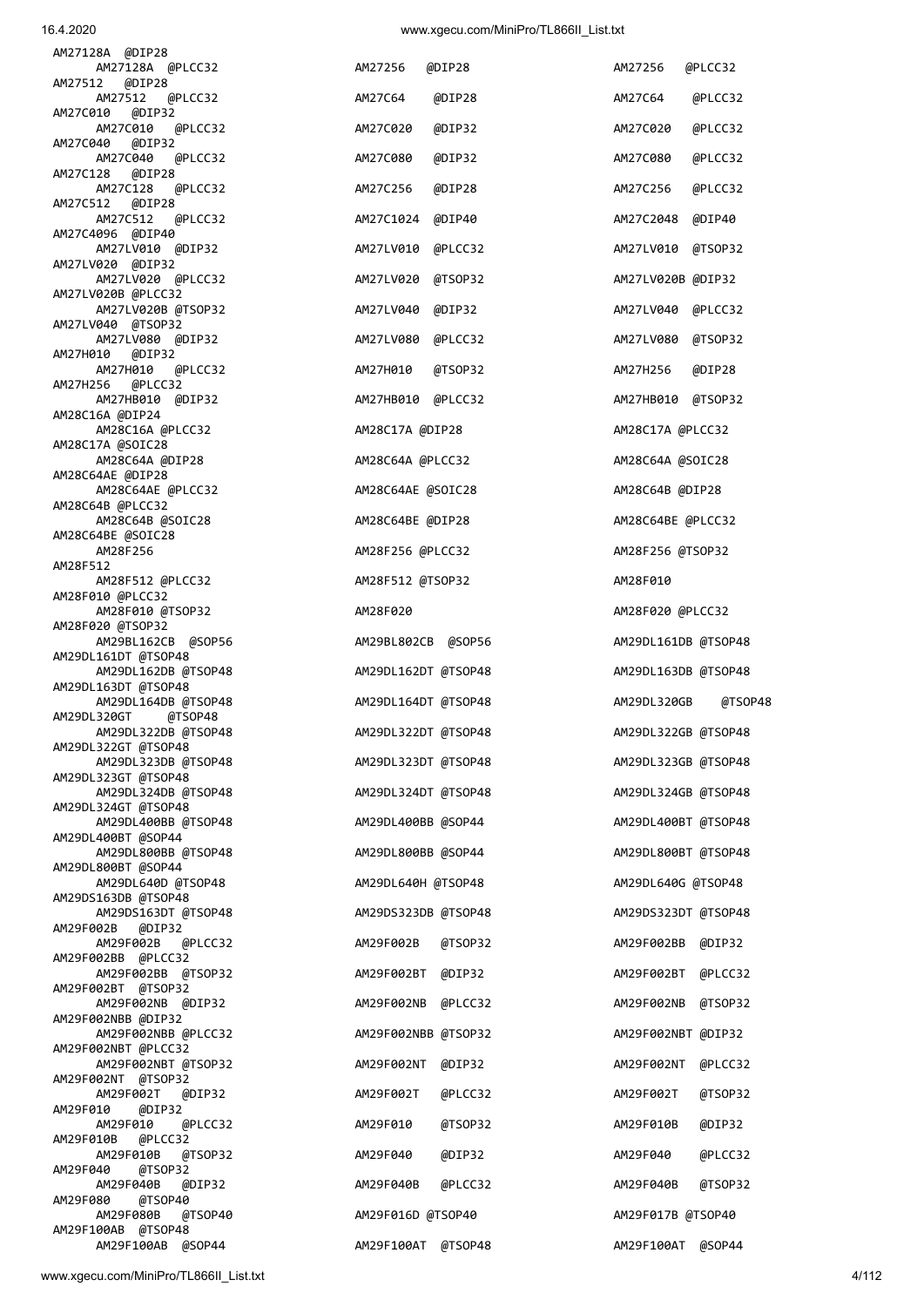www.xgecu.com/MiniPro/TL866II\_List.txt 5/112

|                 | IC SUPPOPT: 265 PCS |                 |                 |  |
|-----------------|---------------------|-----------------|-----------------|--|
| $[$ AMIC $]$    |                     |                 |                 |  |
| A25L05PT @DIP8  |                     | A25L05PT @SOP8  | A25L05PT @TSOP8 |  |
| A25L05PU @DIP8  |                     |                 |                 |  |
| A25L05PU @SOP8  |                     | A25L05PU @TSOP8 | A25L10PT @DIP8  |  |
| A25L10PT @SOP8  |                     |                 |                 |  |
| A25L10PT @TSOP8 |                     | A25L10PU @DIP8  | A25L10PU @SOP8  |  |
| A25L10PU @TSOP8 |                     |                 |                 |  |
| A25L20PT @DIP8  |                     | A25L20PT @SOP8  | A25L20PT @TSOP8 |  |
| A25L20PU @DIP8  |                     |                 |                 |  |
| A25L20PU @SOP8  |                     | A25L20PU @TSOP8 | A25L40PT @DIP8  |  |
| A25L40PT @SOP8  |                     |                 |                 |  |
| A25L40PT @SOP16 |                     | A25L40PU @DIP8  | A25L40PU @SOP8  |  |
| A25L40PU @SOP16 |                     |                 |                 |  |
| A25L80PT @DIP8  |                     | A25L80PT @SOP8  | A25L80PT @SOP16 |  |
| A25L80PU @DIP8  |                     |                 |                 |  |
| A25L80PU @SOP8  |                     | A25L80PU @SOP16 | A25L16PT @DIP8  |  |
| A25L16PT @SOP8  |                     |                 |                 |  |
| A25L16PT @SOP16 |                     | A25L16PU @DIP8  | A25L16PU @SOP8  |  |
| A25L16PU @SOP16 |                     |                 |                 |  |
| A25L512 @DIP8   |                     | A25L512 @SOP8   | A25L512 @TSOP8  |  |
| A25L010 @DIP8   |                     |                 |                 |  |
| A25L010 @SOP8   |                     | A25L010 @TSOP8  | A25L020 @DIP8   |  |
| A25L020 @SOP8   |                     |                 |                 |  |
| A25L020 @TSOP8  |                     | A25L040 @DIP8   | A25L040 @SOP8   |  |
| A25L040 @TSOP8  |                     |                 |                 |  |
| A25L080 @DIP8   |                     | A25L080 @SOP8   | A25L080 @TSOP8  |  |

IC Support: 265 PCS

| AM29F100B<br>@TSOP48<br>AM29F100B<br>@SOP44 | AM29F100T           | @TSOP48 | AM29F100T           | @SOP44  |
|---------------------------------------------|---------------------|---------|---------------------|---------|
| AM29F160DB @TSOP48                          |                     |         |                     |         |
| AM29F160DT @TSOP48                          | AM29F200AB          | @TSOP48 | AM29F200AB          | @SOP44  |
| AM29F200AT @TSOP48                          |                     |         |                     |         |
| AM29F200AT @SOP44                           | AM29F200BB          | @TSOP48 | AM29F200BB          | @SOP44  |
| AM29F200BT @TSOP48                          |                     |         |                     |         |
| AM29F200BT @SOP44                           | AM29F400AB          | @TSOP48 | AM29F400AB          | @SOP44  |
| AM29F400AT @TSOP48                          |                     |         |                     |         |
| AM29F400AT @SOP44                           | AM29F400BB          | @TSOP48 | AM29F400BB          | @SOP44  |
| AM29F400BT @TSOP48                          |                     |         |                     |         |
| AM29F400BT @SOP44                           | AM29F800AB          | @TSOP48 | AM29F800AB          | @SOP44  |
| AM29F800AT @TSOP48                          |                     |         |                     |         |
| AM29F800AT @SOP44                           | AM29F800B           | @TSOP48 | AM29F800B           | @SOP44  |
|                                             |                     |         |                     |         |
| AM29F800BB @TSOP48                          |                     |         |                     |         |
| AM29F800BB @SOP44                           | AM29F800BT          | @TSOP48 | AM29F800BT          | @SOP44  |
| AM29F800T<br>@TSOP48                        |                     |         |                     |         |
| AM29F800T<br>@SOP44                         | AM29LV001B          | @PLCC32 | AM29LV001B          | @TSOP32 |
| AM29LV001BB @PLCC32                         |                     |         |                     |         |
| AM29LV001BB @TSOP32                         | AM29LV001BT @PLCC32 |         | AM29LV001BT @TSOP32 |         |
| AM29LV001T @PLCC32                          |                     |         |                     |         |
| AM29LV001T @TSOP32                          | AM29LV002B          | @TSOP40 | AM29LV002T          | @TSOP40 |
| AM29LV004B @TSOP40                          |                     |         |                     |         |
| AM29LV004BB @TSOP40                         | AM29LV004BT @TSOP40 |         | AM29LV004T          |         |
|                                             |                     |         |                     | @TSOP40 |
| AM29LV008B @TSOP40                          |                     |         |                     |         |
| AM29LV008BB @TSOP40                         | AM29LV008BT @TSOP40 |         | AM29LV008T          | @TSOP40 |
| AM29LV010B @PLCC32                          |                     |         |                     |         |
| AM29LV010B @TSOP32                          | AM29LV017           | @TSOP40 | AM29LV020B          | @PLCC32 |
| AM29LV020B @TSOP32                          |                     |         |                     |         |
| AM29LV033C @TSOP40                          | AM29LV033M          | @TSOP40 | AM29LV040B          | @PLCC32 |
| AM29LV040B @TSOP32                          |                     |         |                     |         |
| AM29LV081<br>@TSOP40                        | AM29LV200B          | @TSOP48 | AM29LV200B          | @SOP44  |
| AM29LV200BB @TSOP48                         |                     |         |                     |         |
| AM29LV200BB @SOP44                          |                     |         |                     |         |
|                                             | AM29LV200BT @TSOP48 |         | AM29LV200BT @SOP44  |         |
| AM29LV200T @SOP44                           |                     |         |                     |         |
| AM29LV200T @TSOP48                          | AM29LV400B @TSOP48  |         | AM29LV400B @SOP44   |         |
| AM29LV400BB @TSOP48                         |                     |         |                     |         |
| AM29LV400BB @SOP44                          | AM29LV400BT @TSOP48 |         | AM29LV400BT @SOP44  |         |
| AM29LV400T @TSOP48                          |                     |         |                     |         |
| AM29LV400T @SOP44                           | AM29LV800B @TSOP48  |         | AM29LV800B @SOP44   |         |
| AM29LV800BB @TSOP48                         |                     |         |                     |         |
| AM29LV800BB @SOP44                          | AM29LV800BT @TSOP48 |         | AM29LV800BT @SOP44  |         |
| AM29LV800T @TSOP48                          |                     |         |                     |         |
| AM29LV800T @SOP44                           | AM29LV160BB @TSOP48 |         | AM29LV160BT @TSOP48 |         |
| AM29LV160DB @TSOP48                         |                     |         |                     |         |
|                                             |                     |         |                     |         |
| AM29LV160DT @TSOP48                         | AM29LV160MB @TSOP48 |         | AM29LV160MT @TSOP48 |         |
| AM29LV320DB @TSOP48                         |                     |         |                     |         |
| AM29LV320DT @TSOP48                         | AM29LV320MB @TSOP48 |         | AM29LV320MT @TSOP48 |         |
| AM29LV641D @TSOP48                          |                     |         |                     |         |
| MBM29PL64LM @TSOP48                         |                     |         |                     |         |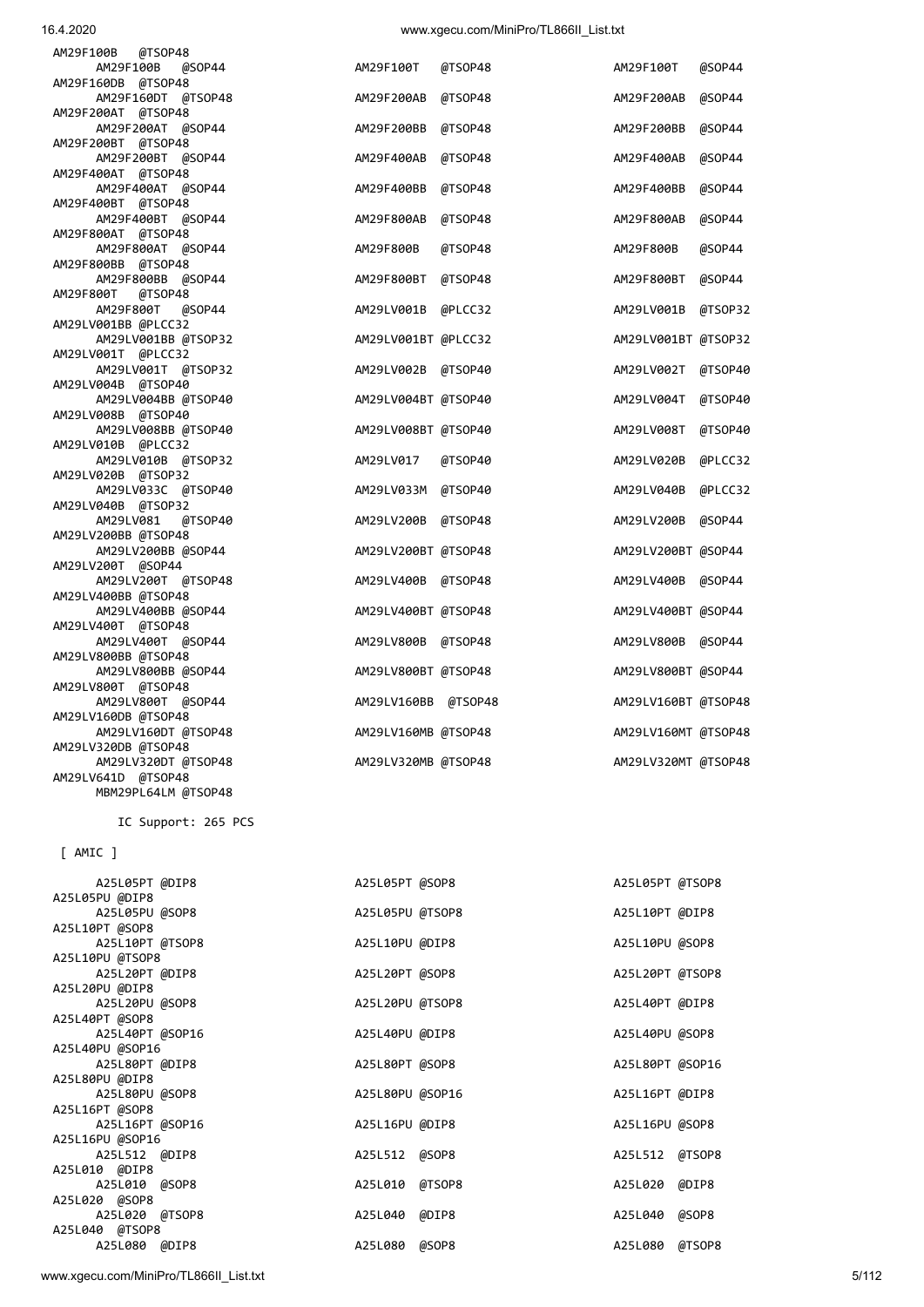| A29010<br>@TSOP32<br>A29040A<br>A29040B @PLCC32<br>A29400M @SOP44<br>A29400UM @SOP44 | A29040<br>A29040A @PLCC32<br>A29040B @TSOP32<br>A29400TV @TSOP48                                                                                                                                                                                             |                                                                                                                                                                                                                                                                                                         |
|--------------------------------------------------------------------------------------|--------------------------------------------------------------------------------------------------------------------------------------------------------------------------------------------------------------------------------------------------------------|---------------------------------------------------------------------------------------------------------------------------------------------------------------------------------------------------------------------------------------------------------------------------------------------------------|
|                                                                                      |                                                                                                                                                                                                                                                              |                                                                                                                                                                                                                                                                                                         |
|                                                                                      |                                                                                                                                                                                                                                                              |                                                                                                                                                                                                                                                                                                         |
|                                                                                      |                                                                                                                                                                                                                                                              |                                                                                                                                                                                                                                                                                                         |
|                                                                                      |                                                                                                                                                                                                                                                              |                                                                                                                                                                                                                                                                                                         |
|                                                                                      |                                                                                                                                                                                                                                                              |                                                                                                                                                                                                                                                                                                         |
|                                                                                      |                                                                                                                                                                                                                                                              |                                                                                                                                                                                                                                                                                                         |
|                                                                                      |                                                                                                                                                                                                                                                              |                                                                                                                                                                                                                                                                                                         |
|                                                                                      |                                                                                                                                                                                                                                                              |                                                                                                                                                                                                                                                                                                         |
|                                                                                      | A29800TV @TSOP48                                                                                                                                                                                                                                             |                                                                                                                                                                                                                                                                                                         |
|                                                                                      |                                                                                                                                                                                                                                                              |                                                                                                                                                                                                                                                                                                         |
| A29800UM @SOP44                                                                      | A29801ATV @TSOP48                                                                                                                                                                                                                                            |                                                                                                                                                                                                                                                                                                         |
|                                                                                      |                                                                                                                                                                                                                                                              |                                                                                                                                                                                                                                                                                                         |
|                                                                                      |                                                                                                                                                                                                                                                              |                                                                                                                                                                                                                                                                                                         |
|                                                                                      |                                                                                                                                                                                                                                                              |                                                                                                                                                                                                                                                                                                         |
|                                                                                      |                                                                                                                                                                                                                                                              |                                                                                                                                                                                                                                                                                                         |
|                                                                                      |                                                                                                                                                                                                                                                              |                                                                                                                                                                                                                                                                                                         |
|                                                                                      |                                                                                                                                                                                                                                                              |                                                                                                                                                                                                                                                                                                         |
|                                                                                      |                                                                                                                                                                                                                                                              |                                                                                                                                                                                                                                                                                                         |
|                                                                                      |                                                                                                                                                                                                                                                              |                                                                                                                                                                                                                                                                                                         |
|                                                                                      |                                                                                                                                                                                                                                                              |                                                                                                                                                                                                                                                                                                         |
|                                                                                      |                                                                                                                                                                                                                                                              |                                                                                                                                                                                                                                                                                                         |
|                                                                                      |                                                                                                                                                                                                                                                              |                                                                                                                                                                                                                                                                                                         |
|                                                                                      |                                                                                                                                                                                                                                                              |                                                                                                                                                                                                                                                                                                         |
|                                                                                      |                                                                                                                                                                                                                                                              |                                                                                                                                                                                                                                                                                                         |
|                                                                                      |                                                                                                                                                                                                                                                              |                                                                                                                                                                                                                                                                                                         |
|                                                                                      |                                                                                                                                                                                                                                                              |                                                                                                                                                                                                                                                                                                         |
|                                                                                      |                                                                                                                                                                                                                                                              |                                                                                                                                                                                                                                                                                                         |
|                                                                                      |                                                                                                                                                                                                                                                              |                                                                                                                                                                                                                                                                                                         |
|                                                                                      |                                                                                                                                                                                                                                                              |                                                                                                                                                                                                                                                                                                         |
|                                                                                      |                                                                                                                                                                                                                                                              |                                                                                                                                                                                                                                                                                                         |
|                                                                                      |                                                                                                                                                                                                                                                              |                                                                                                                                                                                                                                                                                                         |
|                                                                                      |                                                                                                                                                                                                                                                              |                                                                                                                                                                                                                                                                                                         |
|                                                                                      |                                                                                                                                                                                                                                                              |                                                                                                                                                                                                                                                                                                         |
|                                                                                      |                                                                                                                                                                                                                                                              |                                                                                                                                                                                                                                                                                                         |
|                                                                                      |                                                                                                                                                                                                                                                              |                                                                                                                                                                                                                                                                                                         |
| A29L400UM @SOP44                                                                     | A29L400ATV @TSOP48                                                                                                                                                                                                                                           |                                                                                                                                                                                                                                                                                                         |
|                                                                                      |                                                                                                                                                                                                                                                              |                                                                                                                                                                                                                                                                                                         |
| A29L400AUM @SOP44                                                                    | A29L800TV @TSOP48                                                                                                                                                                                                                                            |                                                                                                                                                                                                                                                                                                         |
|                                                                                      |                                                                                                                                                                                                                                                              |                                                                                                                                                                                                                                                                                                         |
| A29L800UM @SOP44                                                                     | A29L800ATV @TSOP48                                                                                                                                                                                                                                           |                                                                                                                                                                                                                                                                                                         |
|                                                                                      |                                                                                                                                                                                                                                                              |                                                                                                                                                                                                                                                                                                         |
| A29L800AUM @SOP44                                                                    | A29L800HTV @TSOP48                                                                                                                                                                                                                                           |                                                                                                                                                                                                                                                                                                         |
|                                                                                      |                                                                                                                                                                                                                                                              |                                                                                                                                                                                                                                                                                                         |
| A29L800HUM @SOP44                                                                    | A29L160TV @TSOP48                                                                                                                                                                                                                                            |                                                                                                                                                                                                                                                                                                         |
|                                                                                      |                                                                                                                                                                                                                                                              |                                                                                                                                                                                                                                                                                                         |
| A29L160AUV @TSOP48                                                                   | A29L320TV @TSOP48                                                                                                                                                                                                                                            |                                                                                                                                                                                                                                                                                                         |
|                                                                                      | A29801TM @SOP44<br>A29DL162UV @TSOP48<br>A29DL164UV @TSOP48<br>A29DL322UV @TSOP48<br>A29DL324UV @TSOP48<br>A29L040A @DIP32<br>A29L004ATL @PLCC32<br>A29L004ATY @TSOP32<br>A29L004AUY @TSOP32<br>A29L004TX @TSOP32<br>A29L004UX @TSOP32<br>A29L008AUV @TSOP40 | A29801UV @TSOP48<br>A29DL163TV @TSOP48<br>A29DL320TV @TSOP48<br>A29DL323TV @TSOP48<br>A29L040<br>@DIP32<br>A29L040A @PLCC32<br>A29L004ATV @TSOP32<br>A29L004ATW @TSOP40<br>A29L004AUL @PLCC32<br>A29L004AUV @TSOP32<br>A29L004TL @PLCC32<br>A29L004UL @PLCC32<br>A29L008TV @TSOP40<br>A29L400TV @TSOP48 |

A25LQ32 @SOP8 A25LQ32 @SOP16

A25LQ32A @SOP16 A25LQ64 @DIP8

A25LS512A @DIP8 A25LS512A @SOP8

A29512A A29512A @PLCC32 A29512A @TSOP32

A25L016 @SOP8 A25L016 @SOP16 A25L032 @DIP8

A25L032 @SOP16 A25LQ16 @DIP8 A25LQ16 @SOP8

A27020 @DIP32 A27020 @TSOP32 A27020L @PLCC32

A278308AL @PLCC32 A29001T A29001T @PLCC32

A290011T @PLCC32 A290011T @TSOP32 A290011U

A290021T @PLCC32 A290021T @TSOP32 A290021U

A276308 @SOP28 A276308L @PLCC32 A276308A @DIP28

A276308AL @PLCC32 A278308 @DIP28 A278308L @PLCC32

A29001U A29001U @PLCC32 A29001U @TSOP32

A290011U @TSOP32 A29002T A29002T @PLCC32

A29002U A29002U @PLCC32 A29002U @TSOP32

A290021U @TSOP32 A29512 A29512 @PLCC32

A25L016 @DIP8

A25L032 @SOP8

A25LQ16 @SOP16<br>A25LQ32 @DIP8

A25LQ32A @DIP8<br>A25LQ32A @SOP8

A25LQ64 @SOP8<br>A25LQ64 @SOP16

A25LS512A @TSOP8<br>A27020 @DIP32

A276308 @DIP28

A276308A @SOP28

A278308A @DIP28

A29001T @TSOP32

A290011U @PLCC32

A29002T @TSOP32

A290021U @PLCC32

A29512 @TSOP32<br>A29512A

A290011T

A290021T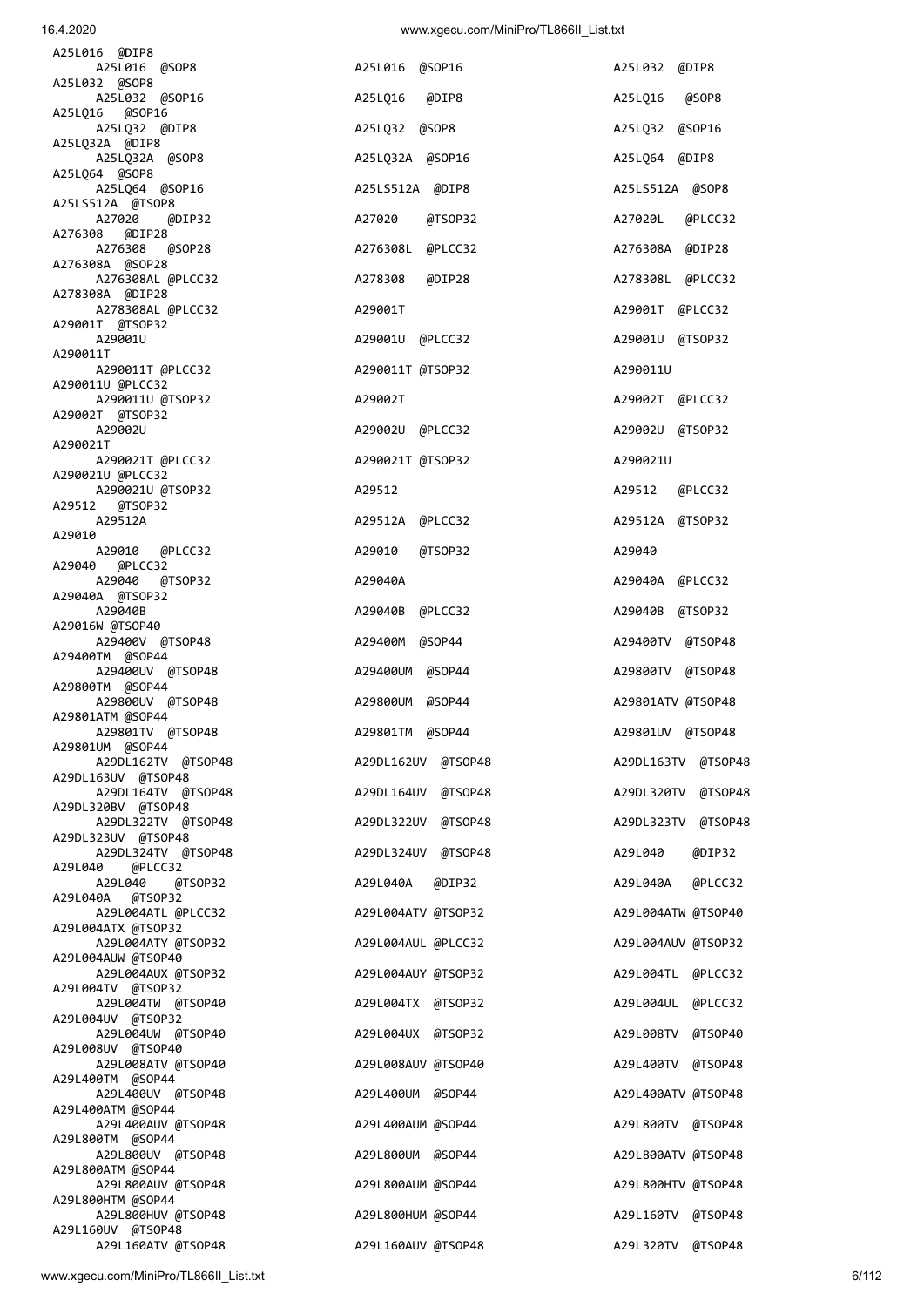| A29L320UV @TSOP48   |                     |                    |
|---------------------|---------------------|--------------------|
| A29L320ATV @TSOP48  | A29L320AUV @TSOP48  | A29L640TV @TSOP48  |
| A29L640UV @TSOP48   |                     |                    |
| A49LF004TL @PLCC32  | A49LF004TX @TSOP32  | A49LF040TL @PLCC32 |
| A49LF040TX @TSOP32  |                     |                    |
| A49LF040ATL @PLCC32 | A49LF040ATX @TSOP32 | A49FL004TL @PLCC32 |
| A49FL004TX @TSOP32  |                     |                    |

IC Support: 224 PCS

[ ANACHIP ]

 27CX010 @DIP32 27CX010 @PLCC32 27CX256 @DIP28 27CX256 @PLCC32 93C46 93C46 @SOIC8 93C46A 93C46A @SOIC8 93C56A 93C56A @SOIC8 93C66A 93C66A @SOIC8 93CX46 93CX46 @SOIC8 93CX56 93CX56 @SOIC8 93CX66 93CX66 @SOIC8 AM24LC02 AM24LC02 @SOIC8 AM24LC02 @TSSOP8 AM24LC04 AM24LC04 @SOIC8 AM24LC04 @TSSOP8<br>AM24LC08 AM24LC16 AM24LC16 @SOIC8 AM24LC16 @TSSOP8 AM24LC21 AM24LC21 @SOIC8 AM24LC21 @TSSOP8 AM24LC21B AM24LC21B AM24LC21B AM24LC21B AM24LC21B AM24LC21B @TSSOP8 AM93LC46(x8) AM93LC46(x8) @SOIC8 AM93LC46(x8) @TSOP8 AM93LC46(x16) AM93LC46(x16) @SOIC8 AM93LC46(x16) @TSOP8 AM93LC56(x8) AM93LC56(x8) @SOIC8 AM93LC56(x8) @TSOP8 AM93LC56(x16) AM93LC56(x16) @SOIC8 AM93LC56(x16) @TSOP8 AM93LC66(x8) AM93LC66(x8) @SOIC8 AM93LC66(x8) @TSOP8 AM93LC66(x16) AM93LC66(x16) @SOIC8 AM93LC66(x16) @TSOP8 AM93LC66(x8) AM93LC86(x8) @SOIC8 AM93LC86(x8) @TSOP8 AM93LC86(x16) AM93LC86(x16) @SOIC8 AM93LC86(x16) @TSOP8

IC Support: 60 PCS

[ APLUS FLASH ]

AF24BC02 AF24BC02 @SOIC8 AF24BC02 @TSSOP8 AF24BC04 AF24BC04 @SOIC8 AF24BC04 @TSSOP8 AF24BC08 AF24BC08 @SOIC8 AF24BC08 @TSSOP8 AF24BC16 AF24BC16 @SOIC8 AF24BC16 @TSSOP8 AF24BC32 AF24BC32 @SOIC8 AF24BC32 @TSSOP8 AF24BC64 AF24BC64 @SOIC8 AF24BC64 @TSSOP8 AF24BC128 AF24BC128 @SOIC8 AF24BC128 @TSSOP8 AF24BC256 AF24BC256 @SOIC8 AF24BC256 @TSSOP8 AF24C32 AF24C32 @SOIC8 AF24C32 @TSSOP8 AF24C64 AF24C64 @SOIC8 AF24C64 @TSSOP8 AF24C128 AF24C128 @SOIC8 AF24C128 @TSSOP8 AF24C256 AF24C256 @SOIC8 AF24C256 @TSSOP8 AF25BC08<br>AF25BC08 @SOIC8 AF25BC16 @SOIC8 AF25BC16 @TSSOP8 AF25BC32 AF25BC32 @SOIC8 AF25BC32 @TSSOP8 AF25BC64 AF25BC64 AF25BC64 ASOIC8 AF25BC64 AF25BC64 AF25BC64 AF25BC64 AF25BC64 AF25BC64 AF25BC64 AF25BC64 AF25BC64 AF25BC64 AF25BC64 AF25BC64 AF25BC64 AF25BC64 AF25BC64 AF25BC64 AF25BC64 AF25BC64 AF25BC64 AF25BC64 AF25BC64 AF25BC128 AF25BC128 @SOIC8 AF25BC128 @TSSOP8 AF25BC256 AF25BC256 @SOIC8 AF25BC256 @TSSOP8 AF93BC46(x8) AF93BC46(x8) AF93BC46(x8) @TSOP8<br>AF93BC46(x16) AF93BC56(x8) AF93BC56(x8) @SOIC8 AF93BC56(x8) @TSOP8 AF93BC56(x16)

AM24LC08 @SOIC8 AM24LC08 AM24LC08 AM24LC08 AM24LC08 AM24LC08 AM24LC08 AM24LC08 AM24LC08 AM24LC08 AM

 AF24BC01 AF24BC01 @SOIC8 AF24BC01 @TSSOP8 AF25BC08 @TSSOP8 AF25BC16

AF93BC46(x16) AF93BC46(x16) @SOIC8 AF93BC46(x16) @TSOP8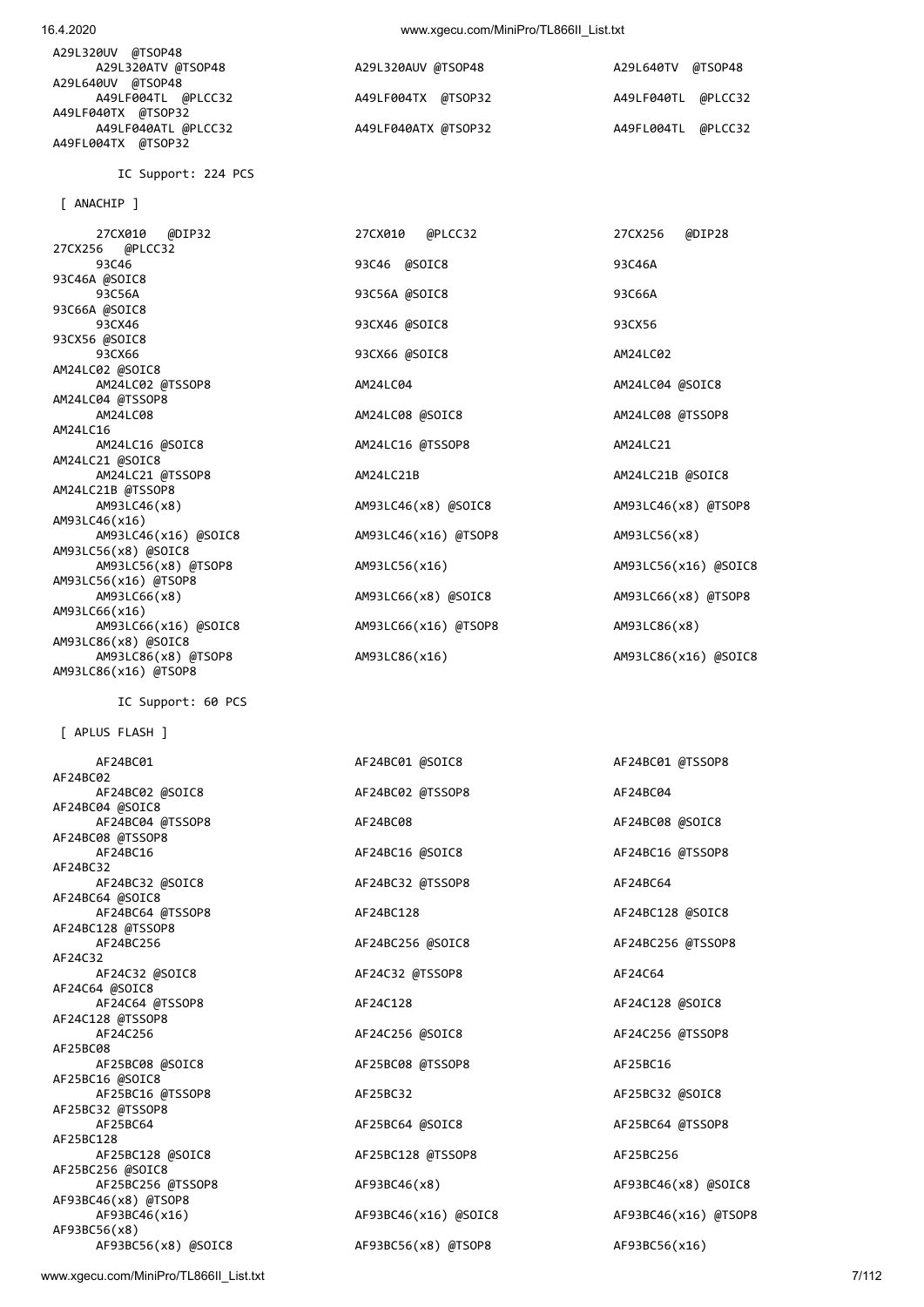www.xgecu.com/MiniPro/TL866II\_List.txt 8/112

| 24LC16A @SOIC8                     | 24LC16A @TSSOP8   | 24LC32         |
|------------------------------------|-------------------|----------------|
| 24LC32 @SOIC8                      |                   |                |
| 24LC32 @TSSOP8                     | 24LC64            | 24LC64 @SOIC8  |
| 24LC64 @TSSOP8                     |                   |                |
| 24LC128                            | 24LC128 @SOIC8    | 24LC128 @TSS0  |
| 24LC256                            |                   |                |
| 24LC256 @SOIC8                     | 24LC256 @TSSOP8   |                |
| IC Support: 42 PCS                 |                   |                |
| [ ASAHI KASEI(AKM) ]               |                   |                |
| AK6416AF                           | AK6416AM          | AK6416BH       |
| <b>AK6420AF</b>                    |                   |                |
| AK6420AM                           | AK6420BH          | AK6440AF       |
| AK6440AM                           |                   |                |
| AK6440BH                           | AK6480AF          | AK6480AM       |
| AK6480BH                           |                   | AK6512CM @MSO  |
| AK6510CM @MSOP8<br>AK6512CL @SOIC8 | AK6510CL @SOIC8   |                |
| AK6514CM @MSOP8                    | AK6514CL @SOIC8   | AK6516CF @DFN  |
| AK93C45                            |                   |                |
| AK93C45F @SOP8 *                   | AK93C45AV @TSSOP8 | AK93C45AF @SO  |
| AK93C45BH @MSOP8                   |                   |                |
| AK93C45BL @SON8                    | AK93C45CT @TMSOP8 | AK93C45CL @SOI |
| AK93C45CU @USON8                   |                   |                |
| AK93C46                            | AK93C46F @SOP8 *  | AK93C46M       |
| AK93C46MF @SOP8 *                  |                   |                |
| AK93C55                            | AK93C55F @SOP8 *  | AK93C55AV @TS: |
| AK93C55AF @SOP8 *                  |                   |                |
| AK93C55BH @MSOP8                   | AK93C55BL @SON8   | AK93C55CT @TM  |
| AK93C55CL @SON8                    |                   | AK93C56F       |
| AK93C55CU @USON8<br>AK93C65        | AK93C56           | @SO            |
| AK93C65F @SOP8 *                   | AK93C65AV @TSSOP8 | AK93C65AF @SO  |
| AK93C65BH @MSOP8                   |                   |                |
| AK93C65BL @SON8                    | AK93C65CT @TMSOP8 | AK93C65CL @SOI |
| AK93C65CU @USON8                   |                   |                |
| AK93C66                            | AK93C66F @SOP8 *  | AK93C75        |
| AK93C75F @SOP8 *                   |                   |                |
| AK93C75AV @TSSOP8                  | AK93C75AF @SOP8 * | AK93C75BH @MS  |
|                                    |                   |                |

| ן הגווטכוורה ן        |  |
|-----------------------|--|
| 24AA02                |  |
| 24LC01A               |  |
| 24LC01A @SOIC8        |  |
| 24LC01B @SOIC8        |  |
| 24LC01B @TSSOP8       |  |
| 24LC02A @TSSOP8       |  |
| 241 CO <sub>2</sub> B |  |
| 24LC04A               |  |
| 24LC04A @SOIC8        |  |
| 24LC04B @SOIC8        |  |
| 24LC04B @TSSOP8       |  |
| 24LC08A @TSSOP8       |  |
| 24LC08B               |  |
| 24LC16A               |  |
| 24LC16A @SOIC8        |  |
| 24LC32 @SOIC8         |  |
| 24LC32 @TSSOP8        |  |
| 24LC64 @TSSOP8        |  |
| 24LC128               |  |
| 211025c               |  |

IC Support: 105 PCS

[ ARTSCHIP ]

| AF93BC56(x16) @TSOP8                       |
|--------------------------------------------|
| AF93BC66(x8) @TSOP8<br>AF93BC66(x16)       |
| AF93BC86(x8)                               |
| AF93BC86(x8) @SOIC8                        |
| AF93BC86(x16) @SOIC8                       |
| AF93BC86(x16) @TSOP8<br>AF93C46(x8) @TSOP8 |
| AF93C46(x16)                               |
| AF93C56(x8)                                |
| AF93C56(x8) @SOIC8                         |
| AF93C56(x16) @SOIC8<br>AF93C56(x16) @TSOP8 |
| AF93C66(x8) @TSOP8                         |
| AF93C66(x16)                               |
| AF93C86(x8)                                |
| AF93C86(x8) @SOIC8                         |
| AF93C86(x16) @SOIC8<br>AF93C86(x16) @TSOP8 |
|                                            |

AF93BC86(x8) @TSOP8 AF93BC86(x16) AF93C56(x8) @TSOP8 AF93C56(x16) AF93C86(x8) @TSOP8 AF93C86(x16)

 24AA02 24AA02 @SOIC8 24AA02 @TSSOP8 24LC01A @TSSOP8 24LC01B 24LC02A 24LC02A 24LC02A 24LC02A 24LC02A 24LC02A 24LC02A 24LC02A 24LC02A 24LC02A 24LC02B 24LC02B @SOIC8 24LC02B @TSSOP8 24LC04A @TSSOP8 24LC04B 24LC08A 24LC08A 24LC08A 24LC08A 24LC08A 24LC08A 24LC08A 24LC08A 24LC08A 24LC08A 24LC08A 24LC08A 25 24LC08B 24LC08B @SOIC8 24LC08B @TSSOP8 24LC128 @TSSOP8

AF93BC66(x8) <br>AF93BC66(x8) <br>AF93BC66(x8) <br>AF93BC66(x8) <br>AF93BC66(x8) <br>AF93BC66(x8) <br>AF93BC66(x8) <br>AF93BC66(x8) <br>AF93BC66(x8) <br>AF93BC66(x8) <br>AF93BC66(x8) <br>AF93BC66(x8) <br>AF93BC66(x8) <br>AF93BC66(x8) <br>AF93BC66(x8) <br>AF93BC66(x8) AF93BC66(x16) AF93BC66(x16) @SOIC8 AF93BC66(x16) @TSOP8 AF93C46(x8) <br>AF93C46(x8) <br>AF93C46(x8) <br>AF93C46(x8) <br>AF93C46(x8) <br>AF93C46(x8) <br>AF93C46(x8) <br>AF93C46(x8) <br>AF93C46(x8) <br>AF93C46(x8) <br>AF93C46(x8) <br>AF93C46(x8) <br>AF93C46(x8) <br>AF93C46(x8) <br>AF93C46(x8) <br>AF93C46(x8) <br>AF93C46(x8) <br>A AF93C46(x16) AF93C46(x16) @SOIC8 AF93C46(x16) @TSOP8 AF93C66(x8) <br>AF93C66(x8) <br>AF93C66(x8) <br>AF93C66(x8) <br>AF93C66(x8) <br>AF93C66(x8) <br>AF93C66(x8) <br>AF93C66(x8) <br>AF93C66(x8) <br>AF93C66(x8) <br>AF93C64 AF93C66(x16) AF93C66(x16) @SOIC8 AF93C66(x16) @TSOP8

> AK6512CM @MSOP8 AK6516CF @DFN8 AK93C45AF @SOP8 \* AK93C45CL @SON8 AK93C55AV @TSSOP8 AK93C55CT @TMSOP8 AK93C56F @SOP8 \* AK93C65AF @SOP8 \* AK93C65CL @SON8 AK93C75BH @MSOP8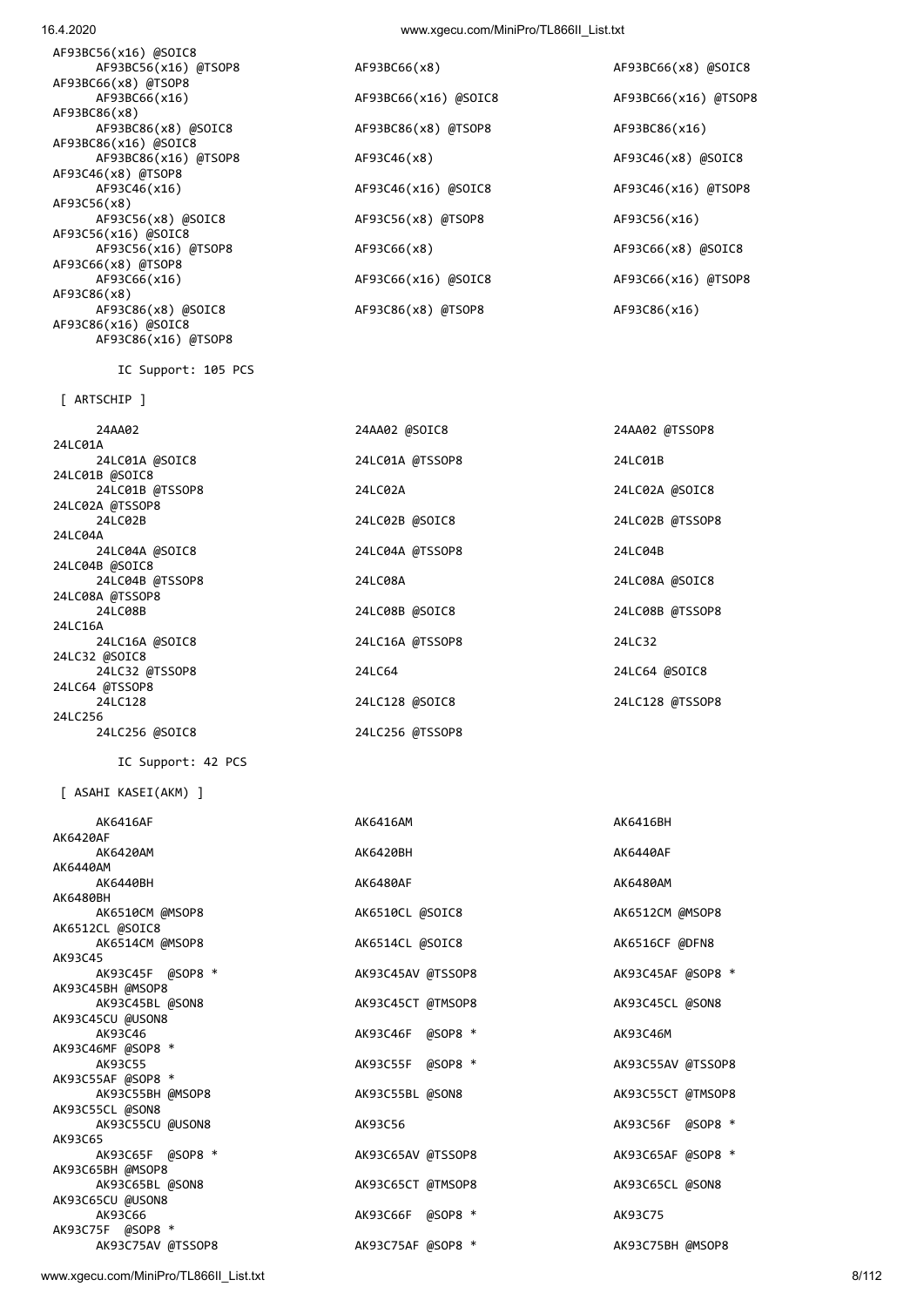#### AK93C85AM @SSOP8 AK93C85AF @SOP8 \* AK93C95AF @SOP8 AK93C10AF @SOP8

AE49F2008 @TSOP32

[ ASI ]

IC Support: 63 PCS

| [ ASD ]                                |                   |                   |
|----------------------------------------|-------------------|-------------------|
| AE29F1008 @DIP32<br>AE29F2008 @DIP32   | AE29F1008 @PLCC32 | AE29F1008 @TSOP32 |
| AE29F2008 @PLCC32<br>AE29F4008 @PLCC32 | AE29F2008 @TSOP32 | AE29F4008 @DIP32  |
| AE29F4008 @TSOP32                      | AE49F2008 @DIP32  | AE49F2008 @PLCC32 |

### IC Support: 12 PCS

| AX24C02                   | AX24C02 @SOIC8     | AX24C04            |
|---------------------------|--------------------|--------------------|
| AX24C04 @SOIC8<br>AX24C08 | AX24C08 @SOIC8     | AX24C16            |
| AX24C16 @SOIC8            |                    |                    |
| SMJ27C010A @DIP32         | SMJ27C010A @PLCC32 | SMJ27C010A @TSOP32 |
| SMJ27C040 @DIP32          |                    |                    |
| SMJ27C040 @PLCC32         | SMJ27C040 @TSOP32  | SMJ27C128 @DIP28   |
| SMJ27C128 @PLCC32         |                    |                    |
| SMJ27C256 @DIP28          | SMJ27C256 @PLCC32  | SMJ27C512 @DIP28   |
| SMJ27C512 @PLCC32         |                    |                    |
| AS29LV160B @TSOP48        | AS29LV160T @TSOP48 | AS29LV400B @TSOP48 |
| AS29LV400B @SOP44         |                    |                    |
| AS29LV400T @TSOP48        | AS29LV400T @SOP44  | AS29LV800B @TSOP48 |
| AS29LV800B @SOP44         |                    |                    |
| AS29LV800T @TSOP48        | AS29LV800T @SOP44  |                    |

IC Support: 30 PCS

#### [ ATC ]

 ATC24C02 ATC24C02 @SOIC8 ATC24C02 @TSSOP8 ATC24C04 ATC24C04 @SOIC8 ATC24C04 @TSSOP8 ATC24C08 ATC24C08 @SOIC8 ATC24C08 @TSSOP8 ATC24C16 ATC24C16 ATC24C16 ATC24C16 ATC24C16 ATC24C16 ATC24C16 ATC24C16 ATC24C16 ATC24C16 ATC24C16 ATC24C16 ATC24C16 ATC24C16 ATC24C16 ATC24C16 ATC24C16 ATC24C16 ATC24C16 ATC24C16 ATC24C16 ATC24C16 ATC24C1 ATC24C16 @TSSOP8 ATC24LC02 ATC24LC02 @SOIC8 ATC24LC02 @TSSOP8 ATC24LC04 ATC24LC04 @SOIC8 ATC24LC04 @TSSOP8 ATC24LC08 ATC24LC08 @SOIC8 ATC24LC08 @TSSOP8 ATC24LC16 ATC24LC16 @SOIC8 ATC24LC16 @TSSOP8 ATC93C46(x8) ATC93C46(x8) @SOIC8 ATC93C46(x16) ATC93C46(x16) @SOIC8 ATC93C46R(x8) @SOIC8 \* ATC93C46R(x16) @SOIC8 \* ATC93C56(x8) ATC93C56(x8) @SOIC8 ATC93C56R(x16) @SOIC8 \* ATC93C66(x16) @SOIC8<br>ATC93C66R(x8) @SOIC8 \* ATC93LC46(x8) @SOIC8 ATC93LC46R(x16) @SOIC8 \* ATC93LC56(x8) ATC93LC56(x8) @SOIC8 ATC93LC56(x16) ATC93LC56(x16) @SOIC8 ATC93LC56R(x8) @SOIC8 \* ATC93LC56R(x16) @SOIC8 \* ATC93LC66(x8) ATC93LC66(x8) @SOIC8 ATC93LC66(x16) ATC93LC66(x16)  $\alpha$ ATC93LC66R(x8)  $\alpha$ SOIC8 \* ATC93LC66R(x16) @SOIC8 \*

# IC Support: 60 PCS

[ ATO SOLUTION ]

IC Support: 0 PCS

[ ATMEL ]

AT24C01 @TSSOP8

ATC93C56(x16) @SOIC8 ATC93C56R(x8) @SOIC8 \* ATC93C66(x8) ATC93C66(x8) @SOIC8 ATC93C66(x16)  $ATC93C66R(x16)$   $@SOTC8$  \*  $ATC93LC46(x8)$ ATC93LC46(x16) @SOIC8 ATC93LC46R(x8) @SOIC8 \*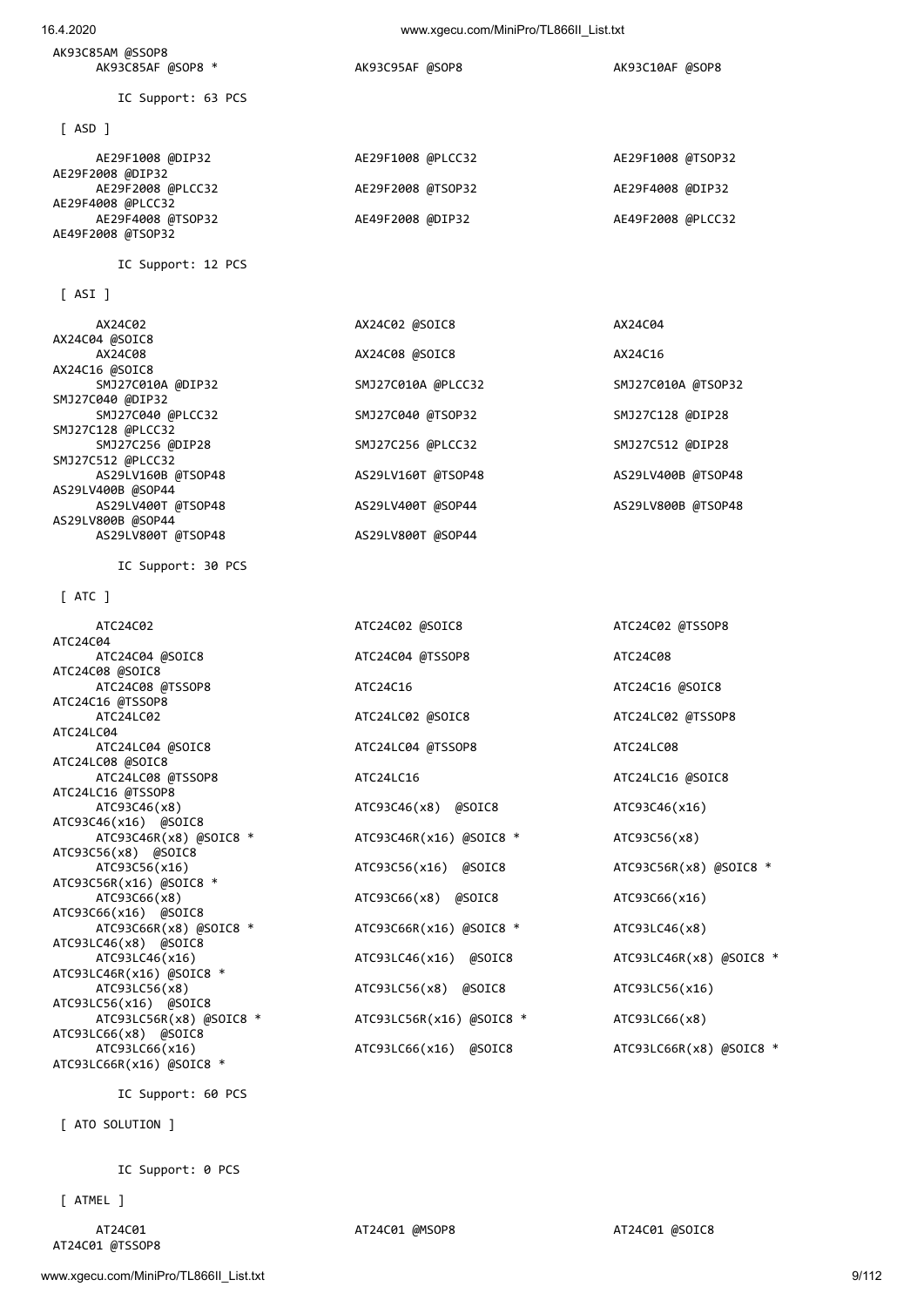| AT24C01A                                          | AT24C01A @MAP8     | AT24C01A @SOIC8       |
|---------------------------------------------------|--------------------|-----------------------|
| AT24C01A @TSSOP8<br>AT24C01B                      | AT24C01B @MAP8     | AT24C01B @SOIC8       |
| AT24C01B @TSSOP8<br>AT24C02                       | AT24C02 @SOIC8     | AT24C02 @TSSOP8       |
| AT24C02A<br>AT24C02A @SOIC8                       | AT24C02A @TSSOP8   | AT24C02B              |
| AT24C02B @MAP8<br>AT24C02B @SOIC8                 | AT24C02B @TSSOP8   | AT24C02C              |
| AT24C02C @SOIC8<br>AT24C02C @TSSOP8               |                    |                       |
| AT24C04 @SOIC8                                    | AT24C04            | AT24C04 @MAP8         |
| AT24C04 @TSSOP8<br>AT24C04A @SOIC8                | AT24C04A           | AT24C04A @MAP8        |
| AT24C04A @TSSOP8<br>AT24C04B @SOIC8               | AT24C04B           | AT24C04B @MAP8        |
| AT24C04B @TSSOP8<br>AT24C08 @SOIC8                | AT24C08            | AT24C08 @MAP8         |
| AT24C08 @TSSOP8<br>AT24C08A @SOIC8                | AT24C08A           | AT24C08A @MAP8        |
| AT24C08A @TSSOP8<br>AT24C08B @SOIC8               | AT24C08B           | AT24C08B @MAP8        |
| AT24C08B @TSSOP8                                  | AT24C16            | AT24C16 @SOIC8        |
| AT24C16 @TSSOP8<br>AT24C16A                       | AT24C16A @MAP8     | AT24C16A @SOIC8       |
| AT24C16A @TSSOP8<br>AT24C16B                      | AT24C16B @MAP8     | AT24C16B @SOIC8       |
| AT24C16B @TSSOP8<br>AT24C21                       | AT24C21 @SOIC8     | AT24C32               |
| AT24C32 @SOIC8<br>AT24C32 @TSSOP8                 | AT24C32A           | AT24C32A @MAP8        |
| AT24C32A @SOIC8<br>AT24C32A @TSSOP8               | AT24C32C           | AT24C32C @MAP8        |
| AT24C32C @SOIC8<br>AT24C32C @TSSOP8               | AT24C32D           | AT24C32D @SOIC8       |
| AT24C32D @TSSOP8                                  |                    |                       |
| AT24C64<br>AT24C64A                               | AT24C64 @SOIC8     | AT24C64 @TSSOP8       |
| AT24C64A @MAP8<br>AT24C64B                        | AT24C64A @SOIC8    | AT24C64A @TSSOP8      |
| AT24C64B @SOIC8<br>AT24C64C @MAP8                 | AT24C64B @TSSOP8   | AT24C64C              |
| AT24C64C @SOIC8<br>AT24C64D @SOIC8                | AT24C64C @TSSOP8   | AT24C64D              |
| AT24C64D @TSSOP8<br>AT24C128 @SOIC8               | AT24C128           | AT24C128 @MAP8        |
| AT24C128 @TSSOP8<br>AT24C128 (3.3V) @SOIC8        | AT24C128 (3.3V)    | AT24C128 (3.3V) @MAP8 |
| AT24C128 (3.3V) @TSSOP8                           | AT24C128B          | AT24C128B @MAP8       |
| AT24C128B @SOIC8<br>AT24C128B @TSSOP8             | AT24C256           | AT24C256 @MAP8        |
| AT24C256 @SOIC8<br>AT24C256 @TSSOP8               | AT24C256 (3.3V)    | AT24C256 (3.3V) @MAP8 |
| AT24C256 (3.3V) @SOIC8<br>AT24C256 (3.3V) @TSSOP8 | AT24C256B          | AT24C256B @MAP8       |
| AT24C256B @SOIC8<br>AT24C256B @TSSOP8             | AT24C512           | AT24C512 @MAP8        |
| AT24C512 @SOIC8<br>AT24C512 @TSSOP8               | AT24C512 (3.3V)    | AT24C512 (3.3V) @MAP8 |
| AT24C512 (3.3V) @SOIC8<br>AT24C512 (3.3V) @TSSOP8 | AT24C512B          | AT24C512B @MAP8       |
| AT24C512B @SOIC8<br>AT24C512B @TSSOP8             |                    |                       |
| AT24C512C @SOIC8                                  | AT24C512C          | AT24C512C @TSSOP8     |
| AT24C1024<br>AT24C1024B @SOIC8                    | AT24C1024 @SOIC8   | AT24C1024B            |
| AT24HC02B<br>AT24RF08A @SOIC8                     | AT24HC02B @SOIC8   | AT24HC02B @TSSOP8     |
| AT24RF08B @SOIC8<br>AT25010 @SOIC8                | AT24RF08C @SOIC8   | AT25010               |
| AT25010-1.8<br>AT25010A @SOIC8                    | AT25010-1.8 @SOIC8 | AT25010A              |
| AT25010A @TSSOP8<br>AT25020-1.8                   | AT25020            | AT25020 @SOIC8        |
| AT25020-1.8 @SOIC8<br>AT25020A @TSSOP8            | AT25020A           | AT25020A @SOIC8       |
| AT25040                                           | AT25040 @SOIC8     | AT25040-1.8           |
| AT25040-1.8 @SOIC8<br>AT25040A                    | AT25040A @SOIC8    | AT25040A @TSSOP8      |
| AT25080                                           |                    |                       |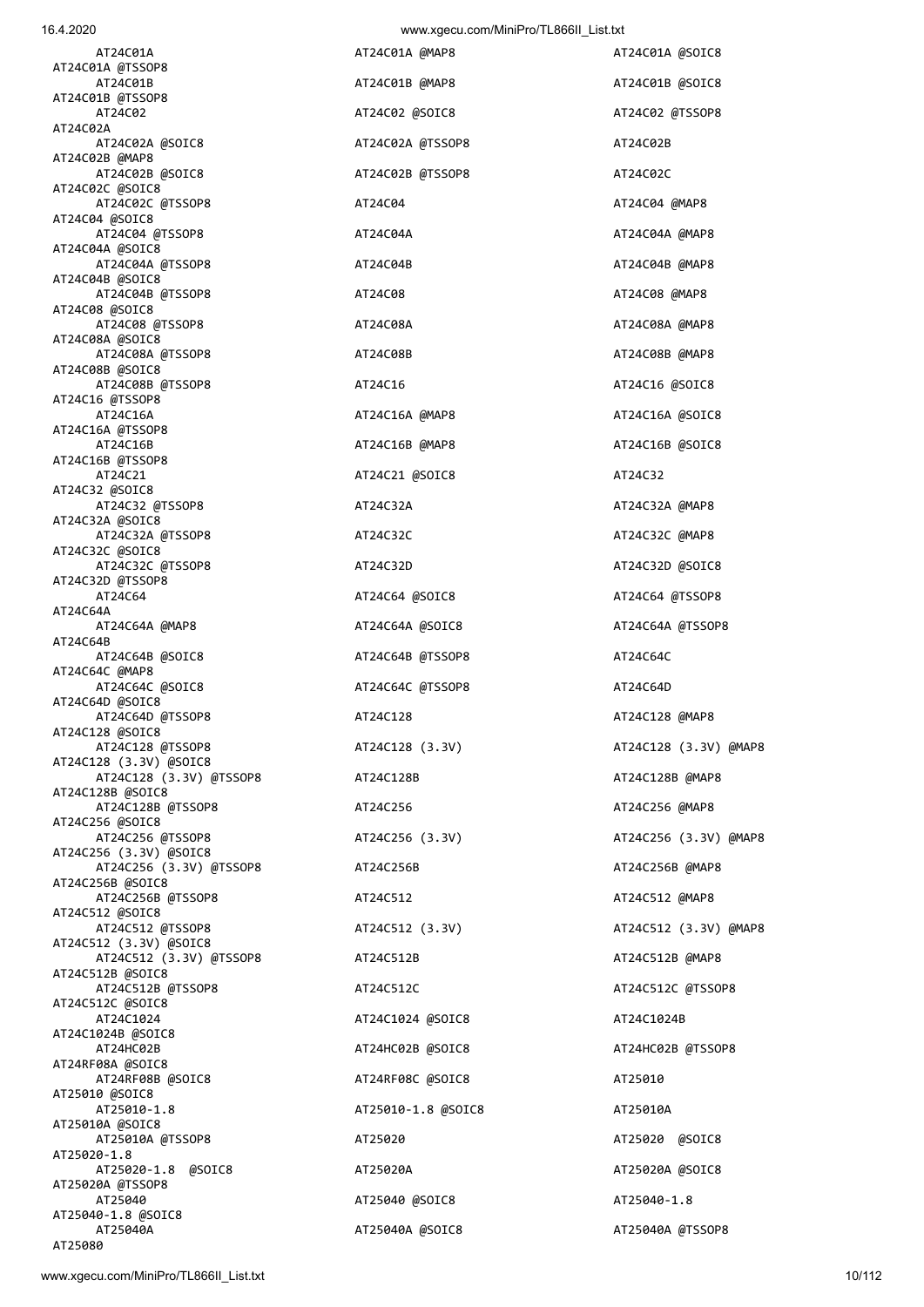AT25080 @SOIC8 AT25080-1.8 AT25080-1.8 @SOIC8 AT25080A AT25080A @SOIC8 AT25080A @TSSOP8 AT25080B AT25080B @SOIC8 AT25080B @TSSOP8 AT25160 AT25160 @SOIC8 AT25160-1.8 AT25160-1.8 @SOIC8 AT25160A AT25160A @SOIC8 AT25160B AT25160B @MAP8 AT25160B @SOIC8 AT25160B @TSSOP8 AT25320 AT25320 @SOIC8 AT25320-1.8 AT25320-1.8 @SOIC8 AT25320A AT25320A @SOIC8 AT25320B AT25320B @MAP8 AT25320B @SOIC8 AT25320B @TSSOP8 AT25640 AT25640 @SOIC8 AT25640-1.8 AT25640-1.8 @SOIC8 AT25640A AT25640A @SOIC8 AT25640B AT25640B @SOIC8 AT25640B @TSSOP8 AT25128 AT25128 @SOIC8 AT25128-1.8 AT25128-1.8 @SOIC8 AT25128A AT25128A @SOIC8 AT25256<br>AT25256 @SOIC8 AT25256A AT25256A @SOIC8 AT25256B AT25256B @SOIC8 AT25256B @TSSOP8 AT25512 AT25512 @SOIC8 AT25512 @TSSOP8 AT25512-1.8 AT25512-1.8 @SOIC8 AT25512-1.8 @TSSOP8 AT25DF021 AT25DF021 @SOIC8 AT25DF021 @UDFN8 AT25DF041 AT25DF041 @SOIC8 AT25DF041 @UDFN8 AT25DF041A AT25DF041A @SOIC8 AT25DF041A @UDFN8 AT25DF081 AT25DF081 @SOIC8 AT25DF081 @UDFN8 AT25DF081A AT25DF081A @SOIC8 AT25DF081A @UDFN8 AT25DF161 AT25DF161 @SOIC8 AT25DF161 @UDFN8 AT25DF321 AT25DF321 @SOIC8 AT25DF321 @SOIC16 AT25DF321A AT25DF321A @SOIC8 AT25DF321A @UDFN8 AT25DF321A @SOIC16 AT25DF641 @SOIC8 AT25DF641 @SOIC16 AT25F512 AT25F512 @SOIC8 AT25F512 @VQFPN8 AT25F512A AT25F512A @SOIC8 AT25F512A @VQFPN8 AT25F1024 AT25F1024 @SOIC8 AT25F1024 @VQFPN8 AT25F1024A AT25F1024A @SOIC8 AT25F1024A @VQFPN8 AT25F2048 AT25F2048 @SOIC8 AT25F2048 @VQFPN8 AT25F2048A AT25F2048A @SOIC8 AT25F2048A @VQFPN8 AT25F4096 AT25F4096 @SOIC8 AT25F4096 @VQFPN8 AT25F4096A AT25F4096A @SOIC8 AT25F4096A @VQFPN8 AT25HP256 AT25HP256 @SOIC8 AT25HP256-1.8 AT25HP256-1.8 @SOIC8 AT25HP512 AT25HP512 @SOIC8 AT25HP512-1.8 AT25HP512-1.8 @SOIC8 AT26DF081 @SOIC8 AT26DF081 @UDFN8 AT26DF081A @SOIC8 AT26DF081A @UDFN8 AT26DF161 @SOIC8 AT26DF161 @UDFN8 AT26DF161A @SOIC8 AT26DF161A @UDFN8 AT26DF321 AT26DF321 @SOIC8 AT26DF321 @SOIC16 AT26DF321A AT26DF321A @SOIC8 AT26DF321A @SOIC16 AT26F004 AT26F004 @MLF8 AT26F004 @SOIC8 AT2732A @DIP24 AT27256 @DIP28 AT27256 @PLCC32 AT27C010 @DIP32 AT27C010 @PLCC32 AT27C010 @TSOP32 AT27C010L @DIP32 AT27C010L @PLCC32 AT27C010L @TSOP32 AT27C020 @DIP32 AT27C020 @PLCC32 AT27C020 @TSOP32 AT27C040 @DIP32 AT27C040 @PLCC32 AT27C040 @TSOP32 AT27C080 @DIP32 AT27C080 @PLCC32 AT27C080 @TSOP32

16.4.2020 www.xgecu.com/MiniPro/TL866II\_List.txt

 AT25128B AT25128B @SOIC8 AT25128B @TSSOP8 AT25256 @SOIC8 AT25256-1.8 AT25256-1.8 @SOIC8 AT27C128 @DIP28 AT27C128 @PLCC32 AT27C256 @DIP28

AT27C256 @PLCC32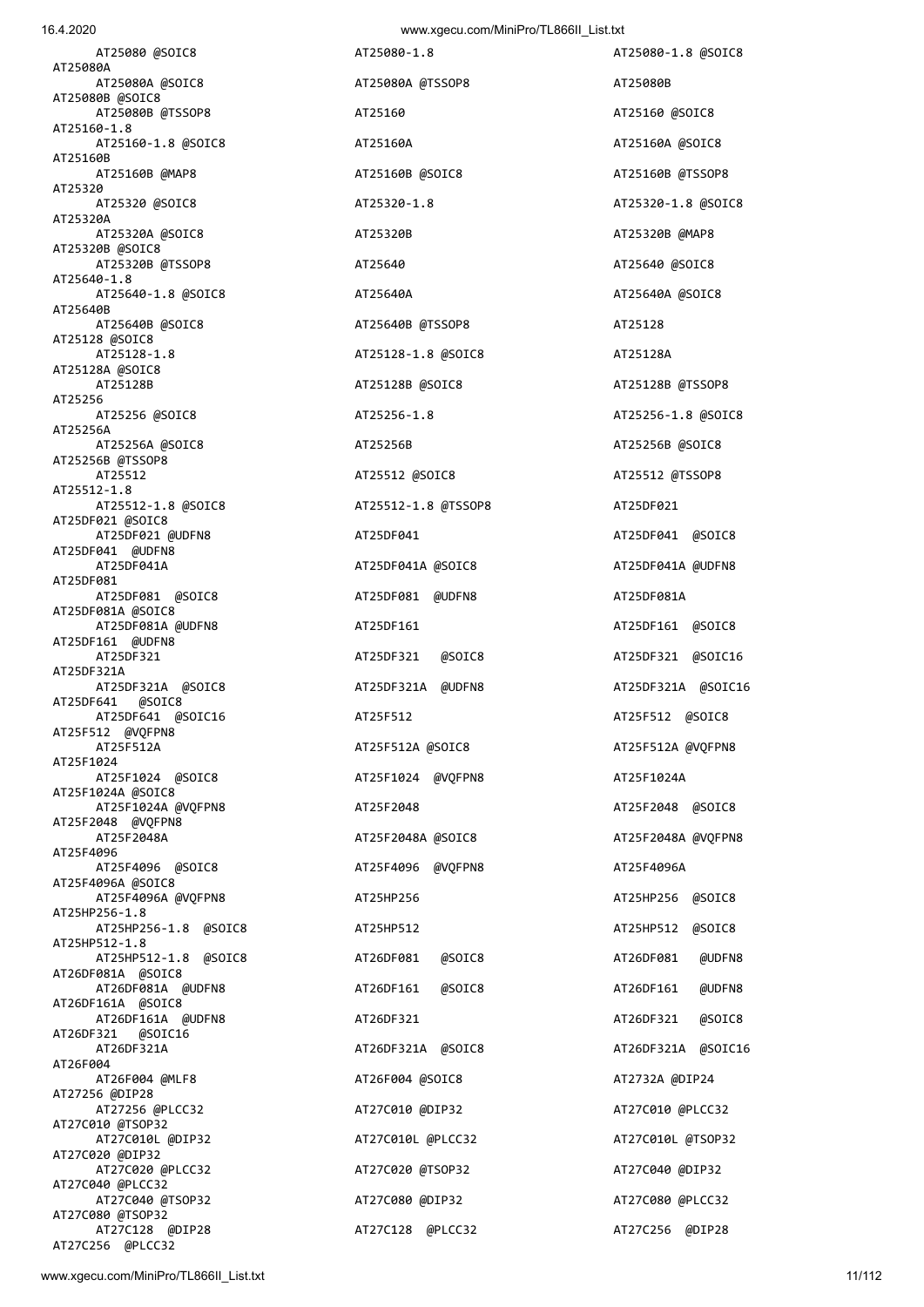| 10.4.ZUZU                                | www.xyccu.com/winifro/TL00011_List.ixt |                    |
|------------------------------------------|----------------------------------------|--------------------|
| AT27C256R @DIP28<br>AT27C512 @DIP28      | AT27C256R @PLCC32                      | AT27C256R @SOIC28  |
| AT27C512 @PLCC32                         | AT27C512R @DIP28                       | AT27C512R @PLCC32  |
| AT27C512R @SOIC28<br>AT27C1024 @DIP40    | AT27C1024L @DIP40                      | AT27C2048 @DIP40   |
| AT27C4096 @DIP40<br>AT27HC256            | AT27HC256<br>@PLCC32                   | AT27HC256L         |
| AT27HC256L @PLCC32                       | AT27HC256R @PLCC32                     |                    |
| AT27HC256R<br>AT27HC256RL @PLCC32        |                                        | AT27HC256RL        |
| AT27HC1024 @DIP40<br>AT27BV010 @TSOP32   | AT27BV010                              | AT27BV010 @PLCC32  |
| AT27BV010 @VSOP32<br>AT27BV020 @TSOP32   | AT27BV020                              | AT27BV020 @PLCC32  |
| AT27BV020 @VSOP32<br>AT27BV040 @TSOP32   | AT27BV040                              | AT27BV040 @PLCC32  |
| AT27BV040 @VSOP32                        | AT27BV256                              | AT27BV256 @PLCC32  |
| AT27BV256 @SOIC28<br>AT27BV512           | AT27BV512 @PLCC32                      | AT27BV512 @SOIC28  |
| AT27BV1024 @DIP40<br>AT27BV2048 @DIP40   | AT27BV4096 @DIP40                      | AT27LV010          |
| AT27LV010 @PLCC32<br>AT27LV010 @TSOP32   | AT27LV010 @VSOP32                      | AT27LV010A         |
| AT27LV010A @PLCC32                       |                                        |                    |
| AT27LV010A @TSOP32<br>AT27LV020 @PLCC32  | AT27LV010A @VSOP32                     | AT27LV020          |
| AT27LV020 @TSOP32<br>AT27LV020A @PLCC32  | AT27LV020 @VSOP32                      | AT27LV020A         |
| AT27LV020A @TSOP32<br>AT27LV040 @PLCC32  | AT27LV020A @VSOP32                     | AT27LV040          |
| AT27LV040 @TSOP32                        | AT27LV040 @VSOP32                      | AT27LV040A         |
| AT27LV040A @PLCC32<br>AT27LV040A @TSOP32 | AT27LV040A @VSOP32                     | AT27LV256A         |
| AT27LV256A @PLCC32<br>AT27LV256A @SOIC28 | AT27LV256R                             | AT27LV256R @PLCC32 |
| AT27LV256R @SOIC28<br>AT27LV512A         | AT27LV512A @PLCC32                     | AT27LV512A @SOIC28 |
| AT27LV512R                               |                                        |                    |
| AT27LV512R @PLCC32<br>AT27LV2048 @DIP40  | AT27LV512R @SOIC28                     | AT27LV1024 @DIP40  |
| AT27LV4096 @DIP40<br>AT28BV64 @SOIC28    | AT28BV64                               | AT28BV64 @PLCC32   |
| AT28BV64B<br>AT28BV256                   | AT28BV64B @PLCC32                      | AT28BV64B @SOIC28  |
| AT28BV256 @PLCC32<br>AT28C010 @TSOP32    | AT28C010                               | AT28C010 @PLCC32   |
| AT28C010E                                | AT28C010E @PLCC32                      | AT28C010E @TSOP32  |
| AT28C04 @DIP24<br>AT28C04 @PLCC32        | AT28C04 @SOIC24                        | AT28C04E @DIP24    |
| AT28C04E @PLCC32<br>AT28C04E @SOIC24     | AT28C04F @DIP24                        | AT28C04F @PLCC32   |
| AT28C04F @SOIC24<br>AT28C040             | AT28C040 @PLCC32                       | AT28C040 @TSOP32   |
| AT28C040E                                |                                        |                    |
| AT28C040E @PLCC32<br>AT28C16 @PLCC32     | AT28C040E @TSOP32                      | AT28C16 @DIP24     |
| AT28C16 @SOIC24<br>AT28C16E @SOIC24      | AT28C16E @DIP24                        | AT28C16E @PLCC32   |
| AT28C16F @DIP24<br>AT28C17               | AT28C16F @PLCC32                       | AT28C16F @SOIC24   |
| AT28C17 @PLCC32<br>AT28C17E @PLCC32      | AT28C17 @SOIC28                        | AT28C17E           |
| AT28C17E @SOIC28                         | AT28C17F                               | AT28C17F @PLCC32   |
| AT28C17F @SOIC28<br>AT28C256             | AT28C256 @PLCC32                       | AT28C256 @SOIC28   |
| AT28C256E<br>AT28C256E @PLCC32           | AT28C256E @SOIC28                      | AT28C256F          |
| AT28C256F @PLCC32<br>AT28C256F @SOIC28   | AT28C64                                | AT28C64 @PLCC32    |
| AT28C64 @SOIC28                          |                                        |                    |
| AT28C64B<br>AT28C64E                     | AT28C64B @PLCC32                       | AT28C64B @SOIC28   |
| AT28C64E @PLCC32<br>AT28C64F @PLCC32     | AT28C64E @SOIC28                       | AT28C64F           |
| AT28C64F @SOIC28<br>AT28HC16             | AT28HC04                               | AT28HC04 @PLCC32   |
| AT28HC16L<br>AT28HC256E                  | AT28HC256                              | AT28HC256 @PLCC32  |
| AT28HC256E @PLCC32                       | AT28HC256F                             | AT28HC256F @PLCC32 |

AT28HC256L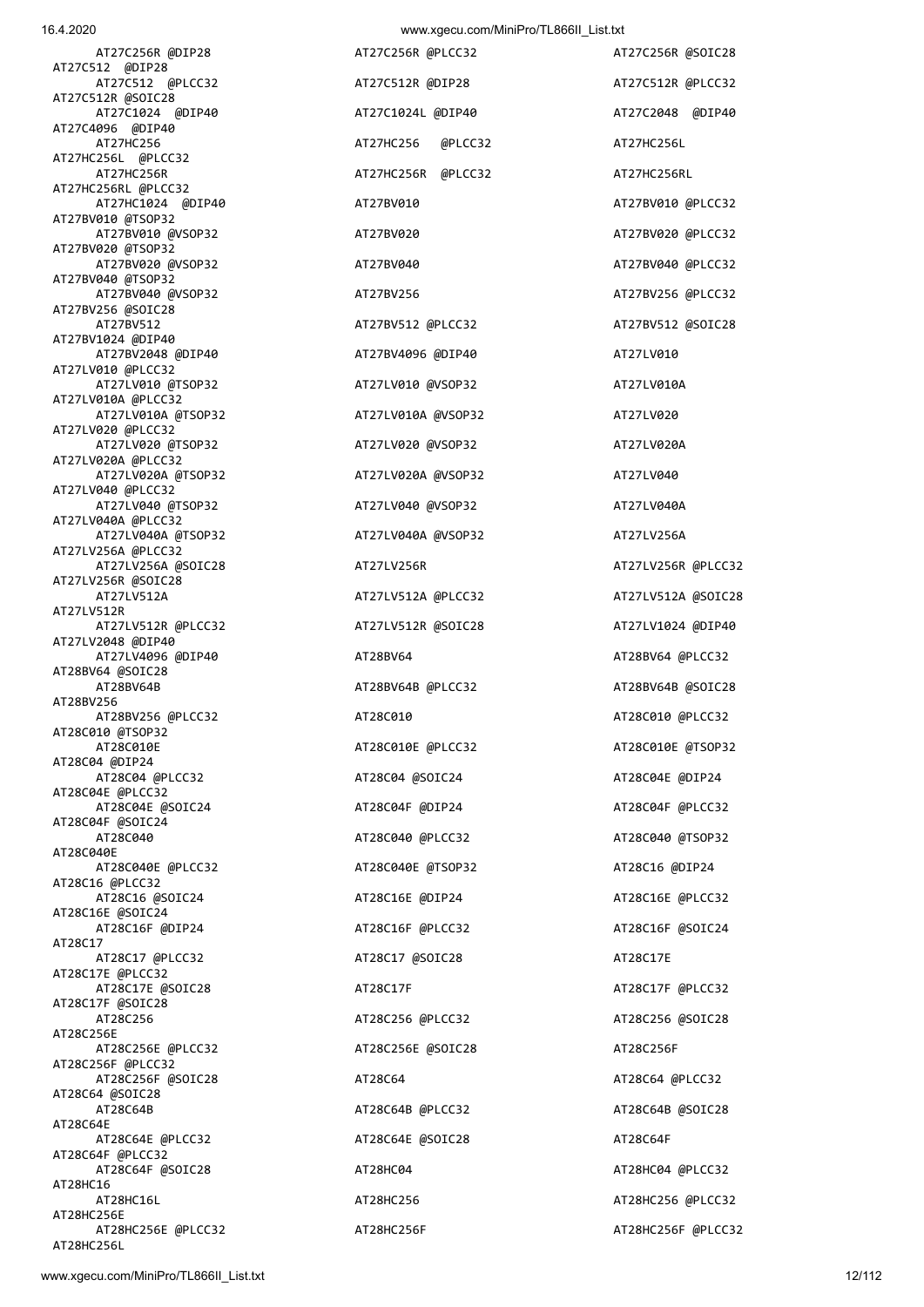AT28LV64 @SOIC28 AT28LV64B AT28LV64B @PLCC32 AT28LV64B @SOIC28 AT28LV256 AT28LV256 @PLCC32 AT28LV010 AT28LV010 AT28LV010 AT28LV010 AT28LV010 AT28LV010 @TSOP32 AT28MC010 AT28MC010 @PLCC32 AT28MC010 @TSOP32 AT28MC020 AT28MC020 @PLCC32 AT28MC020 @TSOP32 AT28MC040 AT28MC040 @PLCC32 AT28MC040 @TSOP32 AT28PC64 AT28PC64 @PLCC32 AT28PC64 @SOIC28 AT29BV010A AT29BV010A @PLCC32 AT29BV010A @TSOP32 AT29BV020 AT29BV020 @PLCC32 AT29BV020 @TSOP32 AT29BV040 AT29BV040 @PLCC32 AT29BV040 @TSOP32<br>AT29BV040A AT29C256 @DIP28 AT29C257 AT29C257 @PLCC32 AT29C512 AT29C512 @PLCC32 AT29C512 @TSOP32 AT29C010A AT29C010A @PLCC32 AT29C010A @TSOP32 AT29C020 AT29C020 @PLCC32 AT29C020 @TSOP32 AT29C040 AT29C040 @PLCC32 AT29C040 @TSOP32 AT29C040A AT29C040A @PLCC32 AT29C040A @TSOP32 AT29LV256 @DIP28 AT29LV512 AT29LV512 @PLCC32 AT29LV512 @TSOP32 AT29LV010A AT29LV010A @PLCC32 AT29LV010A @TSOP32 AT29LV020 AT29LV020 @PLCC32 AT29LV020 @TSOP32 **AT29LV040**  AT29LV040 @PLCC32 AT29LV040 @TSOP32 AT29LV040A AT29LV040A @PLCC32 AT29LV040A @TSOP32 AT45DB011 @SOIC8 AT45DB011B @SOIC8 AT45DB011D[Page264] @SOIC8 AT45DB011D[Page256] @SOIC8 AT45DB011D[Page264] @UDFN8 AT45DB011D[Page256] @UDFN8 AT45DB021 @SOIC8 AT45DB021D[Page256] @SOIC8 AT45DB021D[Page264] @UDFN8 AT45DB021D[Page256] @UDFN8 AT45DB021E[Page264] @SOIC8 AT45DB021E[Page256] @SOIC8 AT45DB021E[Page264] @UDFN8 AT45DB021E[Page256] @UDFN8 AT45DB041 @SOIC8 AT45DB041A @SOIC8<br>AT45DB041B @SOIC8 AT45DB041E[Page264] @SOIC8 AT45DB041E[Page256] @SOIC8 AT45DB041E[Page264] @UDFN8 AT45DB041E[Page256] @UDFN8 AT45DB081 @SOIC8 AT45DB081A @SOIC8 AT45DB081B @SOIC8 AT45DB081D[Page264] @SOIC8 AT45DB081D[Page256] @SOIC8 AT45DB081E[Page264] @SOIC8 AT45DB081E[Page256] @SOIC8 AT45DB081E[Page264] @UDFN8 AT45DB081E[Page256] @UDFN8 AT45DB161 @SOIC8 AT45DB161A @SOIC8 AT45DB161B @SOIC8 AT45DB161D[Page528] @SOIC8 AT45DB161D[Page512] @SOIC8 AT45DB161E[Page528] @SOIC8 AT45DB161E[Page512] @SOIC8 AT45DB161E[Page528] @UDFN8 AT45DB161E[Page512] @UDFN8 AT45DB321 @SOIC8 AT45DB321A @SOIC8 AT45DB321B @SOIC8 AT45DB321C @SOIC8 AT45DB321D[Page528] @SOIC8 AT45DB321D[Page512] @SOIC8 AT45DB321E[Page528] @SOIC8 AT45DB321E[Page512] @SOIC8 AT45DB321E[Page528] @UDFN8 AT45DB321E[Page512] @UDFN8 AT49BV001 AT49BV001 @PLCC32 AT49BV001 @TSOP32 AT49BV001 @VSOP32 AT49BV001A AT49BV001A @PLCC32 AT49BV001A @TSOP32 AT49BV001A @VSOP32 AT49BV001AN AT49BV001AN @PLCC32 AT49BV001AN @TSOP32 AT49BV001AN @VSOP32 AT49BV001ANT AT49BV001ANT @PLCC32 AT49BV001ANT @TSOP32 AT49BV001ANT @VSOP32 AT49BV001AT AT49BV001AT @PLCC32 AT49BV001AT @TSOP32 AT49BV001AT @VSOP32 AT49BV001N

 AT28HC256L @PLCC32 AT28HC64 AT28HC64 @PLCC32 AT28HC64B AT28HC64B AT28HC64B @PLCC32 AT28HC64B @SOIC28 AT28HC64BF @PLCC32 AT28HC64BF @SOIC28 AT28HC64L AT28HC64L @SOIC28 AT28LV64 AT28LV64 @PLCC32 AT28PC64E @PLCC32 AT28PC64E @SOIC28 AT29BV040A AT29BV040A @PLCC32 AT29BV040A @TSOP32

 AT45DB021A @SOIC8 AT45DB021B @SOIC8 AT45DB021D[Page264] @SOIC8 AT45DB041B @SOIC8 AT45DB041D[Page264] @SOIC8 AT45DB041D[Page256] @SOIC8

AT28HC64 @SOIC28

AT28HC64L @PLCC32

AT28HC64BF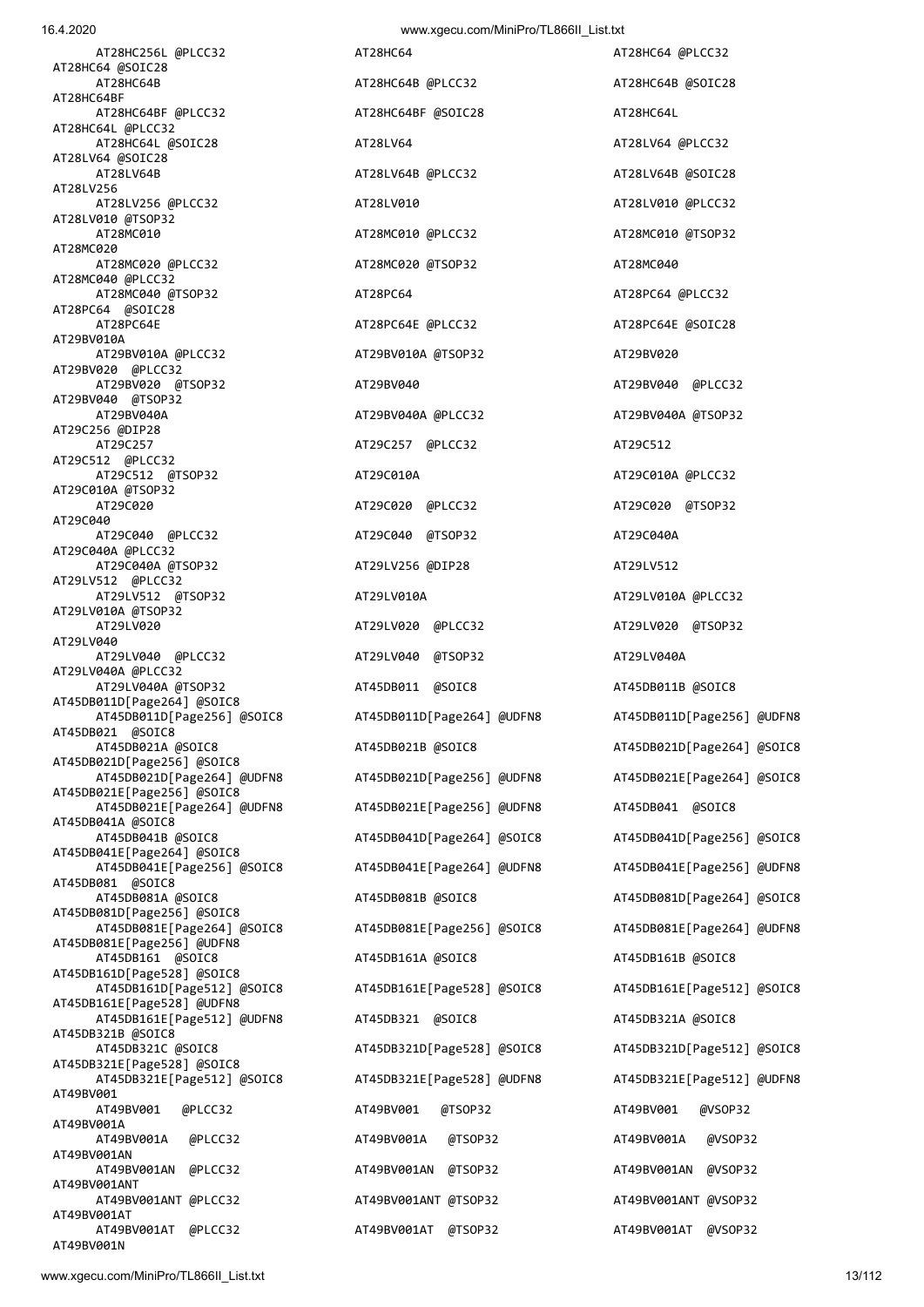|  | 16.4.2020 |  |
|--|-----------|--|
|  |           |  |

| AT49BV001N<br>@PLCC32                           | AT49BV001N<br>@TSOP32           | AT49BV001N<br>@VSOP32  |
|-------------------------------------------------|---------------------------------|------------------------|
| AT49BV001NT<br>AT49BV001NT @PLCC32              | AT49BV001NT @TSOP32             | AT49BV001NT @VSOP32    |
| AT49BV001T<br>AT49BV001T<br>@PLCC32             | AT49BV001T<br>@TSOP32           | AT49BV001T<br>@VSOP32  |
| AT49BV002<br>AT49BV002<br>@PLCC32               | AT49BV002<br>@TSOP32            | AT49BV002<br>@VSOP32   |
| AT49BV002A<br>AT49BV002A<br>@PLCC32             | AT49BV002A<br>@TSOP32           | AT49BV002A<br>@VSOP32  |
| AT49BV002AN<br>AT49BV002AN<br>@PLCC32           | @TSOP32<br>AT49BV002AN          | AT49BV002AN<br>@VSOP32 |
| AT49BV002ANT                                    |                                 | AT49BV002ANT @VSOP32   |
| AT49BV002ANT @PLCC32<br>AT49BV002AT             | AT49BV002ANT @TSOP32            |                        |
| AT49BV002AT<br>@PLCC32<br>AT49BV002N            | AT49BV002AT<br>@TSOP32          | AT49BV002AT<br>@VSOP32 |
| AT49BV002N<br>@PLCC32<br>AT49BV002NT            | AT49BV002N<br>@TSOP32           | AT49BV002N<br>@VSOP32  |
| AT49BV002NT<br>@PLCC32<br>AT49BV002T            | AT49BV002NT<br>@TSOP32          | AT49BV002NT<br>@VSOP32 |
| AT49BV002T<br>@PLCC32<br>@TSOP40<br>AT49BV004   | AT49BV002T<br>@TSOP32           | AT49BV002T<br>@VSOP32  |
| AT49BV004T<br>@TSOP40                           | AT49BV008A<br>@TSOP40           | AT49BV008AT @TSOP40    |
| AT49BV010<br>AT49BV010<br>@PLCC32               | AT49BV010<br>@TSOP32            | AT49BV010<br>@VSOP32   |
| AT49BV020<br>AT49BV020<br>@PLCC32               | AT49BV020<br>@TSOP32            | AT49BV020<br>@VSOP32   |
| AT49BV040<br>AT49BV040<br>@PLCC32               | AT49BV040<br>@TSOP32            | AT49BV040<br>@VSOP32   |
| AT49BV040A<br>AT49BV040A<br>@PLCC32             | @TSOP32<br>AT49BV040A           | @VSOP32<br>AT49BV040A  |
| AT49BV040B<br>AT49BV040B<br>@PLCC32             | AT49BV040B<br>@TSOP32           | AT49BV040B<br>@VSOP32  |
| AT49BV040T                                      |                                 |                        |
| AT49BV040T<br>@PLCC32<br>AT49BV080<br>@TSOP40   | AT49BV040T<br>@TSOP32           | AT49BV040T<br>@VSOP32  |
| AT49BV080T @TSOP40<br>AT49BV160T<br>@TSOP48     | AT49BV1024A(10x14mm)<br>@VSOP40 | AT49BV160<br>@TSOP48   |
| AT49BV161<br>@TSOP48<br>AT49BV1604T @TSOP48     | AT49BV161T<br>@TSOP48           | AT49BV1604<br>@TSOP48  |
| AT49BV1614<br>@TSOP48<br>AT49BV162AT<br>@TSOP48 | AT49BV1614T<br>@TSOP48          | AT49BV162A<br>@TSOP48  |
| AT49BV163A<br>@TSOP48<br>AT49BV320<br>@TSOP48   | AT49BV163AT<br>@TSOP48          | AT49BV2048A<br>@TSOP48 |
| AT49BV320T<br>@TSOP48                           | AT49BV320D<br>@TSOP48           | AT49BV321<br>@TSOP48   |
| AT49BV321T<br>@TSOP48<br>AT49BV322<br>@TSOP48   | AT49BV322T<br>@TSOP48           | AT49BV3218<br>@TSOP48  |
| AT49BV3218T @TSOP48<br>AT49BV4096A @TSOP48      | AT49BV4096AT @TSOP48            | AT49BV512              |
| AT49BV512<br>@PLCC32<br>AT49BV512<br>@TSOP32    | AT49BV512<br>@VSOP32            | AT49BV6416<br>@TSOP48  |
| AT49BV6416T @TSOP48<br>AT49BV8011<br>@TSOP48    | AT49BV8011T<br>@TSOP48          | AT49BV802A<br>@TSOP48  |
| AT49BV802AT @TSOP48<br>AT49BV8192A @TSOP48      | AT49BV8192AT @TSOP48            | AT49F001               |
| AT49F001<br>@PLCC32                             | @VSOP32                         |                        |
| AT49F001<br>@TSOP32<br>@PLCC32<br>AT49F001A     | AT49F001                        | AT49F001A              |
| AT49F001A<br>@TSOP32<br>AT49F001AN<br>@PLCC32   | AT49F001A<br>@VSOP32            | AT49F001AN             |
| AT49F001AN<br>@TSOP32<br>AT49F001ANT @PLCC32    | AT49F001AN<br>@VSOP32           | AT49F001ANT            |
| AT49F001ANT @TSOP32<br>AT49F001AT @PLCC32       | AT49F001ANT<br>@VSOP32          | AT49F001AT             |
| AT49F001AT<br>@TSOP32<br>AT49F001N<br>@PLCC32   | @VSOP32<br>AT49F001AT           | AT49F001N              |
| AT49F001N<br>@TSOP32                            | @VSOP32<br>AT49F001N            | AT49F001NT             |
| AT49F001NT @PLCC32<br>AT49F001NT @TSOP32        | AT49F001NT<br>@VSOP32           | AT49F001T              |
| AT49F001T<br>@PLCC32<br>AT49F001T<br>@TSOP32    | AT49F001T<br>@VSOP32            | AT49F002               |
| AT49F002<br>@PLCC32<br>AT49F002<br>@TSOP32      | @VSOP32<br>AT49F002             | AT49F002A              |
| @PLCC32<br>AT49F002A<br>AT49F002A<br>@TSOP32    | AT49F002A<br>@VSOP32            | AT49F002AN             |
| AT49F002AN @PLCC32<br>AT49F002AN @TSOP32        | AT49F002AN @VSOP32              | AT49F002ANT            |
| AT49F002ANT @PLCC32                             |                                 |                        |
| AT49F002ANT @TSOP32<br>AT49F002AT @PLCC32       | AT49F002ANT @VSOP32             | AT49F002AT             |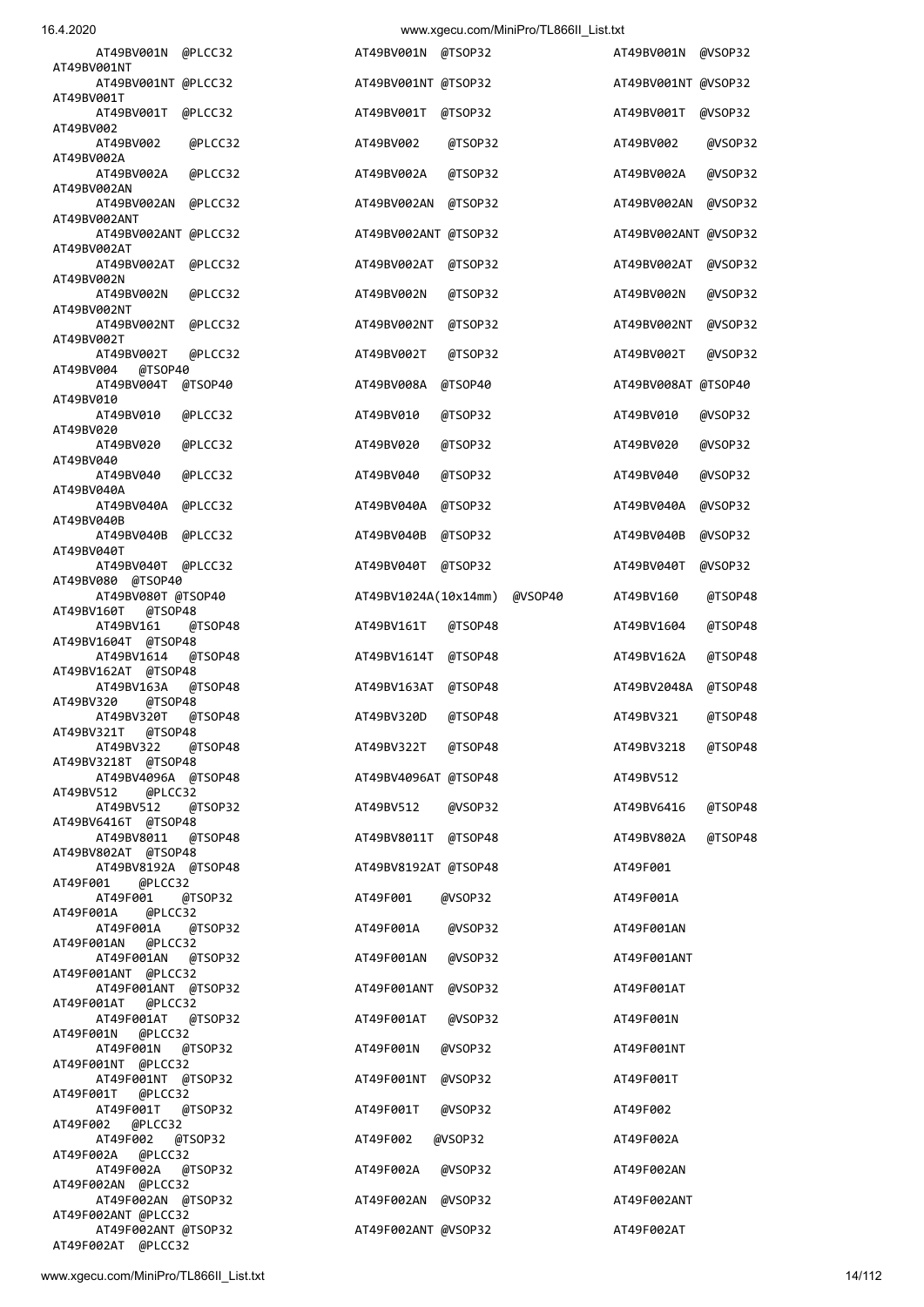| AT49F002AT @TSOP32                                   | AT49F002AT @VSOP32          | AT49F002N                      |
|------------------------------------------------------|-----------------------------|--------------------------------|
| AT49F002N @PLCC32<br>AT49F002N @TSOP32               | AT49F002N @VSOP32           | AT49F002NT                     |
| AT49F002NT @PLCC32<br>AT49F002NT @TSOP32             | AT49F002NT @VSOP32          | AT49F002T                      |
| AT49F002T @PLCC32<br>AT49F002T @TSOP32               | AT49F002T @VSOP32           | AT49F004<br>@TSOP40            |
| AT49F004T @TSOP40<br>@TSOP40<br>AT49F008             | AT49F008A<br>@TSOP40        | AT49F008AT @TSOP40             |
| AT49F010<br>AT49F010 @PLCC32                         | AT49F010 @TSOP32            | AT49F020                       |
| AT49F020 @PLCC32<br>AT49F020 @TSOP32                 | AT49F040                    | AT49F040 @PLCC32               |
| AT49F040 @TSOP32<br>AT49F040A                        | AT49F040A @PLCC32           | AT49F040A @TSOP32              |
| AT49F040T<br>AT49F040T @PLCC32                       | AT49F040T @TSOP32           | AT49F080<br>@TSOP40            |
| AT49F080T @TSOP40<br>AT49F1024(10x14mm)<br>@VSOP40   | AT49F1024A(10x14mm) @VSOP40 | AT49F1604<br>@TSOP48           |
| AT49F1604T @TSOP48<br>AT49F1614 @TSOP48              | AT49F1614T @TSOP48          | AT49F2048<br>@TSOP48           |
| AT49F2048A @TSOP48<br>AT49F4096 @TSOP48              | AT49F4096A @TSOP48          | AT49F4096AT @TSOP48            |
| AT49F512<br>AT49F512 @PLCC32                         | AT49F512<br>@TSOP32         | AT49F512<br>@VSOP32            |
| AT49F8011 @TSOP48<br>AT49F8011T @TSOP48              | AT49F8192<br>@TSOP48        | AT49F8192A @TSOP48             |
| AT49F8192AT @TSOP48<br>AT49F8192T @TSOP48            | AT49HBV010                  | AT49HBV010 @PLCC32             |
| AT49HBV010 @TSOP32<br>AT49HBV010 @VSOP32             | AT49HF010 @DIP32            | AT49HF010 @PLCC32              |
| AT49HF010 @TSOP32<br>AT49HLV010                      | AT49HLV010 @PLCC32          | AT49HLV010 @TSOP32             |
| AT49HLV010 @VSOP32<br>AT49LH002 @PLCC32              | AT49LH002 @TSOP40           | AT49LH004 @PLCC32              |
| AT49LH004 @TSOP40<br>AT49LL020 @PLCC32               | AT49LL020 @TSOP40           | AT49LL040 @PLCC32              |
| AT49LL040 @TSOP40<br>AT49LL080 @PLCC32               | AT49LL080 @TSOP40           | AT49LV001                      |
| AT49LV001 @PLCC32<br>AT49LV001 @TSOP32               | AT49LV001<br>@VSOP32        | AT49LV001N                     |
| AT49LV001N @PLCC32<br>AT49LV001N @TSOP32             | AT49LV001N @VSOP32          | AT49LV001NT                    |
| AT49LV001NT @PLCC32<br>AT49LV001NT @TSOP32           | AT49LV001NT @VSOP32         | AT49LV001T                     |
| AT49LV001T @PLCC32<br>AT49LV001T @TSOP32             | AT49LV001T<br>@VSOP32       | AT49LV002                      |
| AT49LV002<br>@PLCC32<br>AT49LV002<br>@TSOP32         | @VSOP32<br>AT49LV002        | AT49LV002N                     |
| AT49LV002N<br>@PLCC32<br>AT49LV002N<br>@TSOP32       | AT49LV002N<br>@VSOP32       | AT49LV002NT                    |
| AT49LV002NT @PLCC32<br>AT49LV002NT @TSOP32           | AT49LV002NT<br>@VSOP32      | AT49LV002T                     |
| AT49LV002T<br>@PLCC32<br>AT49LV002T<br>@TSOP32       | AT49LV002T<br>@VSOP32       | @TSOP40<br>AT49LV008A          |
| AT49LV008AT @TSOP40<br>AT49LV010                     | AT49LV010<br>@PLCC32        | AT49LV010<br>@TSOP32           |
| AT49LV010<br>@VSOP32<br>AT49LV020                    | AT49LV020<br>@PLCC32        | AT49LV020<br>@TSOP32           |
| AT49LV020<br>@VSOP32<br>AT49LV040                    | AT49LV040<br>@PLCC32        | AT49LV040<br>@TSOP32           |
| AT49LV040<br>@VSOP32<br>AT49LV040T                   | AT49LV040T<br>@PLCC32       | AT49LV040T<br>@TSOP32          |
| AT49LV040T @VSOP32<br>AT49LV080<br>@TSOP40           | @TSOP40<br>AT49LV080T       | AT49LV1024(10x14mm)<br>@VSOP40 |
| AT49LV1024A(10x14mm) @VSOP40<br>AT49LV160<br>@TSOP48 | @TSOP48<br>AT491V160T       | @TSOP48<br>AT49LV161           |
| AT49LV161T<br>@TSOP48<br>AT49LV1614<br>@TSOP48       | AT49LV1614T<br>@TSOP48      | AT49LV2048<br>@TSOP48          |
| AT49LV2048A @TSOP48<br>@TSOP48<br>AT49LV320          | @TSOP48<br>AT49LV320T       | @TSOP48<br>AT49LV320D          |
| AT49LV321<br>@TSOP48<br>@TSOP48<br>AT49LV321T        | @TSOP48<br>AT49LV3218       | AT49LV3218T<br>@TSOP48         |
| AT49LV4096<br>@TSOP48<br>AT49LV4096A @TSOP48         | AT49LV4096AT @TSOP48        | AT49LV512                      |
| AT49LV512<br>@PLCC32<br>AT49LV512<br>@TSOP32         | @VSOP32<br>AT49LV512        | @TSOP48<br>AT49LV8011          |
| AT49LV8011T @TSOP48<br>AT49LV8192<br>@TSOP48         | AT49LV8192A @TSOP48         | AT49LV8192AT @TSOP48           |
| AT49LV8192T @TSOP48                                  |                             |                                |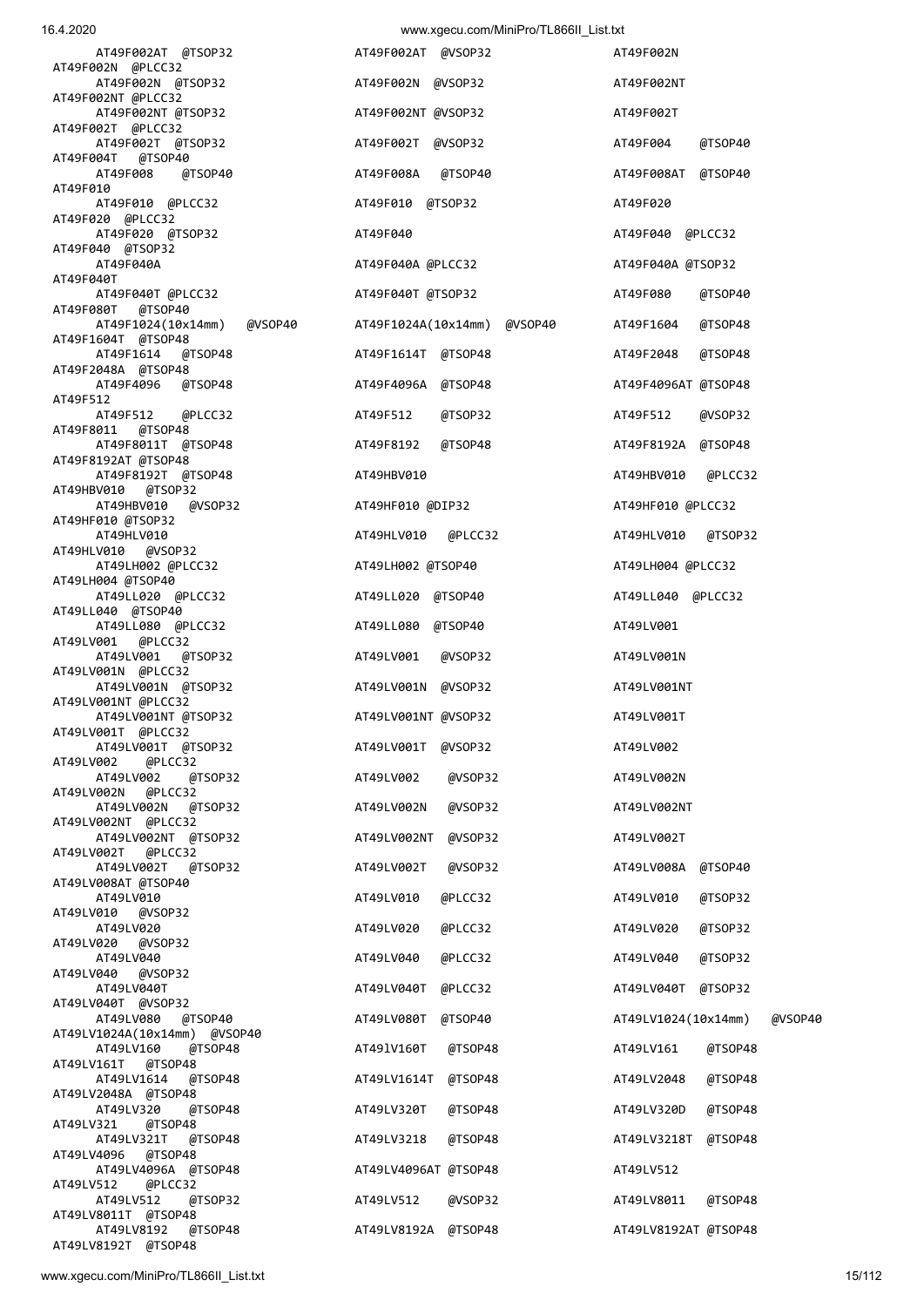| 1 U.T. CUZ.U                                   |                      | www.xyccu.com/winim-ro/TE000m_Elat.ixt |                        |
|------------------------------------------------|----------------------|----------------------------------------|------------------------|
| AT49LW040 @PLCC32<br>AT49LW080 @TSOP40         | AT49LW040 @TSOP40    |                                        | AT49LW080 @PLCC32      |
| AT89C1051<br>AT89C1051U @SOIC20                | AT89C1051            | @SOIC20                                | AT89C1051U             |
| AT89C2051<br>AT89C2051x2 @SOIC20               | AT89C2051            | @SOIC20                                | AT89C2051x2            |
| AT89C4051<br>AT89C51<br>@PLCC44                | AT89C4051            | @SOIC20                                | AT89C51                |
| AT89C52<br>AT89C55<br>@PLCC44                  | AT89C52              | @PLCC44                                | AT89C55                |
| AT89C55WD<br>AT89C51RC @PLCC44                 | AT89C55WD            | @PLCC44                                | AT89C51RC              |
| AT89LS51<br>AT89LS52<br>@PLCC44                | AT89LS51             | @PLCC44                                | AT89LS52               |
| AT89LS53<br>AT89LS8252 @PLCC44                 | AT89LS53             | @PLCC44                                | AT89LS8252             |
| AT89LS8253                                     | AT89LS8253           | @PLCC44                                | AT89LV51               |
| AT89LV51<br>@PLCC44<br>AT89LV52                | AT89LV52             | @PLCC44                                | AT89LV55               |
| AT89LV55<br>@PLCC44<br>AT89S51                 | AT89S51              | @PLCC44                                | AT89S52                |
| AT89S52<br>@PLCC44<br>AT89S53                  | AT89S53              | @PLCC44                                | AT89S8252              |
| AT89S8252<br>@PLCC44<br>AT89S8253              | AT89S8253            | @PLCC44                                | AT90S1200              |
| AT90S1200 @SOIC20<br>AT90S1200 @SSOP20         | AT90S2313            |                                        | AT90S2313 @SOIC20      |
| AT90S2333<br>AT90S4414                         | AT90S4433            |                                        | AT90S4434              |
| AT90S8515<br>AT90S8535                         | AT90SLS2313          |                                        | AT90SLS2313 @SOIC20    |
| AT90SLS2333<br>AT90SLS4414                     | AT90SLS4433          |                                        | AT90SLS4434            |
| AT90SLS8515<br>AT90SLS8535                     | AT93C46(x8)          |                                        | AT93C46(x8) @SOIC8     |
| AT93C46(x8) @TSOP8<br>AT93C46(x16)             | AT93C46(x16) @SOIC8  |                                        | AT93C46(x16) @TSOP8    |
| AT93C46A<br>AT93C46A @SOIC8                    | AT93C46A @TSOP8      |                                        | AT93C46C               |
| AT93C46C @SOIC8<br>AT93C46C @TSOP8             | AT93C46D(x8)         |                                        | AT93C46D(x8) @SOIC8    |
| AT93C46D(x8) @TSOP8<br>AT93C46D(x16)           | AT93C46D(x16) @SOIC8 |                                        | AT93C46D(x16) @TSOP8   |
| AT93C46E<br>AT93C46E @SOIC8                    | AT93C46E @TSOP8      |                                        | AT93C46R(x8) *         |
| AT93C46R(x8) @SOIC8 *<br>AT93C46R(x8) @TSOP8 * | AT93C46R(x16) *      |                                        | AT93C46R(x16) @SOIC8 * |
| AT93C46R(x16) @TSOP8 *<br>AT93C56(x8)          | AT93C56(x8) @SOIC8   |                                        | AT93C56(x16)           |
| AT93C56(x16) @SOIC8<br>AT93C56A(x8)            | AT93C56A(x8) @SOIC8  |                                        | AT93C56A(x8) @TSOP8    |
| AT93C56A(x16)<br>AT93C56A(x16) @SOIC8          | AT93C56A(x16) @TSOP8 |                                        | AT93C57(x8)            |
| AT93C57(x8) @SOIC8<br>AT93C57(x8) @TSOP8       | AT93C57(x16)         |                                        | AT93C57(x16) @SOIC8    |
| AT93C57(x16) @TSOP8<br>AT93C66(x8)             | AT93C66(x8) @SOIC8   |                                        | AT93C66(x8) @TSOP8     |
| AT93C66(x16)<br>AT93C66(x16) @SOIC8            | AT93C66(x16) @TSOP8  |                                        | AT93C66A(x8)           |
| AT93C66A(x8) @SOIC8<br>AT93C66A(x8) @TSOP8     | AT93C66A(x16)        |                                        | AT93C66A(x16) @SOIC8   |
| AT93C66A(x16) @TSOP8<br>AT93C86(x8)            | AT93C86(x8) @SOIC8   |                                        | AT93C86(x8) @TSOP8     |
| AT93C86(x16)<br>AT93C86(x16) @SOIC8            |                      |                                        |                        |
| AT93C86A(x8) @SOIC8                            | AT93C86(x16) @TSOP8  |                                        | AT93C86A(x8)           |
| AT93C86A(x8) @TSOP8<br>AT93C86A(x16) @TSOP8    | AT93C86A(x16)        |                                        | AT93C86A(x16) @SOIC8   |
| ATF16LV8C<br>ATF16LV8CZ                        | ATF16LV8C @SOIC20    |                                        | ATF16LV8C @TSSOP20     |
| ATF16LV8CZ @SOIC20<br>ATF16LV8CEXT @SOIC20     | ATF16LV8CZ @TSSOP20  |                                        | ATF16LV8CEXT           |
| ATF16LV8CEXT @TSSOP20<br>ATF16V8B @TSSOP20     | ATF16V8B             |                                        | ATF16V8B @SOIC20       |
| ATF16V8BL<br>ATF16V8BQ                         | ATF16V8BL @SOIC20    |                                        | ATF16V8BL @TSSOP20     |
| ATF16V8BQ @SOIC20<br>ATF16V8BQL @SOIC20        | ATF16V8BQ @TSSOP20   |                                        | ATF16V8BQL             |

ATF16V8BQL @TSSOP20 ATF16V8C ATF16V8C @SOIC20

ATF16V8C @TSSOP20

16.4.2020 www.xgecu.com/MiniPro/TL866II\_List.txt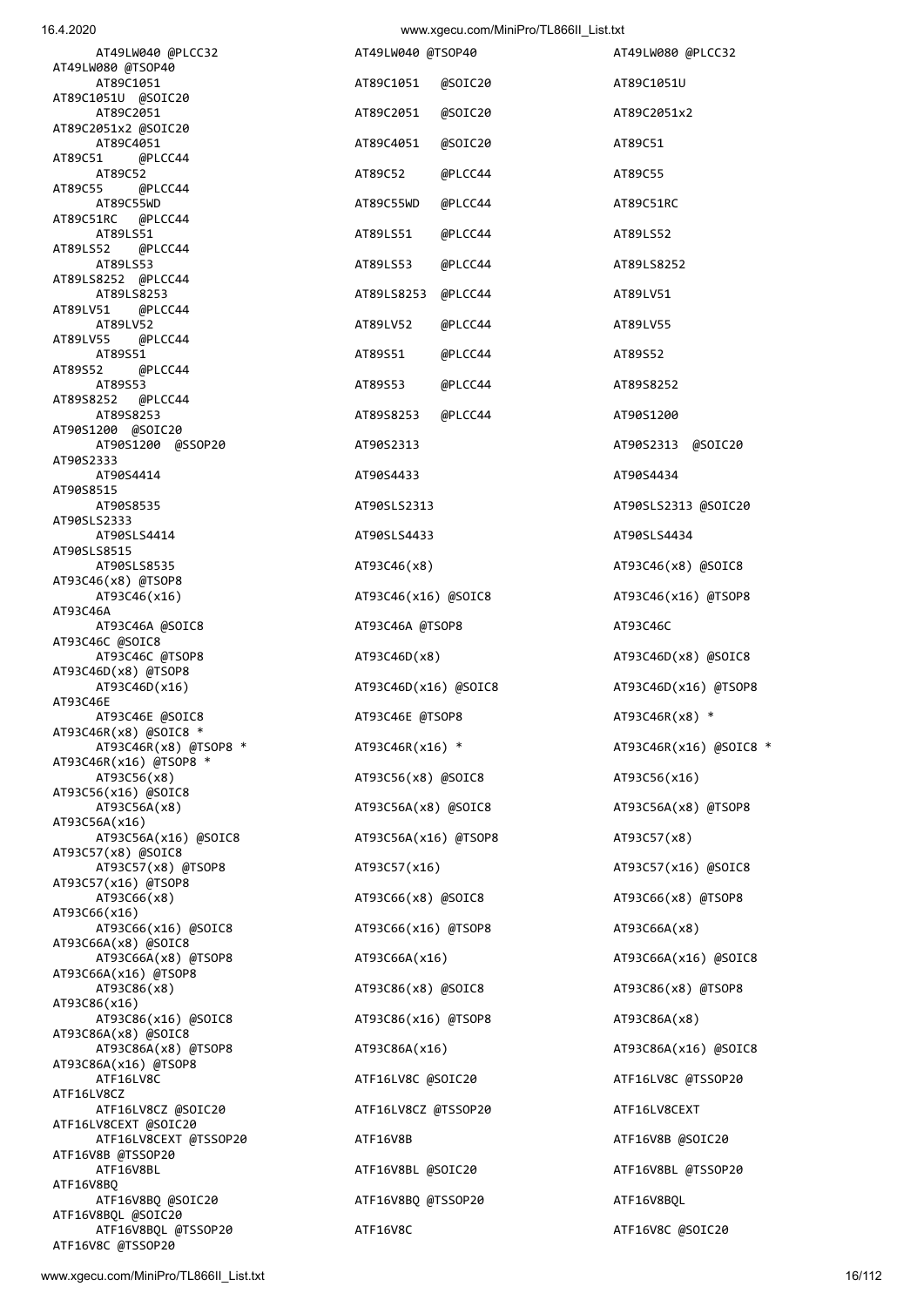16.4.2020 www.xgecu.com/MiniPro/TL866II\_List.txt ATF16V8CZ ATF16V8CZ @SOIC20 ATF16V8CZ @TSSOP20 ATF16V8CEXT ATF16V8CEXT @SOIC20 ATF16V8CEXT @TSSOP20 ATF20V8B ATF20V8B @SOIC24 ATF20V8BL ATF20V8BL @SOIC24 ATF20V8BQ ATF20V8BQ @SOIC24 ATF20V8BQL ATF20V8BQL ATF20V8BQL ATF20V8BQL ATF22V10B ATF22V10B @SOIC24 ATF22V10BL ATF22V10BL @SOIC24 ATF22V10BL ATF22V10BQ ATF22V10BQ @SOIC24 ATF22V10BQL ATF22V10BQL @SOIC24 ATF22V10C ATF22V10C @SOIC24 ATF22V10C @TSSOP24 ATF22V10C(UES) ATF22V10C(UES) @SOIC24 ATF22V10C(UES) @TSSOP24 ATF22V10CEXT ATF22V10CEXT @SOIC24 ATF22V10CEXT @TSSOP24 ATF22V10CQ ATF22V10CQ @SOIC24 ATF22V10CQ @TSSOP24 ATF22V10CQ(UES) ATF22V10CQ(UES) @SOIC24 ATF22V10CQ(UES) @TSSOP24 ATF22V10CQZ ATF22V10CQZ @SOIC24 ATF22V10CQZ @TSSOP24<br>ATF22V10CQZ(UES) ATF22V10CZ<br>ATF22V10CZ @SOIC24 ATF22V10CZ(UES) @SOIC24 ATF22V10CZ(UES) @TSSOP24 ATMEGA8 @DIP28 ATMEGA8 ATMEGA8 @TQFP32 ATMEGA8L @DIP28 ATMEGA8L @TOFP32 ATMEGA8A @DIP28 ATMEGA8A ATMEGA8A ATOFP32 ATMEGA16 ATMEGA16L ATMEGA16A ATMEGA32 ATMEGA32L ATMEGA32A ATMEGA48 @DIP28 ATMEGA48 @TOFP32 ATMEGA48V @DIP28 ATMEGA48V @TQFP32 ATMEGA48A @DIP28 ATMEGA48A @TQFP32 ATMEGA48PA @DIP28 ATMEGA48PA @TQFP32 ATMEGA64 @TQFP64 ATMEGA64A @TQFP64 ATMEGA64L @TQFP64 ATMEGA88 @DIP28 ATMEGA88 @TQFP32 ATMEGA88V @DIP28 ATMEGA88V @TQFP32 ATMEGA88A @DIP28 ATMEGA88A @TQFP32 ATMEGA88PA @DIP28 ATMEGA88PA @TQFP32 ATMEGA128 @TQFP64 ATMEGA128A @TQFP64 ATMEGA128L @TQFP64 ATMEGA162 ATMEGA162V ATMEGA164A ATMEGA164PA ATMEGA165A @TQFP64 ATMEGA165P @TQFP64 ATMEGA165PA @TQFP64 ATMEGA165PV @TQFP64 ATMEGA168 @DIP28 ATMEGA168 @TQFP32 ATMEGA168A @DIP28 ATMEGA168A ATMEGA168A ATMEGA168A ATMEGA168A ATMEGA168A ATMEGA168A ATQ ATMEGA168PA @DIP28 ATMEGA168PA @TQFP32 ATMEGA168V @DIP28 ATMEGA168V @TQFP32 ATMEGA169A @TQFP64 ATMEGA169P @TQFP64 ATMEGA169PA @TQFP64 ATMEGA169PV @TQFP64 ATMEGA324A ATMEGA324PA ATMEGA325A @TQFP64 ATMEGA325PA @TQFP64 ATMEGA328 @DIP28 ATMEGA328 @TOFP32 ATMEGA328P @DIP28 ATMEGA328P @TOFP32 ATMEGA328PB @TQFP32 ATMEGA329A @TQFP64 ATMEGA329PA @TQFP64 ATMEGA644A ATMEGA644PA ATMEGA645A @TOFP64 ATMEGA645P @TOFP64 ATMEGA649A @TOFP64 ATMEGA649P @TQFP64<br>ATMEGA1284 ATMEGA8515L ATMEGA8535 ATMEGA8535L ATMEGA8535L ATMEGA86351 ATTINY11 ATTINY11 @SOIC8 ATTINY11L ATTINY11L @SOIC8 ATTINY11L ATTINY11L ATTINY12 ATTINY12 @SOIC8 ATTINY12V ATTINY12V @SOIC8 ATTINY12L ATTINY12L @SOIC8 ATTINY13 ATTINY13 @SOIC8 ATTINY13V ATTINY13V ATTINY13V @SOIC8 ATTINY13A ATTINY13A @SOIC8 ATTINY13A ATTINY15 ATTINY15 @SOIC8 ATTINY15L ATTINY15L @SOIC8 ATTINY24 ATTINY24 @SOIC14 ATTINY24A ATTINY24A @SOIC14 ATTINY24V ATTINY24V @SOIC14 ATTINY25 ATTINY25 @SOIC8 ATTINY25V ATTINY25V @SOIC8

ATF22V10CZ @TSSOP24 ATF22V10CZ(UES) ATMEGA1284P ATMEGA8515 ATTINY26 ATTINY26 @SOIC20 ATTINY26 @SSOP20

ATF22V10CQZ(UES) @SOIC24 ATF22V10CQZ(UES) @TSSOP24

ATTINY26L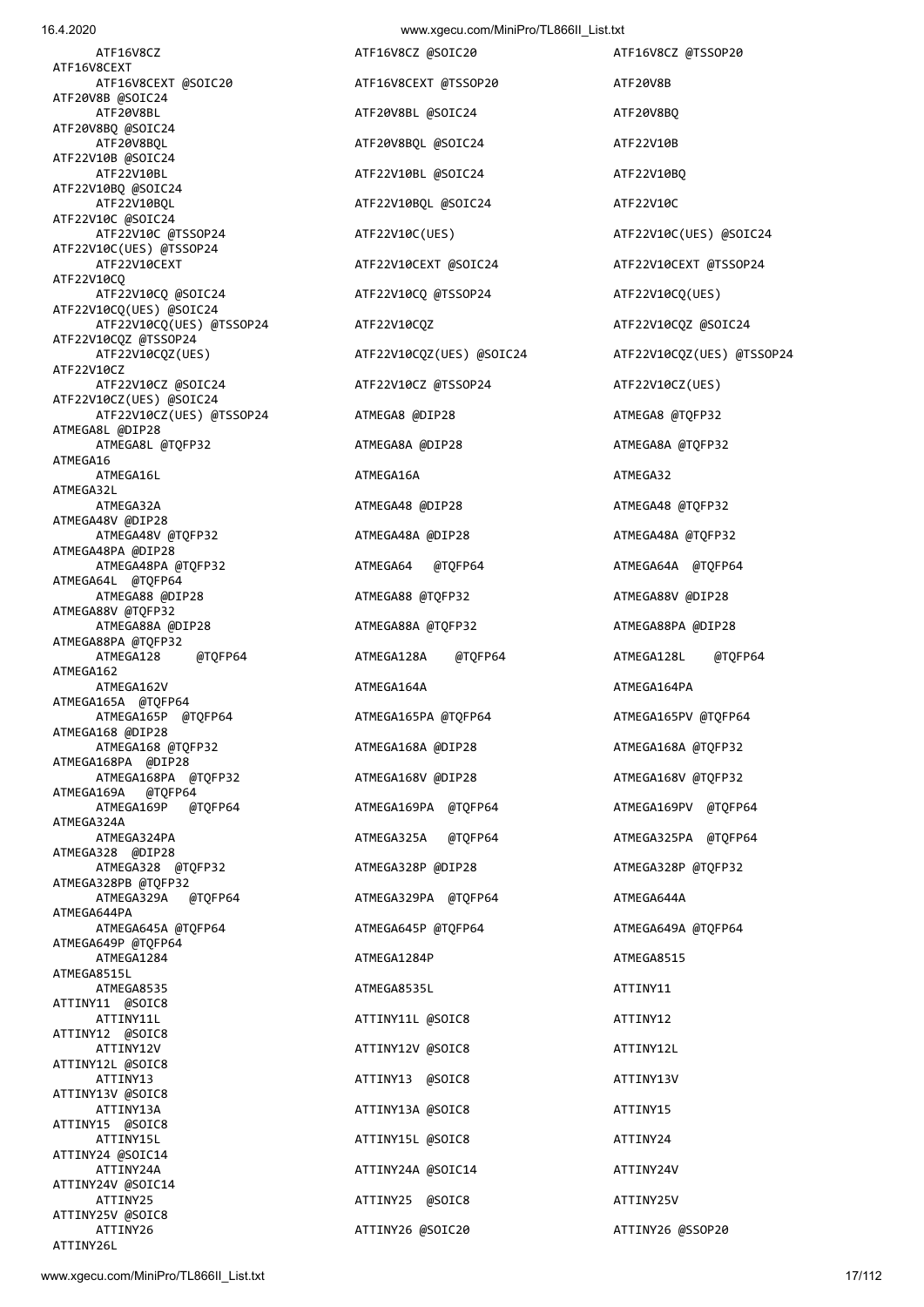| ATTINY26L @SOIC20   | ATTINY26L @SSOP20   | ATTINY28L   |
|---------------------|---------------------|-------------|
| ATTINY28V           |                     |             |
| ATTINY44            | ATTINY44 @SOIC14    | ATTINY44A   |
| ATTINY44A @SOIC14   |                     |             |
| ATTINY44V           | ATTINY44V @SOIC14   | ATTINY45    |
| ATTINY45 @SOIC8     |                     |             |
| ATTINY45V           | ATTINY45V @SOIC8    | ATTINY84    |
| ATTINY84 @SOIC14    |                     |             |
| ATTINY84A           | ATTINY84A @SOIC14   | ATTINY84V   |
| ATTINY84V @SOIC14   |                     |             |
| ATTINY85            | ATTINY85 @SOIC8     | ATTINY85V   |
| ATTINY85V @SOIC8    |                     |             |
| ATTINY2313          | ATTINY2313 @SOIC20  | ATTINY2313V |
| ATTINY2313V @SOIC20 |                     |             |
| ATTINY2313A         | ATTINY2313A @SOIC20 | ATTINY4313  |
| ATTINY4313 @SOIC20  |                     |             |
|                     |                     |             |

| BL24C02             | BL24C02 @SOIC8      | BL24C02 @TSSOP8     |
|---------------------|---------------------|---------------------|
| BL24C04             |                     |                     |
| BL24C04 @SOIC8      | BL24C04 @TSSOP8     | BL24C08             |
| BL24C08 @SOIC8      |                     |                     |
| BL24C08 @TSSOP8     | BL24C16             | BL24C16 @SOIC8      |
| BL24C16 @TSSOP8     |                     |                     |
| BL24C32             | BL24C32 @SOIC8      | BL24C32 @TSSOP8     |
| BL24C64             |                     |                     |
| BL24C64 @SOIC8      | BL24C64 @TSSOP8     | BL24C128            |
| BL24C128 @SOIC8     |                     |                     |
| BL24C128 @TSSOP8    | BL24C256            | BL24C256 @SOIC8     |
| BL24C256 @TSSOP8    |                     |                     |
| BL93C46(x8)         | BL93C46(x8) @SOIC8  | BL93C46(x8) @TSOP8  |
| BL93C46(x16)        |                     |                     |
| BL93C46(x16) @SOIC8 | BL93C46(x16) @TSOP8 | BL93C56(x8)         |
| BL93C56(x8) @SOIC8  |                     |                     |
| BL93C56(x16)        | BL93C56(x16) @SOIC8 | BL93C66(x8)         |
| BL93C66(x8) @SOIC8  |                     |                     |
| BL93C66(x8) @TSOP8  | BL93C66(x16)        | BL93C66(x16) @SOIC8 |
| BL93C66(x16) @TSOP8 |                     |                     |

IC Support: 40 PCS

IC Support: 1316 PCS

[ BERGMicro ]

[ BELLING ]

BL93C66(x16) @TSOP8

BL24C04

BL24C64

| BG250512A        | BG25Q512A @WSON8 | BG25Q512A @SOIC8  |
|------------------|------------------|-------------------|
| BG25010A         |                  |                   |
| BG25Q10A @WSON8  | BG25Q10A @SOIC8  | BG25020A          |
| BG25Q20A @WSON8  |                  |                   |
| BG25Q20A @SOIC8  | BG25040A         | BG25Q40A @WSON8   |
| BG25Q40A @SOIC8  |                  |                   |
| BG25080A         | BG25Q80A @WSON8  | BG25Q80A @SOIC8   |
| BG25016A         |                  |                   |
| BG25Q16A @SOIC8  | BG25Q16A @SOIC16 | BG25032A          |
| BG25Q32A @SOIC8  |                  |                   |
| BG25Q32A @SOIC16 | BG25064A         | BG25Q64A @SOIC8   |
| BG25Q64A @SOIC16 |                  |                   |
| BG250128A        | BG25Q128A @SOIC8 | BG25Q128A @SOIC16 |
|                  |                  |                   |

IC Support: 27 PCS

## [ BJX ]

| BJX24LC02         | BJX24LC02 @SOIC8  | BJX24LC02 @TSSOP8 |
|-------------------|-------------------|-------------------|
| BJX24LC04         |                   |                   |
| BJX24LC04 @SOIC8  | BJX24LC04 @TSSOP8 | BJX24LC08         |
| BJX24LC08 @SOIC8  |                   |                   |
| BJX24LC08 @TSSOP8 | BJX24LC16         | BJX24LC16 @SOIC8  |
| BJX24LC16 @TSSOP8 |                   |                   |

IC Support: 12 PCS

[ BMT ]

BM29LV160B @TSOP48 BM29LV160T @TSOP48

IC Support: 2 PCS

[ BOOKLY MICRO ]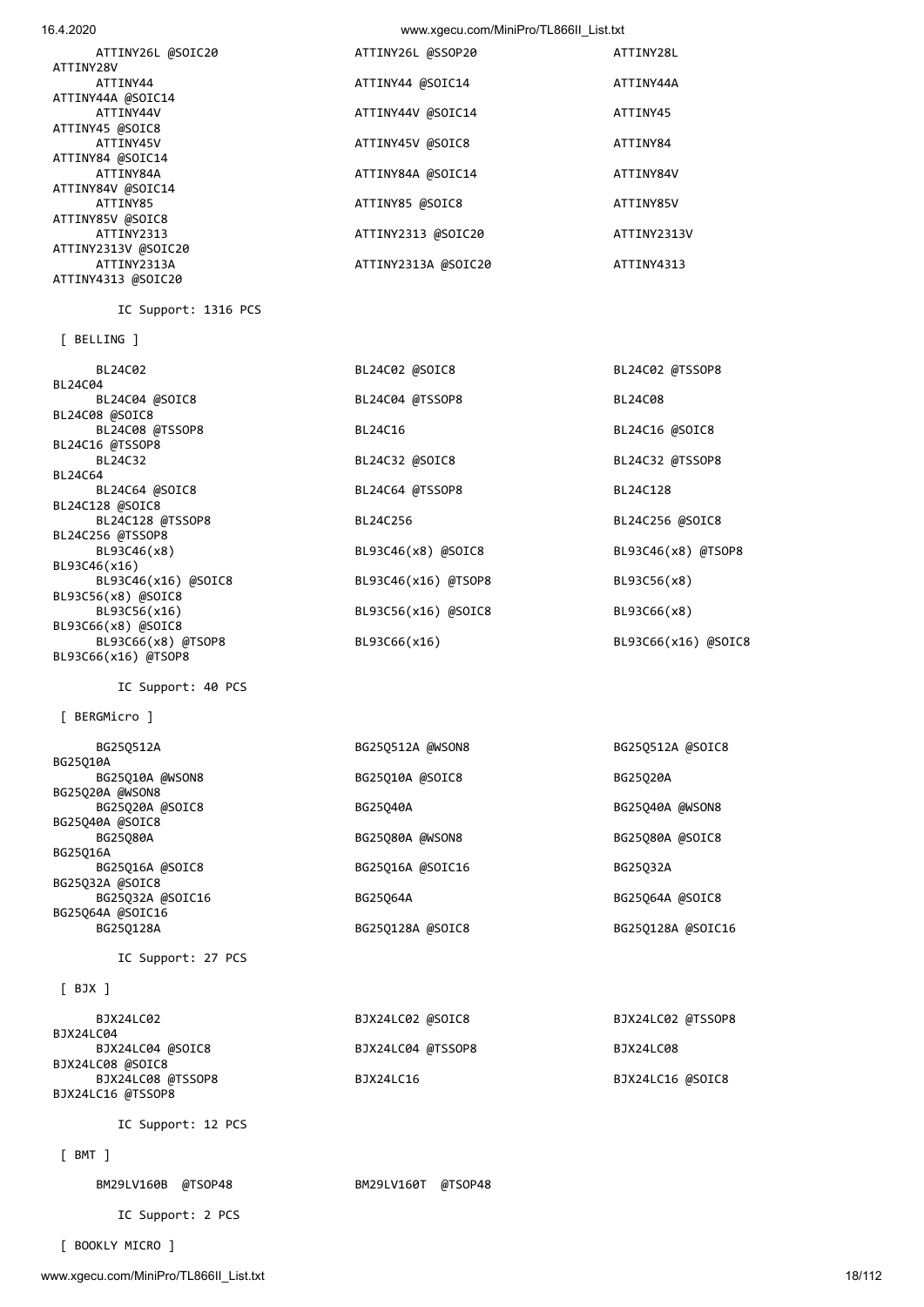|                                                   | $\ldots$                |                          |
|---------------------------------------------------|-------------------------|--------------------------|
| 24C02                                             | 24C02 @SOIC8            | 24C02 @TSSOP8            |
| 24C04<br>24C04 @SOIC8                             | 24C04 @TSSOP8           | 24C08                    |
| 24C08 @SOIC8<br>24C08 @TSSOP8                     | 24C16                   | 24C16 @SOIC8             |
| 24C16 @TSSOP8<br>24C32                            | 24C32 @SOIC8            | 24C32 @TSSOP8            |
| 24C64<br>24C64 @SOIC8                             | 24C64 @TSSOP8           | AC39LV080 @TSOP40        |
| AC39LV088 @TSOP48<br>AC39VF080 @TSOP40            | AC39VF088 @TSOP48       |                          |
| IC Support: 22 PCS                                |                         |                          |
| $[$ BRIGHT $]$                                    |                         |                          |
| BM29F400B @TSOP48                                 | BM29F400B @SOP44        | BM29F400T @TSOP48        |
| BM29F400T @SOP44<br>BM29LV160B @TSOP48            | BM29LV160T @TSOP48      |                          |
| IC Support: 6 PCS                                 |                         |                          |
| [ BOYA Micro ]                                    |                         |                          |
| BY25D05AS @SOP8-150<br>BY25D10AS @SOP8-208        | BY25D05AS @SOP8-208     | BY25D10AS @SOP8-150      |
| BY25D20AS @SOP8-150<br>BY25D40AS @SOP8-208        | BY25D20AS @SOP8-208     | BY25D40AS @SOP8-150      |
| BY25D80AS @SOP8-150<br>BY25D16AS @SOP8-208        | BY25D80AS @SOP8-208     | BY25D16AS @SOP8-150      |
| BY25Q512AS<br>BY25Q10AS                           | BY25Q512AS @WSON8       | BY25Q512AS @SOIC8        |
| BY25Q10AS @WSON8<br>BY25Q20AS @WSON8              | BY25Q10AS @SOIC8        | BY25Q20AS                |
| BY25Q20AS @SOIC8<br>BY25Q40AS @SOIC8              | BY25040AS               | BY25Q40AS @WSON8         |
| BY25Q80AS<br>BY25016AS                            | BY25Q80AS @WSON8        | BY25Q80AS @SOIC8         |
| BY25Q16AS @SOIC8<br>BY25Q32AS @SOIC8              | BY25Q16AS @SOIC16       | BY25Q32AS                |
| BY25Q32AS @SOIC16<br>BY25Q64AS @SOIC16            | BY25Q64AS               | BY25Q64AS @SOIC8         |
| BY25Q128AS<br>BY25Q40AL(1.8V) @WSON8              | BY25Q128AS @SOIC8       | BY25Q128AS @SOIC16       |
| BY25Q40AL(1.8V) @SOIC8<br>BY25Q16AL(1.8V) @SOIC8  | BY25Q80AL(1.8V) @WSON8  | BY25Q80AL(1.8V) @SOIC8   |
| BY25Q16AL(1.8V) @SOIC16<br>BY25Q64AL(1.8V) @SOIC8 | BY25Q32AL(1.8V) @SOIC8  | BY25Q32AL(1.8V) @SOIC16  |
| BY25Q64AL(1.8V) @SOIC16                           | BY25Q128AL(1.8V) @SOIC8 | BY25Q128AL(1.8V) @SOIC16 |
| IC Support: 51 PCS                                |                         |                          |
| [ CATALYST(CSI) ]                                 |                         |                          |
| CAT24AA01 @SOIC8<br>CAT24AA08 @SOIC8              | CAT24AA02 @SOIC8        | CAT24AA04 @SOIC8         |
| CAT24AA16 @SOIC8                                  | CAT24AC128              | CAT24AC128 @SOIC8        |

CAT24C00 CAT24C00 @SOIC8 CAT24C00 @TSSOP8 CAT24C01 CAT24C01 @SOIC8 CAT24C01 @TSSOP8 CAT24C01B CAT24C01B @MSOP8 CAT24C01B @SOIC8 CAT24C01B @TSSOP8 CAT24C02 CAT24C02 @SOIC8 CAT24C02 @TSSOP8 CAT24C04<br>CAT24C04 @SOIC8 CAT24C05 @SOIC8 CAT24C05 @TSSOP8 CAT24C08 CAT24C08 @SOIC8 CAT24C08 @TSSOP8 CAT24C16<br>CAT24C16 @SOIC8 CAT24C21 @SOIC8<br>CAT24C21 @TSSOP8 CAT24C32 @TSSOP8 CAT24C128 @SOIC8<br>CAT24C128 @SOIC8

 CAT24C03 CAT24C03 @SOIC8 CAT24C03 @TSSOP8 CAT24C04 @TSSOP8 CAT24C05 CAT24C09 CAT24C09 @SOIC8 CAT24C09 @TSSOP8 CAT24C16 @TSSOP8 CAT24C21 CAT24C32 **CAT24C32 CAT24C32 @SOIC8**  CAT24C64 CAT24C64 @SOIC8 CAT24C64 @TSSOP8 CAT24C128 @TSSOP8 CAT24C256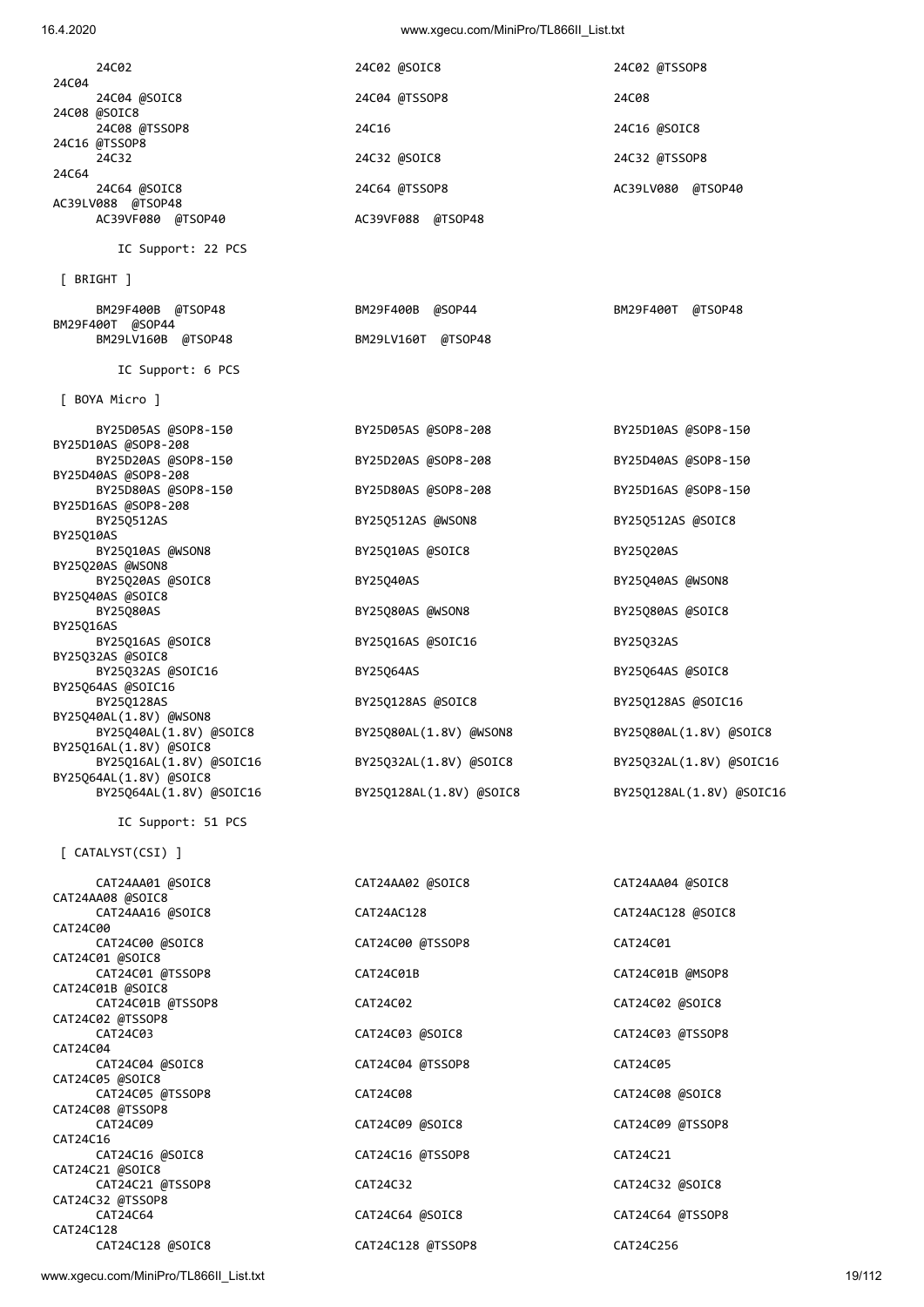| CAT24C256 @SOIC8<br>CAT24C256 @TSSOP8   |
|-----------------------------------------|
| CAT24FC01 @TSSOP8                       |
| CAT24FC02                               |
| CAT24FC16<br>CAT24FC16 @SOIC8           |
| CAT24FC17 @SOIC8                        |
| CAT24FC17 @TSSOP8                       |
| CAT24FC32 @TSSOP8<br>CAT24FC64          |
| CAT24FC65                               |
| CAT24FC65 @SOIC8                        |
| CAT24FC128 @SOIC8<br>CAT24FC128 @TSSOP8 |
| CAT24FC256 @TSSOP8                      |
| CAT24LC02                               |
| CAT24LC04 @SOIC8<br>CAT24LC08           |
| CAT24LC16 @SOIC8                        |
| CAT24WC01<br>CAT24WC02                  |
| CAT24WC02 @SOIC8                        |
| CAT24WC03 @SOIC8                        |
| CAT24WC03 @TSSOP8<br>CAT24WC04 @TSSOP8  |
| CAT24WC05                               |
| CAT24WC08                               |
| CAT24WC08 @SOIC8<br>CAT24WC09 @SOIC8    |
| CAT24WC09 @TSSOP8                       |
| CAT24WC16 @TSSOP8                       |
| CAT24WC17<br>CAT24WC32                  |
| CAT24WC32 @SOIC8                        |
| CAT24WC33 @SOIC8                        |
| CAT24WC33 @TSSOP8<br>CAT24WC64 @TSSOP8  |
| CAT24WC65                               |
| CAT24WC66 @SOIC8<br>CAT24WC128          |
| CAT24WC129                              |
| CAT24WC129 @SOIC8                       |
| CAT24WC256 @TSSOP8<br>CAT25010          |
| CAT25020                                |
| CAT25020 @SOIC8<br>CAT25040 @SOIC8      |
| CAT25040 @TSSOP8                        |
| CAT25080 @TSSOP8                        |
| CAT25160<br>CAT25320                    |
| CAT25320 @SOIC8                         |
|                                         |
| CAT25640 @SOIC8                         |
| CAT25640 @TSSOP8                        |
| CAT25128 @TSSOP8<br>CAT25256            |
| CAT25C01                                |
| CAT25C01 @SOIC8                         |
| CAT25C02 @SOIC8<br>CAT25C02 @TSSOP8     |
| CAT25C03 @TSSOP8                        |
| CAT25C04                                |
| CAT25C05<br>CAT25C05 @SOIC8             |
| CAT25C08 @SOIC8                         |
| CAT25C08 @TSSOP8<br>CAT25C09 @TSSOP8    |
| CAT25C16                                |
| CAT25C17                                |
| CAT25C17 @SOIC8<br>CAT25C32 @SOIC8      |
| CAT25C32 @TSSOP8                        |
| CAT25C33 @TSSOP8                        |
| CAT25C64<br>CAT25C65                    |
| CAT25C65 @SOIC8                         |
| CAT25C128 @SOIC8<br>CAT25C128 @TSSOP8   |

CAT24FC01 CAT24FC01 @SOIC8 CAT24FC02 CAT24FC02 @SOIC8 CAT24FC02 @TSSOP8 CAT24FC16 @TSSOP8 CAT24FC17 CAT24FC32 **CAT24FC32** @SOIC8 CAT24FC64 @SOIC8 CAT24FC64 @TSSOP8 CAT24FC65 @TSSOP8 CAT24FC128 CAT24FC256 **CAT24FC256 CAT24FC256 @SOIC8** CAT24LC02 @SOIC8 CAT24LC04 CAT24LC08 @SOIC8 CAT24LC16 CAT24WC01 CAT24WC01 @SOIC8 CAT24WC01 @TSSOP8 CAT24WC02 @TSSOP8 CAT24WC03 CAT24WC04 **CAT24WC04 CAT24WC04 @SOIC8**  CAT24WC05 CAT24WC05 @SOIC8 CAT24WC05 @TSSOP8 CAT24WC08 @TSSOP8 CAT24WC09 CAT24WC16 **CAT24WC16 CAT24WC16 @SOIC8** CAT24WC17 @SOIC8 CAT24WC17 @TSSOP8 CAT24WC32 @TSSOP8 CAT24WC33 CAT24WC64 **CAT24WC64 CAT24WC64**  $\omega$ CAT24WC65 @SOIC8 CAT24WC66 CAT24WC129 @SOIC8 CAT24WC256 CAT24WC256 @SOIC8 CAT25010 CAT25010 @SOIC8 CAT25010 @TSSOP8 CAT25020 @TSSOP8 CAT25040 CAT25080 **CAT25080 CAT25080 @SOIC8**  CAT25160 CAT25160 @SOIC8 CAT25160 @TSSOP8 CAT25320 @TSSOP8 CAT25640 CAT25128 **CAT25128 CAT25128 @SOIC8**  CAT25256 CAT25256 @SOIC8 CAT25256 @TSSOP8 CAT25C01 @TSSOP8 CAT25C02 CAT25C03 **CAT25C03 CAT25C03 @SOIC8**  CAT25C04 CAT25C04 @SOIC8 CAT25C04 @TSSOP8 CAT25C05 @TSSOP8 CAT25C08 CAT25C09 **CAT25C09 CAT25C09 @SOIC8**  CAT25C16 CAT25C16 @SOIC8 CAT25C16 @TSSOP8 CAT25C17 @TSSOP8 CAT25C32 CAT25C33 @SOIC8 CAT25C64 CAT25C64 @SOIC8 CAT25C64 @TSSOP8 CAT25C65 @TSSOP8 CAT25C128 CAT25C256 **CAT25C256 @SOIC8** 

CAT24WC128 @SOIC8 CAT24WC128 @TSSOP8 CAT27010 @DIP32 CAT27010 @PLCC32 CAT27010 @TSOP32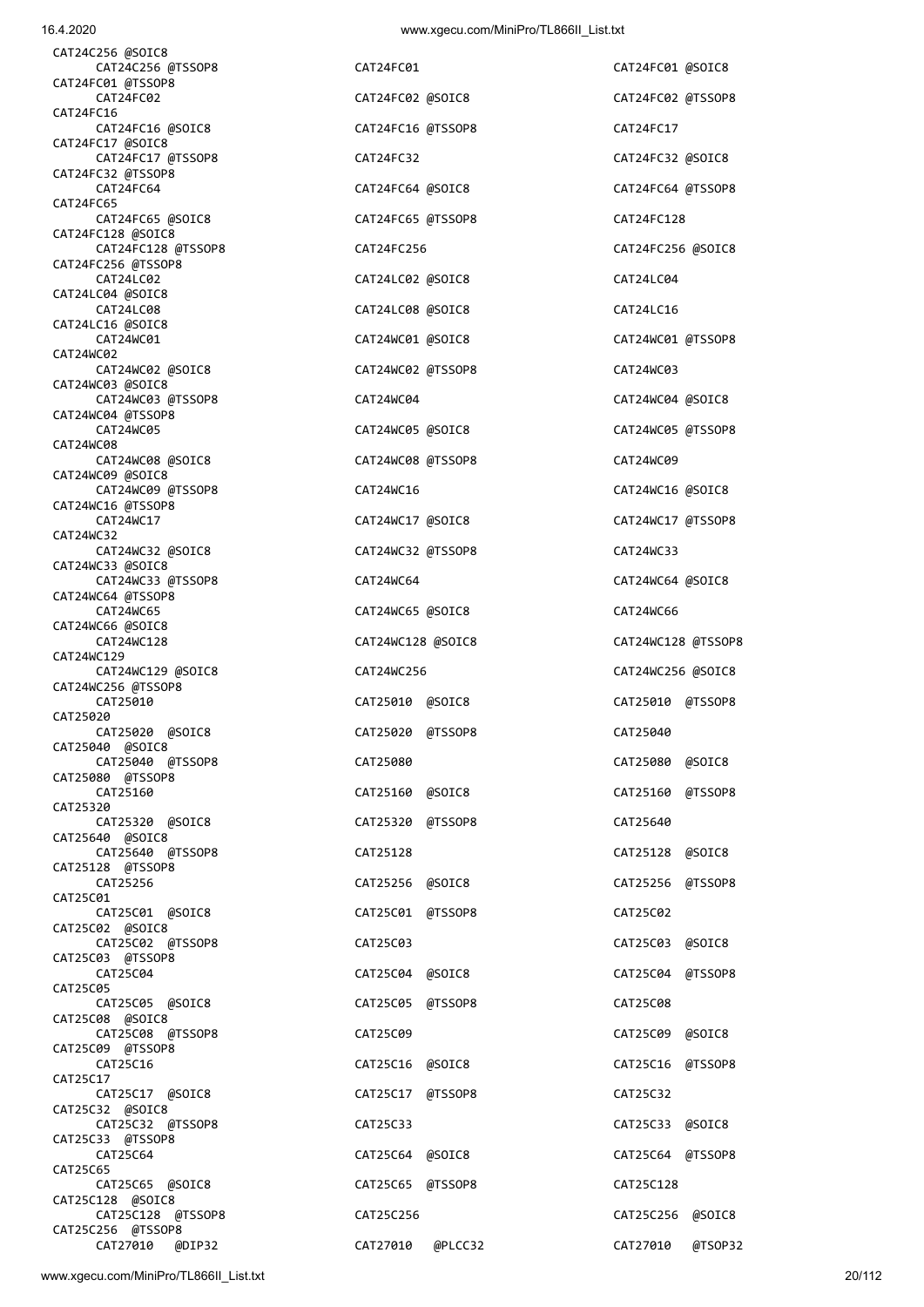CAT2764A @DIP28 CAT2764A @PLCC32 CAT27128A @DIP28 CAT27128A @PLCC32 CAT27256 @DIP28 CAT27C16 @DIP24 CAT27HC256I @DIP28 CAT28C16A @SOIC24 CAT28C17A CAT28C256 @PLCC32 CAT28C257 @SOIC28 CAT28C64B CAT28C65 @PLCC32 CAT28C512 @TSOP32 CAT28C020 @DIP32 CAT28C040 @PLCC32 CAT28LV64 @SOIC28 CAT28LV256 CAT28F001P-T CAT28F001T-T @TSOP32 CAT28F256 @PLCC32 CAT28F512 @TSOP32 CAT28F020 CAT35C102(x8)(S) @SOIC8 CAT35C102(x16)(K) @SOIC8 CAT35C104(x16) CAT93C46(x8)(J) @SOIC8 \* CAT93C46(x16) CAT93C46(x16)(U) @TSOP8 CAT93C46A(S) @SOIC8 CAT93C46R(x8)(X) @SOIC8 CAT93C46R(x16)(V) @SOIC8  $CAT93C56(x8)(J)$  @SOIC8<sup>\*</sup> CAT93C56(x16) CAT93C56(x16)(U) @TSOP8 CAT93C56A(S) @SOIC8 CAT93C57(x8)(S) @SOIC8 CAT93C57(x16)(K) @SOIC8 CAT93C66(x8)(J) @SOIC8 \* CAT93C66(x16) CAT93C66(x16)(U) @TSOP8 CAT93C66A(S) @SOIC8 CAT93C86(x8)(S) @SOIC8

 CAT27256 @PLCC32 CAT27512 @DIP28 CAT27512 @PLCC32 CAT27C210 @DIP40 CAT27HC256 @DIP28 CAT27HC256 @PLCC32 CAT27HC256I @PLCC32 CAT28C16A CAT28C16A @PLCC32 CAT28C16AI CAT28C16AI @PLCC32 CAT28C16AI @SOIC24 CAT28C17A @PLCC32 CAT28C17A @SOIC28 CAT28C256 CAT28C256 @SOIC28 CAT28C257 CAT28C257 @PLCC32 CAT28C64A CAT28C64A @PLCC32 CAT28C64A @SOIC28 CAT28C64B @PLCC32 CAT28C64B @SOIC28 CAT28C65 CAT28C65 @SOIC28 CAT28C512 @DIP32 CAT28C512 @PLCC32 CAT28C010 @DIP32 CAT28C010 @PLCC32 CAT28C010 @TSOP32 CAT28C020 @PLCC32 CAT28C020 @TSOP32 CAT28C040 @DIP32 CAT28C040 @TSOP32 CAT28LV64 CAT28LV64 @PLCC32 CAT28LV65 CAT28LV65 @PLCC32 CAT28LV65 @SOIC28 CAT28LV256 @PLCC32 CAT28LV256 @SOIC28 CAT28F001P-B CAT28F001N-B @PLCC32 CAT28F001N-T @PLCC32 CAT28F001T-B @TSOP32 CAT28F002T-B @TSOP40 CAT28F002T-T @TSOP40 CAT28F256 CAT28F256 @TSOP32 CAT28F512 CAT28F512 @PLCC32 CAT28F010 CAT28F010 @PLCC32 CAT28F010 @TSOP32 CAT28F020 @PLCC32 CAT28F020 @TSOP32 CAT35C102(x8) CAT35C102(x8)(K) @SOIC8 CAT35C102(x16) CAT35C102(x16)(S) @SOIC8 CAT35C104(x8) CAT35C104(x8)(S) @SOIC8 CAT35C104(x8)(K) @SOIC8 CAT35C104(x16)(S) @SOIC8 CAT35C104(x16)(K) @SOIC8 CAT93C46(x8) CAT93C46(x8)(K) @SOIC8 CAT93C46(x8)(S) @SOIC8 CAT93C46(x8)(U) @TSOP8 CAT93C46(x16)(J) @SOIC8 \* CAT93C46(x16)(K) @SOIC8 CAT93C46(x16)(S) @SOIC8 CAT93C46A CAT93C46A(J) @SOIC8 \* CAT93C46A(K) @SOIC8 CAT93C46R(x8) CAT93C46R(x8)(W) @SOIC8 \* CAT93C46R(x8)(V) @SOIC8 CAT93C46R(x16)(X) @SOIC8 CAT93C46R(x16)(Y) @TSOP8 CAT93C56(x8) CAT93C56(x8)(K) @SOIC8 CAT93C56(x8)(S) @SOIC8 CAT93C56(x8)(U) @TSOP8 CAT93C56(x16)(J) @SOIC8 \* CAT93C56(x16)(K) @SOIC8 CAT93C56(x16)(S) @SOIC8 CAT93C56A CAT93C56A(J) @SOIC8 \* CAT93C56A(K) @SOIC8 CAT93C57(x8) CAT93C57(x8)(J) @SOIC8 \* CAT93C57(x8)(K) @SOIC8 CAT93C57(x8)(U) @TSOP8 CAT93C57(x16) CAT93C57(x16)(J) @SOIC8 \* CAT93C57(x16)(S) @SOIC8 CAT93C57(x16)(U) @TSOP8 CAT93C66(x8) CAT93C66(x8)(K) @SOIC8 CAT93C66(x8)(S) @SOIC8 CAT93C66(x8)(U) @TSOP8 CAT93C66(x16)(J) @SOIC8 \* CAT93C66(x16)(K) @SOIC8 CAT93C66(x16)(S) @SOIC8 CAT93C66A CAT93C66A(J) @SOIC8 \* CAT93C66A(K) @SOIC8 CAT93C86(x8) CAT93C86(x8)(J) @SOIC8 \* CAT93C86(x8)(K) @SOIC8 CAT93C86(x8)(U) @TSOP8 CAT93C86(x16) CAT93C86(x16)(J) @SOIC8 \*

CAT93C46R(x8)(Y) @TSOP8 CAT93C46R(x16) CAT93C46R(x16)(W) @SOIC8 \*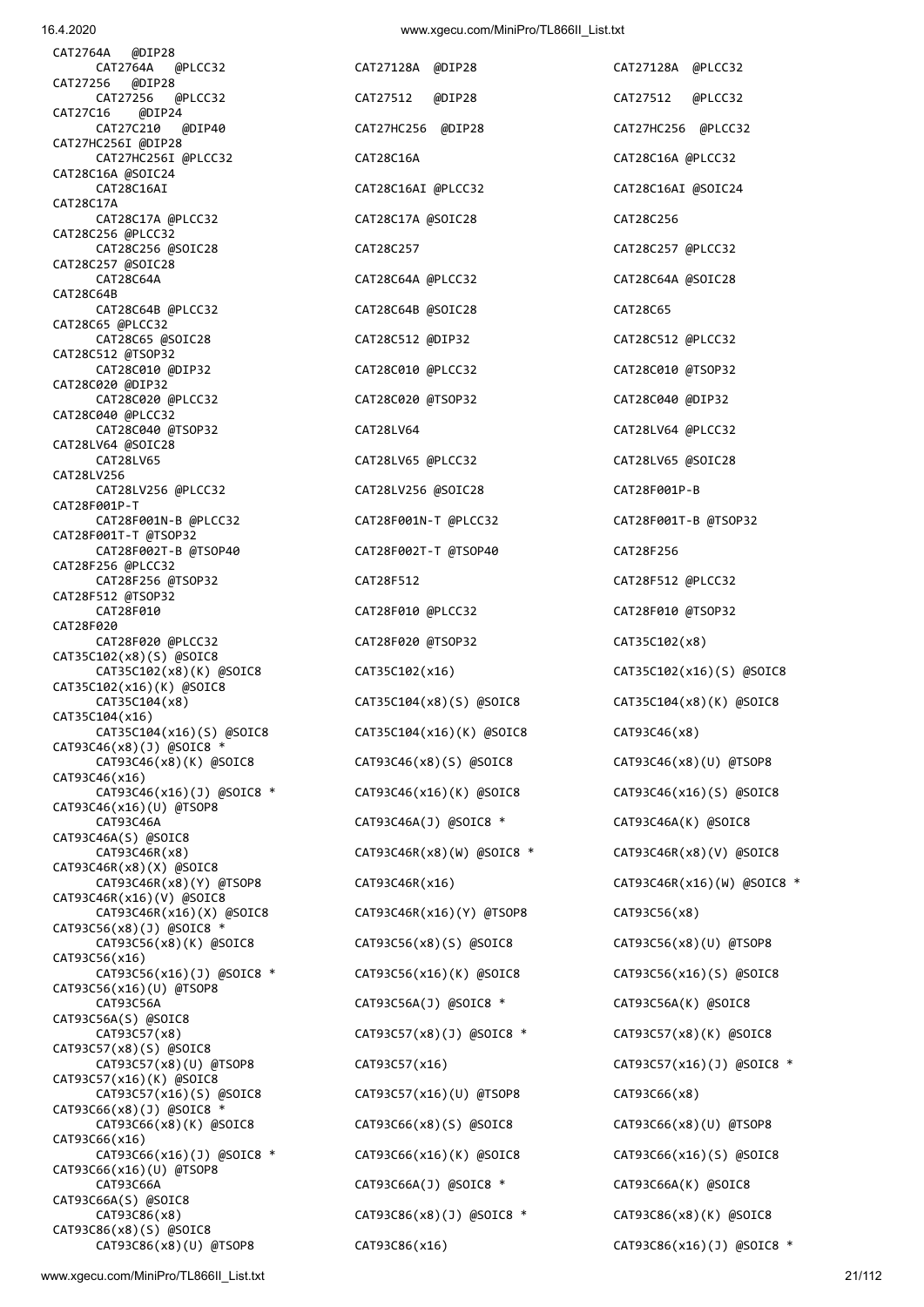| 16.4.2020 | www.xgecu.com/MiniPro/TL866II List.txt |
|-----------|----------------------------------------|
|           |                                        |

| CAT93C86(x16)(K) @SOIC8     |                            |                |
|-----------------------------|----------------------------|----------------|
| CAT93C86(x16)(S) @SOIC8     | CAT93C86(x16)(U) @TSOP8    | CAT93C86A      |
| CAT93C86A(J) @SOIC8 *       |                            |                |
| CAT93C86A(K) @SOIC8         | CAT93C86A(S) @SOIC8        | CAT93H46(x8)   |
| CAT93H46(x8)(J) @SOIC8 *    |                            |                |
| CAT93H46(x8)(S) @SOIC8      | CAT93H46(x8)(U) @TSOP8     | CAT93H46(x16)  |
| CAT93H46(x16)(J) @SOIC8 *   |                            |                |
| CAT93H46(x16)(S) @SOIC8     | CAT93H46(x16)(U) @TSOP8    | CAT93HC46(x8)  |
| CAT93HC46(x8)(J) @SOIC8 $*$ |                            |                |
| CAT93HC46(x8)(S) @SOIC8     | $CAT93HC46(x8)(U)$ @TSOP8  | CAT93HC46(x16) |
| CAT93HC46(x16)(J) @SOIC8 *  |                            |                |
| CAT93HC46(x16)(S) @SOIC8    | $CAT93HC46(x16)(U)$ @TSOP8 |                |

IC Support: 394 PCS

[ CBC MICRO ]

| MC24LC02 @SOIC8  | MC24LC02 @TSSOP8 |
|------------------|------------------|
|                  |                  |
| MC24LC04 @TSSOP8 | MC24LC08         |
|                  |                  |
| MC24LC16         | MC24LC16 @SOIC8  |
|                  |                  |
| MC93C46 @SOIC8   | MC93C46 @TSSOP8  |
|                  |                  |
| MC93C56 @TSSOP8  | MC93C66          |
|                  |                  |
|                  |                  |

IC Support: 21 PCS

MC93C66 @TSSOP8

[ CFEON ]

| EN25B05                                | EN25B05 @SOP8       | EN25B05 @VDFN8 |
|----------------------------------------|---------------------|----------------|
| <b>EN25B05T</b><br>EN25B05T @SOP8      | EN25B05T @VDFN8     | EN25B10        |
| EN25B10 @SOP8<br>EN25B10 @VDFN8        | EN25B10T            | EN25B10T @SOP8 |
| EN25B10T @VDFN8<br><b>EN25B20</b>      | EN25B20 @SOP8       | EN25B20 @VDFN8 |
| <b>EN25B20T</b><br>EN25B20T @SOP8      | EN25B20T @VDFN8     | EN25B40        |
| EN25B40 @SOP8<br>EN25B40 @VDFN8        | EN25B40T            | EN25B40T @SOP8 |
| EN25B40T @VDFN8                        |                     |                |
| EN25B80<br>EN25B80T                    | EN25B80 @SOP8       | EN25B80 @VDFN8 |
| EN25B80T @SOP8<br>EN25B16 @SOP8        | EN25B80T @VDFN8     | EN25B16        |
| EN25B16 @VDFN8                         | EN25B16 @SOP16      | EN25B16T       |
| EN25B16T @SOP8<br>EN25B16T @VDFN8      | EN25B16T @SOP16     | EN25B32        |
| EN25B32 @SOP8<br>EN25B32 @VDFN8        | EN25B32 @SOP16      | EN25B32T       |
| EN25B32T @SOP8<br>EN25B32T @VDFN8      | EN25B32T @SOP16     | EN25B64 @SOP8  |
| EN25B64 @SOP16<br>EN25B64T @SOP8       | EN25B64T @SOP16     | <b>EN25F05</b> |
| EN25F05(OTP)<br>EN25F05 @SOP8          | EN25F05(OTP) @SOP8  | EN25F05 @VDFN8 |
| EN25F05(OTP) @VDFN8                    |                     |                |
| EN25F10<br>$EN25F10(OTP)$ @SOP8        | EN25F10(OTP)        | EN25F10 @SOP8  |
| EN25F10 @VDFN8<br>EN25F20(OTP)         | EN25F10(OTP) @VDFN8 | EN25F20        |
| EN25F20 @SOP8<br>EN25F20(OTP) @VDFN8   | EN25F20(OTP) @SOP8  | EN25F20 @VDFN8 |
| EN25F40                                | EN25F40(OTP)        | EN25F40 @SOP8  |
| $EN25F40(OTP)$ @SOP8<br>EN25F40 @VDFN8 | EN25F40(OTP) @VDFN8 | EN25F80        |
| EN25F80(OTP)<br>EN25F80 @SOP8          | EN25F80(OTP) @SOP8  | EN25F80 @VDFN8 |
| EN25F80(OTP) @VDFN8<br><b>EN25F16</b>  | EN25F16(OTP)        | EN25F16 @SOP8  |
| EN25F16(OTP) @SOP8<br>EN25F16 @VDFN8   | EN25F16(OTP) @VDFN8 | EN25F16 @SOP16 |
| EN25F16(OTP) @SOP16                    |                     |                |
| EN25F32<br>EN25F32(OTP) @SOP8          | EN25F32(OTP)        | EN25F32 @SOP8  |
| EN25F32 @VDFN8                         | EN25F32(OTP) @VDFN8 | EN25F32 @SOP16 |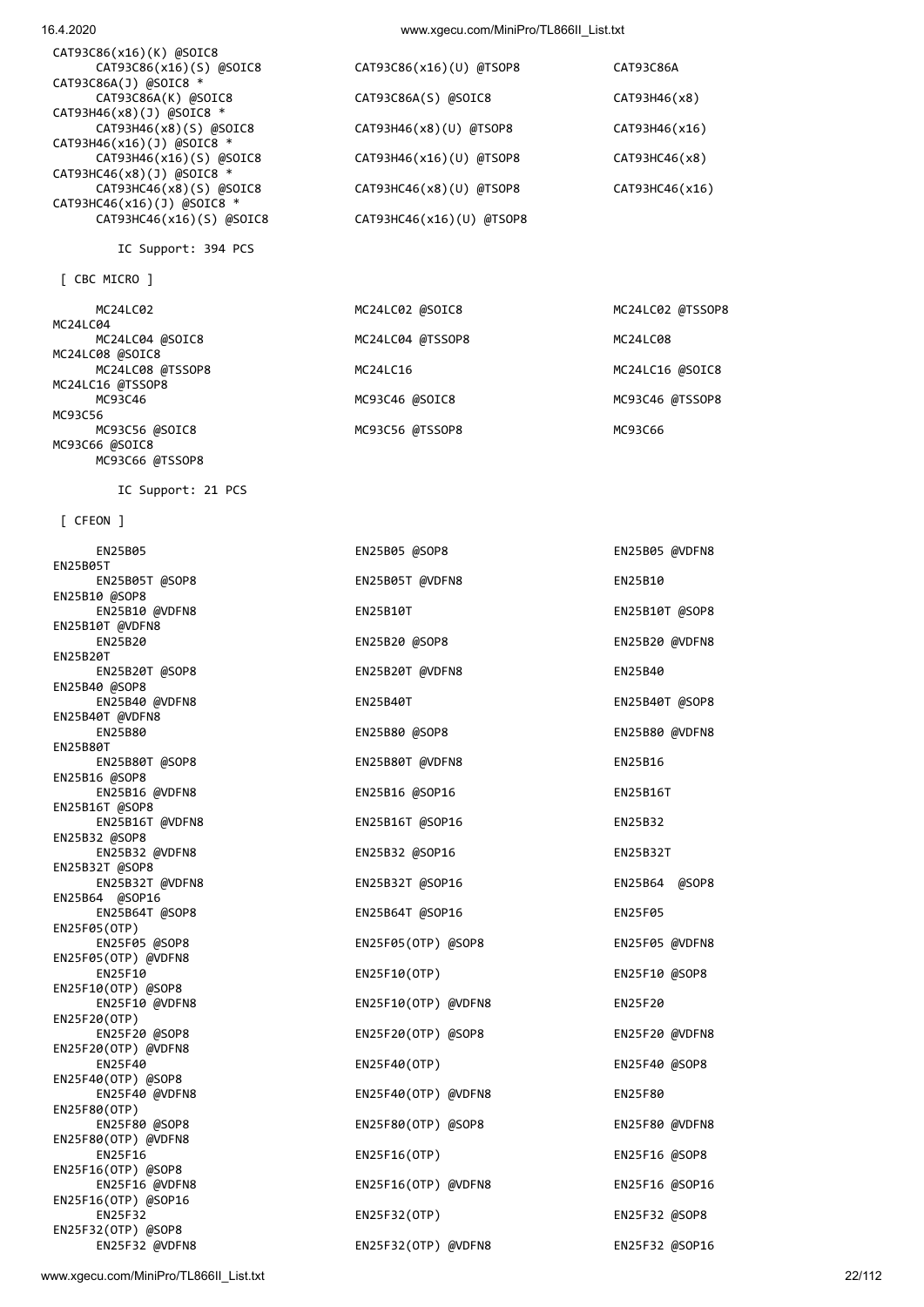EN29F040 @DIP32

| <b>ENZSP05</b>                               | ENZSP05 @SUP8         | <b>ENZSPOS @VDFN8</b> |
|----------------------------------------------|-----------------------|-----------------------|
| EN25P10<br>EN25P10 @SOP8                     | EN25P10 @VDFN8        | EN25P20               |
| EN25P20 @SOP8<br>EN25P20 @VDFN8              | EN25P40               | EN25P40 @SOP8         |
| EN25P40 @VDFN8<br>EN25P80                    | EN25P80 @SOP8         | EN25P80 @VDFN8        |
| EN25P16                                      |                       |                       |
| EN25P16 @SOP8<br>EN25P32 @SOP8               | EN25P16 @VDFN8        | EN25P32               |
| EN25P32 @SOP16<br>EN25Q40                    | EN25P64 @SOP8         | EN25P64 @SOP16        |
| EN25040 @SOP8<br>EN25Q80A @SOP8              | EN25Q40 @VDFN8        | EN25Q80A              |
| EN25Q80A @VDFN8                              | EN25Q16A              | EN25Q16A @SOP8        |
| EN25Q16A @VDFN8<br>EN25Q32A                  | EN25Q32A @SOP8        | EN25Q32A @VDFN8       |
| EN25Q32A @SOP16<br>EN25Q32B                  | EN25Q32B @SOP8        | EN25Q32B @VDFN8       |
| EN25Q32B @SOP16                              |                       |                       |
| EN25064<br>EN25Q64 @SOP16                    | EN25Q64 @SOP8         | EN25Q64 @VDFN8        |
| EN25Q128 @SOP8                               | EN25Q128 @VDFN8       | EN25Q128 @SOP16       |
| EN25QH16<br>EN25QH16 @SOP8                   | EN25QH16 @VDFN8       | EN25QH32              |
| EN25QH32 @SOP8                               |                       |                       |
| EN25QH32 @VDFN8<br>EN25QH64 @SOP8            | EN25QH32 @SOP16       | <b>EN25QH64</b>       |
| EN25QH64 @VDFN8                              | EN25QH64 @SOP16       | EN25QH128 @SOP8       |
| EN25QH128 @VDFN8<br>EN25QH128 @SOP16         | EN25Q40(OTP)          | EN25Q40(OTP) @SOP8    |
| EN25Q40(OTP) @VDFN8                          |                       |                       |
| EN25Q80A(OTP)<br>EN25Q16A(OTP)               | EN25Q80A(OTP) @SOP8   | EN25Q80A(OTP) @VDFN8  |
| EN25Q16A(OTP) @SOP8                          | EN25Q16A(OTP) @VDFN8  | EN25Q32A(OTP)         |
| EN25Q32A(OTP) @SOP8<br>EN25Q32A(OTP) @VDFN8  | EN25Q32A(OTP) @SOP16  | EN25Q32B(OTP)         |
| EN25Q32B(OTP) @SOP8<br>EN25Q32B(OTP) @VDFN8  | EN25Q32B(OTP) @SOP16  | EN25Q64(OTP)          |
| EN25Q64(OTP) @SOP8<br>EN25Q64(OTP) @VDFN8    | EN25Q64(OTP) @SOP16   | EN25Q128(OTP) @SOP8   |
| EN25Q128(OTP) @VDFN8<br>EN25Q128(OTP) @SOP16 | EN25QH16(OTP)         | EN25QH16(OTP) @SOP8   |
| EN25QH16(OTP) @VDFN8                         |                       |                       |
| EN25QH32(OTP)<br>EN25QH32(OTP) @SOP16        | EN25QH32(OTP) @SOP8   | EN25QH32(OTP) @VDFN8  |
| EN25QH64(OTP)                                | EN25QH64(OTP) @SOP8   | EN25QH64(OTP) @VDFM   |
| EN25QH64(OTP) @SOP16<br>EN25QH128(OTP) @SOP8 | EN25QH128(OTP) @VDFN8 | EN25QH128(OTP) @SOF   |
| EN25T80                                      |                       |                       |
| EN25T80(OTP)<br>EN25T80 @VDFN8               | EN25T80 @SOP8         | EN25T80(OTP) @SOP8    |
| EN25T80(OTP) @VDFN8<br>EN25T16 @SOP8         | EN25T16               | EN25T16(OTP)          |
| EN25T16(OTP) @SOP8                           | EN25T16 @VDFN8        | EN25T16(OTP) @VDFN8   |
| EN29F002AB @DIP32<br>EN29F002AB @PLCC32      | EN29F002AB @TSOP32    | EN29F002ANT @DIP32    |
| EN29F002ANT @PLCC32<br>EN29F002ANT @TSOP32   | EN29F002ANB @DIP32    | EN29F002ANB @PLCC32   |
| EN29F002ANB @TSOP32                          |                       |                       |
| EN29F002AT @DIP32<br>EN29F002B @DIP32        | EN29F002AT @PLCC32    | EN29F002AT @TSOP32    |
| EN29F002B @PLCC32<br>EN29F002NT @PLCC32      | EN29F002B @TSOP32     | EN29F002NT @DIP32     |
| EN29F002NT @TSOP32                           | EN29F002NB @DIP32     | EN29F002NB @PLCC32    |
| EN29F002NB @TSOP32<br>EN29F002T @DIP32       | EN29F002T @PLCC32     | EN29F002T @TSOP32     |
| EN29F512<br>@DIP32<br>EN29F512<br>@PLCC32    | EN29F512 @TSOP32      | EN29F512 @VSOP32      |
| EN29F010 @DIP32                              |                       |                       |

EN29F010 @PLCC32 EN29F010 @TSOP32 EN29F010 @VSOP32

EN29F040 @PLCC32 EN29F040 @TSOP32 EN29F040A @DIP32

EN25LF05 **EN25LF05** en25LF05 @SOP8 **EN25LF05** en25LF05 @VDFN8 EN25LF10 @VDFN8 EN25LF20 EN25LF20 @VDFN8 EN25LF40 EN25LF40 @SOP8 EN25P05 EN25P05 @SOP8 EN25P05 @VDFN8 EN25P40 @SOP8 EN25P80 @VDFN8 EN25P64 @SOP16 EN25Q32B @VDFN8 EN25Q128 @SOP16 EN25QH128 @SOP8 EN25Q40(OTP) @SOP8 EN25Q80A(OTP) @VDFN8 EN25Q32A(OTP) EN25Q32B(OTP) EN25Q64(OTP) EN25Q128(OTP) @SOP8 EN25Q128(OTP) @SOP16 EN25QH16(OTP) EN25QH16(OTP) @SOP8 EN25QH32(OTP) @VDFN8 EN25QH64(OTP) @VDFN8 EN25QH128(OTP) @SOP16 EN25T16(OTP) EN25T16(OTP) @VDFN8 EN29F002ANT @DIP32 EN29F002ANB @PLCC32 EN29F002AT @TSOP32 EN29F002NT @DIP32 EN29F002NB @PLCC32 EN29F002T @TSOP32

EN25F32(OTP) @SOP16

EN25LF10<br>EN25LF10 @SOP8

EN25LF20 @SOP8

EN25LF40 @VDFN8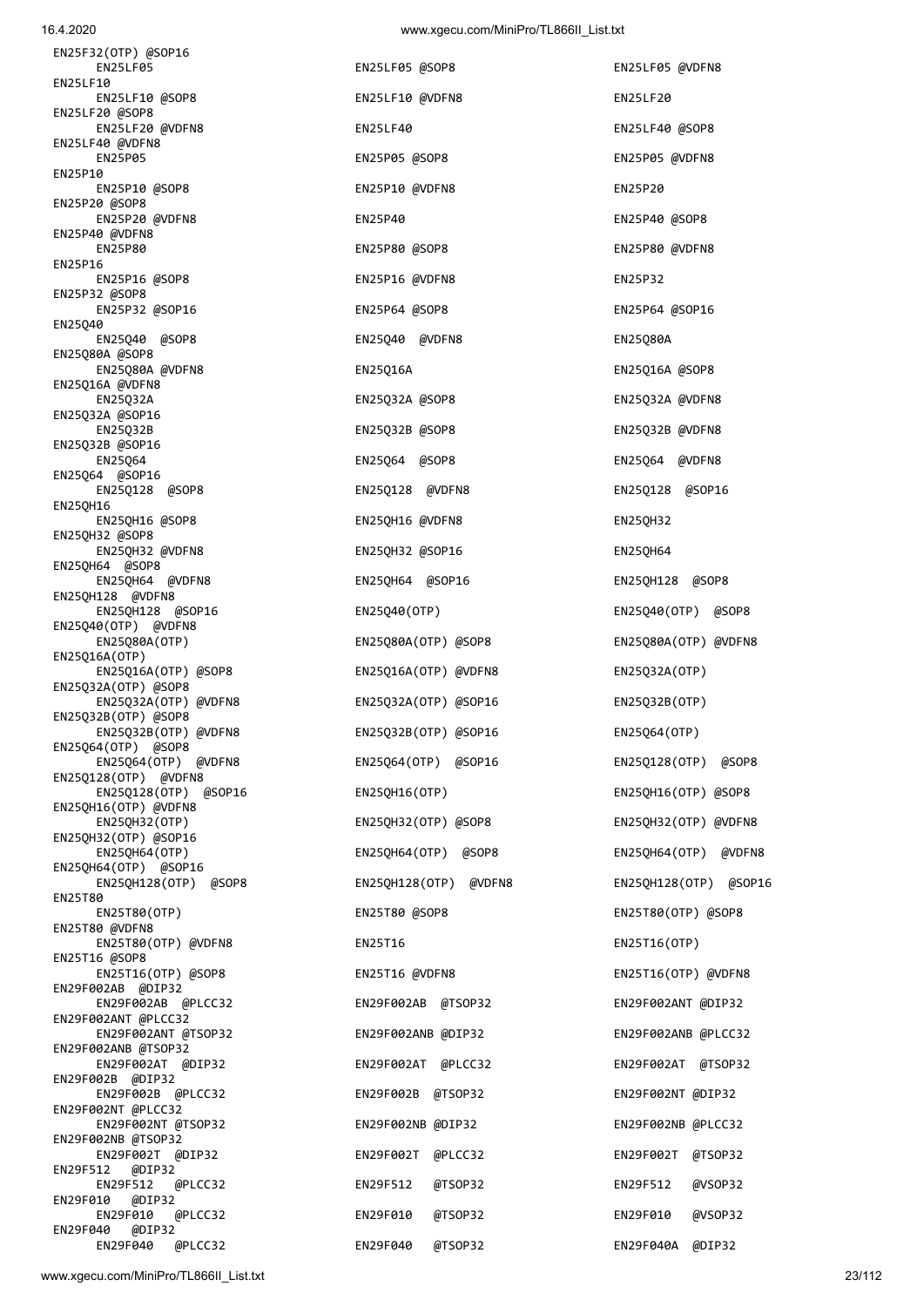PM25LD512 @TSSOP8 PM25LD512C @TSSOP8 PM25LD010 @TSSOP8 PM25LD010C PM25LD010C @SOP8 PM25LD010C @WSON8 PM25LD010C @TSSOP8 PM25LD020 **PM25LD020** PM25LD020 @SOP8 PM25LD020 **PM25LD020** @WSON8 PM25LD020 @TSSOP8 PM25LD020C PM25LD020C @SOP8 PM25LD020C @WSON8 PM25LD020C @TSSOP8 PM25LD040 **PM25LD040 PM25LD040 @SOP8** PM25LD040 **PM25LD040 eMSON8** PM25LD040 @TSSOP8 PM25LD040C PM25LD040C @SOP8 PM25LD040C @SOP8 PM25LD040C @WSON8 PM25LD040C @TSSOP8 PM25LQ512 @SOP8 PM25LQ512 @WSON8 PM25LQ010 @SOP8 PM25LQ010 @WSON8 PM25LQ020 @SOP8 PM25LQ020 @WSON8 PM25LQ040 @SOP8 PM25LQ040 @WSON8 PM25LQ080 @SOP8 PM25LQ080 @WSON8 PM25LQ016C PM25LQ016C @SOP8 PM25LQ016C @WSON8 PM25LQ032C PM25LQ032C PM25LQ032C @SOP8 PM25LQ032C @WSON8 PM25LQ032C @SOP16 PM25LV512 PM25LV512 @SOP8 PM25LV512 @WSON8 PM25LV010 PM25LV010 @SOP8 PM25LV010 @WSON8 PM25LV010 PM25LV010A PM25LV010A @SOP8 PM25LV010A @WSON8 PM25LV020 PM25LV020 PM25LV020 PM25LV020 @SOP8 PM25LV020 @WSON8 PM25LV040 **PM25LV040 @SOP8** PM25LV040 **PM25LV040 PM25LV040 PM25LV040 PM25LV040 PM25LV040 PM25LV040 @WSON8** PM25LV080B PM25LV080B @SOP8 PM25LV080B @WSON8 PM25LV016B PM25LV016B @SOP8 PM25LV016B @WSON8 PM25WD020 1.8V PM25WD020 1.8V @SOP8 PM25WD020 1.8V @WSON8 PM25WD040 1.8V PM25WD040 1.8V @SOP8 PM25WD040 1.8V @WSON8 PM29F002T @DIP32 PM29F002T @PLCC32 PM29F002B @DIP32 PM29F002B @PLCC32

 PM25LD512 PM25LD512 @SOP8 PM25LD512 @WSON8 PM25LD512C @SOP8 PM25LD512C @WSON8 PM25LD010 @SOP8 PM25LD010 @WSON8 PM25LV512A @SOP8 PM25LV512A @WSON8

PM25LD256C PM25LD256C @SOP8 PM25LD256C @SOP8 PM25LD256C @WSON8

[ CHINGIS ]

PM25LD256C @TSSOP8

IC Support: 317 PCS

EN29LV010 @PLCC32 EN29LV010 @TSOP32 EN29LV040 @PLCC32 EN29LV040 @TSOP32 EN29LV040A @DIP32 EN29LV040A @PLCC32 EN29LV040A @TSOP32 EN39LV010 @TSOP32 EN29LV400T @TSOP48 EN29LV400B @TSOP48 EN29LV400AT @TSOP48 EN29LV400AB @TSOP48 EN29LV400BT @TSOP48 EN29LV400BB @TSOP48 EN29LV400JB @TSOP48 EN29LV800T @TSOP48 EN29LV800B @TSOP48 EN29LV800AB @TSOP48 EN29LV800BT @TSOP48 EN29LV800BB @TSOP48 EN29LV800JT @TSOP48 EN29LV800JB @TSOP48 EN29LV160T @TSOP48 EN29LV160B @TSOP48 EN29LV160AB @TSOP48 EN29LV160BT @TSOP48 EN29LV160BB @TSOP48 EN29LV160CB @TSOP48 EN29LV160JT @TSOP48 EN29LV160JB @TSOP48 EN29LV320B @TSOP48 EN29LV320AT @TSOP48 EN29LV320AB @TSOP4 EN29LV320BB @TSOP48 EN29LV320CT @TSOP48 EN29LV320CB @TSOP4 EN29LV640AT @TSOP48 EN29LV640B @TSOP48 EN29LV640H @TSOP48 EN29LV640L @TSOP48 EN29LV640T @TSOP48 EN29LV641H @TSOP48 EN29LV641L @TSOP48 EN29LV641U @TSOP48 EN29SL400T @TSOP48 EN29SL400B @TSOP48 EN29SL800T @TSOP48 EN29SL800B @TSOP48 EN29SL160T @TSOP48 EN29SL160B @TSOP48

| EN29F040A @TSOP32                                                | EN29F800B @TSOP48   | EN29F800T @TSOP48   |  |
|------------------------------------------------------------------|---------------------|---------------------|--|
| /010 @PLCC32                                                     |                     |                     |  |
| EN29LV010 @TSOP32                                                | EN29LV040 @PLCC32   | EN29LV040 @TSOP32   |  |
| /040A @DIP32                                                     |                     |                     |  |
| EN29LV040A @PLCC32                                               | EN29LV040A @TSOP32  | EN39LV010 @PLCC32   |  |
| /010 @TSOP32                                                     |                     |                     |  |
| EN29LV400T @TSOP48                                               | EN29LV400B @TSOP48  | EN29LV400AT @TSOP48 |  |
| /400AB @TSOP48                                                   |                     |                     |  |
| EN29LV400BT @TSOP48                                              | EN29LV400BB @TSOP48 | EN29LV400JT @TSOP48 |  |
| /400JB @TSOP48                                                   |                     |                     |  |
| EN29LV800T @TSOP48                                               | EN29LV800B @TSOP48  | EN29LV800AT @TSOP48 |  |
| /800AB @TSOP48                                                   |                     |                     |  |
| EN29LV800BT @TSOP48                                              | EN29LV800BB @TSOP48 | EN29LV800JT @TSOP48 |  |
| /800JB @TSOP48                                                   |                     |                     |  |
| EN29LV160T @TSOP48                                               | EN29LV160B @TSOP48  | EN29LV160AT @TSOP48 |  |
| /160AB @TSOP48                                                   |                     |                     |  |
| EN29LV160BT @TSOP48                                              | EN29LV160BB @TSOP48 | EN29LV160CT @TSOP48 |  |
| /160CB @TSOP48                                                   |                     |                     |  |
| EN29LV160JT @TSOP48                                              | EN29LV160JB @TSOP48 | EN29LV320T @TSOP48  |  |
| /320B @TSOP48                                                    |                     |                     |  |
| EN29LV320AT @TSOP48                                              | EN29LV320AB @TSOP48 | EN29LV320BT @TSOP48 |  |
| /320BB @TSOP48                                                   |                     |                     |  |
| EN29LV320CT @TSOP48                                              | EN29LV320CB @TSOP48 | EN29LV640AB @TSOP48 |  |
| /640AT @TSOP48                                                   |                     |                     |  |
| EN29LV640B @TSOP48                                               | EN29LV640H @TSOP48  | EN29LV640L @TSOP48  |  |
| /640T @TSOP48                                                    |                     |                     |  |
| EN29LV641H @TSOP48                                               | EN29LV641L @TSOP48  | EN29LV641U @TSOP48  |  |
| .400T @TSOP48                                                    |                     |                     |  |
| EN29SL400B @TSOP48                                               | EN29SL800T @TSOP48  | EN29SL800B @TSOP48  |  |
| $1 \in \Omega$ T $\subset \Omega$ T $\subset \Omega$ D $1 \circ$ |                     |                     |  |

EN29F040A @PLCC32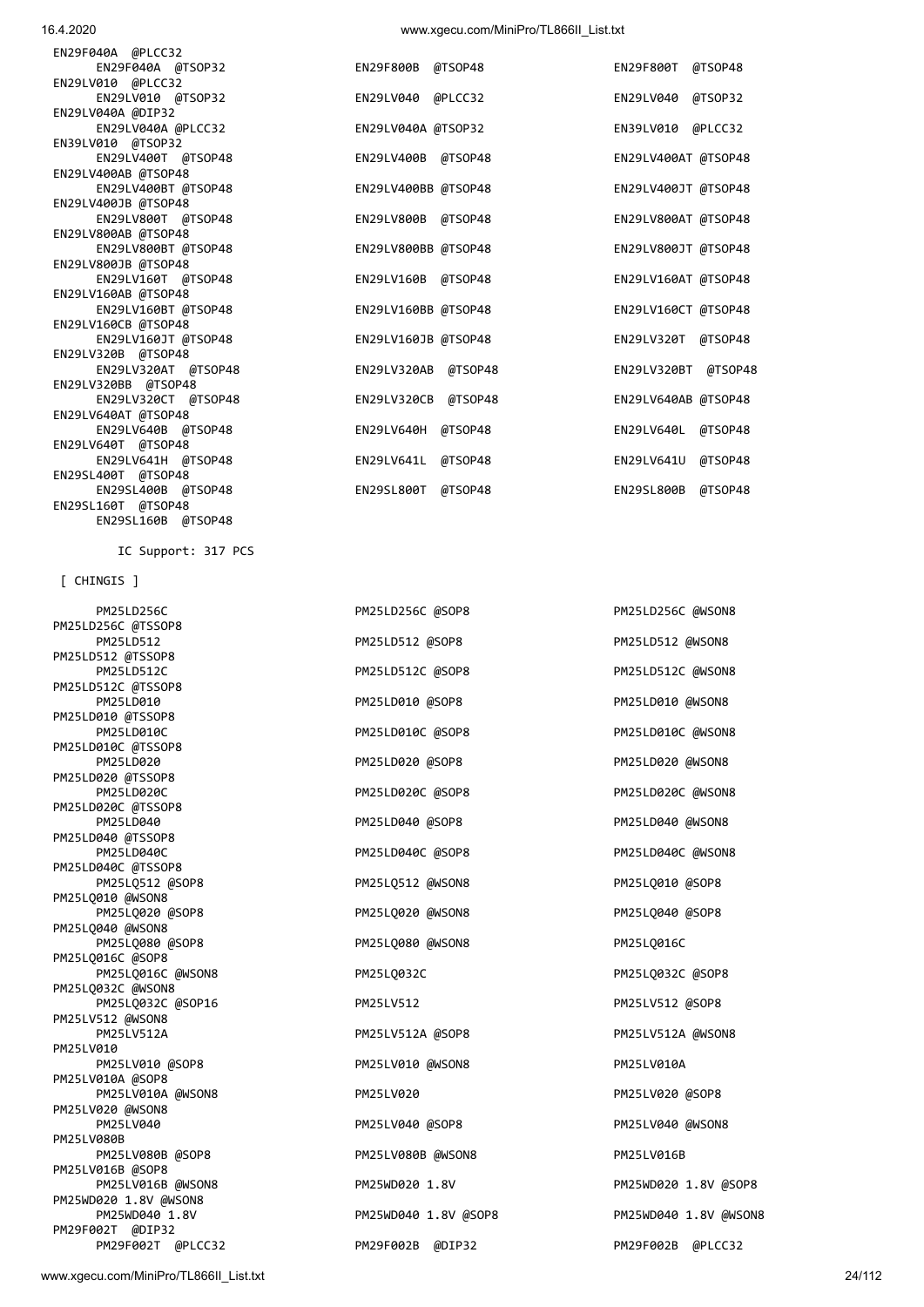| PM29F004T @DIP32   |                    |         |                    |         |
|--------------------|--------------------|---------|--------------------|---------|
| PM29F004T @PLCC32  | PM29F004B @DIP32   |         | PM29F004B          | @PLCC32 |
| PM39F010 @DIP32    |                    |         |                    |         |
| PM39F010 @PLCC32   | PM39F010           | @TSOP32 | PM39F020           | @DIP32  |
| PM39F020 @PLCC32   |                    |         |                    |         |
| PM39F020 @TSOP32   | PM39F040           | @DIP32  | PM39F040           | @PLCC32 |
| PM39F040 @TSOP32   |                    |         |                    |         |
| PM39LV512 @PLCC32  | PM39LV512 @TSOP32  |         | PM39LV010          | @PLCC32 |
| PM39LV010 @TSOP32  |                    |         |                    |         |
| PM39LV020 @PLCC32  | PM39LV020 @TSOP32  |         | PM39LV040          | @PLCC32 |
| PM39LV040 @TSOP32  |                    |         |                    |         |
| PM49FL002T @PLCC32 | PM49FL002T @TSOP32 |         | PM49FL004T @PLCC32 |         |
| PM49FL004T @TSOP32 |                    |         |                    |         |
| PM49FL008T @PLCC32 | PM49FL008T @TSOP32 |         | PM49LP002T @PLCC32 |         |
| PM49LP002T @TSOP32 |                    |         |                    |         |

| 1117721002100130132 |                |                 |
|---------------------|----------------|-----------------|
| IC Support: 116 PCS |                |                 |
| [ CHIPSWINNER ]     |                |                 |
| CW24C02             | CW24C02 @DFN8  | CW24C02 @SOIC8  |
| CW24C02 @TSSOP8     |                |                 |
| <b>CW24C02B</b>     | CW24C02B @DFN8 | CW24C02B @SOIC8 |
| CW24C02B @TSSOP8    |                |                 |
| <b>CW24C02C</b>     | CW24C02C @DFN8 | CW24C02C @SOIC8 |
| CW24C02C @TSSOP8    |                |                 |
| <b>CW24C04</b>      | CW24C04 @DFN8  | CW24C04 @SOIC8  |
| CW24C04 @TSSOP8     |                |                 |
| <b>CW24C04A</b>     | CW24C04A @DFN8 | CW24C04A @SOIC8 |
| CW24C04A @TSSOP8    |                |                 |
| CW24C08             | CW24C08 @DFN8  | CW24C08 @SOIC8  |
| CW24C08 @TSSOP8     |                |                 |
| <b>CW24C08B</b>     | CW24C08B @DFN8 | CW24C08B @SOIC8 |
| CW24C08B @TSSOP8    |                |                 |
| <b>CW24C08C</b>     | CW24C08C @DFN8 | CW24C08C @SOIC8 |
| CW24C08C @TSSOP8    |                |                 |
| CW24C16             | CW24C16 @DFN8  | CW24C16 @SOIC8  |
| CW24C16 @TSSOP8     |                |                 |
| CW24C16A            | CW24C16A @DFN8 | CW24C16A @SOIC8 |
| CW24C16A @TSSOP8    |                |                 |
| CW24C32             | CW24C32 @DFN8  | CW24C32 @SOIC8  |
| CW24C32 @TSSOP8     |                |                 |

| <b>CW24C02</b>   | CW24C02 @DFN8  | CW24C02 @SOIC8  |
|------------------|----------------|-----------------|
| CW24C02 @TSSOP8  |                |                 |
| <b>CW24C02B</b>  | CW24C02B @DFN8 | CW24C02B @SOIC8 |
| CW24C02B @TSSOP8 |                |                 |
| <b>CW24C02C</b>  | CW24C02C @DFN8 | CW24C02C @SOIC8 |
| CW24C02C @TSSOP8 |                |                 |
| <b>CW24C04</b>   | CW24C04 @DFN8  | CW24C04 @SOIC8  |
| CW24C04 @TSSOP8  |                |                 |
| <b>CW24C04A</b>  | CW24C04A @DFN8 | CW24C04A @SOIC8 |
| CW24C04A @TSSOP8 |                |                 |
| CW24C08          | CW24C08 @DFN8  | CW24C08 @SOIC8  |
| CW24C08 @TSSOP8  |                |                 |
| <b>CW24C08B</b>  | CW24C08B @DFN8 | CW24C08B @SOIC8 |
| CW24C08B @TSSOP8 |                |                 |
| <b>CW24C08C</b>  | CW24C08C @DFN8 | CW24C08C @SOIC8 |
| CW24C08C @TSSOP8 |                |                 |
| CW24C16          | CW24C16 @DFN8  | CW24C16 @SOIC8  |
| CW24C16 @TSSOP8  |                |                 |
| <b>CW24C16A</b>  | CW24C16A @DFN8 | CW24C16A @SOIC8 |
| CW24C16A @TSSOP8 |                |                 |
| CW24C32          | CW24C32 @DFN8  | CW24C32 @SOIC8  |
| CW24C32 @TSSOP8  |                |                 |
| <b>CW24C64</b>   | CW24C64 @DFN8  | CW24C64 @SOIC8  |
| CW24C64 @TSSOP8  |                |                 |
| CW24C128         | CW24C128 @DFN8 | CW24C128 @SOIC8 |
| CW24C128 @SOIC8  |                |                 |
| CW24C256         | CW24C256 @DFN8 | CW24C256 @SOIC8 |
| CW24C256 @TSSOP8 |                |                 |

IC Support: 56 PCS

[ CORERIVER ]

| CR24C01             | CR24C01 @DFN8       | CR24C01 @SOIC8       |
|---------------------|---------------------|----------------------|
| CR24C01 @TSSOP8     |                     |                      |
| CR24C02             | CR24C02 @DFN8       | CR24C02 @SOIC8       |
| CR24C02 @TSSOP8     |                     |                      |
| CR24C04             | CR24C04 @DFN8       | CR24C04 @SOIC8       |
| CR24C04 @TSSOP8     |                     |                      |
| CR24C08             | CR24C08 @DFN8       | CR24C08 @SOIC8       |
| CR24C08 @TSSOP8     |                     |                      |
| CR24C16             | CR24C16 @DFN8       | CR24C16 @SOIC8       |
| CR24C16 @TSSOP8     |                     |                      |
| CR24C32             | CR24C32 @DFN8       | CR24C32 @SOIC8       |
| CR24C32 @TSSOP8     |                     |                      |
| CR24C64             | CR24C64 @DFN8       | CR24C64 @SOIC8       |
| CR24C64 @TSSOP8     |                     |                      |
| CR24C128            | CR24C128 @DFN8      | CR24C128 @SOIC8      |
| CR24C128 @SOIC8     |                     |                      |
| CR24C256            | CR24C256 @DFN8      | CR24C256 @SOIC8      |
| CR24C256 @TSSOP8    |                     |                      |
| CR93C46(x8)         | CR93C46(x8) @SOIC8  | $CR93C46(x8)$ @TSOP8 |
| CR93C46(x16)        |                     |                      |
| CR93C46(x16) @SOIC8 | CR93C46(x16) @TSOP8 | CR93C56(x8)          |
| CR93C56(x8) @SOIC8  |                     |                      |
| CR93C56(x8) @TSOP8  | CR93C56(x16)        | CR93C56(x16) @SOIC8  |
| CR93C56(x16) @TSOP8 |                     |                      |
| CR93C57(x8)         | CR93C57(x8) @SOIC8  | $CR93C57(x8)$ @TSOP8 |
| CR93C57(x16)        |                     |                      |
| CR93C57(x16) @SOIC8 | CR93C57(x16) @TSOP8 | CR93C66(x8)          |
|                     |                     |                      |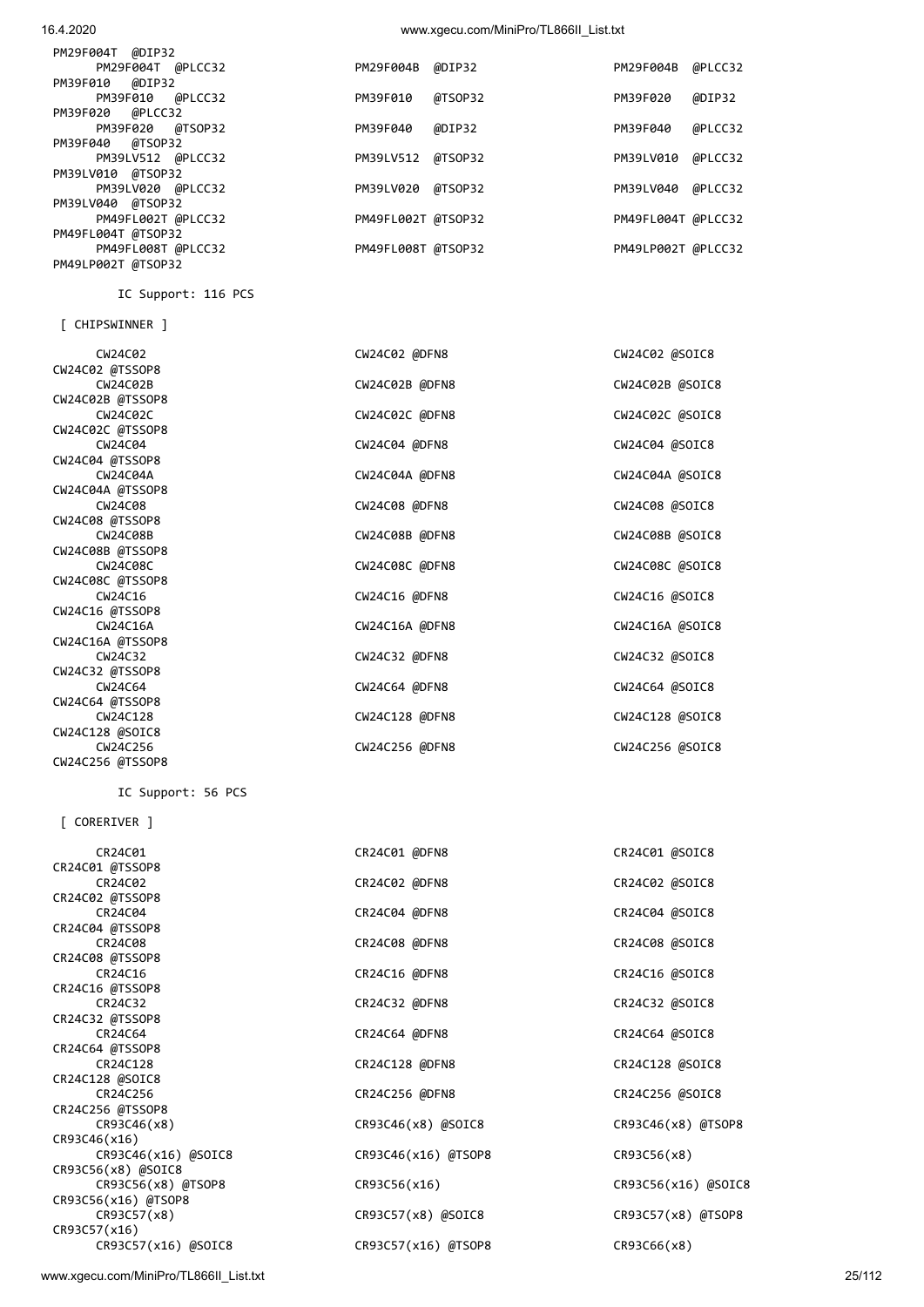CR93C66(x8) @SOIC8 CR93C66(x16) @TSOP8 CR93C86(x8) CR93C86(x8) @SOIC8 CR93C86(x8) @TSOP8 CR93C86(x16) CR93C86(x16) @SOIC8 CR93C86(x16) @TSOP8

IC Support: 66 PCS

[ CHUANGFEIXIN ]

 CF25Q80BS @SOIC8 CF25Q80BS @WSON8 CF25Q80BS(OTP) @SOIC8 CF25Q80BS(OTP) @WSON8 CF25Q16BS(OTP) @WSON8 CF25Q32CS(OTP) @USON8 CF25Q64AS @SOIC8 CF25Q64AS @USON8 CF25Q64AS(OTP) @SOIC8 CF25Q64AS(OTP) @USON8 CF25Q128AS @SOIC8 CF25Q128AS @SOIC16 CF25Q128AS(OTP) @SOIC8 CF25Q128AS(OTP) @SOIC16 GM25Q16 @SOIC8 GM25Q16 @WSON8 GM25Q16(OTP) @SOIC8 GM25Q16(OTP) @WSON8 GM25Q32 @SOIC8 GM25Q32 @USON8 GM25Q32(OTP) @SOIC8 GM25Q32(OTP) @USON8 GM25Q64 @SOIC8 GM25Q64 @USON8 GM25Q64(OTP) @SOIC8 GM25Q64(OTP) @USON8 GM25Q128A @SOIC8 GM25Q128A @SOIC16 GM25Q128A(OTP) @SOIC8 GM25Q128A(OTP) @SOIC16

IC Support: 36 PCS

[ CYPRESS ]

| CY24C01 @TSSOP8<br>CY24C08 @SOIC8<br>CY24C16 @TSSOP8<br>CY25C04 @SOIC8 |
|------------------------------------------------------------------------|
|                                                                        |
|                                                                        |
|                                                                        |
|                                                                        |
|                                                                        |
|                                                                        |
|                                                                        |
|                                                                        |
|                                                                        |
|                                                                        |
|                                                                        |
|                                                                        |
| CY25C08 @TSSOP8                                                        |
|                                                                        |
| CY27C010 @DIP32                                                        |
|                                                                        |
| CY27C020 @PLCC32                                                       |
|                                                                        |
| CY27C040 @TSOP32                                                       |
|                                                                        |
| CY27C256 @PLCC32                                                       |
|                                                                        |
| CY27H010 @PLCC32                                                       |
|                                                                        |
| CY27H512 @DIP28                                                        |
|                                                                        |
| S34ML02G1 @TSOP48                                                      |
|                                                                        |
|                                                                        |
|                                                                        |
|                                                                        |
|                                                                        |
|                                                                        |
| DS1230W (RW 3.3V)                                                      |
|                                                                        |
|                                                                        |
|                                                                        |

DS1245W (RW 3.3V) DS1245W (TEST 3.3V) DS1245Y (RW)

DS1249Y (TEST) DS1250AB(RW)

DS1249AB(TEST) DS1249W (RW 3.3V)

CR93C66(x8) @TSOP8 CR93C66(x16) CR93C66(x16) @SOIC8

CF25Q16BS @WSON8 CF25Q16BS(OTP) @SOIC8

CF25Q32CS @USON8 CF25Q32CS(OTP) @SOIC8

DS1245AB(TEST)

DS1250AB(TEST)

DS1245Y (TEST)

DS1249W (TEST 3.3V)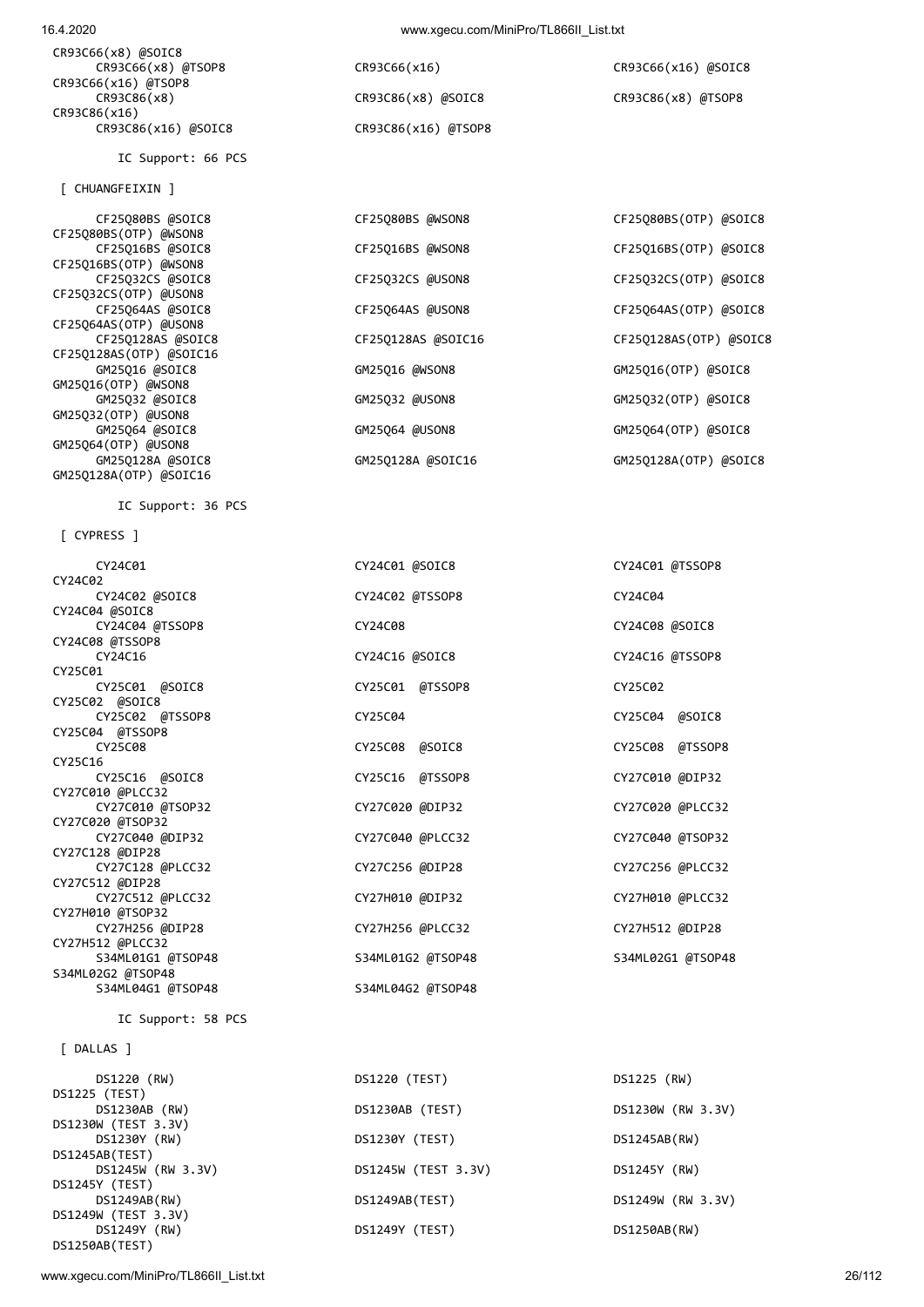DS1250W (RW 3.3V) DS1250W (TEST 3.3V) DS1250Y (RW) DS1250Y (TEST) DS1265AB (RW) DS1265Y (RW)

IC Support: 30 PCS

[ DENSE-PAC ]

 DPV27C101 @DIP32 DPV27C101 @PLCC32 DPV27C256 @DIP28 DPV27C256 @PLCC32<br>DPV27C512 @DIP28

IC Support: 6 PCS

[ DEUTRON(MIRA) ]

| AC25LV512              | AC25LV512 @SOP8   | AC25LV010               |
|------------------------|-------------------|-------------------------|
| AC25LV010 @SOP8        |                   |                         |
| P439LV010 @PLCC32      | P439LV010 @TSOP32 | P439LV040 @PLCC32       |
| P439LV040 @TSOP32      |                   |                         |
| P439LV080 @TSOP40      | P439LV800 @TSOP48 | PSU1GA30BT-G1IA @TSOP48 |
| PSU2GA30BT-GIA @TSOP48 |                   |                         |

DPV27C512 @PLCC32

IC Support: 12 PCS

[ E-CMOS ]

| EC24C01          | EC24C01 @DFN8  | EC24C01 @SOIC8  |
|------------------|----------------|-----------------|
| EC24C01 @TSSOP8  |                |                 |
| EC24C02          | EC24C02 @DFN8  | EC24C02 @SOIC8  |
| EC24C02 @TSSOP8  |                |                 |
| EC24C02A         | EC24C02A @DFN8 | EC24C02A @SOIC8 |
| EC24C02A @TSSOP8 |                |                 |
| EC24C04          | EC24C04 @DFN8  | EC24C04 @SOIC8  |
| EC24C04 @TSSOP8  |                |                 |
| EC24C04A         | EC24C04A @DFN8 | EC24C04A @SOIC8 |
| EC24C04A @TSSOP8 |                |                 |
| EC24C08          | EC24C08 @DFN8  | EC24C08 @SOIC8  |
| EC24C08 @TSSOP8  |                |                 |
| EC24C08A         | EC24C08A @DFN8 | EC24C08A @SOIC8 |
| EC24C08A @TSSOP8 |                |                 |
| EC24C16          | EC24C16 @DFN8  | EC24C16 @SOIC8  |
| EC24C16 @TSSOP8  |                |                 |
| EC24C16A         | EC24C16A @DFN8 | EC24C16A @SOIC8 |
| EC24C16A @TSSOP8 |                |                 |
| EC24C32          | EC24C32 @DFN8  | EC24C32 @SOIC8  |
| EC24C32 @TSSOP8  |                |                 |
| EC24C64          | EC24C64 @DFN8  | EC24C64 @SOIC8  |
| EC24C64 @TSSOP8  |                |                 |
| EC24C128         | EC24C128 @DFN8 | EC24C128 @SOIC8 |
| EC24C128 @TSSOP8 |                |                 |
| EC24C256         | EC24C256 @DFN8 | EC24C256 @SOIC8 |
| EC24C256 @TSSOP8 |                |                 |

IC Support: 52 PCS

[ EFST ]

| EM25LV512         | EM25LV512 @SOP8   | EM25LV010         |
|-------------------|-------------------|-------------------|
| EM25LV010 @SOP8   |                   |                   |
| F49B002UA         | F49B002UA @PLCC32 | F49L004BA @PLCC32 |
| F49L004BA @TSOP40 |                   |                   |
| F49L004UA @PLCC32 | F49L004UA @TSOP40 | F49L040A @PLCC32  |
| F49L040A @TSOP32  |                   |                   |
| F49L400BA @TSOP48 | F49L400UA @TSOP48 | F49L800BA @TSOP48 |
| F49L800UA @TSOP48 |                   |                   |
| F49L160BA @TSOP48 | F49L160UA @TSOP48 |                   |
|                   |                   |                   |

IC Support: 18 PCS

[ EMTC ]

| EM24C02         | EM24C02 @SOIC8  | EM24C02 TSSOP8 |
|-----------------|-----------------|----------------|
| EM24C04         |                 |                |
| EM24C04 @SOIC8  | EM24C04 @TSSOP8 | EM24C08        |
| EM24C08 @SOIC8  |                 |                |
| EM24C08 @TSSOP8 | EM24C16         | EM24C16 @SOIC8 |
| EM24C16 @TSSOP8 |                 |                |

IC Support: 12 PCS

www.xgecu.com/MiniPro/TL866II\_List.txt 27/112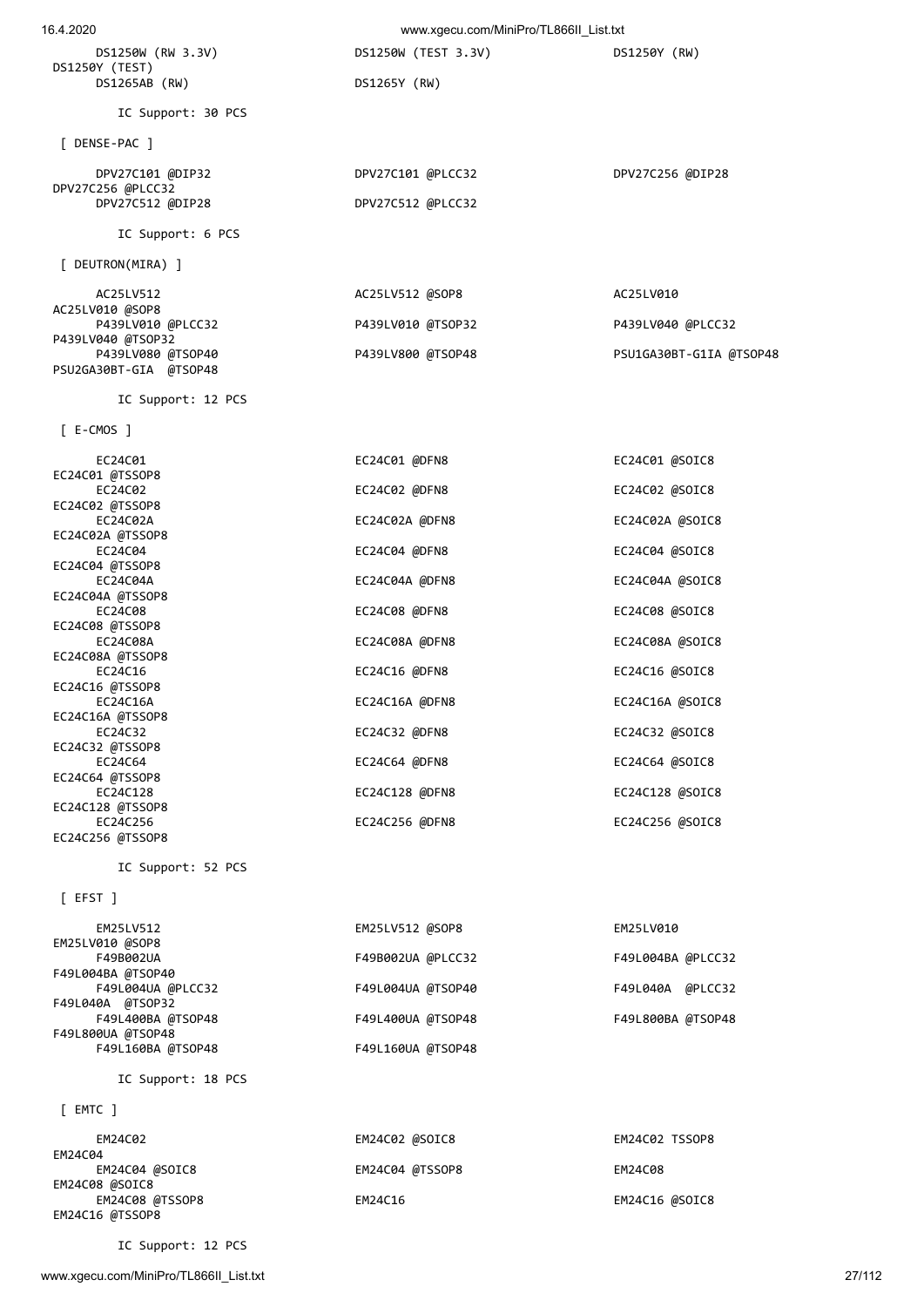| $[$ EON $]$                           |                     |                 |
|---------------------------------------|---------------------|-----------------|
| EN25B05                               | EN25B05 @SOP8       | EN25B05 @VDFN8  |
| EN25B05T<br>EN25B05T @SOP8            | EN25B05T @VDFN8     | EN25B10         |
| EN25B10 @SOP8<br>EN25B10 @VDFN8       | EN25B10T            | EN25B10T @SOP8  |
| EN25B10T @VDFN8<br>EN25B20            | EN25B20 @SOP8       | EN25B20 @VDFN8  |
| EN25B20T<br>EN25B20T @SOP8            | EN25B20T @VDFN8     | EN25B40         |
| EN25B40 @SOP8<br>EN25B40 @VDFN8       | EN25B40T            | EN25B40T @SOP8  |
| EN25B40T @VDFN8<br>EN25B80            | EN25B80 @SOP8       | EN25B80 @VDFN8  |
| EN25B80T                              |                     |                 |
| EN25B80T @SOP8<br>EN25B16 @SOP8       | EN25B80T @VDFN8     | EN25B16         |
| EN25B16 @VDFN8<br>EN25B16T @SOP8      | EN25B16 @SOP16      | <b>EN25B16T</b> |
| EN25B16T @VDFN8<br>EN25B32 @SOP8      | EN25B16T @SOP16     | EN25B32         |
| EN25B32 @VDFN8<br>EN25B32T @SOP8      | EN25B32 @SOP16      | EN25B32T        |
| EN25B32T @VDFN8<br>EN25B64 @SOP16     | EN25B32T @SOP16     | EN25B64 @SOP8   |
| EN25B64T @SOP8<br>EN25F05(OTP)        | EN25B64T @SOP16     | EN25F05         |
| EN25F05 @SOP8                         | EN25F05(OTP) @SOP8  | EN25F05 @VDFN8  |
| EN25F05(OTP) @VDFN8<br>EN25F10        | EN25F10(OTP)        | EN25F10 @SOP8   |
| EN25F10(OTP) @SOP8<br>EN25F10 @VDFN8  | EN25F10(OTP) @VDFN8 | EN25F20         |
| EN25F20(OTP)<br>EN25F20 @SOP8         | EN25F20(OTP) @SOP8  | EN25F20 @VDFN8  |
| EN25F20(OTP) @VDFN8<br>EN25F40        | EN25F40(OTP)        | EN25F40 @SOP8   |
| EN25F40(OTP) @SOP8<br>EN25F40 @VDFN8  | EN25F40(OTP) @VDFN8 | EN25F80         |
| EN25F80(OTP)<br>EN25F80 @SOP8         | EN25F80(OTP) @SOP8  | EN25F80 @VDFN8  |
| EN25F80(OTP) @VDFN8<br>EN25F16        | EN25F16(OTP)        | EN25F16 @SOP8   |
| EN25F16(OTP) @SOP8<br>EN25F16 @VDFN8  | EN25F16(OTP) @VDFN8 | EN25F16 @SOP16  |
| EN25F16(OTP) @SOP16                   |                     |                 |
| EN25F32<br>EN25F32(OTP) @SOP8         | EN25F32(OTP)        | EN25F32 @SOP8   |
| EN25F32 @VDFN8<br>EN25F32(OTP) @SOP16 | EN25F32(OTP) @VDFN8 | EN25F32 @SOP16  |
| <b>EN25F64</b><br>EN25F64(OTP) @SOP8  | EN25F64(OTP)        | EN25F64 @SOP8   |
| EN25F64 @VDFN8<br>EN25F64(OTP) @SOP16 | EN25F64(OTP) @VDFN8 | EN25F64 @SOP16  |
| <b>EN25LF05</b><br><b>EN25LF10</b>    | EN25LF05 @SOP8      | EN25LF05 @VDFN8 |
| EN25LF10 @SOP8<br>EN25LF20 @SOP8      | EN25LF10 @VDFN8     | EN25LF20        |
| EN25LF20 @VDFN8<br>EN25LF40 @VDFN8    | EN25LF40            | EN25LF40 @SOP8  |
| EN25P05                               | EN25P05 @SOP8       | EN25P05 @VDFN8  |
| EN25P10<br>EN25P10 @SOP8              | EN25P10 @VDFN8      | EN25P20         |
| EN25P20 @SOP8<br>EN25P20 @VDFN8       | EN25P40             | EN25P40 @SOP8   |
| EN25P40 @VDFN8<br>EN25P80             | EN25P80 @SOP8       | EN25P80 @VDFN8  |
| EN25P16<br>EN25P16 @SOP8              | EN25P16 @VDFN8      | EN25P32         |
| EN25P32 @SOP8<br>EN25P32 @SOP16       | EN25P64 @SOP8       | EN25P64 @SOP16  |

IC Support: 5 PCS

 KB9010 @LQFP128 KB9012 @LQFP128 KB9016 @LQFP128 KB9018 @LQFP128 KB9022 @LQFP128

[ ENE ]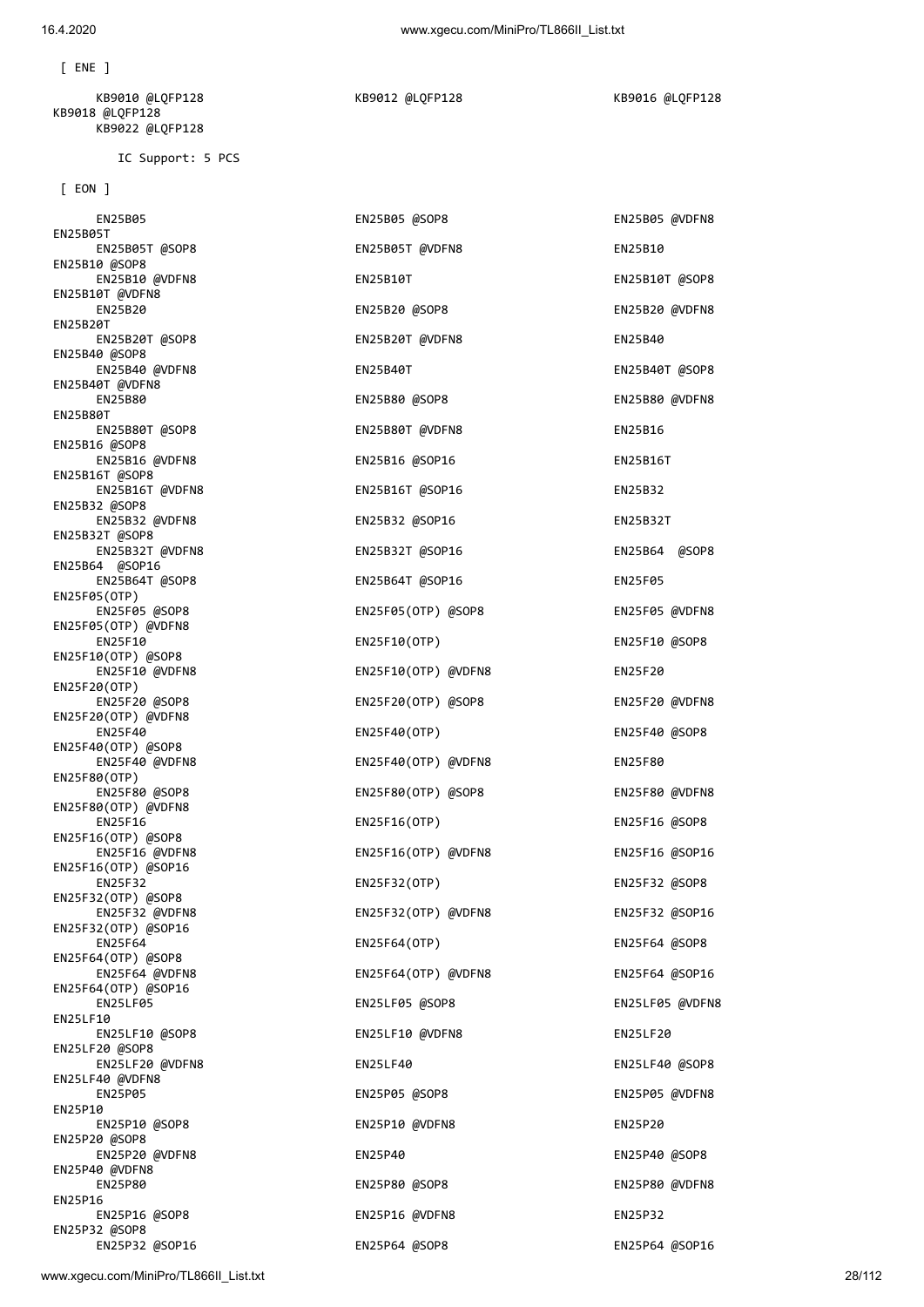| EN25Q40 @SOP8                                  |  |
|------------------------------------------------|--|
| EN25Q80A @SOP8<br>EN25Q80A @VDFN8              |  |
| EN25Q16A @VDFN8                                |  |
| EN25032A<br>EN25Q32A @SOP16                    |  |
| EN25Q32B<br>EN25Q32B @SOP16                    |  |
| EN25Q64                                        |  |
| EN25Q64 @SOP16<br>EN25Q128 @SOP8               |  |
| EN25QH16                                       |  |
| EN25QH16 @SOP8<br>EN25QH16A @SOP8              |  |
| EN25QH16A @VDFN8<br>EN25QH16B @VDFN8           |  |
| <b>EN25QH32</b>                                |  |
| <b>EN25QH32A</b><br>EN25QH32A @SOP8            |  |
| EN25QH64 @SOP8<br>EN25QH64 @VDFN8              |  |
| EN25QH64A @SOP8                                |  |
| EN25QH64A @VDFN8<br>EN25QH128 @VDFN8           |  |
| EN25QH128 @SOP16<br>EN25QH256 @SOP16           |  |
| EN25Q40(OTP)                                   |  |
| EN25Q80A(OTP)<br>EN25080A(OTP) @SOP8           |  |
| EN25Q16A(OTP) @SOP8<br>EN25Q16A(OTP) @VDFN8    |  |
| EN25Q32A(OTP) @VDFN8                           |  |
| EN25Q32A(OTP) @SOP16<br>EN25Q32B(OTP) @VDFN8   |  |
| EN25Q32B(OTP) @SOP16<br>EN25Q64(OTP) @VDFN8    |  |
| EN25Q64(OTP) @SOP16                            |  |
| EN25Q128(OTP) @SOP16<br>EN25QH16(OTP)          |  |
| EN25QH32(OTP)                                  |  |
| EN25QH32(OTP) @SOP8<br>EN25QH64(OTP)           |  |
| EN25QH64(OTP) @SOP8<br>EN25QH128(OTP) @SOP8    |  |
| EN25QH128(OTP) @VDFN8                          |  |
| EN25QH256(OTP) @VDFN8<br>EN25QH256(OTP) @SOP16 |  |
| EN25T80 @SOP8<br>EN25T80(OTP) @SOP8            |  |
| EN25T16                                        |  |
| EN25T16(OTP)<br>EN25T16 @VDFN8                 |  |
| EN25T16(OTP) @VDFN8<br>EN27C010 @TSOP32        |  |
| EN27C512 @DIP28                                |  |
| EN29F002AB @PLCC32<br>EN29F002AB @TSOP32       |  |
| EN29F002ANT @TSOP32<br>EN29F002ANB @DIP32      |  |
| EN29F002AT @DIP32                              |  |
| EN29F002AT @PLCC32<br>EN29F002B @PLCC32        |  |
| EN29F002B @TSOP32<br>EN29F002NT @TSOP32        |  |
| EN29F002NB @DIP32                              |  |
| EN29F002T @DIP32<br>EN29F002T @PLCC32          |  |
| EN29F512 @PLCC32<br>EN29F512 @TSOP32           |  |
| EN29F010 @PLCC32                               |  |
| EN29F010 @TSOP32<br>EN29F040 @PLCC32           |  |
| EN29F040 @TSOP32<br>EN29F040A @TSOP32          |  |
| EN29F800B @TSOP48<br>EN29LV010 @TSOP32         |  |
| EN29LV020 @PLCC32                              |  |
| EN29LV040 @TSOP32<br>EN29LV040A @DIP32         |  |

EN25Q40 @VDFN8 EN25Q80A EN25Q16A **EN25Q16A** energy EN25Q16A  $\omega$  EN25Q32A EN25Q32A @SOP8 EN25Q32A @VDFN8 EN25Q32B EN25Q32B @SOP8 EN25Q32B @VDFN8 EN25Q64 EN25Q64 @SOP8 EN25Q64 @VDFN8 EN25Q128 @SOP8 EN25Q128 @VDFN8 EN25Q128 @SOP16 EN25QH16 @VDFN8 EN25QH16A EN25QH16B EN25QH16B @SOP8 EN25QH32 EN25QH32 @SOP8 EN25QH32 @SOP16 EN25QH32A @SOP16 EN25QH64 EN250H64 @SOP16 EN250H64A EN25QH64A @SOP16 EN25QH128 @SOP8 EN25QH256 @SOP8 EN25QH256 @VDFN8 EN25Q40(OTP) EN25Q40(OTP) @SOP8 EN25Q40(OTP) @VDFN8 EN25Q80A(OTP) @VDFN8 EN25Q16A(OTP) EN25Q32A(OTP) VENDED EN25Q32A(OTP) @SOP8 EN25Q32A(OTP) @SOP16 EN25Q32B(OTP) EN25Q32B(OTP) @SOP8 EN25Q32B(OTP) @SOP16 EN25Q64(OTP) EN25Q64(OTP) @SOP8 EN25Q128(OTP) @SOP8 EN25Q128(OTP) @VDFN8 EN25QH16(OTP) EN25QH16(OTP) @SOP8 EN25QH16(OTP) @VDFN8 EN25QH32(OTP) @VDFN8 EN25QH32(OTP) @SOP16 EN25QH64(OTP) @VDFN8 EN25QH64(OTP) @SOP16 EN25QH128(OTP) @SOP16 EN25QH256(OTP) @SOP8 EN25T80 EN25T80 EN25T80 EN25T80 EN25T80 @VDFN8 EN25T80(OTP) @VDFN8 EN25T16(OTP) EN25T16 @SOP8 EN25T16(OTP) @SOP8 EN25T16(OTP) @VDFN8 EN27C010 @DIP32 EN27C010 @PLCC32 EN27C512 @DIP28 EN27C512 @PLCC32 EN29F002AB @DIP32 EN29F002ANT @DIP32 EN29F002ANT @PLCC32 EN29F002ANB @DIP32 EN29F002ANB @PLCC32 EN29F002ANB @TSOP32 EN29F002AT @TSOP32 EN29F002B @DIP32 EN29F002NT @DIP32 EN29F002NT @PLCC32 EN29F002NB @DIP32 EN29F002NB @PLCC32 EN29F002NB @TSOP32 EN29F002T @PLCC32 EN29F002T @TSOP32 EN29F512 @DIP32 EN29F512 @TSOP32 EN29F512 @VSOP32 EN29F010 @DIP32 EN29F010 @TSOP32 EN29F010 @VSOP32 EN29F040 @DIP32 EN29F040A @DIP32 EN29F040A @PLCC32 EN29F800T @TSOP48 EN29LV010 @PLCC32 EN29LV020 @PLCC32 EN29LV020 @TSOP32 EN29LV040 @PLCC32

EN29LV040A @DIP32 EN29LV040A @PLCC32 EN29LV040A @TSOP32

EN25Q40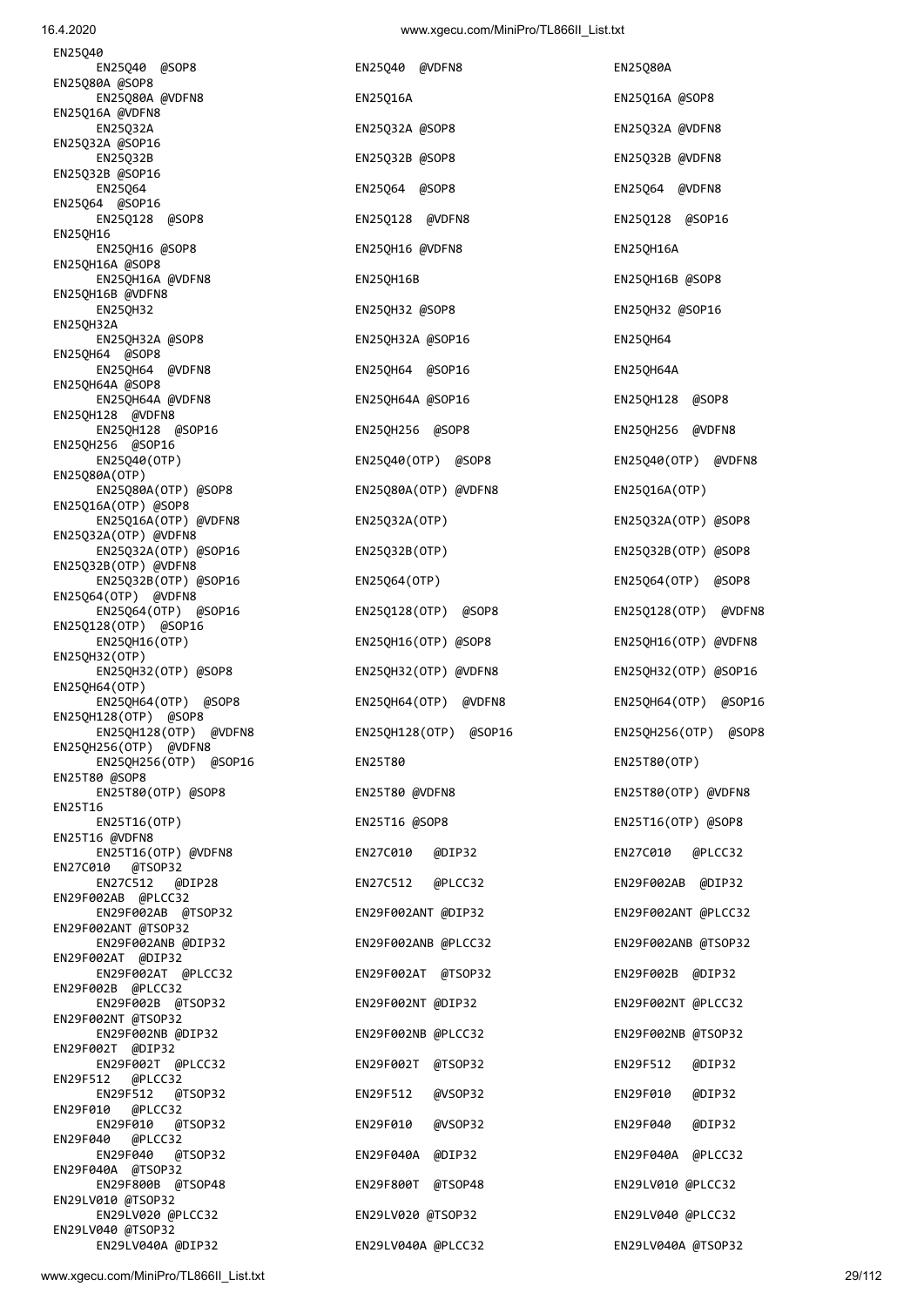www.xgecu.com/MiniPro/TL866II\_List.txt 30/112

IC Support: 45 PCS

|       | 24C02         | 24C02 @SOIC8  | 24C02 @TSSOP8 |
|-------|---------------|---------------|---------------|
| 24C04 |               |               |               |
|       | 24C04 @SOIC8  | 24C04 @TSSOP8 | 24C08         |
|       | 24C08 @SOIC8  |               |               |
|       | 24C08 @TSSOP8 | 24C16         | 24C16 @SOIC8  |
|       | 24C16 @TSSOP8 |               |               |
|       | 24C32         | 24C32 @SOIC8  | 24C32 @TSSOP8 |
| 24C64 |               |               |               |
|       | 24C64 @SOIC8  | 24C64 @TSSOP8 |               |

## [ ESTEK ]

F25L008A @SOP8 F25L016A F25L016A @SOP8 F25L04UA F25L04UA @SOP8 F25L04P F25L04P @SOP8 F25S04P F25S04P @SOP8 F25L08P F25L08P @SOP8 F25L16P F25L16P @SOP8 F25L32P F25L32P @SOP8 F25L32Q F25L32Q @SOP8 F25L64Q F25L64Q @SOP8 F49L004U @PLCC32 F49L004U @TSOP40 F49L004B @PLCC32 F49L004B @TSOP40 F49L040A @PLCC32 F49L040A @TSOP32 F49L400UA @TSOP48 F49L400BA @TSOP48 F49L800UA @TSOP48 F49L800BA @TSOP48 F49L160UA @TSOP48 F49L160BA @TSOP48 F49L320UA @TSOP48 F49L320BA @TSOP48 F59L1G81A @TSOP48 F59L1G81MA @TSOP48 F59L2G81A @TSOP48 F59L4G81A @TSOP48 F59L512M81A @TSOP48

EM25LV512 EM25LV512 @SOP8 EM25LV010

F25L004A F25L004A @SOP8 F25L008A

# [ ESMT ]

EM25LV010 @SOP8

IC Support: 32 PCS

 EM24LC02 EM24LC02 @SOIC8 EM93LC46(x8) EM93LC46(x8) @SOIC8<br>EM93LC46(x8) @TSOP8 EM93LC46(x16) @TSOP8<br>EM93LC56(x8) EM93LC56(x16) EM93LC56(x16) @SOIC8 EM93LC56(x16) @TSOP8 EM93LC57(x8) EM93LC57(x8) @SOIC8<br>EM93LC57(x8) @TSOP8 EM93LC57(x16) @TSOP8 EM93LC66(x16) EM93LC66(x16) @SOIC8 EM93LC66(x16) @TSOP8 EM93LC86(x8) EM93LC86(x8) @SOIC8 EM93LC86(x8) @TSOP8 EM93LC86(x16) EM93LC86(x16) @SOIC8 EM93LC86(x16) @TSOP8

# [ EOREX ]

IC Support: 332 PCS

| EN29LV400AB @TSOP48   | EN29LV400AT @TSOP48   |
|-----------------------|-----------------------|
|                       |                       |
| EN29LV800AB @TSOP48   | EN29LV800AT @TSOP48   |
|                       |                       |
| @TSOP48<br>EN29LV160B | EN29LV160T<br>@TSOP48 |
|                       |                       |
| EN29LV160BB @TSOP48   | EN29LV160BT @TSOP48   |
|                       |                       |
| @TSOP48<br>EN29LV320T | @TSOP48<br>EN29LV320B |
|                       |                       |
| EN29LV640B<br>@TSOP48 | @TSOP48<br>EN29LV640H |
|                       |                       |
| EN29LV641H<br>@TSOP48 | @TSOP48<br>EN29LV641L |
|                       |                       |
| @TSOP48<br>EN29PL640  | @PLCC32<br>EN39LV010  |
|                       |                       |
|                       |                       |

EM93LC46(x16) **EM93LC46(x16) EM93LC46(x16)** 

EM93LC56(x8) EM93LC56(x8) @SOIC8 EM93LC56(x8) @TSOP8

EM93LC57(x16) **EM93LC57(x16)** @SOIC8

EM93LC66(x8) EM93LC66(x8) @SOIC8 EM93LC66(x8) @TSOP8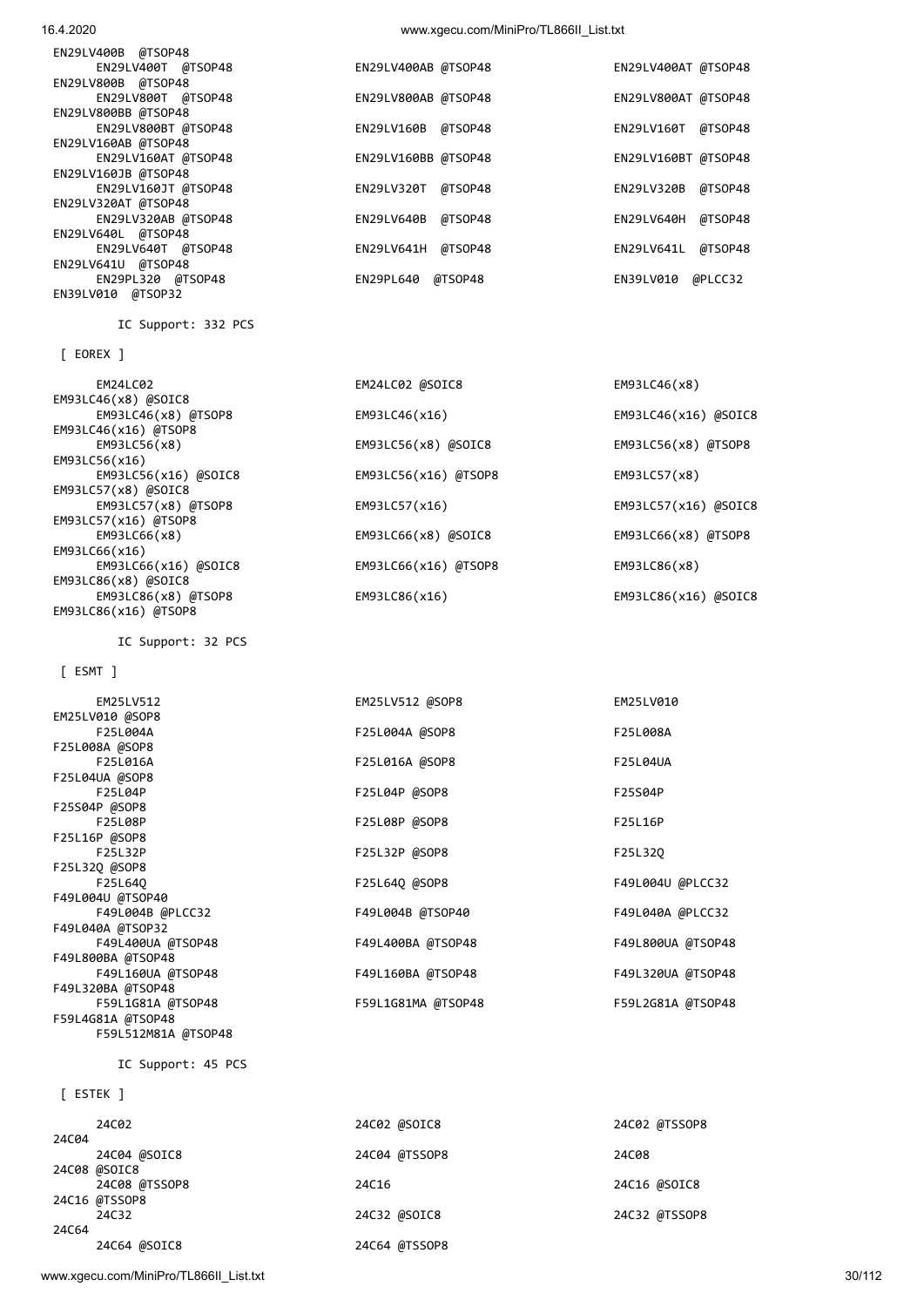[ EXCELSEMI ]

IC Support: 18 PCS

 ES25P10 @SOIC8 ES25P20 @SOIC8 ES25P40 @SOIC8 ES25P80 @SOIC8 ES25P16 @SOIC8 ES25P32 @SOIC8 ES25M40A ES25M40A @SOIC8 ES25M40A @WSON8 ES25M40A @SOP16 ES25M80A ES25M80A @SOIC8 ES25M80A @WSON8 ES25M80A @SOP16 ES25M16A ES25M16A @SOIC8<br>ES25M16A @WSON8 ES25M16A @SOP16 **ES29DL320B** @TSOP48 ES29DL320T @TSOP48 ES29LV400DB @TSOP48 ES29LV400DT @TSOP48 ES29LV400EB @TSOP48 ES29LV400ET @TSOP48<br>ES29LV400FB @TSOP48 ES29LV400FT @TSOP48 ES29LV800DB @TSOP48 ES29LV800DT @TSOP48 ES29LV800EB @TSOP48 ES29LV800ET @TSOP48 ES29LV800FB @TSOP48 ES29LV800FT @TSOP48 ES29LV160DB @TSOP48 ES29LV160DT @TSOP48 ES29LV160EB @TSOP48 ES29LV160ET @TSOP48 ES29LV160FB @TSOP48 ES29LV160FT @TSOP48 ES29LV320DB @TSOP48 ES29LV320DT @TSOP48 ES29LV320EB @TSOP48 ES29LV320ET @TSOP48 ES29LV320FB @TSOP48 ES29LV320FT @TSOP48

IC Support: 44 PCS

[ EXEL ]

| XL24C02            | XL24C02 @SOIC8    | XL24C02 @TSSOP8   |
|--------------------|-------------------|-------------------|
| XL24C04            |                   |                   |
| XL24C04 @SOIC8     | XL24C04 @TSSOP8   | XL24C08           |
| XL24C08 @SOIC8     |                   |                   |
| XL24C08 @TSSOP8    | XL24C16           | XL24C16 @SOIC8    |
| XL24C16 @TSSOP8    |                   |                   |
| XL2804A            | XL2816A           | XL93CS56          |
| XL93CS56 @SOIC8    |                   |                   |
| XL93CS56 @TSSOP8   | XL93CS66          | XL93CS66 @SOIC8   |
| XL93CS66 @TSSOP8   |                   |                   |
| XL93LC46           | XL93LC46 @SOIC8   | XL93LC46A         |
| XL93LC46A @SOIC8   |                   |                   |
| XL93LC56           | XL93LC56 @SOIC8   | XL93LC56A         |
| XL93LC56A @SOIC8   |                   |                   |
| XL93LC66A          | XL93LC66A @SOIC8  | XLE2865A          |
| XLE28C16A          |                   |                   |
| XLE28C16A @PLCC32  | XLE28C16B         | XLE28C16B @PLCC32 |
| XLE28C16B @SIOC24  |                   |                   |
| XLE28C64A          | XLE28C64A @PLCC32 | XLE28C64B         |
| XLE28C64B @PLCC32  |                   |                   |
| XLE28C64B @SOIC28  | XLE28C256         | XLE28C256 @PLCC32 |
| <b>XLS2865A</b>    |                   |                   |
| XLS2865A @PLCC32   | XLS28C16A         | XLS28C16A @PLCC32 |
| <b>XLS28C16B</b>   |                   |                   |
| XLS28C16B @PLCC32  | XLS28C16B @SIOC24 | XLS28C64A         |
| XLS28C64A @PLCC32  |                   |                   |
| <b>XLS28C64B</b>   | XLS28C64B @PLCC32 | XLS28C64B @SOIC28 |
| XLS28C256          |                   |                   |
| XLS28C256 @PLCC32  | XLS93C46          | XLS93C46 @SOIC8   |
| XLS93C56           |                   |                   |
| XLS93C56 @SOIC8    | XLS93C66          | XLS93C66 @SOIC8   |
| XLS93CS46          |                   |                   |
| XLS93CS46 @SOIC8   | XLS93CS46 @TSSOP8 | XLS93LC06         |
| XLS93LC06 @SOIC8   |                   |                   |
| XLS93LC46          | XLS93LC46 @SOIC8  | XLS93LC56         |
| XLS93LC56 @SOIC8   |                   |                   |
| XLS93LC66          | XLS93LC66 @SOIC8  |                   |
| IC Support: 74 PCS |                   |                   |
|                    |                   |                   |
| [ FAIRCHILD ]      |                   |                   |

| FM24C02         | FM24C02 @SOIC8  | FM24C02 @TSSOP8 |
|-----------------|-----------------|-----------------|
| FM24C03         |                 |                 |
| FM24C03 @SOIC8  | FM24C03 @TSSOP8 | FM24C04         |
| FM24C04 @SOIC8  |                 |                 |
| FM24C04 @TSSOP8 | FM24C05         | FM24C05 @SOIC8  |
| FM24C05 @TSSOP8 |                 |                 |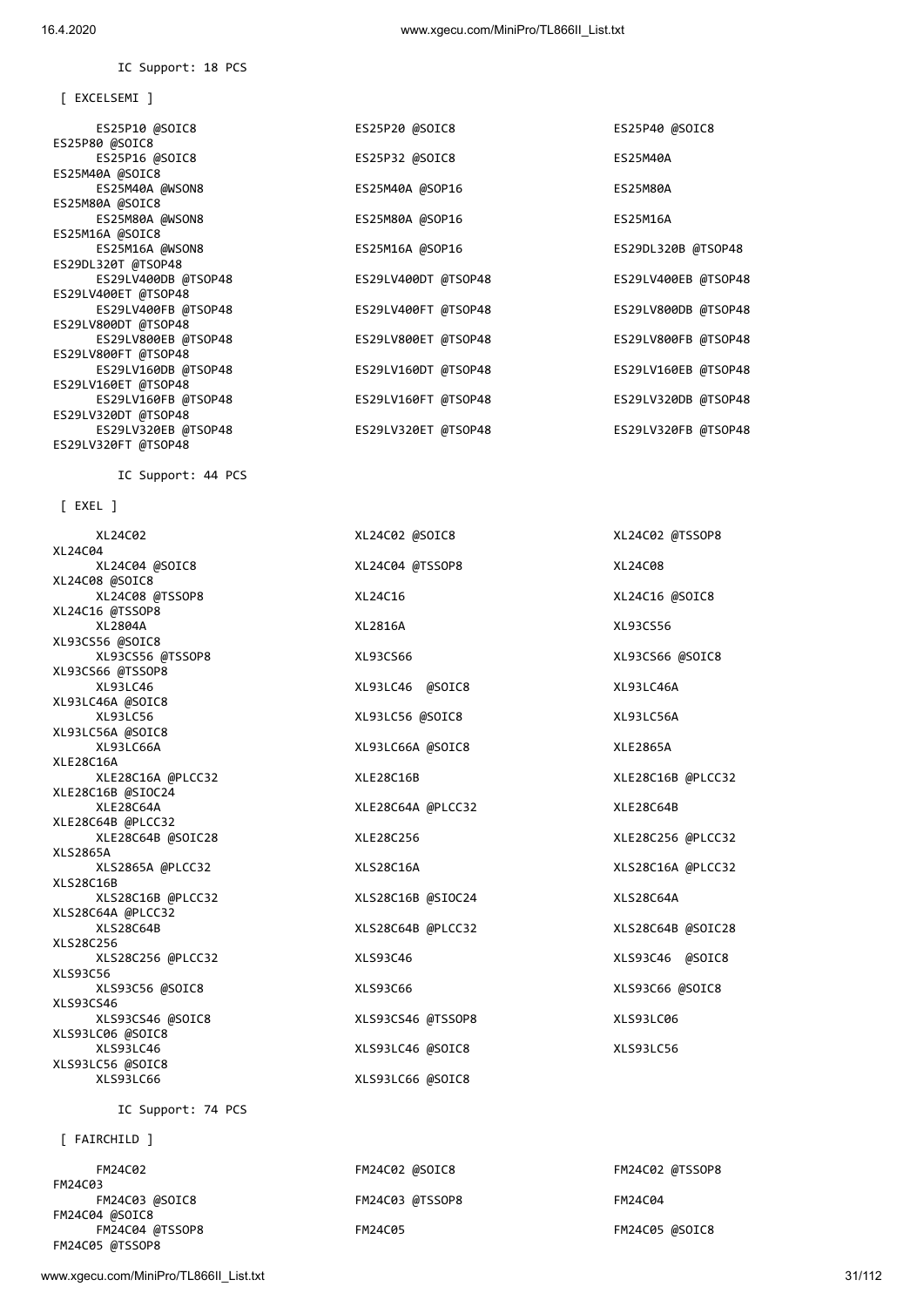FM24C08 FM24C08 @SOIC8 FM24C08 @TSSOP8 FM24C09 FM24C09 @SOIC8 FM24C09 @TSSOP8 FM24C16 FM24C16 @SOIC8 FM24C16 @TSSOP8 FM24C17 FM24C17 @SOIC8 FM24C17 @TSSOP8 FM24C32 FM24C32 @SOIC8 FM24C32 @TSSOP8 FM24C64 FM24C64 @SOIC8 FM24C64 @TSSOP8 FM24C128 FM24C128 @SOIC8 FM24C128 @TSSOP8 FM24C256 FM24C256 @SOIC8 FM24C256 @TSSOP8 FM27C010 @DIP32 FM27C010 @PLCC32 FM27C010 @TSOP32 FM27C040 @DIP32 FM27C040 @PLCC32 FM27C040 @TSOP32 FM27C256 @DIP28 FM27C256 @PLCC32 FM27C512 @DIP28 FM27C512 @PLCC32 FM93C46 FM93C46 @SOIC8 FM93C46 @TSOP8 FM93C46A(x8) FM93C46A(x8) @SOIC8 FM93C46A(x8) @TSOP8 FM93C46A(x16) FM93C46A(x16) @SOIC8 FM93C46A(x16) @TSOP8 FM93C56 FM93C56 @SOIC8 FM93C56 @TSOP8 FM93C56A(x8) FM93C56A(x8) @SOIC8 FM93C56A(x16) @TSOP8 FM93C66 FM93C66 @SOIC8 FM93C66 @TSOP8 FM93C66A(x8) FM93C66A(x8) @SOIC8 FM93C66A(x8) @TSOP8 FM93C66A(x16) FM93C66A(x16) @SOIC8 FM93C66A(x16) @TSOP8 FM93C76 FM93C76 @SOIC8 FM93C76 @TSOP8 FM93C76A(x8) FM93C76A(x8) @SOIC8 FM93C76A(x8) @TSOP8 FM93C76A(x16) FM93C76A(x16) @SOIC8 FM93C76A(x16) @TSOP8 FM93C86 FM93C86 @SOIC8 FM93C86 @TSOP8 FM93C86A(x8) FM93C86A(x8) @SOIC8 FM93C86A(x8) @TSOP8 FM93C86A(x16) FM93C86A(x16) @SOIC8 FM93C86A(x16) @TSOP8 FM93CS06 FM93CS06 @SOIC8 FM93CS06 @TSOP8 FM93CS46 FM93CS46 @SOIC8 FM93CS46 @TSOP8 FM93CS56 FM93CS56 @SOIC8 FM93CS56 @TSOP8 FM93CS66 FM93CS66 @SOIC8 FM93CS66 @TSOP8 FM93S46 FM93S46 @SOIC8 FM93S46 @TSOP8 FM93S56 FM93S56 @SOIC8 FM93S56 @TSOP8 FM93S66 FM93S66 @SOIC8 FM93S66 @TSOP8 NM24C02 NM24C02 @SOIC8 NM24C02 @TSSOP8 NM24C02L NM24C02L @SOIC8 NM24C02L @TSSOP8 NM24C02L @TSSOP8 NM24C03 @SOIC8 NM24C03 @TSSOP8 NM24C04 NM24C04 @SOIC8 NM24C04 @TSSOP8 NM24C05 NM24C05 NM24C05 ASOIC8 NM24C05 NM24C05 NM24C05 NM24C05 NM24C05 NM24C05 NM24C05 NM24C05 NM24C05 NM24C05 NM<sub>24</sub>C<sub>a</sub>g NM24C08 @SOIC8 NM24C08 @TSSOP8 NM24C09 NM24C09 NM24C09 @SOIC8 NM24C09 @TSSOP8 NM24C16 NM24C16 @SOIC8 NM24C16 @TSSOP8 NM24C17 NM24C17 @SOIC8 NM24C17 @TSSOP8 NM24C65 NM24C65 @SOIC8 NM24C65 @TSSOP8 NM27C010 @DIP32 NM27C010 @PLCC32 NM27C010 @TSOP32 NM27C020 @DIP32 NM27C020 @PLCC32 NM27C020 @TSOP32 NM27C040 @DIP32 NM27C040 @PLCC32 NM27C040 @TSOP32 NM27C64Q @DIP28 NM27C64Q @PLCC32 NM27C128 @DIP28 NM27C128 @PLCC32 NM27C210 @DIP40 NM27C220 @DIP40 NM27C240 @DIP40 NM27C256 @DIP28 NM27C256 @PLCC32 NM27C512 @DIP28 NM27C512 @PLCC32 NM27LC010 @DIP32 NM27LC010 @PLCC32 NM27LC010 @TSOP32 NM27LC64 @DIP28 NM27LC64 @PLCC32 NM27LC256 @DIP28

 FM93C56A(x8) @TSOP8 FM93C56A(x16) FM93C56A(x16) @SOIC8 NM27LC256 @PLCC32 NM27LC512 @DIP28 NM27LC512 @PLCC32

NM27LV010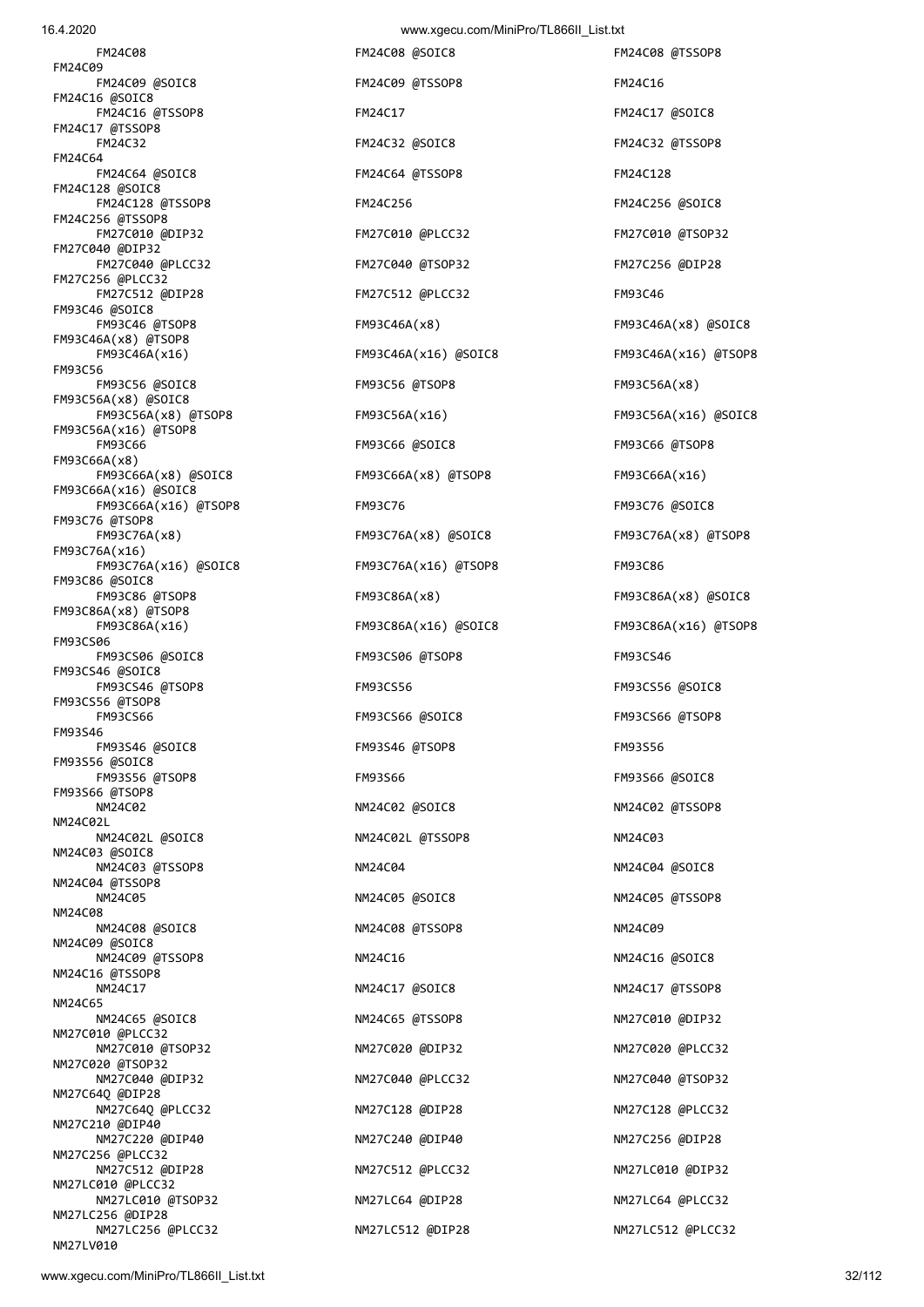IC Support: 310 PCS

| FM25004A        | FM25004A @SOP8  | FM25008A |
|-----------------|-----------------|----------|
| FM25008A @SOP8  |                 |          |
| FM25008A @WSON8 | FM25008A @SOP16 | FM25016A |
| FM25016A @SOP8  |                 |          |
| FM25016A @WSON8 | FM25016A @SOP16 | FM25016B |
| FM25Q16B @SOP8  |                 |          |

[ FIDELIX ]

NM27LV020 @PLCC32 NM27LV020 @TSOP32 NM27LV040 @DIP32 NM27LV040 @PLCC32 NM27LV040 @TSOP32 NM27LV210 @DIP40 NM27LV512 @DIP28 NM27LV512 @PLCC32 NM27P010 NM27P010 @PLCC32 NM27P010 @TSOP32 NM27P020 @DIP32 NM27P020 @PLCC32 NM27P020 @TSOP32 NM27P040 @DIP32 NM27P040 @PLCC32 NM27P040 @TSOP32 NM27P210 @DIP40 NM27P512 @DIP28 NM27P512 @PLCC32 NM93C46 NM93C46 @SOIC8 NM93C46 @TSOP8 NM93C46A(x8) NM93C46A(x8) @SOIC8 NM93C46A(x8) @TSOP8 NM93C46A(x16) NM93C46A(x16) @SOIC8 NM93C46A(x16) @TSOP8 NM93C56 NM93C56 @SOIC8 NM93C56 @TSOP8 NM93C56A(x8) NM93C56A(x8) @SOIC8 NM93C56A(x8) @TSOP8 NM93C56A(x16) NM93C56A(x16) @SOIC8 NM93C56A(x16) @TSOP8 NM93C66 NM93C66 NM93C66 NM93C66 @SOIC8 NM93C66 @TSOP8 NM93C66A(x8) NM93C66A(x8) @SOIC8 NM93C66A(x8) @TSOP8 NM93C66A(x16) NM93C66A(x16) @SOIC8 NM93C66A(x16) @TSOP8 NM93C76 NM93C76 @SOIC8 NM93C76 @TSOP8 NM93C76A(x8) NM93C76A(x8) @SOIC8 NM93C76A(x8) @TSOP8 NM93C76A(x16) NM93C76A(x16) @SOIC8 NM93C76A(x16) @TSOP8 NM93C86 NM93C86 @SOIC8 NM93C86 @TSOP8 NM93C86A(x8) NM93C86A(x8) @SOIC8 NM93C86A(x8) @TSOP8 NM93C86A(x16) NM93C86A(x16) @SOIC8 NM93C86A(x16) @TSOP8 NM93CS06 NM93CS06 @SOIC8 NM93CS06 @TSOP8 NM93CS46 NM93CS46 @SOIC8 NM93CS46 @TSOP8 NM93CS56 NM93CS56 @SOIC8 NM93CS56 @TSOP8 NM93CS66 NM93CS66 NM93CS66 NM93CS66 ASOIC8 NM93CS66 @TSOP8 NMC2732 @DIP24 NMC27C010 @DIP32 NMC27C010 @PLCC32 NMC27C010 @TSOP32 NMC27C16 @DIP24 NMC27C16B @DIP24 NMC27C16BQ @DIP24 NMC27C16Q @DIP24 NMC27C32 @DIP24 NMC27C32B @DIP24 NMC27C32BQ @DIP24 NMC27C32E @DIP24 NMC27C32EH @DIP24 NMC27C32H @DIP24 NMC27C32Q @DIP24 NMC27C64Q @DIP28 NMC27C64Q @PLCC32 NMC27C128B @DIP28 NMC27C128B @PLCC32 NMC27C128C @DIP28 NMC27C128C @PLCC32 NMC27C256B @DIP28 NMC27C256B @PLCC32 NMC27C256Q @DIP28 NMC27C256Q @PLCC32 NMC27C512A @DIP28 NMC27C512A @PLCC32 NMC27C512Q @DIP28 NMC27C512Q @PLCC32 NMC27C1024 @DIP40 NMC87C257Q @DIP28 NMC87C257Q @PLCC32 NMC87C257V @DIP28 NMC87C257V @PLCC32 NMC93C46 NMC93C46 @SOIC8 NMC93C46 @TSOP8 NMC93C46A NMC93C46A NMC93C46A NMC93C46A NMC93C46A NMC93C46A NMC93C46A NMC93C46A NMC93C46A NMC93C46A NMC93C46A NMC93C46A NMC93C46A NMC93C46A NMC93C46A NMC93C46A NMC93C46A NMC93C46A NMC93C46A NMC93C46A NMC93C NMC93C46A @TSOP8<br>NMC93C56 NMC93C66 NMC93C66 @SOIC8 NMC93C66 @TSOP8 NMC93CS06 NMC93CS06 @SOIC8 NMC93CS06 @TSOP8 NMC93CS46 NMC93CS46 NMC93CS46 NMC93CS46 NMC93CS46 NMC93CS46 NMC93CS46 NMC93CS46 NMC93CS46 NMC93CS46 NMC93CS46 @TSOP8 NMC93CS56 NMC93CS56 @SOIC8 NMC93CS56 @TSOP8 NMC93CS66 NMC93CS66 @SOIC8 NMC93CS66 @TSOP8

 NM27LV010 @PLCC32 NM27LV010 @TSOP32 NM27LV020 @DIP32 NMC93C56 NMC93C56 @SOIC8 NMC93C56 @TSOP8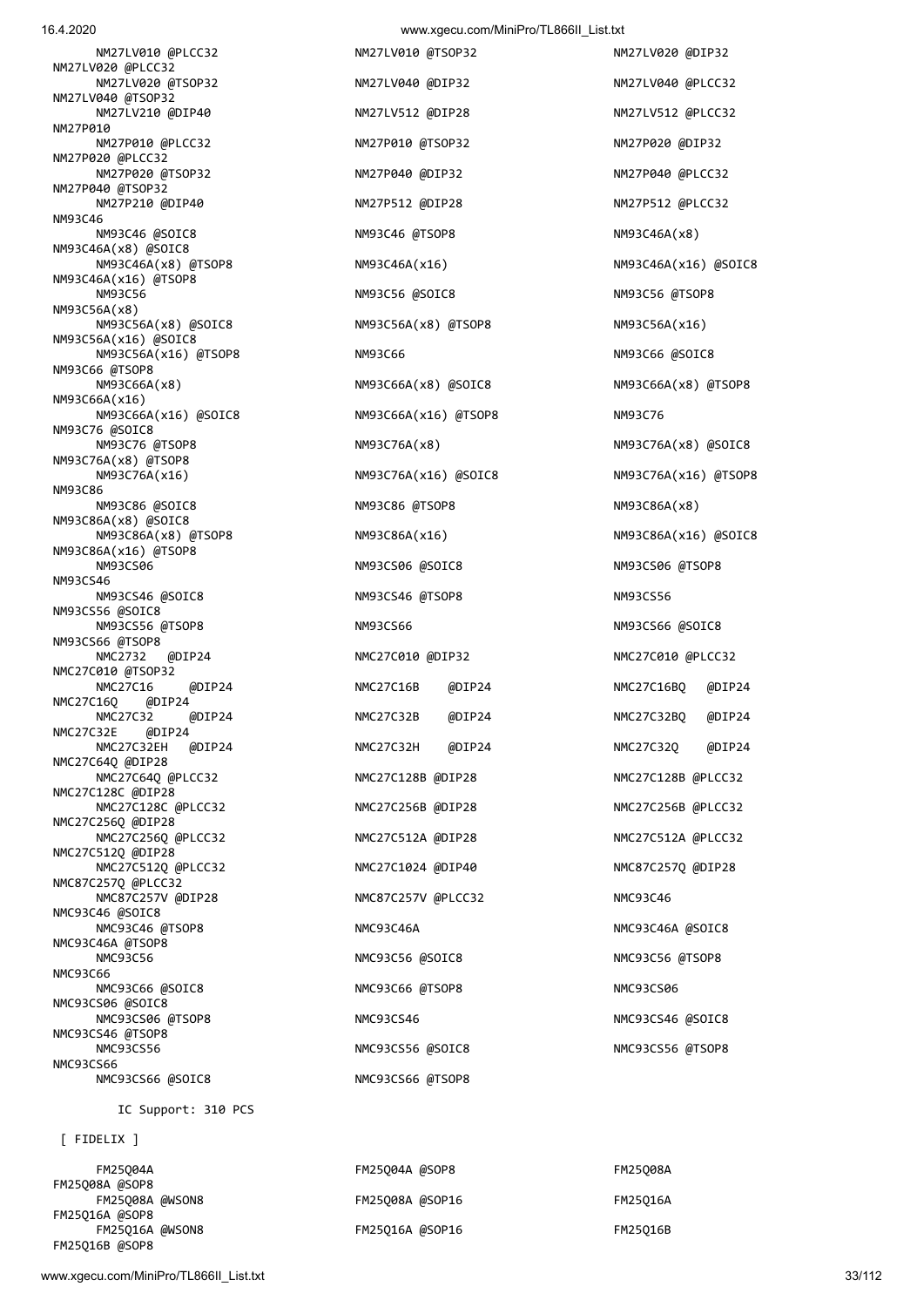FM25Q16B @WSON8 FM2 FM25Q32A @SOP8 FM25Q32A @WSON8 FM2 FM25Q64A @SOP8 FM25064A @WSON8 FM2 FM25M04A(1.8V) @SOP8 FM25M08A(1.8V) @SOP16 FM25M08B(1.8V) @SOP16 FM25M16A(1.8V) @SOP16 FM25M16B(1.8V) @SOP16 FM25M32A(1.8V) @SOP16 FM25M64A(1.8V) @SOP16 FM25M64C(1.8V) @SOP16 FM25M4AA(1.8V) @SOP16 FMND1G08U3B @TSOP48 FMND2G08U3J @TSOP48

IC Support: 64 PCS

[ FIRST-RANK ]

T24C02 T24C02 @SOIC8 T24C02A<br>T24C02A @SOIC8 T24C04 @SOIC8 T24C04 @TSSOP8 T24C04A T24C04A @TSSOP8 T24C08A<br>T24C08A @SOIC8 T24C16 @SOIC8 T24C16 @TSSOP8 T24C16A T24C16A @TSSOP8<br>T93C46(x8) T93C46(x16) T93C46(x16) @SOIC8 T93C46(x16) @TSSOP8 T93C46A(x8) @SOIC8 T93C46A(x16) @TSSOP8 T93C56(x16) T93C56(x16) @SOIC8 T93C56(x16) @TSSOP8 T93C56A(x8) @SOIC8 T93C56A(x16) @TSSOP8 T93C66(x8) T93C66(x8) @SOIC8 T93C66(x16) T93C66(x16) @SOIC8 T93C66(x16) @TSSOP8 T93C66A(x8) @SOIC8 T93C66A(x16) @TSSOP8

IC Support: 60 PCS

[ FLEXXON ]

IC Support: 0 PCS

[ FMD ]

| FT24C02          | FT24C02          | @SOIC8 | FT24C02  | @TSSOP8 |
|------------------|------------------|--------|----------|---------|
| FT24C02A         |                  |        |          |         |
| FT24C02A @SOIC8  | FT24C02A @TSSOP8 |        | FT24C04  |         |
| FT24C04 @SOIC8   |                  |        |          |         |
| FT24C04 @TSSOP8  | FT24C04A         |        | FT24C04A | @SOIC8  |
| FT24C04A @TSSOP8 |                  |        |          |         |
| FT24C08          | FT24C08          | @SOIC8 | FT24C08  | @TSSOP8 |
| FT24C08A         |                  |        |          |         |
| FT24C08A @SOIC8  | FT24C08A @TSSOP8 |        | FT24C16  |         |

www.xgecu.com/MiniPro/TL866II\_List.txt 34/112

| 16.4.2020 | www.xgecu.com/MiniPro/TL866II List.txt |  |
|-----------|----------------------------------------|--|
|           |                                        |  |

| FM25Q16B @WSON8       | FM25Q16B @SOP16        | FM25Q32A              |
|-----------------------|------------------------|-----------------------|
| 32A @SOP8             |                        |                       |
| FM25Q32A @WSON8       | FM25Q32A @SOP16        | FM25064A              |
| 64A @SOP8             |                        |                       |
| FM25Q64A @WSON8       | FM25064A @SOP16        | FM25M04A(1.8V)        |
| 04A(1.8V) @SOP8       |                        |                       |
| FM25M08A(1.8V)        | FM25M08A(1.8V) @SOP8   | FM25M08A(1.8V) @WSON8 |
| 08A(1.8V) @SOP16      |                        |                       |
| FM25M08B(1.8V)        | FM25M08B(1.8V) @SOP8   | FM25M08B(1.8V) @WSON8 |
|                       |                        |                       |
| FM25M16A(1.8V)        | FM25M16A(1.8V) @SOP8   | FM25M16A(1.8V) @WSON8 |
| 16A(1.8V) @SOP16      |                        |                       |
| FM25M16B(1.8V)        | FM25M16B(1.8V) @SOP8   | FM25M16B(1.8V) @WSON8 |
| 16B(1.8V) @SOP16      |                        |                       |
| FM25M32A(1.8V)        | FM25M32A(1.8V) @SOP8   | FM25M32A(1.8V) @WSON8 |
| 32A(1.8V) @SOP16      |                        |                       |
| FM25M64A(1.8V)        | FM25M64A(1.8V) @SOP8   | FM25M64A(1.8V) @WSON8 |
| 64A(1.8V) @SOP16      |                        |                       |
| FM25M64C(1.8V)        | FM25M64C(1.8V) @SOP8   | FM25M64C(1.8V) @WSON8 |
| 64C(1.8V) @SOP16      |                        |                       |
| FM25M4AA(1.8V)        | FM25M4AA(1.8V) @SOP8   | FM25M4AA(1.8V) @WSON8 |
| 4AA(1.8V) @SOP16      |                        |                       |
| FM25M4SA(1.8V) @SOIC8 | FM25M4SA(1.8V) @SOIC16 | FMND1G08U3A @TSOP48   |
| G08U3B @TSOP48        |                        |                       |
| FMND1G08U3D @TSOP48   | FMND1G08U3J @TSOP48    | FMND2G08U3B @TSOP48   |

| T24C02                                | T24C02 @SOIC8       | T24C02 @TSSOP8      |
|---------------------------------------|---------------------|---------------------|
| ۵A.                                   |                     |                     |
| T24C02A @SOIC8                        | T24C02A @TSSOP8     | T24C04              |
| ∣ @SOIC8<br>T24C04 @TSSOP8            | T24C04A             | T24C04A @SOIC8      |
| IA @TSSOP8                            |                     |                     |
| T24C08                                | T24C08 @SOIC8       | T24C08 @TSSOP8      |
| šА                                    |                     |                     |
| T24C08A @SOIC8<br><i>a</i> soic8      | T24C08A @TSSOP8     | T24C16              |
| T24C16 @TSSOP8                        | T24C16A             | T24C16A @SOIC8      |
| A @TSSOP8                             |                     |                     |
| T93C46(x8)                            | T93C46(x8) @SOIC8   | T93C46(x8) @TSSOP8  |
| 5(x16)                                |                     |                     |
| T93C46(x16) @SOIC8<br>GA(x8) @SOIC8   | T93C46(x16) @TSSOP8 | T93C46A(x8)         |
| T93C46A(x8) @TSSOP8                   | T93C46A(x16)        | T93C46A(x16) @SOIC8 |
| GA(x16) @TSSOP8                       |                     |                     |
| T93C56(x8)                            | T93C56(x8) @SOIC8   | T93C56(x8) @TSSOP8  |
| i(x16)                                |                     |                     |
| T93C56(x16) @SOIC8                    | T93C56(x16) @TSSOP8 | T93C56A(x8)         |
| GA(x8) @SOIC8                         |                     |                     |
| T93C56A(x8) @TSSOP8<br>A(x16) @TSSOP8 | T93C56A(x16)        | T93C56A(x16) @SOIC8 |
| T93C66(x8)                            | T93C66(x8) @SOIC8   | T93C66(x8) @TSSOP8  |
| 5(x16)                                |                     |                     |
| T93C66(x16) @SOIC8                    | T93C66(x16) @TSSOP8 | T93C66A(x8)         |
| GA(x8) @SOIC8                         |                     |                     |
| T93C66A(x8) @TSSOP8                   | T93C66A(x16)        | T93C66A(x16) @SOIC8 |
|                                       |                     |                     |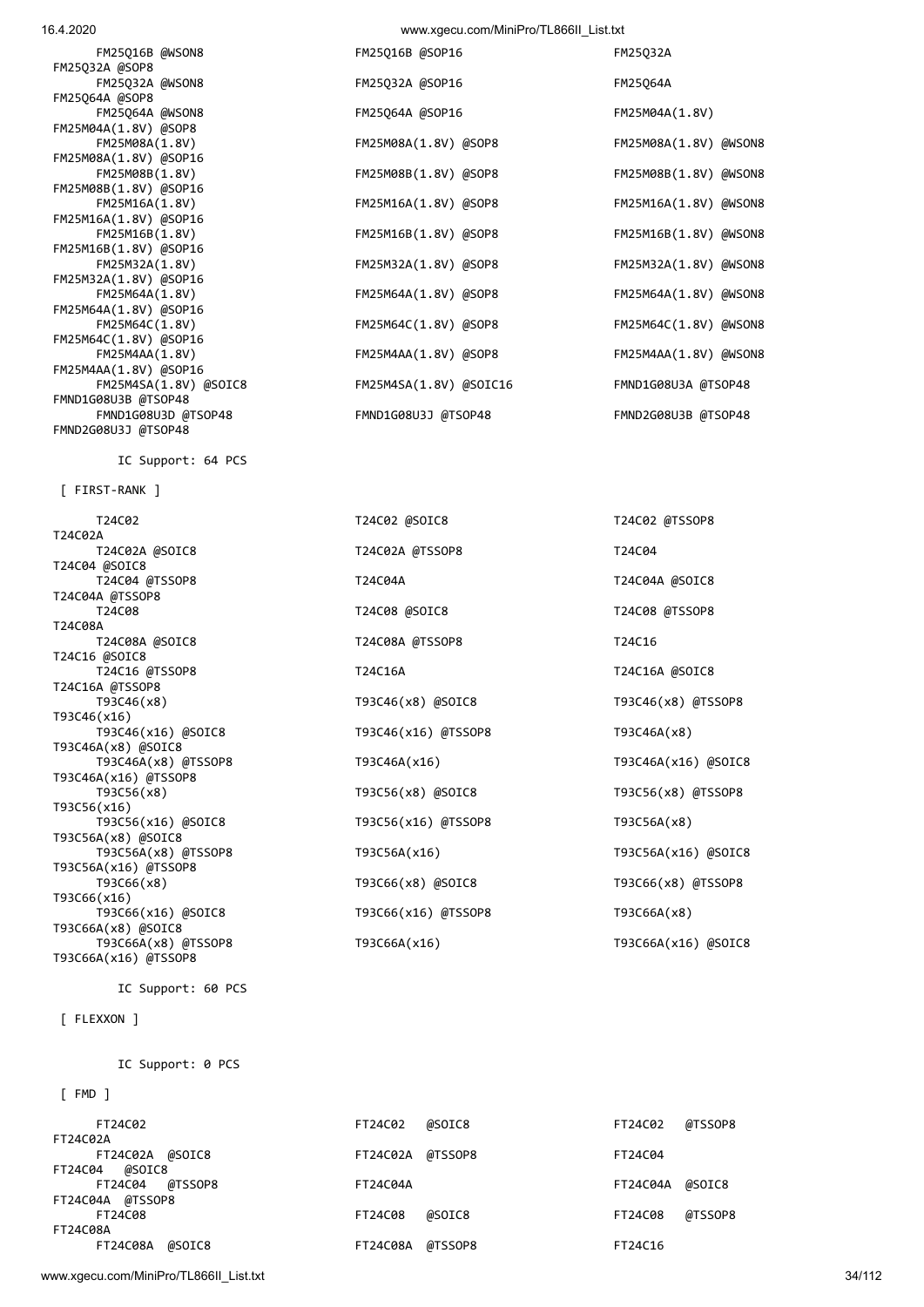| 16.4.2020 | www.xgecu.com/MiniPro/TL866II List.txt |  |
|-----------|----------------------------------------|--|
|           |                                        |  |

FT24C16 @TSSOP8 FT24C16A FT24C16A @SOIC8

| FT24C16 @SOIC8       |
|----------------------|
| FT24C16 @TSSOP8      |
| FT24C16A @TSSOP8     |
| FT24C32              |
| FT24C32A             |
| FT24C32A @SOIC8      |
| FT24C64 @SOIC8       |
| FT24C64 @TSSOP8      |
| FT24C64A @TSSOP8     |
| FT24C128             |
| FT24C128A            |
| FT24C128A @SOIC8     |
| FT24C256 @SOIC8      |
| FT24C256 @TSSOP8     |
| FT24C256A @TSSOP8    |
| FT93C46(x8)          |
| FT93C46(x16)         |
| FT93C46(x16) @SOIC8  |
| FT93C46A(x8) @SOIC8  |
| FT93C46A(x8) @TSOP8  |
| FT93C46A(x16) @TSOP8 |
| FT93C56(x8)          |
| FT93C56(x16)         |
| FT93C56(x16) @SOIC8  |
| FT93C56A(x8) @SOIC8  |
| FT93C56A(x8) @TSOP8  |
| FT93C56A(x16) @TSOP8 |
| FT93C66(x8)          |
| FT93C66(x16)         |
| FT93C66(x16) @SOIC8  |
| FT93C66A(x8) @SOIC8  |
| FT93C66A(x8) @TSOP8  |
| FT93C66A(x16) @TSOP8 |
| FT93C86(x8)          |
| FT93C86(x16)         |
| FT93C86(x16) @SOIC8  |
| FT93C86A(x8) @SOIC8  |
| FT93C86A(x8) @TSOP8  |
| FT93C86A(x16) @TSOP8 |
|                      |

IC Support: 96 PCS

[ FORCE TECH. ]

| <b>FIZ4CUL</b>    | LITTLAT MONTCO    | LITTACOT MISSOLO   |
|-------------------|-------------------|--------------------|
| FT24C01A          |                   |                    |
| FT24C01A @SOIC8   | FT24C01A @TSSOP8  | FT24C02            |
| FT24C02 @SOIC8    |                   |                    |
| FT24C02 @TSSOP8   | FT24C02A          | FT24C02A @SOIC8    |
| FT24C02A @TSSOP8  |                   |                    |
| FT24C04           | @SOIC8<br>FT24C04 | @TSSOP8<br>FT24C04 |
| FT24C04A          |                   |                    |
| FT24C04A @SOIC8   | FT24C04A @TSSOP8  | FT24C08            |
| FT24C08 @SOIC8    |                   |                    |
| FT24C08 @TSSOP8   | FT24C08A          | FT24C08A @SOIC8    |
| FT24C08A @TSSOP8  |                   |                    |
| FT24C16           |                   |                    |
|                   | FT24C16 @SOIC8    | @TSSOP8<br>FT24C16 |
| FT24C16A          |                   |                    |
| FT24C16A @SOIC8   | FT24C16A @TSSOP8  | FT24C32            |
| FT24C32 @SOIC8    |                   |                    |
| FT24C32 @TSSOP8   | FT24C32A          | FT24C32A @SOIC8    |
| FT24C32A @TSSOP8  |                   |                    |
| FT24C64           | FT24C64 @SOIC8    | FT24C64 @TSSOP8    |
| FT24C64A          |                   |                    |
| FT24C64A @SOIC8   | FT24C64A @TSSOP8  | FT24C128           |
| FT24C128 @SOIC8   |                   |                    |
| FT24C128 @TSSOP8  | FT24C128A         | FT24C128A @SOIC8   |
| FT24C128A @TSSOP8 |                   |                    |
| FT24C256          | FT24C256 @SOIC8   | FT24C256 @TSSOP8   |
| FT24C256A         |                   |                    |
|                   |                   | FT24C256B          |
| FT24C256A @SOIC8  | FT24C256A @TSSOP8 |                    |
| FT24C256B @SOIC8  |                   |                    |
| FT24C256B @TSSOP8 |                   |                    |

IC Support: 57 PCS

[ FORWARD ]

 24LC01 24LC01 @SOIC8 24LC02 24LC02 @SOIC8

| FT24C32                                    | FT24C32 @SOIC8      | FT24C32 @TSSOP8      |
|--------------------------------------------|---------------------|----------------------|
| FT24C32A                                   |                     |                      |
| FT24C32A @SOIC8                            | FT24C32A @TSSOP8    | FT24C64              |
| FT24C64 @SOIC8                             |                     |                      |
| FT24C64 @TSSOP8                            | FT24C64A            | FT24C64A @SOIC8      |
| FT24C64A @TSSOP8                           |                     |                      |
| FT24C128                                   | FT24C128 @SOIC8     | FT24C128 @TSSOP8     |
| FT24C128A                                  |                     |                      |
| FT24C128A @SOIC8                           | FT24C128A @TSSOP8   | FT24C256             |
| FT24C256 @SOIC8                            |                     |                      |
| FT24C256 @TSSOP8                           | FT24C256A           | FT24C256A @SOIC8     |
| FT24C256A @TSSOP8                          |                     |                      |
| FT93C46(x8)                                | FT93C46(x8) @SOIC8  | FT93C46(x8) @TSOP8   |
| FT93C46(x16)                               |                     |                      |
| FT93C46(x16) @SOIC8                        | FT93C46(x16) @TSOP8 | FT93C46A(x8)         |
| FT93C46A(x8) @SOIC8<br>FT93C46A(x8) @TSOP8 | FT93C46A(x16)       | FT93C46A(x16) @SOIC8 |
| FT93C46A(x16) @TSOP8                       |                     |                      |
| FT93C56(x8)                                | FT93C56(x8) @SOIC8  | FT93C56(x8) @TSOP8   |
| FT93C56(x16)                               |                     |                      |
| FT93C56(x16) @SOIC8                        | FT93C56(x16) @TSOP8 | FT93C56A(x8)         |
| FT93C56A(x8) @SOIC8                        |                     |                      |
| FT93C56A(x8) @TSOP8                        | FT93C56A(x16)       | FT93C56A(x16) @SOIC8 |
| FT93C56A(x16) @TSOP8                       |                     |                      |
| FT93C66(x8)                                | FT93C66(x8) @SOIC8  | FT93C66(x8) @TSOP8   |
| FT93C66(x16)                               |                     |                      |
| FT93C66(x16) @SOIC8                        | FT93C66(x16) @TSOP8 | FT93C66A(x8)         |
| FT93C66A(x8) @SOIC8                        |                     |                      |
| FT93C66A(x8) @TSOP8                        | FT93C66A(x16)       | FT93C66A(x16) @SOIC8 |
| FT93C66A(x16) @TSOP8                       |                     |                      |
| FT93C86(x8)                                | FT93C86(x8) @SOIC8  | FT93C86(x8) @TSOP8   |
| FT93C86(x16)                               |                     |                      |
| FT93C86(x16) @SOIC8                        | FT93C86(x16) @TSOP8 | FT93C86A(x8)         |
| FT93C86A(x8) @SOIC8                        |                     |                      |
| FT93C86A(x8) @TSOP8                        | FT93C86A(x16)       | FT93C86A(x16) @SOIC8 |
| ETORCOCA/JAC) ATCOBO                       |                     |                      |

| FT24C01           | FT24C01 @SOIC8    | FT24C01 @TSSOP8  |
|-------------------|-------------------|------------------|
| FT24C01A          |                   |                  |
| FT24C01A @SOIC8   | FT24C01A @TSSOP8  | FT24C02          |
| FT24C02 @SOIC8    |                   |                  |
| FT24C02 @TSSOP8   | FT24C02A          | FT24C02A @SOIC8  |
| FT24C02A @TSSOP8  |                   |                  |
| FT24C04           | FT24C04 @SOIC8    | FT24C04 @TSSOP8  |
| FT24C04A          |                   |                  |
| FT24C04A @SOIC8   | FT24C04A @TSSOP8  | FT24C08          |
| FT24C08 @SOIC8    |                   |                  |
| FT24C08 @TSSOP8   | FT24C08A          | FT24C08A @SOIC8  |
| FT24C08A @TSSOP8  |                   |                  |
| FT24C16           | FT24C16 @SOIC8    | FT24C16 @TSSOP8  |
| FT24C16A          |                   |                  |
| FT24C16A @SOIC8   | FT24C16A @TSSOP8  | FT24C32          |
| FT24C32 @SOIC8    |                   |                  |
| FT24C32 @TSSOP8   | FT24C32A          | FT24C32A @SOIC8  |
| FT24C32A @TSSOP8  |                   |                  |
| FT24C64           | FT24C64 @SOIC8    | FT24C64 @TSSOP8  |
| FT24C64A          |                   |                  |
| FT24C64A @SOIC8   | FT24C64A @TSSOP8  | FT24C128         |
| FT24C128 @SOIC8   |                   |                  |
| FT24C128 @TSSOP8  | FT24C128A         | FT24C128A @SOIC8 |
| FT24C128A @TSSOP8 |                   |                  |
| FT24C256          | FT24C256 @SOIC8   | FT24C256 @TSSOP8 |
| FT24C256A         |                   |                  |
| FT24C256A @SOIC8  | FT24C256A @TSSOP8 | FT24C256B        |
|                   |                   |                  |

| FT24C01          | @TSSOP8 |
|------------------|---------|
| FT24C02          |         |
| FT24C02A         | @SOIC8  |
| FT24C04          | @TSSOP8 |
| FT24C08          |         |
| FT24C08A         | @SOIC8  |
| FT24C16          | @TSSOP8 |
| FT24C32          |         |
| FT24C32A         | @SOIC8  |
| FT24C64 @TSSOP8  |         |
| FT24C128         |         |
| FT24C128A @SOIC8 |         |
| FT24C256 @TSSOP8 |         |
| FT24C256B        |         |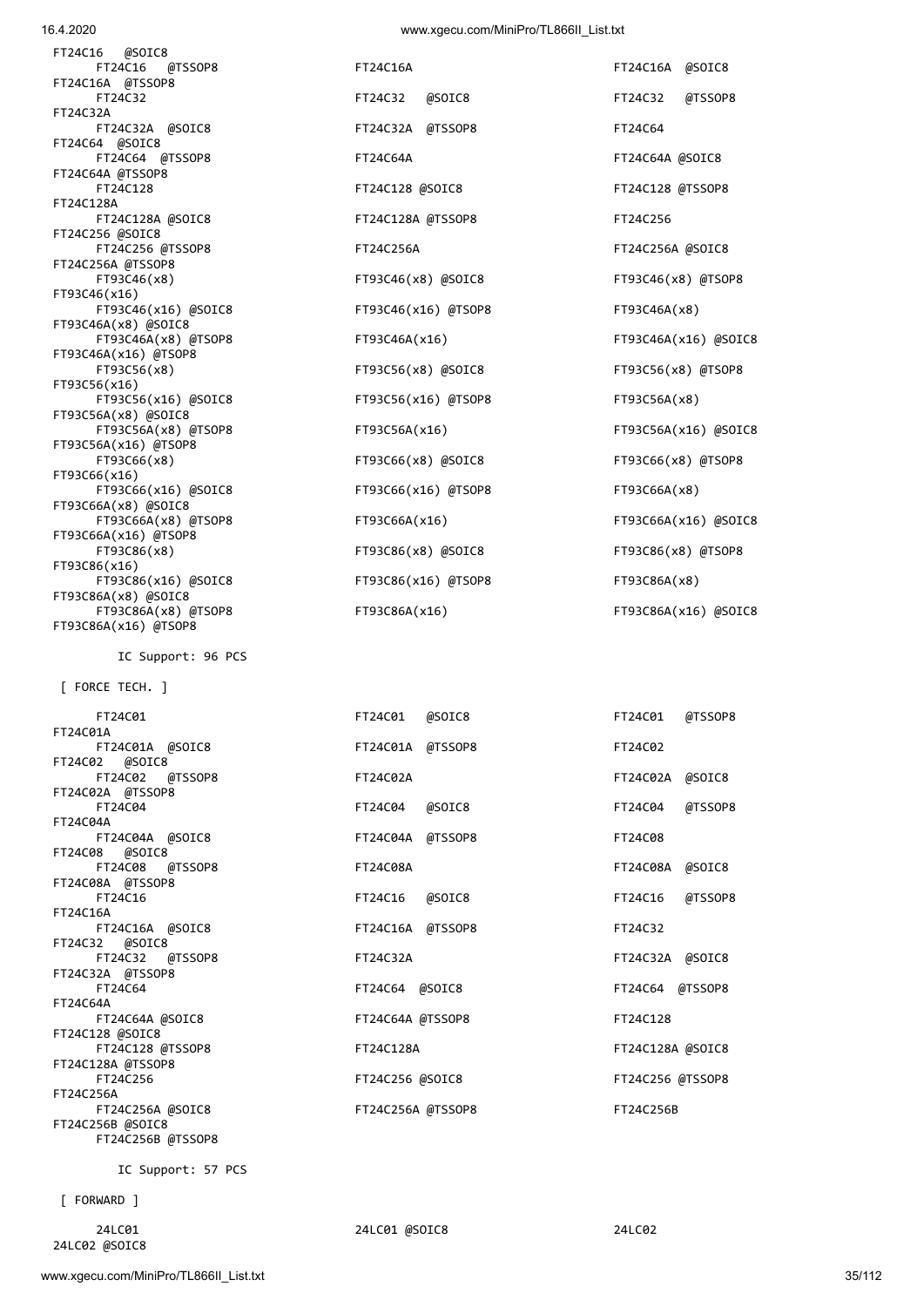| 24LC04<br>24LC08 @SOIC8 | 24LC04 @SOIC8 | 24LC08 |
|-------------------------|---------------|--------|
| 24LC16                  | 24LC16 @SOIC8 | 24LC32 |
| 24LC32 @SOIC8<br>24LC64 | 24LC64 @SOIC8 |        |

IC Support: 14 PCS

[ FUDAN ]

| <b>FM24C02A</b>   | FM24C02A @SOIC8   | FM24C02A @TSSOP8 |
|-------------------|-------------------|------------------|
| <b>FM24C02B</b>   |                   |                  |
| FM24C02B @SOIC8   | FM24C02B @TSSOP8  | <b>FM24C04A</b>  |
| FM24C04A @SOIC8   |                   |                  |
| FM24C04A @TSSOP8  | <b>FM24C04B</b>   | FM24C04B @SOIC8  |
| FM24C04B @TSSOP8  |                   |                  |
| <b>FM24C08A</b>   | FM24C08A @SOIC8   | FM24C08A @TSSOP8 |
| FM24C08B          |                   |                  |
| FM24C08B @SOIC8   | FM24C08B @TSSOP8  | <b>FM24C16A</b>  |
| FM24C16A @SOIC8   |                   |                  |
| FM24C16A @TSSOP8  | <b>FM24C16B</b>   | FM24C16B @SOIC8  |
| FM24C16B @TSSOP8  |                   |                  |
| <b>FM24C32A</b>   | FM24C32A @SOIC8   | FM24C32A @TSSOP8 |
| FM24C32B          |                   |                  |
| FM24C32B @SOIC8   | FM24C32B @TSSOP8  | <b>FM24C64A</b>  |
| FM24C64A @SOIC8   |                   |                  |
| FM24C64A @TSSOP8  | FM24C128A         | FM24C128A @SOIC8 |
| FM24C128A @TSSOP8 |                   |                  |
| FM24C256          | FM24C256 @SOIC8   | FM24C256 @TSSOP8 |
| <b>FM24C256A</b>  |                   |                  |
| FM24C256A @SOIC8  | FM24C256A @TSSOP8 |                  |
|                   |                   |                  |

IC Support: 42 PCS

### [ FUJITSU ]

MBM27128 @PLCC32 MBM27256 @DIP28 MBM27256 @PLCC32 MBM2732 @DIP24 MBM2732A @DIP24 MBM2764 @DIP28 MBM2764 @PLCC32 MBM27C1001 MBM27C1001 @PLCC32 MBM27C1001 @SO32 MBM27C1001 @TSOP32 MBM27C128P @DIP28 MBM27C128P @PLCC32 MBM27C2001 MBM27C2001 @PLCC32 MBM27C2001 @TSOP32 MBM27C256A @DIP28 MBM27C256A @PLCC32 MBM27C32 @DIP24 MBM27C32A @DIP24 MBM27C4001 MBM27C4001 @PLCC32 MBM27C4001 @TSOP32 MBM27C512 @DIP28 MBM27C512 @PLCC32 MBM27C64 @DIP28 MBM27C64 @PLCC32 MBM27C1024 @DIP40 MBM27C2048 @DIP40 MBM27C4096 @DIP40 MBM28F010 MBM28F010 @SOIC32 MBM28F010 @PLCC32 MBM28F010 @TSOP32 MBM29DL161BD @TSOP48 MBM29DL161BE @TSOP48 MBM29DL161TD @TSOP48 MBM29DL161TE @TSOP48 MBM29DL162BD @TSOP48 MBM29DL162BE @TSOP48 MBM29DL162TD @TSOP48 MBM29DL162TE @TSOP48 MBM29DL163BD @TSOP48 MBM29DL163BE @TSOP48 MBM29DL163TD @TSOP48 MBM29DL163TE @TSOP48 MBM29DL164BD @TSOP48 MBM29DL164BE @TSOP48 MBM29DL164TD @TSOP48 MBM29DL164TE @TSOP48 MBM29DL321BD @TSOP48 MBM29DL321BE @TSOP48 MBM29DL321TD @TSOP48 MBM29DL321TE @TSOP48 MBM29DL322BD @TSOP48 MBM29DL322BE @TSOP48 MBM29DL322TD @TSOP48 MBM29DL322TE @TSOP48 MBM29DL323BD @TSOP48 MBM29DL323BE @TSOP48 MBM29DL323BF @TSOP48 MBM29DL323TD @TSOP48 MBM29DL323TE @TSOP48 MBM29DL323TF @TSOP48 MBM29DL324BD @TSOP48 MBM29DL324BE @TSOP48 MBM29DL324TD @TSOP48 MBM29DL324TE @TSOP48 MBM29DL32BF @TSOP48 MBM29DL32TF @TSOP48 MBM29DL34BF @TSOP48 MBM29DL34TF @TSOP48 MBM29DL400BB @TSOP48 MBM29DL400BB @SOP44 MBM29DL400BC @TSOP48 MBM29DL400BC @SOP44 MBM29DL400BT @TSOP48 MBM29DL400BT @SOP44 MBM29DL400TC @TSOP48 MBM29DL400TC @SOP44 MBM29DL800B @TSOP48 MBM29DL800B @SOP44 MBM29DL800BA @TSOP48 MBM29DL800BA @SOP44 MBM29DL800BB @TSOP48

| MB85R256H @SO28                        | MBM2716 @DIP24       | MBM27128 @DIP28 |
|----------------------------------------|----------------------|-----------------|
| 28 @PLCC32                             |                      |                 |
| MBM27256 @DIP28                        | MBM27256 @PLCC32     | MBM2732 @DIP24  |
| 32A @DIP24                             |                      |                 |
| MBM2764 @DIP28                         | MBM2764 @PLCC32      | MBM27C1001      |
| 1001 @PLCC32:                          |                      |                 |
| MBM27C1001 @SO32                       | MBM27C1001 @TSOP32   | MBM27C128P @DIP |
| 128P @PLCC32:                          |                      |                 |
| MBM27C2001                             | MBM27C2001 @PLCC32   | MBM27C2001 @TSO |
| 256A @DIP28:                           |                      |                 |
| MBM27C256A @PLCC32                     | MBM27C32 @DIP24      | MBM27C32A @DIP  |
| 14001.                                 |                      |                 |
| MBM27C4001 @PLCC32                     | MBM27C4001 @TSOP32   | MBM27C512 @DIP2 |
| :512 @PLCC32                           |                      |                 |
| MBM27C64 @DIP28                        | MBM27C64 @PLCC32     | MBM27C1024 @DIP |
| 2048 @DIP40:                           |                      |                 |
| MBM27C4096 @DIP40                      | MBM28F010            | MBM28F010 @SOIC |
| 010 @PLCC32:                           |                      |                 |
| MBM28F010 @TSOP32                      | MBM29DL161BD @TSOP48 | MBM29DL161BE @T |
| L161TD @TSOP48                         |                      |                 |
| MBM29DL161TE @TSOP48                   | MBM29DL162BD @TSOP48 | MBM29DL162BE @T |
| DL162TD @TSOP48                        |                      |                 |
| MBM29DL162TE @TSOP48                   | MBM29DL163BD @TSOP48 | MBM29DL163BE @T |
| DL163TD @TSOP48                        |                      |                 |
| MBM29DL163TE @TSOP48                   | MBM29DL164BD @TSOP48 | MBM29DL164BE @T |
| DL164TD @TSOP48                        |                      |                 |
| MBM29DL164TE @TSOP48                   | MBM29DL321BD @TSOP48 | MBM29DL321BE @T |
| L321TD @TSOP48                         |                      |                 |
| MBM29DL321TE @TSOP48                   | MBM29DL322BD @TSOP48 | MBM29DL322BE @T |
| DL322TD @TSOP48                        |                      |                 |
| MBM29DL322TE @TSOP48                   | MBM29DL323BD @TSOP48 | MBM29DL323BE @T |
| DL323BF @TSOP48                        |                      |                 |
| MBM29DL323TD @TSOP48                   | MBM29DL323TE @TSOP48 | MBM29DL323TF @T |
| L324BD @TSOP48                         |                      |                 |
| MBM29DL324BE @TSOP48                   | MBM29DL324TD @TSOP48 | MBM29DL324TE @T |
| DL32BF @TSOP48                         |                      |                 |
| MBM29DL32TF @TSOP48                    | MBM29DL34BF @TSOP48  | MBM29DL34TF @T  |
| L400BB @TSOP48                         |                      |                 |
| MBM29DL400BB @SOP44                    | MBM29DL400BC @TSOP48 | MBM29DL400BC @S |
| DL400BT @TSOP48<br>MBM29DL400BT @SOP44 | MBM29DL400TC @TSOP48 | MBM29DL400TC @S |
| DL800B @TSOP48                         |                      |                 |
| MBM29DL800B @SOP44                     | MBM29DL800BA @TSOP48 | MBM29DL800BA @S |
|                                        |                      |                 |

|                 | FM24C02A @TSSOP8 |
|-----------------|------------------|
| FM24C04A        |                  |
| FM24C04B @SOIC8 |                  |
|                 | FM24C08A @TSSOP8 |
| <b>FM24C16A</b> |                  |
| FM24C16B @SOIC8 |                  |
|                 | FM24C32A @TSSOP8 |
| FM24C64A        |                  |
|                 | FM24C128A @SOIC8 |
|                 | FM24C256 @TSSOP8 |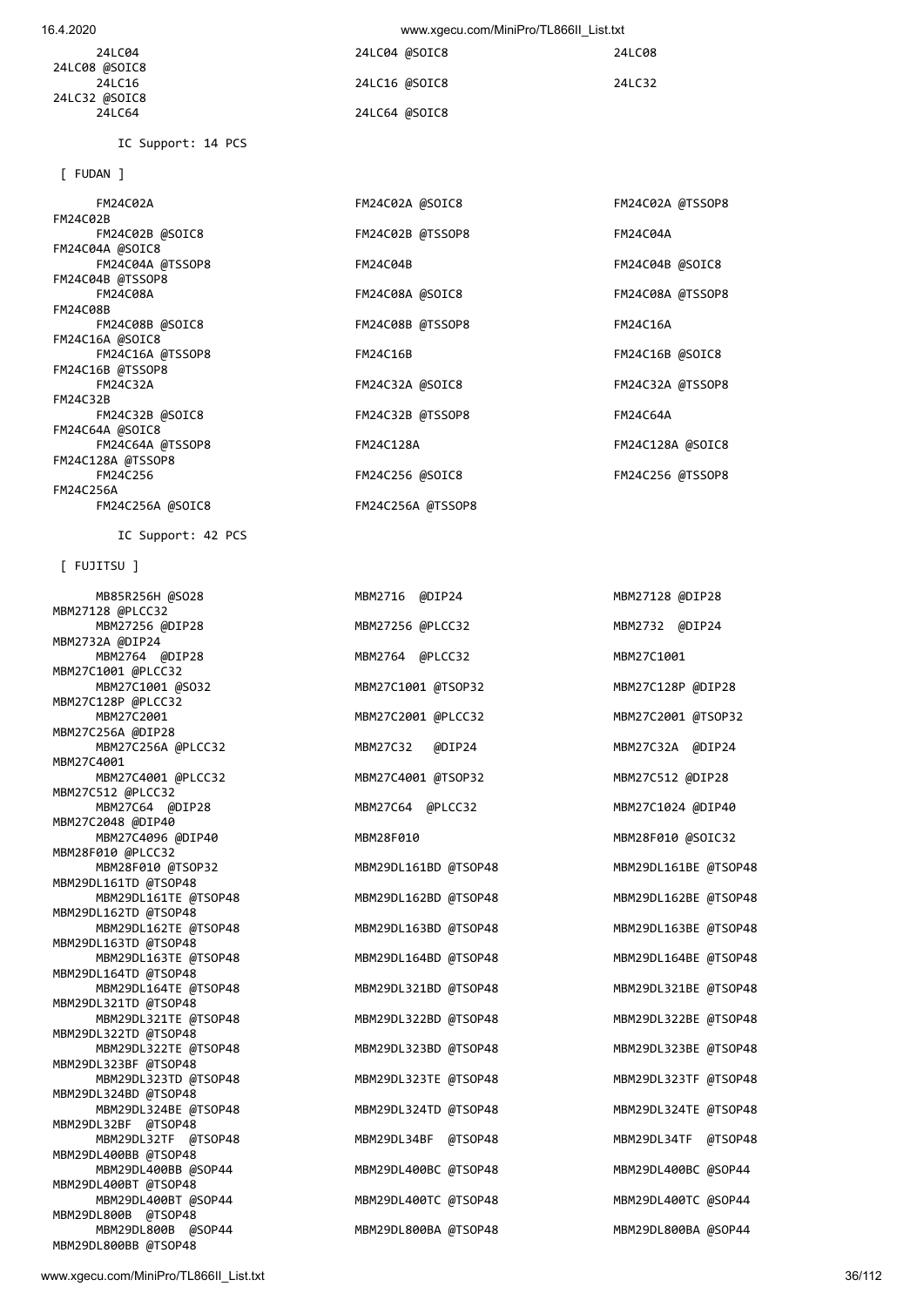| 16.4.2020                                    | www.xgecu.com/MiniPro/TL866II_List.txt |                      |
|----------------------------------------------|----------------------------------------|----------------------|
| MBM29DL800BB @SOP44<br>MBM29DL800T @TSOP48   | MBM29DL800BT @TSOP48                   | MBM29DL800BT @SOP44  |
| MBM29DL800T @SOP44                           | MBM29DL800TA @TSOP48                   | MBM29DL800TA @SOP44  |
| MBM29DL640E @TSOP48<br>MBM29DL640D @TSOP48   | MBM29F002B                             | MBM29F002B @PLCC32   |
| MBM29F002B @TSOP32<br>MBM29F002T             | MBM29F002T @PLCC32                     | MBM29F002T @TSOP32   |
| MBM29F002SB @TSOP40<br>MBM29F002ST @TSOP40   | MBM29F033C @TSOP40                     | MBM29F040            |
| MBM29F040 @PLCC32<br>MBM29F040 @TSOP32       | MBM29F040A @PLCC32                     | MBM29F040A @TSOP32   |
| MBM29F040C @PLCC32<br>MBM29F040C @TSOP32     | MBM29F160TE @TSOP48                    | MBM29F160BE @TSOP48  |
| MBM29F200AB @TSOP48<br>MBM29F200AB @SOP44    | MBM29F200AT @TSOP48                    | MBM29F200AT @SOP44   |
| MBM29F200B @TSOP48<br>MBM29F200B @SOP44      | MBM29F200BC @TSOP48                    | MBM29F200BC @SOP44   |
| MBM29F200T @TSOP48<br>MBM29F200T @SOP44      | MBM29F200TC @TSOP48                    | MBM29F200TC @SOP44   |
| MBM29F400AB @TSOP48<br>MBM29F400AB @SOP44    | MBM29F400AT @TSOP48                    | MBM29F400AT @SOP44   |
| MBM29F400B @TSOP48<br>MBM29F400B @SOP44      | MBM29F400BC @TSOP48                    | MBM29F400BC @SOP44   |
| MBM29F400T @TSOP48<br>MBM29F400T @SOP44      | MBM29F400TC @TSOP48                    | MBM29F400TC @SOP44   |
| MBM29F800B @TSOP48<br>MBM29F800B @SOP44      | MBM29F800BA @TSOP48                    | MBM29F800BA @SOP44   |
| MBM29F800BB @TSOP48<br>MBM29F800BB @SOP44    | MBM29F800BT @TSOP48                    | MBM29F800BT @SOP44   |
| MBM29F800T @TSOP48<br>MBM29F800T @SOP44      | MBM29F800TA @TSOP48                    | MBM29F800TA @SOP44   |
| MBM29LV001B @PLCC32<br>MBM29LV001B @TSOP32   | MBM29LV001BB @PLCC32                   | MBM29LV001BB @TSOP32 |
| MBM29LV001BC @PLCC32<br>MBM29LV001BC @TSOP32 | MBM29LV001BT @PLCC32                   | MBM29LV001BT @TSOP32 |
| MBM29LV001T @PLCC32<br>MBM29LV001T @TSOP32   | MBM29LV001TC @PLCC32                   | MBM29LV001TC @TSOP32 |
| MBM29LV002B @TSOP40<br>MBM29LV002BC @TSOP40  | MBM29LV002T @TSOP40                    | MBM29LV002TC @TSOP40 |
| MBM29LV004B @TSOP40<br>MBM29LV004BB @TSOP40  | MBM29LV004BC @TSOP40                   | MBM29LV004BT @TSOP40 |
| MBM29LV004T @TSOP40<br>MBM29LV004TC @TSOP40  | MBM29LV008B @TSOP40                    | MBM29LV008BA @TSOP40 |
| MBM29LV008BB @TSOP40<br>MBM29LV008BT @TSOP40 | MBM29LV008T @TSOP40                    | MBM29LV008TA @TSOP40 |
| MBM29LV016T @TSOP40<br>MBM29LV016B @TSOP40   | MBM29LV017 @TSOP40                     | MBM29LV017B @TSOP40  |
| MBM29LV017E @TSOP40<br>MBM29LV160B @TSOP48   | MBM29LV160BE @TSOP48                   | MBM29LV160BM @TSOP48 |
| MBM29LV160T @TSOP48<br>MBM29LV160TE @TSOP48  | MBM29LV160TM @TSOP48                   | MBM29LV200B @TSOP48  |
| MBM29LV200B @SOP44<br>MBM29LV200BB @TSOP48   | MBM29LV200BB @SOP44                    | MBM29LV200BC @TSOP48 |
| MBM29LV200BC @SOP44<br>MBM29LV200BT @TSOP48  | MBM29LV200BT @SOP44                    | MBM29LV200T @TSOP48  |
| MBM29LV200T @SOP44<br>MBM29LV200TC @TSOP48   | MBM29LV200TC @SOP44                    | MBM29LV320T @TSOP48  |
| MBM29LV320B @TSOP48<br>MBM29LV400B @TSOP48   | MBM29LV400B @SOP44                     | MBM29LV400BB @TSOP48 |
| MBM29LV400BB @SOP44<br>MBM29LV400BC @TSOP48  | MBM29LV400BC @SOP44                    | MBM29LV400BT @TSOP48 |
| MBM29LV400BT @SOP44<br>MBM29LV400T @TSOP48   | MBM29LV400T @SOP44                     | MBM29LV400TC @TSOP48 |
| MBM29LV400TC @SOP44<br>MBM29LV650UE @TSOP48  | MBM29LV651UE @TSOP48                   | MBM29LV800B @TSOP48  |
| MBM29LV800B @SOP44<br>MBM29LV800BA @TSOP48   | MBM29LV800BA @SOP44                    | MBM29LV800BB @TSOP48 |
| MBM29LV800BB @SOP44<br>MBM29LV800BE @TSOP48  | MBM29LV800BE @SOP44                    | MBM29LV800T @TSOP48  |
| MBM29LV800T @SOP44<br>MBM29LV800TA @TSOP48   | MBM29LV800TA @SOP44                    | MBM29LV800TE @TSOP48 |
| MBM29LV800TE @SOP44                          |                                        |                      |
|                                              |                                        |                      |

IC Support: 232 PCS

[ GATELEVEL ]

GM24LC04B<br>GM24LC04B @SOIC8

GM24LC02B GM24LC02B @SOIC8 GM24LC02B @TSSOP8

GM24LC04B @TSSOP8 GM24LC08B

www.xgecu.com/MiniPro/TL866II\_List.txt 37/112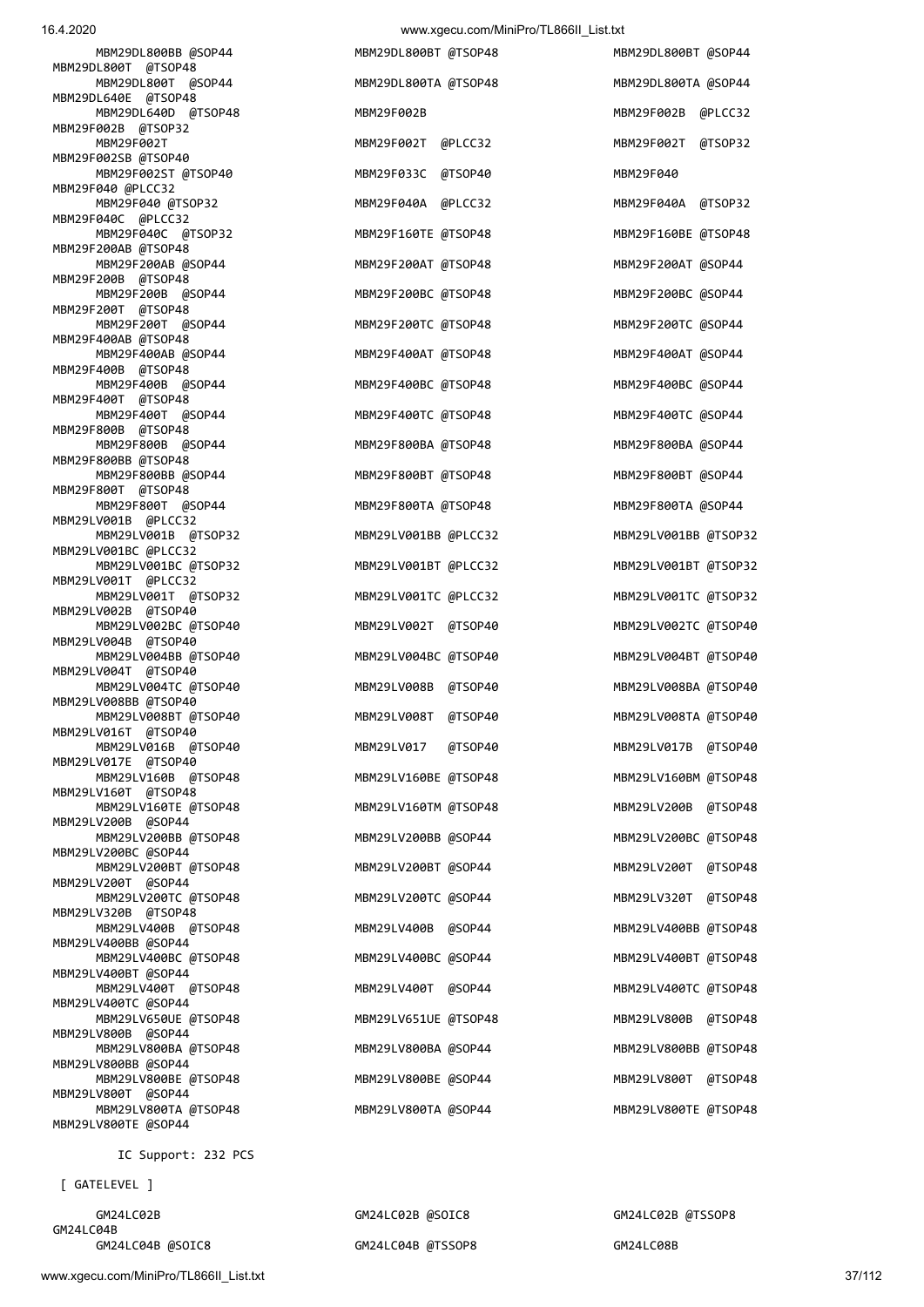GM24LC08B @SOIC8 GM24LC08B @TSSOP8 GM24LC16B GM24LC16B GM24LC16B GM24LC16B GM24LC16B GM24LC16B GM24LC16B G GM24LC16B @TSSOP8

IC Support: 12 PCS

[ GIANTEC ]

| GT24C01<br>GT24C01 @TSSOP8                   | GT24C01 @MSOP8      | GT24C01 @SOIC8      |
|----------------------------------------------|---------------------|---------------------|
| GT24C02                                      | GT24C02 @MSOP8      | GT24C02 @SOIC8      |
| GT24C02 @TSSOP8                              |                     |                     |
| GT24C04<br>GT24C04 @TSSOP8                   | GT24C04 @MSOP8      | GT24C04 @SOIC8      |
| GT24C08                                      | GT24C08 @MSOP8      | GT24C08 @SOIC8      |
| GT24C08 @TSSOP8                              |                     |                     |
| GT24C16<br>GT24C16 @TSSOP8                   | GT24C16 @MSOP8      | GT24C16 @SOIC8      |
| GT24C32                                      | GT24C32 @MSOP8      | GT24C32 @SOIC8      |
| GT24C32 @TSSOP8                              |                     |                     |
| GT24C32A<br>GT24C32A @TSSOP8                 | GT24C32A @MSOP8     | GT24C32A @SOIC8     |
| GT24C64                                      | GT24C64 @MSOP8      | GT24C64 @SOIC8      |
| GT24C64 @TSSOP8                              |                     |                     |
| GT24C128<br>GT24C128 @TSSOP8                 | GT24C128 @MSOP8     | GT24C128 @SOIC8     |
| GT24C128A                                    | GT24C128A @MSOP8    | GT24C128A @SOIC8    |
| GT24C128A @TSSOP8<br>GT24C256                | GT24C256 @MSOP8     | GT24C256 @SOIC8     |
| GT24C256 @TSSOP8                             |                     |                     |
| GT24C512                                     | GT24C512 @MAP8      | GT24C512 @SOIC8     |
| GT24C512 @TSSOP8<br>GT25C01                  | GT25C01 @SOIC8      | GT25C01 @TSSOP8     |
| GT25C02                                      |                     |                     |
| GT25C02 @SOIC8                               | GT25C02 @TSSOP8     | GT25C04             |
| GT25C04 @SOIC8<br>GT25C04 @TSSOP8            | GT25C08             | GT25C08 @SOIC8      |
| GT25C08 @TSSOP8                              |                     |                     |
| GT25C16                                      | GT25C16 @SOIC8      | GT25C16 @TSSOP8     |
| GT25C32<br>GT25C32 @SOIC8                    | GT25C32 @TSSOP8     | GT25C32A            |
| GT25C32A @SOIC8                              |                     |                     |
| GT25C32A @TSSOP8<br>GT25C64 @TSSOP8          | GT25C64             | GT25C64 @SOIC8      |
| GT25C128                                     | GT25C128 @SOIC8     | GT25C128 @TSSOP8    |
| GT25C128A                                    |                     |                     |
| GT25C128A @SOIC8<br>GT25C256 @SOIC8          | GT25C128A @TSSOP8   | GT25C256            |
| GT25C256 @TSSOP8                             | GT93C46(x8)         | GT93C46(x8) @SOIC8  |
| GT93C46(x8) @TSOP8                           |                     |                     |
| GT93C46(x16)<br>GT93C46A(x8)                 | GT93C46(x16) @SOIC8 | GT93C46(x16) @TSOP8 |
| GT93C46A(x8) @SOIC8                          | GT93C46A(x8) @TSOP8 | GT93C46A(x16)       |
| GT93C46A(x16) @SOIC8                         |                     |                     |
| GT93C46A(x16) @TSOP8<br>GT93C56(x8) @TSOP8   | GT93C56(x8)         | GT93C56(x8) @SOIC8  |
| GT93C56(x16)                                 | GT93C56(x16) @SOIC8 | GT93C56(x16) @TSOP8 |
| GT93C56A(x8)<br>GT93C56A(x8) @SOIC8          | GT93C56A(x8) @TSOP8 | GT93C56A(x16)       |
| GT93C56A(x16) @SOIC8                         |                     |                     |
| GT93C56A(x16) @TSOP8                         | GT93C66(x8)         | GT93C66(x8) @SOIC8  |
| GT93C66(x8) @TSOP8<br>GT93C66(x16)           | GT93C66(x16) @SOIC8 | GT93C66(x16) @TSOP8 |
| GT93C66A(x8)                                 |                     |                     |
| GT93C66A(x8) @SOIC8                          | GT93C66A(x8) @TSOP8 | GT93C66A(x16)       |
| GT93C66A(x16) @SOIC8<br>GT93C66A(x16) @TSOP8 | GT93C76(x8)         | GT93C76(x8) @SOIC8  |
| GT93C76(x8) @TSOP8                           |                     |                     |
| GT93C76(x16)<br>GT93C86(x8)                  | GT93C76(x16) @SOIC8 | GT93C76(x16) @TSOP8 |
| GT93C86(x8) @SOIC8                           | GT93C86(x8) @TSOP8  | GT93C86(x16)        |
| GT93C86(x16) @SOIC8                          |                     |                     |
| GT93C86(x16) @TSOP8                          |                     |                     |
|                                              |                     |                     |

[ GIGADEVICE ]

GD25B32 @SOIC8 GD25B32 @SOIC16 GD25B64B @SOIC8

GD25B64B @SOIC16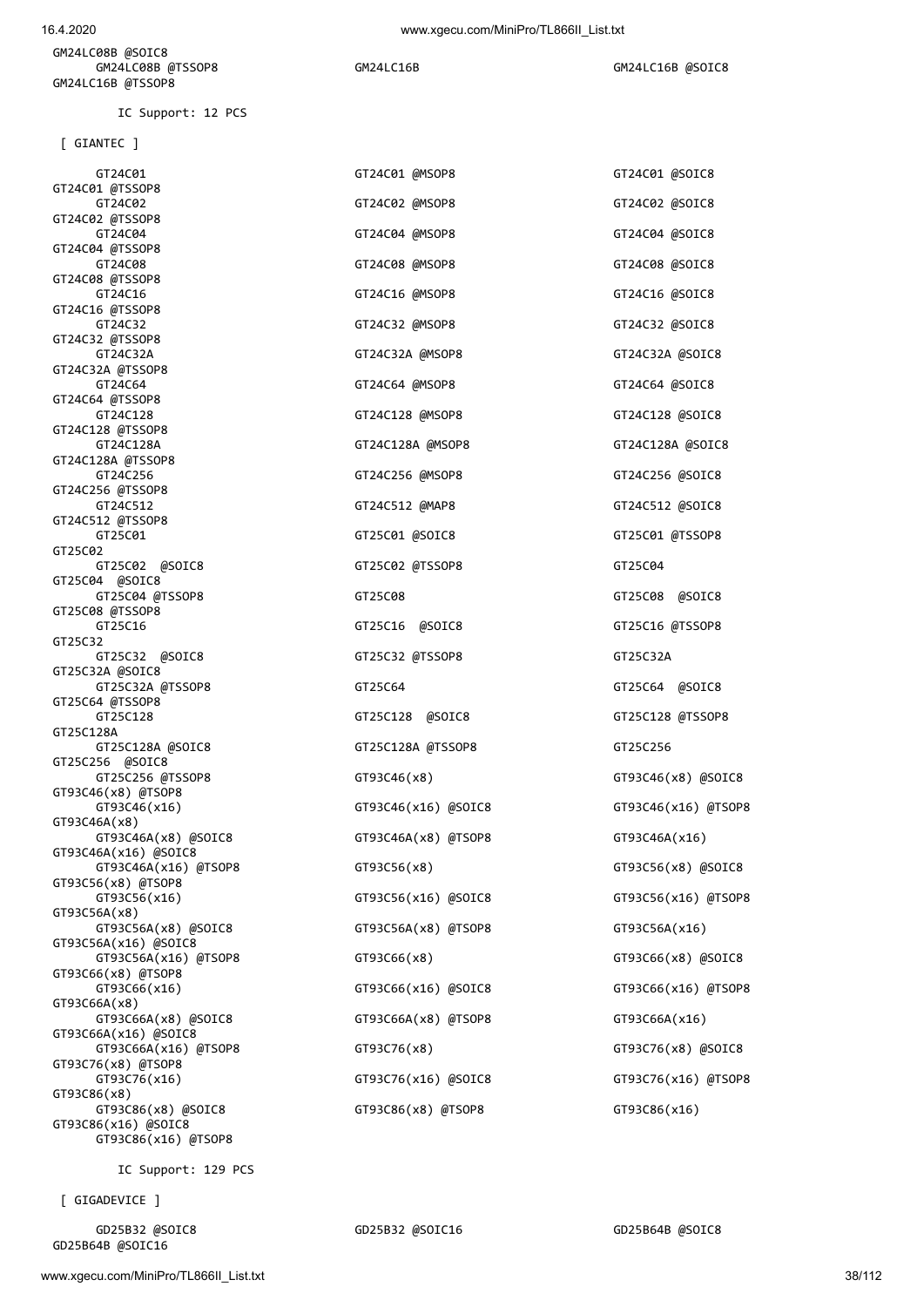GD25VQ40C @SOP8

| GD25B64C @SOIC8                      |
|--------------------------------------|
|                                      |
| GD25B128C @SOIC16                    |
| GD25D05B @SOP8                       |
| GD25D10B @USON8                      |
| GD25D20B @SOP8                       |
| GD25D40 @SOP8                        |
|                                      |
| GD25D80                              |
| GD25F40 @SOP8                        |
| GD25F80                              |
| GD25LQ05B(1.8v) @SOP8                |
| @TSSOP8                              |
| GD25LQ05B(1.8v)                      |
| GD25LQ10B(1.8v) @SOP8                |
| GD25LQ10B(1.8v)<br>@TSSOP8           |
| GD25LQ20B(1.8v) @SOP8                |
| GD25LQ20B(1.8v)<br>@TSSOP8           |
|                                      |
| GD25LQ40B(1.8v) @SOP8                |
| GD25LQ40B(1.8v)<br>@TSSOP8           |
| GD25LQ80B(1.8v) @SOP8                |
| GD25LQ80B(1.8v)<br>@VSOP8            |
| GD25LQ16(1.8v) @SOP8                 |
|                                      |
| GD25LQ16(1.8v) @VSOP8                |
| GD25LQ32C(1.8v) @SOP8                |
| GD25LQ32C(1.8v) @TSSOP8              |
| GD25LQ32D(1.8v) @SOP8                |
| GD25LQ32D(1.8v) @TSSOP8              |
|                                      |
| GD25LQ64C(1.8v) @SOP8                |
| GD25LQ64C(1.8v) @USON8               |
| GD25LQ128C(1.8v) @SOIC16             |
| GD25LQ128D(1.8v) @SOIC8              |
| GD25Q256C(1.8v) @SOIC16              |
|                                      |
| GD25Q256D(1.8v) @SOIC8               |
| GD25Q512 @SOP8                       |
| GD25Q512 @TSSOP8                     |
| GD25Q10 @SOP8                        |
| GD25Q10 @TSSOP8                      |
|                                      |
| GD25Q20 @SOP8                        |
| GD25Q20 @TSSOP8                      |
| GD25Q20B @SOP8                       |
| GD25Q20B @TSSOP8                     |
| GD25Q20C @SOP8                       |
|                                      |
|                                      |
| GD25Q20C @TSSOP8                     |
| GD25Q40 @SOP8                        |
|                                      |
| GD25Q40 @TSSOP8                      |
| GD25Q40C @SOP8                       |
| GD25Q40C @TSSOP8                     |
| GD25Q80 @SOP8                        |
| GD25Q80B                             |
| GD25Q80C @SOP8                       |
|                                      |
| GD25Q80C @VSOP8                      |
| GD25Q16 @SOP8                        |
| GD25016B                             |
| GD25Q16B @USON8                      |
| GD25Q16C                             |
|                                      |
| GD25Q16C @WSON8                      |
| GD25Q32                              |
| GD25Q32B @SOP8                       |
| GD25Q32B @TSSOP8                     |
| GD25Q32C @SOP8                       |
|                                      |
| GD25Q32C @TSSOP8                     |
| GD25Q32C(OTP) @SOP8                  |
| GD25Q32C(OTP) @TSSOP8                |
| GD25Q64 @SOP8                        |
| GD25Q64 @USON8                       |
|                                      |
| GD25Q64B @SOP8                       |
| GD25Q64B @USON8                      |
| GD25Q64C @SOP8                       |
| GD25Q64C @USON8                      |
| GD25Q64C(OTP) @SOIC16                |
|                                      |
| GD25Q127C @SOIC8                     |
| GD25Q127C(OTP) @SOIC16               |
| GD25Q128B @SOIC8                     |
| GD25Q128C @SOIC16                    |
|                                      |
| GD25Q128C(OTP) @SOIC8                |
| GD25Q256C @SOIC16                    |
| GD25Q256D @SOIC8                     |
| GD25Q512MC @SOIC16                   |
| GD25Q512MD @SOIC8<br>GD25VQ21B @SOP8 |

 GD25D05B @SOP8 GD25D05B @USON8 GD25D10B @SOP8 GD25D20B @USON8 GD25D40 GD25D80 GD25D80 @SOP8 GD25F40 GD25F80 GD25F80 @SOP8 GD25LQ05B(1.8v) GD25LQ05B(1.8v) @TSSOP8 GD25LQ05B(1.8v) @USON8 GD25LQ10B(1.8v) GD25LQ10B(1.8v) @TSSOP8 GD25LQ10B(1.8v) @USON8 GD25LQ20B(1.8v) GD25LQ20B(1.8v) @TSSOP8 GD25LQ20B(1.8v) @USON8 GD25LQ40B(1.8v) GD25LQ40B(1.8v) @TSSOP8 GD25LQ40B(1.8v) @USON8 GD25LQ80B(1.8v) GD25LQ80B(1.8v) @VSOP8 GD25LQ80B(1.8v) @WSON8 GD25LQ16(1.8v) GD25LQ16(1.8v) @VSOP8 GD25LQ16(1.8v) @WSON8 GD25LQ32C(1.8v) GD25LQ32C(1.8v) @USON8 GD25LQ32D(1.8v) GD25LQ32D(1.8v) @TSSOP8 GD25LQ32D(1.8v) @USON8 GD25LQ64C(1.8v) GD25Q256D(1.8v) @SOIC8 GD25Q256D(1.8v) @SOIC16 GD25Q512 GD25Q512 @USON8 GD25Q10 GD25Q10 @USON8 GD25Q20 GD25Q20 @USON8 GD25Q20B GD25Q20B @USON8 GD25Q20C GD25Q20C @USON8 GD25Q40 GD25Q40 @USON8 GD25Q40C GD25Q40C @USON8 GD25Q80 GD25Q80B GD25Q80B @SOP8 GD25Q80C GD25Q80C @WSON8 GD25Q16 GD25Q16B GD25Q16B @SOP8 GD25Q16B @TSSOP8 GD25Q16C GD25Q16C @SOP8 GD25Q16C @VSOP8 GD25Q32 GD25Q32 @SOP8 GD25Q32B GD25032B @USON8 GD25032C GD25032C @USON8 GD25032C(OTP) GD25Q32C(OTP) @USON8 GD25Q64 GD25Q64 @SOP16 GD25Q64B GD25Q64B @SOP16 GD25Q64C GD25Q64C @USON8 GD25Q64C @SOP16 GD25Q64C(OTP) @SOIC8 GD25Q128B @SOIC8 GD25Q128B @SOIC16 GD25Q128C @SOIC8 GD25Q128C(OTP) @SOIC8 GD25Q128C(OTP) @SOIC16 GD25Q256C @SOIC8 GD25Q256D @SOIC8 GD25Q256D @SOIC16 GD25Q512MC @SOIC8 GD25Q512MD @SOIC8 GD25Q512MD @SOIC16 GD25VQ21B

GD25B64C @SOIC16 GD25B128C @SOIC8 GD25LQ64C(1.8v) @USON8 GD25LQ64C(1.8v) @SOP16 GD25LQ128C(1.8v) @SOIC8 GD25LQ128D(1.8v) @SOIC8 GD25LQ128D(1.8v) @SOIC16 GD25Q256C(1.8v) @SOIC8 GD25Q127C @SOIC8 GD25Q127C @SOIC16 GD25Q127C(OTP) @SOIC8 GD25VQ21B @VSOP8 GD25VQ21B @WSON8 GD25VQ40C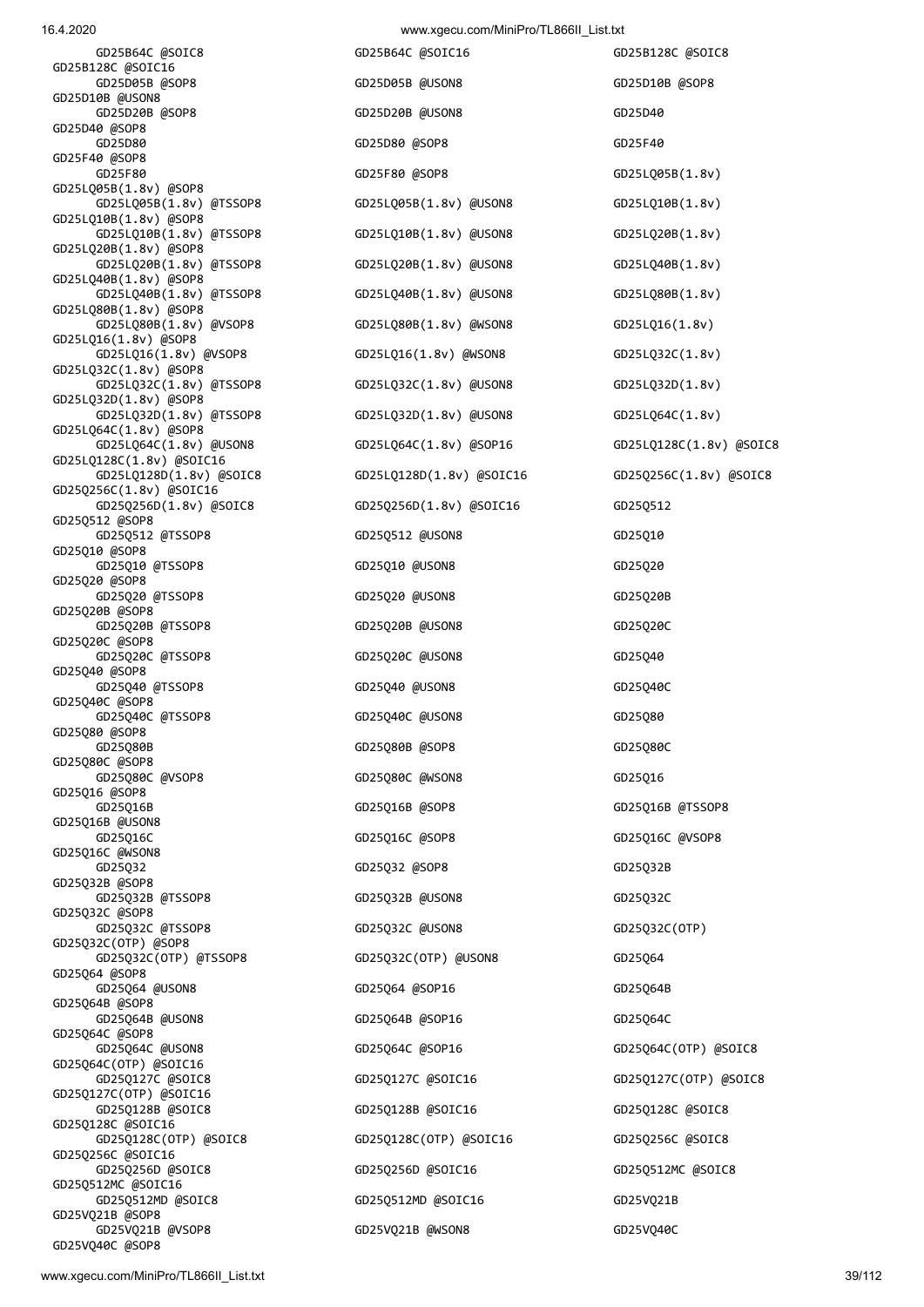www.xgecu.com/MiniPro/TL866II\_List.txt

| 40/112 |  |  |
|--------|--|--|

| HITACHI 1           |                   |        |                    |        |
|---------------------|-------------------|--------|--------------------|--------|
| HN27128AG @DIP28    | HN27128AP         | @DIP28 | HN27256G           | @DIP28 |
| @DIP28<br>HN27256P  |                   |        |                    |        |
| HN27512G @DIP28     | HN27512G          | @SOP28 | HN27512P           | @DIP28 |
| @SOP28<br>HN27512P  |                   |        |                    |        |
| HN27C101AG @DIP32   | HN27C101AP @DIP32 |        | HN27C101AFP @SOP32 |        |
| HN27C101ATT @TSOP32 |                   |        |                    |        |
| HN27C101G @DIP32    | HN27C101P         | @DIP32 | HN27C1024          | @DIP40 |
| HN27C256AG @DIP28   |                   |        |                    |        |
| HN27C256AFP @SOP28  | HN27C256AP @DIP28 |        | HN27C256G          | @DIP28 |
| HN27C256HG @DIP28   |                   |        |                    |        |

IC Support: 57 PCS

 [ GTM ] GP24BC01 GP24BC01 @SOIC8 GP24BC01 @TSSOP8 GP24BC02 GP24BC02 @SOIC8 GP24BC02 @TSSOP8 GP24BC04 GP24BC04 @SOIC8 GP24BC04 @TSSOP8 GP24BC08 GP24BC08 @SOIC8 GP24BC08 @TSSOP8 GP24BC16 GP24BC16 @SOIC8 GP24BC16 @TSSOP8 GSC24BC01 GSC24BC01 @SOIC8 GSC24BC01 @TSSOP8 GSC24BC02 GSC24BC02 @SOIC8 GSC24BC02 @TSSOP8 GSC24BC04 GSC24BC04 @SOIC8 GSC24BC04 @TSSOP8 GSC24BC08 GSC24BC08 @SOIC8 GSC24BC08 @TSSOP8 GSC24BC16 GSC24BC16 @SOIC8 GSC24BC16 @TSSOP8 GSC93BC46(x8) GSC93BC46(x8) @SOIC8 GSC93BC46(x8) @TSOP8 GSC93BC46(x16) GSC93BC46(x16) @SOIC8 GSC93BC46(x16) @TSOP8 GSC93BC46A(x16) GSC93BC46A(x16) @SOIC8 GSC93BC46A(x16) @TSOP8 GSC93BC56(x8) GSC93BC56(x8) @SOIC8 GSC93BC56(x8) @TSOP8 GSC93BC56(x16) GSC93BC56(x16) @SOIC8 GSC93BC56(x16) @TSOP8 GSC93BC56A(x16) GSC93BC56A(x16) @SOIC8 GSC93BC56A(x16) @TSOP8 GSC93BC66(x8) GSC93BC66(x8) @SOIC8 GSC93BC66(x8) @TSOP8 GSC93BC66(x16) GSC93BC66(x16) @SOIC8 GSC93BC66(x16) @TSOP8 GSC93BC66A(x16) GSC93BC66A(x16) @SOIC8 GSC93BC66A(x16) @TSOP8

IC Support: 4 PCS

 GR2764 @DIP28 GR27128 @DIP28 GR27256 @DIP28 GR27512 @DIP28

[ GREENWICH ]

IC Support: 9 PCS

GE24C04 @TSSOP8

| GE24C01                   | GE24C01 @SOIC8  | GE24C01 @TSSOP8 |
|---------------------------|-----------------|-----------------|
| GE24C02<br>GE24C02 @SOIC8 | GE24C02 @TSSOP8 | GE24C04         |
| GE24C04 @SOIC8            |                 |                 |

[ GREEN-ENGINE ]

IC Support: 192 PCS

| 16.4.2020         | www.xgecu.com/MiniPro/TL866II List.txt |           |
|-------------------|----------------------------------------|-----------|
| GD25VQ40C @TSSOP8 | GD25V040C @WSON8                       | GD25V080C |
| GD25V080C @SOP8   |                                        |           |
| GD25VQ80C @VSOP8  | GD25VQ80C @WSON8                       | GD25V016C |
| GD25V016C @SOP8   |                                        |           |
| GD25VQ16C @VSOP8  | GD25V016C @WSON8                       | GD25V032C |
| GD25VQ32C @SOP8   |                                        |           |
| GD25V032C @VSOP8  | GD25V032C @WSON8                       | GD25V064C |
| GD25VQ64C @SOP8   |                                        |           |
| GD25VQ64C @USON8  | GD25V064C @SOP16                       | MD25T80   |
| MD25T80 @SOP8     |                                        |           |
| MD25D20           | MD25D20 @SOP8                          | MD25D40   |
| MD25D40 @SOP8     |                                        |           |
| MD25D80           | MD25D80 @SOP8                          | MD25D16   |
| MD25D16 @SOP8     |                                        |           |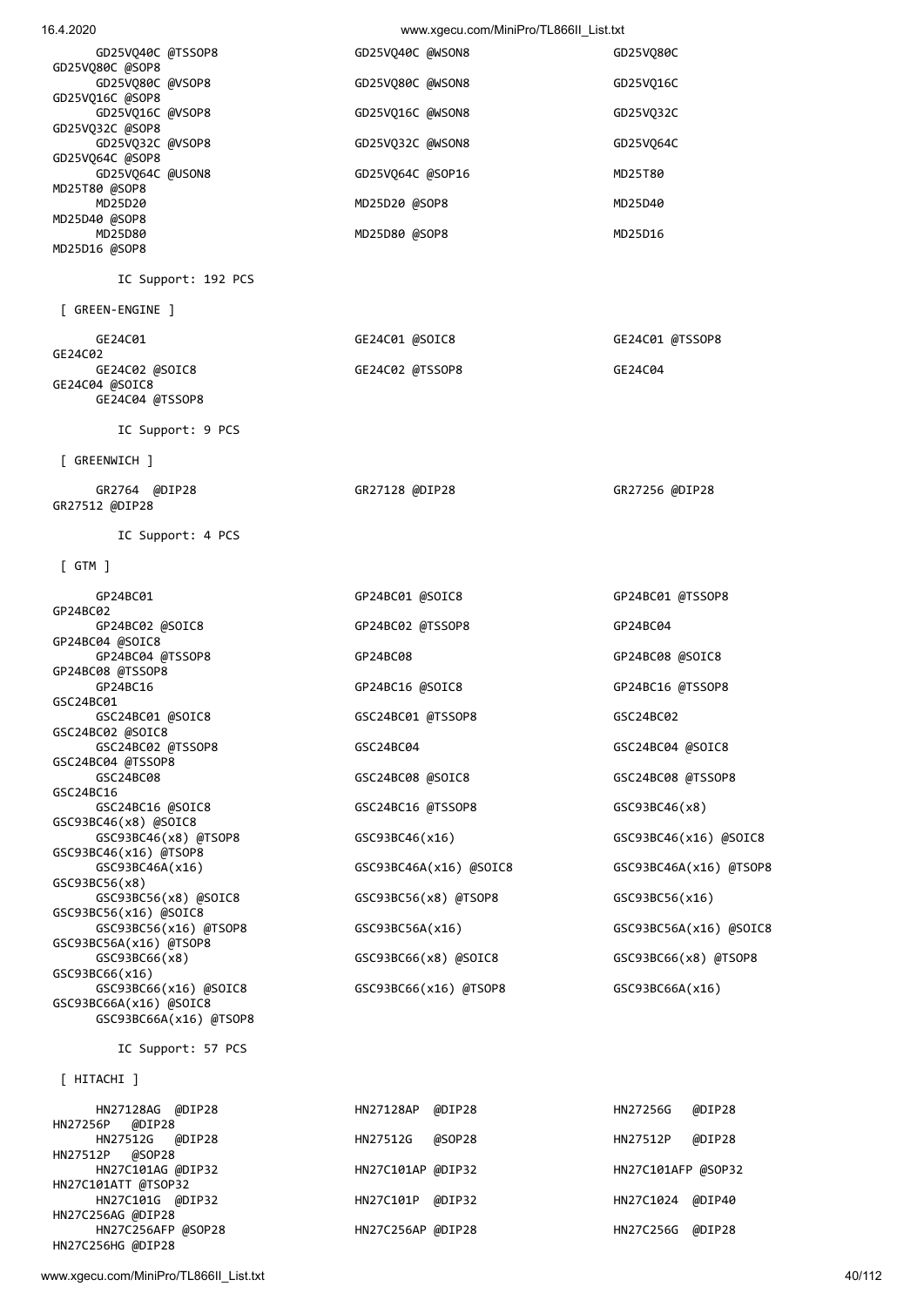HT24C02 @SOIC8 HT24C08 @SOIC8 HT24LC02 @SOIC8 HT24LC04 @TSSOP8<br>HT24LC08 HT24LC16 HT24LC32 @SOIC8 HT24LC64 @TSSOP8 HT24LC256 HT27C010 @SOP32 HT27C020 @PLCC32 HT27C4096 @DIP40 HT27LC010 HT27LC020 HT27LC040 HT27LC4096 @DIP40 HT93C46(x16) HT93C56(x16) @SOIC8 HT93C66(x16) @TSOP8 HT93LC46A(x16) HT93LC46B(x8) @SOIC8 HT93LC46B(x16) @TSOP8<br>HT93LC56A(x8) HT93LC56A(x16) HT93LC56B(x8) @SOIC8 HT93LC56B(x16) @TSOP8 HT93LC66A(x16) HT93LC66B(x8) @SOIC8 HT93LC66B(x16) @TSOP8 HT93LC76(x16)

 [ HOLTEK ] HT24C01 HT24C01 @SOIC8 HT24C02 HT24C04 HT24C04 @SOIC8 HT24C08 HT24C16 HT24C16 @SOIC8 HT24C16 HT24C16 MSOIC8 HT24LC02 @TSSOP8 HT24LC04 HT24LC04 @SOIC8 HT24LC16 @SOIC8 HT24LC16 @TSSOP8 HT24LC32 HT24LC32 @TSSOP8 HT24LC64 HT24LC64 @SOIC8 HT24LC128 HT24LC128 @SOIC8 HT24LC128 @TSSOP8 HT24LC256 @SOIC8 HT24LC256 @TSSOP8 HT27C010 HT27C010 @PLCC32 HT27C020 HT27C020 @SOP32 HT27C040 HT27C040 @SOP32 HT27C040 @PLCC32 HT27C512 HT27C512 @SOP28 HT27C512 @PLCC32 HT27LC010 @SOP32 HT27LC010 @PLCC32 HT27LC010 @TSOP32 HT27LC020 @SOP32 HT27LC020 @PLCC32 HT27LC020 @TSOP32 HT27LC040 @SOP32 HT27LC040 @PLCC32 HT27LC040 @TSOP32 HT93C46(x16) @SOIC8 HT93C46(x16) @TSOP8 HT93C56(x16) HT93C56(x16) @TSOP8 HT93C66(x16) HT93C66(x16) @SOIC8 HT93LC46A(x8) HT93LC46A(x8) @SOIC8 HT93LC46A(x8) @TSOP8 HT93LC46A(x16) @SOIC8 HT93LC46A(x16) @TSOP8 HT93LC46B(x8) HT93LC46B(x8) @TSOP8 HT93LC46B(x16) HT93LC46B(x16) @SOIC8 HT93LC56A(x16) @SOIC8 HT93LC56A(x16) @TSOP8 HT93LC56B(x8) HT93LC56B(x8) @TSOP8 HT93LC56B(x16) HT93LC56B(x16) @SOIC8 HT93LC66A(x8) HT93LC66A(x8) @SOIC8 HT93LC66A(x8) @TSOP8 HT93LC66A(x16) @SOIC8 HT93LC66A(x16) @TSOP8 HT93LC66B(x8) HT93LC66B(x8) @TSOP8 HT93LC66B(x16) HT93LC66B(x16) @SOIC8 HT93LC76(x8) HT93LC76(x8) @SOIC8 HT93LC76(x8) @TSOP8

 HT24LC08 HT24LC08 @SOIC8 HT24LC08 @TSSOP8 HT27LC512 HT27LC512 @SOP28 HT27LC512 @PLCC32 HT93LC56A(x8) HT93LC56A(x8) @SOIC8 HT93LC56A(x8) @TSOP8

IC Support: 57 PCS

| HN27C256HP @DIP28   | HN27C256HFP @SOP28   | @DIP32<br>HN27C4001G |
|---------------------|----------------------|----------------------|
| HN27C4001TT @TSOP32 |                      |                      |
| HN27C4096 @DIP40    | HN27C4096G<br>@DIP40 | @DIP40<br>HN27C4096H |
| HN27C512G @DIP28    |                      |                      |
| HN27C64G @DIP28     | @SOP28<br>HN27C64FP  | HN28F101CP @PLCC32   |
| HN28F101P @DIP32    |                      |                      |
| HN28F101FP @SOP32   | @TSOP32<br>HN28F101T | HN58C256AP @DIP28    |
| HN58V24256 @SOIC8   |                      |                      |
| HN58V24256 @TSSOP8  | HN58V24512 @SOIC8    | HN58V24512 @TSSOP8   |
| HN58X2402 @SOIC8    |                      |                      |
| HN58X2402 @TSSOP8   | HN58X2404 @SOIC8     | HN58X2404 @TSSOP8    |
| HN58X2408 @SOIC8    |                      |                      |
| HN58X2408 @TSSOP8   | HN58X2416 @SOIC8     | HN58X2416 @TSSOP8    |
| HN58X2432 @SOIC8    |                      |                      |
| HN58X2432 @TSSOP8   | HN58X2464 @SOIC8     | HN58X2464 @TSSOP8    |
| HN58X24128 @SOIC8   |                      |                      |
| HN58X24128 @TSSOP8  | HN58X24256 @SOIC8    | HN58X24256 @TSSOP8   |
| HN58X24512 @SOIC8   |                      |                      |
| HN58X24512 @TSSOP8  |                      |                      |

16.4.2020 www.xgecu.com/MiniPro/TL866ILList.txt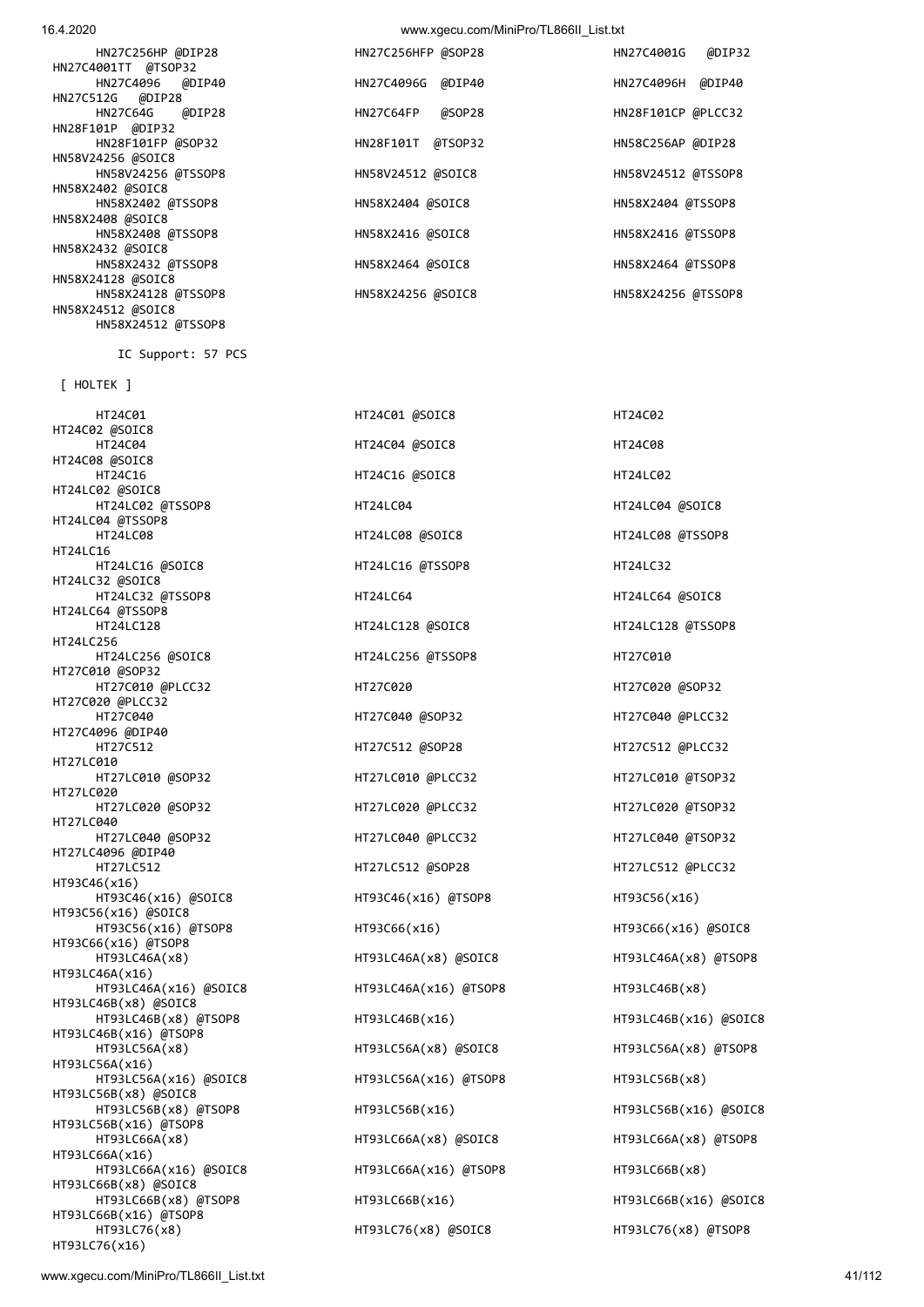[ HYNIX ]

| K24C02              | K24C02 @SOIC8        | K24C02 @TSSOP8       |
|---------------------|----------------------|----------------------|
| K24C04              |                      |                      |
| K24C04 @SOIC8       | K24C04 @TSSOP8       | K24C08               |
| K24C08 @SOIC8       |                      |                      |
| K24C08 @TSSOP8      | K24C16               | K24C16 @SOIC8        |
| K24C16 @TSSOP8      |                      |                      |
| K24C32              | K24C32 @SOIC8        | K24C32 @TSSOP8       |
| K24C64              |                      |                      |
| K24C64 @SOIC8       | K24C64 @TSSOP8       | K93C46(x8)           |
| K93C46(x8) @SOIC8   |                      |                      |
| $K93C46(x8)$ @TSOP8 | K93C46(x16)          | $K93C46(x16)$ @SOIC8 |
| K93C46(x16) @TSOP8  |                      |                      |
| K93C56(x8)          | $K93C56(x8)$ @SOIC8  | K93C56(x8) @TSOP8    |
| K93C56(x16)         |                      |                      |
| K93C56(x16) @SOIC8  | $K93C56(x16)$ @TSOP8 | K93C66(x8)           |
| K93C66(x8) @SOIC8   |                      |                      |
| $K93C66(x8)$ @TSOP8 | K93C66(x16)          | K93C66(x16) @SOIC8   |
| K93C66(x16) @TSOP8  |                      |                      |
|                     |                      |                      |
| IC Support: 36 PCS  |                      |                      |
|                     |                      |                      |

[ HUAJIE ]

 IC Support: 21 PCS [ HUAHONG GROUP ] BH25D20AS @WSON8 BH25D80AS @WSON8 BH25Q16BG(H25W16) @WSON8 BH25Q16AS(H25D16)(OTP) @DFW8 BH25Q32BS(H25S32)(OTP) @SOIC8 BH25Q64BS(H25W64) @WSON8<br>BH25Q64BS(H25S64) @SOIC16 BH25Q64BS(H25S64)(OTP) @SOIC16<br>BH25Q128AS(H25S128) @SOIC8 BH25Q128AS(H25S128)(OTP) @SOIC8 K24C02 @SOIC8 K24C04 @TSSOP8 K24C16 K24C32 @SOIC8 K24C32 @TSSOP8 K24C64 K24C64 @SOIC8 K24C64 @TSSOP8

IC Support: 52 PCS

 BH25D10AS @SOIC8 BH25D10AS @WSON8 BH25D20AS @SOIC8 BH25D40AS @SOIC8 BH25D40AS @WSON8 BH25D80AS @SOIC8 BH25D16AS @SOIC8 BH25D16AS @WSON8 BH25Q16AS(H25S16) @SOIC8 BH25Q16AS(H25D16) @DFW8 BH25Q16AS(H25S16)(OTP) @SOIC8 BH25Q16BG(H25W16)(OTP) @WSON BH25Q32BS(H25S32) @SOIC8 BH25Q32BS(H25W32) @WSON8 BH25Q32BS(H25D32) @DFW8 BH25Q32BS(H25W32)(OTP) @WSON BH25Q32BS(H25D32)(OTP) @DFW8 BH25Q64BS(H25S64) @SOIC8 BH25Q64BS(H25S64)(OTP) @SOIC8 BH25Q64BS(H25W64)(OTP) @WSON BH25Q128AS(H25W128) @WSON8 BH25Q128AS(H25S128) @SOIC16 BH25Q128AS(H25W128)(OTP) @WSON BH25Q128AS(H25S128)(OTP) @SOIC16 K24C02 K24C02 @TSSOP8 K24C04 K24C04 @SOIC8 K24C08 K24C08 @SOIC8 K24C08 ASOIC8 K24C08 ASOIC8 K24C16 @SOIC8 K24C16 @TSSOP8 K24C32

 HM24LC01 HM24LC01 @SOIC8 HM24LC01 @TSSOP8 HM24LC02 HM24LC02 @SOIC8 HM24LC02 @TSSOP8 HM24LC04 HM24LC04 @SOIC8 HM24LC04 @TSSOP8 HM24LC08 HM24LC08 @SOIC8 HM24LC08 @TSSOP8 HM24LC32 HM24LC32 @SOIC8 HM24LC32 @TSSOP8 HM24LC64 HM24LC64 @SOIC8 HM24LC64 @TSSOP8

[ HOPEFIND ]

IC Support: 120 PCS

HT93LC86(x8) @SOIC8<br>HT93LC86(x8) @TSOP8 HT93LC86(x16) @TSOP8

16.4.2020 www.xgecu.com/MiniPro/TL866II\_List.txt HT93LC76(x16) @SOIC8 HT93LC76(x16) @TSOP8 HT93LC86(x8) HT93LC86(x16) HT93LC86(x16) @SOIC8

HM24LC16 HM24LC16 @SOIC8 HM24LC16 @TSSOP8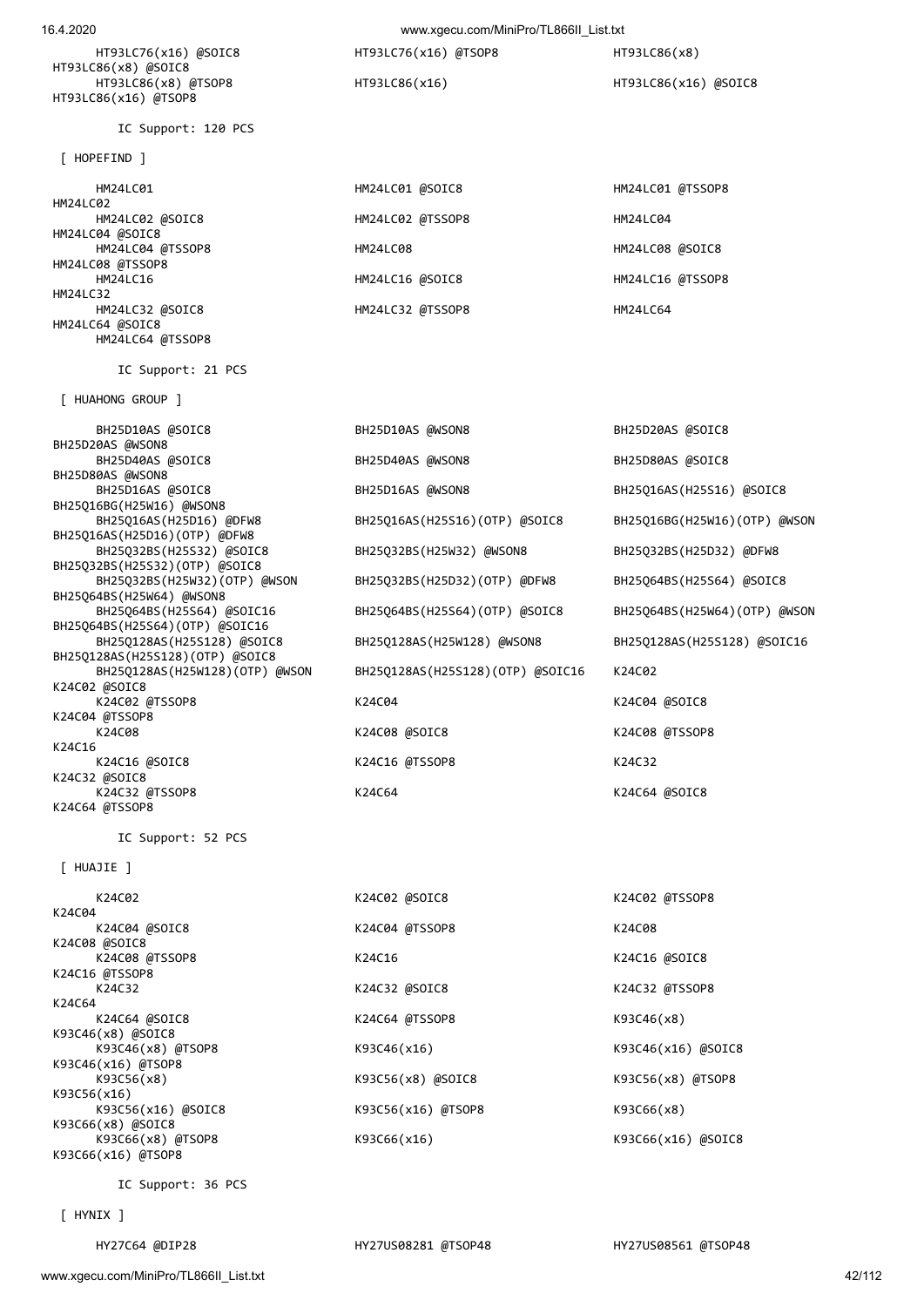www.xgecu.com/MiniPro/TL866II\_List.txt 43/112

| HY93C76 @SOIC8     |
|--------------------|
| HY93C86 @SOIC8     |
| HY93C86 @TSOP8     |
|                    |
| IC Support: 97 PCS |
|                    |
| [ HYUNDAI ]        |
|                    |
| HY27C64 @DIP28     |
| HY29DL163B @TSOP48 |
| HY29DL163T @TSOP48 |
| HY29F002T @TSOP32  |
| HY29F040           |
| HY29F040A          |
| HY29F040A @PLCC32  |
| HY29F040T @PLCC32  |
| HY29F040T @TSOP32  |
| HY29F200B @SOP44   |
| HY29F200T @TSOP48  |
| HY29F400AB @SOP44  |
| HY29F400AT @TSOP48 |
| HY29F400B @SOP44   |
| HY29F400T @TSOP48  |
| HY29F800AB @SOP44  |
| HY29F800AT @TSOP48 |
| HY29F800B @SOP44   |
| HY29F800T @TSOP48  |
| HY29LV400T @SOP44  |
| HY29LV400B @TSOP48 |
| HY29LV800T @SOP44  |
| HY29LV800B @TSOP48 |
| HY29LV160B @TSOP48 |
| HY29LV320T @TSOP48 |
| HY93C46 @SOIC8     |
|                    |

HY27UT088G @TSOP48 HY27UA081G1M @TSOP48 HY27UA082G2M @TSOP48 HY27UF081G2A @TSOP48 HY27UF081G2B @TSOP48 HY27UF082G2A @TSOP48 HY27UF082G2B @TSOP48 HY27UF082G2M @TSOP48 HY27UF084G2B @TSOP48 HY27UF084G2M @TSOP48 HY27UG082G2M @TSOP48 HY27UG084G2M @TSOP48 HY27UH084G2M @TSOP48 HY27UH088G2M @TSOP48 HY27US08121A @TSOP48 HY27US08121B @TSOP48 HY27US08121M @TSOP48 HY27US08122B @TSOP48 HY27US081G1M @TSOP48 HY27US08281A @TSOP48 HY27US08561A @TSOP48 HY27US08561M @TSOP48 HY27UT084G2A @TSOP48 HY27UT084G2M @TSOP48 HY27UT088G2A @TSOP48 HY27UT088G2M @TSOP48 HY29DL162B @TSOP48 HY29DL162T @TSOP48 HY29DL163B @TSOP48 HY29DL163T @TSOP48 HY29F002T HY29F002T @PLCC32 HY29F002T @TSOP32 HY29F040 HY29F040 @PLCC32 HY29F040 @TSOP32 HY29F040A HY29F040A @PLCC32 HY29F040A @TSOP32 HY29F040T HY29F040T @PLCC32 HY29F040T @TSOP32 HY29F080 @TSOP40 HY29F200B @TSOP48 HY29F200B @SOP44 HY29F200T @TSOP48 HY29F200T @SOP44 HY29F400AB @TSOP48 HY29F400AB @SOP44 HY29F400AT @TSOP48 HY29F400AT @SOP44 HY29F400B @TSOP48 HY29F400B @SOP44 HY29F400T @TSOP48 HY29F400T @SOP44 HY29F800AB @TSOP48 HY29F800AB @SOP44 HY29F800AT @TSOP48 HY29F800AT @SOP44 HY29F800B @TSOP48 HY29F800B @SOP44 HY29F800T @TSOP48 HY29F800T @SOP44 HY29LV400T @TSOP48 HY29LV400T @SOP44 HY29LV400B @TSOP48 HY29LV400B @SOP44 HY29LV800T @TSOP48 HY29LV800T @SOP44 HY29LV800B @TSOP48 HY29LV800B @SOP44 HY29LV160T @TSOP48 HY29LV160B @TSOP48 HY29LV320T @TSOP48 HY29LV320B @TSOP48 HY93C46 HY93C46 @SOIC8 HY93C46 @TSOP8 HY93C56 HY93C56 @SOIC8 HY93C56 @TSOP8 HY93C76

 HY27UF081G @TSOP48 HY27UF082G @TSOP48 HY27UF084G @TSOP48 HY93C66 HY93C66 @SOIC8 HY93C66 @TSOP8

HY93C76 @TSOP8 HY93C86

HY29DL162B @TSOP48 HY29DL162T @TSOP48 HY29F002T **HY29F002T** @PLCC32 HY29F040 HY29F040 @PLCC32 HY29F040 @TSOP32 HY29F040A @TSOP32 HY29F040T HY29F080 @TSOP40 HY29F200B @TSOP48 HY29F200T @SOP44 HY29F400AB @TSOP48 HY29F400AT @TSOP48 HY29F400AT @SOP44 HY29F400B @TSOP48 HY29F400T @SOP44 HY29F800AB @TSOP48 HY29F800AT @TSOP48 HY29F800AT @SOP44 HY29F800B @TSOP48 HY29F800T @SOP44 HY29LV400T @TSOP48 HY29LV400B @TSOP48 HY29LV400B @SOP44 HY29LV800T @TSOP48 HY29LV800B @SOP44 HY29LV160T @TSOP48 HY29LV320B @TSOP48 HY93C46 HY93C46 @TSOP8 HY93C56 HY93C56 @SOIC8

HY27US08121 @TSOP48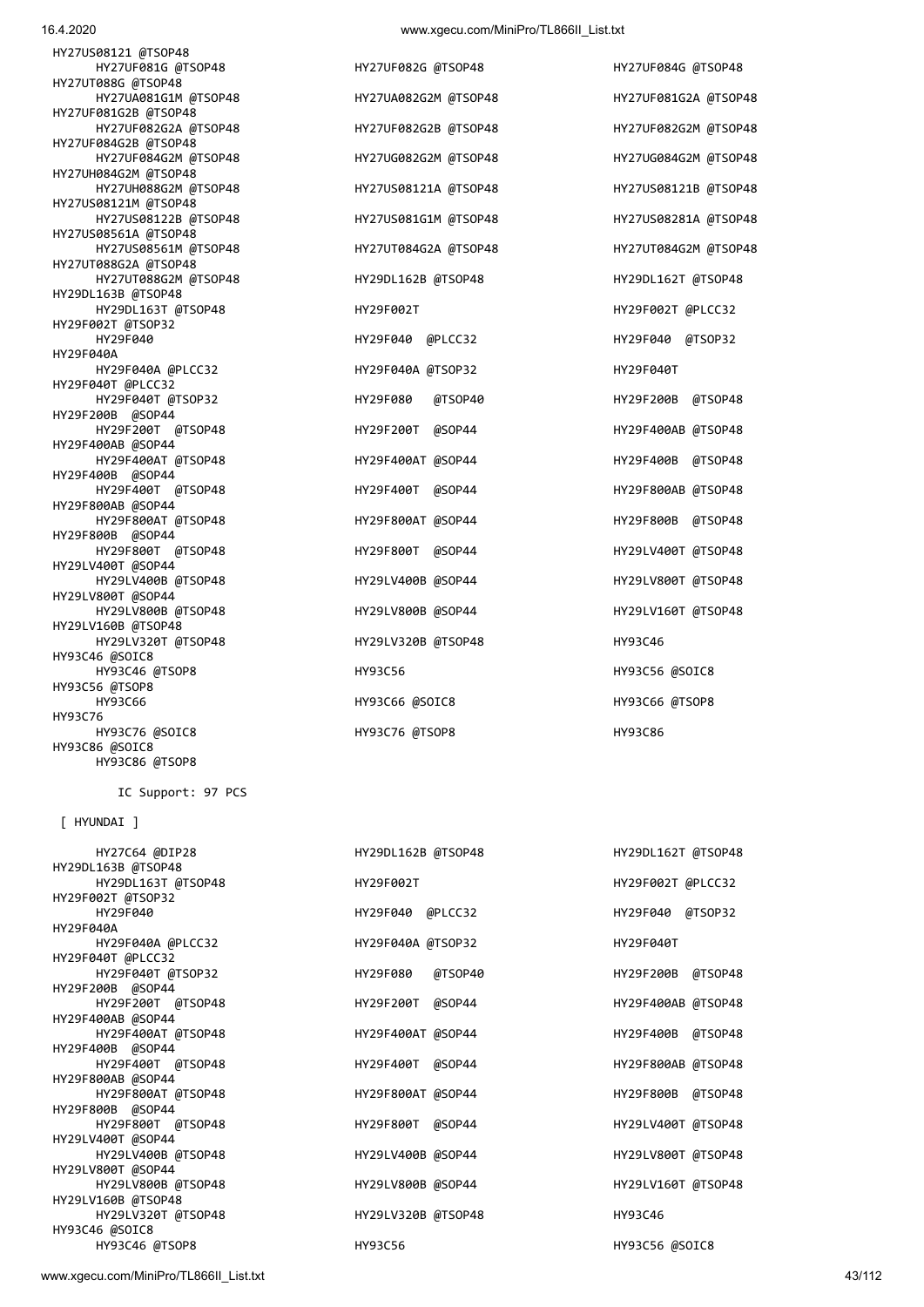| X24C08<br>X24C16                       | X24C08 @SOIC8     | X24C08 @MSOP8     |
|----------------------------------------|-------------------|-------------------|
| X24C16 @SOIC8                          | X24C16 @MSOP8     | X25020            |
| X25020 @SOIC8                          |                   |                   |
| X25021                                 | X25021 @SOIC8     | X25040            |
| X25040 @SOIC8                          |                   |                   |
| X25041                                 | X25041 @SOIC8     | X25080            |
| X25080 @SOIC8                          |                   |                   |
| X25128                                 | X25128 @SOIC8     | X25160            |
| X25160 @SOIC8<br>X25170                | X25170 @SOIC8     | X25320            |
| X25320 @SOIC8                          |                   |                   |
| X25330                                 | X25330 @SOIC8     | X25640            |
| X25640 @SOIC8                          |                   |                   |
| X25642                                 | X25642 @SOIC8     | X25650            |
| X25650 @SOIC8                          |                   |                   |
| 27CX010 @DIP32                         | 27CX010 @PLCC32   | 27CX256<br>@DIP28 |
| 27CX256 @PLCC32                        |                   |                   |
|                                        |                   |                   |
| IC Support: 48 PCS                     |                   |                   |
| $[$ ICT $]$                            |                   |                   |
|                                        |                   |                   |
| 27CX010 @DIP32                         | 27CX010 @PLCC32   | 27CX256<br>@DIP28 |
| 27CX256 @PLCC32                        |                   |                   |
| 93C46                                  | 93C46 @SOIC8      | 93C46A            |
| 93C46A @SOIC8                          |                   | 93C66A            |
| 93C56A<br>93C66A @SOIC8                | 93C56A @SOIC8     |                   |
| 93CX46                                 | 93CX46 @SOIC8     | 93CX56            |
| 93CX56 @SOIC8                          |                   |                   |
| 93CX66                                 | 93CX66 @SOIC8     |                   |
|                                        |                   |                   |
| IC Support: 18 PCS                     |                   |                   |
|                                        |                   |                   |
| [ IKSEMICON ]                          |                   |                   |
| IK24LC02B                              | IK24LC02B @SOIC8  | IK24LC04B         |
| IK24LC04B @SOIC8                       |                   |                   |
| IK24LC08B                              | IK24LC08B @SOIC8  | IK24LC16B         |
| IK24LC16B @SOIC8                       |                   |                   |
|                                        |                   |                   |
| IC Support: 8 PCS                      |                   |                   |
| $[$ IMT $]$                            |                   |                   |
|                                        |                   |                   |
| IM29F001B                              | IM29F001B @PLCC32 | IM29F001B @TSOP32 |
| IM29F001B @VSOP32                      |                   |                   |
|                                        |                   |                   |
| www.xgecu.com/MiniPro/TL866II_List.txt |                   | 44/112            |
|                                        |                   |                   |
|                                        |                   |                   |
|                                        |                   |                   |

| ICE27C010 @TSOP32                     | ICE27C020          | ICE27C020 @PLCC32 |
|---------------------------------------|--------------------|-------------------|
| ICE27C020 @TSOP32<br>ICE27C512 @DIP28 | ICE27C512 @SO28    | ICE27C512 @PLCC32 |
| ICE27LC010                            |                    |                   |
| ICE27LC010 @PLCC32                    | ICE27LC010 @TSOP32 | ICE27LC020        |
| ICE27LC020 @PLCC32                    |                    |                   |
| ICE27LC020 @TSOP32                    | ICE27LC512 @DIP28  | ICE27LC512 @SOP28 |
| ICE27LC512 @PLCC32                    |                    |                   |
| IC Support: 20 PCS                    |                    |                   |

X24C01 X24C01 @MSOP8 X24C01 @SOIC8

X24C02 @MSOP8 X24C04 X24C04 @SOIC8

X24C01A @MSOP8 X24C01A @SOIC8 X24C02

[ ICMIC ]

X24C02 @SOIC8

X24C04 @MSOP8

X24C01A

| $\lceil$ ICE $\rceil$         |                    |                   |
|-------------------------------|--------------------|-------------------|
| ICE25P05<br>ICE27C010 @PLCC32 | ICE25P05 @SOP8     | ICE27C010         |
| ICE27C010 @TSOP32             | ICE27C020          | ICE27C020 @PLCC32 |
| ICE27C020 @TSOP32             |                    |                   |
| ICE27C512 @DIP28              | ICE27C512 @SO28    | ICE27C512 @PLCC32 |
| ICE27LC010                    |                    |                   |
| ICE27LC010 @PLCC32            | ICE27LC010 @TSOP32 | ICE27LC020        |
| ICE27LC020 @PLCC32            |                    |                   |
| ICE27LC020 @TSOP32            | ICE27LC512 @DIP28  | ICE27LC512 @SOP28 |
| ICE27LC512 @PLCC32            |                    |                   |

HY93C56 @TSOP8 HY93C76 HY93C76 @SOIC8 HY93C76 @TSOP8 HY93C86

HY93C86 @TSOP8

HY93C86 @SOIC8

IC Support: 65 PCS

HY93C66 HY93C66 @SOIC8 HY93C66 @TSOP8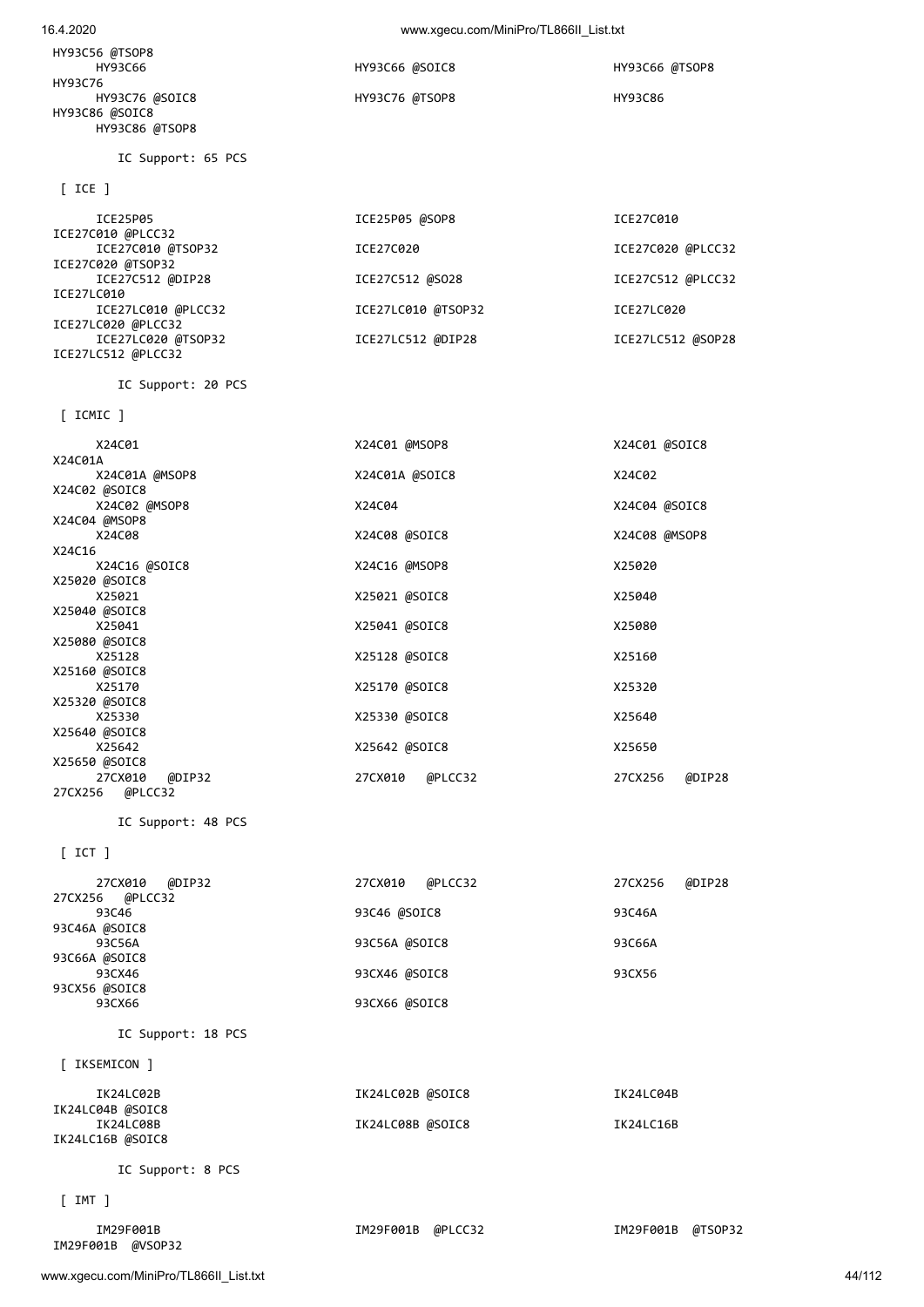| IN93AA66C(x16) @SOIC8           |                      |                 |
|---------------------------------|----------------------|-----------------|
| IN93AA86A                       | IN93AA86A @SOIC8     | IN93AA86B       |
| IN93AA86B @SOIC8                |                      |                 |
| IN93AA86C(x8)                   | IN93AA86C(x8) @SOIC8 | IN93AA86C(x16)  |
| IN93AA86C(x16) @SOIC8           |                      |                 |
| IN93LC46A                       | IN93LC46A @SOIC8     | IN93LC46B       |
| IN93LC46B @SOIC8                |                      |                 |
| IN93LCA6C(x8)                   | IN93LC46C(x8) @SOIC8 | IN93LC46C(x16)  |
| IN93LC46C(x16) @SOIC8           |                      |                 |
| IC Support: 60 PCS              |                      |                 |
| $[$ INTEL $]$                   |                      |                 |
| 2732 @DIP24                     | 2732A @DIP24         | 2764<br>@DIP28  |
| 2764A @PLCC32                   |                      |                 |
| 2764A @DIP28                    | 2764A @PLCC32        | 27128<br>@DIP28 |
| 27128 @PLCC32                   |                      |                 |
| 27128A @DIP28<br>D27128 @PLCC32 | 27128A @PLCC32       | D27128 @DIP28   |
| D27128A @DIP28                  | D27128A @PLCC32      | D27128B @DIP28  |
| D27128B @PLCC32                 |                      |                 |
| D27256 @DIP28                   | D27256 @PLCC32       | M2716 @DIP24    |
| M2716M @DIP24                   |                      |                 |
| M2732 @DIP24                    | M2732A @DIP24        | M27256 @DIP28   |
| M27256 @PLCC32                  |                      |                 |
| P27256 @DIP28                   | P27256 @PLCC32       | 27512 @DIP28    |
| 27512 @PLCC32                   |                      |                 |
| 27C010 @DIP32                   | 27C010 @PLCC32       | 27C010A @DIP32  |
| 27C010A @PLCC32                 |                      |                 |
| 27C020 @DIP32<br>27C040 @PLCC32 | 27C020 @PLCC32       | 27C040 @DIP32   |
| 27C128 @DIP28                   | 27C128 @PLCC32       | D27C210 @DIP40  |
| D27C220 @DIP40                  |                      |                 |
| D27C240 @DIP40                  | 27C256 @DIP28        | 27C256 @PLCC32  |
| 27C512 @DIP28                   |                      |                 |
| 27C512 @PLCC32                  | 87C257 @DIP28        | 87C257 @PLCC32  |
| 87C51                           |                      |                 |
| 87C51 @PLCC44                   | 87C51FA              | 87C51FA @PLCC44 |
| 87C51FB                         |                      |                 |
| 87C51FB @PLCC44                 | 87C51FC              | 87C51FC @PLCC44 |
| 87C52                           |                      |                 |
| 87C52 @PLCC44<br>87C58          | 87C54                | 87C54 @PLCC44   |
|                                 |                      |                 |

[ INTEGRAL ]

IN24AA02B @SOIC8

IN24LC04B @SOIC8

IN24LC16B @SOIC8

IN25AA040 @SOIC8

IN25AA160 @SOIC8

IN93AA46B @SOIC8

IN93AA56B @SOIC8

IN93AA46C(x16) @SOIC8

IN93AA56C(x16) @SOIC8

IN93AA66B @SOIC8<br>IN93AA66C(x8)

IC Support: 24 PCS

| IM29F001T                                              | IM29F001T @PLCC32  | IM29F001T @TSOP32  |         |
|--------------------------------------------------------|--------------------|--------------------|---------|
| IM29F001T @VSOP32<br>IM29F002B                         | IM29F002B @PLCC32  | IM29F002B @TSOP32  |         |
| IM29F002B @VSOP32<br>IM29F002T                         | IM29F002T @PLCC32  | IM29F002T          | @TSOP32 |
| IM29F002T @VSOP32<br>IM29LV004B                        | IM29LV004B @PLCC32 | IM29LV004B @TSOP32 |         |
| IM29LV004B @VSOP32<br>IM29LV004T<br>IM29LV004T @VSOP32 | IM29LV004T @PLCC32 | IM29LV004T @TSOP32 |         |
|                                                        |                    |                    |         |

IN24AA02A IN24AA02A @SOIC8 IN24AA02B

IN24LC08B IN24LC08B **IN24LC08B IN24LC08B IN24LC08B** 

IN25AA020 IN25AA020 @SOIC8 IN25AA040

IN25AA080 IN25AA080 @SOIC8 IN25AA160

IN93AA46A IN93AA46A @SOIC8 IN93AA46B

IN93AA56A IN93AA56A @SOIC8 IN93AA56B

IN93AA66A IN93AA66A @SOIC8 IN93AA66A IN93AA66B

IN93AA46C(x8) IN93AA46C(x8) @SOIC8 IN93AA46C(x16)

IN93AA56C(x8) IN93AA56C(x8) @SOIC8 IN93AA56C(x16)

IN24LC02B IN24LC02B @SOIC8 IN24LC04B

IN93AA66C(x8) IN93AA66C(x8) @SOIC8 IN93AA66C(x16)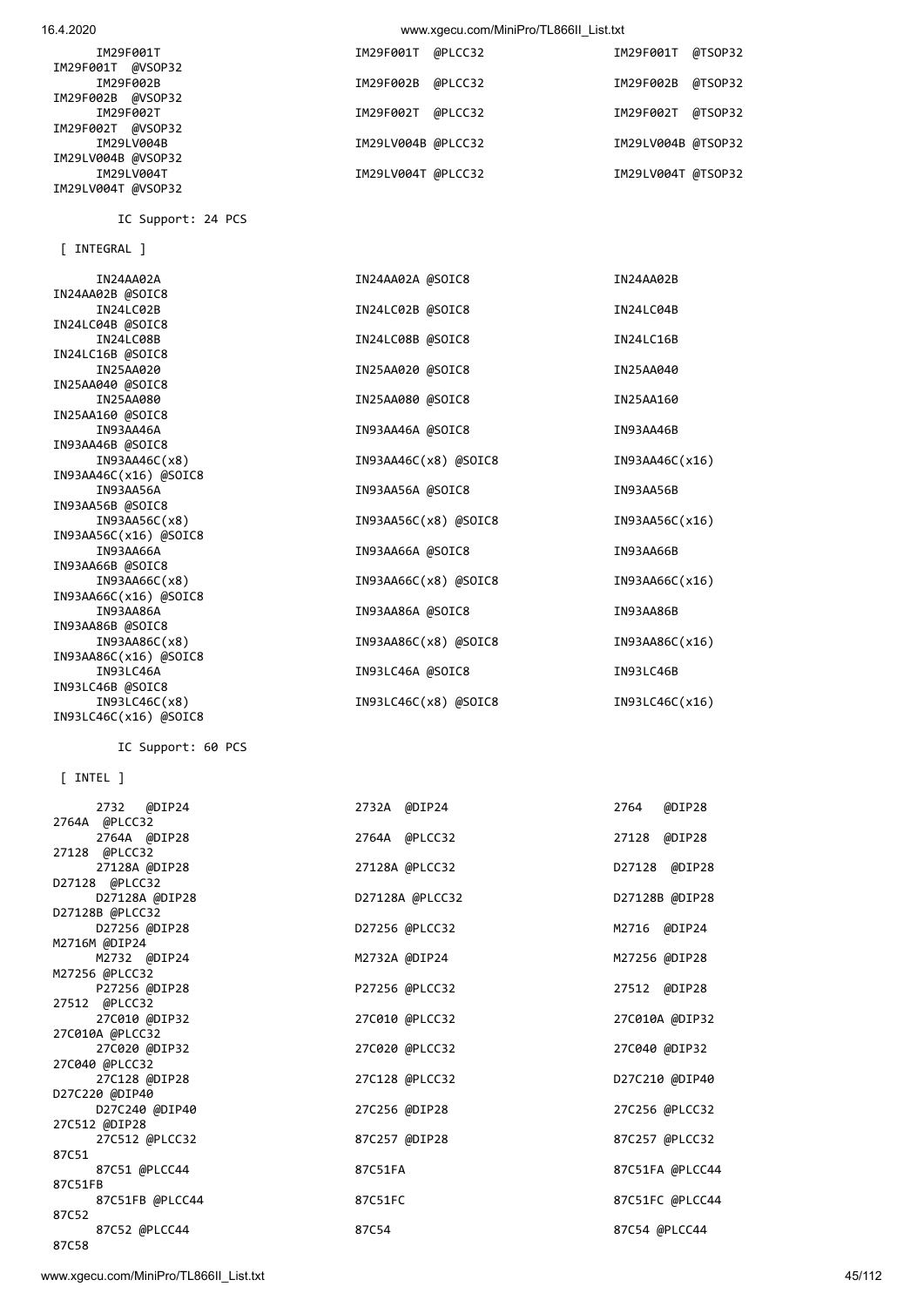## 16.4.2020 www.xgecu.com/MiniPro/TL866II\_List.txt

| 87C58 @PLCC44                                                     | AB28F200B5-B @SOP44                        | AB28F200B5-T @SOP44                        |
|-------------------------------------------------------------------|--------------------------------------------|--------------------------------------------|
| AB28F200BX-T @SOP44<br>AB28F200BX-B @SOP44                        | AB28F400B5-B @SOP44                        | AB28F400B5-T @SOP44                        |
| AB28F400BX-T @SOP44<br>AB28F400BX-B @SOP44                        | AB28F800B5-B @SOP44                        | AB28F800B5-T @SOP44                        |
| E28F001BX-T @TSOP32<br>E28F001BX-B @TSOP32                        | E28F002BVT @TSOP40                         | E28F002BVB @TSOP40                         |
| E28F002BET @TSOP40                                                |                                            |                                            |
| E28F002BEB @TSOP40<br>E28F004BVT @TSOP40                          | E28F002BXT @TSOP40                         | E28F002BXB @TSOP40                         |
| E28F004BVB @TSOP40<br>E28F004BLT @TSOP40                          | E28F004BET @TSOP40                         | E28F004BEB @TSOP40                         |
| E28F004BLB @TSOP40<br>E28F004B5T @TSOP40                          | E28F004BXT @TSOP40                         | E28F004BXB @TSOP40                         |
| E28F004B5B @TSOP40<br>E28F004SC @TSOP40                           | E28F004S3 @TSOP40                          | E28F004S5 @TSOP40                          |
| E28F008BVT @TSOP40                                                | E28F008BVB @TSOP40                         | E28F008BET @TSOP40                         |
| E28F008BEB @TSOP40<br>E28F008S3 @TSOP40                           | E28F008S5 @TSOP40                          | E28F008SA @TSOP40                          |
| E28F008SC @TSOP40<br>E28F016S3 @TSOP40                            | E28F016S5 @TSOP40                          | E28F016SC @TSOP40                          |
| E28F010<br>@TSOP32<br>E28F020<br>@TSOP32                          | E28F200B5T @TSOP48                         | E28F200B5B @TSOP48                         |
| E28F200CVT @TSOP48<br>E28F200CVB @TSOP48                          | @TSOP32<br>E28F256A                        | E28F400B5T @TSOP48                         |
| E28F400B5B @TSOP48<br>E28F400CVT @TSOP48                          | E28F400CVB @TSOP48                         | E28F512<br>@TSOP32                         |
| E28F800B5T @TSOP48                                                |                                            |                                            |
| E28F800B5B @TSOP48<br>E82802AB @TSOP40                            | E28F800CVT @TSOP48                         | E28F800CVB @TSOP48                         |
| E82802AC @TSOP40<br>JS28F160C3T @TSOP48                           | JS28F160B3T @TSOP48                        | JS28F160B3B @TSOP48                        |
| JS28F160C3B @TSOP48<br>JS28F320C3T @TSOP48                        | JS28F320B3T @TSOP48                        | JS28F320B3B @TSOP48                        |
| JS28F320C3B @TSOP48                                               | JS28F800B3T @TSOP48                        | JS28F800B3B @TSOP48                        |
| JS28F800C3T @TSOP48<br>JS28F800C3B @TSOP48                        | JS29F02G08AANB3 @TSOP48                    | JS29F02G08ABC<br>@TSOP48                   |
| JS29F04G08AANB1 @TSOP48<br>JS29F04G08BANB3 @TSOP48                | P28F001BX-T @DIP32                         | P28F001BX-B @DIP32                         |
| P28F256A<br>@DIP32<br>P28F512<br>@DIP32                           | P28F010<br>@DIP32                          | P28F020<br>@DIP32                          |
| PA28F200B5T @SOP44<br>PA28F200B5B @SOP44                          |                                            |                                            |
|                                                                   |                                            |                                            |
| PA28F400B5T @SOP44                                                | PA28F200BVT @SOP44                         | PA28F200BVB @SOP44                         |
| PA28F400B5B @SOP44<br>PA28F800B5T @SOP44                          | PA28F400BVT @SOP44                         | PA28F400BVB @SOP44                         |
| PA28F800B5B @SOP44<br>QB25F320S33B @SOP16                         | QB25F016S33B @SOIC8                        | QB25F160S33B @SOP16                        |
| QB25F640S33B @SOP16                                               | QH25F016S33B @SOIC8                        | QH25F160S33B @SOP16                        |
| QH25F320S33B @SOP16<br>QH25F640S33B @SOP16                        | N28F001BX-T @PLCC32                        | N28F001BX-B @PLCC32                        |
| N28F256A @PLCC32<br>N28F512<br>@PLCC32                            | N28F010<br>@PLCC32                         | N28F020<br>@PLCC32                         |
| N82802AB @PLCC32<br>N82802AC @PLCC32                              | TB28F200B5T @SOP44                         | TB28F200B5B @SOP44                         |
| TB28F200BVT @SOP44<br>TB28F200BVB @SOP44                          | TB28F400B5T @SOP44                         |                                            |
| TB28F400BVT @SOP44                                                |                                            | TB28F400B5B @SOP44                         |
| TB28F400BVB @SOP44<br>TE28F002BVT @TSOP40                         | TB28F800B5T @SOP44                         | TB28F800B5B @SOP44                         |
| TE28F002BVB @TSOP40<br>TE28F002BXT @TSOP40                        | TE28F002BET @TSOP40                        | TE28F002BEB @TSOP40                        |
| TE28F002BXB @TSOP40<br>TE28F004BET @TSOP40                        | TE28F004BVT @TSOP40                        | TE28F004BVB @TSOP40                        |
| TE28F004BEB @TSOP40                                               | TE28F004BXT @TSOP40                        | TE28F004BXB @TSOP40                        |
| TE28F004S3 @TSOP40<br>TE28F004S5 @TSOP40                          | TE28F004SC @TSOP40                         | TE28F008BVT @TSOP40                        |
| TE28F008BVB @TSOP40<br>TE28F008BET @TSOP40                        | TE28F008BEB @TSOP40                        | TE28F008B3T @TSOP40                        |
| TE28F008B3B @TSOP40<br>TE28F008C3T @TSOP40                        | TE28F008C3B @TSOP40                        | TE28F008S3 @TSOP40                         |
| TE28F008S5 @TSOP40<br>TE28F008SC @TSOP40                          | TE28F016B3T @TSOP40                        | TE28F016B3B @TSOP40                        |
| TE28F016C3T @TSOP40                                               |                                            |                                            |
| TE28F016C3B @TSOP40<br>TE28F016SC @TSOP40                         | TE28F016S3 @TSOP40                         | TE28F016S5 @TSOP40                         |
| TE28F160B3T @TSOP48<br>TE28F160C3B @TSOP48<br>TE28F200B5T @TSOP48 | TE28F160B3B @TSOP48<br>TE28F200B5B @TSOP48 | TE28F160C3T @TSOP48<br>TE28F200CVT @TSOP48 |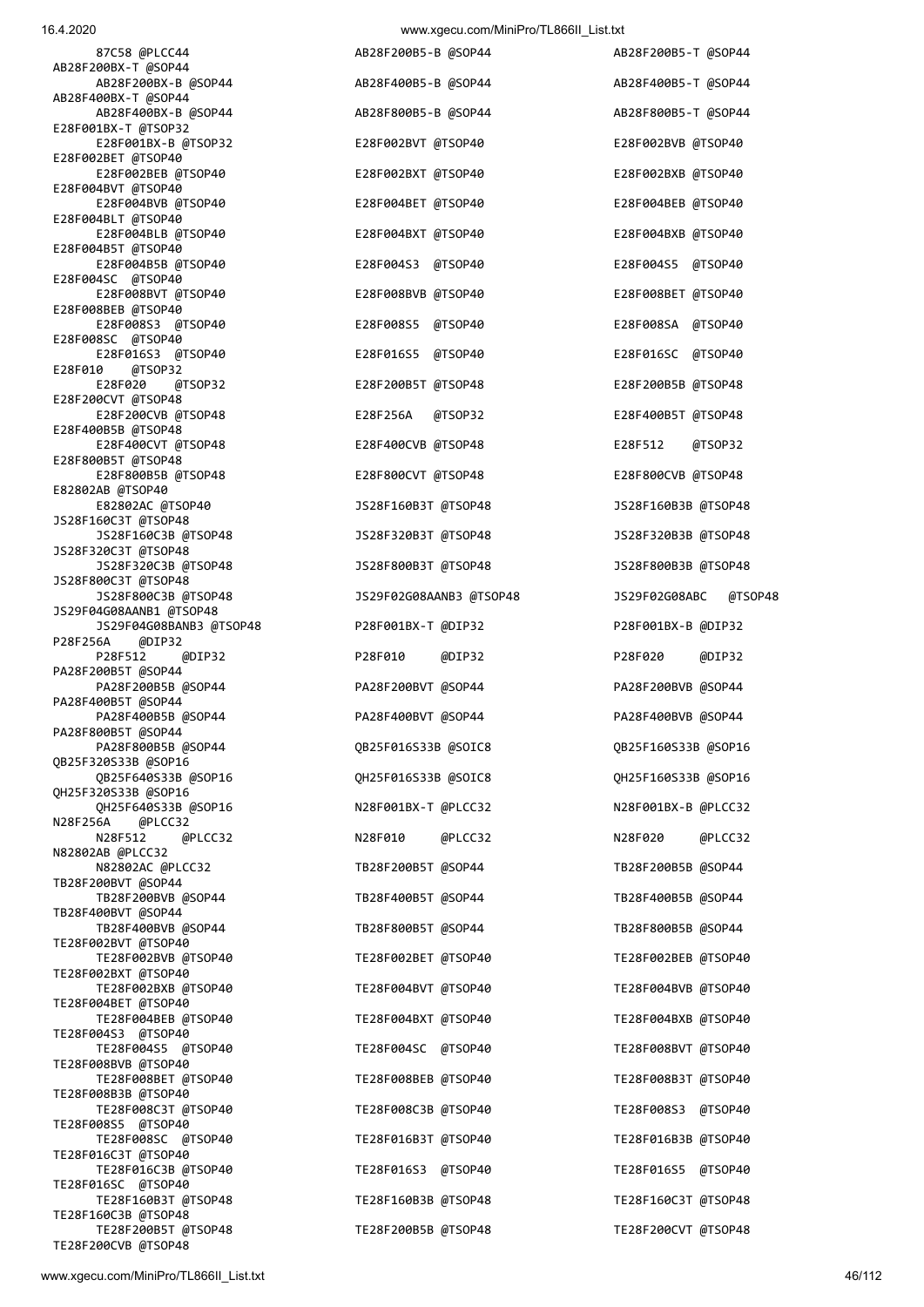## 16.4.2020 www.xgecu.com/MiniPro/TL866II\_List.txt

| TE28F320B3T @TSOP48<br>TE28F320C3B @TSOP48 | TE28F320B3B @TSOP48 | TE28F320C3T @TSOP48 |
|--------------------------------------------|---------------------|---------------------|
| TE28F400B3T @TSOP48<br>TE28F400B5B @TSOP48 | TE28F400B3B @TSOP48 | TE28F400B5T @TSOP48 |
| TE28F400CVT @TSOP48<br>TE28F400CEB @TSOP48 | TE28F400CVB @TSOP48 | TE28F400CET @TSOP48 |
| TE28F640B3T @TSOP48<br>TE28F640C3B @TSOP48 | TE28F640B3B @TSOP48 | TE28F640C3T @TSOP48 |
| TE28F800B3T @TSOP48<br>TE28F800B5B @TSOP48 | TE28F800B3B @TSOP48 | TE28F800B5T @TSOP48 |
| TE28F800CVT @TSOP48<br>TE28F800C3B @TSOP48 | TE28F800CVB @TSOP48 | TE28F800C3T @TSOP48 |

IC Support: 244 PCS

[ ISSI ]

| IS24C01                           | IS24C01 @MAP8       | IS24C01 @SOIC8      |  |
|-----------------------------------|---------------------|---------------------|--|
| IS24C01 @TSSOP8                   |                     | IS24C01B @SOIC8     |  |
| IS24C01B<br>IS24C01B @TSSOP8      | IS24C01B @MAP8      |                     |  |
| IS24C01C                          | IS24C01C @MAP8      | IS24C01C @SOIC8     |  |
| IS24C01C @TSSOP8                  |                     |                     |  |
| IS24C02                           | IS24C02<br>@SOIC8   | @TSSOP8<br>IS24C02  |  |
| IS24C02A                          |                     |                     |  |
| IS24C02A @SOIC8                   | IS24C02A @TSSOP8    | IS24C02B            |  |
| IS24C02B @MAP8<br>IS24C02B @SOIC8 | IS24C02B<br>@TSSOP8 | IS24C02C            |  |
| IS24C02C @SOIC8                   |                     |                     |  |
| IS24C02C @TSSOP8                  | IS24C02E            | IS24C02E<br>@SOIC8  |  |
| IS24C02E @TSSOP8                  |                     |                     |  |
| IS24C04                           | IS24C04<br>@MAP8    | IS24C04<br>@SOIC8   |  |
| IS24C04<br>@TSSOP8                |                     |                     |  |
| IS24C04A<br>IS24C04A @TSSOP8      | IS24C04A<br>@MAP8   | IS24C04A<br>@SOIC8  |  |
| IS24C04B                          | IS24C04B<br>@MAP8   | IS24C04B<br>@SOIC8  |  |
| IS24C04B @TSSOP8                  |                     |                     |  |
| IS24C08                           | IS24C08<br>@MAP8    | IS24C08<br>@SOIC8   |  |
| IS24C08<br>@TSSOP8                |                     |                     |  |
| IS24C08A                          | IS24C08A<br>@MAP8   | IS24C08A<br>@SOIC8  |  |
| IS24C08A @TSSOP8<br>IS24C08B      |                     |                     |  |
| IS24C08B @TSSOP8                  | IS24C08B<br>@MAP8   | IS24C08B<br>@SOIC8  |  |
| IS24C16                           | IS24C16<br>@SOIC8   | IS24C16<br>@TSSOP8  |  |
| IS24C16A                          |                     |                     |  |
| IS24C16A @MAP8                    | IS24C16A<br>@SOIC8  | IS24C16A<br>@TSSOP8 |  |
| IS24C16B                          |                     |                     |  |
| IS24C16B @MAP8<br>IS24C32         | IS24C16B<br>@SOIC8  | @TSSOP8<br>IS24C16B |  |
| IS24C32<br>@SOIC8                 | IS24C32<br>@TSSOP8  | IS24C32A            |  |
| IS24C32A @MAP8                    |                     |                     |  |
| IS24C32A @SOIC8                   | IS24C32A @TSSOP8    | IS24C32B            |  |
| IS24C32B @MAP8<br>IS24C32B @SOIC8 | IS24C32B @TSSOP8    | IS24C32C            |  |
| IS24C32C @SOIC8                   |                     |                     |  |
| IS24C32C @TSSOP8                  | IS24C64             | IS24C64 @SOIC8      |  |
| IS24C64 @TSSOP8                   |                     |                     |  |
| IS24C64A                          | IS24C64A @MAP8      | IS24C64A @SOIC8     |  |
| IS24C64A @TSSOP8                  |                     |                     |  |
| IS24C64B<br>IS24C64C              | IS24C64B @SOIC8     | IS24C64B @TSSOP8    |  |
| IS24C64C @MAP8                    | IS24C64C @SOIC8     | IS24C64C @TSSOP8    |  |
| IS24C128                          |                     |                     |  |
| IS24C128 @MAP8                    | IS24C128 @SOIC8     | IS24C128 @TSSOP8    |  |
| IS24C128B                         |                     |                     |  |
| IS24C128B @MAP8<br>IS24C256       | IS24C128B @SOIC8    | IS24C128B @TSSOP8   |  |
| IS24C256 @MAP8                    | IS24C256 @SOIC8     | IS24C256 @TSSOP8    |  |
| IS24C256A                         |                     |                     |  |
| IS24C256A @MAP8                   | IS24C256A @SOIC8    | IS24C256A @TSSOP8   |  |
| IS24C256C                         |                     |                     |  |
| IS24C256C @MAP8<br>IS24L128       | IS24C256C @SOIC8    | IS24C256C @TSSOP8   |  |
| IS24L128 @SOIC8                   | IS24L128 @TSSOP8    | IS24L256            |  |
| IS24L256 @SOIC8                   |                     |                     |  |
| IS24L256 @TSSOP8                  | IS25C01             | IS25C01 @SOIC8      |  |
| IS25C01 @TSSOP8                   |                     |                     |  |
| IS25C02<br>IS25C04                | IS25C02 @SOIC8      | IS25C02 @TSSOP8     |  |
| IS25C04 @SOIC8                    | IS25C04 @TSSOP8     | IS25C08             |  |

www.xgecu.com/MiniPro/TL866II\_List.txt 47/112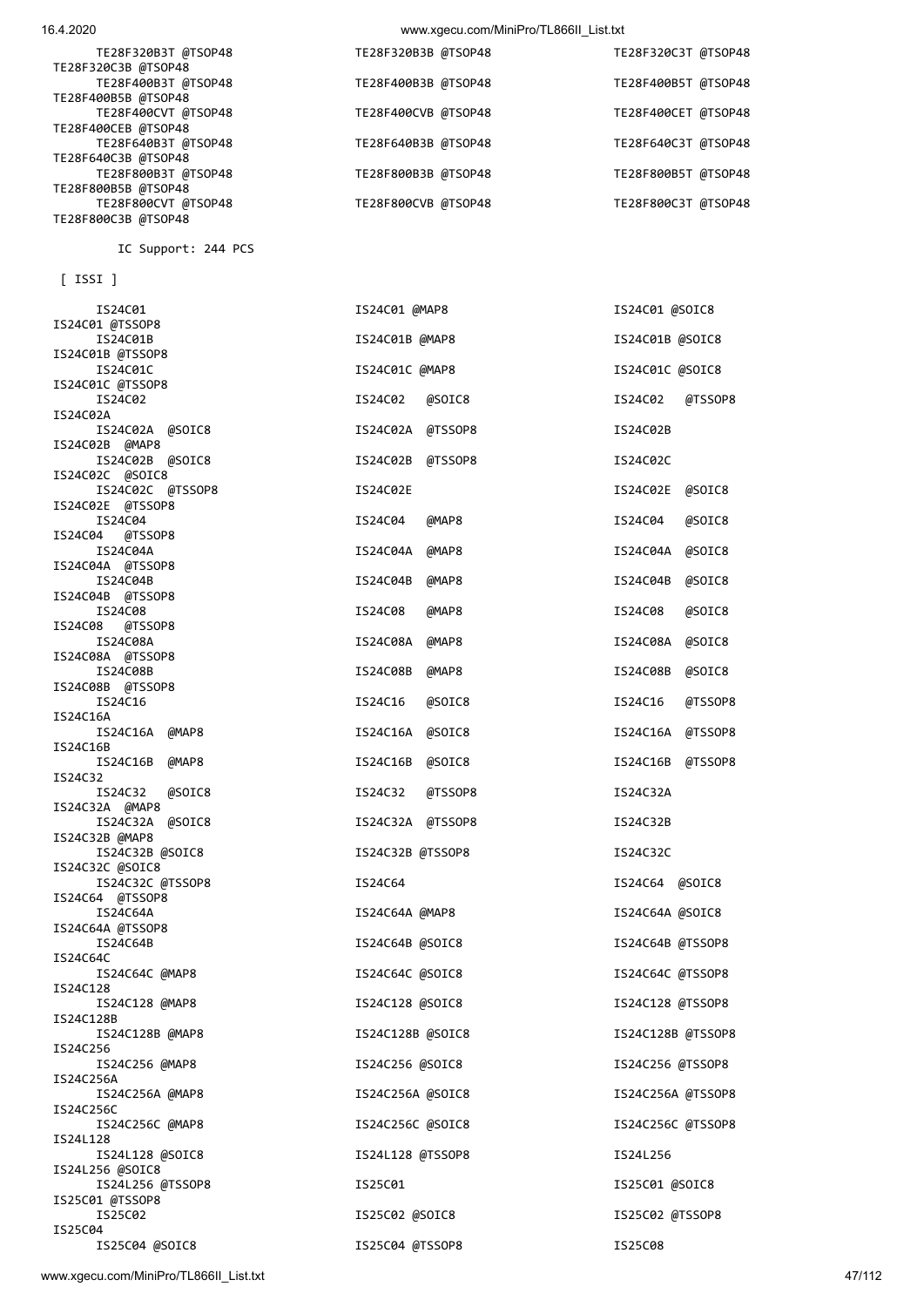| IS25C08 @SOIC8<br>IS25C08 @TSSOP8        | IS25C16            | IS25C16 @SOIC8     |
|------------------------------------------|--------------------|--------------------|
| IS25C16 @TSSOP8                          |                    |                    |
| IS25C32<br>IS25C32A                      | IS25C32 @SOIC8     | IS25C32 @TSSOP8    |
| IS25C32A @SOIC8<br>IS25C64 @SOIC8        | IS25C32A @TSSOP8   | IS25C64            |
| IS25C64 @TSSOP8                          | IS25C128           | IS25C128 @SOIC8    |
| IS25C128 @TSSOP8<br>IS25C256             | IS25C256 @SOIC8    | IS25C256 @TSSOP8   |
| IS25LD256C @SOP8<br>IS25LD256C @WSON8    | IS25LD512 @SOP8    | IS25LD512 @WSON8   |
| IS25LD010 @SOP8<br>IS25LD010 @WSON8      | IS25LD020 @SOP8    | IS25LD020 @WSON8   |
| IS25LD040 @SOP8<br>IS25LD040 @WSON8      | IS25LP080D @SOIC8  | IS25LP080D @USON8  |
| IS25LP080D @WSON8<br>IS25LP016D @SOIC8   | IS25LP016D @USON8  | IS25LP016D @WSON8  |
| IS25LP016D @SOIC16<br>IS25LP032D @SOIC8  | IS25LP032D @USON8  | IS25LP032D @WSON8  |
| IS25LP032D @SOIC16<br>IS25LP064D @SOIC8  | IS25LP064D @USON8  | IS25LP064D @WSON8  |
| IS25LP064D @SOIC16<br>IS25LP128 @SOIC8   | IS25LP128 @WSON8   | IS25LP128 @SOIC16  |
| IS25LP128D @SOIC8                        |                    |                    |
| IS25LP128D @WSON8<br>IS25LP128F @WSON8   | IS25LP128D @SOIC16 | IS25LP128F @SOIC8  |
| IS25LP128F @SOIC16<br>IS25LP256E @SOIC16 | IS25LP256E @SOIC8  | IS25LP256E @WSON8  |
| IS25LP512M @SOIC8                        | IS25LP512M @WSON8  | IS25LP512M @SOIC16 |
| IS25LQ025B<br>IS25LQ025B @SOP8           | IS25LQ025B @USON8  | IS25LQ512B         |
| IS25LQ512B @SOP8<br>IS25LQ512B @USON8    | IS25LQ010B         | IS25LQ010B @SOP8   |
| IS25LQ010B @USON8<br>IS25LQ020B          | IS25LQ020B @SOP8   | IS25LQ020B @USON8  |
| IS25LQ040<br>IS25LQ040 @SOP8             | IS25LQ040 @USON8   | IS25LQ040B         |
| IS25LQ040B @SOP8<br>IS25LQ040B @USON8    | IS25LQ080          | IS25LQ080 @SOP8    |
| IS25LQ080 @USON8<br>IS25L0080B           | IS25LQ080B @SOP8   | IS25LQ080B @USON8  |
| IS25LQ080B @WSON8<br>IS25LQ080B @SOP16   | IS25LQ016B         | IS25LQ016B @SOP8   |
| IS25LQ016B @USON8<br>IS25LQ016B @WSON8   | IS25LQ016B @SOP16  | IS25LQ016C         |
| IS25LQ016C @SOP8<br>IS25LQ016C @USON8    | IS25LQ016C @WSON8  | IS25LQ016C @SOP16  |
| IS25L0032B<br>IS25L0032B @SOP8           |                    | IS25LQ032B @WSON8  |
| IS25LQ032B @SOP16                        | IS25LQ032B @USON8  |                    |
| IS25L0032C<br>IS25L0032C @WSON8          | IS25LQ032C @SOP8   | IS25LQ032C @USON8  |
| IS25LQ032C @SOP16<br>IS25WD040 @SOP8     | IS25WD020 @SOP8    | IS25WD020 @WSON8   |
| IS25WD040 @WSON8<br>IS25WP020D @WSON8    | IS25WP020D @SOIC8  | IS25WP020D @USON8  |
| IS25WP040D @SOIC8<br>IS25WP080D @SOIC8   | IS25WP040D @USON8  | IS25WP040D @WSON8  |
| IS25WP080D @USON8                        | IS25WP080D @WSON8  | IS25WP016D @SOIC8  |
| IS25WP016D @USON8<br>IS25WP016D @WSON8   | IS25WP016D @SOIC16 | IS25WP032D @SOIC8  |
| IS25WP032D @USON8<br>IS25WP032D @WSON8   | IS25WP032D @SOIC16 | IS25WP064D @SOIC8  |
| IS25WP064D @USON8<br>IS25WP064D @WSON8   | IS25WP064D @SOIC16 | IS25WP128 @SOIC8   |
| IS25WP128 @WSON8<br>IS25WP128 @SOIC16    | IS25WP128D @SOIC8  | IS25WP128D @WSON8  |
| IS25WP128D @SOIC16                       |                    |                    |
| IS25WP128F @SOIC8<br>IS25WP256E @SOIC8   | IS25WP128F @WSON8  | IS25WP128F @SOIC16 |
| IS25WP256E @WSON8<br>IS25WP512M @WSON8   | IS25WP256E @SOIC16 | IS25WP512M @SOIC8  |
| IS25WP512M @SOIC16<br>IS25WQ040 @SOP8    | IS25WQ020 @SOP8    | IS25WQ020 @WSON8   |
| IS25WQ040 @WSON8<br>IS25WQ016            | IS25WQ080 @SOP8    | IS25WQ080 @WSON8   |
| IS25WQ016 @SOP8<br>IS25WQ032 @SOP8       | IS25WQ016 @WSON8   | IS25WQ032          |
| IS25WQ032 @WSON8                         | IS25WQ032 @SOP16   | @DIP32<br>IS27C010 |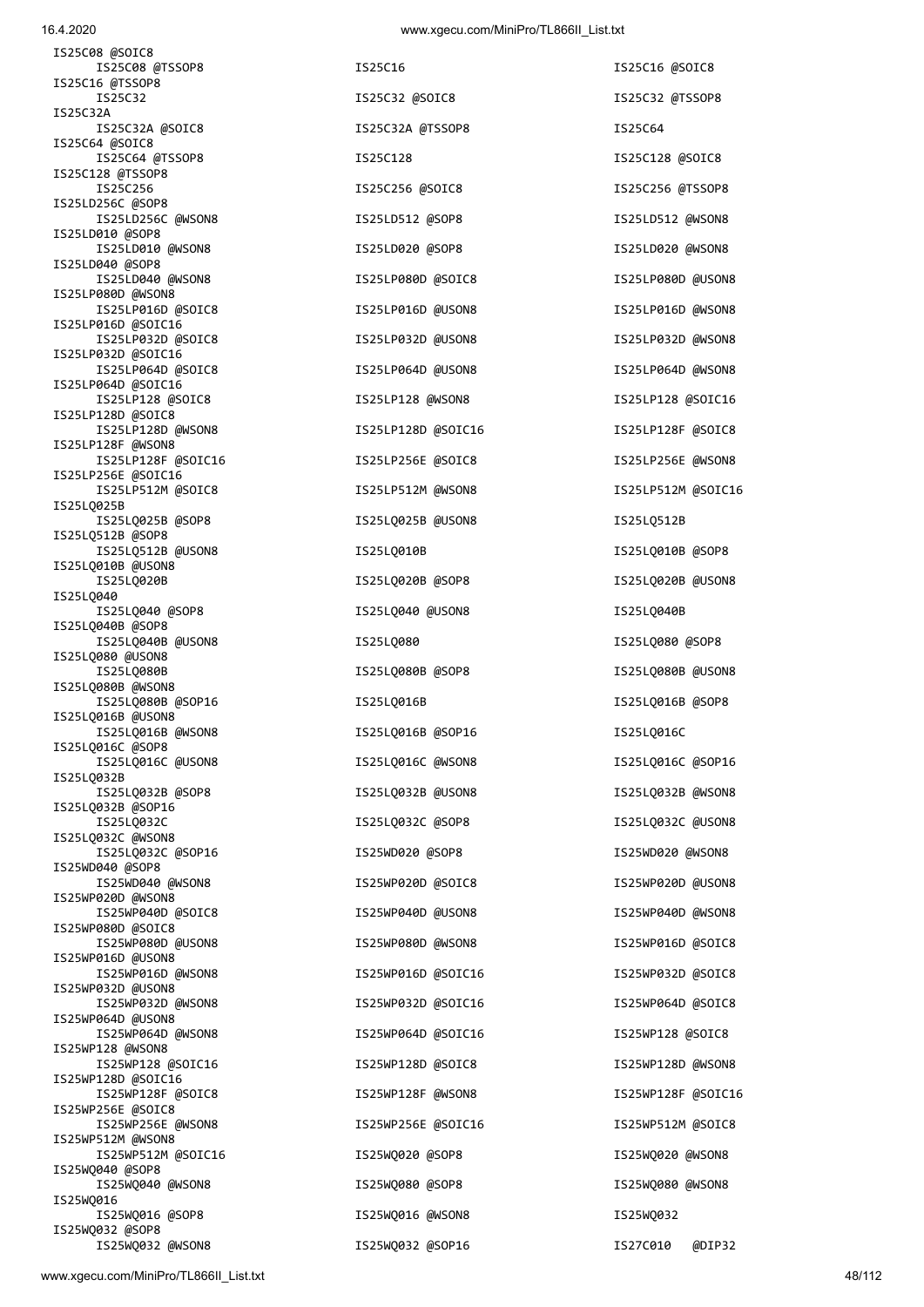IC Support: 0 PCS

[ KINGSTON TECHN ]

IC Support: 0 PCS

[ KINGSTON SOLUTIONS ]

IC Support: 40 PCS

 [ KHIC ] KH25L1005A KH25L1005A @SON8 KH25L1005A KH25L2005 @SON8 KH25L2005 @SOP8 KH KH25L4005 @SOP8 KH25L4005A **KH25L4005A** KH25L512 KH25L512 @SON8 KH KH25L512A @SON8 KH25L512A @SOP8 KH KH25L8005 @SOP8 KH25L8036D **KH25L8036D** KH25L8036D @SOP16 KH29LV320DT @TSOP48 KH29LV400CT @SOP44 KH29LV800CB @TSOP48 KH29LV800CB @SOP44 KH29LV800CB MSOP48 KH29LV800CT @SOP44

IC Support: 369 PCS

IS27C020 @TSOP32 IS27C512 @PLCC32 IS27HC020 @DIP32 IS27HC256 @PLCC32 IS27LV010 @PLCC32 IS27LV020 @TSOP32 IS27LV512 @PLCC32 IS28F020 IS93C46(x8) @SOIC8 IS93C46A(x8) @TSOP8 IS93C46B IS93C46D(x8) @SOIC8 IS93C46D(x16) @TSOP8 IS93C56A(x8) @SOIC8 IS93C56A(x16) @TSOP8 IS93C66A(x8) IS93C66A(x16) @SOIC8 IS93C76A(x8) @TSOP8 IS93C86A(x8)<br>IS93C86A(x8) @SOIC8 IS93C86A(x16) @SOIC8 IS93C86A(x16) @TSOP8

| KH25L1005           | KH25L1005 @SON8     | KH25L1005 @SOP8     |
|---------------------|---------------------|---------------------|
| KH25L1005A          |                     |                     |
| KH25L1005A @SON8    | KH25L1005A @SOP8    | KH25L2005           |
| KH25L2005 @SON8     |                     |                     |
| KH25L2005 @SOP8     | KH25L4005           | KH25L4005 @SON8     |
| KH25L4005 @SOP8     |                     |                     |
| KH25L4005A          | KH25L4005A @SON8    | KH25L4005A @SOP8    |
| KH25L512            |                     |                     |
| KH25L512 @SON8      | KH25L512 @SOP8      | KH25L512A           |
| KH25L512A @SON8     |                     |                     |
| KH25L512A @SOP8     | KH25L8005           | KH25L8005 @SON8     |
| KH25L8005 @SOP8     |                     |                     |
| KH25L8036D          | KH25L8036D @WSON8   | KH25L8036D @SOP8    |
| KH25L8036D @SOP16   |                     |                     |
|                     |                     |                     |
| KH29LV160CB @TSOP48 | KH29LV160CT @TSOP48 | KH29LV320DB @TSOP48 |
| KH29LV320DT @TSOP48 |                     |                     |
| KH29LV400CB @TSOP48 | KH29LV400CB @SOP44  | KH29LV400CT @TSOP48 |
| KH29LV400CT @SOP44  |                     |                     |
|                     |                     |                     |

| IS27C010 @PLCC32                           |                      |                       |
|--------------------------------------------|----------------------|-----------------------|
| IS27C010<br>@TSOP32<br>IS27C020<br>@TSOP32 | @DIP32<br>IS27C020   | IS27C020<br>@PLCC32   |
| IS27C256<br>@DIP28                         | IS27C256<br>@PLCC32  | IS27C512<br>@DIP28    |
| IS27C512<br>@PLCC32                        |                      |                       |
| IS27HC010<br>@DIP32                        | @PLCC32<br>IS27HC010 | @TSOP32<br>IS27HC010  |
| @DIP32<br>IS27HC020                        |                      |                       |
| IS27HC020<br>@PLCC32                       | IS27HC020<br>@TSOP32 | @DIP28<br>IS27HC256   |
| IS27HC256 @PLCC32                          |                      |                       |
| IS27HC512<br>@DIP28                        | @PLCC32<br>IS27HC512 | @DIP32<br>IS27LV010   |
| IS27LV010 @PLCC32                          |                      |                       |
| IS27LV010<br>@TSOP32                       | @DIP32<br>IS27LV020  | @PLCC32<br>IS27LV020  |
| IS27LV020 @TSOP32                          |                      |                       |
| IS27LV256<br>@DIP28                        | @PLCC32<br>IS27LV256 | IS27LV512<br>@DIP28   |
| IS27LV512 @PLCC32                          |                      |                       |
| IS28F010                                   | IS28F010 @PLCC32     | IS28F010 @TSOP32      |
| IS28F020                                   |                      |                       |
| IS28F020 @PLCC32                           | IS28F020 @TSOP32     | IS93C46(x8)           |
| IS93C46(x8) @SOIC8                         |                      |                       |
| IS93C46(x8) @TSOP8                         | IS93C46A(x8)         | $IS93C46A(x8)$ @SOIC8 |
| IS93C46A(x8) @TSOP8                        |                      |                       |
| IS93C46A(x16)                              | IS93C46A(x16) @SOIC8 | IS93C46A(x16) @TSOP8  |
| IS93C46B                                   |                      |                       |
| IS93C46B @SOIC8                            | IS93C46B @TSOP8      | IS93C46D(x8)          |
| IS93C46D(x8) @SOIC8                        |                      |                       |
| IS93C46D(x8) @TSOP8                        | IS93C46D(x16)        | IS93C46D(x16) @SOIC8  |
| IS93C46D(x16) @TSOP8                       |                      |                       |
| IS93C56(x16)                               | IS93C56(x16) @SOIC8  | IS93C56A(x8)          |
| IS93C56A(x8) @SOIC8                        |                      |                       |
| IS93C56A(x8) @TSOP8                        | IS93C56A(x16)        | IS93C56A(x16) @SOIC8  |
| IS93C56A(x16) @TSOP8                       |                      |                       |
| IS93C66(x16)                               | IS93C66(x16) @SOIC8  | IS93C66(x16) @TSOP8   |
| IS93C66A(x8)                               |                      |                       |
| IS93C66A(x8) @SOIC8                        | IS93C66A(x8) @TSOP8  | IS93C66A(x16)         |
| IS93C66A(x16) @SOIC8                       |                      |                       |
| IS93C66A(x16) @TSOP8                       | IS93C76A(x8)         | IS93C76A(x8) @SOIC8   |
| IS93C76A(x8) @TSOP8                        |                      |                       |
| IS93C76A(x16)                              | IS93C76A(x16) @SOIC8 | IS93C76A(x16) @TSOP8  |
| IS93C86A(x8)                               |                      |                       |
| IS93C86A(x8) @SOIC8                        | IS93C86A(x8) @TSOP8  | IS93C86A(x16)         |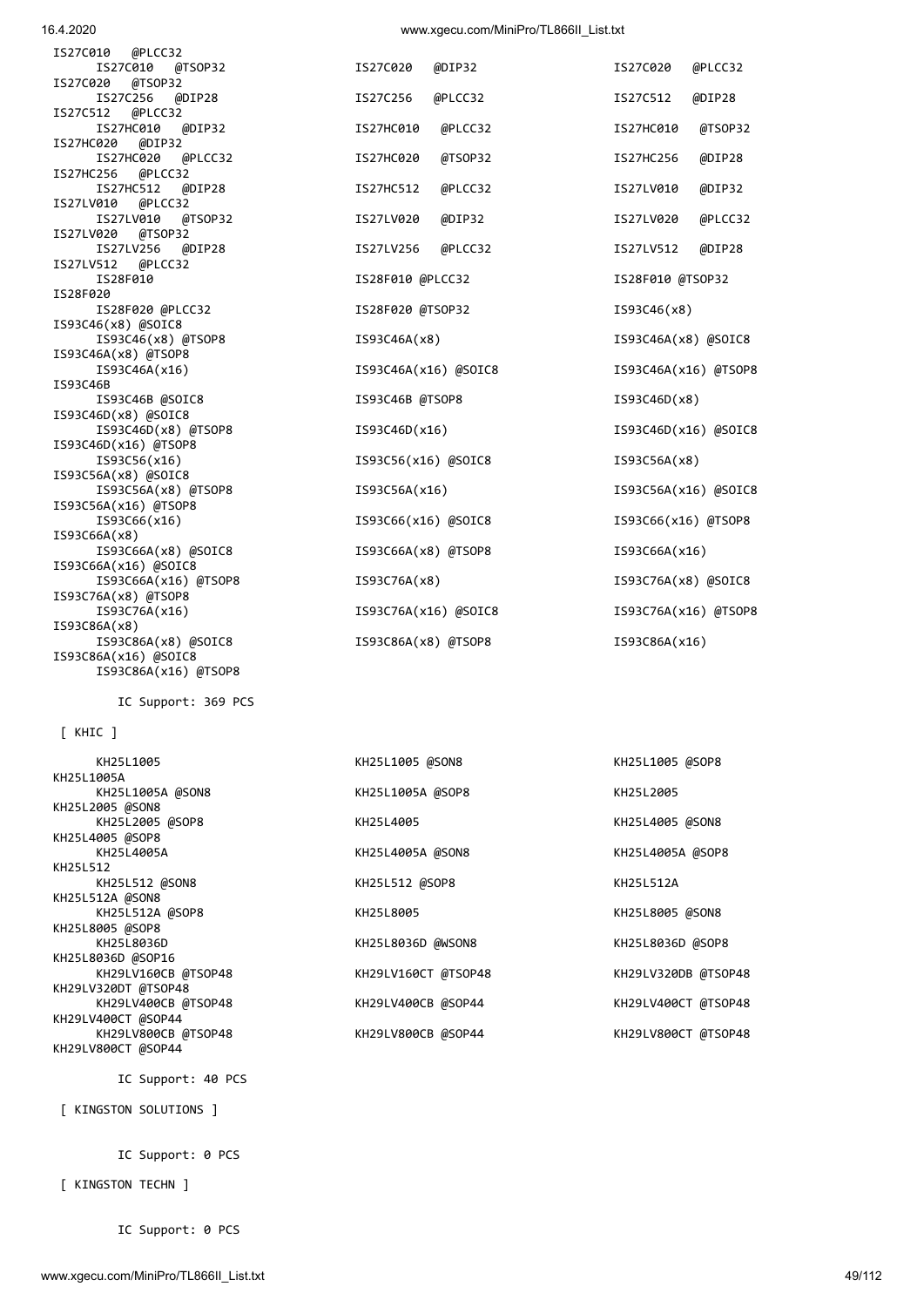| [ KODENSHI ]                          |                   |                     |
|---------------------------------------|-------------------|---------------------|
| KK24LC02B                             | KK24LC02B @SOIC8  | KK24LC04B           |
| KK24LC04B @SOIC8<br>KK24LC08B         | KK24LC08B @SOIC8  | KK24LC16B           |
| KK24LC16B @SOIC8                      |                   |                     |
| IC Support: 8 PCS                     |                   |                     |
| $[$ LATTICE $]$                       |                   |                     |
| GAL16V8<br>GAL16V8A @SOIC20           | GAL16V8 @SOIC20   | GAL16V8A            |
| GAL16V8B<br>GAL16V8C @SOIC20          | GAL16V8B @SOIC20  | GAL16V8C            |
| GAL16V8D<br>GAL20V8 @SOIC24           | GAL16V8D @SOIC20  | GAL20V8             |
| GAL20V8A                              | GAL20V8A @SOIC24  | GAL20V8B            |
| GAL20V8B @SOIC24<br>GAL20V8C          | GAL20V8C @SOIC24  | GAL20V8D            |
| GAL20V8D @SOIC24<br>GAL22V10          | GAL22V10 @SOIC24  | GAL22V10B           |
| GAL22V10B @SOIC24<br>GAL22V10C        | GAL22V10C @SOIC24 | GAL22V10D           |
| GAL22V10D @SOIC24                     |                   |                     |
| IC Support: 28 PCS                    |                   |                     |
| [ LINKAGE ]                           |                   |                     |
| LG28C010 @DIP32<br>LG28C020 @PLCC32   | LG28C010 @PLCC32  | LG28C020 @DIP32     |
| LG28C040 @DIP32                       | LG28C040 @PLCC32  |                     |
| IC Support: 6 PCS                     |                   |                     |
| [ LINKSMART ]                         |                   |                     |
| L24C02                                | L24C02 @SOIC8     | L24C02 @TSSOP8      |
|                                       |                   |                     |
| L24C04<br>L24C04 @SOIC8               | L24C04 @TSSOP8    | L29S400F @TSOP48    |
| L29S400F @SOP44<br>L29S400F-B @TSOP48 | L29S400F-B @SOP44 | L29S800F @TSOP48    |
| L29S800F @SOP44<br>L29S800F-B @TSOP48 | L29S800F-B @SOP44 | L29S160F<br>@TSOP48 |
| L29S160F-B @TSOP48<br>LST28001        | LST28001 @PLCC32  | LST28001 @TSOP32    |
| LST28002<br>LST28002 @PLCC32          | LST28002 @TSOP32  | LST28004            |
| LST28004 @PLCC32<br>LST28004 @TSOP32  |                   |                     |
| IC Support: 25 PCS                    |                   |                     |
| $[$ LITAO $]$                         |                   |                     |
| L24C01                                | L24C02            | L24C04              |
| L24C08<br>L24C16                      |                   |                     |
| IC Support: 5 PCS                     |                   |                     |
| $[$ LIZE $]$                          |                   |                     |
| L24C02                                | L24C02<br>@SOIC8  | @TSSOP8<br>L24C02   |
| L24C04<br>L24C04<br>@SOIC8            | L24C04<br>@TSSOP8 | L24C08              |
| @SOIC8<br>L24C08<br>L24C08<br>@TSSOP8 | L24C16            | L24C16<br>@SOIC8    |
| @TSSOP8<br>L24C16                     |                   |                     |
| IC Support: 12 PCS                    |                   |                     |
| [ LYONTEK ]                           |                   |                     |

| LY24C02<br>LY24C04               | LY24C02 @SOIC8 |                 | LY24C02 @TSSOP8 |        |
|----------------------------------|----------------|-----------------|-----------------|--------|
| LY24C04 @SOIC8<br>LY24C08 @SOIC8 |                | LY24C04 @TSSOP8 | LY24C08         |        |
| LY24C08 @TSSOP8                  | LY24C16        |                 | LY24C16         | @SOIC8 |

www.xgecu.com/MiniPro/TL866II\_List.txt 50/112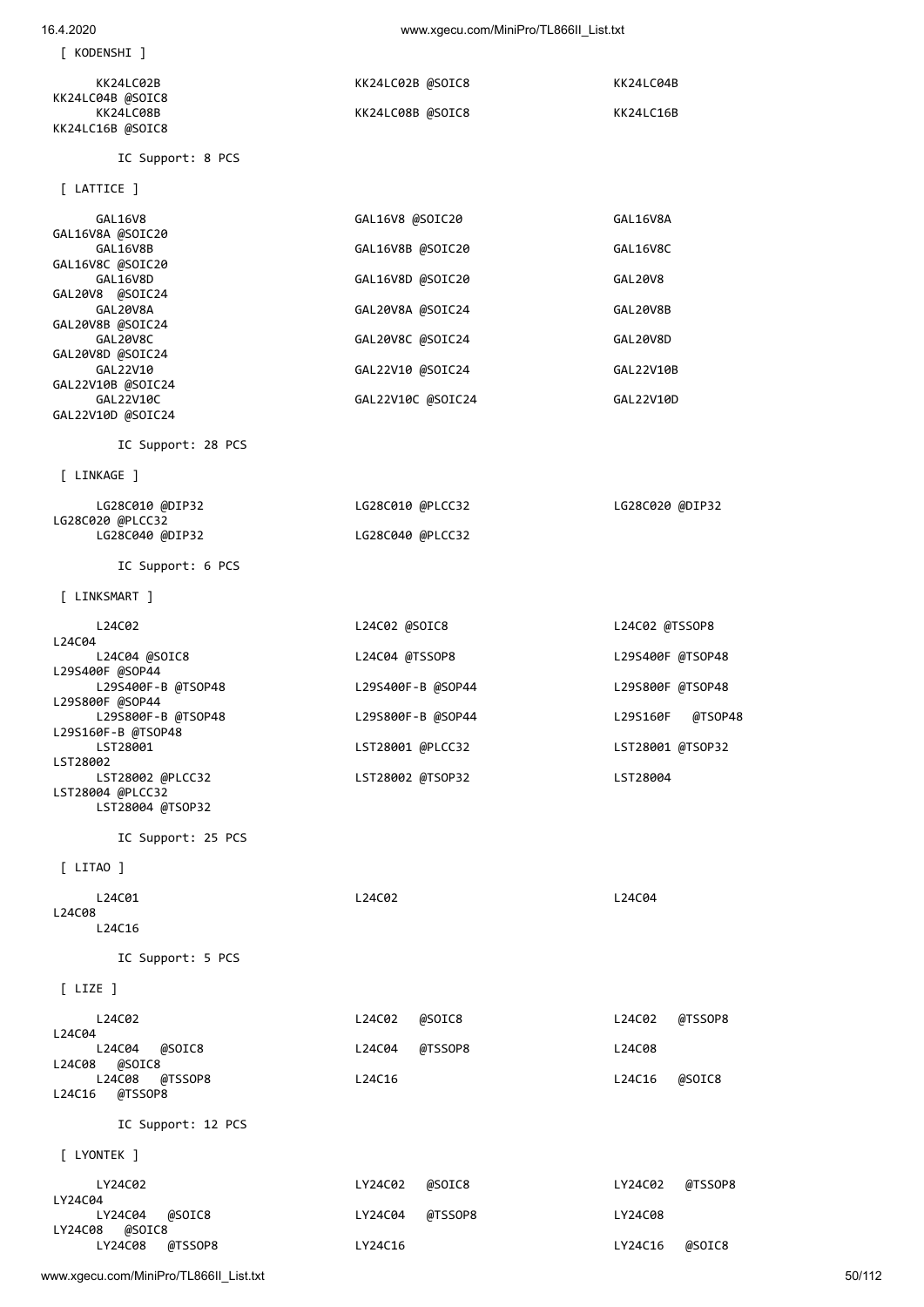KH25L1005 KH25L1005 @SON8 KH25L1005 @SOP8 KH25L1005A KH25L1005A @SON8 KH25L1005A @SOP8 KH25L2005 KH25L2005 @SON8 KH25L2005 @SOP8 KH25L4005 KH25L4005 @SON8 KH25L4005 @SOP8 KH25L4005A KH25L4005A @SON8 KH25L4005A @SOP8 KH25L512 KH25L512 @SON8 KH25L512 @SOP8 KH25L512A KH25L512A @SON8 KH25L512A @SOP8 KH25L8005 KH25L8005 @SON8 KH25L8005 @SOP8 KH25L8036D KH25L8036D @WSON8 KH25L8036D @SOP8 KH25L8036D @SOP16 KH29LV160CB @TSOP48 KH29LV160CT @TSOP48 KH29LV320DB @TSOP48 KH29LV320DT @TSOP48 KH29LV400CB @TSOP48 KH29LV400CB @SOP44 KH29LV400CT @TSOP48 KH29LV400CT @SOP44 KH29LV800CB @TSOP48 KH29LV800CB @SOP44 KH29LV800CT @TSOP48 KH29LV800CT @SOP44 MX25L512 MX25L512 @SOP8 MX25L512 @SON8 MX25L512A MX25L512A @SOP8 MX25L512A @SON8 MX25L512C MX25L512C @SOP8 MX25L512C @SON8 MX25L5121E MX25L5121E @SOP8 MX25L5121E @SON8 MX25L1005 MX25L1005 @SON8 MX25L1005 @SOP8 MX25L1005 @USON8 MX25L1005A MX25L1005A @SON8 MX25L1005A @SOP8 MX25L1005C @SON8 MX25L1005C @SOP8 MX25L1006E @SOP8 MX25L1006E @USON8 MX25L1021E MX25L1021E @SOP8 MX25L1021E @SON8 MX25L1025C @SOP8 MX25L1026E @SOP8 MX25L2005 MX25L2005 @SOP8 MX25L2005 @SON8 MX25L2005C @SOP8 MX25L2005C @USON8 MX25L2006E @SOP8 MX25L2006E @WSON8 MX25L2026C @SOP8 MX25L2026E @SOP8 MX25L2026E @WSON8 MX25L4005 MX25L4005 @SOP8 MX25L4005 @SON8 MX25L4005 @USON8 MX25L4005A MX25L4005A @SOP8 MX25L4005A @SON8 MX25L4005A @USON8 MX25L4005C MX25L4005C @SOP8 MX25L4005C @TSOP8 MX25L4005C @USON8 MX25L4006E MX25L4006E @SOP8 MX25L4006E @WSON8 MX25L4026E @SOP8 MX25L8005 MX25L8005 @SOP8 MX25L8005 @SON8 MX25L8005 @USON8 MX25L8006E MX25L8006E @SOP8 MX25L8006E @USON8 MX25L8006E @WSON8 MX25L8006E(OTP) MX25L8006E(OTP) @SOP8 MX25L8006E(OTP) @USON8 MX25L8006E(OTP) @WSON8 MX25L8008E @SOP8 MX25L8008E @USON8 MX25L8008E(OTP) MX25L8008E(OTP) @SOP8 MX25L8035E @SOP8 MX25L8035E(OTP) MX25L8036E @SOP8 MX25L8036E(OTP) @SOP8 MX25L8073E @SOP8 MX25L8073E(OTP) @SOP8 MX25L8075E @SOP8 MX25L8075E(OTP) @SOP8 MX25L1605 @SOP8 MX25L1605 @SOP16 MX25L1605A @SOP8 MX25L1605A @SOP16 MX25L1605D @SOP8 MX25L1605D @SOP16 MX25L1606E MX25L1606E @SOP8 MX25L1606E @USON8 MX25L1606E @WSON8 MX25L1606E @SOP16 MX25L1606E(OTP) MX25L1606E(OTP) @SOP8 MX25L1606E(OTP) @USON8 MX25L1606E(OTP) @WSON8 MX25L1606E(OTP) @SOP16 MX25L1633E @SOP8 MX25L1633E @WSON8 MX25L1633E @SOP16 MX25L1633E(OTP) @SOP8 MX25L1633E(OTP) @WSON8 MX25L1633E(OTP) @SOP16 MX25L1635D @SOP8 MX25L1635D @USON8 MX25L1635D @WSON8 MX25L1635D @SOP16 MX25L1635D(OTP) @SOP8 MX25L1635D(OTP) @USON8 MX25L1635D(OTP) @WSON8 MX25L1635D(OTP) @SOP16

[ MACRONIX ]

IC Support: 12 PCS

LY24C16 @TSSOP8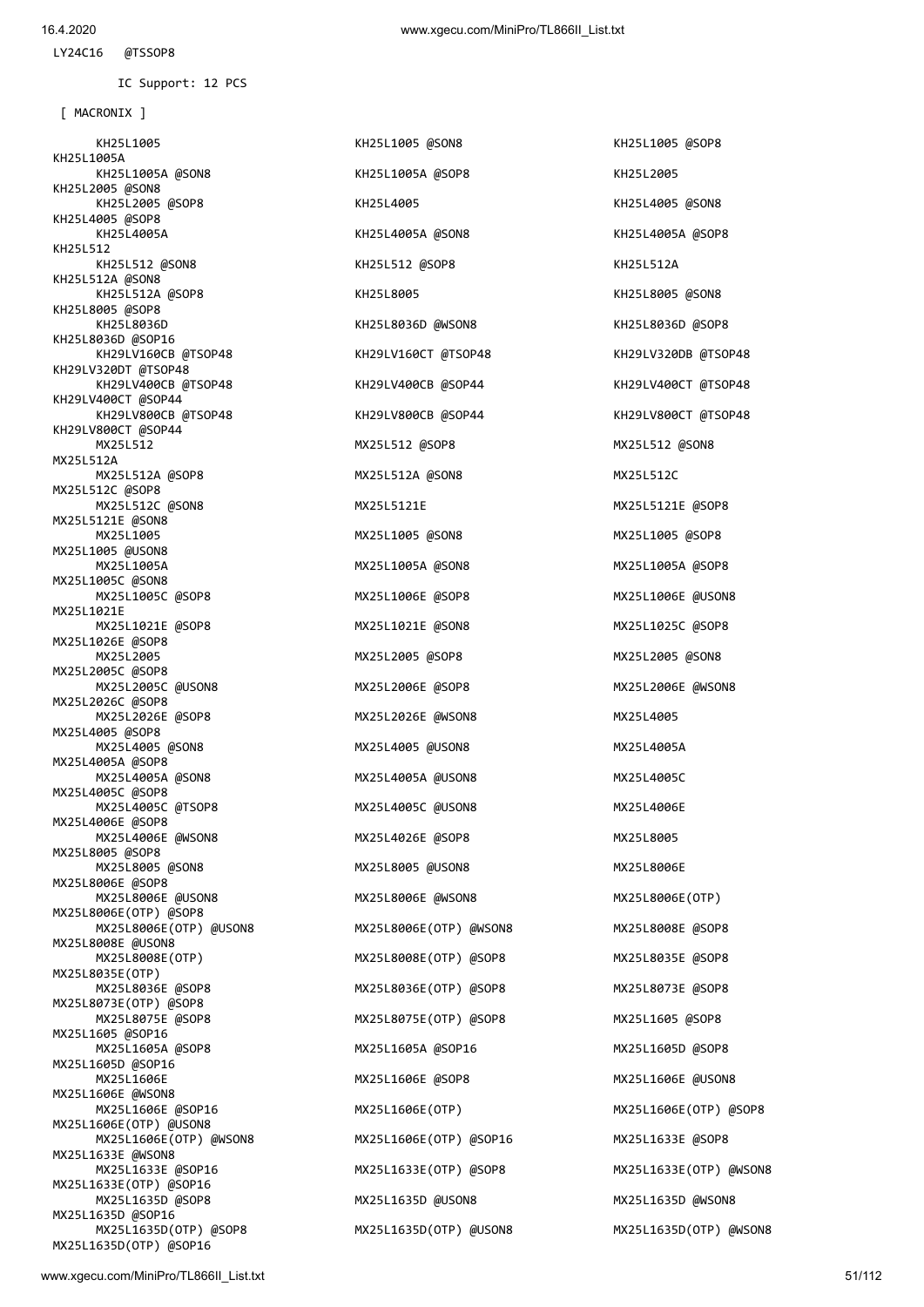MX25L6465E(OTP) @WSON8

MX25L1636D @WSON8 MX25L1636D @SOP16 MX25L1636D(OTP) @SOP8 MX25L1636D(OTP) @WSON8 MX25L1636D(OTP) @SOP16 MX25L1636E @SOP8 MX25L1636E(OTP) @SOP8 MX25L1673E @SOP8 MX25L1673E @WSON8 MX25L1673E @SOP16 MX25L1673E(OTP) @SOP8 MX25L1673E(OTP) @WSON8 MX25L1673E(OTP) @SOP16 MX25L1675E @SOP8 MX25L1675E @WSON8 MX25L1675E @SOP16 MX25L1675E(OTP) @SOP8 MX25L1675E(OTP) @WSON8 MX25L1675E(OTP) @SOP16 MX25L3205 @SOP8 MX25L3205 @SOP16 MX25L3205 @SOP16(9V) MX25L3205A @SOP8 MX25L3205A @SOP16 MX25L3205A @SOP16(9V) MX25L3205D @SOP8 MX25L3205D @SOP16 MX25L3205D @SOP16(9V) MX25L3206E MX25L3206E @SOP8 MX25L3206E @USON8 MX25L3206E @WSON8 MX25L3206E @SOP16 MX25L3206E(OTP) MX25L3206E(OTP) @SOP8 MX25L3206E(OTP) @USON8 MX25L3206E(OTP) @WSON8 MX25L3206E(OTP) @SOP16 MX25L3208E @SOP8 MX25L3208E @WSON8 MX25L3208E @SOP16 MX25L3208E(OTP) @SOP8 MX25L3208E(OTP) @WSON8 MX25L3208E(OTP) @SOP16 MX25L3225D @SOP8 MX25L3233F @SOP8 MX25L3233F @USON8 MX25L3233F @WSON8 MX25L3233F @SOP16 MX25L3233F(OTP) @SOP8 MX25L3233F(OTP) @USON8 MX25L3233F(OTP) @WSON8 MX25L3233F(OTP) @SOP16 MX25L3235D @SOP8 MX25L3235D @WSON8 MX25L3235D @SOP16 MX25L3235D(OTP) @SOP8 MX25L3235D(OTP) @WSON8 MX25L3235D(OTP) @SOP16 MX25L3235E @SOP8 MX25L3235E @WSON8 MX25L3235E @SOP16 MX25L3235E(OTP) @SOP8 MX25L3235E(OTP) @WSON8 MX25L3235E(OTP) @SOP16 MX25L3236D @SOP8<br>MX25L3236D @WSON8 MX25L3236D(OTP) @WSON8 MX25L3236D(OTP) @SOP16 MX25L3237D @WSON8 MX25L3237D @SOP16 MX25L3237D(OTP) @WSON8 MX25L3237D(OTP) @SOP16 MX25L3239E @SOP MX25L3239E @VSOP MX25L3239E @WSON MX25L3239E(OTP) @SOP8 MX25L3239E(OTP) @WSON8 MX25L3239E(OTP) @SOP16 MX25L3273E @SOP8 MX25L3273E @USON8 MX25L3273E @WSON8 MX25L3273E @SOP16 MX25L3273E(OTP) @SOP8 MX25L3273E(OTP) @USON8 MX25L3273E(OTP) @WSON8 MX25L3273E(OTP) @SOP16 MX25L3273F @SOP8 MX25L3273F @WSON8 MX25L3273F @SOP16 MX25L3273F(OTP) @SOP8 MX25L3273F(OTP) @WSON8 MX25L3273F(OTP) @SOP16 MX25L3275E @SOP8 MX25L3275E @WSON8 MX25L3275E @SOP16 MX25L3275E(OTP) @SOP8 MX25L3275E(OTP) @WSON8 MX25L3275E(OTP) @SOP16 MX25L6405 @16PIN<br>MX25L6405 @16PIN MX25L6405D @16PIN MX25L6405D @16PIN(9V) MX25L6406E @SOP8 MX25L6406E @WSON8 MX25L6406E @SOP16 MX25L6406E(OTP) @SOP8 MX25L6406E(OTP) @WSON8 MX25L6406E(OTP) @SOP16 MX25L6408E @SOP8 MX25L6408E @WSON8 MX25L6408E @SOP16 MX25L6408E(OTP) @SOP8 MX25L6408E(OTP) @WSON8 MX25L6408E(OTP) @SOP16 MX25L6433F @SOP8 MX25L6433F @WSON8 MX25L6433F @SOP16 MX25L6433F(OTP) @SOP8 MX25L6433F(OTP) @WSON8 MX25L6433F(OTP) @SOP16 MX25L6435E @SOP8 MX25L6435E @WSON8 MX25L6435E @SOP16 MX25L6435E(OTP) @SOP8 MX25L6435E(OTP) @WSON8 MX25L6435E(OTP) @SOP16 MX25L6436E @SOP8 MX25L6436E @WSON8 MX25L6436E @SOP16 MX25L6436E(OTP) @SOP8 MX25L6436E(OTP) @WSON8 MX25L6436E(OTP) @SOP16 MX25L6439E @SOP8 MX25L6439E @WSON8 MX25L6439E @SOP16 MX25L6439E(OTP) @SOP8 MX25L6439E(OTP) @WSON8 MX25L6439E(OTP) @SOP16 MX25L6445E @SOP8 MX25L6445E @WSON8 MX25L6445E @SOP16 MX25L6445E(OTP) @SOP8 MX25L6445E(OTP) @WSON8 MX25L6445E(OTP) @SOP16 MX25L6465E @SOP8

MX25L3236D @SOP16 MX25L3236D(OTP) @SOP8 MX25L6405 @16PIN(9V) MX25L6405D

 MX25L1635E @SOP8 MX25L1635E(OTP) @SOP8 MX25L1636D @SOP8 MX25L3225D(OTP) @SOP8 MX25L3225D(OTP) @WSON8 MX25L6465E @WSON8 MX25L6465E @SOP16 MX25L6465E(OTP) @SOP8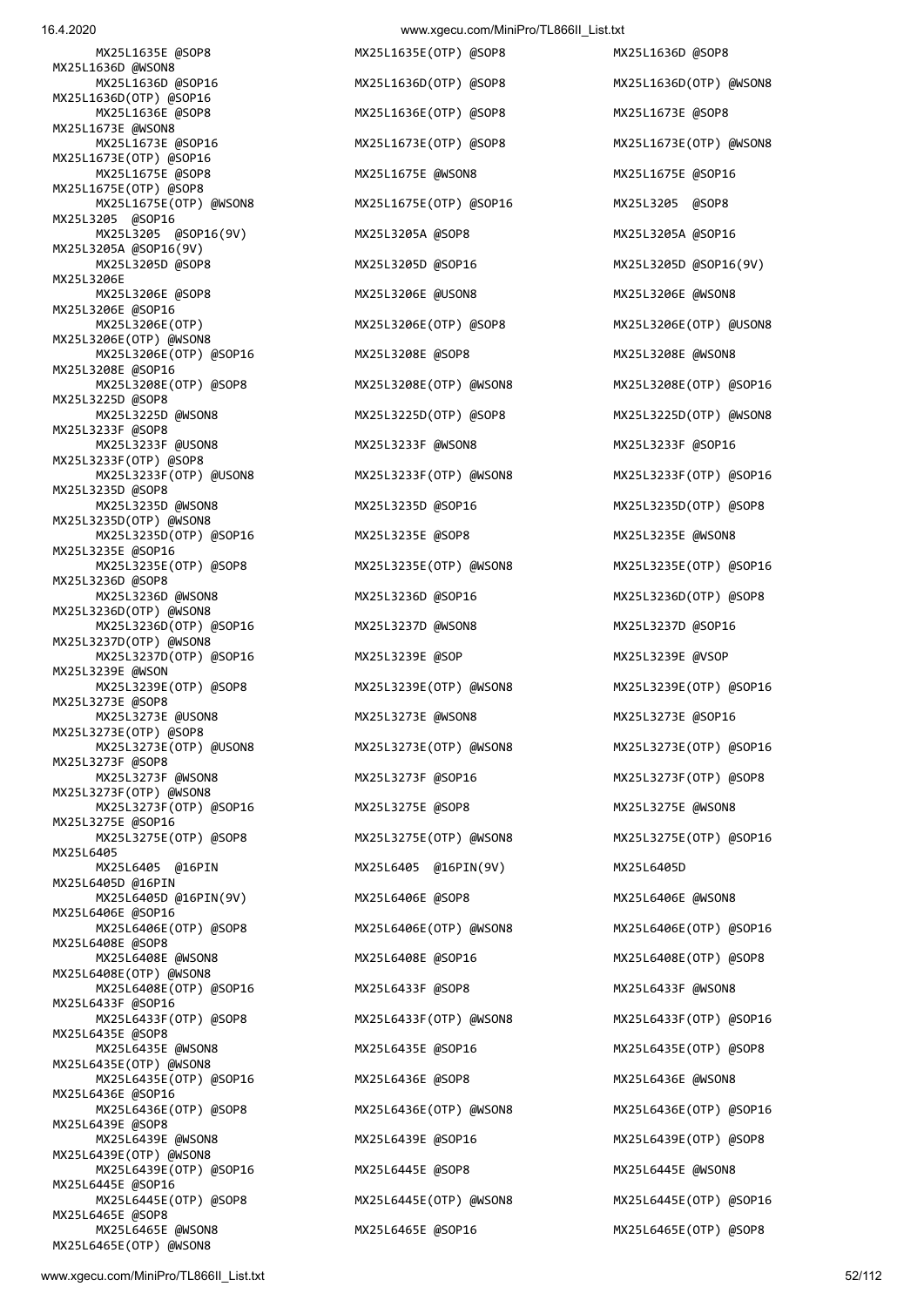MX25L6465E(OTP) @SOP16 MX25L6473E @SOP8 MX25L6473E @WSON8 MX25L6473E @SOP16 MX25L6473E(OTP) @SOP8 MX25L6473E(OTP) @WSON8 MX25L6473E(OTP) @SOP16 MX25L6473F @SOP8 MX25L6473F @WSON8 MX25L6473F @SOP16 MX25L6473F(OTP) @SOP8 MX25L6473F(OTP) @WSON8 MX25L6473F(OTP) @SOP16 MX25L6475E @SOP8 MX25L6475E @WSON8 MX25L6475E @SOP16 MX25L6475E(OTP) @SOP8 MX25L6475E(OTP) @WSON8 MX25L6475E(OTP) @SOP16 MX25L12805D @SON8 MX25L12805D @WSON8 MX25L12805D @SOP16 MX25L12835E @WSON8 MX25L12835E @SOP16 MX25L12835E(OTP) @WSON8 MX25L12835E(OTP) @SOP16 MX25L12835F @SOP8 MX25L12835F @WSON8 MX25L12835F @SOP16 MX25L12835F(OTP) @SOP8 MX25L12835F(OTP) @WSON8 MX25L12835F(OTP) @SOP16 MX25L12836E @SOP8 MX25L12836E @WSON8 MX25L12836E @SOP16 MX25L12836E(OTP) @SOP8 MX25L12836E(OTP) @WSON8 MX25L12836E(OTP) @SOP16 MX25L12839F @WSON8 MX25L12839F @SOP16 MX25L12839F(OTP) @WSON8 MX25L12839F(OTP) @SOP16 MX25L12845E @WSON8 MX25L12845E @SOP16 MX25L12845E(OTP) @WSON8 MX25L12845E(OTP) @SOP16 MX25L12845F @SOP8 MX25L12845F @WSON8<br>MX25L12845F @SOP16 MX25L12845G @SOP16 MX25L12845G(OTP) @SOP8 MX25L12845G(OTP) @WSON8 MX25L12845G(OTP) @SOP16 MX25L12865E @SOP8 MX25L12865E @WSON8 MX25L12865E @SOP16 MX25L12865E(OTP) @SOP8 MX25L12865E(OTP) @WSON8 MX25L12865E(OTP) @SOP16 MX25L12865F @SOP8 MX25L12865F @WSON8 MX25L12865F @SOP16<br>MX25L12865F(OTP) @SOP8 MX25L12873F @SOP8 MX25L12873F @WSON8 MX25L12873F @SOP16 MX25L12873F(OTP) @SOP8 MX25L12873F(OTP) @WSON8 MX25L12873F(OTP) @SOP16 MX25L12875F @SOP8 MX25L12875F @WSON8 MX25L12875F @SOP16 MX25L12875F(OTP) @SOP8 MX25L12875F(OTP) @WSON8 MX25L12875F(OTP) @SOP16 MX25L25633F @SOIC8 MX25L25633F @SOIC16 MX25L25633F(OTP) @SOIC8 MX25L25633F(OTP) @SOIC16 MX25L25635E @SOIC8 MX25L25635E @SOIC16 MX25L25635E(OTP) @SOIC8 MX25L25635E(OTP) @SOIC16 MX25L25635F @SOIC8 MX25L25635F @SOIC16 MX25L25635F(OTP) @SOIC8 MX25L25635F(OTP) @SOIC16 MX25L25636E @SOIC8 MX25L25636E @SOIC16 MX25L25636E(OTP) @SOIC8 MX25L25636E(OTP) @SOIC16 MX25L25639F @SOIC8 MX25L25639F(OTP) @SOIC8 MX25L25645G @SOIC8 MX25L25645G @SOIC16 MX25L25645G(OTP) @SOIC8 MX25L25645G(OTP) @SOIC16 MX25L25673G @SOIC8 MX25L25673G @SOIC16 MX25L25735E @SOIC8 MX25L25735E @SOIC16 MX25L25735E(OTP) @SOIC8 MX25L25735E(OTP) @SOIC16 MX25L25735F @SOIC8 MX25L51237G @SOIC8 MX25L51237G @SOIC16 MX25L51237G(OTP) @SOIC8 MX25L51237G(OTP) @SOIC16 MX25L51245G @SOIC8 MX25L51245G @SOIC16 MX25L51245G(OTP) @SOIC8 MX25L51245G(OTP) @SOIC16 MX25L51273G @SOIC8 MX25L51273G @SOIC16 MX25L51273G(OTP) @SOIC8 MX25L51273G(OTP) @SOIC16 MX25LM51245G @SOIC8 MX25LM51245G @SOIC16 MX25LM51245G(OTP) @SOIC8 MX25LM51245G(OTP) @SOIC16 MX25R512F MX25R512F @SOP8 MX25R512F @TSSOP8 MX25R512F @USON8 MX25R512F(OTP) MX25R512F(OTP) @SOP8 MX25R512F(OTP) @TSSOP8 MX25R512F(OTP) @USON8 MX25R1035F MX25R1035F @SOP8 MX25R1035F @TSSOP8 MX25R1035F @USON8 MX25R1035F(OTP) MX25R1035F(OTP) @SOP8 MX25R1035F(OTP) @TSSOP8 MX25R1035F(OTP) @USON8 MX25R2035F MX25R2035F @SOP8 MX25R2035F @TSSOP8 MX25R2035F @USON8 MX25R2035F(OTP) MX25R2035F(OTP) @SOP8 MX25R2035F(OTP) @TSSOP8 MX25R2035F(OTP) @USON8 MX25R4035F MX25R4035F @SOP8 MX25R4035F @USON8 MX25R4035F @WSON8 MX25R4035F(OTP)<br>MX25R4035F(OTP) @SOP8

MX25L12845G @SOP8 MX25L12845G @WSON8 MX25L12865F(OTP) @WSON8 MX25L12865F(OTP) @SOP16 MX25R4035F(OTP) @USON8 MX25R4035F(OTP) @WSON8

MX25L25735F(OTP) @SOIC8 MX25L25735F(OTP) @SOIC16

MX25R8035F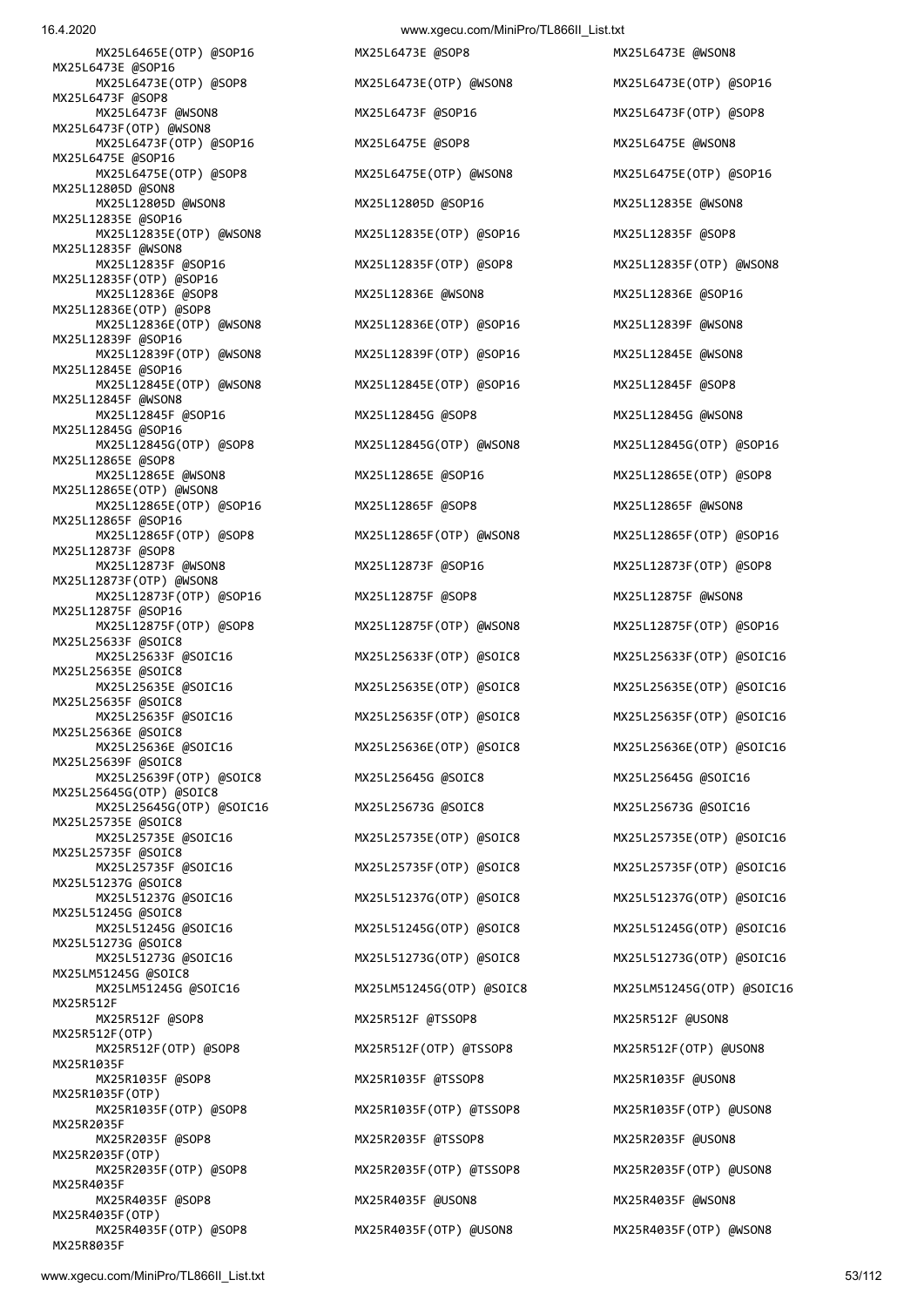16.4.2020 www.xgecu.com/MiniPro/TL866II\_List.txt

 MX25R8035F @SOP8 MX25R8035F @USON8 MX25R8035F @WSON8 MX25R8035F(OTP)<br>MX25R8035F(OTP) @SOP8 MX25R1635F MX25R1635F @SOP8 MX25R1635F @USON8 MX25R1635F @WSON8 MX25R1635F(OTP)<br>MX25R1635F(OTP) @SOP8 MX25R3235F MX25R3235F @SOP8 MX25R3235F @USON8 MX25R3235F @WSON8 MX25R3235F(OTP) MX25R3235F(OTP) @SOP8 MX25R3235F(OTP) @USON8 MX25R3235F(OTP) @WSON8 MX25R6435F MX25R6435F @SOP8 MX25R6435F @USON8 MX25R6435F @WSON8 MX25R6435F(OTP) MX25R6435F(OTP) @SOP8 MX25R6435F(OTP) @USON8 MX25R6435F(OTP) @WSON8 MX25U5121E 1.8V @SOP8 MX25U5121E 1.8V @TSSOP8 MX25U5121E 1.8V @USON8 MX25U1001E 1.8V @SOP8 MX25U1001E 1.8V @TSSOP8 MX25U1001E 1.8V @USON8 MX25U2032E 1.8V @SOP8 MX25U2032E 1.8V @TSSOP8 MX25U2032E 1.8V @USON8 MX25U2032E 1.8V(OTP) @SOP8 MX25U2032E 1.8V(OTP) @TSSOP8 MX25U2032E 1.8V(OTP) @USON8 MX25U2033E 1.8V @SOP8 MX25U2033E 1.8V(OTP) @TSSOP8 MX25U2033E 1.8V(OTP) @USON8 MX25U4032E 1.8V @SOP8 MX25U4032E 1.8V @USON8 MX25U4032E 1.8V @WSON8 MX25U4033E 1.8V @SOP8 MX25U4033E 1.8V @USON8 MX25U4033E 1.8V @WSON8 MX25U4033E 1.8V(OTP) @SOP8 MX25U4033E 1.8V(OTP) @USON8 MX25U4033E 1.8V(OTP) @WSON8 MX25U4035 1.8V @SOP8 MX25U4035 1.8V @USON8 MX25U4035 1.8V @WSON8 MX25U8032E 1.8V @SOP8 MX25U8032E 1.8V @USON8 MX25U8032E 1.8V @WSON8 MX25U8032E 1.8V(OTP) @SOP8 MX25U8032E 1.8V(OTP) @USON8 MX25U8032E 1.8V(OTP) @WSON8 MX25U8033E 1.8V @SOP8 MX25U8033E 1.8V @USON8 MX25U8033E 1.8V @WSON8 MX25U8033E 1.8V(OTP) @SOP8 MX25U8033E 1.8V(OTP) @USON8 MX25U8033E 1.8V(OTP) @WSON8 MX25U8035 1.8V @SOP8 MX25U8035 1.8V @USON8 MX25U8035 1.8V @WSON8 MX25U8035 1.8V(OTP) @SOP8 MX25U8035 1.8V(OTP) @USON8 MX25U8035 1.8V(OTP) @WSON8 MX25U8035E 1.8V @SOP8 MX25U8035E 1.8V @USON8 MX25U8035E 1.8V @WSON8 MX25U8035E 1.8V(OTP) @SOP8 MX25U8035E 1.8V(OTP) @USON8 MX25U8035E 1.8V(OTP) @WSON8 MX25U1635E 1.8V @SOP8 MX25U1635E 1.8V @USON8 MX25U1635E 1.8V @WSON8 MX25U1635E 1.8V(OTP) @SOP8 MX25U1635E 1.8V(OTP) @USON8 MX25U1635E 1.8V(OTP) @WSON8 MX25U1635F 1.8V @SOP8 MX25U1635F 1.8V @USON8 MX25U1635F 1.8V @WSON8 MX25U3235E 1.8V @SOP8 MX25U3235E 1.8V @USON8 MX25U3235E 1.8V @WSON8 MX25U3235E 1.8V(OTP) @SOP8 MX25U3235E 1.8V(OTP) @USON8 MX25U3235E 1.8V(OTP) @WSON8 MX25U3235F 1.8V @SOP8 MX25U3235F 1.8V @USON8 MX25U3235F 1.8V @WSON8 MX25U6435F 1.8V @SOP8<br>MX25U6435F 1.8V @USON8 MX25U6435F 1.8V(OTP) @USON8 MX25U6435F 1.8V(OTP) @WSON8 MX25U6473F 1.8V @SOP8 MX25U6473F 1.8V @USON8 MX25U6473F 1.8V @WSON8 MX25U6473F 1.8V(OTP) @SOP8 MX25U6473F 1.8V(OTP) @USON8 MX25U6473F 1.8V(OTP) @WSON8 MX25U12835F 1.8V @SOP8 MX25U12835F 1.8V(OTP) @WSON8 MX25U12835F 1.8V(OTP) @SOP16 MX25U25635F @SOIC8 MX25U25635F @SOIC16 MX25U25635F(OTP) @SOIC8 MX25U25635F(OTP) @SOIC16 MX25U25645G @SOIC8 MX25U25645G @SOIC16 MX25U25645G(OTP) @SOIC8 MX25U25645G(OTP) @SOIC16 MX25U51245G @SOIC8 MX25U51245G @SOIC16 MX25U51245G(OTP) @SOIC8 MX25U51245G(OTP) @SOIC16 MX25V512 MX25V512 @SOP8 MX25V512 @WSOP8 MX25V512C MX25V512C @SOP8 MX25V512C @WSOP8 MX25V512E<br>MX25V512E @SOP8 MX25V512F @SOP8 MX25V512F @WSOP8 MX25V512F(OTP) MX25V512F(OTP) @SOP8

MX25R8035F(OTP) @USON8 MX25R8035F(OTP) @WSON8 MX25R1635F(OTP) @USON8 MX25R1635F(OTP) @WSON8 MX25U2033E 1.8V @USON8 MX25U2033E 1.8V (OTP) @SOP8 MX25U4035 1.8V(OTP) @USON8 MX25U4035 1.8V(OTP) @WSON8 MX25U6435F 1.8V @WSON8 MX25U6435F 1.8V (OTP) @SOP8 MX25V512E @WSOP8 MX25V512F

 MX25U4032E 1.8V(OTP) @SOP8 MX25U4032E 1.8V(OTP) @USON8 MX25U4032E 1.8V(OTP) @WSON8 MX25U1635F 1.8V(OTP) @USON8 MX25U1635F 1.8V(OTP) @WSON8 MX25U3235F 1.8V(OTP) @USON8 MX25U3235F 1.8V(OTP) @WSON8 MX25U12835F 1.8V @WSON8 MX25U12835F 1.8V @SOP16 MX25U12835F 1.8V(OTP) @SOP8

MX25V512F(OTP) @WSOP8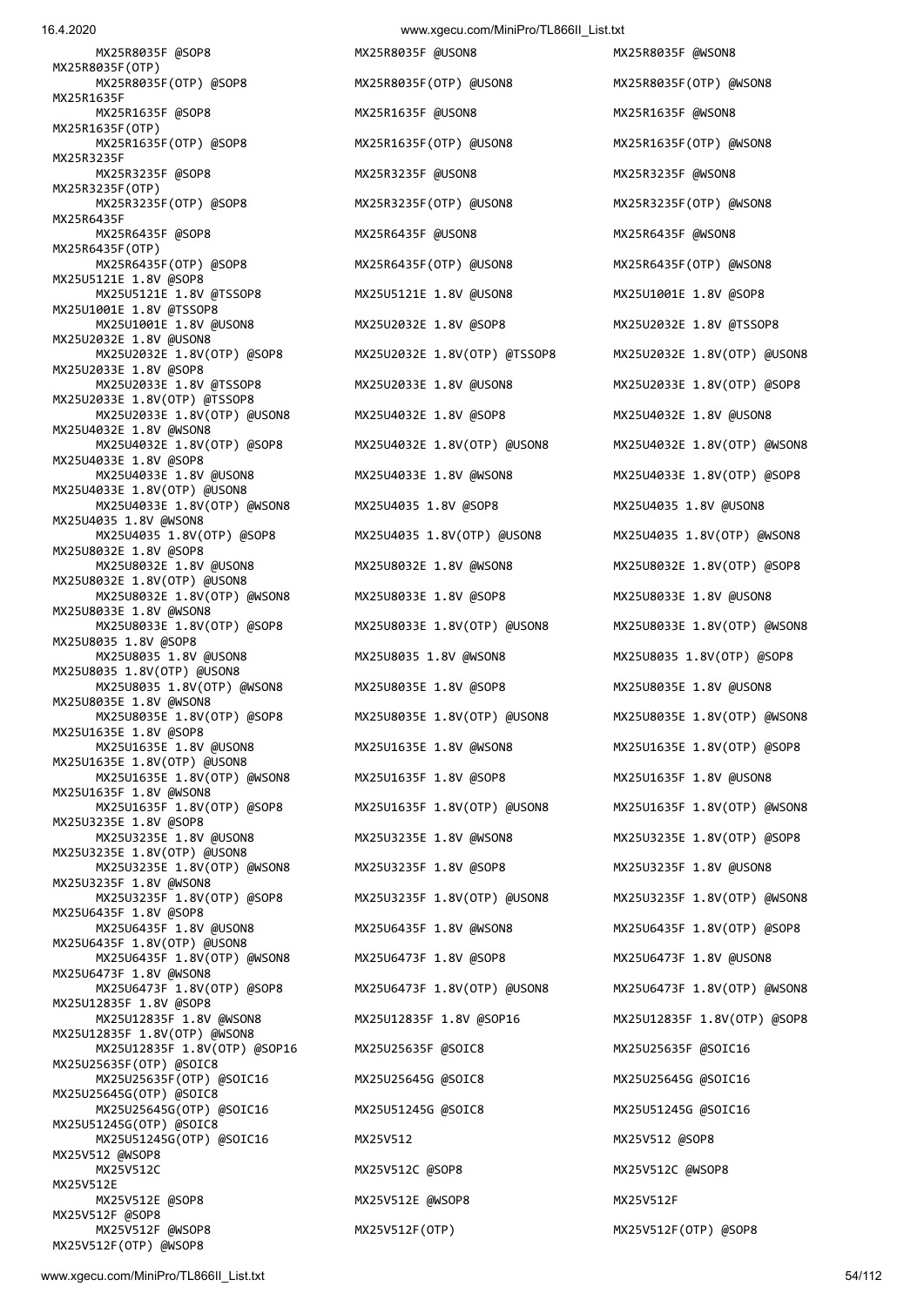MX25V1006E MX25V1006E @SOP8 MX25V1006E @WSOP8 MX25V1035F MX25V1035F @SOP8 MX25V1035F @WSOP8 MX25V1035F(OTP) MX25V1035F(OTP) @SOP8 MX25V1035F(OTP) @WSOP8 MX25V2006E MX25V2006E @SOP8 MX25V2006E @WSOP8 MX25V2035F MX25V2035F @SOP8 MX25V2035F @WSOP8 MX25V2035F(OTP) MX25V2035F(OTP) @SOP8 MX25V2035F(OTP) @WSOP8 MX25V4005 MX25V4005 @SOP8 MX25V4005 @WSON8 MX25V4006E MX25V4006E @SOP8 MX25V4006E @WSON8 MX25V4035 MX25V4035 @SOP8 MX25V4035 @WSON8 MX25V4035(OTP) MX25V4035(OTP) @SOP8 MX25V4035(OTP) @WSON8 MX25V4035F MX25V4035F @SOP8 MX25V4035F @WSON8 MX25V4035F(OTP) MX25V4035F(OTP) @SOP8 MX25V4035F(OTP) @WSON8 MX25V8005 MX25V8005 @SOP8 MX25V8005 @WSON8 MX25V8006E MX25V8006E @SOP8 MX25V8006E @WSON8 MX25V8035 MX25V8035 @SOP8<br>MX25V8035 @WSON8 MX25V8035(OTP) @WSON8 MX25V8035F(OTP) MX25V8035F(OTP) @SOP8 MX25V8035F(OTP) @WSON8 MX25V1635F @SOP8 MX25V1635F @WSON8 MX25V1635F(OTP) @SOP8 MX25V1635F(OTP) @WSON8 MX25V6433F @SOP8 MX25V6433F @WSON8 MX25V6433F @SOIC16 MX25V6433F(OTP) @SOP8 MX25V6433F(OTP) @SOIC16 MX26C1000 MX26C1000 @PLCC32 MX26C1000 @TSOP32 MX26C2000 MX26C2000 @PLCC32 MX26C2000 @TSOP32 MX26C4000 MX26C4000 MX26C4000 MX26C4000 MX26C4000 MX26C4000 MX26C4000 MX26C4000 MX26C4000 MX26C4000 MX26C4000 MX26C4000 MX26C4000 MX26C4000 MX26C4000 MX26C4000 MX26C4000 MX26C4000 MX26C4000 MX26C4000 MX26 MX26C4000 @TSOP32 MX26LV004B @PLCC32 MX26LV004B @TSOP40 MX26LV004T @PLCC32 MX26LV004T @TSOP40 MX26LV008B @TSOP40 MX26LV008T @TSOP40 MX26LV040 MX26LV040 @PLCC32 MX26LV040 @TSOP32 MX26LV160B @TSOP48 MX26LV160T @TSOP48 MX26LV400B @TSOP48 MX26LV400T @TSOP48 MX26LV800B @TSOP48 MX26LV800T @TSOP48 MX27C1000 @DIP32 MX27C1000 @PLCC32 MX27C1000 @TSOP32 MX27C1000A @DIP32 MX27C1000A @PLCC32 MX27C1000A @TSOP32 MX27C1024 @DIP40 MX27C2000 @DIP32 MX27C2000 @PLCC32 MX27C2000 @TSOP32 MX27C2000A @DIP32 MX27C2000A @PLCC32 MX27C2000A @TSOP32 MX27C2048 @DIP40 MX27C256 @DIP28 MX27C256 @PLCC32 MX27C4000 @DIP32 MX27C4000 @PLCC32 MX27C4000 @TSOP32 MX27C4000A @DIP32 MX27C4000A @PLCC32 MX27C4000A @TSOP32 MX27C4096 @DIP40 MX27C512 @DIP28 MX27C512 @PLCC32 MX27C8000 @DIP32 MX27C8000 @PLCC32 MX27C8000 @TSOP32 MX27C8000A @DIP32 MX27C8000A @PLCC32 MX27C8000A @TSOP32 MX27L1000 @DIP32 MX27L1000 @PLCC32 MX27L1000 @TSOP32 MX27L2000 @DIP32 MX27L2000 @PLCC32 MX27L2000 @TSOP32 MX27L256 @DIP28 MX27L256 @PLCC32 MX27L4000 @DIP32 MX27L4000 @PLCC32 MX27L4000 @TSOP32 MX27L4096 @DIP40 MX27L512 @DIP28 MX27L512 @PLCC32 MX28F1000P MX28F1000P @PLCC32 MX28F1000P @TSOP32 MX28F160C3B @TSOP48 MX28F160C3T @TSOP48 MX28F2000P MX28F2000P @PLCC32 MX28F2000P @TSOP32 MX28F2000T MX28F2100B @TSOP48 MX28F640C3B @TSOP48 MX28F640C3T @TSOP48 MX29F001B @DIP32 MX29F001B @PLCC32 MX29F001B @TSOP32 MX29F001T @DIP32 MX29F001T @PLCC32 MX29F001T @TSOP32 MX29F002B @DIP32 MX29F002B @PLCC32 MX29F002B @TSOP32 MX29F002NB @DIP32 MX29F002NB @PLCC32 MX29F002NB @TSOP32

MX25V8035(OTP) MX25V8035(OTP) @SOP8 MX25V8035F @SOP8 MX25V8035F @WSON8 MX29F002NT @DIP32 MX29F002NT @PLCC32 MX29F002NT @TSOP32

MX29F002T @DIP32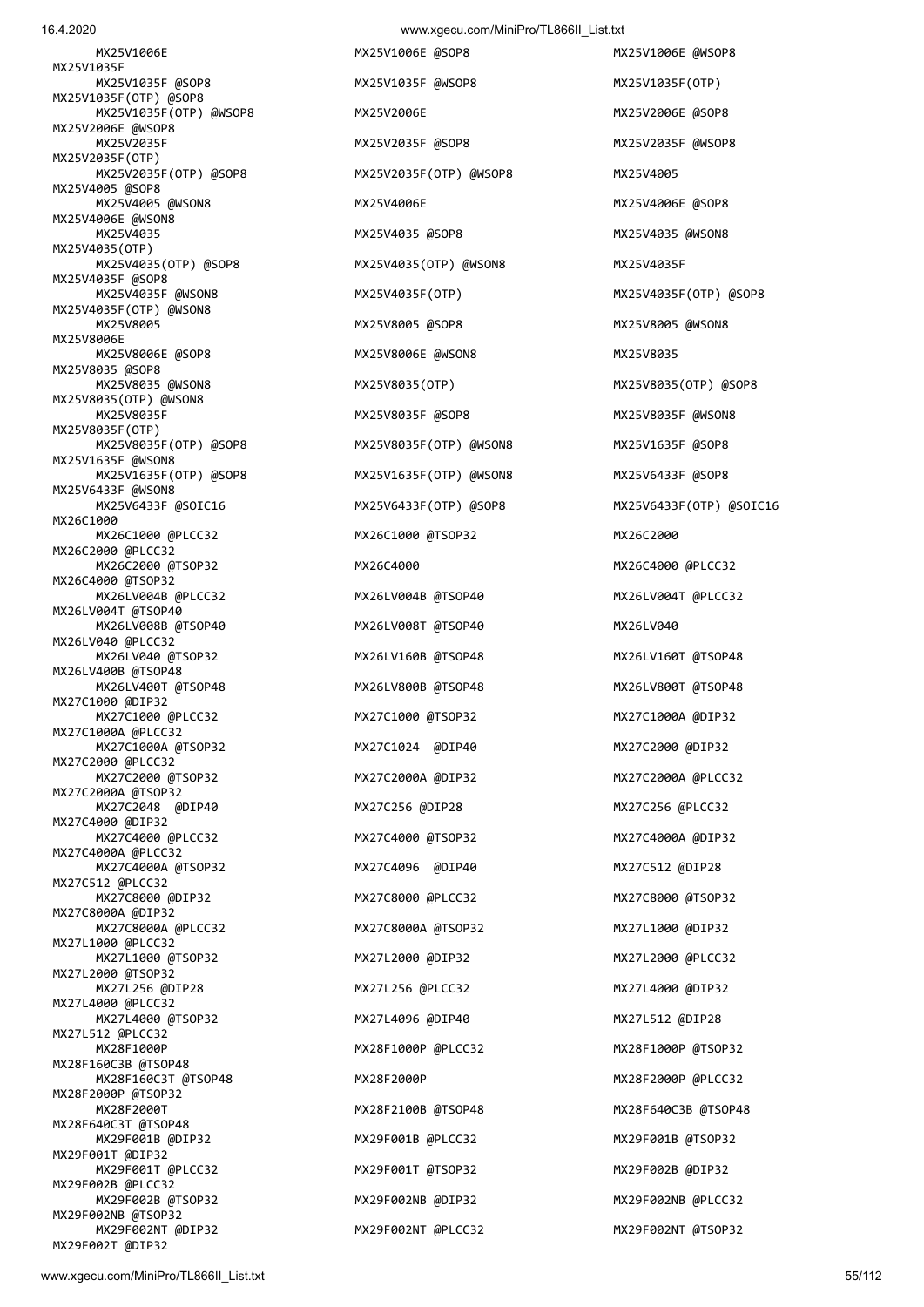MX29F022NT @PLCC32

MX29F022T @TSOP32

MX29F040C @DIP32

MX29F100B @TSOP48

MX29F200B @TSOP48

MX29F200CT @TSOP48

MX29F400B @TSOP48

MX29F400CT @TSOP48

MX29F800CT @TSOP48

MX29LV002CB @PLCC32

MX29LV002NCT @PLCC32

MX29LV004B @PLCC32

MX29LV004CT @TSOP40

MX29LV008B @TSOP40

MX29LV008CT @TSOP40

MX29LV040 @PLCC32

MX29LV160B @TSOP48

MX29LV160BT @TSOP48

MX29LV160DT @TSOP48

MX29LV320AB @TSOP48

MX29LV320BT @TSOP48

MX29LV320DT @TSOP48

MX29LV320MT @TSOP48

MX29LV400BB @TSOP48

MX29LV400CB @TSOP48

MX29LV400T @TSOP48

MX29LV640EB @TSOP48

MX29LV800B @TSOP48

MX29LV800BT @TSOP48

MX29LV800CT @TSOP48

MX30LF2G18AB @TSOP48

MX30LF2GE8AB @TSOP48

MX30LF4G28AC @TSOP48

MX60LF8G28AC @TSOP48

MX30LF1208AA

MX29F800B @TSOP48

16.4.2020 www.xgecu.com/MiniPro/TL866II\_List.txt MX29F002T @PLCC32 MX29F002T @TSOP32 MX29F004B @DIP32 MX29F004B @PLCC32 MX29F004B @TSOP32 MX29F004T @DIP32 MX29F004T @PLCC32 MX29F004T @TSOP32 MX29F022B @DIP32 MX29F022B @PLCC32 MX29F022B @TSOP32 MX29F022NB @DIP32

| MX29F002T @PLCC32<br>004B @PLCC32             | MX29F002T @TSOP32    |         | MX29F004B @DIP32     |         |
|-----------------------------------------------|----------------------|---------|----------------------|---------|
| MX29F004B @TSOP32                             | MX29F004T @DIP32     |         | MX29F004T @PLCC32    |         |
| 004T @TSOP32<br>MX29F022B @DIP32              | MX29F022B @PLCC32    |         | MX29F022B @TSOP32    |         |
| 022NB @DIP32<br>MX29F022NB @PLCC32            | MX29F022NB @TSOP32   |         | MX29F022NT @DIP32    |         |
| 022NT @PLCC32<br>MX29F022NT @TSOP32           | MX29F022T @DIP32     |         | MX29F022T @PLCC32    |         |
| 022T @TSOP32<br>MX29F040 @DIP32               | MX29F040 @PLCC32     |         | MX29F040 @TSOP32     |         |
| 040C @DIP32<br>MX29F040C @PLCC32              | MX29F040C @TSOP32    |         | MX29F080 @TSOP40     |         |
| 100B @TSOP48<br>MX29F100B @SOP44              | MX29F100T @TSOP48    |         | MX29F100T @SOP44     |         |
| 200B @TSOP48<br>MX29F200B @SOP44              | MX29F200CB @TSOP48   |         | MX29F200CB @SOP44    |         |
| 200CT @TSOP48                                 |                      |         |                      |         |
| MX29F200CT @SOP44<br>400B @TSOP48             | MX29F200T @TSOP48    |         | MX29F200T @SOP44     |         |
| MX29F400B @SOP44<br>400CT @TSOP48             | MX29F400CB @TSOP48   |         | MX29F400CB @SOP44    |         |
| MX29F400CT @SOP44<br>800B @TSOP48             | MX29F400T @TSOP48    |         | MX29F400T @SOP44     |         |
| MX29F800B @SOP44<br>800CT @TSOP48             | MX29F800CB @TSOP48   |         | MX29F800CB @SOP44    |         |
| MX29F800CT @SOP44<br>V002CB @PLCC32           | MX29F800T @TSOP48    |         | MX29F800T @SOP44     |         |
| MX29LV002CB @TSOP32<br>V002NCT @PLCC32        | MX29LV002NCB @PLCC32 |         | MX29LV002NCB @TSOP32 |         |
| MX29LV002NCT @TSOP32                          | MX29LV002CT @PLCC32  |         | MX29LV002CT @TSOP32  |         |
| V004B @PLCC32<br>MX29LV004B @TSOP32           | MX29LV004B @TSOP40   |         | MX29LV004CB @TSOP40  |         |
| V004CT @TSOP40<br>MX29LV004T @PLCC32          | MX29LV004T @TSOP32   |         | MX29LV004T @TSOP40   |         |
| /008B @TSOP40<br>MX29LV008BB @TSOP40          | MX29LV008BT @TSOP40  |         | MX29LV008CB @TSOP40  |         |
| <b>V008CT @TSOP40</b><br>MX29LV008T @TSOP40   | MX29LV017AT @TSOP40  |         | MX29LV017BT @TSOP40  |         |
| V040 @PLCC32<br>MX29LV040 @TSOP32             | MX29LV040C @PLCC32   |         | MX29LV040C @TSOP32   |         |
| V160B @TSOP48<br>MX29LV160AB @TSOP48          | MX29LV160AT @TSOP48  |         | MX29LV160BB @TSOP48  |         |
| V160BT @TSOP48<br>MX29LV160CB @TSOP48         | MX29LV160CT @TSOP48  |         | MX29LV160DB @TSOP48  |         |
| V160DT @TSOP48<br>MX29LV160EB @TSOP48         | MX29LV160ET @TSOP48  |         | MX29LV160T @TSOP48   |         |
| V320AB @TSOP48                                |                      |         |                      |         |
| MX29LV320AT @TSOP48<br>V320BT @TSOP48         | MX29LV320B @TSOP48   |         | MX29LV320BB @TSOP48  |         |
| MX29LV320CB @TSOP48<br>V320DT @TSOP48         | MX29LV320CT @TSOP48  |         | MX29LV320DB @TSOP48  |         |
| MX29LV320EB @TSOP48<br>V320MT @TSOP48         | MX29LV320ET @TSOP48  |         | MX29LV320MB @TSOP48  |         |
| MX29LV320T @TSOP48<br>/400BB @TSOP48          | MX29LV400B @TSOP48   |         | MX29LV400B @SOP44    |         |
| MX29LV400BB @SOP44<br>/400CB @TSOP48          | MX29LV400BT @TSOP48  |         | MX29LV400BT @SOP44   |         |
| MX29LV400CB @SOP44<br>V400T @TSOP48           | MX29LV400CT @TSOP48  |         | MX29LV400CT @SOP44   |         |
| MX29LV400T @SOP44<br>V640EB @TSOP48           | MX29LV640BB @TSOP48  |         | MX29LV640BT @TSOP48  |         |
| MX29LV640ET @TSOP48<br><b>V800B @TSOP48</b>   | MX29LV640MB @TSOP48  |         | MX29LV640MT @TSOP48  |         |
| MX29LV800B @SOP44                             | MX29LV800BB @TSOP48  |         | MX29LV800BB @SOP44   |         |
| V800BT @TSOP48<br>MX29LV800BT @SOP44          | MX29LV800CB @TSOP48  |         | MX29LV800CB @SOP44   |         |
| /800CT @TSOP48<br>MX29LV800CT @SOP44          | MX29LV800T @TSOP48   |         | MX29LV800T @SOP44    |         |
| F1208AA<br>@TSOP48<br>MX30LF1G08AA<br>@TSOP48 | MX30LF1G18AC         | @TSOP48 | MX30LF1GE8AB         | @TSOP48 |
| F2G18AB<br>@TSOP48<br>MX30LF2G18AC<br>@TSOP48 | MX30LF2G28AB         | @TSOP48 | MX30LF2G28AC         | @TSOP48 |
| F2GE8AB<br>@TSOP48<br>MX30LF4G18AB<br>@TSOP48 | MX30LF4G18AC         | @TSOP48 | MX30LF4G28AB         | @TSOP48 |
| F4G28AC @TSOP48                               |                      |         |                      |         |

MX29F800CB @SOP44 MX30LF4GE8AB @TSOP48 MX60LF8G18AC @TSOP48 MX60LF8G28AB @TSOP48

IC Support: 944 PCS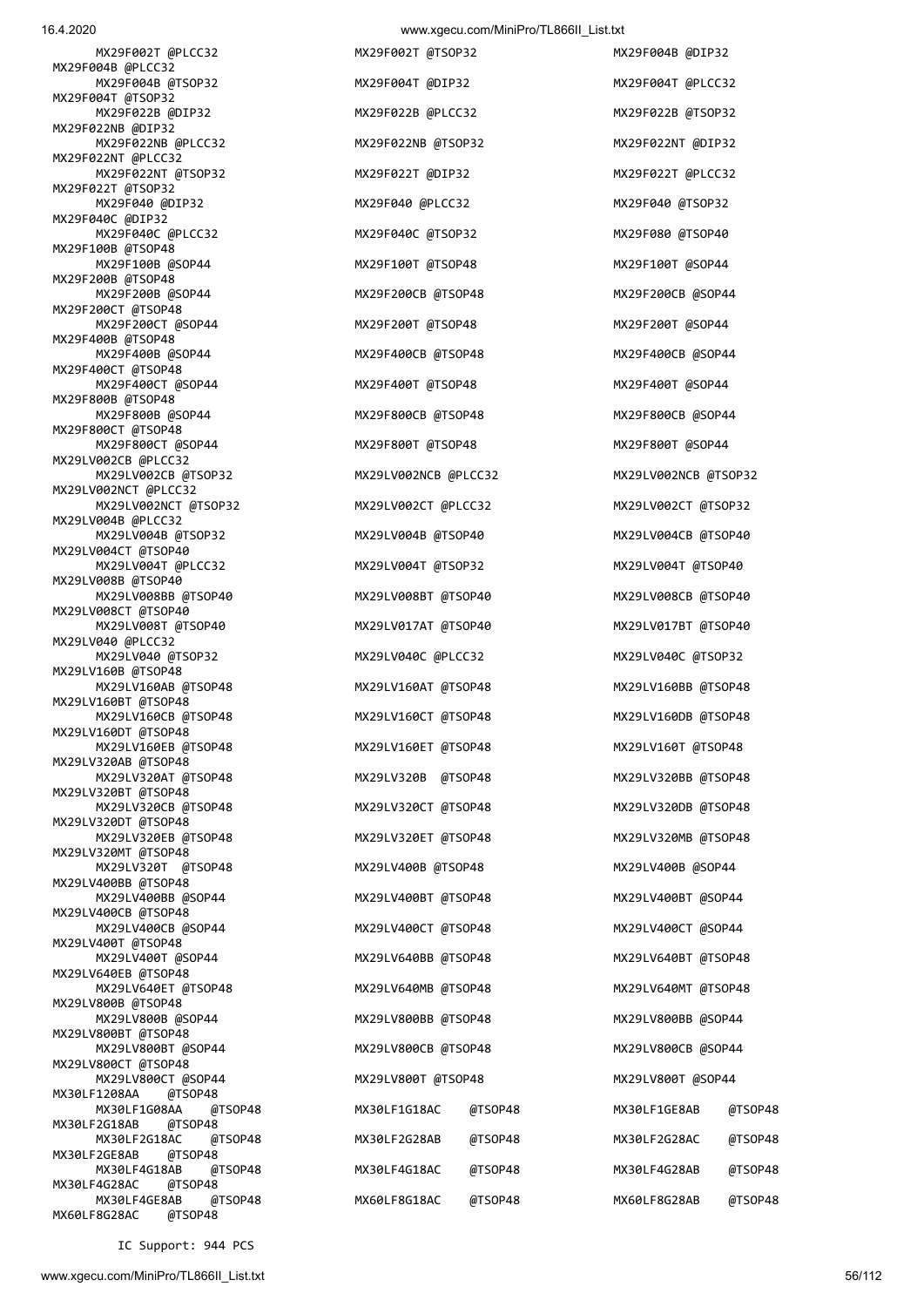[ MAXCOM ]

| MAX24A02         | MAX24A02 @SOIC8  | MAX24A02 @TSSOP8 |
|------------------|------------------|------------------|
| MAX24A04         |                  |                  |
| MAX24A04 @SOIC8  | MAX24A04 @TSSOP8 | MAX24A08         |
| MAX24A08 @SOIC8  |                  |                  |
| MAX24A08 @TSSOP8 | MAX24A16         | MAX24A16 @SOIC8  |
| MAX24A16 @TSSOP8 |                  |                  |

IC Support: 12 PCS

IC Support: 12 PCS

[ MAXWELL ]

| 28C010          | 28C010 @PLCC32  | 28C010 @TSOP32  |
|-----------------|-----------------|-----------------|
| 28C010T         |                 |                 |
| 28C010T @PLCC32 | 28C010T @TSOP32 | 28C011          |
| 28C011 @PLCC32  |                 |                 |
| 28C011 @TSOP32  | 28C011T         | 28C011T @PLCC32 |
| 28C011T @TSOP32 |                 |                 |

 [ MICROCHIP memory ] 24AA00 24AA00 @DFN8 24AA00 @SOIC8 24AA00 @TSSOP8 24AA01 24AA01 @DFN8 24AA01 @SOIC8 24AA01 @TSSOP8 24AA014 24AA014 @SOIC8 24AA014 @TSSOP8 24AA02 24AA02 @DFN8 24AA02 @SOIC8 24AA02 @TSSOP8 24AA024<br>24AA024 @DFN8 24AA024 @SOIC8 24AA024 @TSSOP8 24AA025 @DFN8<br>24AA025 @DFN8 24AA025 @SOIC8 24AA025 @TSSOP8 24AA04<br>24AA04 @DFN8 24AA04 @SOIC8 24AA04 @TSSOP8 24AA08<br>24AA08 @DFN8 24AA08 @SOIC8 24AA08 @TSSOP8 24AA128<br>24AA128 @DFN8 24AA128 @SOIC8 24AA128 @TSSOP8 24AA16<br>24AA16 @DFN8 24AA16 @SOIC8 24AA16 @TSSOP8 24AA256 24AA256 @DFN8 24AA256 @SOIC8 24AA256 @TSSOP8 24AA32<br>24AA32 @DFN8 24AA32 @SOIC8 24AA32 @TSSOP8 24AA32A<br>24AA32A @DFN8 24AA32A @SOIC8 24AA32A @TSSOP8 24AA512 24AA512 @DFN8 24AA512 @SOIC8 24AA512 @TSSOP8 24AA64 24AA64 @DFN8 24AA64 @SOIC8 24AA64 @TSSOP8 24AA65 24AA65 @DFN8 24AA65 @SOIC8 24AA65 @TSSOP8 24C00 24C00 @DFN8 24C00 @SOIC8 24C00 @TSSOP8 24C01<br>24C01A 24C01A 24C01A @SOIC8 24C01C 24C01C @SOIC8 24C01C @TSOP8 24C02 24C02 24C02A 24C02A @SOIC8 24C02C 24C02C @SOIC8 24C02C @TSSOP8 24C04<br>24C04A 24C04A 24C04A @SOIC8 24C04A @TSSOP8 24C08 24C08B 24C08B 24C08B 250IC8 24C16 @SOIC8<br>24C16 @SOIC8 24C16B 24C16B 24C16B 24C16B 24C16B 24C32 24C32 @DFN8 24C32 @SOIC8 24C32B 24C32B @DFN8 24C32B @SOIC8 24C64 24C64 @SOIC8 24C64 @SOIC8

24FC16 24FC16 @DFN8 24FC16 @SOIC8

 24C64 @TSSOP8 24C65 24C65 @SOIC8 24FC128 24FC128 @DFN8 24FC128 @SOIC8

24C65 @SOIC8

24FC128 @TSSOP8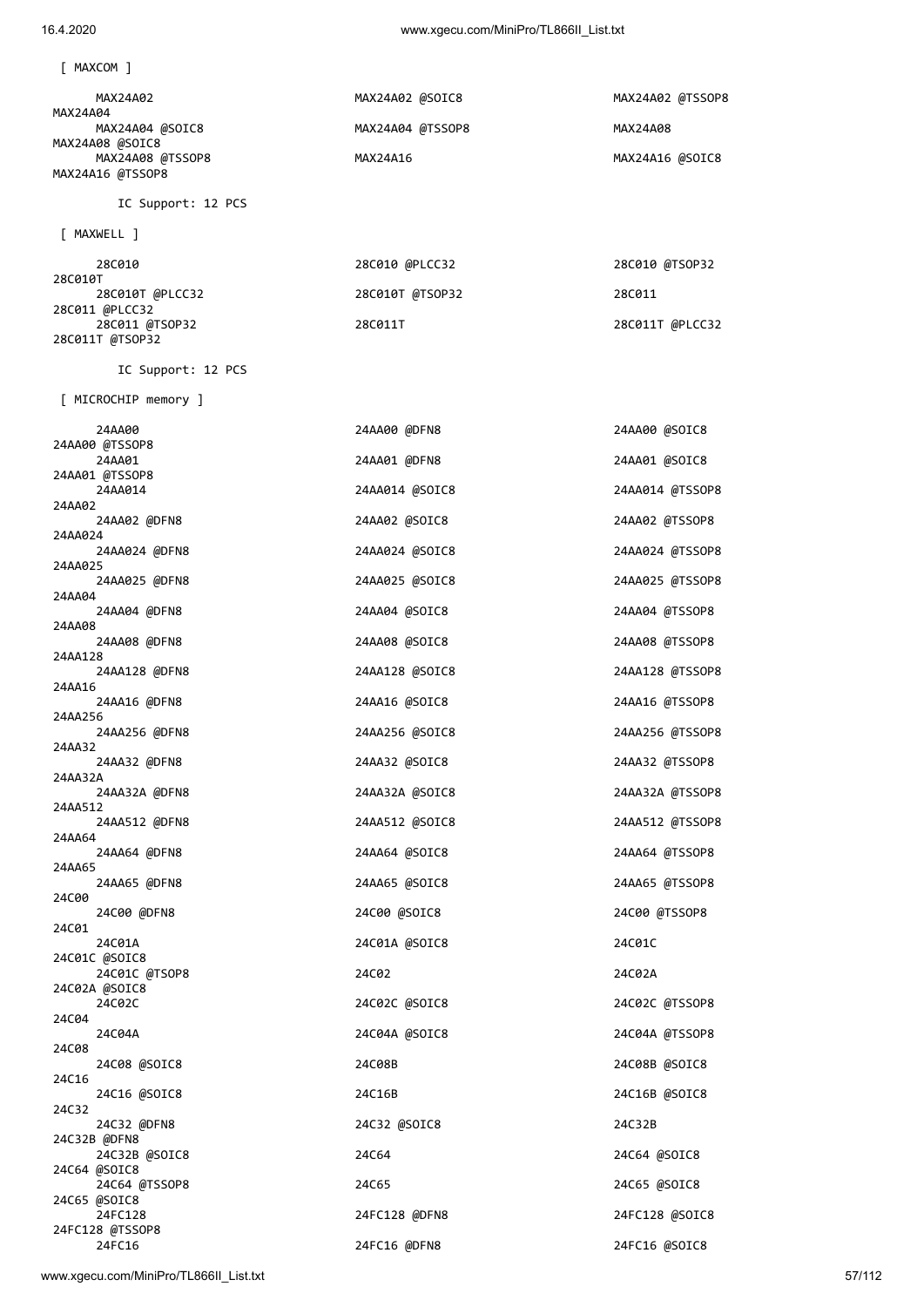| 24FC16 @TSSOP8                      |                 |                  |
|-------------------------------------|-----------------|------------------|
| 24FC256<br>24FC256 @TSSOP8          | 24FC256 @DFN8   | 24FC256 @SOIC8   |
| 24FC32<br>24FC32 @TSSOP8            | 24FC32 @DFN8    | 24FC32 @SOIC8    |
| 24FC512<br>24FC512 @TSSOP8          | 24FC512 @DFN8   | 24FC512 @SOIC8   |
| 24FC64                              | 24FC64 @DFN8    | 24FC64 @SOIC8    |
| 24FC64 @TSSOP8<br>24FC65            | 24FC65 @DFN8    | 24FC65 @SOIC8    |
| 24FC65 @TSSOP8<br>24LC00            | 24LC00 @DFN8    | 24LC00 @SOIC8    |
| 24LC00 @TSSOP8<br>24LC014           | 24LC014 @SOIC8  | 24LC014 @TSSOP8  |
| 24LC01B<br>24LC01B @DFN8            | 24LC01B @SOIC8  | 24LC01B @TSSOP8  |
| 24LC024<br>24LC024 @DFN8            | 24LC024 @SOIC8  | 24LC024 @TSSOP8  |
| 24LC025<br>24LC025 @DFN8            | 24LC025 @SOIC8  | 24LC025 @TSSOP8  |
| 24LC02B                             |                 |                  |
| 24LC02B @DFN8<br>24LC04B            | 24LC02B @SOIC8  | 24LC02B @TSSOP8  |
| 24LC04B @DFN8<br>24LC08B            | 24LC04B @SOIC8  | 24LC04B @TSSOP8  |
| 24LC08B @DFN8<br>24LC128            | 24LC08B @SOIC8  | 24LC08B @TSSOP8  |
| 24LC128 @DFN8<br>24LC16B            | 24LC128 @SOIC8  | 24LC128 @TSSOP8  |
| 24LC16B @DFN8<br>24LC21             | 24LC16B @SOIC8  | 24LC16B @TSSOP8  |
| 24LC21 @SOIC8                       | 24LC21A         | 24LC21A @SOIC8   |
| 24LC256<br>24LC256 @DFN8            | 24LC256 @SOIC8  | 24LC256 @TSSOP8  |
| 24LC32<br>24LC32 @DFN8              | 24LC32 @SOIC8   | 24LC32 @TSSOP8   |
| 24LC32A<br>24LC32A @DFN8            | 24LC32A @SOIC8  | 24LC32A @TSSOP8  |
| 24LC512<br>24LC512 @DFN8            | 24LC512 @SOIC8  | 24LC512 @TSSOP8  |
| 24LC64<br>24LC64 @DFN8              | 24LC64 @SOIC8   | 24LC64 @TSSOP8   |
| 24LC65<br>24LC65 @DFN8              | 24LC65 @SOIC8   | 24LC65 @TSSOP8   |
| 24LCS21<br>24LCS21 @SOIC8           | 24LCS21A        | 24LCS21A @SOIC8  |
| 25AA010A<br>25AA010A @DFN8          | 25AA010A @MSOP8 | 25AA010A @SOIC8  |
| 25AA010A @TSSOP8<br>25AA020A        | 25AA020A @DFN8  | 25AA020A @MSOP8  |
| 25AA020A @SOIC8<br>25AA020A @TSSOP8 | 25AA040         | 25AA040 @SOIC8   |
| 25AA040 @TSSOP8<br>25AA040A         | 25AA040A @DFN8  | 25AA040A @MSOP8  |
| 25AA040A @SOIC8                     |                 |                  |
| 25AA040A @TSSOP8<br>25AA080A        | 25AA080         | 25AA080 @SOIC8   |
| 25AA080A @MSOP8<br>25AA080B         | 25AA080A @SOIC8 | 25AA080A @TSSOP8 |
| 25AA080B @MSOP8<br>25AA080C         | 25AA080B @SOIC8 | 25AA080B @TSSOP8 |
| 25AA080C @MSOP8<br>25AA080D         | 25AA080C @SOIC8 | 25AA080C @TSSOP8 |
| 25AA080D @MSOP8<br>25AA1024         | 25AA080D @SOIC8 | 25AA080D @TSSOP8 |
| 25AA1024 @DFN8                      | 25AA1024 @SOIC8 | 25AA128          |
| 25AA128 @DFN8<br>25AA128 @SOIC8     | 25AA128 @TSSOP8 | 25AA160          |
| 25AA160 @SOIC8<br>25AA160A          | 25AA160A @MSOP8 | 25AA160A @SOIC8  |
| 25AA160A @TSSOP8<br>25AA160B        | 25AA160B @MSOP8 | 25AA160B @SOIC8  |
| 25AA160B @TSSOP8<br>25AA256         | 25AA256 @DFN8   | 25AA256 @SOIC8   |
| 25AA256 @TSSOP8<br>25AA320          | 25AA320 @SOIC8  | 25AA320 @TSSOP8  |
| 25AA512<br>25AA512 @DFN8            | 25AA512 @SOIC8  | 25AA640          |
| 25AA640 @SOIC8                      |                 |                  |

25AA640 @TSSOP8 25C040 25C040 @SOIC8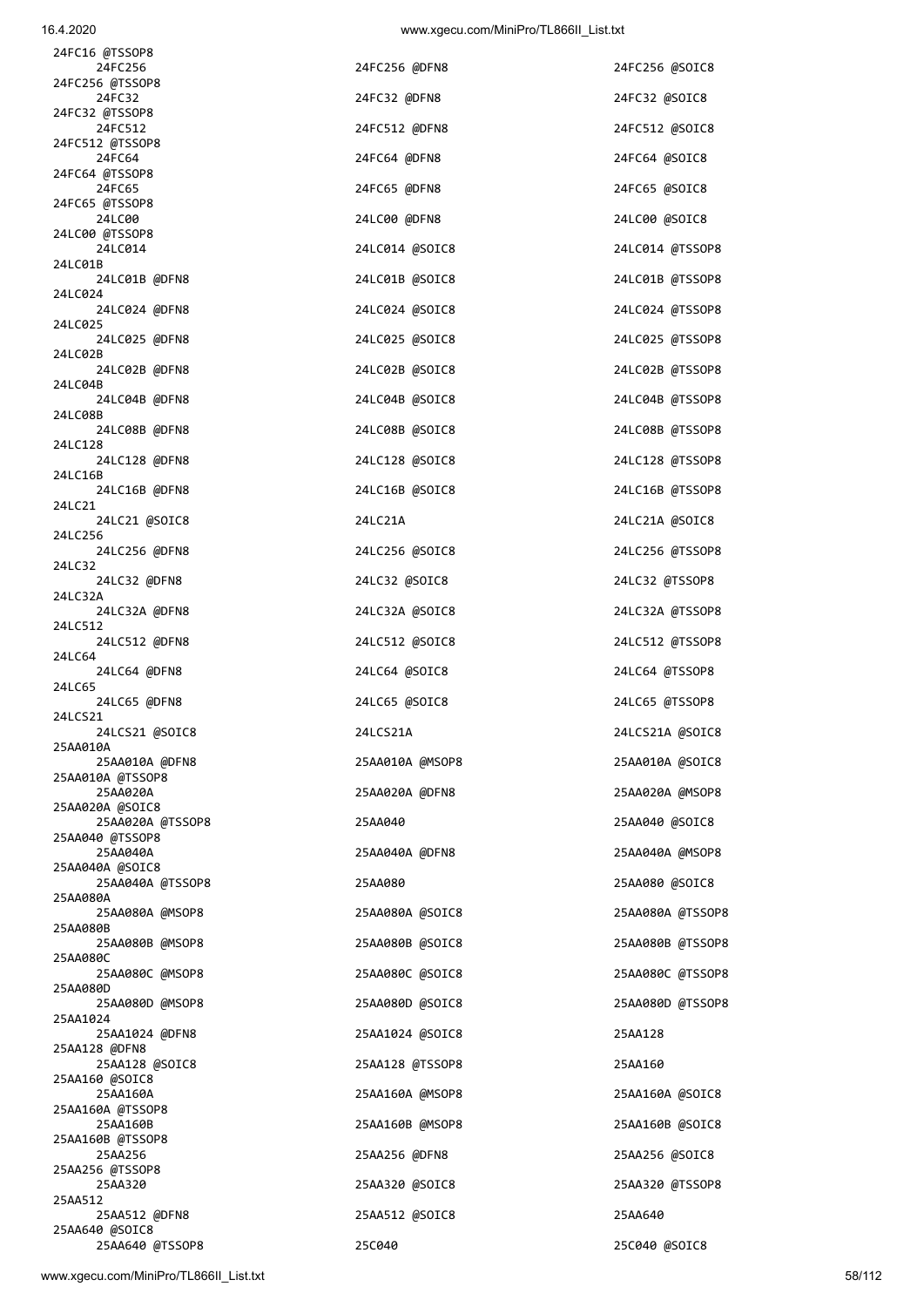| 25C040 @TSSOP8<br>25C080                  | 25C080 @SOIC8       | 25C160              |
|-------------------------------------------|---------------------|---------------------|
| 25C160 @SOIC8<br>25C320                   | 25C320 @SOIC8       | 25C320 @TSSOP8      |
| 25C640<br>25C640 @SOIC8                   | 25C640 @TSSOP8      | 25LC010A            |
| 25LC010A @DFN8<br>25LC010A @MSOP8         | 25LC010A @SOIC8     | 25LC010A @TSSOP8    |
| 25LC020A<br>25LC020A @DFN8                | 25LC020A @MSOP8     | 25LC020A @SOIC8     |
| 25LC020A @TSSOP8<br>25LC040               | 25LC040 @SOIC8      | 25LC040 @TSSOP8     |
| 25LC040A<br>25LC040A @DFN8                | 25LC040A @MSOP8     | 25LC040A @SOIC8     |
| 25LC040A @TSSOP8<br>25LC080               | 25LC080 @SOIC8      | 25LC080A            |
| 25LC080A @MSOP8<br>25LC080A @SOIC8        | 25LC080A @TSSOP8    | 25LC080B            |
| 25LC080B @MSOP8<br>25LC080B @SOIC8        | 25LC080B @TSSOP8    | 25LC080C            |
| 25LC080C @MSOP8<br>25LC080C @SOIC8        | 25LC080C @TSSOP8    | 25LC080D            |
| 25LC080D @MSOP8                           | 25LC080D @TSSOP8    |                     |
| 25LC080D @SOIC8<br>25LC1024 @DFN8         |                     | 25LC1024            |
| 25LC1024 @SOIC8<br>25LC128 @SOIC8         | 25LC128             | 25LC128 @DFN8       |
| 25LC128 @TSSOP8<br>25LC160A               | 25LC160             | 25LC160 @SOIC8      |
| 25LC160A @MSOP8<br>25LC160B               | 25LC160A @SOIC8     | 25LC160A @TSSOP8    |
| 25LC160B @MSOP8<br>25LC256                | 25LC160B @SOIC8     | 25LC160B @TSSOP8    |
| 25LC256 @DFN8<br>25LC320                  | 25LC256 @SOIC8      | 25LC256 @TSSOP8     |
| 25LC320 @SOIC8<br>25LC512 @DFN8           | 25LC320 @TSSOP8     | 25LC512             |
| 25LC512 @SOIC8<br>25LC640 @TSSOP8         | 25LC640             | 25LC640 @SOIC8      |
| 27C128 @DIP28<br>27C256 @DIP28            | 27C128 @PLCC32      | 27C128 @SOIC28      |
| 27C256 @PLCC32<br>27C512 @DIP28           | 27C256 @SOIC28      | 27C32A @DIP24       |
| 27C512 @PLCC32<br>27C512A @SOIC28         | 27C512A @DIP28      | 27C512A @PLCC32     |
| 27C64 @DIP28<br>27HC256 @DIP28            | 27C64 @PLCC32       | 27C64 @SOIC28       |
| 27HC256 @PLCC32                           | 27HC256 @SOIC28     | 27HC256L @DIP28     |
| 27HC256L @PLCC32<br>27HC256L @SOIC28      | 27HC64 @DIP28       | 27HC64 @PLCC32      |
| 27LV256 @DIP28<br>27LV256 @PLCC32         | 27LV256 @SOIC28     | 27LV64 @DIP28       |
| 27LV64 @PLCC32<br>27LV64 @SOIC28          | 2804                | 2816                |
| 2817<br>28C04A                            | 28C04A @PLCC32      | 28C04A @SOIC24      |
| 28C04AF<br>28C04AF @PLCC32                | 28C04AF @SOIC24     | 28C16A              |
| 28C16A @PLCC32<br>28C16A @SOIC24          | 28C16AF             | 28C16AF @PLCC32     |
| 28C16AF @SOIC24<br>28C17A                 | 28C17A @PLCC32      | 28C17A @SOIC28      |
| 28C17AF<br>28C17AF @PLCC32                | 28C17AF @SOIC28     | 28C256              |
| 28C256 @PLCC32<br>28C256F                 | 28C256F @PLCC32     | 28C64A              |
| 28C64A @PLCC32<br>28C64A @SOIC28          | 28C64AF             | 28C64AF @PLCC32     |
| 28C64AF @SOIC28<br>28C64B                 | 28C64B @PLCC32      | 28C64B @SOIC28      |
| 28LV64A<br>28LV64A @PLCC32                | 28LV64A @SOIC28     | 93AA46(x8)          |
| 93AA46(x8) @SOIC8<br>93AA46(x16)          | 93AA46(x16) @SOIC8  | 93AA46A(x8)         |
| 93AA46A(x8) @DFN8<br>93AA46A(x8) @MSOP8   | 93AA46A(x8) @SOIC8  | 93AA46A(x8) @TSOP8  |
| 93AA46B(x16)                              |                     |                     |
| 93AA46B(x16) @DFN8<br>93AA46B(x16) @TSOP8 | 93AA46B(x16) @MSOP8 | 93AA46B(x16) @SOIC8 |
| 93AA46C(x8)                               | 93AA46C(x8) @DFN8   | 93AA46C(x8) @MSOP8  |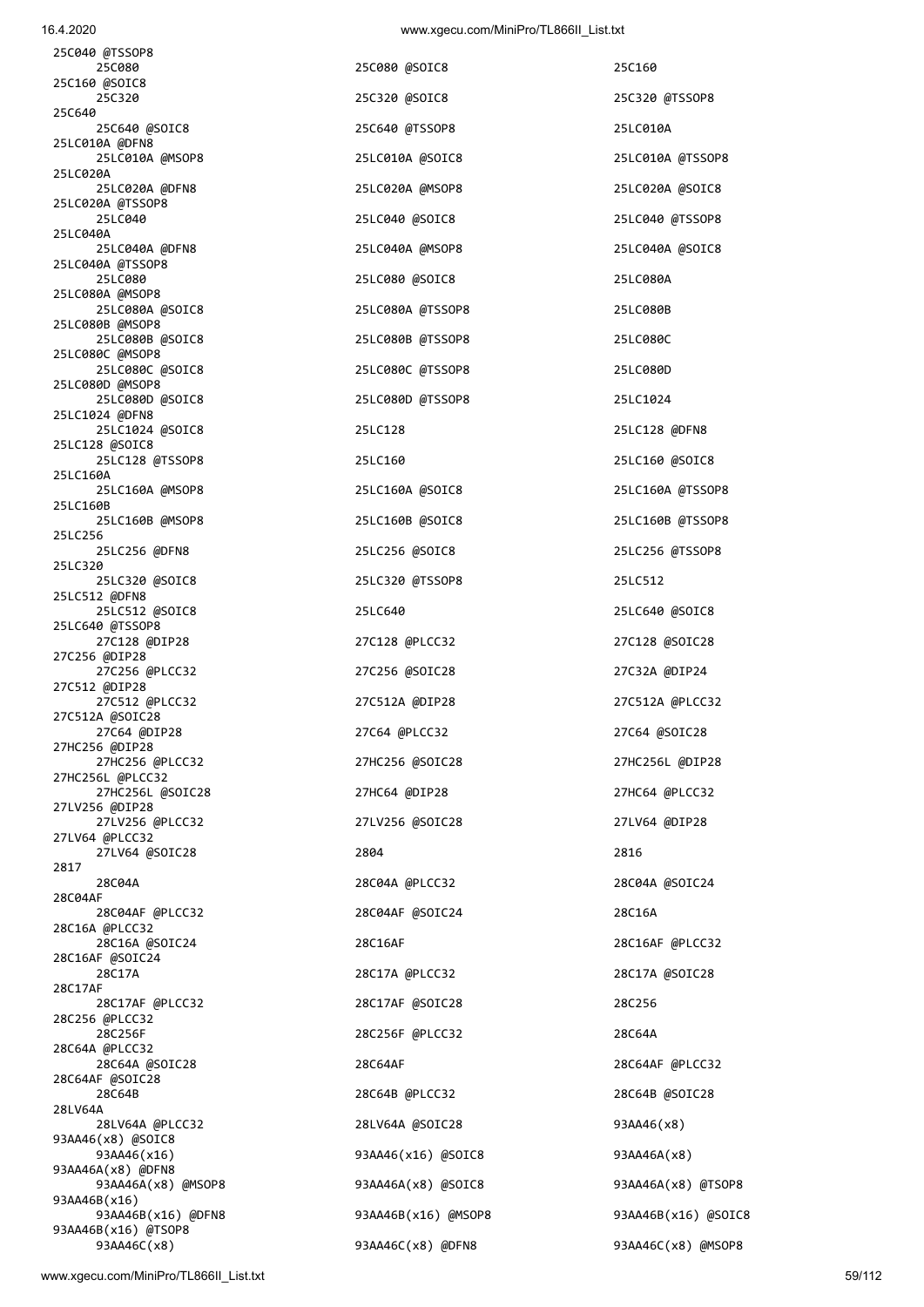93AA46C(x8) @SOIC8 93AA46C(x8) @TSOP8 93AA46C(x16) 93AA46C(x16) @DFN8 93AA46C(x16) @MSOP8 93AA46C(x16) @SOIC8 93AA46C(x16) @TSOP8 93AA56(x8) 93AA56(x8) @SOIC8 93AA56(x16) 93AA56(x16) 93AA56(x16) 93AA56A(x8) 93AA56A(x8) @DFN8 93AA56A(x8) @MSOP8 93AA56A(x8) @SOIC8 93AA56A(x8) @TSOP8 93AA56B(x16) 93AA56B(x16) @DFN8 93AA56B(x16) @MSOP8 93AA56B(x16) @SOIC8 93AA56B(x16) @TSOP8 93AA56C(x8) @SOIC8 93AA56C(x8) @TSOP8 93AA56C(x16) 93AA56C(x16) @DFN8 93AA56C(x16) @MSOP8 93AA56C(x16) @SOIC8 93AA56C(x16) @TSOP8 93AA66(x8) 93AA66(x8) @SOIC8 93AA66(x16) 93AA66(x16) @SOIC8 93AA66A(x8) 93AA66A(x8) @DFN8 93AA66A(x8) @MSOP8 93AA66A(x8) @SOIC8 93AA66A(x8) @TSOP8 93AA66B(x16) 93AA66B(x16) @DFN8 93AA66B(x16) @MSOP8 93AA66B(x16) @SOIC8 93AA66B(x16) @TSOP8 93AA66C(x8) 93AA66C(x8) @DFN8 93AA66C(x8) @MSOP8 93AA66C(x8) @SOIC8 93AA66C(x8) @TSOP8 93AA66C(x16) 93AA66C(x16) @DFN8 93AA66C(x16) @MSOP8 93AA66C(x16) @SOIC8 93AA66C(x16) @TSOP8 93AA76(x8) 93AA76(x8) @SOIC8 93AA76(x16) 93AA76(x16) @SOIC8 93AA76A(x8) 93AA76A(x8) @DFN8 93AA76A(x8) @MSOP8 93AA76A(x8) @SOIC8 93AA76A(x8) @TSOP8 93AA76B(x16) 93AA76B(x16) @DFN8 93AA76B(x16) @MSOP8 93AA76B(x16) @SOIC8 93AA76B(x16) @TSOP8 93AA76C(x8) 93AA76C(x8) @DFN8 93AA76C(x8) @MSOP8 93AA76C(x8) @SOIC8 93AA76C(x8) @TSOP8 93AA76C(x16) 93AA76C(x16) @DFN8 93AA76C(x16) @MSOP8 93AA76C(x16) @SOIC8 93AA76C(x16) @TSOP8 93AA86(x8) 93AA86(x8) @SOIC8 93AA86(x16) 93AA86(x16) 93AA86(x16) 93AA86A(x8) 93AA86A(x8) @DFN8 93AA86A(x8) @MSOP8 93AA86A(x8) @SOIC8 93AA86A(x8) @TSOP8 93AA86B(x16) 93AA86B(x16) @DFN8 93AA86B(x16) @MSOP8 93AA86B(x16) @SOIC8 93AA86B(x16) @TSOP8 93AA86C(x8) 93AA86C(x8) @DFN8 93AA86C(x8) @MSOP8 93AA86C(x8) @SOIC8 93AA86C(x8) @TSOP8 93AA86C(x16) 93AA86C(x16) @DFN8 93AA86C(x16) @MSOP8 93AA86C(x16) @SOIC8 93AA86C(x16) @TSOP8 93C06(x16) 93C06(x16) @SOIC8 93C46(x8) 93C46(x8) @SOIC8 93C46(x16) 93C46(x16) @SOIC8 93C46X(x16) \* 93C46X(x16) @SOIC8 \* 93C46A(x8) 93C46A(x8) @DFN8 93C46A(x8) @MSOP8 93C46A(x8) @SOIC8 93C46A(x8) @TSOP8 93C46B(x16) 93C46B(x16) @DFN8 93C46B(x16) @MSOP8 93C46B(x16) @SOIC8 93C46B(x16) @TSOP8 93C46C(x8) 93C46C(x8) @DFN8 93C46C(x8) @MSOP8 93C46C(x8) @SOIC8 93C46C(x8) @TSOP8 93C46C(x16) 93C46C(x16) @DFN8 93C46C(x16) @MSOP8 93C46C(x16) @SOIC8 93C46C(x16) @TSOP8 93C56(x8) 93C56(x8) @SOIC8 93C56(x16) 93C56(x16) @SOIC8 93C56A(x8) 93C56A(x8) @DFN8 93C56A(x8) @MSOP8 93C56A(x8) @SOIC8 93C56A(x8) @TSOP8 93C56B(x16) 93C56B(x16) @DFN8 93C56B(x16) @MSOP8 93C56B(x16) @SOIC8 93C56B(x16) @TSOP8 93C56C(x8) 93C56C(x8) @DFN8 93C56C(x8) @MSOP8 93C56C(x8) @SOIC8 93C56C(x8) @TSOP8 93C56C(x16) 93C56C(x16) @DFN8 93C56C(x16) @MSOP8 93C56C(x16) @SOIC8 93C56C(x16) @TSOP8 93C66(x8) 93C66(x8) @SOIC8

 93AA56C(x8) 93AA56C(x8) @DFN8 93AA56C(x8) @MSOP8 93C66(x16) 93C66(x16) @SOIC8 93C66A(x8)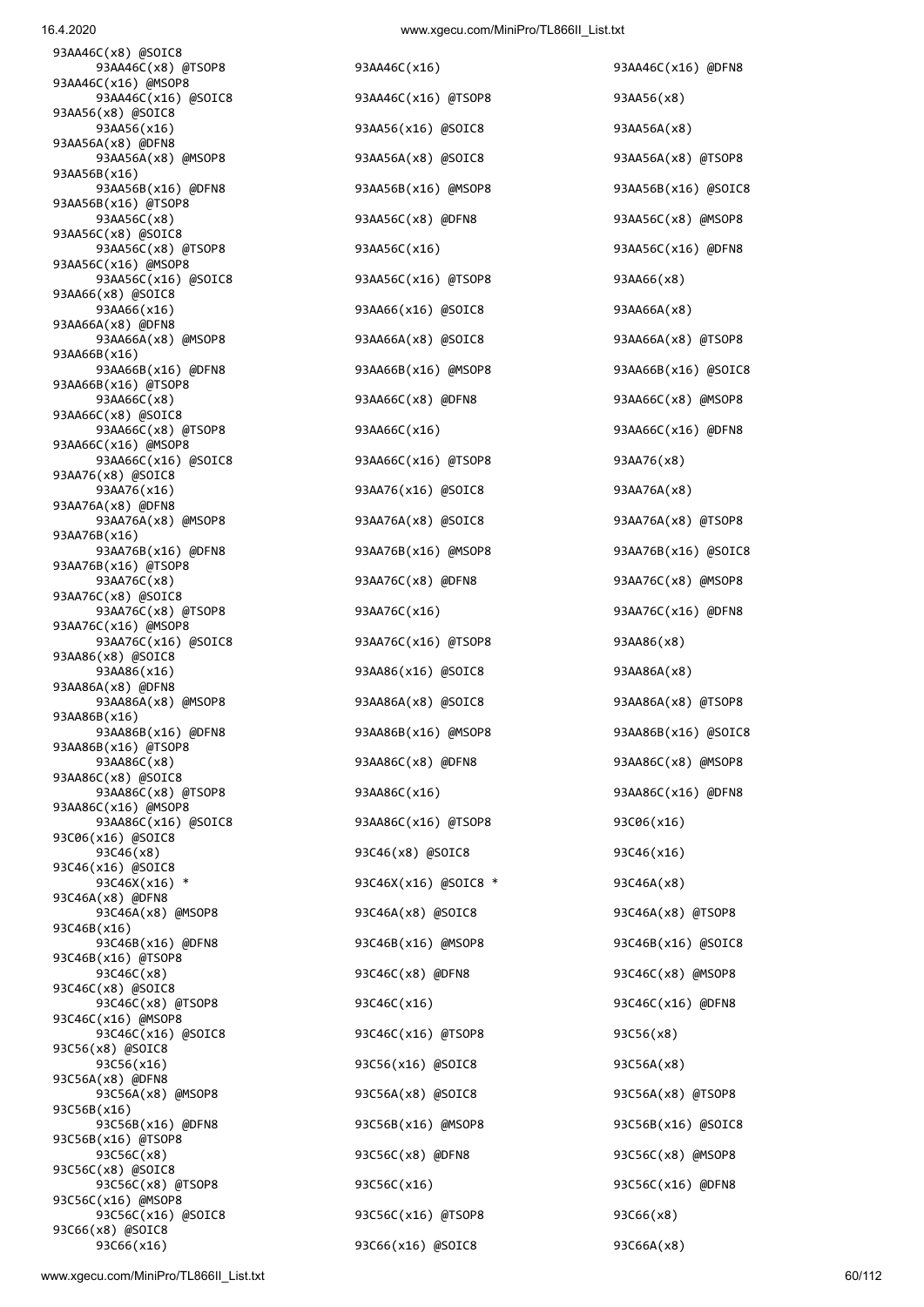16.4.2020 www.xgecu.com/MiniPro/TL866II\_List.txt

93C66A(x8) @DFN8 93C66A(x8) @MSOP8 93C66A(x8) @SOIC8 93C66A(x8) @TSOP8 93C66B(x16) 93C66B(x16) @DFN8 93C66B(x16) @MSOP8 93C66B(x16) @SOIC8 93C66B(x16) @TSOP8 93C66C(x8) 93C66C(x8) @DFN8 93C66C(x8) @MSOP8 93C66C(x8) @SOIC8 93C66C(x8) @TSOP8 93C66C(x16) 93C66C(x16) @DFN8 93C66C(x16) @MSOP8 93C66C(x16) @SOIC8 93C66C(x16) @TSOP8 93C76(x8) 93C76(x8) @SOIC8 93C76(x16) 93C76(x16) 93C76(x16) @SOIC8 93C76A(x8) 93C76A(x8) @DFN8 93C76A(x8) @MSOP8 93C76A(x8) @SOIC8 93C76A(x8) @TSOP8 93C76B(x16) 93C76B(x16) @DFN8 93C76B(x16) @MSOP8 93C76B(x16) @SOIC8 93C76B(x16) @TSOP8 93C76C(x8) 93C76C(x8) @DFN8 93C76C(x8) @MSOP8 93C76C(x8) @SOIC8 93C76C(x8) @TSOP8 93C76C(x16) 93C76C(x16) @DFN8 93C76C(x16) @MSOP8 93C76C(x16) @SOIC8 93C76C(x16) @TSOP8 93C86(x8) 93C86(x8) @SOIC8 93C86(x16) 93C86(x16) @SOIC8 93C86A(x8) 93C86A(x8) @DFN8 93C86A(x8) @MSOP8 93C86A(x8) @SOIC8 93C86A(x8) @TSOP8 93C86B(x16) 93C86B(x16) @DFN8 93C86B(x16) @MSOP8 93C86B(x16) @SOIC8 93C86B(x16) @TSOP8 93C86C(x8) 93C86C(x8) @DFN8 93C86C(x8) @MSOP8 93C86C(x8) @SOIC8 93C86C(x8) @TSOP8 93C86C(x16) 93C86C(x16) @DFN8 93C86C(x16) @MSOP8 93C86C(x16) @SOIC8 93C86C(x16) @TSOP8 93LC46(x8) 93LC46(x8) @SOIC8 93LC46(x16) 93LC46(x16) 93LC46(x16) @SOIC8 93LC46A(x8) 93LC46A(x8) @DFN8 93LC46A(x8) @MSOP8 93LC46A(x8) @SOIC8 93LC46A(x8) @TSOP8 93LC46B(x16) 93LC46B(x16) @DFN8 93LC46B(x16) @MSOP8 93LC46B(x16) @SOIC8 93LC46B(x16) @TSOP8 93LC46C(x8) @SOIC8 93LC46C(x8) @TSOP8 93LC46C(x16) 93LC46C(x16) @DFN8 93LC46C(x16) @MSOP8 93LC46C(x16) @SOIC8 93LC46C(x16) @TSOP8 93LC46X \* 93LC46X @SOIC8 \* 93LC56(x8) 93LC56(x8) @SOIC8 93LC56(x16) 93LC56(x16) @SOIC8 93LC56A(x8) 93LC56A(x8) @DFN8 93LC56A(x8) @MSOP8 93LC56A(x8) @SOIC8 93LC56A(x8) @TSOP8 93LC56B(x16) 93LC56B(x16) @DFN8 93LC56B(x16) @MSOP8 93LC56B(x16) @SOIC8 93LC56B(x16) @TSOP8 93LC56C(x8) 93LC56C(x8) @DFN8 93LC56C(x8) @MSOP8 93LC56C(x8) @SOIC8 93LC56C(x8) @TSOP8 93LC56C(x16) 93LC56C(x16) @DFN8 93LC56C(x16) @MSOP8 93LC56C(x16) @SOIC8 93LC56C(x16) @TSOP8 93LC56X \* 93LC56X @SOIC8 \* 93LC66(x8) 93LC66(x8) @SOIC8 93LC66(x16) 93LC66(x16) @SOIC8 93LC66A(x8) 93LC66A(x8) @DFN8 93LC66A(x8) @MSOP8 93LC66A(x8) @SOIC8 93LC66A(x8) @TSOP8 93LC66B(x16) 93LC66B(x16) @DFN8 93LC66B(x16) @MSOP8 93LC66B(x16) @SOIC8 93LC66B(x16) @TSOP8 93LC66C(x8) 93LC66C(x8) @DFN8 93LC66C(x8) @MSOP8 93LC66C(x8) @SOIC8 93LC66C(x8) @TSOP8 93LC66C(x16) 93LC66C(x16) @DFN8 93LC66C(x16) @MSOP8 93LC66C(x16) @SOIC8 93LC66C(x16) @TSOP8 93LC66X \* 93LC66X @SOIC8 \* 93LC76(x8) 93LC76(x8) 93LC76(x8) 93LC76(x8) 93LC76(x16) 93LC76(x16) @SOIC8 93LC76A(x8) 93LC76A(x8) @DFN8 93LC76A(x8) @MSOP8 93LC76A(x8) @SOIC8 93LC76A(x8) @TSOP8 93LC76B(x16) 93LC76B(x16) @DFN8 93LC76B(x16) @MSOP8

 93LC46C(x8) 93LC46C(x8) @DFN8 93LC46C(x8) @MSOP8 93LC76B(x16) @SOIC8 93LC76B(x16) @TSOP8 93LC76C(x8)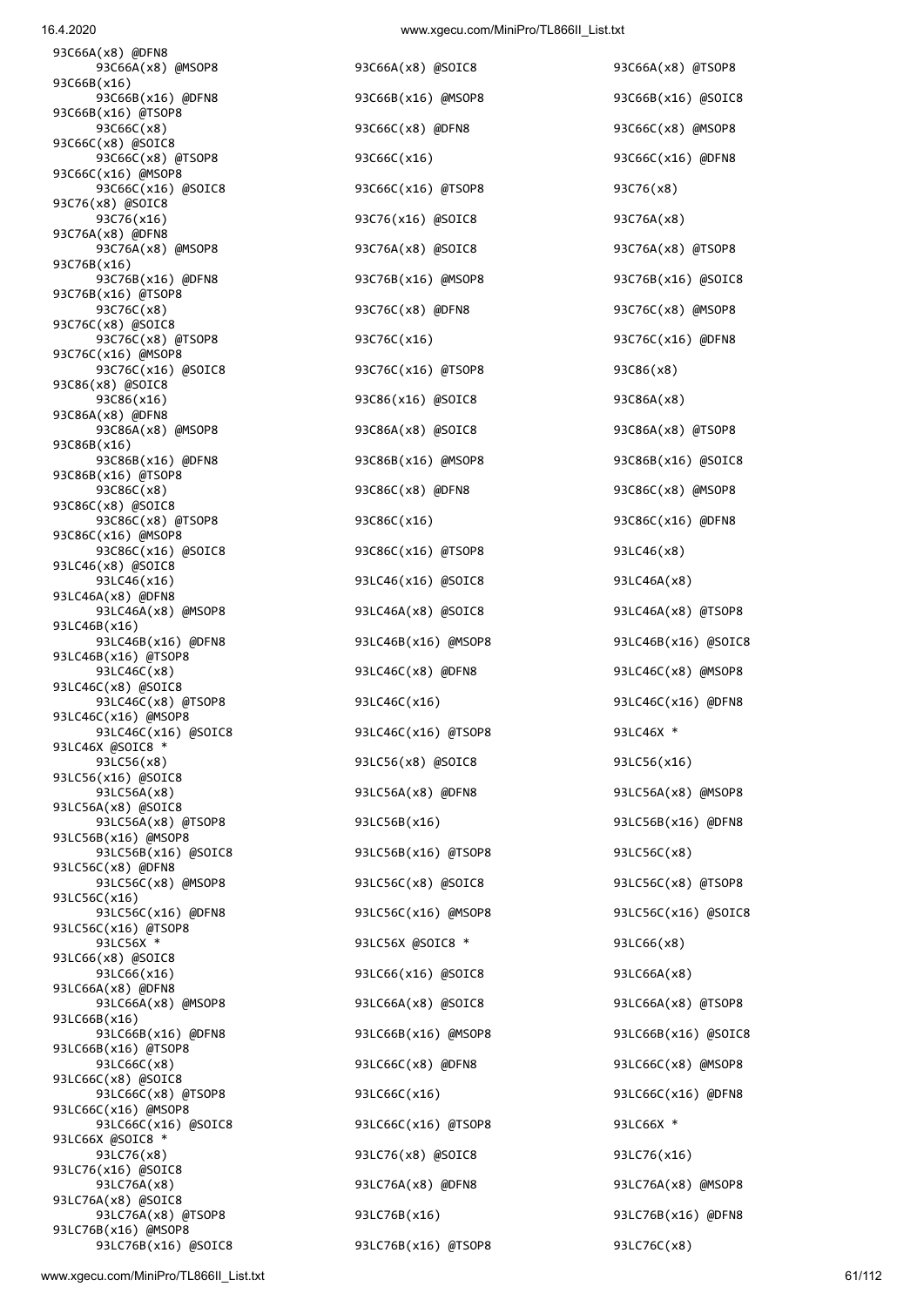www.xgecu.com/MiniPro/TL866II\_List.txt 62/112

PIC10F206 PIC10F220 PIC10F222 PIC10F222 PIC10F222 PIC12C508 @SOIC8 PIC12C508A PIC12C508A @SOIC8 PIC12C509 PIC12C509 @SOIC8 PIC12C509A PIC12C509A @SOIC8 PIC12C671 PIC12C671 @DFN8 PIC12C671 @SOIC8 PIC12C672 PIC12C672 @DFN8 PIC12C672 @SOIC8 PIC12CE518 PIC12CE518 @SOIC8 PIC12CE519 PIC12CE519 @SOIC8 PIC12CE674 @SOIC8<br>PIC12F1822 @DIP8 PIC12F508 @MSOP8<br>PIC12F508 @SOIC8 PIC12F509 @SOIC8 PIC12F510 PIC12F510 @MSOP8 PIC12F510 @SOIC8 PIC12F519 PIC12F519 @DFN8 PIC12F519 @MSOP8 PIC12F519 @SOIC8 PIC12F609 PIC12F609 @DFN8 PIC12F609 @MSOP8 PIC12F609 PIC12F609 @SOIC8 PIC12F615 PIC12F615 @DFN8 PIC12F615 @MSOP8 PIC12F615 @SOIC8 PIC12F629 PIC12F629 @DFN8 PIC12F629 @MSOP8 PIC12F629 @SOIC8 PIC12F635 PIC12F635 @DFN8 PIC12F635 @MSOP8 PIC12F635 @SOIC8 PIC12F675 PIC12F675 @DFN8 PIC12F675 @SOIC8 PIC12F683 PIC12F683 @DFN8 PIC12F683 @SOIC8 PIC12HV609 PIC12HV609 @DFN8 PIC12HV609 @MSOP8 PIC12HV609 @SOIC8 PIC12HV615 PIC12HV615 PIC12HV615 @DFN8 PIC12HV615 @MSOP8 PIC12HV615 @SOIC8 PIC12LC508 PIC12LC508 PIC12LC508 @SOIC8 PIC12LC508A PIC12LC508A @SOIC8 PIC12LC509 PIC12LC509 PIC12LC509 @SOIC8 PIC12LC509A PIC12LC509A @SOIC8 PIC12LC671 PIC12LC671 PIC12LC671 @SOIC8 PIC12LCE518 PIC12LCE518 @SOIC8 PIC12LCE519 PIC12LCE519 @SOIC8 PIC12LF1822 @DIP8 PIC12LF1822 @SOIC8 PIC12LF508 PIC12LF508 PIC12LF508 PIC12LF508 PIC12LF508 PIC12LF508 PIC12LF508 PIC12LF508 PIC12LF508 PIC12LF508 PIC12LF508 PIC12LF508 PIC12LF508 PIC12LF508 PIC12LF508 PIC12LF508 PIC12LF508 PIC12LF508 PIC12 PIC12LF508 @SOIC8 PIC12LF509 PIC12LF509 @MSOP8 PIC12LF509 @SOIC8 PIC12LF519 PIC12LF519 @DFN8 PIC12LF519 @MSOP8 PIC12LF519 @SOIC8 PIC16C505

PIC12CE673 @SOIC8 PIC12CE674 PIC12F1822 @SOIC8 PIC12F508 PIC16C505 @SOIC14 PIC16C54 PIC16C54 @SOIC18

 PIC10F200 PIC10F202 PIC10F204 PIC12F509 **DIC12F509 PIC12F509 @MSOP8** PIC12LC672 PIC12LC672 @DFN8 PIC12LC672 @SOIC8

[ MICROCHIP MPU ]

IC Support: 795 PCS

93LC76C(x8) @DFN8 93LC76C(x16) 93LC76C(x16) @TSOP8 93LC86(x8) @SOIC8 93LC86A(x8) @DFN8 93LC86B(x16) 93LC86B(x16) @TSOP8<br>93LC86C(x8) 93LC86C(x8) @SOIC8 93LC86C(x16) @MSOP8 93LCS46 @SOIC8 93LCS56 @SOIC14

93LC76C(x8) @MSOP8 93LC76C(x8) @SOIC8 93LC76C(x8) @TSOP8 93LC76C(x16) @DFN8 93LC76C(x16) @MSOP8 93LC76C(x16) @SOIC8 93LC76X \* 93LC76X @SOIC8 \* 93LC86(x8) 93LC86(x16) 93LC86(x16) 93LC86(x16) 93CC86(x16) 93LC86A(x8) 93LC86A(x8) @MSOP8 93LC86A(x8) @SOIC8 93LC86A(x8) @TSOP8 93LC86B(x16) @DFN8 93LC86B(x16) @MSOP8 93LC86B(x16) @SOIC8 93LC86C(x8) 93LC86C(x8) @DFN8 93LC86C(x8) @MSOP8 93LC86C(x8) @TSOP8 93LC86C(x16) 93LC86C(x16) @DFN8 93LC86C(x16) @SOIC8 93LC86C(x16) @TSOP8 93LCS46 93LCS46 @SOIC14 93LCS56 93LCS56 @SOIC8 93LCS66 93LCS66 @SOIC8 93LCS66 @SOIC14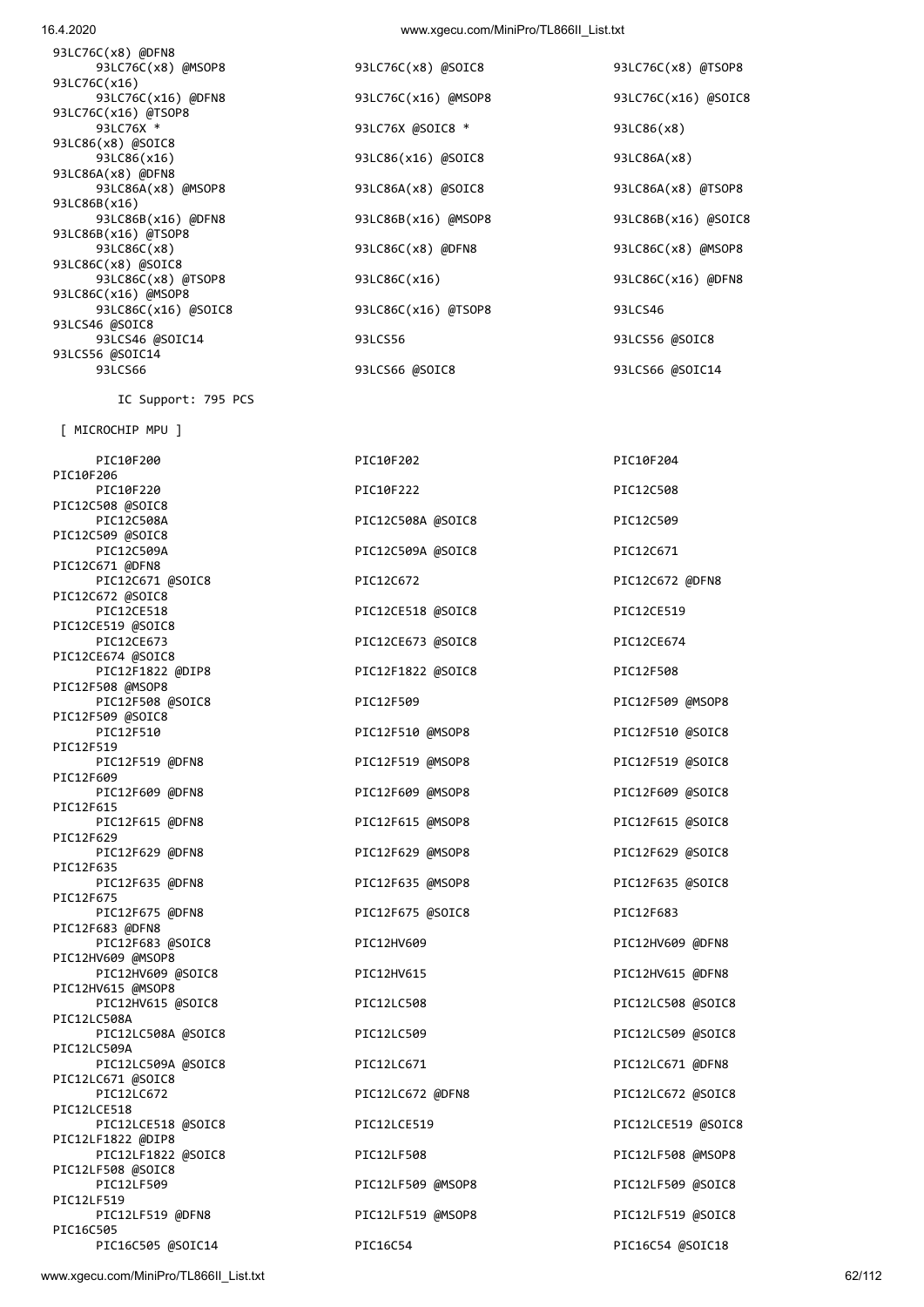| PIC16C54A                                |                     |             |
|------------------------------------------|---------------------|-------------|
| PIC16C54A @SOIC18<br>PIC16C54C           | PIC16C54B           | PIC16C54B @ |
| PIC16C54C @SOIC18<br>PIC16C554 @DIP18    | PIC16C55            | PIC16C55 @S |
| PIC16C554 @SOIC18<br>PIC16C55A           | PIC16C558 @DIP18    | PIC16C558 @ |
| PIC16C55A @SOIC28                        | PIC16C56            | PIC16C56 @S |
| PIC16C56A<br>PIC16C56A @SOIC18           | PIC16C57            | PIC16C57 @S |
| PIC16C57C<br>PIC16C57C @SOIC28           | PIC16C58A           | PIC16C58A @ |
| PIC16C58B<br>PIC16C58B @SOIC18           | PIC16C61            | PIC16C61 @S |
| PIC16C62<br>PIC16C62 @SOIC28             | PIC16C620           | PIC16C620 @ |
| PIC16C620A<br>PIC16C620A @SOIC18         | PIC16C621           | PIC16C621 @ |
| PIC16C621A<br>PIC16C621A @SOIC18         | PIC16C622           | PIC16C622 @ |
| PIC16C622A                               |                     |             |
| PIC16C622A @SOIC18<br>PIC16C62B          | PIC16C62A           | PIC16C62A @ |
| PIC16C62B @SOIC28<br>PIC16C63A           | PIC16C63            | PIC16C63 @S |
| PIC16C63A @SOIC28<br>PIC16C65            | PIC16C64            | PIC16C64A   |
| PIC16C65A<br>PIC16C66 @SOIC28            | PIC16C65B           | PIC16C66    |
| PIC16C67<br>PIC16C710                    | PIC16C71            | PIC16C71 @S |
| PIC16C710 @SOIC18<br>PIC16C712 @DIP18    | PIC16C711           | PIC16C711 ( |
| PIC16C712 @SOIC18                        | PIC16C712 @SSOP20   | PIC16C716 ( |
| PIC16C716 @SOIC18<br>PIC16C716 @SSOP20   | PIC16C717 @DIP18    | PIC16C717 @ |
| PIC16C717 @SSOP20<br>PIC16C72            | PIC16C72 @SOIC28    | PIC16C72A   |
| PIC16C72A @SOIC28<br>PIC16C73            | PIC16C73 @SOIC28    | PIC16C73A   |
| PIC16C73A @SOIC28<br>PIC16C73B           | PIC16C73B @SOIC28   | PIC16C74    |
| PIC16C745<br>PIC16C745 @SOIC28           | PIC16C74A           | PIC16C74B   |
| PIC16C76<br>PIC16C76 @SOIC28             | PIC16C765           | PIC16C77    |
| PIC16C770<br>PIC16C770 @SOIC20           | PIC16C771           | PIC16C771 ( |
| PIC16C773<br>PIC16C773 @SOIC28           | PIC16C774           | PIC16C781   |
| PIC16C781 @SOIC20<br>PIC16C782           | PIC16C782 @SOIC20   | PIC16CE623  |
| PIC16CE623 @SOIC18                       |                     |             |
| PIC16CE624<br>PIC16CE625 @SOIC18         | PIC16CE624 @SOIC18  | PIC16CE625  |
| PIC16CR54A<br>PIC16CR54B @SOIC18         | PIC16CR54A @SOIC18  | PIC16CR54B  |
| PIC16CR54C<br>PIC16CR56A @SOIC18         | PIC16CR54C @SOIC18  | PIC16CR56A  |
| PIC16CR57B<br>PIC16CR57C @SOIC28         | PIC16CR57B @SOIC28  | PIC16CR57C  |
| PIC16CR58A<br>PIC16CR58B @SOIC18         | PIC16CR58A @SOIC18  | PIC16CR58B  |
| PIC16F1823 @DIP14<br>PIC16F1824 @DIP14   | PIC16F1823 @SOIC14  | PIC16F1823  |
| PIC16F1824 @SOIC14<br>PIC16F1825 @SOIC14 | PIC16F1824 @TSSOP14 | PIC16F1825  |
| PIC16F1825 @TSSOP14                      | PIC16F1826 @DIP18   | PIC16F1826  |
| PIC16F1826 @SSOP20<br>PIC16F1827 @DIP18  | PIC16F1827 @SOIC18  | PIC16F1827  |
| PIC16F1828 @DIP20<br>PIC16F1828 @SOIC20  | PIC16F1828 @SSOP20  | PIC16F1829  |
| PIC16F1829 @SOIC20<br>PIC16F1829 @SSOP20 | PIC16F505           | PIC16F505 @ |
| PIC16F505 @TSOP14<br>PIC16F506           | PIC16F506 @SOIC14   | PIC16F506 @ |
| PIC16F526<br>PIC16F526 @SOIC14           | PIC16F526 @TSOP14   | PIC16F54    |
| PIC16F54 @SOIC18<br>PIC16F57             | PIC16F57 @SOIC28    | PIC16F57 @1 |
|                                          |                     |             |

| PIC16C54B           | PIC16C54B @SOIC18 |
|---------------------|-------------------|
| PIC16C55            | PIC16C55 @SOIC28  |
| PIC16C558 @DIP18    | PIC16C558 @SOIC18 |
| PIC16C56            | PIC16C56 @SOIC18  |
| PIC16C57            | PIC16C57 @SOIC28  |
| PIC16C58A           | PIC16C58A @SOIC18 |
| PIC16C61            | PIC16C61 @SOIC18  |
| PIC16C620           | PIC16C620 @SOIC18 |
| PIC16C621           | PIC16C621 @SOIC18 |
| PIC16C622           | PIC16C622 @SOIC18 |
| PIC16C62A           | PIC16C62A @SOIC2  |
| PIC16C63            | PIC16C63 @SOIC28  |
| PIC16C64            | PIC16C64A         |
| PIC16C65B           | PIC16C66          |
| PIC16C71            | PIC16C71 @SOIC18  |
| PIC16C711           | PIC16C711 @SOIC18 |
| PIC16C712 @SSOP20   | PIC16C716 @DIP18  |
| PIC16C717 @DIP18    | PIC16C717 @SOIC18 |
| PIC16C72 @SOIC28    | PIC16C72A         |
| PIC16C73 @SOIC28    | PIC16C73A         |
| PIC16C73B @SOIC28   | PIC16C74          |
| PIC16C74A           | PIC16C74B         |
| PIC16C765           | PIC16C77          |
| PIC16C771           | PIC16C771 @SOIC20 |
| PIC16C774           | PIC16C781         |
| PIC16C782 @SOIC20   | PIC16CE623        |
| PIC16CE624 @SOIC18  | PIC16CE625        |
| PIC16CR54A @SOIC18  | PIC16CR54B        |
| PIC16CR54C @SOIC18  | PIC16CR56A        |
| PIC16CR57B @SOIC28  | PIC16CR57C        |
| PIC16CR58A @SOIC18  | PIC16CR58B        |
| PIC16F1823 @SOIC14  | PIC16F1823 @TSS0I |
| PIC16F1824 @TSSOP14 | PIC16F1825 @DIP14 |
| PIC16F1826 @DIP18   | PIC16F1826 @SOIC: |
| PIC16F1827 @SOIC18  | PIC16F1827 @SSOP: |
| PIC16F1828 @SSOP20  | PIC16F1829 @DIP2  |
| PIC16F505           | PIC16F505 @SOIC14 |
| PIC16F506 @SOIC14   | PIC16F506 @TSOP14 |
| PIC16F526 @TSOP14   | PIC16F54          |
| PIC16F57 @SOIC28    | PIC16F57 @TSOP28  |

PIC16C54B @SOIC18 PIC16C55 @SOIC28 PIC16C558 @SOIC18 PIC16C56 @SOIC18 PIC16C57 @SOIC28 PIC16C58A @SOIC18 PIC16C61 @SOIC18 PIC16C620 @SOIC18 PIC16C621 @SOIC18 PIC16C622 @SOIC18 PIC16C62A @SOIC28 PIC16C63 @SOIC28 PIC16C64A PIC16C71 @SOIC18 PIC16C711 @SOIC18 PIC16C716 @DIP18 PIC16C717 @SOIC18 PIC16C771 @SOIC20 PIC16C781 PIC16CE623 PIC16CE625 PIC16CR54B PIC16CR56A PIC16CR57C PIC16CR58B PIC16F1823 @TSSOP14 PIC16F1825 @DIP14 PIC16F1826 @SOIC18 PIC16F1827 @SSOP20 PIC16F1829 @DIP20 PIC16F505 @SOIC14 PIC16F506 @TSOP14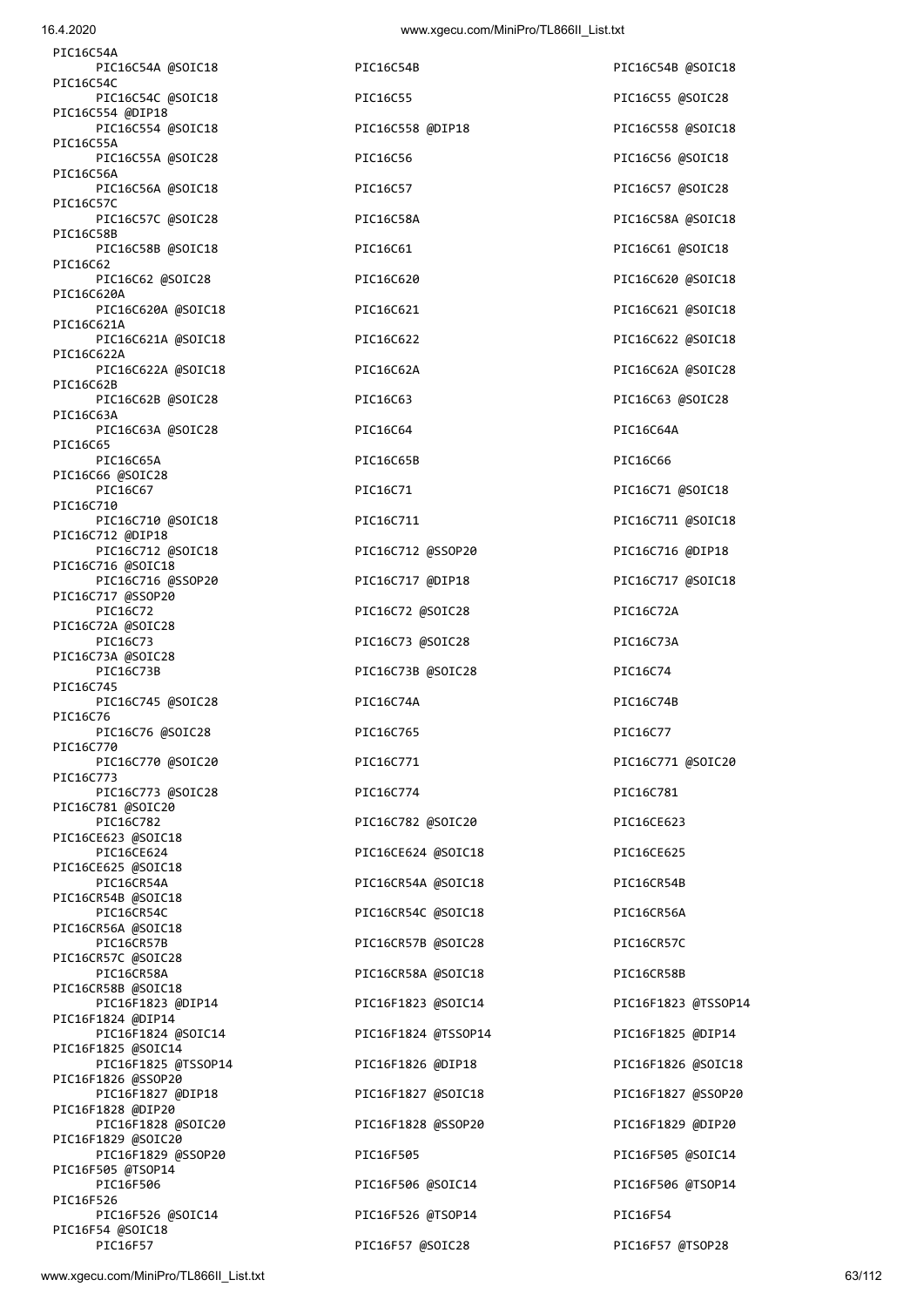16.4.2020 www.xgecu.com/MiniPro/TL866II\_List.txt

| PIC16F59 (ISCP)                          |                    |             |
|------------------------------------------|--------------------|-------------|
| PIC16F610<br>PIC16F616                   | PIC16F610 @SOIC14  | PIC16F610 @ |
| PIC16F616 @SOIC14                        | PIC16F616 @TSOP14  | PIC16F627A  |
| PIC16F627A @SOIC18<br>PIC16F627A @SSOP20 | PIC16F628A @DIP18  | PIC16F628A  |
| PIC16F628A @SSOP20<br>PIC16F630          | PIC16F630 @SOIC14  | PIC16F630 @ |
| PIC16F631<br>PIC16F631 @SOIC20           | PIC16F631 @TSOP20  | PIC16F636   |
| PIC16F636 @SOIC14<br>PIC16F636 @TSOP14   | PIC16F639          | PIC16F639 @ |
| PIC16F639 @SSOP20<br>PIC16F648A @DIP18   | PIC16F648A @SOIC18 | PIC16F648A  |
| PIC16F676                                |                    |             |
| PIC16F676 @SOIC14<br>PIC16F677 @SOIC20   | PIC16F676 @TSOP14  | PIC16F677   |
| PIC16F677 @TSOP20<br>PIC16F684 @TSOP14   | PIC16F684          | PIC16F684 @ |
| PIC16F685<br>PIC16F687                   | PIC16F685 @SOIC20  | PIC16F685 @ |
| PIC16F687 @SOIC20<br>PIC16F688 @SOIC14   | PIC16F687 @TSOP20  | PIC16F688   |
| PIC16F688 @TSOP14<br>PIC16F689 @TSOP20   | PIC16F689          | PIC16F689 @ |
| PIC16F690<br>PIC16F716                   | PIC16F690 @SOIC20  | PIC16F690 @ |
| PIC16F716 @SOIC18                        | PIC16F716 @SSOP20  | PIC16F72    |
| PIC16F72 @SOIC28<br>PIC16F72 @SSOP28     | PIC16F722          | PIC16F722 @ |
| PIC16F722 @SSOP28<br>PIC16F722A          | PIC16F722A @SOIC28 | PIC16F722A  |
| PIC16F723<br>PIC16F723 @SOIC28           | PIC16F723 @SSOP28  | PIC16F723A  |
| PIC16F723A @SOIC28<br>PIC16F723A @SSOP28 | PIC16F724          | PIC16F726   |
| PIC16F726 @SOIC28<br>PIC16F726 @SSOP28   | PIC16F727          | PIC16F73    |
| PIC16F73 @SOIC28<br>PIC16F73 @SSOP28     | PIC16F737          | PIC16F737 @ |
| PIC16F737 @SSOP28<br>PIC16F74            | PIC16F747          | PIC16F76    |
| PIC16F76 @SOIC28<br>PIC16F76 @SSOP28     | PIC16F767          | PIC16F767 @ |
| PIC16F767 @SSOP28<br>PIC16F77            | PIC16F777          | PIC16F785   |
| PIC16F785 @SOIC20<br>PIC16F785 @TSOP20   | PIC16F818          | PIC16F818 ( |
| PIC16F819<br>PIC16F819 @SOIC18           | PIC16F83 @DIP18    | PIC16F83 @S |
| PIC16F84 @DIP18<br>PIC16F84 @SOIC18      | PIC16F84A @DIP18   | PIC16F84A @ |
| PIC16F84A @SSOP20<br>PIC16F87            | PIC16F87 @SOIC18   | PIC16F87 @S |
| PIC16F870 @DIP28                         |                    |             |
| PIC16F870 @SOIC28<br>PIC16F872 @DIP28    | PIC16F870 @SSOP28  | PIC16F871 @ |
| PIC16F872 @SOIC28<br>PIC16F873 @SOIC28   | PIC16F872 @SSOP28  | PIC16F873 @ |
| PIC16F873 @SSOP28<br>PIC16F873A @SSOP28  | PIC16F873A @DIP28  | PIC16F873A  |
| PIC16F874 @DIP40<br>PIC16F876 @SOIC28    | PIC16F874A @DIP40  | PIC16F876 @ |
| PIC16F876 @SSOP28<br>PIC16F876A @SSOP28  | PIC16F876A @DIP28  | PIC16F876A  |
| PIC16F877 @DIP40<br>PIC16F88 @SOIC18     | PIC16F877A @DIP40  | PIC16F88    |
| PIC16F88 @SOIC20                         | PIC16F882 @DIP28   | PIC16F882 @ |
| PIC16F882 @SSOP28<br>PIC16F883 @DIP28    | PIC16F883 @SOIC28  | PIC16F883 @ |
| PIC16F884 @DIP40<br>PIC16F886 @DIP28     | PIC16F886 @SOIC28  | PIC16F886 @ |
| PIC16F887 @DIP40<br>PIC16F913 @DIP28     | PIC16F913 @SOIC28  | PIC16F913 @ |
| PIC16F914 @DIP40<br>PIC16F916 @DIP28     | PIC16F916 @SOIC28  | PIC16F916 ( |
| PIC16F917 @DIP40<br>PIC16F946 (ISCP)     | PIC16HV610         | PIC16HV610  |
| PIC16HV610 @TSOP14                       |                    |             |

| :59 (ISCP)                                      |                    |                    |
|-------------------------------------------------|--------------------|--------------------|
| PIC16F610                                       | PIC16F610 @SOIC14  | PIC16F610 @TSOP14  |
| -616                                            |                    |                    |
| PIC16F616 @SOIC14<br>627A @SOIC18⊦              | PIC16F616 @TSOP14  | PIC16F627A @DIP18  |
| PIC16F627A @SSOP20<br>628A @SSOP20-             | PIC16F628A @DIP18  | PIC16F628A @SOIC18 |
| PIC16F630<br>-631                               | PIC16F630 @SOIC14  | PIC16F630 @TSOP14  |
| PIC16F631 @SOIC20<br>636 @SOIC14 <sup>:</sup>   | PIC16F631 @TSOP20  | PIC16F636          |
| PIC16F636 @TSOP14<br>639 @SSOP20-               | PIC16F639          | PIC16F639 @SOIC20  |
| PIC16F648A @DIP18<br>-676                       | PIC16F648A @SOIC18 | PIC16F648A @SSOP20 |
| PIC16F676 @SOIC14<br>677 @SOIC20-               | PIC16F676 @TSOP14  | PIC16F677          |
| PIC16F677 @TSOP20                               | PIC16F684          | PIC16F684 @SOIC14  |
| 684 @TSOP14 <sup>:</sup><br>PIC16F685           | PIC16F685 @SOIC20  | PIC16F685 @TSOP20  |
| -687<br>PIC16F687 @SOIC20                       | PIC16F687 @TSOP20  | PIC16F688          |
| 688 @SOIC14 <sup>:</sup><br>PIC16F688 @TSOP14   | PIC16F689          | PIC16F689 @SOIC20  |
| 689 @TSOP20-<br>PIC16F690                       | PIC16F690 @SOIC20  | PIC16F690 @TSOP20  |
| 716<br>PIC16F716 @SOIC18                        | PIC16F716 @SSOP20  | PIC16F72           |
| 72 @SOIC28<br>PIC16F72 @SSOP28                  | PIC16F722          | PIC16F722 @SOIC28  |
| 722 @SSOP28<br>PIC16F722A                       | PIC16F722A @SOIC28 | PIC16F722A @SSOP28 |
| 723:<br>PIC16F723 @SOIC28                       | PIC16F723 @SSOP28  | PIC16F723A         |
| 723A @SOIC28 <sup>:</sup><br>PIC16F723A @SSOP28 | PIC16F724          | PIC16F726          |
| 726 @SOIC28<br>PIC16F726 @SSOP28                | PIC16F727          | PIC16F73           |
| 73 @SOIC28<br>PIC16F73 @SSOP28                  | PIC16F737          | PIC16F737 @SOIC28  |
| 737 @SSOP28<br>PIC16F74                         | PIC16F747          | PIC16F76           |
| 76 @SOIC28<br>PIC16F76 @SSOP28                  | PIC16F767          | PIC16F767 @SOIC28  |
| 767 @SSOP28<br>PIC16F77                         | PIC16F777          | PIC16F785          |
| 785 @SOIC20:<br>PIC16F785 @TSOP20               | PIC16F818          | PIC16F818 @SOIC18  |
| 819:<br>PIC16F819 @SOIC18                       | PIC16F83 @DIP18    | PIC16F83 @SOIC18   |
| 84 @DIP18<br>PIC16F84 @SOIC18                   | PIC16F84A @DIP18   | PIC16F84A @SOIC18  |
| 84A @SSOP20<br>PIC16F87                         | PIC16F87 @SOIC18   | PIC16F87 @SOIC20   |
| 870 @DIP28:<br>PIC16F870 @SOIC28                | PIC16F870 @SSOP28  | PIC16F871 @DIP40   |
| 872 @DIP28<br>PIC16F872 @SOIC28                 | PIC16F872 @SSOP28  | PIC16F873 @DIP28   |
| 873 @SOIC28<br>PIC16F873 @SSOP28                | PIC16F873A @DIP28  | PIC16F873A @SOIC28 |
| 873A @SSOP28<br>PIC16F874 @DIP40                | PIC16F874A @DIP40  | PIC16F876 @DIP28   |
| 876 @SOIC28<br>PIC16F876 @SSOP28                | PIC16F876A @DIP28  | PIC16F876A @SOIC28 |
| 876A @SSOP28 <sup>:</sup><br>PIC16F877 @DIP40   | PIC16F877A @DIP40  | PIC16F88           |
| 88 @SOIC18 <sup>:</sup><br>PIC16F88 @SOIC20     | PIC16F882 @DIP28   | PIC16F882 @SOIC28  |
| 882 @SSOP28 <sup>:</sup><br>PIC16F883 @DIP28    | PIC16F883 @SOIC28  | PIC16F883 @SSOP28  |
| 884 @DIP40-<br>PIC16F886 @DIP28                 | PIC16F886 @SOIC28  | PIC16F886 @SSOP28  |
| 887 @DIP40-<br>PIC16F913 @DIP28                 | PIC16F913 @SOIC28  | PIC16F913 @SSOP28  |
| 914 @DIP40:<br>PIC16F916 @DIP28                 | PIC16F916 @SOIC28  | PIC16F916 @SSOP28  |
| 917 @DIP40:                                     |                    |                    |
| PIC16F946 (ISCP)<br>HV610 @TSOP14               | PIC16HV610         | PIC16HV610 @SOIC14 |
| PIC16HV616                                      | PIC16HV616 @SOIC14 | PIC16HV616 @TSOP14 |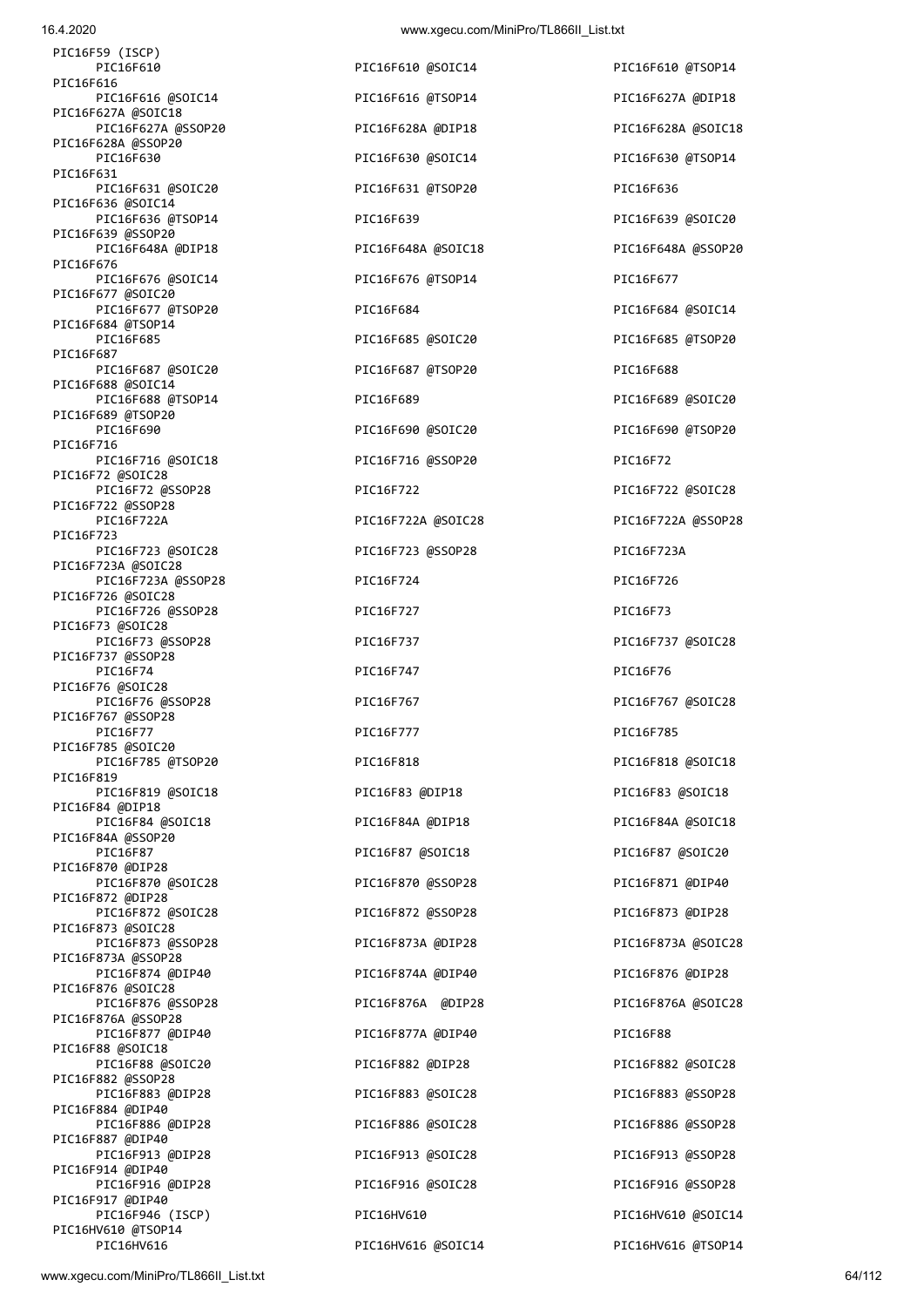| PIC16HV785                                  |                      |                      |
|---------------------------------------------|----------------------|----------------------|
| PIC16HV785 @SOIC20<br>PIC16LC505 @SOIC14    | PIC16HV785 @TSOP20   | PIC16LC505           |
| PIC16LC54<br>PIC16LC54A @SOIC18             | PIC16LC54 @SOIC18    | PIC16LC54A           |
| PIC16LC54C<br>PIC16LC55 @SOIC28             | PIC16LC54C @SOIC18   | PIC16LC55            |
| PIC16LC554 @DIP18                           | PIC16LC554 @SOIC18   | PIC16LC558 @DIP18    |
| PIC16LC558 @SOIC18<br>PIC16LC56A            | PIC16LC56A @SOIC18   | PIC16LC58A           |
| PIC16LC58A @SOIC18<br>PIC16LC58B            | PIC16LC58B @SOIC18   | PIC16LC620           |
| PIC16LC620 @SOIC18<br>PIC16LC620A           | PIC16LC620A @SOIC18  | PIC16LC621A          |
| PIC16LC621A @SOIC18<br>PIC16LC622           | PIC16LC622 @SOIC18   | PIC16LC622A          |
| PIC16LC622A @SOIC18<br>PIC16LC62A           | PIC16LC62A @SOIC28   | PIC16LC62B           |
| PIC16LC62B @SOIC28<br>PIC16LC63             | PIC16LC63 @SOIC28    | PIC16LC63A           |
| PIC16LC63A @SOIC28<br>PIC16LC64A            | PIC16LC65A           | PIC16LC65B           |
| PIC16LC66<br>PIC16LC66 @SOIC28              | PIC16LC67            | PIC16LC71            |
| PIC16LC71 @SOIC18<br>PIC16LC710             | PIC16LC710 @SOIC18   | PIC16LC711           |
| PIC16LC711 @SOIC18                          |                      |                      |
| PIC16LC712 @DIP18<br>PIC16LC716 @DIP18      | PIC16LC712 @SOIC18   | PIC16LC712 @SSOP20   |
| PIC16LC716 @SOIC18<br>PIC16LC717 @SOIC18    | PIC16LC716 @SSOP20   | PIC16LC717 @DIP18    |
| PIC16LC717 @SSOP20<br>PIC16LC72A            | PIC16LC72            | PIC16LC72 @SOIC28    |
| PIC16LC72A @SOIC28<br>PIC16LC73B            | PIC16LC73A           | PIC16LC73A @SOIC28   |
| PIC16LC73B @SOIC28<br>PIC16LC74B            | PIC16LC74            | PIC16LC74A           |
| PIC16LC76<br>PIC16LC773                     | PIC16LC76 @SOIC28    | PIC16LC77            |
| PIC16LC773 @SOIC28                          | PIC16LC774           | PIC16LC781           |
| PIC16LC781 @SOIC20<br>PIC16LC782            | PIC16LC782 @SOIC20   | PIC16LCE623          |
| PIC16LCE623 @SOIC18<br>PIC16LF1823 @DIP14   | PIC16LF1823 @SOIC14  | PIC16LF1823 @TSSOP14 |
| PIC16LF1824 @DIP14<br>PIC16LF1824 @SOIC14   | PIC16LF1824 @TSSOP14 | PIC16LF1825 @DIP14   |
| PIC16LF1825 @SOIC14<br>PIC16LF1825 @TSSOP14 | PIC16LF1826 @DIP18   | PIC16LF1826 @SOIC18  |
| PIC16LF1826 @SSOP20<br>PIC16LF1827 @DIP18   | PIC16LF1827 @SOIC18  | PIC16LF1827 @SSOP20  |
| PIC16LF1828 @DIP20<br>PIC16LF1828 @SOIC20   | PIC16LF1828 @SSOP20  | PIC16LF1829 @DIP20   |
| PIC16LF1829 @SOIC20<br>PIC16LF1829 @SSOP20  | PIC16LF505           | PIC16LF505 @SOIC14   |
| PIC16LF505 @TSOP14<br>PIC16LF506            | PIC16LF506 @SOIC14   | PIC16LF506 @TSOP14   |
| PIC16LF526<br>PIC16LF526 @SOIC14            | PIC16LF526 @TSOP14   | PIC16LF54            |
| PIC16LF54 @SOIC18<br>PIC16LF57              | PIC16LF57 @SOIC28    | PIC16LF57 @TSOP28    |
| PIC16LF59 (ISCP)<br>PIC16LF627A @DIP18      | PIC16LF627A @SOIC18  | PIC16LF627A @SSOP20  |
| PIC16LF628A @DIP18<br>PIC16LF628A @SOIC18   | PIC16LF628A @SSOP20  | PIC16LF631           |
| PIC16LF631 @SOIC20<br>PIC16LF631 @TSOP20    | PIC16LF639           | PIC16LF639 @SOIC20   |
| PIC16LF639 @SSOP20<br>PIC16LF648A @DIP18    | PIC16LF648A @SOIC18  | PIC16LF648A @SSOP20  |
| PIC16LF677<br>PIC16LF677 @SOIC20            | PIC16LF677 @TSOP20   | PIC16LF685           |
| PIC16LF685 @SOIC20<br>PIC16LF685 @TSOP20    | PIC16LF687           | PIC16LF687 @SOIC20   |
| PIC16LF687 @TSOP20<br>PIC16LF689            | PIC16LF689 @SOIC20   | PIC16LF689 @TSOP20   |
| PIC16LF690<br>PIC16LF690 @SOIC20            | PIC16LF690 @TSOP20   | PIC16LF722           |
| PIC16LF722 @SOIC28<br>PIC16LF722 @SSOP28    |                      |                      |
| PIC16LF722A @SSOP28                         | PIC16LF722A          | PIC16LF722A @SOIC28  |
| PIC16LF723                                  | PIC16LF723 @SOIC28   | PIC16LF723 @SSOP28   |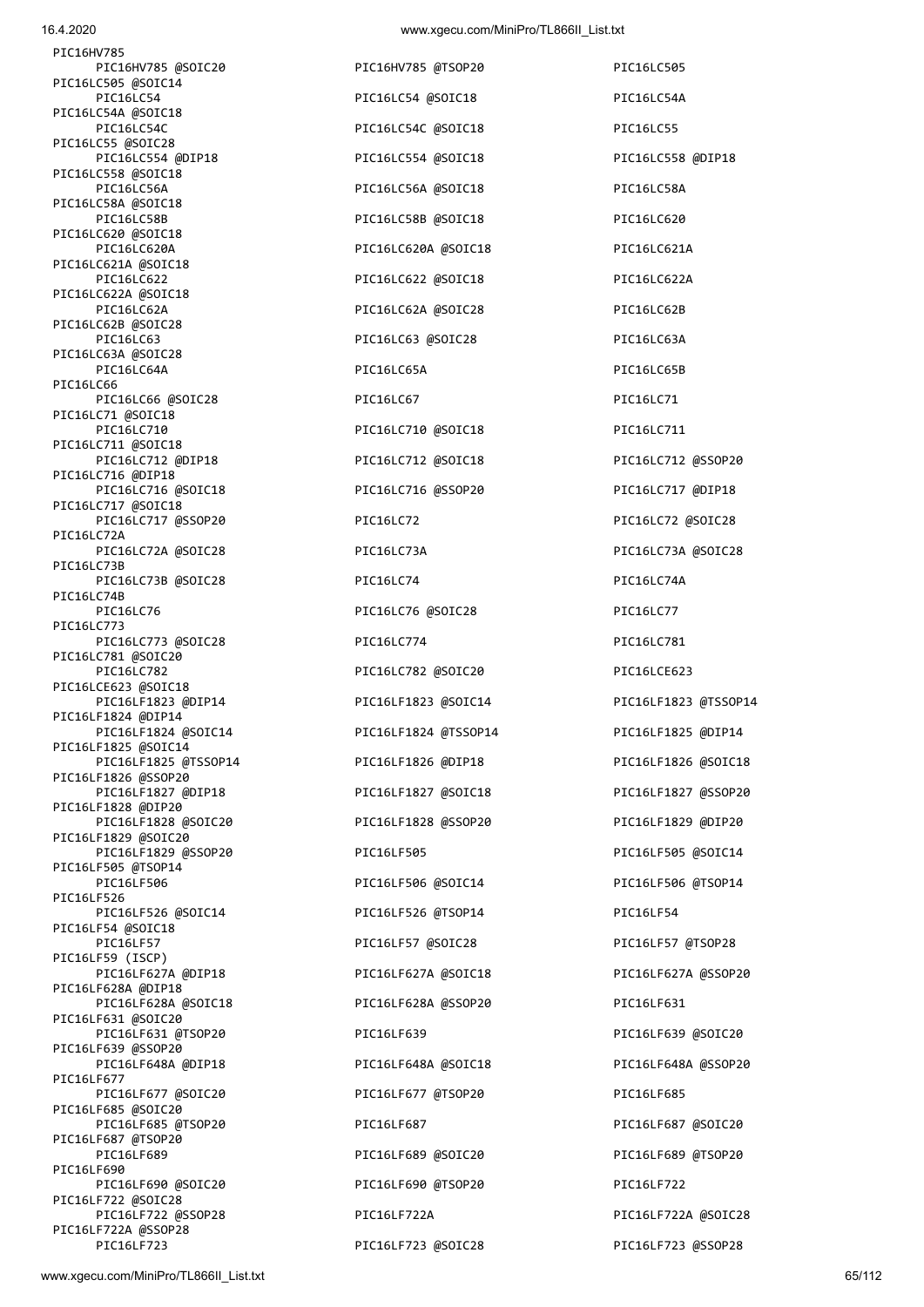| PIC16LF723A                               |                     |                   |
|-------------------------------------------|---------------------|-------------------|
| PIC16LF723A @SOIC28                       | PIC16LF723A @SSOP28 | PIC16LF724        |
| PIC16LF726<br>PIC16LF726 @SOIC28          | PIC16LF726 @SSOP28  | PIC16LF727        |
| PIC16LF73<br>PIC16LF73 @SOIC28            | PIC16LF73 @SSOP28   | PIC16LF737        |
| PIC16LF737 @SOIC28                        |                     |                   |
| PIC16LF737 @SSOP28<br>PIC16LF76           | PIC16LF74           | PIC16LF747        |
| PIC16LF76 @SOIC28<br>PIC16LF767 @SOIC28   | PIC16LF76 @SSOP28   | PIC16LF767        |
| PIC16LF767 @SSOP28<br>PIC16LF818 @DIP18   | PIC16LF77           | PIC16LF777        |
| PIC16LF818 @SOIC18                        | PIC16LF819 @DIP18   | PIC16LF819 @SOIC1 |
| PIC16LF83 @DIP18<br>PIC16LF83 @SOIC18     | PIC16LF84 @DIP18    | PIC16LF84 @SOIC18 |
| PIC16LF84A @DIP18<br>PIC16LF84A @SOIC18   | PIC16LF84A @SSOP20  | PIC16LF87 @DIP18  |
| PIC16LF87 @SOIC18<br>PIC16LF870 @DIP28    | PIC16LF870 @SOIC28  | PIC16LF870 @SSOP2 |
| PIC16LF871 @DIP40<br>PIC16LF872 @DIP28    | PIC16LF872 @SOIC28  | PIC16LF872 @SSOP2 |
| PIC16LF873 @DIP28<br>PIC16LF873 @SOIC28   | PIC16LF873 @SSOP28  |                   |
| PIC16LF873A @SOIC28                       |                     | PIC16LF873A @DIP2 |
| PIC16LF873A @SSOP28<br>PIC16LF876 @DIP28  | PIC16LF874 @DIP40   | PIC16LF874A @DIP4 |
| PIC16LF876 @SOIC28<br>PIC16LF876A @SOIC28 | PIC16LF876 @SSOP28  | PIC16LF876A @DIP2 |
| PIC16LF876A @SSOP28<br>PIC16LF88          | PIC16LF877 @DIP40   | PIC16LF877A @DIP4 |
| PIC16LF88 @SOIC18                         | PIC16LF913 @DIP28   | PIC16LF913 @SOIC2 |
| PIC16LF913 @SSOP28<br>PIC16LF914 @DIP40   | PIC16LF916 @DIP28   | PIC16LF916 @SOIC2 |
| PIC16LF916 @SSOP28<br>PIC16LF917 @DIP40   | PIC16LF946 (ISCP)   | PIC18F1220 @DIP18 |
| PIC18F1220 @SOIC18<br>PIC18F1220 @SSOP20  | PIC18F1320 @DIP18   | PIC18F1320 @SOIC1 |
| PIC18F1320 @SSOP20<br>PIC18F2221 @DIP28   | PIC18F2221 @SOIC28  | PIC18F2221 @SSOP2 |
| PIC18F2321 @DIP28<br>PIC18F2321 @SOIC28   | PIC18F2321 @SSOP28  | PIC18F2410 @DIP28 |
| PIC18F2410 @SOIC28<br>PIC18F2410 @SSOP28  | PIC18F242 @DIP28    | PIC18F242 @SOIC28 |
| PIC18F2420 @DIP28                         |                     |                   |
| PIC18F2420 @SOIC28<br>PIC18F2423 @SOIC28  | PIC18F2420 @SSOP28  | PIC18F2423 @DIP28 |
| PIC18F2423 @SSOP28<br>PIC18F2450 @SSOP28  | PIC18F2450 @DIP28   | PIC18F2450 @SOIC2 |
| PIC18F2455 @DIP28<br>PIC18F2458 @DIP28    | PIC18F2455 @SOIC28  | PIC18F2455 @SSOP2 |
| PIC18F2458 @SOIC28<br>PIC18F248 @SOIC28   | PIC18F2458 @SSOP28  | PIC18F248 @DIP28  |
| PIC18F2480 @DIP28                         | PIC18F2480 @SOIC28  | PIC18F2480 @SSOP2 |
| PIC18F2510 @DIP28<br>PIC18F2510 @SOIC28   | PIC18F2510 @SSOP28  | PIC18F2515 @DIP28 |
| PIC18F2515 @SOIC28<br>PIC18F2515 @SSOP28  | PIC18F252 @DIP28    | PIC18F252 @SOIC28 |
| PIC18F2520 @DIP28<br>PIC18F2520 @SOIC28   | PIC18F2520 @SSOP28  | PIC18F2523 @DIP28 |
| PIC18F2523 @SOIC28<br>PIC18F2523 @SSOP28  | PIC18F2525 @DIP28   | PIC18F2525 @SOIC2 |
| PIC18F2525 @SSOP28                        |                     |                   |
| PIC18F2550 @DIP28<br>PIC18F2553 @DIP28    | PIC18F2550 @SOIC28  | PIC18F2550 @SSOP2 |
| PIC18F2553 @SOIC28<br>PIC18F258 @SOIC28   | PIC18F2553 @SSOP28  | PIC18F258 @DIP28  |
| PIC18F2580 @DIP28<br>PIC18F2585 @DIP28    | PIC18F2580 @SOIC28  | PIC18F2580 @SSOP2 |
| PIC18F2585 @SOIC28<br>PIC18F2610 @SOIC28  | PIC18F2585 @SSOP28  | PIC18F2610 @DIP28 |
| PIC18F2610 @SSOP28                        | PIC18F2620 @DIP28   | PIC18F2620 @SOIC2 |
| PIC18F2620 @SSOP28<br>PIC18F2680 @DIP28   | PIC18F2680 @SOIC28  | PIC18F2680 @SSOP2 |
| PIC18F2682 @DIP28<br>PIC18F2682 @SOIC28   | PIC18F2682 @SSOP28  | PIC18F2685 @DIP28 |
| PIC18F2685 @SOIC28<br>PIC18F2685 @SSOP28  | PIC18F4221 @DIP40   | PIC18F4321 @DIP40 |
| PIC18F4410 @DIP40<br>PIC18F442 @DIP40     | PIC18F4420 @DIP40   | PIC18F4423 @DIP40 |
|                                           |                     |                   |

| PIC16LF723A @SSOP28 |         |
|---------------------|---------|
| PIC16LF726 @SSOP28  |         |
| PIC16LF73 @SSOP28   |         |
| PIC16LF74           |         |
| PIC16LF76 @SSOP28   |         |
| PIC16LF77           |         |
| PIC16LF819 @DIP18   |         |
| PIC16LF84 @DIP18    |         |
| PIC16LF84A          | @SSOP20 |
| PIC16LF870          | @SOIC28 |
| PIC16LF872          | @SOIC28 |
| PIC16LF873          | @SSOP28 |
| PIC16LF874          | @DIP40  |
| PIC16LF876          | @SSOP28 |
| PIC16LF877          | @DIP40  |
| PIC16LF913          | @DIP28  |
| PIC16LF916          | @DIP28  |
| PIC16LF946          | (ISCP)  |
| PIC18F1320          | @DIP18  |
| PIC18F2221          | @SOIC28 |
| PIC18F2321          | @SSOP28 |
| PIC18F242 @DIP28    |         |
| PIC18F2420 @SSOP28  |         |
| PIC18F2450          | @DIP28  |
| PIC18F2455          | @SOIC28 |
| PIC18F2458          | @SSOP28 |
| PIC18F2480          | @SOIC28 |
| PIC18F2510          | @SSOP28 |
| PIC18F252 @DIP28    |         |
| PIC18F2520          | @SSOP28 |
| PIC18F2525          | @DIP28  |
| PIC18F2550          | @SOIC28 |
| PIC18F2553          | @SSOP28 |
| PIC18F2580          | @SOIC28 |
| PIC18F2585          | @SSOP28 |
| PIC18F2620          | @DIP28  |
| PIC18F2680          | @SOIC28 |
| PIC18F2682          | @SSOP28 |
| PIC18F4221          | @DIP40  |

PIC16LF724 PIC16LF737 PIC16LF747 PIC16LF767 PIC16LF819 @SOIC18 PIC16LF84 @SOIC18 PIC16LF87 @DIP18 PIC16LF870 @SSOP28 PIC16LF872 @SSOP28 PIC16LF873A @DIP28 PIC16LF874A @DIP40 PIC16LF876A @DIP28 PIC16LF877A @DIP40 PIC16LF913 @SOIC28 PIC16LF916 @SOIC28 PIC18F1220 @DIP18 PIC18F1320 @SOIC18 PIC18F2221 @SSOP28 PIC18F2410 @DIP28 PIC18F242 @SOIC28 PIC18F2423 @DIP28 PIC18F2450 @SOIC28 PIC18F2455 @SSOP28 PIC18F248 @DIP28 PIC18F2480 @SSOP28 PIC18F2515 @DIP28 PIC18F252 @SOIC28 PIC18F2523 @DIP28 PIC18F2525 @SOIC28 PIC18F2550 @SSOP28 PIC18F258 @DIP28 PIC18F2580 @SSOP28 PIC18F2610 @DIP28 PIC18F2620 @SOIC28 PIC18F2680 @SSOP28 PIC18F2685 @DIP28 PIC18F4321 @DIP40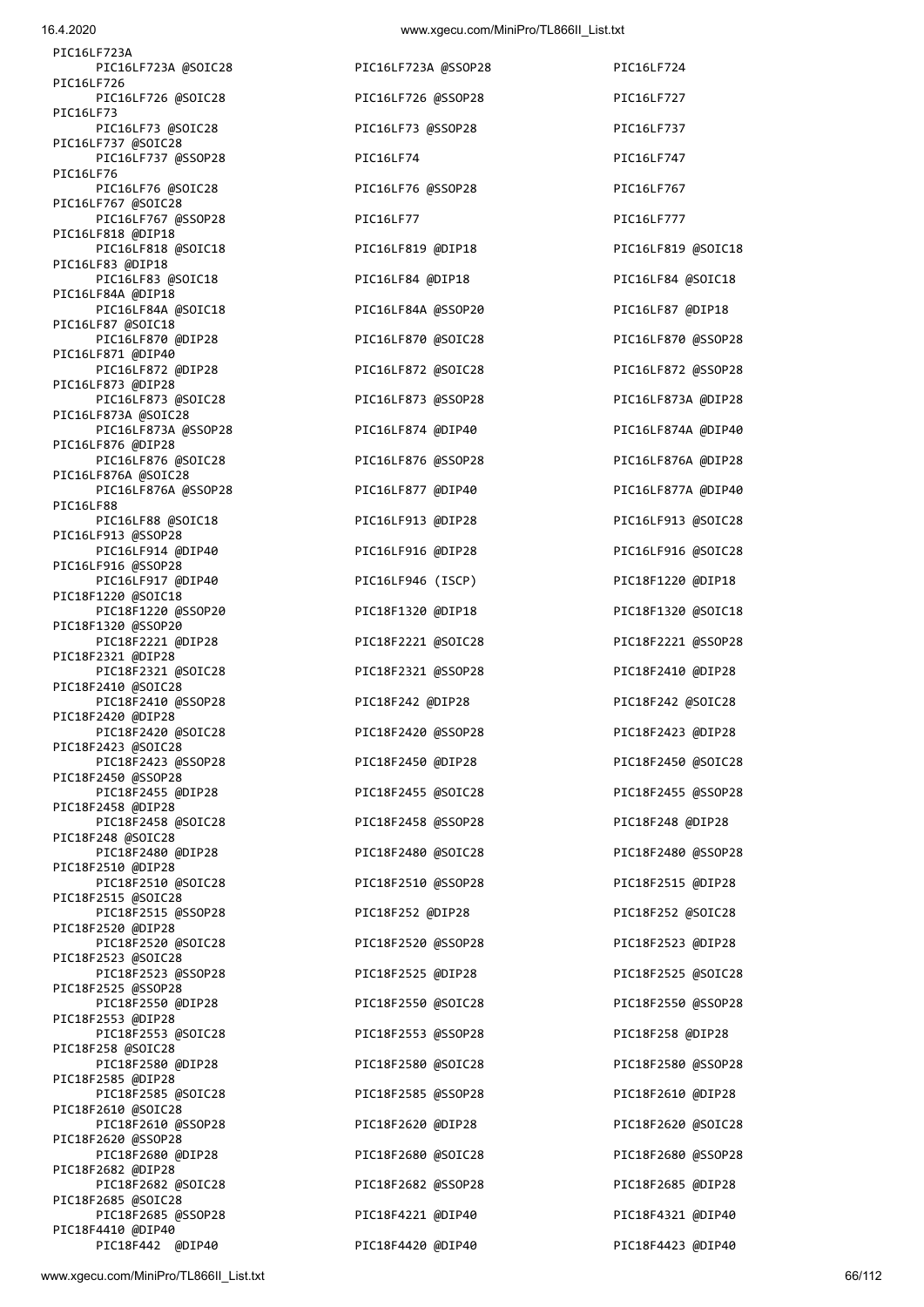PIC18F66J10(ISP)

| 16.4.2020                                                        | www.xgecu.com/MiniPro/TL866II_List.txt |                     |
|------------------------------------------------------------------|----------------------------------------|---------------------|
| PIC18F4450 @DIP40<br>PIC18F4455 @DIP40                           | PIC18F4458 @DIP40                      | PIC18F448 @DIP40    |
| PIC18F4480 @DIP40<br>PIC18F4510 @DIP40                           | PIC18F4515 @DIP40                      | PIC18F452 @DIP40    |
| PIC18F4520 @DIP40<br>PIC18F4523 @DIP40                           | PIC18F4525 @DIP40                      | PIC18F4550 @DIP40   |
| PIC18F4553 @DIP40<br>PIC18F458 @DIP40                            | PIC18F4580 @DIP40                      | PIC18F4585 @DIP40   |
| PIC18F4610 @DIP40<br>PIC18F4620 @DIP40                           | PIC18F4680 @DIP40                      | PIC18F4682 @DIP40   |
| PIC18F4685 @DIP40<br>PIC18LF1220 @DIP18                          | PIC18LF1220 @SOIC18                    | PIC18LF1220 @SSOP20 |
| PIC18LF1320 @DIP18<br>PIC18LF1320 @SOIC18                        | PIC18LF1320 @SSOP20                    | PIC18LF2221 @DIP28  |
| PIC18LF2221 @SOIC28<br>PIC18LF2221 @SSOP28                       | PIC18LF2321 @DIP28                     | PIC18LF2321 @SOIC28 |
| PIC18LF2321 @SSOP28<br>PIC18LF2410 @DIP28                        | PIC18LF2410 @SOIC28                    | PIC18LF2410 @SSOP28 |
| PIC18LF242 @DIP28<br>PIC18LF242 @SOIC28                          | PIC18LF2420 @DIP28                     | PIC18LF2420 @SOIC28 |
| PIC18LF2420 @SSOP28<br>PIC18LF2423 @DIP28                        | PIC18LF2423 @SOIC28                    | PIC18LF2423 @SSOP28 |
| PIC18LF2450 @DIP28<br>PIC18LF2450 @SOIC28                        | PIC18LF2450 @SSOP28                    | PIC18LF2455 @DIP28  |
| PIC18LF2455 @SOIC28<br>PIC18LF2455 @SSOP28                       | PIC18LF2458 @DIP28                     | PIC18LF2458 @SOIC28 |
| PIC18LF2458 @SSOP28<br>PIC18LF248 @DIP28                         | PIC18LF248 @SOIC28                     | PIC18LF2480 @DIP28  |
| PIC18LF2480 @SOIC28<br>PIC18LF2480 @SSOP28                       | PIC18LF2510 @DIP28                     | PIC18LF2510 @SOIC28 |
| PIC18LF2510 @SSOP28<br>PIC18LF2515 @DIP28                        | PIC18LF2515 @SOIC28                    | PIC18LF2515 @SSOP28 |
| PIC18LF252 @DIP28<br>PIC18LF252 @SOIC28                          | PIC18LF2520 @DIP28                     | PIC18LF2520 @SOIC28 |
| PIC18LF2520 @SSOP28<br>PIC18LF2523 @DIP28                        | PIC18LF2523 @SOIC28                    | PIC18LF2523 @SSOP28 |
| PIC18LF2525 @DIP28<br>PIC18LF2525 @SOIC28<br>PIC18LF2550 @SOIC28 | PIC18LF2525 @SSOP28                    | PIC18LF2550 @DIP28  |
| PIC18LF2550 @SSOP28                                              | PIC18LF2553 @DIP28                     | PIC18LF2553 @SOIC28 |
| PIC18LF2553 @SSOP28<br>PIC18LF258 @DIP28<br>PIC18LF2580 @SOIC28  | PIC18LF258 @SOIC28                     | PIC18LF2580 @DIP28  |
| PIC18LF2580 @SSOP28<br>PIC18LF2585 @SSOP28                       | PIC18LF2585 @DIP28                     | PIC18LF2585 @SOIC28 |
| PIC18LF2610 @DIP28<br>PIC18LF2620 @DIP28                         | PIC18LF2610 @SOIC28                    | PIC18LF2610 @SSOP28 |
| PIC18LF2620 @SOIC28<br>PIC18LF2680 @SOIC28                       | PIC18LF2620 @SSOP28                    | PIC18LF2680 @DIP28  |
| PIC18LF2680 @SSOP28<br>PIC18LF2682 @SSOP28                       | PIC18LF2682 @DIP28                     | PIC18LF2682 @SOIC28 |
| PIC18LF2685 @DIP28<br>PIC18LF4221 @DIP40                         | PIC18LF2685 @SOIC28                    | PIC18LF2685 @SSOP28 |
| PIC18LF4321 @DIP40<br>PIC18LF4420 @DIP40                         | PIC18LF4410 @DIP40                     | PIC18LF442 @DIP40   |
| PIC18LF4423 @DIP40<br>PIC18LF4458 @DIP40                         | PIC18LF4450 @DIP40                     | PIC18LF4455 @DIP40  |
| PIC18LF448 @DIP40<br>PIC18LF4515 @DIP40                          | PIC18LF4480 @DIP40                     | PIC18LF4510 @DIP40  |
| PIC18LF452 @DIP40<br>PIC18LF4525 @DIP40                          | PIC18LF4520 @DIP40                     | PIC18LF4523 @DIP40  |
| PIC18LF4550 @DIP40<br>PIC18LF4580 @DIP40                         | PIC18LF4553 @DIP40                     | PIC18LF458 @DIP40   |
| PIC18LF4585 @DIP40<br>PIC18LF4680 @DIP40                         | PIC18LF4610 @DIP40                     | PIC18LF4620 @DIP40  |
| PIC18LF4682 @DIP40<br>PIC18F24J11(ISP)                           | PIC18LF4685 @DIP40                     | PIC18F24J10(ISP)    |
| PIC18F24J50(ISP)<br>PIC18F25J50(ISP)                             | PIC18F25J10(ISP)                       | PIC18F25J11(ISP)    |
| PIC18F26J11(ISP)<br>PIC18F44J11(ISP)                             | PIC18F26J50(ISP)                       | PIC18F44J10(ISP)    |
| PIC18F44J50(ISP)<br>PIC18F45J50(ISP)                             | PIC18F45J10(ISP)                       | PIC18F45J11(ISP)    |
| PIC18F46J11(ISP)<br>PIC18F63J90(ISP)                             | PIC18F46J50(ISP)                       | PIC18F63J11(ISP)    |
| PIC18F64J11(ISP)<br>PIC18F65J11(ISP)                             | PIC18F64J90(ISP)                       | PIC18F65J10(ISP)    |
| PIC18F65J15(ISP)                                                 | PIC18F65J50(ISP)                       | PIC18F65J90(ISP)    |

PIC18F66J11(ISP) PIC18F66J15(ISP) PIC18F66J16(ISP)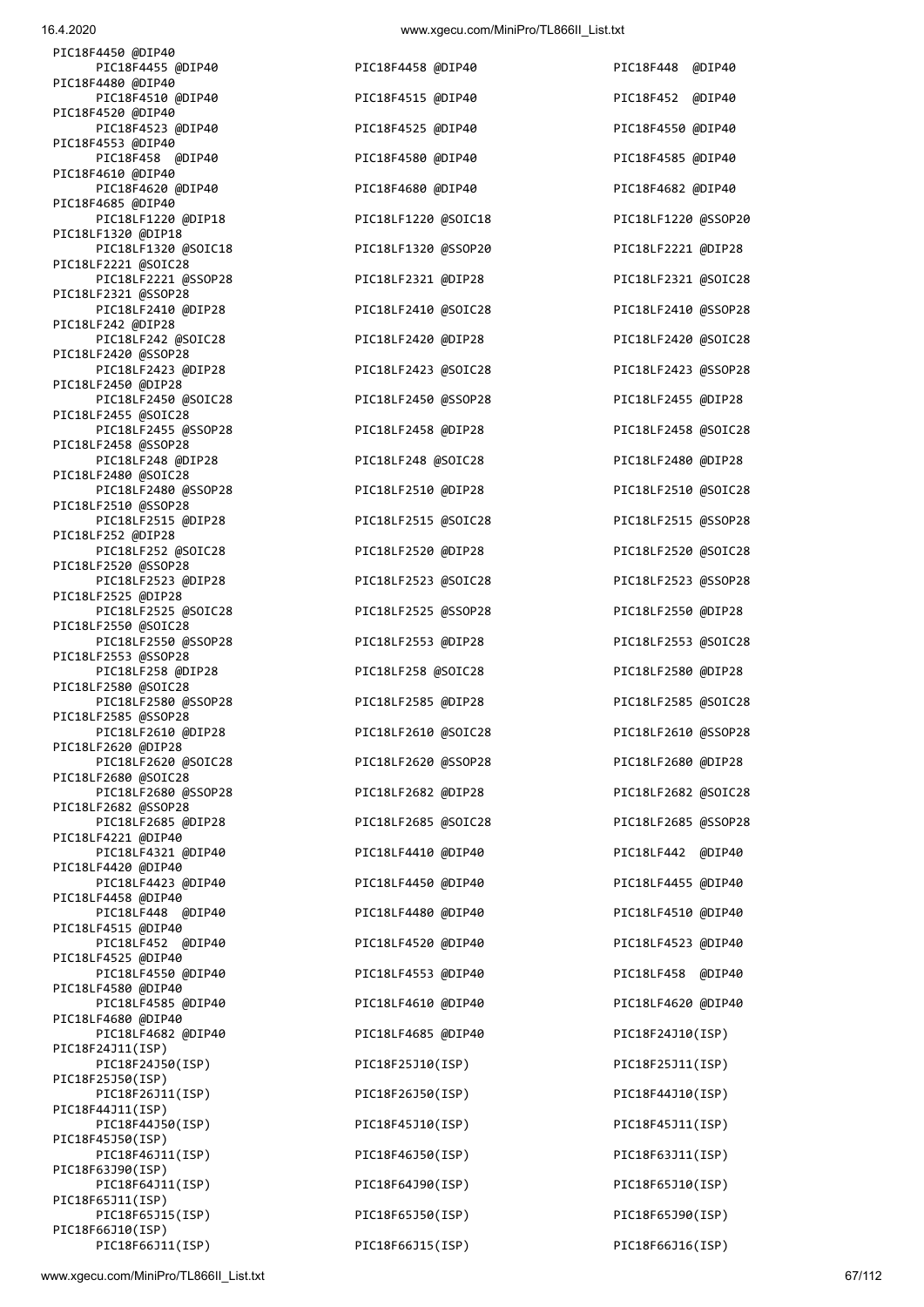16.4.2020 www.xgecu.com/MiniPro/TL866II\_List.txt

| PIC18F66J50(ISP)      |                   |                   |
|-----------------------|-------------------|-------------------|
| PIC18F66J55(ISP)      | PIC18F66J90(ISP)  | PIC18F66J93(ISP)  |
| PIC18F67J10(ISP)      |                   |                   |
| PIC18F67J11(ISP)      | PIC18F67J50(ISP)  | PIC18F67J90(ISP)  |
| PIC18F67J93(ISP)      |                   |                   |
| PIC18F83J11(ISP)      | PIC18F83J90(ISP)  | PIC18F84J11(ISP)  |
| PIC18F84J90(ISP)      |                   |                   |
| PIC18F85J10(ISP)      | PIC18F85J11(ISP)  | PIC18F85J15(ISP)  |
| PIC18F85J50(ISP)      |                   |                   |
| PIC18F85J90(ISP)      | PIC18F86J10(ISP)  | PIC18F86J11(ISP)  |
| PIC18F86J15(ISP)      |                   |                   |
| PIC18F86J16(ISP)      | PIC18F86J50(ISP)  | PIC18F86J55(ISP)  |
| PIC18F86J90(ISP)      |                   |                   |
| PIC18F86J93(ISP)      | PIC18F87J10(ISP)  | PIC18F87J11(ISP)  |
| PIC18F87J50(ISP)      |                   |                   |
| PIC18F87J90(ISP)      | PIC18F87J93(ISP)  | PIC18LF24J10(ISP) |
| PIC18LF24J11(ISP)     |                   |                   |
| PIC18LF24J50(ISP)     | PIC18LF25J10(ISP) | PIC18LF25J11(ISP) |
| PIC18LF25J50(ISP)     |                   |                   |
| PIC18LF26J11(ISP)     | PIC18LF26J50(ISP) | PIC18LF44J10(ISP) |
| PIC18LF44J11(ISP)     |                   |                   |
| PIC18LF44J50(ISP)     | PIC18LF45J10(ISP) | PIC18LF45J11(ISP) |
| PIC18LF45J50(ISP)     |                   |                   |
| PIC18LF46J11(ISP)     | PIC18LF46J50(ISP) | PIC18LF63J11(ISP) |
| PIC18LF63J90(ISP)     |                   |                   |
| PIC18LF64J11(ISP)     | PIC18LF64J90(ISP) | PIC18LF65J11(ISP) |
| PIC18LF65J90(ISP)     |                   |                   |
| PIC18LF66J10(ISP)     | PIC18LF83J11(ISP) | PIC18LF83J90(ISP) |
| PIC18LF84J11(ISP)     |                   |                   |
| PIC18LF84J90(ISP)     | PIC18LF85J11(ISP) | PIC18LF85J90(ISP) |
| rfPIC12C509AG @SOIC18 |                   |                   |

IC Support: 969 PCS

rfPIC12C509AF @SSOP20

[ MICRON ]

| M25P05                                 | M25P05 @SOIC8      |
|----------------------------------------|--------------------|
| M25P05A @TSSOP8                        |                    |
| M25P10                                 | M25P10 @SOIC8      |
| M25P10A @SOIC8                         |                    |
| M25P20 @QFN8                           | M25P20 @SOIC8      |
| M25P40 @SOIC8                          |                    |
| M25P80 @QFN8                           | M25P80 @SOIC8      |
| M25P16 @QFN8                           |                    |
| M25P16 @SOIC8                          | M25P16 @SOP16      |
| M25P32 @SOIC8                          |                    |
| M25P32 @SOP16                          | M25P64 @SOIC8      |
| M25P128 @FPN8                          |                    |
| M25P128 @SOP16                         | M25PE10 @QFN8      |
| M25PE20 @QFN8                          |                    |
| M25PE20 @SOIC8                         | M25PE40 @QFN8      |
| M25PE80 @QFN8                          |                    |
| M25PE80 @SOIC8                         | M25PE16 @QFN8      |
| M25PX80 @QFN8                          |                    |
| M25PX80 @SOIC8                         | M25PX80 @SOP16     |
| M25PX16 @SOIC8                         |                    |
| M25PX16 @SOP16                         | M25PX32 @QFN8      |
| M25PX32 @SOP16                         |                    |
| M25PX64 @SOIC8                         | M25PX64 @SOIC16    |
| M28W160BT @TSOP48                      | M28W160CT @TSOP48  |
| M28W160CB @TSOP48<br>M28W320BT @TSOP48 |                    |
| M28W320CB @TSOP48                      | M28W320CT @TSOP48  |
| M28W640CT @TSOP48                      |                    |
| M28W640ECB @TSOP48                     | M28W640ECT @TSOP48 |
| M29W800AT @SOP44                       |                    |
| M29W800AB @TSOP48                      | M29W800AB @SOP44   |
| M29W800DT @SOP44                       |                    |
| M29W800DB @TSOP48                      | M29W800DB @SOP44   |
| M29W800FB @TSOP48                      |                    |
| M29W160BB @TSOP48                      | M29W160BT @TSOP48  |
| M29W160DT @TSOP48                      |                    |
| M29W160EB @TSOP48                      | M29W160ET @TSOP48  |
| M29W320DT @TSOP48                      |                    |
| M29W320EB @TSOP48                      | M29W320ET @TSOP48  |
| MT25QL64AB @SOIC16                     |                    |
| MT25QL128AB @SOIC8                     | MT25QL128AB @SOIC1 |
| MT25QL256AB @SOIC16                    |                    |
| MT25QL512AB @SOIC8                     | MT25QL512AB @SOIC1 |
|                                        |                    |

| P05 @SOIC8        | M25P05A @SOIC8     |
|-------------------|--------------------|
| P10 @SOIC8        | M25P10A @QFN8      |
| P20 @SOIC8        | M25P40 @QFN8       |
| P80 @SOIC8        | M25P80 @SOP16      |
| P16 @SOP16        | M25P32 @QFN8       |
| P64 @SOIC8        | M25P64 @SOIC16     |
| PE10 @QFN8        | M25PE10 @SOIC8     |
| PE40 @QFN8        | M25PE40 @SOIC8     |
| PE16 @QFN8        | M25PE16 @SOIC8     |
| PX80 @SOP16       | M25PX16 @QFN8      |
| PX32 @QFN8        | M25PX32 @SOIC8     |
| PX64 @SOIC16      | M28W160BB @TSOP48  |
| W160CT @TSOP48    | M28W320BB @TSOP48  |
| W320CT @TSOP48    | M28W640CB @TSOP48  |
| BW640ECT @TSOP48  | M29W800AT @TSOP48  |
| W800AB @SOP44     | M29W800DT @TSOP48  |
| W800DB @SOP44     | M29W800FT @TSOP48  |
| W160BT @TSOP48    | M29W160DB @TSOP48  |
| W160ET @TSOP48    | M29W320DB @TSOP48  |
| W320ET @TSOP48    | MT25QL64AB @SOIC8  |
| 5QL128AB @SOIC16! | MT25QL256AB @SOIC8 |
| SQL512AB @SOIC16  | MT25QU64AB @SOIC8  |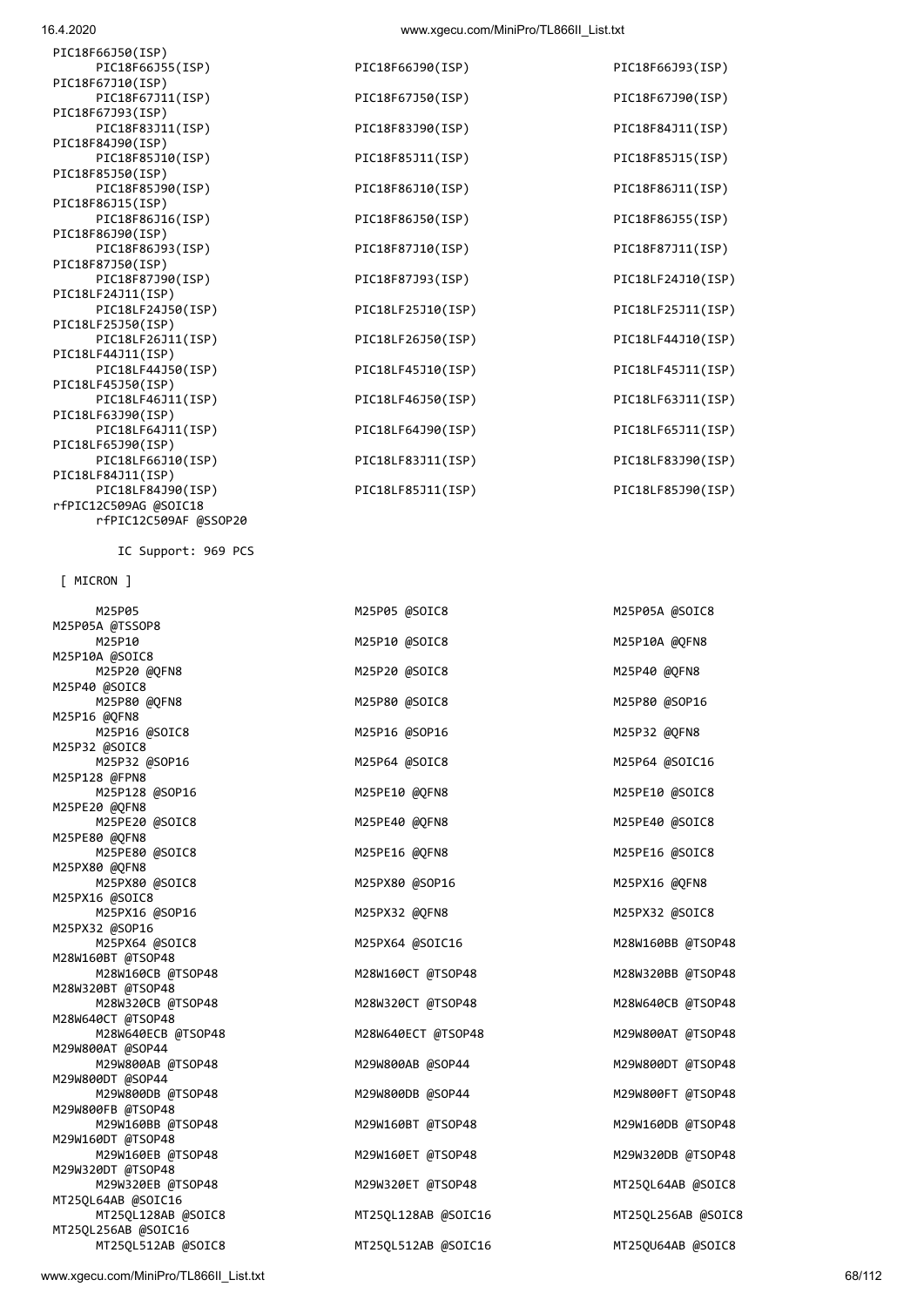| 16.4.2020                                                      | www.xgecu.com/MiniPro/TL866II_List.txt |         |                                                                   |         |
|----------------------------------------------------------------|----------------------------------------|---------|-------------------------------------------------------------------|---------|
| MT25QU64AB @SOIC16                                             |                                        |         |                                                                   |         |
| MT25QU128AB @SOIC8<br>MT25QU256AB @SOIC16                      | MT25QU128AB @SOIC16                    |         | MT25QU256AB @SOIC8                                                |         |
| MT25QU512AB @SOIC8                                             | MT25QU512AB @SOIC16                    |         | MT25TL128BB @SOIC8                                                |         |
| MT25TL128BB @SOIC16<br>MT25TL256BB @SOIC8                      | MT25TL256BB @SOIC16                    |         | MT25TL512BB @SOIC8                                                |         |
| MT25TL512BB @SOIC16                                            |                                        |         |                                                                   |         |
| MT25TU128HB @SOIC8<br>MT25TU256HB @SOIC16                      | MT25TU128HB @SOIC16                    |         | MT25TU256HB @SOIC8                                                |         |
| MT25TU512HB @SOIC8                                             | MT25TU512HB @SOIC16                    |         | MT28F002B1<br>@TSOP40                                             |         |
| MT28F002B3-T @TSOP40<br>MT28F002B3-B @TSOP40                   | MT28F002B5-T @TSOP40                   |         | MT28F002B5-B @TSOP40                                              |         |
| MT28F004B3-T @TSOP40                                           |                                        |         |                                                                   |         |
| MT28F004B3-B @TSOP40                                           | MT28F004B5-T @TSOP40                   |         | MT28F004B5-B @TSOP40                                              |         |
| MT28F008B3-T @TSOP40<br>MT28F008B3-B @TSOP40                   | MT28F008B5-T @TSOP40                   |         | MT28F008B5-B @TSOP40                                              |         |
| MT28F016S3<br>@TSOP40                                          |                                        |         |                                                                   |         |
| @TSOP40<br>MT28F016S5<br>MT28F200B3-B @TSOP48                  | MT28F200B3-T @TSOP48                   |         | MT28F200B3-T @SOP44                                               |         |
| MT28F200B3-B @SOP44                                            | MT28F200B5-T @TSOP48                   |         | MT28F200B5-T @SOP44                                               |         |
| MT28F200B5-B @TSOP48<br>MT28F200B5-B @SOP44                    | MT28F400B3-T @TSOP48                   |         | MT28F400B3-T @SOP44                                               |         |
| MT28F400B3-B @TSOP48                                           |                                        |         |                                                                   |         |
| MT28F400B3-B @SOP44<br>MT28F400B5-B @TSOP48                    | MT28F400B5-T @TSOP48                   |         | MT28F400B5-T @SOP44                                               |         |
| MT28F400B5-B @SOP44                                            | MT28F800B3-T @TSOP48                   |         | MT28F800B3-T @SOP44                                               |         |
| MT28F800B3-B @TSOP48                                           |                                        |         | MT28F800B5-T @SOP44                                               |         |
| MT28F800B3-B @SOP44<br>MT28F800B5-B @TSOP48                    | MT28F800B5-T @TSOP48                   |         |                                                                   |         |
| MT28F800B5-B @SOP44                                            | MT29F1G08AACWP                         | @TSOP48 | MT29F1G08AACWP-ET                                                 | @TSOP48 |
| @TSOP48<br>MT29F1G08ABADAWP<br>MT29F1G08ABADAWP-E<br>@TSOP48   | MT29F1G08ABADAWP-IT                    | @TSOP48 | MT29F1G08ABADAWP-ITE                                              | @TSOP48 |
| @TSOP48<br>MT29F1G08ABADAWP-ITX                                |                                        |         |                                                                   |         |
| MT29F1G08ABAEAWP<br>@TSOP48<br>@TSOP48<br>MT29F1G08ABAFAWP-ITE | MT29F1G08ABAEAWP-IT                    | @TSOP48 | MT29F1G08ABAEAWP-ITX                                              | @TSOP48 |
| MT29F2G08AABWP<br>@TSOP48                                      | MT29F2G08AABWP-ET                      | @TSOP48 | MT29F2G08AACWP                                                    | @TSOP48 |
| @TSOP48<br>MT29F2G08AACWP-ET<br>@TSOP48<br>MT29F2G08AADWP      | MT29F2G08AADWP-ET                      | @TSOP48 | MT29F2G08ABAEAWP                                                  | @TSOP48 |
| @TSOP48<br>MT29F2G08ABAEAWP                                    |                                        |         |                                                                   |         |
| MT29F2G08ABAEAWP-E<br>@TSOP48<br>@TSOP48<br>MT29F2G08ABAFAWP   | MT29F2G08ABAEAWP-IT                    | @TSOP48 | MT29F2G08ABAEAWP-ITX                                              | @TSOP48 |
| MT29F2G08ABAFAWP-IT<br>@TSOP48                                 |                                        |         | MT29F2G08ABAGAWP-IT(2048+64) @TSOP48MT29F2G08ABAGAWP-IT(2048+128) |         |
| @TSOP48MT29F2G08ABCWP<br>@TSOP48<br>MT29F2G08ABDWP<br>@TSOP48  | MT29F2G08ABDWP-ET                      | @TSOP48 | MT29F4G08AAAWP                                                    | @TSOP48 |
| MT29F4G08AAAWP-ET<br>@TSOP48                                   |                                        |         |                                                                   |         |
| @TSOP48<br>MT29F4G08AACWC<br>MT29F4G08ABAEAWP<br>@TSOP48       | MT29F4G08AACWC-ET                      | @TSOP48 | MT29F4G08ABADAWP                                                  | @TSOP48 |
| MT29F4G08ABAEAWP-IT<br>@TSOP48                                 | MT29F4G08ABAFAWP                       | @TSOP48 | MT29F4G08ABAFAWP-IT                                               | @TSOP48 |
| @TSOP48<br>MT29F4G08ABCWC                                      |                                        |         |                                                                   |         |
| MT29F4G08ABCWC- ET<br>@TSOP48<br>MT29F8G08ABABAWP<br>@TSOP48   | MT29F4G08BABWP                         | @TSOP48 | MT29F4G08BABWP- ET                                                | @TSOP48 |
| @TSOP48<br>MT29F8G08ABACAWP                                    | MT29F8G08ABACAWP-IT                    | @TSOP48 | MT29F8G08BAAWP                                                    | @TSOP48 |
| N25Q032A @SOIC8<br>N25Q032A @SOIC16                            | N25Q064A @SOIC8                        |         | N25Q064A @SOIC16                                                  |         |
| N25Q128A @SOIC8                                                |                                        |         |                                                                   |         |
| N25Q128A @SOIC16<br>N25Q512A @SOIC8                            | N25Q256A @SOIC8                        |         | N25Q256A @SOIC16                                                  |         |
| N25Q512A @SOIC16                                               | N25W032A @SOIC8                        |         | N25W032A @SOIC16                                                  |         |
| N25W064A @SOIC8<br>N25W064A @SOIC16                            | N25W128A @SOIC8                        |         | N25W128A @SOIC16                                                  |         |
|                                                                |                                        |         |                                                                   |         |
| IC Support: 207 PCS                                            |                                        |         |                                                                   |         |

M5M28F101A @DIP32 M5M28F101A @PLCC32

[ MICRON\_EMMC(1) ]

IC Support: 0 PCS

[ MICRON\_EMMC(2) ]

IC Support: 0 PCS

[ MITSUBISHI ]

 M5M27C102K @DIP40 M5M27C128 @DIP28 M5M27C202K @DIP40 M5M27C202K @SOP40 M5M27C256K @DIP28 M5M28F101 @DIP32 M5M28F101 @PLCC32 M5M28F101 @SOIC32<br>M5M28F101 @TSOP32

www.xgecu.com/MiniPro/TL866II\_List.txt 69/112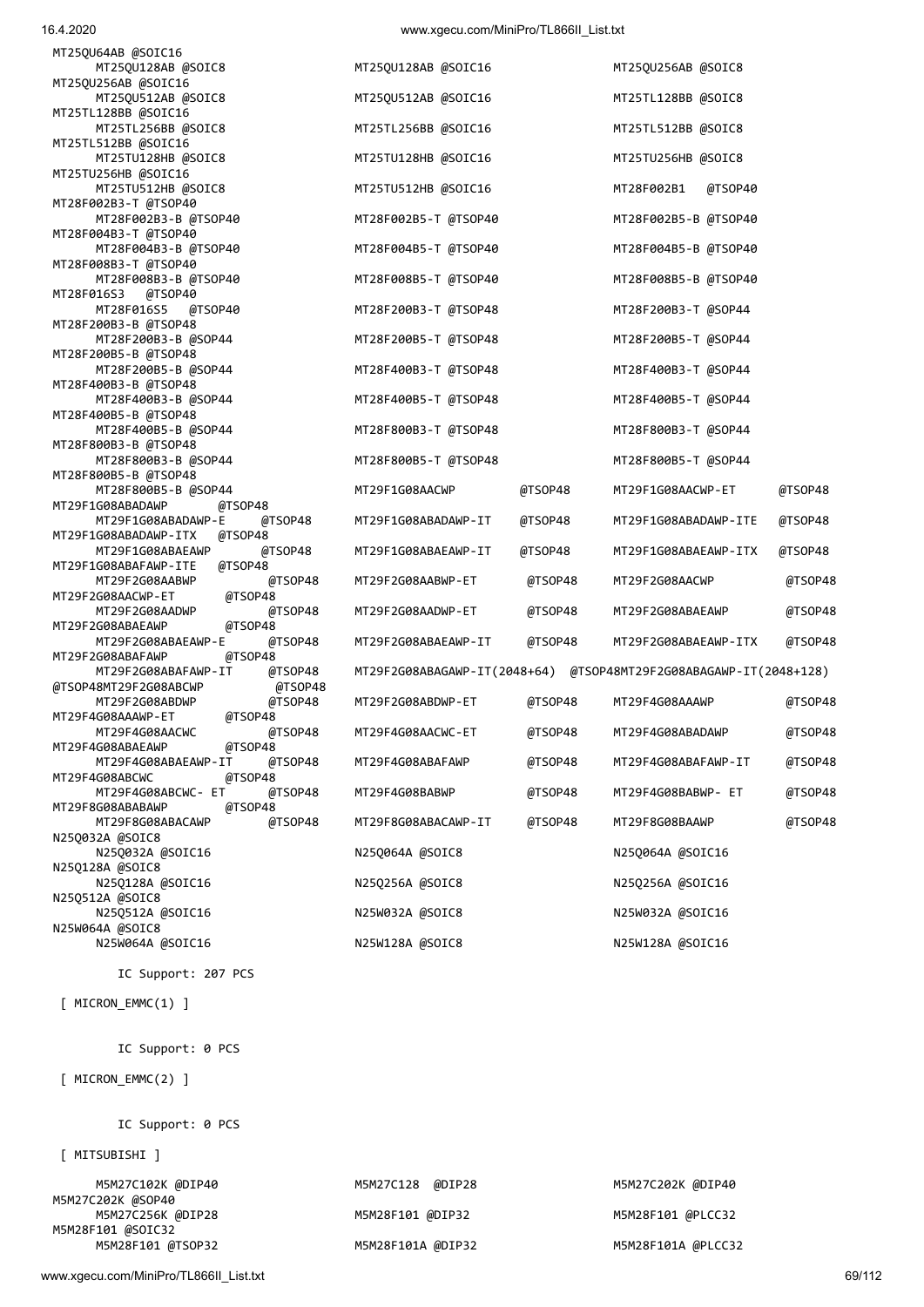| M5M28F101A @SOIC32 |                    |                    |
|--------------------|--------------------|--------------------|
| M5M28F101A @TSOP32 | M5M29FB800 @TSOP48 | M5M29FB800 @SOP44  |
| M5M29FT800 @TSOP48 |                    |                    |
| M5M29FT800 @SOP44  | M5M29GB160 @TSOP48 | M5M29GT160 @TSOP48 |
| M5M29GB320 @TSOP48 |                    |                    |
| M5M29GT320 @TSOP48 | M5M29KB331 @TSOP48 | M5M29KT331 @TSOP48 |
|                    |                    |                    |
| IC Support: 23 PCS |                    |                    |

 [ MOSEL VITELIC ] V29C31001B @DIP32 V29C31001B @PLCC32 V29C31001B @TSOP32 V29C31001T @DIP32<br>V29C31001T @PLCC32 V29C31001T @TSOP32 V29C31002B @DIP32 V29C31002B @PLCC32 V29C31002B @TSOP32 V29C31002T @DIP32 V29C31002T @PLCC32 V29C31002T @TSOP32 V29C31004B @DIP32 V29C31004B @PLCC32 V29C31004B @TSOP32 V29C31004T @DIP32 V29C31004T @PLCC32 V29C31004T @TSOP32 V29C51001B @DIP32 V29C51001B @PLCC32 V29C51001B @TSOP32 V29C51001T @DIP32 V29C51001T @PLCC32 V29C51001T @TSOP32 V29C51002B @DIP32 V29C51002B @PLCC32 V29C51002B @TSOP32 V29C51002T @DIP32 V29C51002T @PLCC32 V29C51002T @TSOP32 V29C51004B @DIP32 V29C51004B @PLCC32 V29C51004B @TSOP32 V29C51004T @DIP32 V29C51004T @PLCC32 V29C51004T @TSOP32 V29LC51000 @DIP32 V29LC51000 @PLCC32 V29LC51000 @TSOP32 V29LC51001 @DIP32 V29LC51001 @PLCC32 V29LC51001 @TSOP32 V29LC51002 @DIP32

IC Support: 45 PCS

V29LC51002 @TSOP32

[ MSHINE ]

V29LC51002 @PLCC32

| MS25X512 @DIP8 | MS25X512 @SOP8 | MS25X512 @TSOP8 |
|----------------|----------------|-----------------|
| MS25X10 @DIP8  |                |                 |
| MS25X10 @SOP8  | MS25X10 @TSOP8 | MS25X20 @DIP8   |
| MS25X20 @SOP8  |                |                 |
| MS25X20 @TSOP8 | MS25X40 @DIP8  | MS25X40 @SOP8   |
| MS25X40 @TSOP8 |                |                 |
| MS25X80 @DIP8  | MS25X80 @SOP8  | MS25X80 @TSOP8  |
| MS25X16 @DIP8  |                |                 |
| MS25X16 @SOP8  | MS25X16 @SOP16 | MS25X32 @DIP8   |
| MS25X32 @SOP8  |                |                 |

IC Support: 21 PCS

[ MY-MS ]

 MM24C01-3 MM24C01-3 @SOIC8 MM24C02-3 MM24C02-3 @SOIC8 MM24C04-3 MM24C04-3 @SOIC8 MM24C08-2/3 MM24C08-2/3 @SOIC8 MM24C16-2/3 MM24C16-2/3 @SOIC8 MM24C32-2/3 MM24C32-2/3 @SOIC8 MM24C64-2/3 MM24C64-2/3 @SOIC8 MM93C46-3P MM93C46-3G @SOIC8 \* MM93C46-3GR @SOIC8 MM93C56-3P MM93C56-3G @SOIC8 \* MM93C56-3GR @SOIC8

MS25X32 @SOP16

IC Support: 23 PCS

[ MYSON ]

| MTV24C02          | MTV24C02 @SOIC8  | MTV24C04   |
|-------------------|------------------|------------|
| MTV24C04 @SOIC8   |                  |            |
| MTV24C08          | MTV24C08 @SOIC8  | MTV24C016  |
| MTV24C016 @SOIC8  |                  |            |
| MTV24LC02         | MTV24LC02 @SOIC8 | MTV24LC04  |
| MTV24LC04 @SOIC8  |                  |            |
| MTV24LC08         | MTV24LC08 @SOIC8 | MTV24LC016 |
| MTV24LC016 @SOIC8 |                  |            |

MM93C66-3G @SOIC8 \* MM93C66-3GR @SOIC8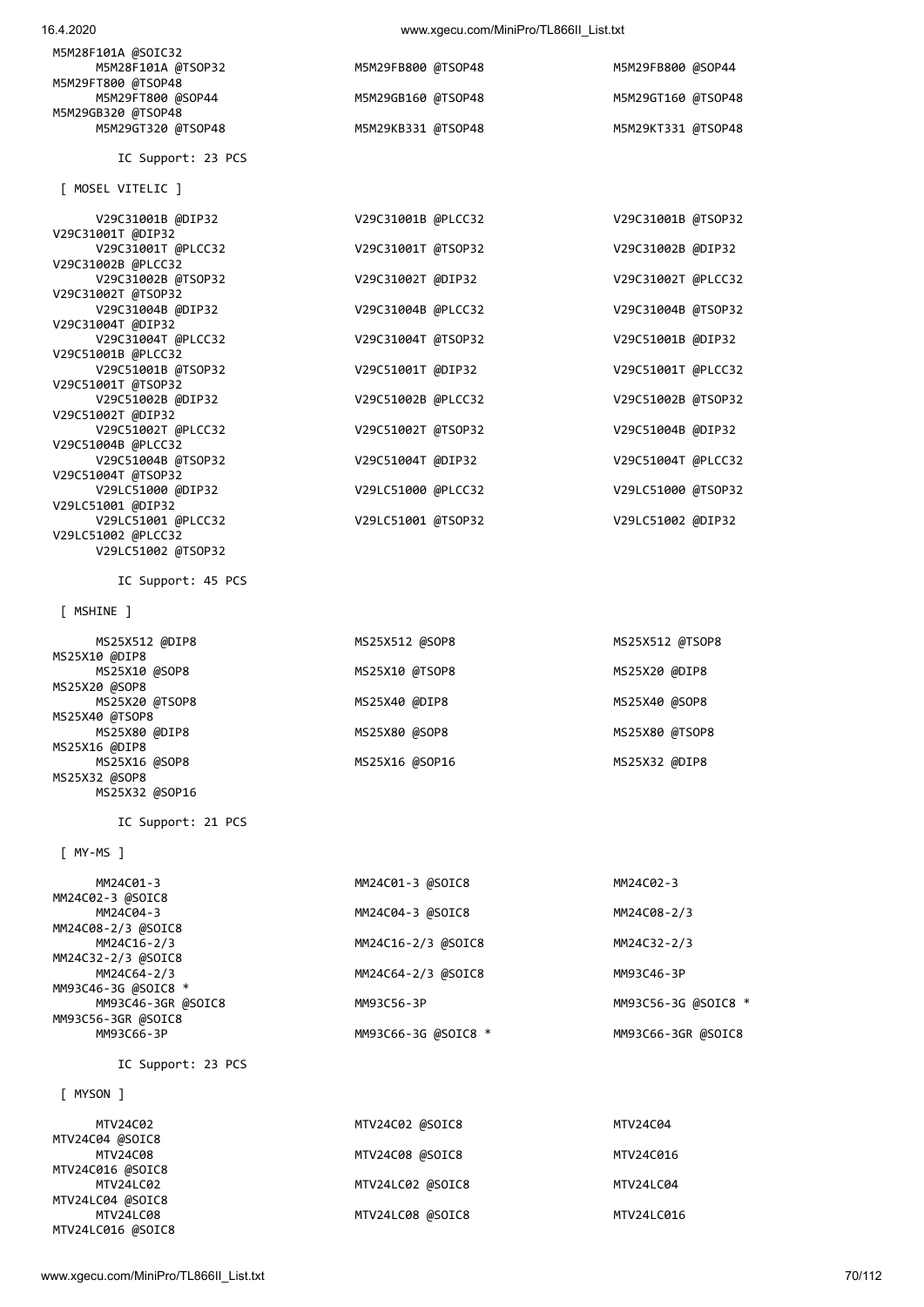| [ NEXFLASH ]                          |                  |                   |
|---------------------------------------|------------------|-------------------|
| NX25P10 @MLP8<br>NX25P16 @SOIC8       | NX25P10 @SOIC8   | NX25P16 @MLP8     |
| NX25P16 @SOP16                        | NX25P20 @MLP8    | NX25P20 @SOIC8    |
| NX25P32 @MLP8<br>NX25P32 @SOIC8       | NX25P32 @SOP16   | NX25P40 @MLP8     |
| NX25P40 @SOIC8<br>NX25P80 @MLP8       | NX25P80 @SOIC8   | NX29F010 @DIP32   |
| NX29F010 @PLCC32<br>NX29F010 @TSOP32  |                  |                   |
| IC Support: 17 PCS                    |                  |                   |
| $NSC$ ]                               |                  |                   |
| NM24C02                               | NM24C02 @SOIC8   | NM24C02 @TSSOP8   |
| NM24C02L<br>NM24C02L @SOIC8           | NM24C02L @TSSOP8 | NM24C03           |
| NM24C03 @SOIC8<br>NM24C03 @TSSOP8     | NM24C04          | NM24C04 @SOIC8    |
| NM24C04 @TSSOP8<br>NM24C05            | NM24C05 @SOIC8   | NM24C05 @TSSOP8   |
| NM24C08<br>NM24C08 @SOIC8             | NM24C08 @TSSOP8  | NM24C09           |
| NM24C09 @SOIC8                        |                  |                   |
| NM24C09 @TSSOP8<br>NM24C16 @TSSOP8    | NM24C16          | NM24C16 @SOIC8    |
| NM24C17<br>NM24C65                    | NM24C17 @SOIC8   | NM24C17 @TSSOP8   |
| NM24C65 @SOIC8                        | NM24C65 @TSSOP8  | NM27C010 @DIP32   |
| NM27C010 @PLCC32<br>NM27C010 @TSOP32  | NM27C020 @DIP32  | NM27C020 @PLCC32  |
| NM27C020 @TSOP32<br>NM27C040 @DIP32   | NM27C040 @PLCC32 | NM27C040 @TSOP32  |
| NM27C64Q @DIP28<br>NM27C64Q @PLCC32   | NM27C128 @DIP28  | NM27C128 @PLCC32  |
| NM27C210 @DIP40<br>NM27C240 @DIP40    | NM27C256 @DIP28  | NM27C256 @PLCC32  |
| NM27C512 @DIP28                       |                  |                   |
| NM27C512 @PLCC32<br>NM27LC010 @TSOP32 | NM27LC010 @DIP32 | NM27LC010 @PLCC32 |
| NM27LC64 @DIP28<br>NM27LC256 @PLCC32  | NM27LC64 @PLCC32 | NM27LC256 @DIP28  |

| <b>INLC I</b>                     |                    |                    |
|-----------------------------------|--------------------|--------------------|
| UPD27128 @DIP28                   | UPD27256 @DIP28    | UPD27512 @DIP28    |
| UPD2764 @DIP28<br>UPD2764C @DIP28 | UPD2764D @DIP28    | UPD27C1001A @DIP32 |
| UPD27C1001A @PLCC32               |                    |                    |
| UPD27C1001A @TSOP32               | UPD27C1024A @DIP40 | UPD27C128 @DIP28   |
| UPD27C128 @PLCC32                 |                    |                    |
| UPD27C2001 @DIP32                 | UPD27C2001 @PLCC32 | UPD27C2001 @TSOP32 |
| UPD27C256A @DIP28                 |                    |                    |
| UPD27C4001 @DIP32                 | UPD27C4001 @PLCC32 | UPD27C4001 @TSOP32 |
| UPD27C4096 @DIP40                 |                    |                    |
| UPD27C512 @DIP28                  | UPD27C512 @PLCC32  | UPD27C8001 @DIP32  |
| UPD27C8001 @PLCC32                |                    |                    |
| UPD27C8001 @TSOP32                | UPD28C04 @DIP24    | UPD28C04 @SOIC24   |
| UPD28C256                         |                    |                    |
| <b>UPD28C64</b>                   | UPD28C64 @SOIC28   |                    |
|                                   |                    |                    |

[ NEC ]

IC Support: 18 PCS

IC Support: 30 PCS

| N25S10        | N25S10 @SOIC8 | N25S10 @WSON8  |
|---------------|---------------|----------------|
| N25S20        |               |                |
| N25S20 @SOIC8 | N25S20 @WSON8 | N25S40         |
| N25S40 @SOIC8 |               |                |
| N25S40 @WSON8 | N25S16        | N25S16 @SOIC8  |
| N25S16 @WSON8 |               |                |
| N25S32        | N25S32 @SOIC8 | N25S32 @SOIC16 |
| N25S80        |               |                |
| N25S80 @SOIC8 | N25S80 @WSON8 |                |

[ NANTRONICS ]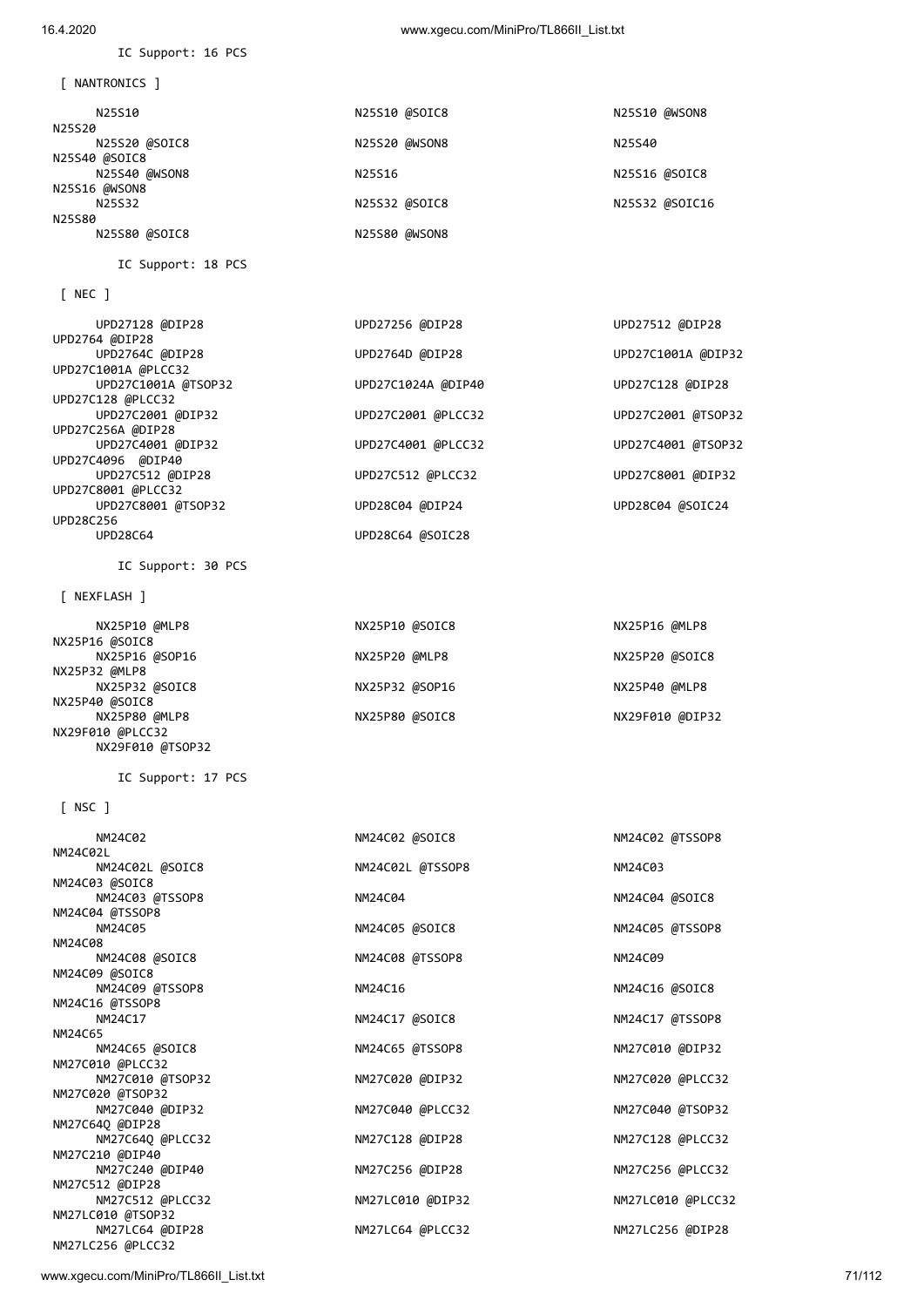NMC93CS66 @TSOP8

[ NUMONYX ]

M25P05A @TSSOP8

IC Support: 201 PCS

NM93C56A(x16) NM93C66 @SOIC8<br>NM93C66 @TSOP8 NM93C66A(x8) @TSOP8 NM93C76 NM93C76A(x8) @SOIC8 NM93C76A(x16) @TSOP8 NM93C86A(x8) NM93C86A(x16) @SOIC8 NM93CS06 @TSOP8 NM93CS56 NM93CS66 @SOIC8 NMC27C010 @PLCC32 NMC27C16Q @DIP24 NMC27C128B @DIP28 NMC27C256B @DIP28 NMC27C512A @DIP28 NMC27C1024 @DIP40 NMC87C257V @PLCC32 NMC93C46A NMC93C56 @SOIC8 NMC93C66 @SOIC8 NMC93C86A @SOIC8 NMC93CS06 @SOIC14 NMC93CS06 @TSOP8 NMC93CS46 NMC93CS46 NMC93CS46 NMC93CS46 ASOIC8 NMC93CS46 @SOIC14 NMC93CS46 @TSOP8 NMC93CS56 NMC93CS56 NMC93CS56 NMC93CS56 NMC93CS56 NMC93CS56 NMC93CS56 NSOIC8 NMC93CS56 @SOIC14 NMC93CS56 @TSOP8 NMC93CS66 NMC93CS66 NMC93CS66 NMC93CS66 @SOIC8 NMC93CS66 @SOIC14

 NM27LC512 @DIP28 NM27LC512 @PLCC32 NM27LV010 NM27LV010 @PLCC32 NM27LV010 @TSOP32 NM27LV020 @DIP32 NM27LV020 @PLCC32 NM27LV020 @TSOP32 NM27LV040 @DIP32 NM27LV040 @PLCC32 NM27LV040 @TSOP32 NM27LV210 @DIP40 NM27LV512 @DIP28 NM27LV512 @PLCC32 NM27P010 NM27P010 @PLCC32 NM27P010 @TSOP32 NM27P020 @DIP32 NM27P020 @PLCC32 NM27P020 @TSOP32 NM27P040 @DIP32 NM27P040 @PLCC32 NM27P040 @TSOP32 NM27P210 @DIP40 NM27P512 @DIP28 NM27P512 @PLCC32 NM93C06(x16) NM93C06(x16) @SOIC8 NM93C46 NM93C46 @SOIC8 NM93C46 @TSOP8 NM93C46A(x8) NM93C46A(x8) @SOIC8 NM93C46A(x8) @TSOP8 NM93C46A(x16) NM93C46A(x16) @SOIC8 NM93C46A(x16) @TSOP8 NM93C56 NM93C56 @SOIC8 NM93C56 @TSOP8<br>NM93C56A(x8) NM93C56A(x16) @SOIC8 NM93C56A(x16) @TSOP8 NM93C66 NM93C76 @SOIC8 NM93C76 @TSOP8 NM93C76A(x8) NM93C76A(x8) @TSOP8 NM93C76A(x16) NM93C76A(x16) @SOIC8 NM93C86 NM93C86 @SOIC8 NM93C86 @TSOP8 NM93C86A(x8) @SOIC8 NM93C86A(x8) @TSOP8 NM93C86A(x16) NM93C86A(x16) @TSOP8 NM93CS06 NM93CS06 @SOIC8 NM93CS46 NM93CS46 @SOIC8 NM93CS46 @TSOP8 NM93CS56 @SOIC8 NM93CS56 @TSOP8 NM93CS66 NM93CS66 @TSOP8 NMC2732 @DIP24 NMC27C010 @DIP32 NMC27C010 @TSOP32 NMC27C16 @DIP24 NMC27C16B @DIP24 NMC27C32B @DIP24 NMC27C64Q @DIP28 NMC27C64Q @PLCC32 NMC27C128B @PLCC32 NMC27C128C @DIP28 NMC27C128C @PLCC32 NMC27C512A @PLCC32 NMC27C512Q @DIP28 NMC27C512Q @PLCC32 NMC87C257Q @DIP28 NMC87C257Q @PLCC32 NMC87C257V @DIP28 NMC93C46 NMC93C46 @SOIC8 NMC93C46 @TSOP8 NMC93C46A @SOIC8 NMC93C46A @TSOP8 NMC93C46A @TSOP8 NMC93C56 @SOIC14 NMC93C56 @TSOP8 NMC93C66 NMC93C66 @SOIC14 NMC93C66 @TSOP8 NMC93C66 @SOIC14 NMC93C86A @SOIC14 NMC93CS06 NMC93CS06 NMC93CS06 NMC93CS06 NMC93CS06 NMC93CS06 NMC93CS06 NMC93CS06 NMC93CS06 NMC93CS06 N

 NM93C56A(x8) NM93C56A(x8) @SOIC8 NM93C56A(x8) @TSOP8 NM93C66A(x8) NM93C66A(x8) @SOIC8 NM93C66A(x16) NM93C66A(x16) @SOIC8 NM93C66A(x16) @TSOP8 NMC27C256B @PLCC32 NMC27C256Q @DIP28 NMC27C256Q @PLCC32

M25P05 M25P05 M25P05 @SOIC8 M25P05 M25P05A @SOIC8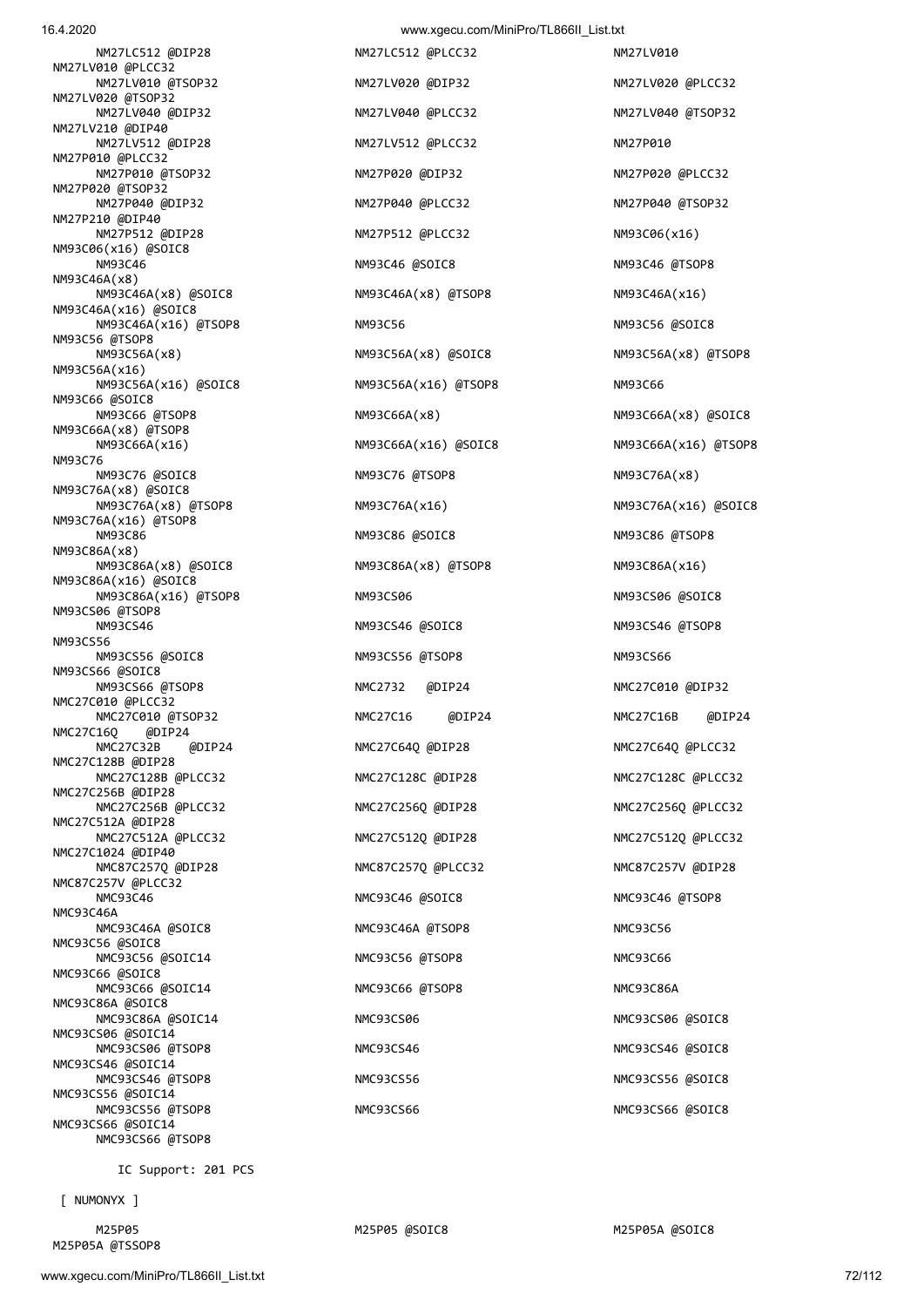## P87C52U @PLCC44 P87C54U P87C54U @PLCC44 P87C58U P87C58U @PLCC44 IC Support: 24 PCS [ OKI ] MSM27C201 @DIP32 MSM27C201 @PLCC32 MSM27C201 @TSOP32 MSM27C401 @DIP32 MSM27C401 @PLCC32 MSM27C401 @TSOP32 MSM27C512 MSM27C512 @SOP28 MSM27C512 @PLCC32 IC Support: 9 PCS [ ON SEMI. ] CAT24AA01 @SOIC8 CAT24AA02 @SOIC8 CAT24AA04 @SOIC8

P87C51U @PLCC44 P87C52U

| M29W800AB @SOP44              | M29W800DT @TSOP48 | M29W800DT @SOP44  |
|-------------------------------|-------------------|-------------------|
| M29W800DB @TSOP48             |                   |                   |
| M29W800DB @SOP44              | M29W800FT @TSOP48 | M29W800FB @TSOP48 |
| M29W160BT @TSOP48             |                   |                   |
| M29W160BB @TSOP48             | M29W160DT @TSOP48 | M29W160DB @TSOP48 |
| M29W160ET @TSOP48             |                   |                   |
| M29W160EB @TSOP48             | M29W320DT @TSOP48 | M29W320DB @TSOP48 |
| M29W320ET @TSOP48             |                   |                   |
| M29W320EB @TSOP48             | M29W640DT @TSOP48 | M29W640DB @TSOP48 |
| M29W640FT @TSOP48             |                   |                   |
| M29W640FB @TSOP48             |                   |                   |
| IC Support: 97 PCS<br>[ NXP ] |                   |                   |
|                               |                   |                   |
| PCA24S08 @SOIC8               | PCA24S08 @TSSOP8  | <b>P87C51FA</b>   |
| P87C51FA @PLCC44              |                   |                   |
| <b>P87C51FB</b>               | P87C51FB @PLCC44  | <b>P87C51FC</b>   |
| P87C51FC @PLCC44              |                   |                   |
| <b>P87C51RA</b>               | P87C51RA @PLCC44  | P87C51RB          |
| P87C51RB @PLCC44              |                   |                   |
| P87C51RC                      | P87C51RC @PLCC44  | P87C51RD          |
| P87C51RD @PLCC44              |                   |                   |
| P87C51U                       | P87C51U @PLCC44   | P87C52U           |

| M25P10                     | M25P10 @SOIC8     | M25P10A @QFN8     |
|----------------------------|-------------------|-------------------|
| M25P10A @SOIC8             |                   |                   |
| M25P20 @QFN8               | M25P20 @SOIC8     | M25P40 @QFN8      |
| M25P40 @SOIC8              |                   |                   |
| M25P80 @QFN8               | M25P80 @SOIC8     | M25P80 @SOP16     |
| M25P16 @QFN8               |                   |                   |
| M25P16 @SOIC8              | M25P16 @SOP16     | M25P32 @QFN8      |
| M25P32 @SOIC8              |                   |                   |
| M25P32 @SOP16              | M25P64 @SOIC8     | M25P64 @SOIC16    |
| M25P128(ST25P28V6G) @FPN8  |                   |                   |
| M25P128(ST25P28V6G) @SOP16 | M25PE10 @QFN8     | M25PE10 @SOIC8    |
| M25PE16 @QFN8              |                   |                   |
| M25PE16 @SOIC8             | M25PE20 @QFN8     | M25PE20 @SOIC8    |
| M25PE40 @QFN8              |                   |                   |
| M25PE40 @SOIC8             | M25PE80 @QFN8     | M25PE80 @SOIC8    |
| N25Q032A @SOIC8            |                   |                   |
| N25Q032A @SOIC16           | N25Q064A @SOIC8   | N25Q064A @SOIC16  |
| N25Q128A @SOIC8            |                   |                   |
| N25Q128A @SOP16            | M29F200FB @TSOP48 | M29F200FB @SOP44  |
| M29F200FT @TSOP48          |                   |                   |
| M29F200FT @SOP44           | M29F400FB @TSOP48 | M29F400FB @SOP44  |
| M29F400FT @TSOP48          |                   |                   |
| M29F400FT @SOP44           | M29F800FB @TSOP48 | M29F800FB @SOP44  |
| M29F800FT @TSOP48          |                   |                   |
| M29F800FT @SOP44           | M29F160FB @TSOP48 | M29F160FT @TSOP48 |
| M29W200BT @TSOP48          |                   |                   |
| M29W200BT @SOP44           | M29W200BB @TSOP48 | M29W200BB @SOP44  |
| M29W400T @TSOP48           |                   |                   |
| M29W400T @SOP44            | M29W400B @TSOP48  | M29W400B @SOP44   |
| M29W400BT @TSOP48          |                   |                   |
| M29W400BT @SOP44           | M29W400BB @TSOP48 | M29W400BB @SOP44  |
| M29W400DT @TSOP48          |                   |                   |
| M29W400DT @SOP44           | M29W400DB @TSOP48 | M29W400DB @SOP44  |
| M29W400FT @TSOP48          |                   |                   |
| M29W400FB @TSOP48          | M29W800AT @TSOP48 | M29W800AT @SOP44  |
| M29W800AB @TSOP48          |                   |                   |
| M29W800AB @SOP44           | M29W800DT @TSOP48 | M29W800DT @SOP44  |
| M29W800DB @TSOP48          |                   |                   |
| M29W800DB @SOP44           | M29W800FT @TSOP48 | M29W800FB @TSOP48 |
| M29W160BT @TSOP48          |                   |                   |
| M29W160BB @TSOP48          | M29W160DT @TSOP48 | M29W160DB @TSOP48 |
| M29W160ET @TSOP48          |                   |                   |
| M29W160EB @TSOP48          | M29W320DT @TSOP48 | M29W320DB @TSOP48 |
| M29W320ET @TSOP48          |                   |                   |
| MOQW32AFR ATSOPAR          | MOQWEAANT ATSOPAR | MOQWEAADR ATSOPAR |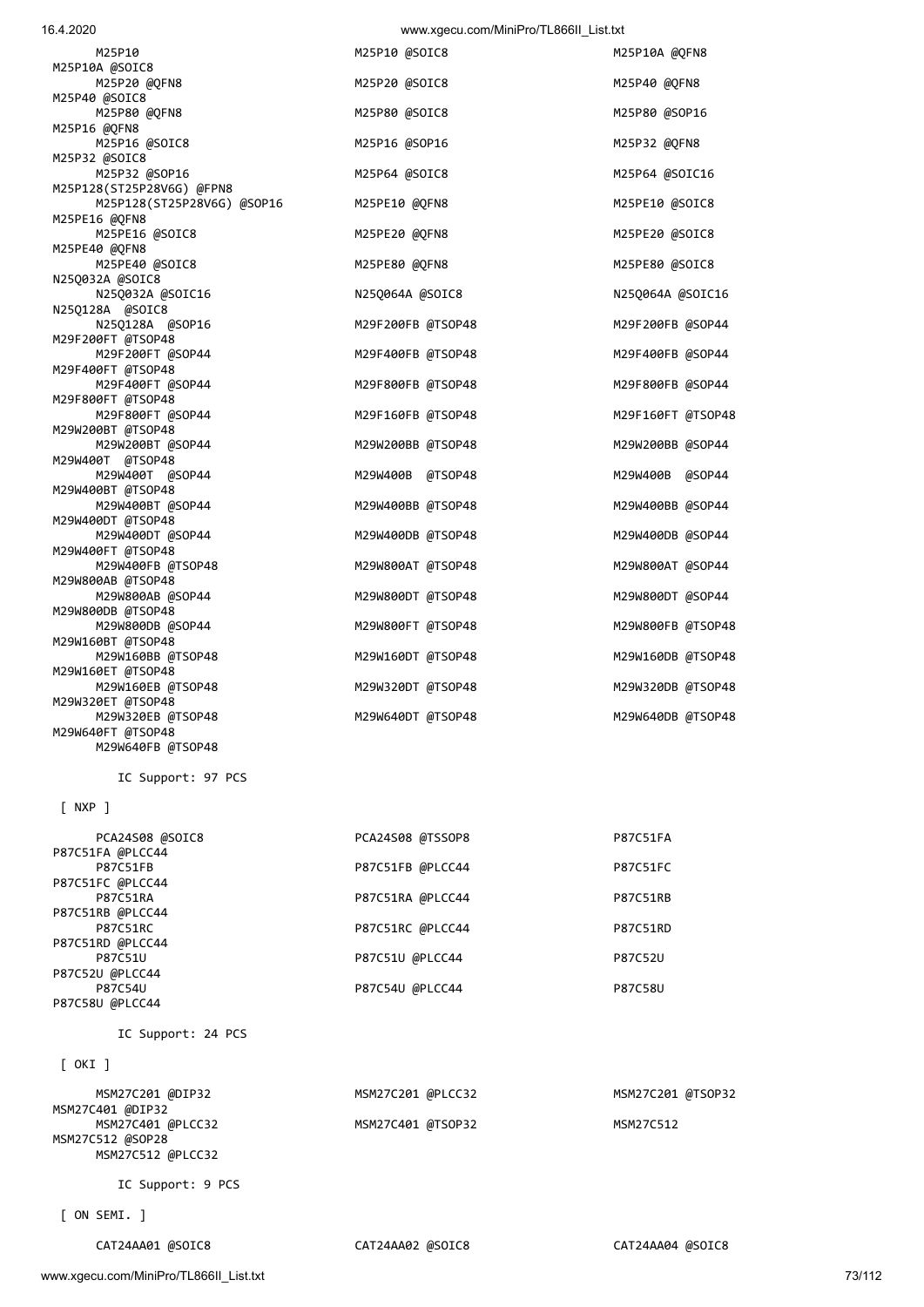CAT24C01 @SOIC8

CAT24C02 @TSSOP8

CAT24C05 @SOIC8

CAT24C08 @TSSOP8

CAT24C32 @SOIC8

CAT24C64 @TSSOP8

CAT25010 @SOIC8

CAT25020 @TSSOP8

CAT25160 @SOIC8

CAT25320 @TSSOP8

CAT25256 @SOIC8

CAT93C56(x16)

CAT93C86(x16)

LE25S81A @SOIC8

PCT25VF016B @SOIC8

PCT25VF040B @SOIC8

27C010 @TSOP32

27C210 @DIP40

27C512 @DIP28

P87C52U @PLCC44 P87C54U

CAT93C46(x16) @TSOP8

CAT93C57(x16) @SOIC8

CAT93C66(x16) @TSOP8

| 16.4.2020                                                 | www.xgecu.com/MiniPro/TL866II List.txt |            |
|-----------------------------------------------------------|----------------------------------------|------------|
| CAT24AA08 @SOIC8<br>CAT24AA16 @SOIC8                      | CAT24C01                               | CAT24C01 @ |
| CAT24C01 @TSSOP8<br>CAT24C02                              | CAT24C02 @SOIC8                        | CAT24C02 @ |
| CAT24C03<br>CAT24C03 @SOIC8                               | CAT24C03 @TSSOP8                       | CAT24C04   |
| CAT24C04 @SOIC8<br>CAT24C04 @TSSOP8                       | CAT24C05                               | CAT24C05 @ |
| CAT24C05 @TSSOP8<br>CAT24C08                              | CAT24C08 @SOIC8                        | CAT24C08 @ |
| CAT24C09                                                  |                                        |            |
| CAT24C09 @SOIC8<br>CAT24C16 @SOIC8                        | CAT24C09 @TSSOP8                       | CAT24C16   |
| CAT24C16 @TSSOP8<br>CAT24C32 @TSSOP8                      | CAT24C32                               | CAT24C32 @ |
| CAT24C64<br>CAT24C128                                     | CAT24C64 @SOIC8                        | CAT24C64 @ |
| CAT24C128 @SOIC8                                          | CAT24C128 @TSSOP8                      | CAT24C256  |
| CAT24C256 @SOIC8<br>CAT24C256 @TSSOP8<br>CAT25010 @TSSOP8 | CAT25010                               | CAT25010   |
| CAT25020                                                  | CAT25020 @SOIC8                        | CAT25020   |
| CAT25040<br>CAT25040 @SOIC8                               | CAT25040 @TSSOP8                       | CAT25080   |
| CAT25080 @SOIC8<br>CAT25080 @TSSOP8                       | CAT25160                               | CAT25160   |
| CAT25160 @TSSOP8<br>CAT25320                              | CAT25320 @SOIC8                        | CAT25320   |
| CAT25640<br>CAT25640 @SOIC8                               | CAT25640 @TSSOP8                       | CAT25128   |
| CAT25128 @SOIC8<br>CAT25128 @TSSOP8                       |                                        |            |
| CAT25256 @TSSOP8                                          | CAT25256                               | CAT25256   |
| CAT93C46(x16)<br>CAT93C46R(x16)                           | CAT93C46(x16) @SOIC8                   | CAT93C46(> |
| CAT93C46R(x16) @SOIC8<br>CAT93C56(x16) @SOIC8             | CAT93C46R(x16) @TSOP8                  | CAT93C56(> |
| CAT93C56(x16) @TSOP8<br>CAT93C57(x16)<br>@TSOP8           | CAT93C57(x16)                          | CAT93C57(> |
| CAT93C66(x16)<br>CAT93C76(x16)                            | CAT93C66(x16) @SOIC8                   | CAT93C66(> |
| CAT93C76(x16) @SOIC8                                      | CAT93C76(x16) @TSOP8                   | CAT93C86(> |
| CAT93C86(x16) @SOIC8<br>CAT93C86(x16) @TSOP8              | LE25S81A @DIP8                         | LE25S81A @ |
| IC Support: 91 PCS                                        |                                        |            |
| [ PANASONIC ]                                             |                                        |            |
| IC Support: 0 PCS                                         |                                        |            |
| $[$ PCT $]$                                               |                                        |            |
| PCT25LF020A @SOIC8                                        | PCT25VF010A @SOIC8                     | PCT25VF016 |
| PCT25VF020A @SOIC8<br>PCT25VF032B @SOIC8                  | PCT25VF040A @SOIC8                     | PCT25VF040 |
| PCT25VF080B @SOIC8<br>PCT25VF512A @SOIC8                  |                                        |            |
| IC Support: 9 PCS                                         |                                        |            |
| [ PHILIPS ]                                               |                                        |            |
| 27C010 @DIP32<br>27C040 @DIP32                            | 27C010 @PLCC32                         | 27C010 @TS |
| 27C040 @PLCC32                                            | 27C040 @TSOP32                         | 27C210 @DI |
| 27C240 @DIP40<br>27C256 @DIP28                            | 27C256 @PLCC32                         | 27C512 @DI |
| 27C512 @PLCC32<br>P87C51FA                                | P87C51FA @PLCC44                       | P87C51FB   |
| P87C51FB @PLCC44<br>P87C51FC                              | P87C51FC @PLCC44                       | P87C51RA   |
| P87C51RA @PLCC44<br>P87C51RB                              | P87C51RB @PLCC44                       | P87C51RC   |
| P87C51RC @PLCC44                                          |                                        |            |
| P87C51RD                                                  | P87C51RD @PLCC44                       | P87C51U    |

www.xgecu.com/MiniPro/TL866II\_List.txt 74/112

P87C51U @PLCC44

P87C54U @PLCC44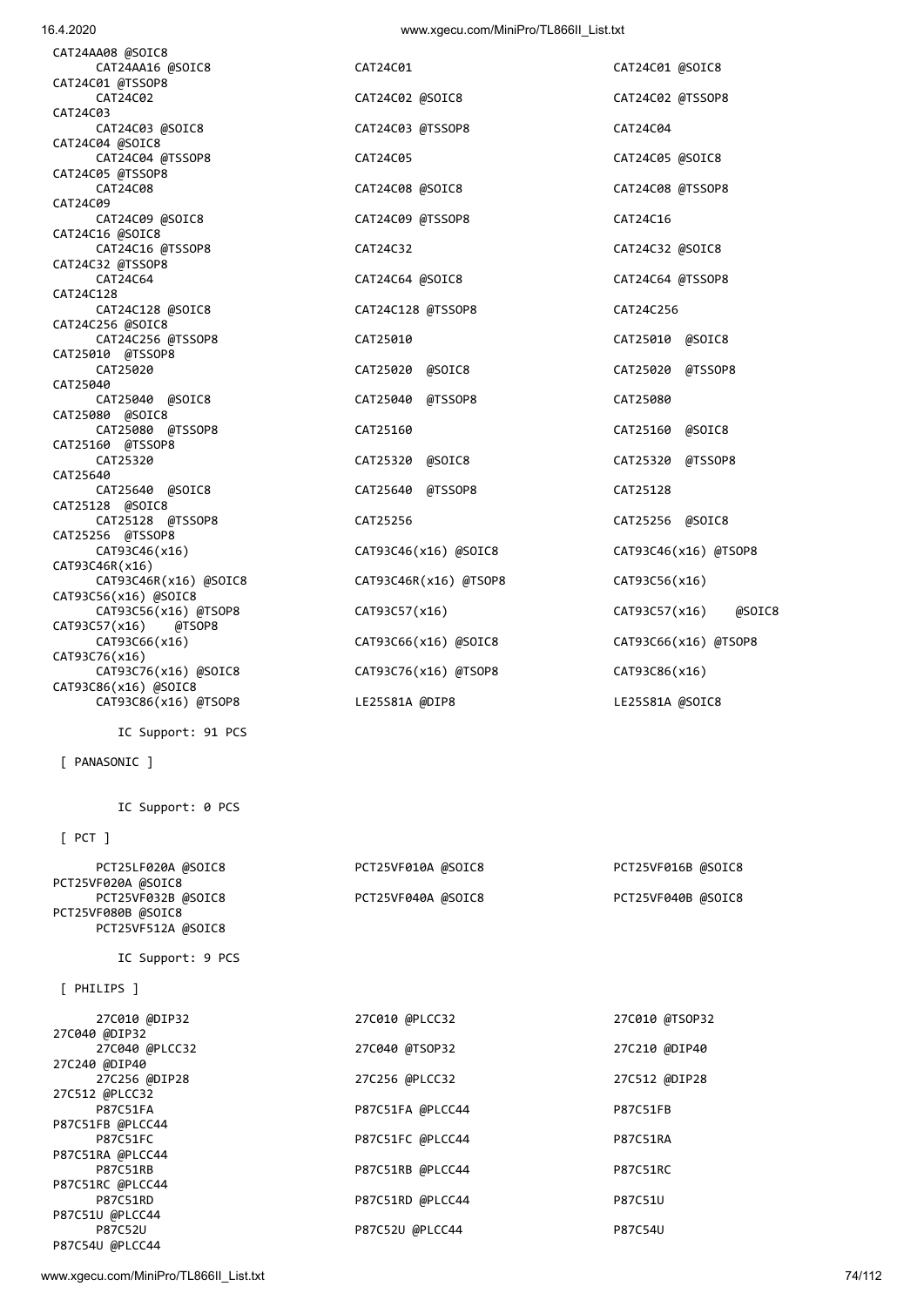16.4.2020 www.xgecu.com/MiniPro/TL866II\_List.txt

| P87C58U         | P87C58U @PLCC44 | <b>PCF8582C</b> |
|-----------------|-----------------|-----------------|
| PCF8582C @SOIC8 |                 |                 |
| PCF8594C        | PCF8594C @SOIC8 | PCF8598C        |
| PCF8598C @SOIC8 |                 |                 |
|                 |                 |                 |

IC Support: 0 PCS

[ PMC ]

[ PHISON ]

IC Support: 40 PCS

PM25LD256C PM25LD256C @SOP8 PM25LD256C @SOP8 PM25LD256C @WSON8 PM25LD256C @TSSOP8 PM25LD512 PM25LD512 @SOP8 PM25LD512 @WSON8 PM25LD512 @TSSOP8 PM25LD512C PM25LD512C @SOP8 PM25LD512C PM25LD512C PM25LD512C PM25LD512C PM25LD512C PM25LD512C @TSSOP8<br>PM25LD010 PM25LD010 @SOP8 PM25LD010 @WSON8 PM25LD010 @TSSOP8<br>PM25LD010C PM25LD010C @SOP8 PM25LD010C @WSON8 PM25LD010C @TSSOP8<br>PM25LD020 PM25LD020 @SOP8 PM25LD020 @WSON8 PM25LD020 @TSSOP8 PM25LD020C PM25LD020C @SOP8 PM25LD020C PM25LD020C PM25LD020C @WSON8 PM25LD020C @TSSOP8<br>PM25LD040 PM25LD040 @SOP8 PM25LD040 @WSON8 PM25LD040 @TSSOP8 PM25LD040C PM25LD040C @SOP8 PM25LD040C PM25LD040C PM25LD040C @WSON8 PM25LD040C @TSSOP8<br>PM25LV512 PM25LV512 @SOP8 PM25LV512 @WSON8 PM25LV512A PM25LV512A @SOP8 PM25LV512A @WSON8 PM25LV010 PM25LV010 @SOP8 PM25LV010 @WSON8 PM25LV010A PM25LV010A @SOP8 PM25LV010A @WSON8 PM25LV020 **PM25LV020 @SOP8** PM25LV020 **PM25LV020 PM25LV020 PM25LV020 PM25LV020 @WSON8** PM25LV040 PM25LV040 @SOP8 PM25LV080B PM25LV040 @WSON8 PM25LV080B PM25LV080B @SOP8 PM25LV080B @WSON8 PM25LV016B PM25LV016B @SOP8 PM25LV016B @WSON8 PM25WD020 1.8V PM25WD020 1.8V @SOP8 PM25WD020 1.8V @WSON8 PM25WD040 1.8V PM25WD040 1.8V @SOP8 PM25WD040 1.8V @WSON8 PM29F002T @DIP32 PM29F002T @PLCC32 PM29F002B @DIP32 PM29F002B @PLCC32 PM29F004T @DIP32 PM29F004T @PLCC32 PM29F004B @DIP32 PM29F004B @PLCC32 PM39F010 @DIP32 PM39F010 @PLCC32 PM39F010 @TSOP32 PM39F020 @DIP32 PM39F020 @PLCC32 PM39F020 @TSOP32 PM39F040 @DIP32 PM39F040 @PLCC32 PM39F040 @TSOP32 PM39LV512 @PLCC32 PM39LV512 @TSOP32 PM39LV010 @PLCC32 PM39LV010 @TSOP32 PM39LV020 @PLCC32 PM39LV020 @TSOP32 PM39LV040 @PLCC32 PM39LV040 @TSOP32 PM49FL002T @PLCC32 PM49FL002T @TSOP32 PM49FL004T @PLCC32 PM49FL004T @TSOP32 PM49FL008T @PLCC32 PM49FL008T @TSOP32 PM49LP002T @PLCC32 PM49LP002T @TSOP32 IC Support: 99 PCS [ PORTEK ] PTK24A02T PTK24A02T PTK24A02T @SOIC8 PTK24A04T PTK24A04T @SOIC8 PTK24A08T PTK24A16T PTK24A16T PTK24A16T PTK24A16T PTK24A16T @SOIC8 IC Support: 8 PCS

[ PUYA ]

| P24C02A @SOIC8<br>P24C02C @TSSOP8 | P24C02A @TSSOP8 | P24C02C @SOIC8 |
|-----------------------------------|-----------------|----------------|
| P24C04C @SOIC8                    | P24C04C @TSSOP8 | P24C08C @SOIC8 |

www.xgecu.com/MiniPro/TL866II\_List.txt 75/112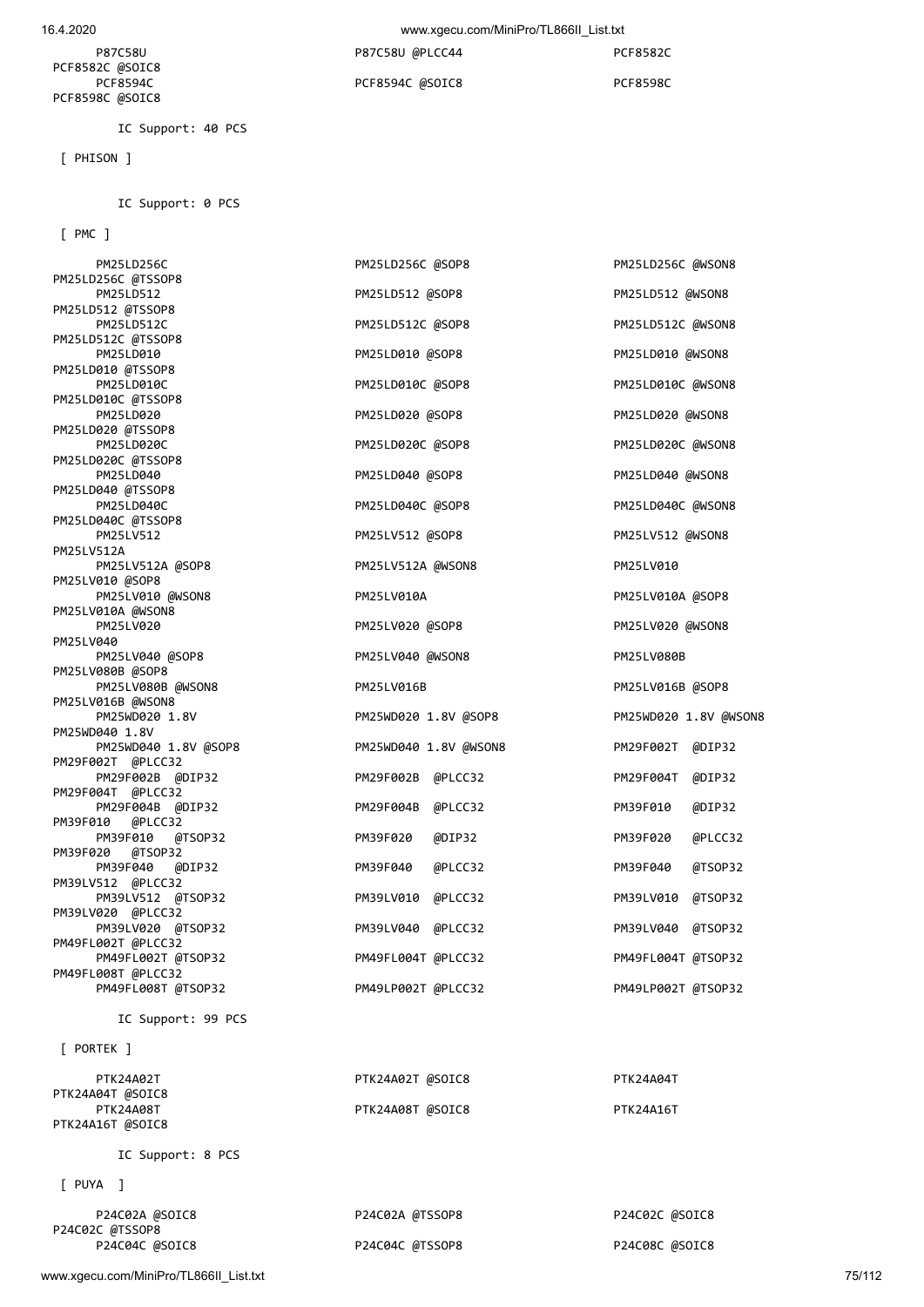| 10.4.ZUZU                                   |                     | WWW.XYECU.CONTINUITIPTO/TLOUDIL_LISI.IXI |                     |        |
|---------------------------------------------|---------------------|------------------------------------------|---------------------|--------|
| P24C08C @TSSOP8<br>P24C16C @SOIC8           | P24C16C @TSSOP8     |                                          | P24C32C @SOIC8      |        |
| P24C32C @TSSOP8<br>P24C64B @SOIC8           | P24C64B @TSSOP8     |                                          | P24C64C @SOIC8      |        |
| P24C64C @TSSOP8<br>P24C64D @SOIC8           | P24C64D @TSSOP8     |                                          | P24C128B @SOIC8     |        |
| P24C128B @TSSOP8                            |                     |                                          |                     |        |
| P24C128D @SOIC8<br>P24C256B @TSSOP8         | P24C128D @TSSOP8    |                                          | P24C256B @SOIC8     |        |
| P24C256D @SOIC8<br>P24C512B @TSSOP8         | P24C256D @TSSOP8    |                                          | P24C512B @SOIC8     |        |
| P24C512D @SOIC8<br>P24CM01B @TSSOP8         | P24C512D @TSSOP8    |                                          | P24CM01B @SOIC8     |        |
| P25D20H<br>@SOP8<br>@SOP8<br>P25D80H        | P25D40H             | @SOP8                                    | P25D40H(OTP) @SOP8  |        |
| P25D80H<br>@USON8<br>@SOP8<br>P25D16H       | P25D80H(OTP) @SOP8  |                                          | P25D80H(OTP) @USON8 |        |
| P25D16H<br>@USON8<br>P25D32H<br>@SOP8       | P25D16H(OTP) @SOP8  |                                          | P25D16H(OTP) @USON8 |        |
| P25D32H<br>@USON8<br>@SOP8<br>P25D64H       | P25D32H(OTP) @SOP8  |                                          | P25D32H(OTP) @USON8 |        |
| P25D64H<br>@USON8<br>@SOP8<br>P25F20H       | P25D64H(OTP) @SOP8  |                                          | P25D64H(OTP) @USON8 |        |
| P25F40H<br>@SOP8                            | P25F40H(OTP) @SOP8  |                                          | P25F80H             | @SOP8  |
| @USON8<br>P25F80H<br>P25F80H(OTP) @SOP8     | P25F80H(OTP) @USON8 |                                          | P25F16H             | @SOP8  |
| P25F16H<br>@USON8<br>P25F16H(OTP) @SOP8     | P25F16H(OTP) @USON8 |                                          | P25F32H             | @SOP8  |
| P25F32H<br>@USON8<br>P25F32H(OTP) @SOP8     | P25F32H(OTP) @USON8 |                                          | P25F64H             | @SOP8  |
| P25F64H<br>@USON8<br>P25F64H(OTP) @SOP8     | P25F64H(OTP) @USON8 |                                          | P25Q05H             | @SOP8  |
| @SOP8<br>P25Q06H<br>P25006H<br>@USON8       | P25006U             | @SOP8                                    | P25Q06U             | @USON8 |
| @SOP8<br>P25Q10H<br>P25011H<br>@SOP8        | P25Q11H             | @USON8                                   | P25Q11U             | @SOP8  |
| @USON8<br>P25Q11U<br>P25020H<br>@SOP8       | P25Q21H             | @SOP8                                    | P25Q21H             | @USON8 |
| @SOP8<br>P25Q21U<br>@USON8<br>P25Q21U       | P25Q40H             | @SOP8                                    | P25Q40H (OTP)@SOP8  |        |
| @SOP8<br>P25040U<br>P25Q40U 0TP)@SOP8       | P25Q80H             | @SOP8                                    | P25Q80H             | @USON8 |
| P25Q80H(OTP) @SOP8<br>P25Q80H(OTP) @USON8   | P25Q16H             | @SOP8                                    | P25Q16H             | @USON8 |
| P25Q16H(OTP) @SOP8<br>P25Q16H(OTP) @USON8   |                     |                                          |                     | @USON8 |
| P25032H(OTP) @SOP8                          | P25Q32H             | @SOP8                                    | P25Q32H             |        |
| P25Q32H(OTP) @USON8<br>P25Q64H(OTP) @SOP8   | P25Q64H             | @SOP8                                    | P25064H             | @USON8 |
| P25Q64H(OTP) @USON8<br>P250128H(OTP) @SOP8  | P25Q128H            | @SOP8                                    | P25Q128H            | @USON8 |
| P25Q128H(OTP) @USON8<br>P25Q128U(OTP) @SOP8 | P25Q128U            | @SOP8                                    | P250128U            | @USON8 |
| P250128U(OTP) @USON8                        |                     |                                          |                     |        |
| IC Support: 113 PCS                         |                     |                                          |                     |        |
| $[$ PTC $]$                                 |                     |                                          |                     |        |
| PT28C010<br>PT28C020 @PLCC32                | PT28C010 @PLCC32    |                                          | PT28C020            |        |
| PT28C040                                    | PT28C040 @PLCC32    |                                          |                     |        |
| IC Support: 6 PCS                           |                     |                                          |                     |        |
| [ RAMTRON ]                                 |                     |                                          |                     |        |
| FM24C04A                                    | FM24C04A @SOIC8     |                                          | <b>FM24C08A</b>     |        |
| FM24C08A @SOIC8<br>FM24C16                  | FM24C16 @SOIC8      |                                          | FM24C16A            |        |
| FM24C16A @SOIC8<br><b>FM24C64A</b>          | FM24C64A@SOIC8      |                                          | FM24C256            |        |
| FM24C256 @SOIC8<br>FM24CL04                 | FM24CL04 @SOIC8     |                                          | <b>FM24CL16</b>     |        |
| FM24CL16 @SOIC8<br><b>FM24CL64</b>          | FM25040             |                                          | FM25040 @SOIC8      |        |
| FM25C160                                    |                     |                                          |                     |        |

FM25C160 @SOIC8 FM25640 FM25640 @SOIC8

FM25CL04 @SOIC8 FM25CL64 FM25CL64 @SOIC8

www.xgecu.com/MiniPro/TL866II\_List.txt 76/112

FM25CL04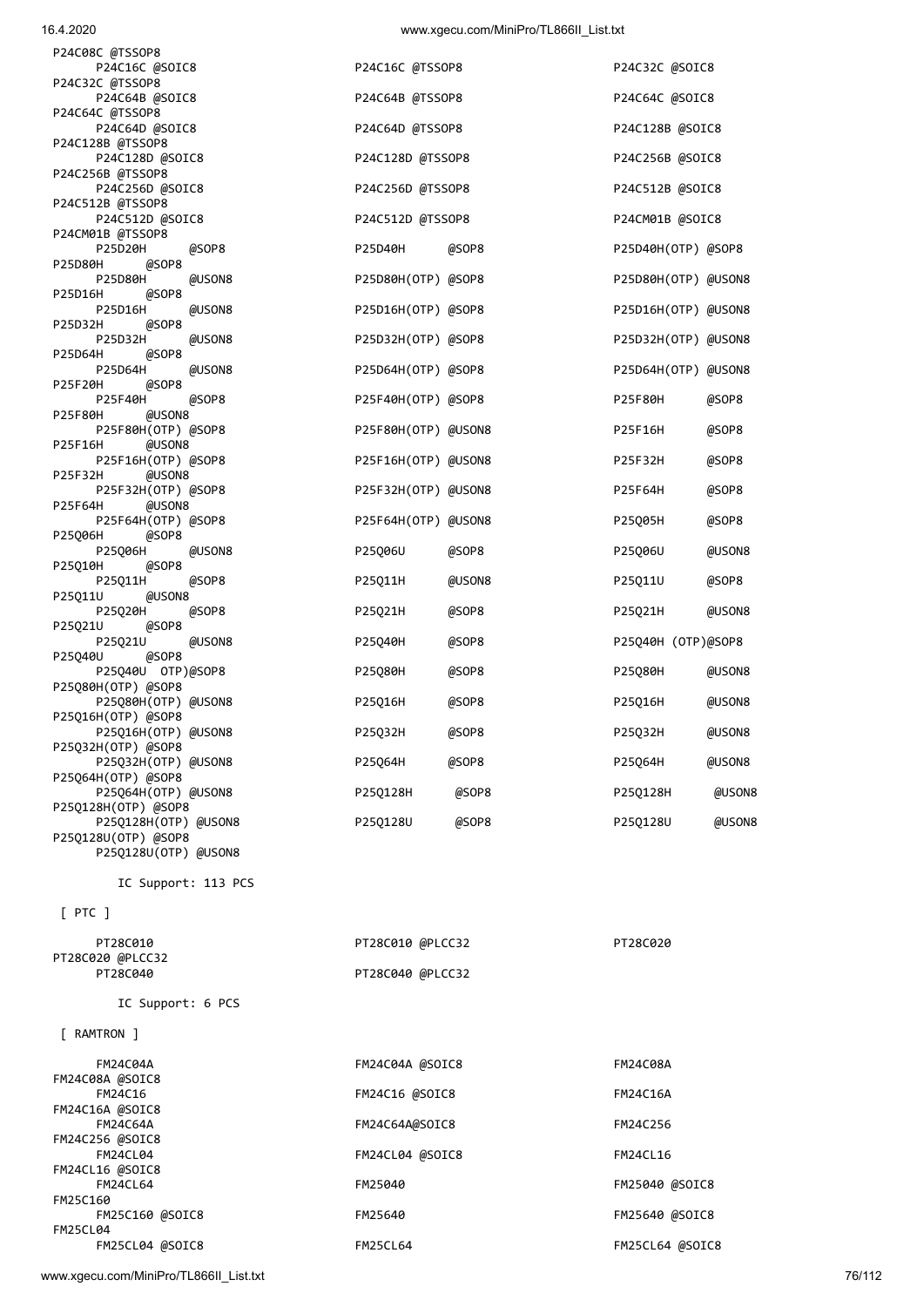| 16.4.2020                                                           | www.xgecu.com/MiniPro/TL866II_List.txt |                      |
|---------------------------------------------------------------------|----------------------------------------|----------------------|
| FM25L16<br>FM25L16 @SOIC8                                           | FM25L256                               | FM25L256 @SOIC8      |
| FM25L512<br>FM25L512 @SOIC8                                         | FM25W256                               | FM25W256 @SOIC8      |
| IC Support: 35 PCS                                                  |                                        |                      |
| $\lceil$ RATO $\rceil$                                              |                                        |                      |
| RT24A02                                                             | RT24A02<br>@SOIC8                      | RT24A02<br>@TSSOP8   |
| RT24A04<br>RT24A04<br>@SOIC8                                        | RT24A04<br>@TSSOP8                     | RT24A08              |
| RT24A08<br>@SOIC8                                                   |                                        |                      |
| RT24A08<br>@TSSOP8<br>RT24A16<br>@TSSOP8                            | RT24A16                                | @SOIC8<br>RT24A16    |
| RT93C46B(x16)<br>RT93LC46(x8)                                       | RT93C46B(x16) @SOIC8                   | RT93C46B(x16) @TSOP8 |
| RT93LC46(x8) @SOIC8<br>RT93LC46(x16) @SOIC8<br>RT93LC46(x16) @TSOP8 | RT93LC46(x8) @TSOP8                    | RT93LC46(x16)        |
| IC Support: 21 PCS                                                  |                                        |                      |
| [ RAYDIUM ]                                                         |                                        |                      |
| RM24C02 @SOIC8<br>RM24C16 @SOIC8                                    | RM24C04 @SOIC8                         | RM24C08 @SOIC8       |
| RM24C32 @SOIC8                                                      | RM24C64 @SOIC8                         |                      |
| IC Support: 6 PCS                                                   |                                        |                      |
| [ RENESAS ]                                                         |                                        |                      |
| HN58V24256 @SOIC8<br>HN58V24512 @TSSOP8                             | HN58V24256 @TSSOP8                     | HN58V24512 @SOIC8    |
| HN58X2402 @SOIC8<br>HN58X2404 @TSSOP8                               | HN58X2402 @TSSOP8                      | HN58X2404 @SOIC8     |
| HN58X2408 @SOIC8<br>HN58X2416 @TSSOP8                               | HN58X2408 @TSSOP8                      | HN58X2416 @SOIC8     |
| HN58X2432 @SOIC8                                                    | HN58X2432 @TSSOP8                      | HN58X2464 @SOIC8     |
| HN58X2464 @TSSOP8<br>HN58X24128 @SOIC8                              | HN58X24128 @TSSOP8                     | HN58X24256 @SOIC8    |
| HN58X24256 @TSSOP8<br>HN58X24512 @SOIC8                             | HN58X24512 @TSSOP8                     | HN58X2502 @SOIC8     |
| HN58X2502 @TSSOP8<br>HN58X2504 @SOIC8                               | HN58X2504 @TSSOP8                      | HN58X2508 @SOIC8     |
| HN58X2508 @TSSOP8<br>HN58X25128 @SOIC8                              | HN58X2516 @SOIC8                       | HN58X2516 @TSSOP8    |
| HN58X25256 @SOIC8<br>HN58X2532 @SOIC8                               | HN58X2532 @TSSOP8                      | HN58X2564 @SOIC8     |
| HN58X2564 @TSSOP8<br>R1EX24002A @SOIC8                              | R1EX24002A @TSSOP8                     | R1EX24004A @SOIC8    |
| R1EX24004A @TSSOP8<br>R1EX24008A @SOIC8                             | R1EX24008A @TSSOP8                     | R1EX24016A @SOIC8    |
| R1EX24016A @TSSOP8<br>R1EX24032A @SOIC8                             | R1EX24032A @TSSOP8                     | R1EX24064A @SOIC8    |
| R1EX24064A @TSSOP8<br>R1EX24128A @SOIC8                             | R1EX24128A @TSSOP8                     | R1EX24128B @SOIC8    |
| R1EX24128B @TSSOP8<br>R1EX24256A @SOIC8                             | R1EX24256A @TSSOP8                     | R1EX24256B @SOIC8    |
| R1EX24256B @TSSOP8<br>R1EX24512A @SOIC8                             | R1EX24512A @TSSOP8                     | R1EX25002A @SOIC8    |
| R1EX25002A @TSSOP8<br>R1EX25004A @SOIC8                             | R1EX25004A @TSSOP8                     | R1EX25008A @SOIC8    |
| R1EX25008A @TSSOP8<br>R1EX25016A @SOIC8                             | R1EX25016A @TSSOP8                     | R1EX25032A @SOIC8    |
| R1EX25032A @TSSOP8<br>R1EX25064A @SOIC8                             | R1EX25064A @TSSOP8                     |                      |
| IC Support: 70 PCS                                                  |                                        |                      |

[ ROHM ]

 BR24A01(F) @SOP8 BR24A01(FJ) @SOP-J8 BR24A01(FVM) @MSOP8 BR24A02(F) @SOP8 BR24A02(FJ) @SOP-J8 BR24A02(FVM) @MSOP8 BR24A04(F) @SOP8 BR24A04(FJ) @SOP-J8 BR24A04(FVM) @MSOP8 BR24A08(F) @SOP8 BR24A08(FJ) @SOP-J8 BR24A08(FVM) @MSOP8 BR24A16(F) @SOP8 BR24A16(FJ) @SOP-J8 BR24A16(FVM) @MSOP8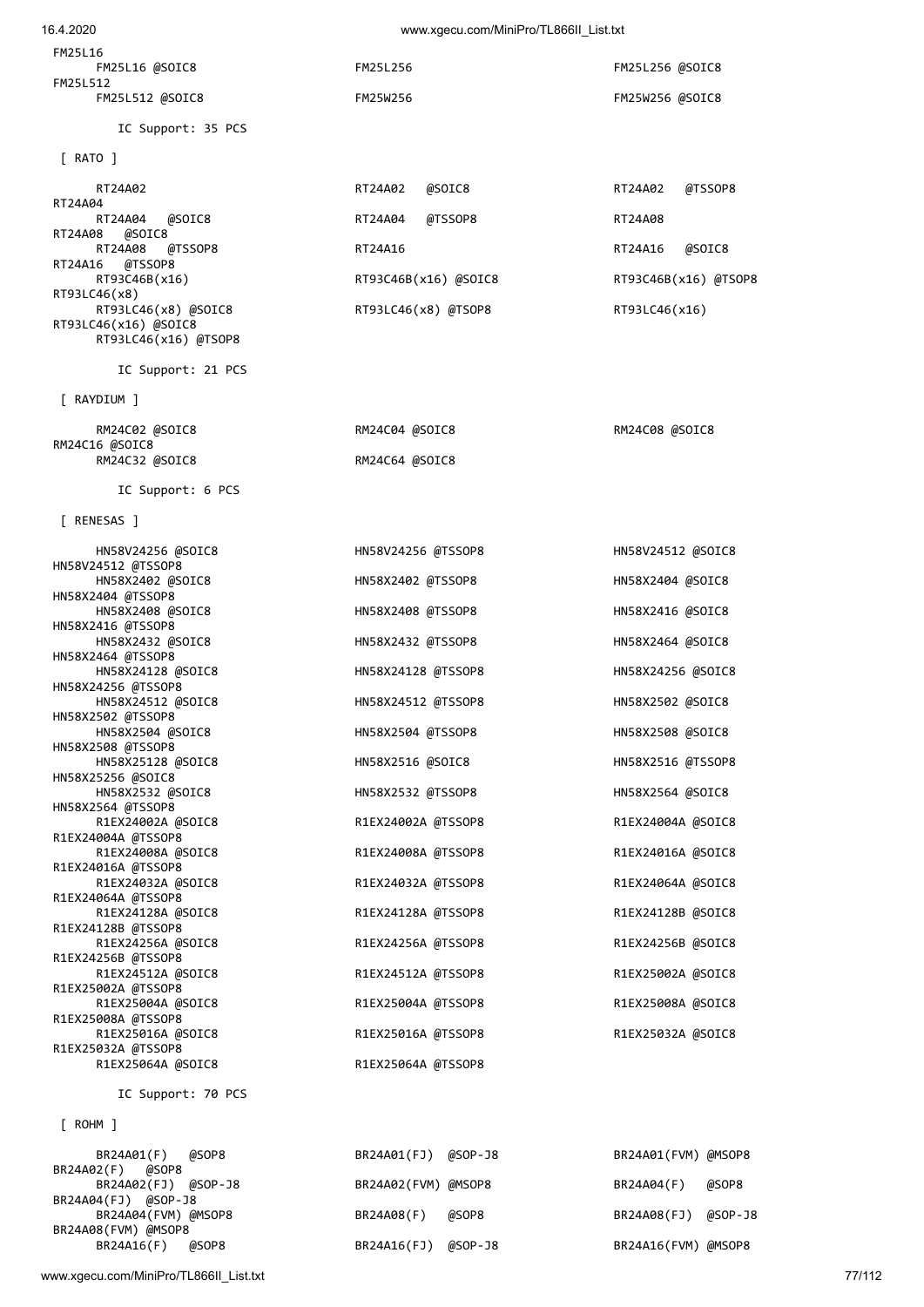BR24T02<br>BR24T02(F)

BR24T04<br>BR24T04(F)

| 16.4.2020                                      | www.xgecu.com/MiniPro/TL866II_List.txt |                        |
|------------------------------------------------|----------------------------------------|------------------------|
| BR24A32(F)<br>@SOP8<br>BR24A32(FJ) @SOP-J8     | BR24A32(FVM) @MSOP8                    | BR24A64(F)<br>@SOP8    |
| BR24A64(FJ) @SOP-J8<br>BR24A64(FVM) @MSOP8     | BR24C01A                               | BR24C01A(F)<br>@SOP8   |
| BR24C01A(FJ) @SOP-J8<br>BR24C01A(FV) @MSOP8    | BR24C02                                | BR24C02(F)<br>@SOP8    |
| BR24C02(FJ) @SOP-J8<br>BR24C02(FV) @MSOP8      | BR24C04                                | BR24C04(F)<br>@SOP8    |
| BR24C04(FJ) @SOP-J8<br>BR24C04(FV) @MSOP8      | BR24C08                                | BR24C08(F)<br>@SOP8    |
| BR24C08(FJ) @SOP-J8<br>BR24C08(FV) @MSOP8      | BR24C16                                | BR24C16(F)<br>@SOP8    |
| BR24C16(FJ) @SOP-J8<br>BR24C16(FV) @MSOP8      | BR24C21                                | BR24C21F               |
| BR24C21FJ<br>BR24C21FV                         | BR24C32                                | BR24C32(F)<br>@SOP8    |
| BR24C32(FJ) @SOP-J8<br>BR24C32(FV) @MSOP8      | BR24C64                                | BR24C64(F)<br>@SOP8    |
| BR24C64(FJ) @SOP-J8<br>BR24C64(FV) @MSOP8      | BR24E16                                | BR24E16(F)<br>@SOP8    |
| BR24E16(FJ) @SOP-J8<br>BR24E16(FV) @MSOP8      | BR24G01                                | BR24G01(F)<br>@SOP8    |
| BR24G01(FJ) @SOP-J8                            |                                        |                        |
| BR24G01(FV) @MSOP8<br>BR24G02(FJ) @SOP-J8      | BR24G02                                | BR24G02(F)<br>@SOP8    |
| BR24G02(FV) @MSOP8<br>BR24G04(FJ) @SOP-J8      | BR24G04                                | BR24G04(F)<br>@SOP8    |
| BR24G04(FV) @MSOP8<br>BR24G08(FJ) @SOP-J8      | BR24G08                                | BR24G08(F)<br>@SOP8    |
| BR24G08(FV) @MSOP8<br>BR24G16(FJ) @SOP-J8      | BR24G16                                | BR24G16(F)<br>@SOP8    |
| BR24G16(FV) @MSOP8<br>BR24G32(FJ) @SOP-J8      | BR24G32                                | BR24G32(F)<br>@SOP8    |
| BR24G32(FV) @MSOP8<br>BR24G64(FJ) @SOP-J8      | BR24G64                                | BR24G64(F)<br>@SOP8    |
| BR24G64(FV) @MSOP8<br>BR24G128(FJ) @SOP-J8     | BR24G128                               | BR24G128(F)<br>@SOP8   |
| BR24G128(FV)<br>@MSOP8<br>BR24G256(FJ) @SOP-J8 | BR24G256                               | BR24G256(F)<br>@SOP8   |
| BR24G256(FV)<br>@MSOP8<br>BR24G512(FJ) @SOP-J8 | BR24G512                               | BR24G512(F)<br>@SOP8   |
| BR24G512(FV)<br>@MSOP8<br>BR24L01A             | <b>BR24G1M</b>                         | BR24G1M(F)<br>@SOP8    |
| @SOP8<br>BR24L01A(F)<br>BR24L02                | BR24L01A(FJ)<br>@SOP-J8                | BR24L01A(FV)<br>@MSOP8 |
| BR24L02(F)<br>@SOP8<br>BR24L04                 | BR24L02(FJ)<br>@SOP-J8                 | BR24L02(FV)<br>@MSOP8  |
| BR24L04(F)<br>@SOP8<br>BR24L08                 | BR24L04(FJ)<br>@SOP-J8                 | BR24L04(FV)<br>@MSOP8  |
| @SOP8<br>BR24L08(F)<br>BR24L16                 | BR24L08(FJ)<br>@SOP-J8                 | BR24L08(FV)<br>@MSOP8  |
| @SOP8<br>BR24L16(F)<br>BR24L32                 | BR24L16(FJ)<br>@SOP-J8                 | BR24L16(FV)<br>@MSOP8  |
| BR24L32(F)<br>@SOP8<br>BR24L64                 | BR24L32(FJ)<br>@SOP-J8                 | BR24L32(FV)<br>@MSOP8  |
| BR24L64(F)<br>@SOP8<br>BR24S01                 | BR24L64(FJ)<br>@SOP-J8                 | BR24L64(FV)<br>@MSOP8  |
| BR24S01(F)<br>@SOP8<br>BR24S02                 | BR24S01(FJ)<br>@SOP-J8                 | BR24S01(FV)<br>@MSOP8  |
| BR24S02(F)<br>@SOP8<br>BR24S04                 | BR24S02(FJ)<br>@SOP-J8                 | BR24S02(FV)<br>@MSOP8  |
| @SOP8<br>BR24S04(F)<br>BR24S08                 | BR24S04(FJ)<br>@SOP-J8                 | BR24S04(FV)<br>@MSOP8  |
| @SOP8<br>BR24S08(F)<br>BR24S16                 | BR24S08(FJ)<br>@SOP-J8                 | BR24S08(FV)<br>@MSOP8  |
| @SOP8<br>BR24S16(F)<br>BR24S32                 | BR24S16(FJ)<br>@SOP-J8                 | BR24S16(FV)<br>@MSOP8  |
| @SOP8<br>BR24S32(F)<br>BR24S64                 | BR24S32(FJ)<br>@SOP-J8                 | BR24S32(FV)<br>@MSOP8  |
| BR24S64(F)<br>@SOP8<br>BR24S128                | BR24S64(FJ)<br>@SOP-J8                 | BR24S64(FV)<br>@MSOP8  |
| @SOP8<br>BR24S128(F)<br>BR24S256               | BR24S128(FJ)<br>@SOP-J8                | BR24S128(FV)<br>@MSOP8 |
| BR24S256(F)<br>@SOP8<br>BR24T01                | BR24S256(FJ)<br>@SOP-J8                | BR24S256(FV)<br>@MSOP8 |
| BR24T01(F)<br>@SOP8                            | BR24T01(FJ)<br>@SOP-J8                 | BR24T01(FV)<br>@MSOP8  |

BR24T02(F) @SOP8 BR24T02(FJ) @SOP-J8 BR24T02(FV) @MSOP8

BR24T04(F) @SOP8 BR24T04(FJ) @SOP-J8 BR24T04(FV) @MSOP8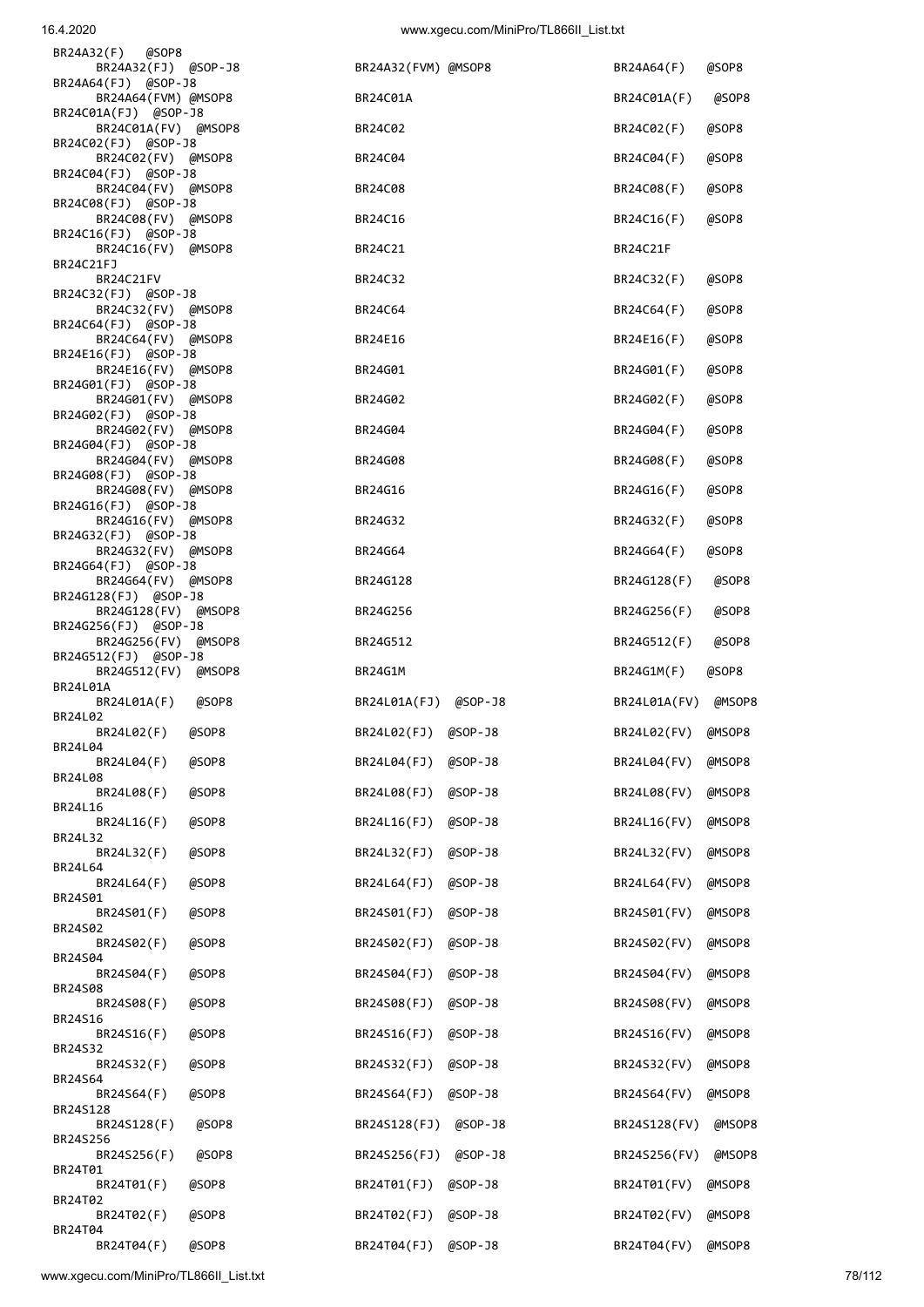www.xgecu.com/MiniPro/TL866II\_List.txt 79/112

| BR24T32(F)                                   | @SOP8  | BR24T32(FJ) @SOP-J8  |       | BR24T32(FV)          | @MSOP8 |
|----------------------------------------------|--------|----------------------|-------|----------------------|--------|
| BR24T64<br>BR24T64(F)                        | @SOP8  | BR24T64(FJ) @SOP-J8  |       | BR24T64(FV)          | @MSOP8 |
| BR24T128<br>BR24T128(F)                      | @SOP8  | BR24T128(FJ) @SOP-J8 |       | BR24T128(FV) @MSOP8  |        |
| BR24T256<br>BR24T256(F)                      | @SOP8  | BR24T256(FJ) @SOP-J8 |       | BR24T256(FV) @MSOP8  |        |
| BR24T512<br>BR24T512(F)                      | @SOP8  | BR24T512(FJ) @SOP-J8 |       | BR24T512(FV) @MSOP8  |        |
| BR24T1M<br>BR24T1M(F)                        | @SOP8  | BR25010 @SOIC8       |       | BR25010 @TSSOP8      |        |
| BR25020 @SOIC8<br>BR25020 @TSSOP8            |        | BR25040 @SOIC8       |       | BR25040 @TSSOP8      |        |
| BR25080 @SOIC8<br>BR25080 @TSSOP8            |        | BR25160 @SOIC8       |       | BR25160 @TSSOP8      |        |
| BR25320 @SOIC8<br>BR25320 @TSSOP8            |        | BR25H010(F) @SOP8    |       | BR25H010(FJ) @SOP-J8 |        |
| BR25H020(F) @SOP8<br>BR25H020(FJ) @SOP-J8    |        | BR25H040(F) @SOP8    |       | BR25H040(FJ) @SOP-J8 |        |
| BR25H080(F) @SOP8<br>BR25H080(FJ) @SOP-J8    |        | BR25H080(FVT)@TSSOP8 |       | BR25H160(F) @SOP8    |        |
| BR25H160(FJ) @SOP-J8<br>BR25H160(FVT)@TSSOP8 |        | BR25H320(F) @SOP8    |       | BR25H320(FJ) @SOP-J8 |        |
| BR25H320(FVT)@TSSOP8<br>BR25L010             |        | BR25L010(F) @SOP8    |       | BR25L010(FJ) @SOP-J8 |        |
| BR25L010(FV) @MSOP8<br>BR25L020              |        | BR25L020(F)          | @SOP8 | BR25L020(FJ) @SOP-J8 |        |
| BR25L020(FV) @MSOP8<br>BR25L040              |        | BR25L040(F) @SOP8    |       | BR25L040(FJ) @SOP-J8 |        |
| BR25L040(FV) @MSOP8<br>BR25L080              |        | BR25L080(F)          | @SOP8 | BR25L080(FJ) @SOP-J8 |        |
| BR25L080(FV) @MSOP8<br>BR25L160              |        | BR25L160(F)          | @SOP8 | BR25L160(FJ) @SOP-J8 |        |
| BR25L160(FV) @MSOP8<br>BR25L320              |        | BR25L320(F) @SOP8    |       | BR25L320(FJ) @SOP-J8 |        |
| BR25L320(FV) @MSOP8<br>BR25L640              |        | BR25L640(F) @SOP8    |       | BR25L640(FJ) @SOP-J8 |        |
| BR25L640(FV) @MSOP8<br>BR25S320(F) @SOP8     |        | BR25S320(FJ) @SOP-J8 |       | BR25S320(FV) @MSOP8  |        |
| BR25S640(F) @SOP8<br>BR25S640(FJ) @SOP-J8    |        | BR25S640(FV) @MSOP8  |       | BR25S128(F) @SOP8    |        |
| BR25S128(FJ) @SOP-J8<br>BR25S256(F) @SOP8    |        | BR25S256(FJ) @SOP-J8 |       | BR29F200TFB @TSOP48  |        |
| BR29F200TFB @SOP44<br>BR29F200TFT @TSOP48    |        | BR29F200TFT @SOP44   |       | BR9010               |        |
| BR9010(F) @SOP8 *<br>BR9010(RFV) @SSOP8      |        | BR9016               |       | BR9016(F) @SOP8 *    |        |
| BR9016(RFV) @SSOP8<br>BR9016A                |        | BR9016A(F) @SOP8 *   |       | BR9016A(RFV) @SSOP8  |        |
| BR9020<br>BR9020(F) @SOP8 *                  |        | BR9020(RFV) @SSOP8   |       | BR9040               |        |
| BR9040(F) @SOP8 *<br>BR9040(RFV) @SSOP8      |        | BR9080               |       | BR9080(F) @SOP8 *    |        |
| BR9080(RFV) @SSOP8<br>BR9080A<br>$\ast$      |        | BR9080A(F) @SOP8 *   |       | BR9080A(RFV) @SSOP8  |        |
| BR93A46(F)<br>BR93A46(FJ)                    | $\ast$ | BR93A46(RF)          |       | BR93A46(RFJ)         |        |
| BR93A56(F)<br>BR93A56(FJ)                    | $\ast$ | BR93A56(RF)          |       | BR93A56(RFJ)         |        |
| BR93A66(F)<br>BR93A66(FJ)                    | $\ast$ | BR93A66(RF)          |       | BR93A66(RFJ)         |        |
| BR93A76(F)<br>BR93A76(FJ)                    | $\ast$ | BR93A76(RF)          |       | BR93A76(RFJ)         |        |
| BR93A86(F)<br>BR93A86(FJ)                    | ∗      | BR93A86(RF)          |       | BR93A86(RFJ)         |        |
| BR93C46<br>BR93C46(F)<br>BR93C46(RF) *       |        | BR93C46(FJ)          |       | BR93C46(FV)          |        |
| BR93C46(RFJ) *                               |        | <b>BR93C56</b>       |       | BR93C56(F)           |        |
| BR93C56(FJ)<br>BR93C56(FV)<br>BR93C66        |        | BR93C56(RF) *        |       | BR93C56(RFJ) *       |        |
| BR93C66(F)<br>BR93C66(RF) *                  |        | BR93C66(FJ)          |       | BR93C66(FV)          |        |
|                                              |        |                      |       |                      |        |

| BR24T08(FJ) @SOP-J8  |  |
|----------------------|--|
| BR24T16(FJ) @SOP-J8  |  |
| BR24T32(FJ) @SOP-J8  |  |
| BR24T64(FJ) @SOP-J8  |  |
| BR24T128(FJ) @SOP-J8 |  |
| BR24T256(FJ) @SOP-J8 |  |
| BR24T512(FJ) @SOP-J8 |  |
| BR25010 @SOIC8       |  |
| BR25040 @SOIC8       |  |
| BR25160 @SOIC8       |  |
| BR25H010(F) @SOP8    |  |
| BR25H040(F) @SOP8    |  |
| BR25H080(FVT)@TSSOP8 |  |
| BR25H320(F) @SOP8    |  |
| BR25L010(F) @SOP8    |  |
| BR25L020(F) @SOP8    |  |
| BR25L040(F) @SOP8    |  |
| BR25L080(F) @SOP8    |  |
| BR25L160(F) @SOP8    |  |
| BR25L320(F) @SOP8    |  |
| BR25L640(F) @SOP8    |  |
| BR25S320(FJ) @SOP-J8 |  |
| BR25S640(FV) @MSOP8  |  |
| BR25S256(FJ) @SOP-J8 |  |
| BR29F200TFT @SOP44   |  |
| BR9016               |  |
| BR9016A(F) @SOP8 *   |  |
| BR9020(RFV) @SSOP8   |  |
| <b>BR9080</b>        |  |
| BR9080A(F) @SOP8 *   |  |
| BR93A46(RF)          |  |
| BR93A56(RF)          |  |
| BR93A66(RF)          |  |
| BR93A76(RF)          |  |
| BR93A86(RF)          |  |
| BR93C46(FJ)          |  |
| <b>BR93C56</b>       |  |
| BR93C56(RF) *        |  |
| BR93C66(FJ)          |  |
|                      |  |

| BR 24 1 08                                   |       |                      |             |                      |        |
|----------------------------------------------|-------|----------------------|-------------|----------------------|--------|
| BR24T08(F)<br>BR24T16                        | @SOP8 | BR24T08(FJ) @SOP-J8  |             | BR24T08(FV)          | @MSOP8 |
| BR24T16(F)<br>BR24T32                        | @SOP8 | BR24T16(FJ)          | @SOP-J8     | BR24T16(FV)          | @MSOP8 |
| BR24T32(F)<br>BR24T64                        | @SOP8 | BR24T32(FJ)          | @SOP-J8     | BR24T32(FV)          | @MSOP8 |
| BR24T64(F)<br>BR24T128                       | @SOP8 | BR24T64(FJ)          | $@SOP - J8$ | BR24T64(FV)          | @MSOP8 |
| BR24T128(F)<br>BR24T256                      | @SOP8 | BR24T128(FJ) @SOP-J8 |             | BR24T128(FV) @MSOP8  |        |
| BR24T256(F)<br>BR24T512                      | @SOP8 | BR24T256(FJ) @SOP-J8 |             | BR24T256(FV) @MSOP8  |        |
| BR24T512(F)                                  | @SOP8 | BR24T512(FJ) @SOP-J8 |             | BR24T512(FV) @MSOP8  |        |
| BR24T1M<br>BR24T1M(F)                        | @SOP8 | BR25010 @SOIC8       |             | BR25010 @TSSOP8      |        |
| BR25020 @SOIC8<br>BR25020 @TSSOP8            |       | BR25040 @SOIC8       |             | BR25040 @TSSOP8      |        |
| BR25080 @SOIC8<br>BR25080 @TSSOP8            |       | BR25160 @SOIC8       |             | BR25160 @TSSOP8      |        |
| BR25320 @SOIC8<br>BR25320 @TSSOP8            |       | BR25H010(F) @SOP8    |             | BR25H010(FJ) @SOP-J8 |        |
| BR25H020(F) @SOP8<br>BR25H020(FJ) @SOP-J8    |       | BR25H040(F)          | @SOP8       | BR25H040(FJ) @SOP-J8 |        |
| BR25H080(F) @SOP8<br>BR25H080(FJ) @SOP-J8    |       | BR25H080(FVT)@TSSOP8 |             | BR25H160(F) @SOP8    |        |
| BR25H160(FJ) @SOP-J8<br>BR25H160(FVT)@TSSOP8 |       | BR25H320(F) @SOP8    |             | BR25H320(FJ) @SOP-J8 |        |
| BR25H320(FVT)@TSSOP8<br>BR25L010             |       | BR25L010(F)          | @SOP8       | BR25L010(FJ) @SOP-J8 |        |
| BR25L010(FV) @MSOP8<br>BR25L020              |       | BR25L020(F)          | @SOP8       | BR25L020(FJ) @SOP-J8 |        |
| BR25L020(FV) @MSOP8<br>BR25L040              |       | BR25L040(F)          | @SOP8       | BR25L040(FJ) @SOP-J8 |        |
| BR25L040(FV) @MSOP8<br>BR25L080              |       | BR25L080(F)          | @SOP8       | BR25L080(FJ) @SOP-J8 |        |
| BR25L080(FV) @MSOP8<br>BR25L160              |       | BR25L160(F)          | @SOP8       | BR25L160(FJ) @SOP-J8 |        |
| BR25L160(FV) @MSOP8<br>BR25L320              |       | BR25L320(F)          | @SOP8       | BR25L320(FJ) @SOP-J8 |        |
| BR25L320(FV) @MSOP8<br>BR25L640              |       | BR25L640(F)          | @SOP8       | BR25L640(FJ) @SOP-J8 |        |
| BR25L640(FV) @MSOP8<br>BR25S320(F) @SOP8     |       | BR25S320(FJ) @SOP-J8 |             | BR25S320(FV) @MSOP8  |        |
| BR25S640(F) @SOP8<br>BR25S640(FJ) @SOP-J8    |       | BR25S640(FV) @MSOP8  |             | BR25S128(F) @SOP8    |        |
| BR25S128(FJ) @SOP-J8<br>BR25S256(F) @SOP8    |       | BR25S256(FJ) @SOP-J8 |             | BR29F200TFB @TSOP48  |        |
| BR29F200TFB @SOP44<br>BR29F200TFT @TSOP48    |       | BR29F200TFT @SOP44   |             | BR9010               |        |
| BR9010(F) @SOP8 *<br>BR9010(RFV) @SSOP8      |       | BR9016               |             | BR9016(F) @SOP8 *    |        |
| BR9016(RFV) @SSOP8<br><b>BR9016A</b>         |       | BR9016A(F) @SOP8 *   |             | BR9016A(RFV) @SSOP8  |        |
| BR9020                                       |       |                      |             |                      |        |
| BR9020(F) @SOP8 *<br>BR9040(F) @SOP8 *       |       | BR9020(RFV) @SSOP8   |             | BR9040               |        |
| BR9040(RFV) @SSOP8<br>BR9080(RFV) @SSOP8     |       | BR9080               |             | BR9080(F) @SOP8 *    |        |
| <b>BR9080A</b><br>BR93A46(F)                 |       | BR9080A(F) @SOP8 *   |             | BR9080A(RFV) @SSOP8  |        |
| BR93A46(FJ)<br>$\ast$<br>BR93A56(F)          |       | BR93A46(RF)          |             | BR93A46(RFJ)         |        |
| BR93A56(FJ)<br>∗<br>BR93A66(F)<br>$\ast$     |       | BR93A56(RF)          |             | BR93A56(RFJ)         |        |
| BR93A66(FJ)<br>∗<br>BR93A76(F)               |       | BR93A66(RF)          |             | BR93A66(RFJ)         |        |
| BR93A76(FJ)<br>$\ast$<br>BR93A86(F)          |       | BR93A76(RF)          |             | BR93A76(RFJ)         |        |
| BR93A86(FJ)<br>$\ast$<br>BR93C46             |       | BR93A86(RF)          |             | BR93A86(RFJ)         |        |
| BR93C46(F)<br>BR93C46(RF) *                  |       | BR93C46(FJ)          |             | BR93C46(FV)          |        |
| BR93C46(RFJ) *                               |       | <b>BR93C56</b>       |             | BR93C56(F)           |        |
| BR93C56(FJ)<br>BR93C56(FV)                   |       | BR93C56(RF) *        |             | BR93C56(RFJ) *       |        |
| BR93C66<br>BR93C66(F)                        |       | BR93C66(FJ)          |             | BR93C66(FV)          |        |
| BR93C66(RF) *<br>BR93C66(RFJ) *              |       | <b>BR93C76</b>       |             | BR93C76(F)           |        |

BR24T08

BR24T16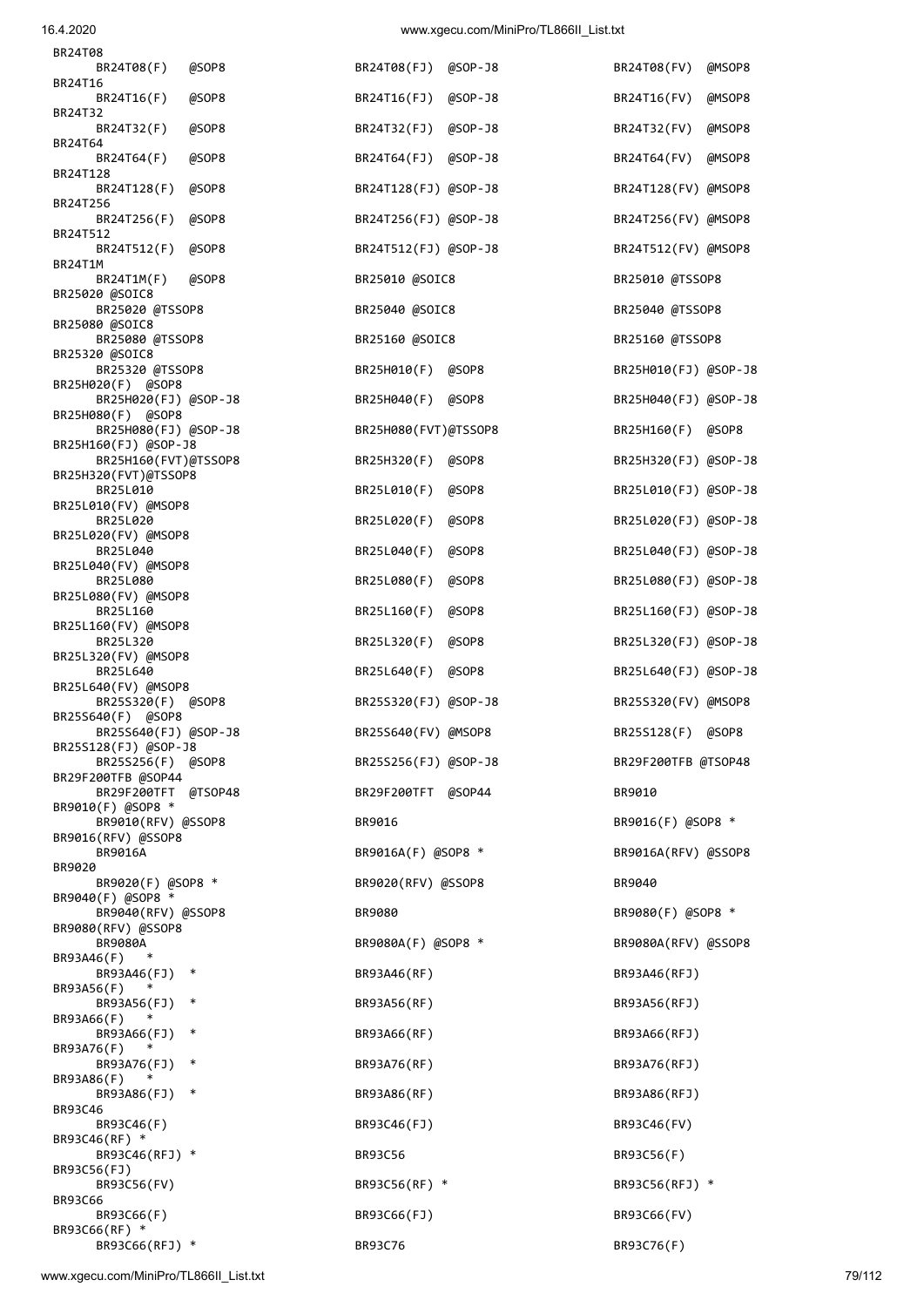| 80/112 |  |  |
|--------|--|--|
|        |  |  |

| [ SAMSUNG ]                                    |                    |                    |
|------------------------------------------------|--------------------|--------------------|
| K8D1616UTA @TSOP48<br>K8D1716UTC @TSOP48       | K8D1616UBA @TSOP48 | K8D1716UTA @TSOP48 |
| K8D1716UBA @TSOP48                             | K8D1716UBC @TSOP48 | K8D3216UTA @TSOP48 |
| K8D3216UTB @TSOP48<br>K8D3216UTC @TSOP48       | K8D3216UTM @TSOP48 | K8D3216UBA @TSOP48 |
| K8D3216UBB @TSOP48                             |                    |                    |
| K8D3216UBC @TSOP48<br>K8D6316UBM @TSOP48       | K8D3216UBM @TSOP48 | K8D6316UTM @TSOP48 |
| K8D6516UTM @TSOP48<br>K8P3215UQB @TSOP48       | K8D6516UBM @TSOP48 | K8P1615UQB @TSOP48 |
| K8P3315UQB @TSOP48<br>K9F5608Q0A(1.8V) @TSOP48 | K8P6415U0B @TSOP48 | K8P6515UQB @TSOP48 |
|                                                |                    |                    |

| SA25C1024H        | SA25C1024H @SOIC8 | SA25C1024L |
|-------------------|-------------------|------------|
| SA25C1024L @SOIC8 |                   |            |
| SA25C512H         | SA25C512H @SOIC8  | SA25C512L  |
| SA25C512L @SOIC8  |                   |            |
|                   |                   |            |

#### IC Support: 12 PCS

SA24C512 @SOIC8 SA25C1024H SA25C1024H @SOIC8 SA25C1024L

SA24C1024 SA24C1024 @SOIC8 SA24C512

BR95160 @SOIC8 FM25V20 @DFN8 MR44V100A @SOIC8 MR45V032A @SOIC8 MR45V064B @SOIC8 MR45V256A @SOIC8 IC Support: 439 PCS [ SAIFUN ]

 BR93C86(RFJ) \* BR93CS46 BR93CS46F \* BR93H46(RF) BR93H46(RFJ) BR93H46(RFJ) BR93H56(FJ) \* BR93H56(RFJ) BR93H66(FJ) \* BR93H66(RF) BR93H76(FJ) \* BR93H76(RF) BR93H76(RFJ) BR93H86(RFJ) BR93L46 BR93L46(FJ) \* BR93L46(FV) \* BR93L46(RF) BR93L56 BR93L56(F) \* BR93L56(FJ) \* BR93L56(RF) BR93L56(RFJ) BR93L66 BR93L66(FJ) \* BR93L66(FV) \* BR93L66(RF) BR93L76 BR93L76(F) \* BR93L76(FJ) \* BR93L76(RF) BR93L76(RFJ) BR93L86 BR93L86(FJ) \* BR93L86(FV) \* BR93L86(RF) BR93LC46 BR93LC46(F) \* BR93LC46(FV) \* BR93LC46(RFJ) BR93LC56 BR93LC56 BR93LC56(F) \* BR93LC56(RF) BR93LC56(RFJ) BR93LC66 BR93LC66(FV) \* BR93LC66(RF) BR93LC66(RFJ) BR93LC76(F) \* BR93LC76(FV) \* BR93LC76(FF) \* BR93LC76(RF) BR93LC86 BR93LC86(F) \* BR93LC86(FV) \* BR93LC86(RFJ) BR93LL46(F) \* BR93LL46(FV) \* BR95010 @TSSOP8 BR95020 @SOIC8 BR95020 @TSSOP8 BR95040 @TSSOP8 BR95080 @SOIC8 BR95080 @TSSOP8 BR95160 @TSSOP8 FM25V20 @DIP8 FM25V20 @SOIC8 FM25V20A @SOIC8 FM25V20A @DFN8 MR44V064B @SOIC8

 BR93C76(FV) BR93C76(RF) \* BR93C76(RFJ) \* BR93C86(F) BR93C86(FJ) BR93C86(FJ) BR93C86(FV)

BR93C76(FJ)

BR93C86(RF) \*

BR93H46(FJ) \*

BR93H56(RF)

BR93H66(RFJ)

BR93L46(F) \*

BR93L46(RFJ)

BR93L56(FV) \*

BR93L66(F) \*

BR93L66(RFJ)

BR93L76(FV) \*

BR93L86(F) \*

BR93L86(RFJ)

BR93LC46(RF)

BR93LC56(FV) \*

BR93LC66(F) \*

BR93LC76(RFJ)

BR93LC86(RF)

BR95010 @SOIC8

BR95040 @SOIC8

BR93LC76

BR93H86(FJ) \*<br>BR93H86(RF)

BR93C86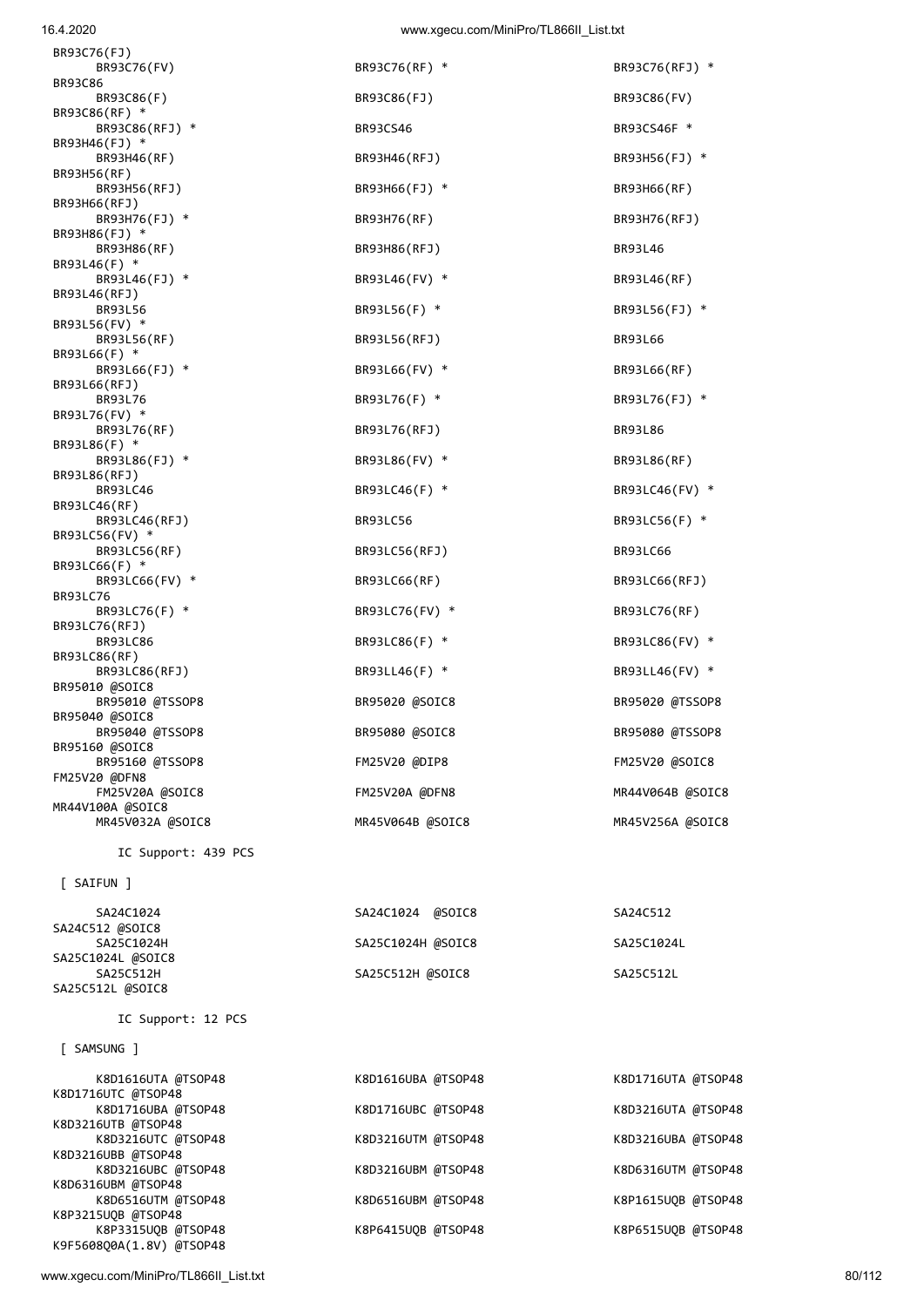16.4.2020 www.xgecu.com/MiniPro/TL866ILList.txt

|                                                      | $\ldots$                 |                          |
|------------------------------------------------------|--------------------------|--------------------------|
| K9F5608Q0B(1.8V) @TSOP48<br>K9F5608D0B(2.5V) @TSOP48 | K9F5608Q0C(1.8V) @TSOP48 | K9F5608D0A(2.5V) @TSOP48 |
| K9F5608D0C(2.5V) @TSOP48                             | K9F1G08U0A @TSOP48       | K9F1G08U0B @TSOP48       |
| K9F1G08U0C @TSOP48<br>K9F1G08U0D @TSOP48             | K9F1G08U0M @TSOP48       | K9F1G08D0M(2.5V) @TSOP48 |
| K9F1G08Q0M(1.8V) @TSOP48<br>K9F2G08U0A @TSOP48       | K9F2G08U0B @TSOP48       | K9F2G08U0C @TSOP48       |
| K9F2G08U0D @TSOP48<br>K9F2G08U0M @TSOP48             | K9F2G08Q0M(1.8V) @TSOP48 | K9F4G08U0A @TSOP48       |
| K9F4G08U0B @TSOP48                                   |                          |                          |
| K9F4G08U0C @TSOP48<br>K9G8G08U0A @TSOP48             | K9F4G08U0D @TSOP48       | K9F8G08U0M @TSOP48       |
| K9F1208B0B @TSOP48<br>K9F1208D0B @TSOP48             | K9F1208B0C @TSOP48       | K9F1208D0A @TSOP48       |
| K9F1208R0B @TSOP48<br>K9F1208U0B @TSOP48             | K9F1208R0C @TSOP48       | K9F1208U0A @TSOP48       |
| K9F1208U0C @TSOP48<br>K9F1G08B0C @TSOP48             | K9F1208U0M @TSOP48       | K9F1208Q0M @TSOP48       |
| K9F1G08D0A @TSOP48                                   | K9F1G08D0M @TSOP48       | K9F1G08Q0M @TSOP48       |
| K9F1G08U0A @TSOP48<br>K9F1G08U0B @TSOP48             | K9F1G08U0D @TSOP48       | K9F1G08U0E @TSOP48       |
| K9F1G08U0F @TSOP48<br>K9F1G08U0F @TSOP48             | K9F1G08U0M @TSOP48       | K9F2808Q0B @TSOP48       |
| K9F2808Q0C @TSOP48<br>K9F2808U0A @TSOP48             | K9F2808U0B @TSOP48       | K9F2808U0C @TSOP48       |
| K9F2808U0M @TSOP48                                   |                          |                          |
| K9F2G08Q0M @TSOP48<br>K9F2G08U0C @TSOP48             | K9F2G08U0A @TSOP48       | K9F2G08U0B @TSOP48       |
| K9F2G08U0D @TSOP48<br>K9F4G08Q0M @TSOP48             | K9F2G08U0M @TSOP48       | K9F4G08Q0A @TSOP48       |
| K9F4G08U0A @TSOP48<br>K9F4G08U0E @TSOP48             | K9F4G08U0B @TSOP48       | K9F4G08U0D @TSOP48       |
| K9F4G08U0F @TSOP48                                   | K9F4G08U0M @TSOP48       | K9F5608B0D @TSOP48       |
| K9F5608D0C @TSOP48<br>K9F5608D0D @TSOP48             | K9F5608U0A @TSOP48       | K9F5608U0B @TSOP48       |
| K9F5608U0C @TSOP48<br>K9F5608U0D @TSOP48             | K9F5608U0M @TSOP48       | K9F8G08B0M @TSOP48       |
| K9F8G08U0A @TSOP48<br>K9F8G08U0D @TSOP48             | K9F8G08U0E @TSOP48       | K9F8G08U0M @TSOP48       |
| K9G2G08B0M @TSOP48<br>K9G2G08U0M @TSOP48             | K9G4G08B0A @TSOP48       | K9G4G08B0B @TSOP48       |
| K9G4G08U0A @TSOP48                                   |                          |                          |
| K9G4G08U0B @TSOP48<br>K9G8G08U0A @TSOP48             | K9G4G08U0M @TSOP48       | K9G8G08B0A @TSOP48       |
| K9G8G08U0B @TSOP48<br>K9K1208U0A @TSOP48             | K9G8G08U0B @TSOP48       | K9G8G08U0M @TSOP48       |
| K9K1208U0C @TSOP48<br>K9K1G08U0B @TSOP48             | K9K1208U0M @TSOP48       | K9K1G08U0A @TSOP48       |
| K9K1G08U0M @TSOP48<br>K9K4G08U0A @TSOP48             | K9K2G08U0A @TSOP48       | K9K2G08U0M @TSOP48       |
| K9K4G08U0M @TSOP48                                   | K9K5608U0M @TSOP48       | K9K8G08U0A @TSOP48       |
| K9K8G08U0B @TSOP48<br>K9K8G08U0D @TSOP48             | K9K8G08U0E @TSOP48       | K9K8G08U0F @TSOP48       |
| K9K8G08U0M @TSOP48<br>K9L8G08U0A @TSOP48             | K9L8G08U0M @TSOP48       | KM28C64A                 |
| KM28C64A @PLCC32<br>KM28C65A                         | KM28C65A @PLCC32         | KM93C46                  |
| KM93C46G *<br>KM93C46GD                              | KM93C46V                 | KM93C46VG *              |
| KM93C46VGD                                           |                          |                          |
| KM93C56V<br>KM93C66V                                 | KM93C56VG *              | KM93C56VGD               |
| KM93C66VG *<br>KS24C010 @SOIC8                       | KM93C66VGD               | KS24C010                 |
| KS24C010 @TSOP8<br>KS24C011 @TSOP8                   | KS24C011                 | KS24C011 @SOIC8          |
| KS24C020<br>KS24C021                                 | KS24C020 @SOIC8          | KS24C020 @TSSOP8         |
| KS24C021 @SOIC8                                      | KS24C021 @TSSOP8         | KS24C040                 |
| KS24C040 @SOIC8<br>KS24C040 @TSSOP8                  | KS24C041                 | KS24C041 @SOIC8          |
| KS24C041 @TSSOP8<br>KS24C080                         | KS24C080 @SOIC8          | KS24C080 @TSSOP8         |
| KS24C081<br>KS24C081 @SOIC8                          | KS24C081 @TSSOP8         | S524A40X10               |
| S524A40X10 @SOIC8<br>S524A40X10 @TSOP8               | S524A40X11               | S524A40X11 @SOIC8        |
| S524A40X11 @TSOP8                                    |                          |                          |
| S524A40X20                                           | S524A40X20 @SOIC8        | S524A40X20 @TSSOP8       |

S524A40X21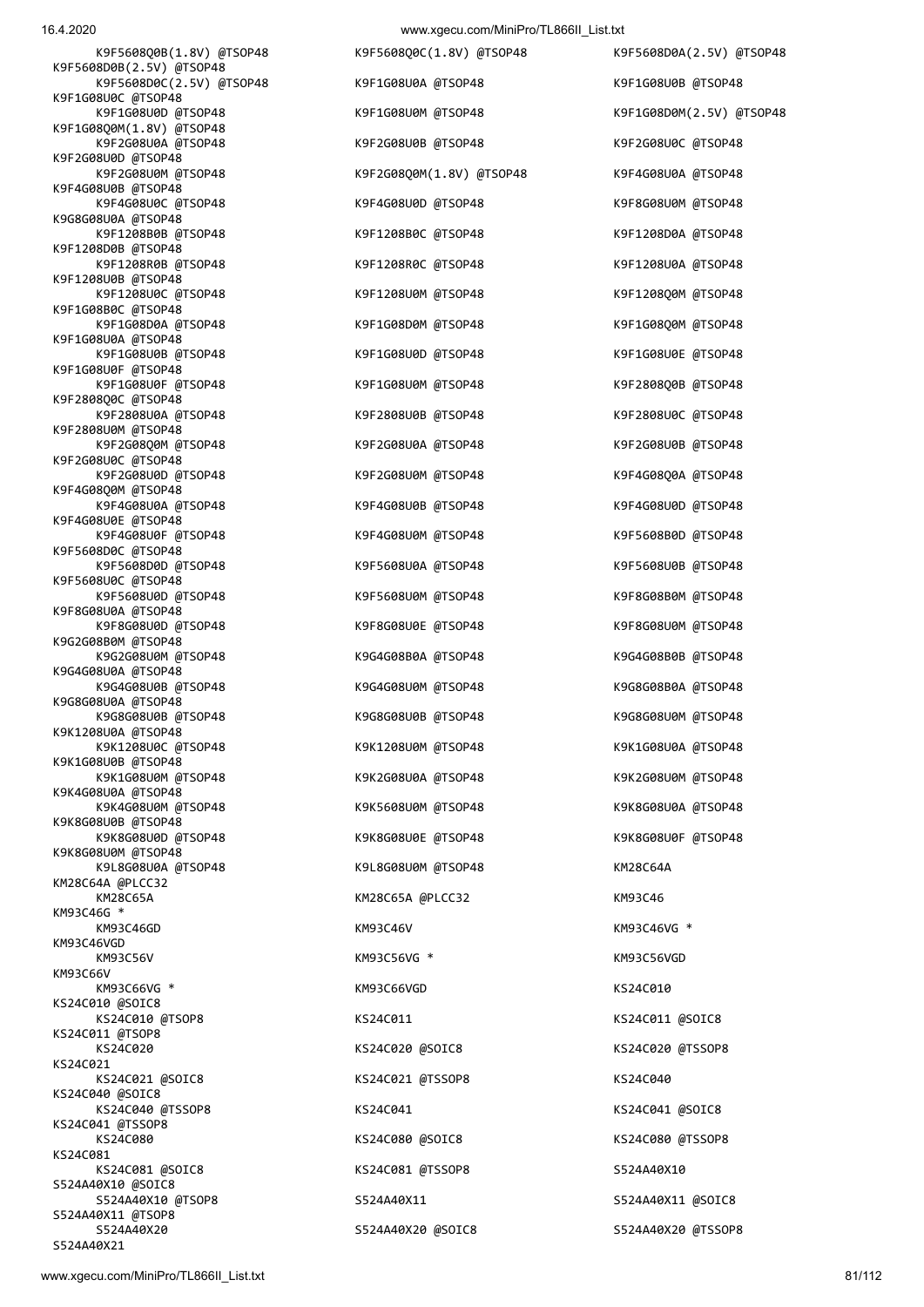| [ SEIKO ]        |                  |                  |
|------------------|------------------|------------------|
| $S-24C01A$       | S-24C01A @SOIC8  | $S-24C01B$       |
| S-24C01B @SOIC8  |                  |                  |
| S-24C01C @SOIC8  | S-24C01C @TSSOP8 | $S-24C02A$       |
| S-24C02A @SOIC8  |                  |                  |
| $S-24C02B$       | S-24C02B @SOIC8  | S-24C02C @SOIC8  |
| S-24C02C @TSSOP8 |                  |                  |
| $S-24C04A$       | S-24C04A @SOIC8  | $S-24C04B$       |
| S-24C04B @SOIC8  |                  |                  |
| S-24C08A         | S-24C08A @SOIC8  | S-24C08C @SOIC8  |
| S-24C08C @TSSOP8 |                  |                  |
| $S-24C16A$       | S-24C16A @SOIC8  | S-24C16A @TSSOP8 |
| S-24C32C @SOIC8  |                  |                  |
|                  |                  |                  |

IC Support: 0 PCS

## [ SCANDISK ]

LE25FW806T @MSOP8

IC Support: 44 PCS

| IC Support: 246 PCS |                    |                    |
|---------------------|--------------------|--------------------|
| $[$ SANYO $]$       |                    |                    |
| LE24C041            | LE24C041 @MFP8     | LE24C042           |
| LE24C042 @MFP8      |                    |                    |
| LE24C043            | LE24C043 @MFP8     | LE24C081           |
| LE24C081 @MFP8      |                    |                    |
| LE24C082            | LE24C082 @MFP8     | LE24C161           |
| LE24C161 @MFP8      |                    |                    |
| LE24C162            | LE24C162 @MFP8     | LE24C321           |
| LE24C321 @MFP8      |                    |                    |
| LE24C322            | LE24C322 @MFP8     | LE24C641           |
| LE24C641 @MFP8      |                    |                    |
| LE24C642            | LE24C642 @MFP8     | LE24L082           |
| LE24L082 @MFP8      |                    |                    |
| LE24L162            | LE24L162 @MFP8     | LE24LA322          |
| LE24LA322 @MFP8     |                    |                    |
| LE24LB642           | LE24LB642 @MFP8    | LE25FU106BMA @MFP8 |
| LE25FU106BTT @MSOP8 |                    |                    |
| LE25FU206MA @MFP8   | LE25FU206TT @MSOP8 | LE25FU406BMA @MFP8 |
| LE25FU406BTT @MSOP8 |                    |                    |
| LE25FW206M @SOP8    | LE25FW206T @MSOP8  | LE25FW406M @SOP8   |
| LE25FW406T @MSOP8   |                    |                    |
| LE25FW406AM @MFP8   | LE25FW406AT @MSOP8 | LE25FW806M @SOP8   |

| S524A40X41         | S524A40X41 @SOIC8                                                                                                                           |                                                                                                  |
|--------------------|---------------------------------------------------------------------------------------------------------------------------------------------|--------------------------------------------------------------------------------------------------|
|                    |                                                                                                                                             |                                                                                                  |
| S524A60X51 @SOIC8  | S524A60X51 @TSSOP8                                                                                                                          |                                                                                                  |
|                    |                                                                                                                                             |                                                                                                  |
| S524A60X81 @TSSOP8 | S524AB0X91                                                                                                                                  |                                                                                                  |
|                    |                                                                                                                                             |                                                                                                  |
| S524AB0XB1         | S524AB0XB1 @SOIC8                                                                                                                           |                                                                                                  |
|                    |                                                                                                                                             |                                                                                                  |
| S524AD0XD1 @SOIC8  | S524AD0XD1 @TSSOP8                                                                                                                          |                                                                                                  |
|                    |                                                                                                                                             |                                                                                                  |
| S524AD0XF1 @TSSOP8 | S524C20D10                                                                                                                                  |                                                                                                  |
|                    |                                                                                                                                             |                                                                                                  |
| S524C20D11         | S524C20D11 @SOIC8                                                                                                                           |                                                                                                  |
|                    |                                                                                                                                             |                                                                                                  |
|                    | S524C20D20 @TSSOP8                                                                                                                          |                                                                                                  |
|                    |                                                                                                                                             |                                                                                                  |
|                    | S524C80D40                                                                                                                                  |                                                                                                  |
|                    |                                                                                                                                             |                                                                                                  |
| S524C80D41         |                                                                                                                                             |                                                                                                  |
|                    |                                                                                                                                             |                                                                                                  |
|                    |                                                                                                                                             |                                                                                                  |
|                    |                                                                                                                                             |                                                                                                  |
|                    |                                                                                                                                             |                                                                                                  |
|                    |                                                                                                                                             |                                                                                                  |
|                    |                                                                                                                                             |                                                                                                  |
|                    |                                                                                                                                             |                                                                                                  |
|                    |                                                                                                                                             |                                                                                                  |
|                    |                                                                                                                                             |                                                                                                  |
|                    |                                                                                                                                             |                                                                                                  |
|                    | S524C20D20 @SOIC8<br>S524C20D21 @TSSOP8<br>S524C80D80 @SOIC8<br>S524C80D81 @TSSOP8<br>S524L50X51<br>S524LB0X91 @SOIC8<br>S524LB0XB1 @TSSOP8 | S524C80D41 @SOIC8<br>S524C80D80 @TSSOP8<br>S524L50D51<br>S524L50X51 @SOIC8<br>S524LB0X91 @TSSOP8 |

S524A40X21 @SOIC8 S524A40X21 @TSSOP8 S524A40X40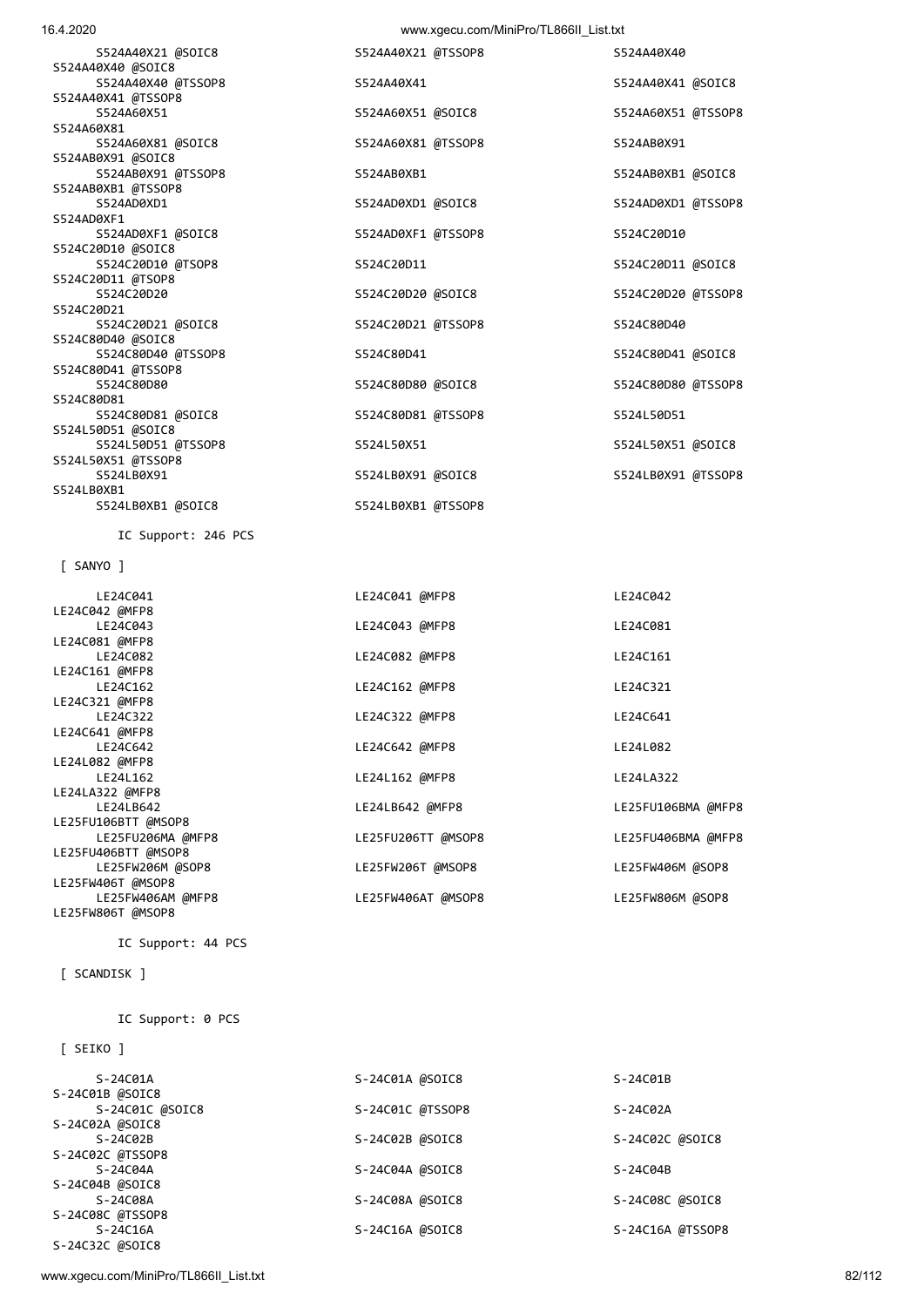| 16.4.2020 | www.xgecu.com/MiniPro/TL866II_List.txt |  |
|-----------|----------------------------------------|--|
|           |                                        |  |

| 0.4.ZUZU                                         | WWW.xgecu.com/inimiPro/TL86611_LISt.txt |                        |
|--------------------------------------------------|-----------------------------------------|------------------------|
| S-24C32C @TSSOP8<br>S-24CS01A                    | S-24C64C @SOIC8                         | S-24C64C @TSSOP8       |
| S-24CS01A @SOIC8<br>S-24CS02A @SOIC8             | S-24CS01A @TSSOP8                       | S-24CS02A              |
| S-24CS02A @TSSOP8<br>S-24CS04A @TSSOP8           | S-24CS04A                               | S-24CS04A @SOIC8       |
| S-24CS08A<br>S-24CS16A                           | S-24CS08A @SOIC8                        | S-24CS08A @TSSOP8      |
| S-24CS16A @SOIC8                                 | S-24CS16A @TSSOP8                       | S-24CS32A @SOIC8       |
| S-24CS32A @TSSOP8<br>S-24CS64A @SOIC8            | S-24CS64A @TSSOP8                       | S24H45                 |
| S24H45 @SOP8<br>S24S45                           | S24S45 @SOP8                            | S-25A010A @SOIC8       |
| S-25A010A @TSSOP8<br>S-25A020A @SOIC8            | S-25A020A @TSSOP8                       | S-25A040A @SOIC8       |
| S-25A040A @TSSOP8<br>S-25A080A @SOIC8            | S-25A080A @TSSOP8                       | S-25A160A @SOIC8       |
| S-25A160A @TSSOP8<br>S-25A320A @SOIC8            | S-25A320A @TSSOP8                       | S-25A640A @SOIC8       |
| S-25A640A @TSSOP8<br>S-25C010A @SOIC8            | S-25C010A @TSSOP8                       | S-25C020A @SOIC8       |
| S-25C020A @TSSOP8<br>S-25C040A @SOIC8            | S-25C040A @TSSOP8                       | S-25C080A @SOIC8       |
| S-25C080A @TSSOP8<br>S-25C160A @SOIC8            | S-25C160A @TSSOP8                       | S-25C320A @SOIC8       |
| S-25C320A @TSSOP8<br>S-25C640A @SOIC8            | S-25C640A @TSSOP8                       | $S-29130A(DP)$         |
| S-29130A(DFJA) @SOIC8<br>S-29130A(FJ) @SOIC8 *   | $S-29131A(DP)$                          | S-29131A(FJ) @SOIC8 *  |
| $S-29220A(DP)$<br>S-29220A(DFJA) @SOIC8          | S-29220A(FJ) @SOIC8 *                   | $S-29221A(DP)$         |
| S-29221A(FJ) @SOIC8 *<br>$S-29230A(DP)$          | S-29230A(DFJA) @SOIC8                   | S-29230A(FJ) @SOIC8 *  |
| $S-29231A(DP)$<br>S-29231A(FJ) @SOIC8 *          | $S-29330A(DP)$                          | S-29330A(DFJA) @SOIC8  |
| $S-29330A(FJ)$ @SOIC8 *<br>$S-29331A(DP)$        |                                         |                        |
| S-29L130A(FE) @SOIC8 *                           | S-29331A(FJ) @SOIC8 *                   | S-29L130A(DFE) @SOIC8  |
| S-29L130A(FS) @SSOP8<br>$S-29L131A(FS)$ @SSOP8   | S-29L131A(DFE) @SOIC8                   | S-29L131A(FE) @SOIC8 * |
| S-29L220A(DFE) @SOIC8<br>S-29L221A(DFE) @SOIC8   | S-29L220A(FE) @SOIC8 *                  | S-29L220A(FS) @SSOP8   |
| S-29L221A(FE) @SOIC8 *<br>S-29330A(FE) @SOIC8 *  | S-29L221A(FS) @SSOP8                    | S-29330A(DFE) @SOIC8   |
| S-29330A(FS) @SSOP8<br>S-29331A(FS) @SSOP8       | S-29331A(DFE) @SOIC8                    | S-29331A(FE) @SOIC8 *  |
| S-29U130A(DFE) @SOIC8<br>S-29U131A(DFE) @SOIC8   | S-29U130A(FE) @SOIC8 *                  | S-29U130A(FS) @SSOP8   |
| S-29U131A(FE) @SOIC8 *<br>S-29U220A(FE) @SOIC8 * | S-29U131A(FS) @SSOP8                    | S-29U220A(DFE) @SOIC8  |
| S-29U220A(FS) @SSOP8<br>S-29U221A(FS) @SSOP8     | S-29U221A(DFE) @SOIC8                   | S-29U221A(FE) @SOIC8 * |
| S-29U330A(DFE) @SOIC8<br>S-29U331A(DFE) @SOIC8   | S-29U330A(FE) @SOIC8 *                  | S-29U330A(FS) @SSOP8   |
| S-29U331A(FE) @SOIC8 *<br>S-29Z330A(FS) @SSOP8   | S-29U331A(FS) @SSOP8                    | S-29Z330A(DFJA) @SOIC8 |
| S-29Z430A(DFJA) @SOIC8<br>S-93A56A @SOIC8        | S-29Z430A(FS) @SSOP8                    | S-93A46A @SOIC8        |
| S-93A66A @SOIC8<br>S-93C46A(DFJ) @SOIC8          | S-93A86A @SOIC8                         | $S-93C46A(DP)$         |
| S-93C46A(FJ) @SOIC8 *<br>S-93C46B(DFJ) @SOIC8    | S-93C46A(FT) @TSOP8                     | S-93C46B(DP)           |
| S-93C46B(FJ) @SOIC8 *                            | S-93C46B(FT) @TSOP8                     | $S-93C56A(DP)$         |
| S-93C56A(DFJ) @SOIC8<br>S-93C56A(FJ) @SOIC8 *    | S-93C56A(FT) @TSOP8                     | $S-93C56B(DP)$         |
| S-93C56B(DFJ) @SOIC8<br>S-93C56B(FJ) @SOIC8 *    | S-93C56B(FT) @TSOP8                     | $S-93C66A(DP)$         |
| S-93C66A(DFJ) @SOIC8<br>S-93C66A(FJ) @SOIC8 *    | S-93C66A(FT) @TSOP8                     | $S-93C66B(DP)$         |
| S-93C66B(DFJ) @SOIC8<br>S-93C66B(FJ) @SOIC8 *    | S-93C66B(FT) @TSOP8                     | $S-93C76A(DP)$         |
| S-93C76A(DFJ) @SOIC8<br>S-93C76A(FJ) @SOIC8 *    | S-93C76A(FT) @TSOP8                     | $S-93C86A(DP)$         |
| S-93C86A(DFJ) @SOIC8<br>S-93C86A(FJ) @SOIC8 *    | S-93C86A(FT) @TSOP8                     | S-93C86B @SOIC8        |
| S-93C86B @TSOP8<br>S-93L46A(D0I) @SOIC8          | S-93L46A(R0I) @SOIC8 *                  | S-93L56A(D0I) @SOIC8   |
| S-93L56A(R0I) @SOIC8 *<br>S-93L66A(D0I) @SOIC8   | S-93L66A(R0I) @SOIC8 *                  | S-93L76A(D0I) @SOIC8   |
| S-93L76A(R0I) @SOIC8 *                           |                                         |                        |

| www.xyecu.com/winin-To/TE00011_EISt.txt |                                      |
|-----------------------------------------|--------------------------------------|
| S-24C64C @SOIC8                         | S-24C64C @TSSOP8                     |
| S-24CS01A @TSSOP8                       | S-24CS02A                            |
| S-24CS04A                               | S-24CS04A @SOIC8                     |
| S-24CS08A @SOIC8                        | S-24CS08A @TSSOP8                    |
| S-24CS16A @TSSOP8                       | S-24CS32A @SOIC8                     |
| S-24CS64A @TSSOP8                       | S24H45                               |
| S24S45 @SOP8                            | S-25A010A @SOIC8                     |
| S-25A020A @TSSOP8                       | S-25A040A @SOIC8                     |
| S-25A080A @TSSOP8                       | S-25A160A @SOIC8                     |
| S-25A320A @TSSOP8                       | S-25A640A @SOIC8                     |
| S-25C010A @TSSOP8                       | S-25C020A @SOIC8                     |
| S-25C040A @TSSOP8                       | S-25C080A @SOIC8                     |
| S-25C160A @TSSOP8                       | S-25C320A @SOIC8                     |
| S-25C640A @TSSOP8                       | S-29130A(DP)                         |
| $S-29131A(DP)$                          | $S-29131A(FJ)$ @SOIC8 $\overline{S}$ |
| S-29220A(FJ) @SOIC8 *                   | $S-29221A(DP)$                       |
| S-29230A(DFJA) @SOIC8                   | S-29230A(FJ) @SOIC8                  |
| S-29330A(DP)                            | S-29330A(DFJA) @SOIC                 |
| S-29331A(FJ) @SOIC8 *                   | S-29L130A(DFE) @SOIC                 |
| S-29L131A(DFE) @SOIC8                   | S-29L131A(FE) @SOIC8                 |
| S-29L220A(FE) @SOIC8 *                  | S-29L220A(FS) @SSOP8                 |
| S-29L221A(FS) @SSOP8                    | S-29330A(DFE) @SOIC8                 |
| S-29331A(DFE) @SOIC8                    | S-29331A(FE) @SOIC8                  |
| S-29U130A(FE) @SOIC8 *                  | S-29U130A(FS) @SSOP8                 |
| S-29U131A(FS) @SSOP8                    | S-29U220A(DFE) @SOIC                 |
| S-29U221A(DFE) @SOIC8                   | S-29U221A(FE) @SOIC8                 |
| S-29U330A(FE) @SOIC8 *                  | S-29U330A(FS) @SSOP8                 |
| S-29U331A(FS) @SSOP8                    | S-29Z330A(DFJA) @SOI                 |
| S-29Z430A(FS) @SSOP8                    | S-93A46A @SOIC8                      |
| S-93A86A @SOIC8                         | S-93C46A(DP)                         |
| S-93C46A(FT) @TSOP8                     | S-93C46B(DP)                         |
| S-93C46B(FT) @TSOP8                     | S-93C56A(DP)                         |
| S-93C56A(FT) @TSOP8                     | S-93C56B(DP)                         |
| S-93C56B(FT) @TSOP8                     | S-93C66A(DP)                         |
| S-93C66A(FT) @TSOP8                     | S-93C66B(DP)                         |
| S-93C66B(FT) @TSOP8                     | S-93C76A(DP)                         |
| S-93C76A(FT) @TSOP8                     | S-93C86A(DP)                         |
| S-93C86A(FT) @TSOP8                     | S-93C86B @SOIC8                      |
| S-93L46A(R0I) @SOIC8 *                  | S-93L56A(D0I) @SOIC8                 |
| S-93L66A(R0I) @SOIC8 *                  | S-93L76A(D0I) @SOIC8                 |

| S-24C64C @TSSOP8               |
|--------------------------------|
| S-24CS02A                      |
| S-24CS04A @SOIC8               |
| S-24CS08A @TSSOP8              |
| S-24CS32A @SOIC8               |
| S24H45                         |
| S-25A010A @SOIC8               |
| S-25A040A @SOIC8               |
| S-25A160A @SOIC8               |
| S-25A640A @SOIC8               |
| S-25C020A @SOIC8               |
| S-25C080A @SOIC8               |
| S-25C320A @SOIC8               |
| S-29130A(DP)                   |
| S-29131A(FJ) @SOIC8 *          |
| S-29221A(DP)                   |
| S-29230A(FJ) @SOIC8 *          |
| S-29330A(DFJA) @SOIC8          |
| S-29L130A(DFE) @SOIC8          |
| S-29L131A(FE) @SOIC8 *         |
| S-29L220A(FS) @SSOP8           |
| S-29330A(DFE) @SOIC8           |
| S-29331A(FE) @SOIC8 *          |
| S-29U130A(FS) @SSOP8           |
| S-29U220A(DFE) @SOIC8          |
| S-29U221A(FE) @SOIC8<br>$\ast$ |
| S-29U330A(FS) @SSOP8           |
| S-29Z330A(DFJA) @SOIC8         |
| S-93A46A @SOIC8                |
| S-93C46A(DP)                   |
| S-93C46B(DP)                   |
| S-93C56A(DP)                   |
| S-93C56B(DP)                   |
| S-93C66A(DP)                   |
| S-93C66B(DP)                   |
| S-93C76A(DP)                   |
| S-93C86A(DP)                   |
| S-93C86B @SOIC8                |
| S-93L56A(D0I) @SOIC8           |
|                                |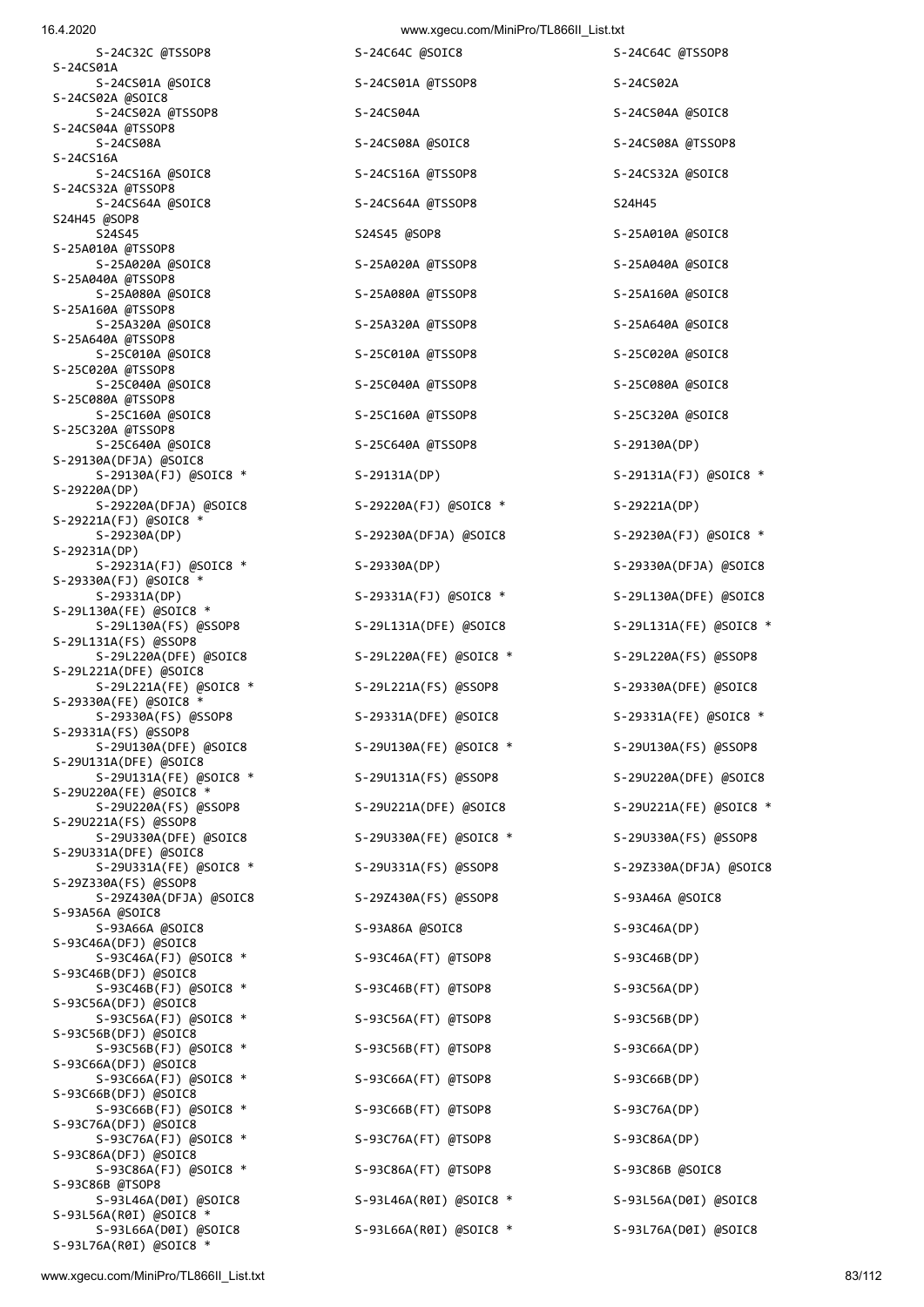IC Support: 184 PCS

 [ SGS-THOMSON ] ETC2716 @DIP24 ETC2732 @DIP24 M24128 M24128 @SOIC8 M24256 M24256 @SOIC8 M24512 M24512 @SOIC8 M24C01 M24C01 @SOIC8 M24C02 M24C02 @SOIC8 M24C04 M24C04 @SOIC8 M24C04 M24C08 M24C08 @SOIC8 M24C16 **M24C16** M24C16 @SOIC8 M24C16 M24C32 M24C32 @SOIC8 M24C32 @SSOP8 M24C64 M24C64 @SOIC8 M24C64 @SSOP8 M27128A @DIP28 M2716 @DIP24 M27256 @DIP28 M2732A @DIP24 M27512 @DIP28 M2764A @DIP28 M27C1001 @DIP32 M27C1001 @PLCC32 M27C1001 @TSOP32 M27C1024 @DIP40 M27C2001 @DIP32 M27C2001 @PLCC32 M27C2001 @TSOP32 M27C202 @DIP40 M27C256B @DIP28 M27C256B @PLCC32 M27C4001 @DIP32 M27C4001 @PLCC32 M27C4001 @TSOP32 M27C4002 @DIP40 M27C512 @DIP28 M27C512 @PLCC32 M27C64A @DIP28 M27C64A @PLCC32 M27C801 M27C801 @PLCC32 M27C801 @TSOP32 M27V101 @DIP32 M27V101 @PLCC32 M27V101 @TSOP32 M27V201 @DIP32 M27V201 @PLCC32 M27V201 @TSOP32 M27V401 @DIP32 M27V401 @PLCC32 M27V401 @TSOP32 M27V512 @DIP28 M27V512 @PLCC32 M27W201 @DIP32 M27W201 @PLCC32 M27W201 @TSOP32 M28010 M28010 @PLCC32 M28010 @TSOP32<br>M28C64 M28C64 @PLCC32 M28C64 @SOIC28 M28C64A<br>M28C64A @PLCC32 M28C64A @SOIC28 M28C64-xxW M28C64-xxW @PLCC32 M28C64-xxW @SOIC28 M28F101 M28F101 @PLCC32 M28F101 @TSOP32 M28F201 M28F201 @PLCC32 M28F201 @TSOP32 M28W800BT @TSOP48 M28W800BB @TSOP48 M28W800CT @TSOP48 M28W800CB @TSOP48 M28W160BT @TSOP48 M28W160BB @TSOP48 M28W160CT @TSOP48 M28W160CB @TSOP48 M28W320BT @TSOP48 M28W320BB @TSOP48 M28W320CT @TSOP48 M28W320CB @TSOP48 M28W640CT @TSOP48 M28W640CB @TSOP48 M28W640ECT @TSOP48 M28W640ECB @TSOP48 M29DW323DB @TSOP48 M29DW323DT @TSOP48 M29DW324DB @TSOP48 M29DW324DT @TSOP48 M29DW640D @TSOP48 M29DW640F @TSOP48 M29DW641F @TSOP48 M29F002B M29F002B @PLCC32 M29F002B @TSOP32 M29F002BB M29F002BB @PLCC32 M29F002BB @TSOP32 M29F002BT M29F002BT @PLCC32 M29F002BT @TSOP32 M29F002BNT M29F002BNT @PLCC32 M29F002BNT @TSOP32 M29F002BNB M29F002BNB @PLCC32 M29F002BNB @TSOP32 M29F002NT M29F002NT @PLCC32 M29F002NT @TSOP32<br>M29F002T M29F002T @PLCC32 M29F002T @TSOP32 M29F010B<br>M29F010B @PLCC32 M29F010B @TSOP32 M29F016B @TSOP40 M29F016D @TSOP40 M29F040B M29F040B @PLCC32 M29F040B @TSOP32 M29F080A @TSOP40 M29F080D @TSOP40 M29F100B @TSOP48 M29F100B @SOP44 M29F100BB @TSOP48 M29F100BB @SOP44 M29F100BT @TSOP48 M29F100BT @SOP44 M29F100T @TSOP48 M29F100T @SOP44 M29F102BB(10x14mm) @VSOP40 M29F160BB @TSOP48 M29F160BT @TSOP48 M29F200B @TSOP48 M29F200B @SOP44 M29F200T @TSOP48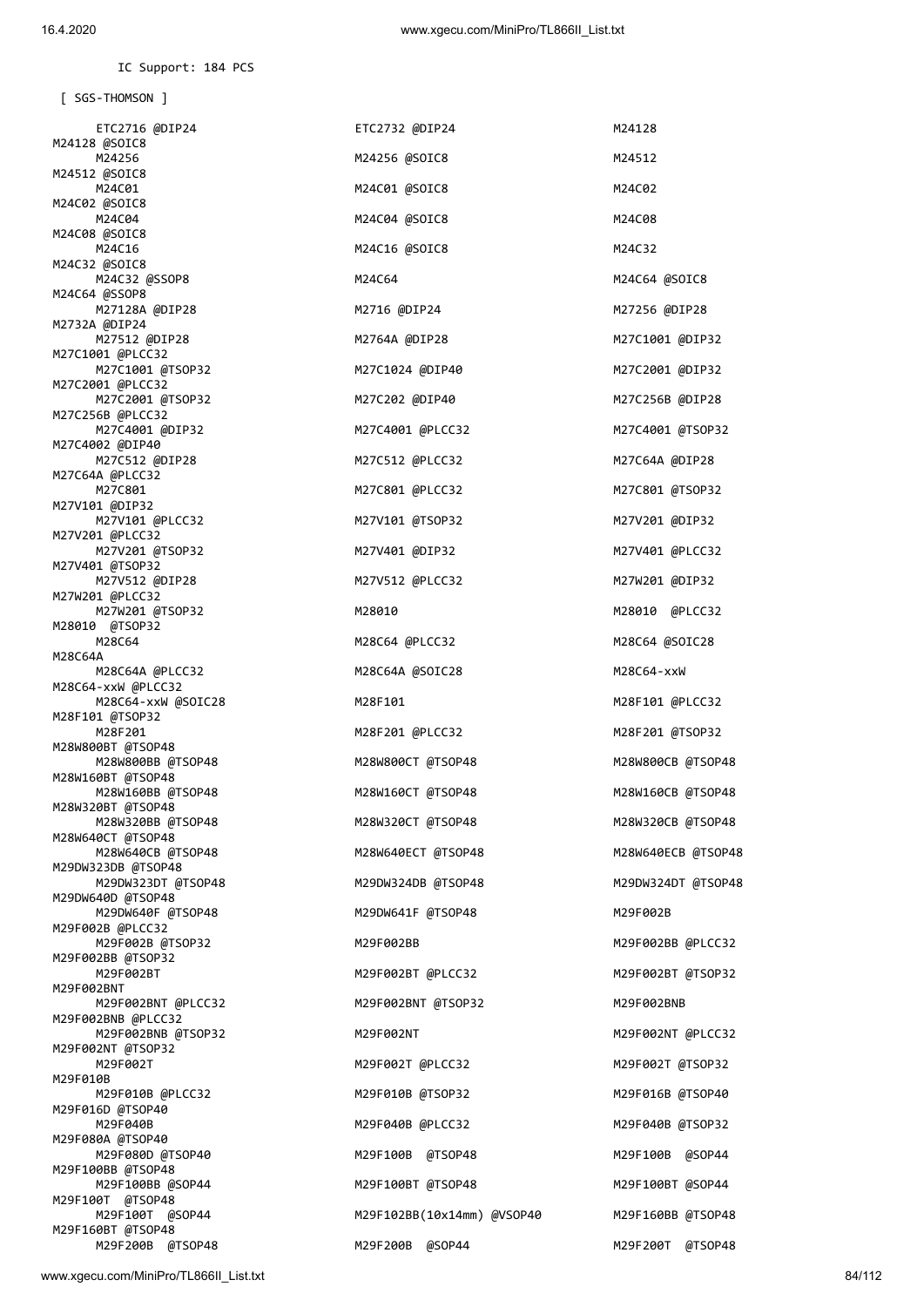| M29F200T @SOP44<br>M29F400B @TSOP48            | M29F400B @SOP44            | M29F400BB @TSOP48   |
|------------------------------------------------|----------------------------|---------------------|
| M29F400BB @SOP44<br>M29F400BT @TSOP48          | M29F400BT @SOP44           | M29F400T @TSOP48    |
| M29F400T @SOP44<br>M29F512B                    | M29F512B @PLCC32           | M29F512B @TSOP32    |
| M29F800AB @TSOP48<br>M29F800AB @SOP44          | M29F800AT @TSOP48          | M29F800AT @SOP44    |
| M29F800DB @TSOP48<br>M29F800DB @SOP44          | M29F800DT @TSOP48          | M29F800DT @SOP44    |
| M29W002BB @TSOP40<br>M29W002BT @TSOP40         | M29W004B @TSOP40           | M29W004T @TSOP40    |
| M29W008AB @TSOP40<br>M29W008AT @TSOP40         | M29W008B<br>@TSOP40        | M29W008T<br>@TSOP40 |
| M29W010B @PLCC32<br>M29W010B @TSOP32           |                            | M29W040B @PLCC32    |
| M29W040B @TSOP32                               | M29W017D @TSOP40           |                     |
| M29W102BB(10x14mm) @VSOP40<br>M29W200BB @SOP44 | M29W102BT(10x14mm) @VSOP40 | M29W200BB @TSOP48   |
| M29W200BT @TSOP48<br>M29W400B @SOP44           | M29W200BT @SOP44           | M29W400B @TSOP48    |
| M29W400BB @TSOP48<br>M29W400BT @SOP44          | M29W400BB @SOP44           | M29W400BT @TSOP48   |
| M29W400T @TSOP48<br>M29W512B @TSOP32           | M29W400T @SOP44            | M29W512B @PLCC32    |
| M29W800AB @TSOP48<br>M29W800AT @SOP44          | M29W800AB @SOP44           | M29W800AT @TSOP48   |
| M29W800DB @TSOP48<br>M29W800DT @SOP44          | M29W800DB @SOP44           | M29W800DT @TSOP48   |
| M29W160BB @TSOP48                              | M29W160BT @TSOP48          | M29W160DB @TSOP48   |
| M29W160DT @TSOP48<br>M29W160EB @TSOP48         | M29W160ET @TSOP48          | M29W320DB @TSOP48   |
| M29W320DT @TSOP48<br>M29W320EB @TSOP48         | M29W320ET @TSOP48          | M29W640DB @TSOP48   |
| M29W640DT @TSOP48<br>M29W640Gx @TSOP48         | M29W641DH @TSOP48          | M29W641DL @TSOP48   |
| M29W641DU @TSOP48<br>M48T02                    | M48T08                     | M48T08Y             |
| M48T12<br>M48T18                               | M48T35AY                   | M48T35AV            |
| M48T58<br>M48T58Y                              | M48T59                     | M48T59Y             |
| M48T59V<br>M48T128Y @DIP32                     | M48T128V @DIP32            | M48T129Y @DIP32     |
| M48T129V @DIP32<br>M48T512Y @DIP32             | M48T512V @DIP32            | M48T513Y @DIP32     |
| M48T513V @DIP32                                |                            |                     |
| M50FLW040A @PLCC32<br>M50FLW040B @PLCC32       | M50FLW040A @TSOP32         | M50FLW040A @TSOP40  |
| M50FLW040B @TSOP32<br>M50FLW080A @TSOP32       | M50FLW040B @TSOP40         | M50FLW080A @PLCC32  |
| M50FLW080A @TSOP40<br>M50FLW080B @TSOP40       | M50FLW080B @PLCC32         | M50FLW080B @TSOP32  |
| M50FW002 @PLCC32<br>M50FW040 @TSOP32           | M50FW040                   | M50FW040 @PLCC32    |
| M50FW040 @TSOP40<br>M50FW080 @TSOP32           | M50FW080                   | M50FW080 @PLCC32    |
| M50FW080 @TSOP40<br>M50LPW040 @PLCC32          | M50FW016 @TSOP40           | M50LPW002 @PLCC32   |
| M50LPW040 @TSOP40                              | M50LPW041 @PLCC32          | M50LPW041 @TSOP40   |
| M50LPW080 @PLCC32<br>M50LPW080 @TSOP40         | M50LPW116 @TSOP40          | M87C257 @DIP28      |
| M87C257 @PLCC32<br>M93C06(x8)                  | M93C06(x8) @SOIC8          | M93C06(x16)         |
| M93C06(x16) @SOIC8<br>M93S46                   | M93S46 @SOIC8              | M93S46 @TSOP8       |
| ST24C01<br>ST24C01 @SOIC8                      | ST24C02                    | ST24C02 @SOIC8      |
| ST24C04<br>ST24C04 @SOIC8                      | ST24C08                    | ST24C08 @SOIC8      |
| ST24C16<br>ST24C16 @SOIC8                      | ST24W01                    | ST24W01 @SOIC8      |
| ST24W02<br>ST24W02 @SOIC8                      | ST24W04                    | ST24W04 @SOIC8      |
| ST24W08<br>ST24W08 @SOIC8                      | ST24W16                    | ST24W16 @SOIC8      |
| ST27128A @DIP28                                |                            |                     |
| STORIA ANTROR                                  | STORAA ANTROR              | STORCOSS ANTROS     |

| MZ9FZ001 @SOP44                                |                            |                   |
|------------------------------------------------|----------------------------|-------------------|
| M29F400B @TSOP48                               | M29F400B @SOP44            | M29F400BB @TSOP48 |
| M29F400BB @SOP44<br>M29F400BT @TSOP48          | M29F400BT @SOP44           | M29F400T @TSOP48  |
| M29F400T @SOP44<br>M29F512B                    | M29F512B @PLCC32           | M29F512B @TSOP32  |
| M29F800AB @TSOP48<br>M29F800AB @SOP44          | M29F800AT @TSOP48          | M29F800AT @SOP44  |
| M29F800DB @TSOP48<br>M29F800DB @SOP44          | M29F800DT @TSOP48          | M29F800DT @SOP44  |
| M29W002BB @TSOP40<br>M29W002BT @TSOP40         | M29W004B @TSOP40           | M29W004T @TSOP40  |
| M29W008AB @TSOP40<br>M29W008AT @TSOP40         | M29W008B @TSOP40           | M29W008T @TSOP40  |
| M29W010B @PLCC32<br>M29W010B @TSOP32           | M29W017D @TSOP40           | M29W040B @PLCC32  |
| M29W040B @TSOP32<br>M29W102BB(10x14mm) @VSOP40 | M29W102BT(10x14mm) @VSOP40 | M29W200BB @TSOP48 |
| M29W200BB @SOP44                               |                            |                   |
| M29W200BT @TSOP48<br>M29W400B @SOP44           | M29W200BT @SOP44           | M29W400B @TSOP48  |
| M29W400BB @TSOP48<br>M29W400BT @SOP44          | M29W400BB @SOP44           | M29W400BT @TSOP48 |
| M29W400T @TSOP48<br>M29W512B @TSOP32           | M29W400T @SOP44            | M29W512B @PLCC32  |
| M29W800AB @TSOP48<br>M29W800AT @SOP44          | M29W800AB @SOP44           | M29W800AT @TSOP48 |
| M29W800DB @TSOP48<br>M29W800DT @SOP44          | M29W800DB @SOP44           | M29W800DT @TSOP48 |
| M29W160BB @TSOP48<br>M29W160DT @TSOP48         | M29W160BT @TSOP48          | M29W160DB @TSOP48 |
| M29W160EB @TSOP48<br>M29W320DT @TSOP48         | M29W160ET @TSOP48          | M29W320DB @TSOP48 |
| M29W320EB @TSOP48<br>M29W640DT @TSOP48         | M29W320ET @TSOP48          | M29W640DB @TSOP48 |
| M29W640Gx @TSOP48                              | M29W641DH @TSOP48          | M29W641DL @TSOP48 |
| M29W641DU @TSOP48<br>M48T02                    | M48T08                     | M48T08Y           |
| M48T12<br>M48T18                               | M48T35AY                   | M48T35AV          |
| M48T58<br>M48T58Y                              | M48T59                     | M48T59Y           |
| M48T59V<br>M48T128Y @DIP32                     | M48T128V @DIP32            | M48T129Y @DIP32   |
| M48T129V @DIP32<br>M48T512Y @DIP32             | M48T512V @DIP32            | M48T513Y @DIP32   |
| M48T513V @DIP32<br>M50FLW040A @PLCC32          | M50FLW040A @TSOP32         | M50FLW040A @TSOP4 |
| M50FLW040B @PLCC32<br>M50FLW040B @TSOP32       | M50FLW040B @TSOP40         | M50FLW080A @PLCC3 |
| M50FLW080A @TSOP32<br>M50FLW080A @TSOP40       | M50FLW080B @PLCC32         | M50FLW080B @TSOP3 |
| M50FLW080B @TSOP40<br>M50FW002 @PLCC32         | M50FW040                   | M50FW040 @PLCC32  |
| M50FW040 @TSOP32<br>M50FW040 @TSOP40           | M50FW080                   | M50FW080 @PLCC32  |
| M50FW080 @TSOP32                               |                            |                   |
| M50FW080 @TSOP40<br>M50LPW040 @PLCC32          | M50FW016 @TSOP40           | M50LPW002 @PLCC32 |
| M50LPW040 @TSOP40<br>M50LPW080 @PLCC32         | M50LPW041 @PLCC32          | M50LPW041 @TSOP40 |
| M50LPW080 @TSOP40<br>M87C257 @PLCC32           | M50LPW116 @TSOP40          | M87C257 @DIP28    |
| M93C06(x8)<br>M93C06(x16) @SOIC8               | M93C06(x8) @SOIC8          | M93C06(x16)       |
| M93S46<br>ST24C01                              | M93S46 @SOIC8              | M93S46 @TSOP8     |
| ST24C01 @SOIC8<br>ST24C04                      | ST24C02                    | ST24C02 @SOIC8    |
| ST24C04 @SOIC8<br>ST24C16                      | ST24C08                    | ST24C08 @SOIC8    |
| ST24C16 @SOIC8<br>ST24W02                      | ST24W01                    | ST24W01 @SOIC8    |
| ST24W02 @SOIC8<br>ST24W08                      | ST24W04                    | ST24W04 @SOIC8    |
| ST24W08 @SOIC8                                 | ST24W16                    | ST24W16 @SOIC8    |
| ST27128A @DIP28<br>ST27256 @DIP28              |                            |                   |
| ST27C256 @PLCC32                               | ST2764A @DIP28             | ST27C256 @DIP28   |

| M29F400BB @TSOP48   |
|---------------------|
| M29F400T<br>@TSOP48 |
| M29F512B @TSOP32    |
| M29F800AT @SOP44    |
| M29F800DT @SOP44    |
| M29W004T<br>@TSOP40 |
| M29W008T<br>@TSOP40 |
| M29W040B @PLCC32    |
| M29W200BB @TSOP48   |
| M29W400B<br>@TSOP48 |
| M29W400BT @TSOP48   |
| M29W512B @PLCC32    |
| M29W800AT @TSOP48   |
| M29W800DT @TSOP48   |
| M29W160DB @TSOP48   |
| M29W320DB @TSOP48   |
| M29W640DB @TSOP48   |
| M29W641DL @TSOP48   |
| M48T08Y             |
| M48T35AV            |
| M48T59Y             |
| M48T129Y @DIP32     |
| M48T513Y @DIP32     |
| M50FLW040A @TSOP40  |
| M50FLW080A @PLCC32  |
| M50FLW080B @TSOP32  |
| M50FW040 @PLCC32    |
| M50FW080 @PLCC32    |
| M50LPW002 @PLCC32   |
| M50LPW041 @TSOP40   |
| M87C257 @DIP28      |
| M93C06(x16)         |
| M93S46 @TSOP8       |
| ST24C02 @SOIC8      |
| ST24C08 @SOIC8      |
| ST24W01 @SOIC8      |
| ST24W04 @SOIC8      |
| ST24W16 @SOIC8      |
| ST27C256 @DIP28     |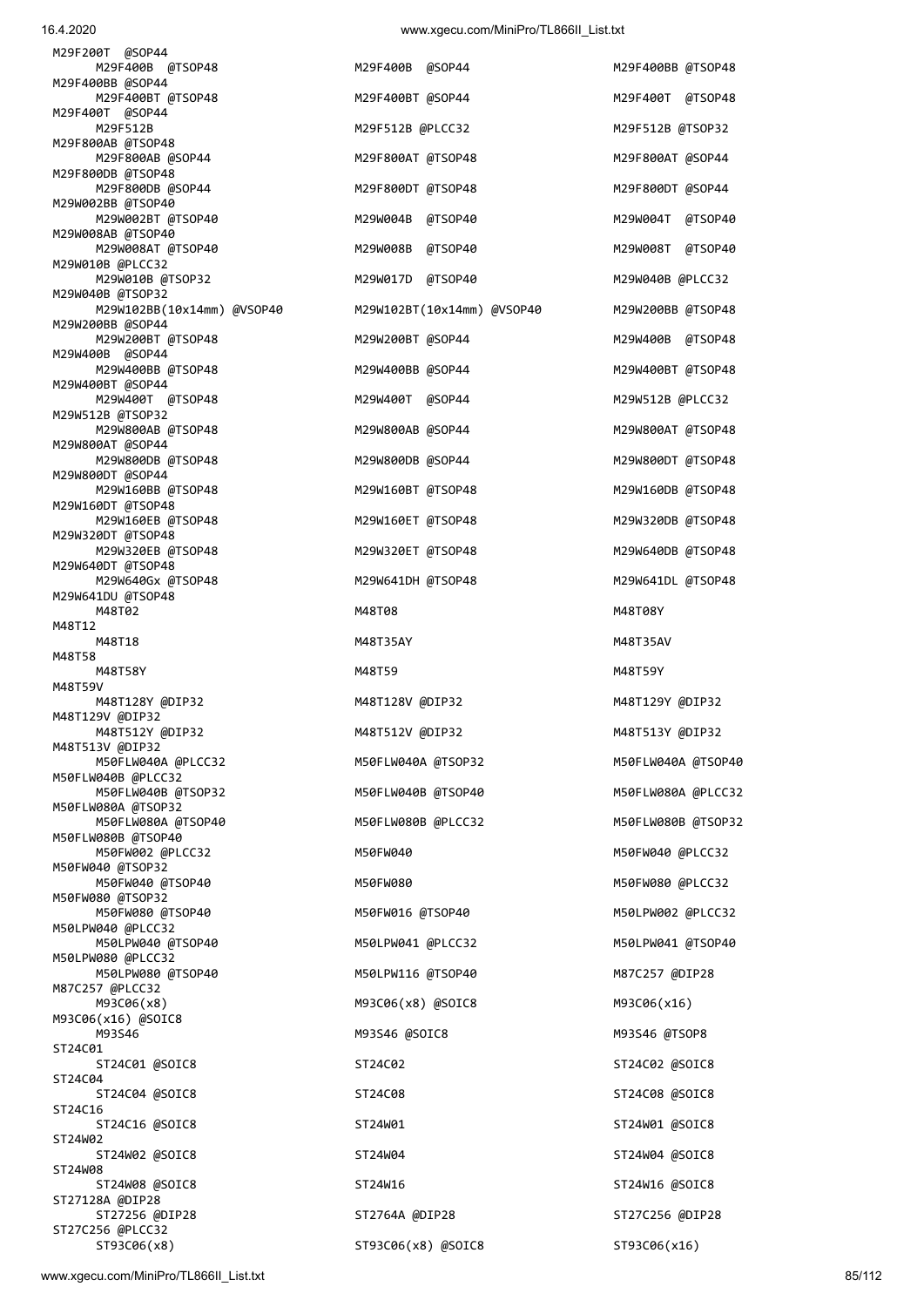| AM29BL162CB @SOP56     | AM29BL802CB @SOP56  | AM29DL161DB @TSOP48    |
|------------------------|---------------------|------------------------|
| AM29DL161DT @TSOP48    |                     |                        |
| AM29DL162DB @TSOP48    | AM29DL162DT @TSOP48 | AM29DL163DB @TSOP48    |
| AM29DL163DT @TSOP48    |                     |                        |
| AM29DL164DB @TSOP48    | AM29DL164DT @TSOP48 | @TSOP48<br>AM29DL320GB |
| AM29DL320GT<br>@TSOP48 |                     |                        |
| AM29DL322DB @TSOP48    | AM29DL322DT @TSOP48 | AM29DL322GB @TSOP48    |
| AM29DL322GT @TSOP48    |                     |                        |
| AM29DL323DB @TSOP48    | AM29DL323DT @TSOP48 | AM29DL323GB @TSOP48    |
| AM29DL323GT @TSOP48    |                     |                        |
| AM29DL324DB @TSOP48    | AM29DL324DT @TSOP48 | AM29DL324GB @TSOP48    |
| AM29DL324GT @TSOP48    |                     |                        |
| AM29DL400BB @TSOP48    | AM29DL400BB @SOP44  | AM29DL400BT @TSOP48    |
|                        |                     |                        |
|                        |                     |                        |

[ SMART ]

IC Support: 0 PCS

IC Support: 52 PCS

 $I$  SPAN

| SLA24C04        | SLA24C04 @SOIC8 | SLA24C08 |
|-----------------|-----------------|----------|
| SLA24C08 @SOIC8 |                 |          |
| SLA24C16        | SLA24C16 @SOIC8 | SLA24C32 |
| SLA24C32 @SOIC8 |                 |          |
| SLA24C64        | SLA24C64 @SOIC8 | SLA25010 |
| SLA25010 @SOIC8 |                 |          |
| SLA25020        | SLA25020 @SOIC8 | SLA25040 |
| SLA25040 @SOIC8 |                 |          |
| SLA25080        | SLA25080 @SOIC8 | SLA25160 |
| SLA25160 @SOIC8 |                 |          |
| SLA25320        | SLA25320 @SOIC8 | SLE24C01 |
| SLE24C01 @SOIC8 |                 |          |
| SLE24C02        | SLE24C02 @SOIC8 | SLE24C04 |
| SLE24C04 @SOIC8 |                 |          |
| SLE24C08        | SLE24C08 @SOIC8 | SLE24C16 |
| SLE24C16 @SOIC8 |                 |          |
| SLE24C32        | SLE24C32 @SOIC8 | SLE24C64 |
| SLE24C64 @SOIC8 |                 |          |
| SLE25010        | SLE25010 @SOIC8 | SLE25020 |
| SLE25020 @SOIC8 |                 |          |
| SLE25040        | SLE25040 @SOIC8 | SLE25080 |
| SLE25080 @SOIC8 |                 |          |
| SLE25160        | SLE25160 @SOIC8 | SLE25320 |
| SLE25320 @SOIC8 |                 |          |
|                 |                 |          |

[ SIEMENS ]

SLA24C02 @SOIC8

IC Support: 34 PCS

LH28F002SCHT @TSOP40 LH28F002SCT @TSOP40 LH28F004SCHT @TSOP40 LH28F004SCT @TSOP40<br>LH28F004SUT-L @TSOP40 LH28F008BJT-TTLZ @TSOP40 LH28F008SA @TSOP40 LH28F008SC @TSOP40 LH28F016SC @TSOP40 LH28F160BJE-B @TSOP48<br>LH28F160BJE-T @TSOP48 LH28F400SU @TSOP48 LH28F400BGE-T @TSOP48 LH28F400BGHE-B @TSOP48 LH28F400BGHE-T @TSOP48 LH28F400BVHE-B @TSOP48 LH28F400BVHE-T @TSOP48 LH28F640BFE-PB @TSOP48 LH28F640BFE-PT @TSOP48 LH28F640BFHE-PB @TSOP48 LH28F640BFHE-PT @TSOP48 LH28F800BGE-B @TSOP48 LH28F800BGE-T @TSOP48 LH28F800BGHE-B @TSOP48 LH28F800BGHE-T @TSOP48 LH28F800BVHE-BTL @TSOP48 LH28F800BVHE-TTL @TSOP48

[ SHARP ]

ST93C06(x16) @SOIC8

TS27C256 @DIP28

IC Support: 318 PCS

 ST93CS46 ST93CS46 @SOIC8 ST93CS46 @TSOP8 TS27C64A @PLCC32

LH28F320BJE-PB @TSOP48 LH28F320BJE-PT @TSOP48 LH28F400BVE @TSOP48 LH28F400BGE-B @TSOP48 SLA24C01 SLA24C01 @SOIC8 SLA24C02

LH28F004SUT-N @TSOP40 LH28F008BJT-BTLZ @TSOP40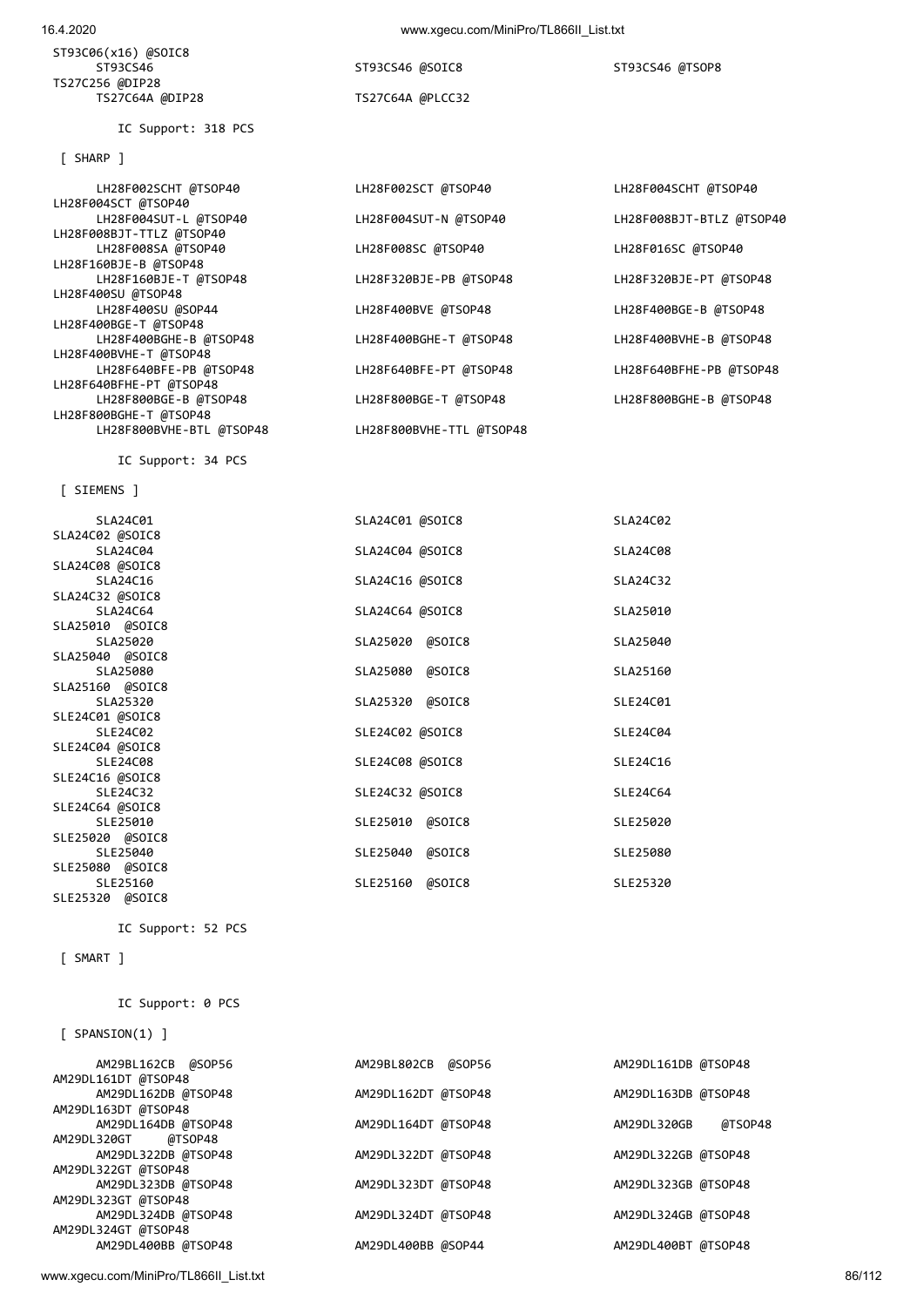| AM29DL800BT @SOP44                           |                      |         |                      |         |
|----------------------------------------------|----------------------|---------|----------------------|---------|
| AM29DL640D @TSOP48<br>AM29DS163DB @TSOP48    | AM29DL640H @TSOP48   |         | AM29DL640G @TSOP48   |         |
| AM29DS163DT @TSOP48                          | AM29DS323DB @TSOP48  |         | AM29DS323DT @TSOP48  |         |
| AM29F002B<br>@DIP32<br>AM29F002B<br>@PLCC32  | AM29F002B            | @TSOP32 | AM29F002BB           | @DIP32  |
| AM29F002BB @PLCC32<br>AM29F002BB @TSOP32     | AM29F002BT           | @DIP32  | AM29F002BT           | @PLCC32 |
| AM29F002BT @TSOP32                           |                      |         |                      |         |
| AM29F002NB @DIP32<br>AM29F002NBB @DIP32      | AM29F002NB           | @PLCC32 | AM29F002NB           | @TSOP32 |
| AM29F002NBB @PLCC32<br>AM29F002NBT @PLCC32   | AM29F002NBB @TSOP32  |         | AM29F002NBT @DIP32   |         |
| AM29F002NBT @TSOP32<br>AM29F002NT @TSOP32    | AM29F002NT           | @DIP32  | AM29F002NT           | @PLCC32 |
| AM29F002T<br>@DIP32                          | AM29F002T            | @PLCC32 | AM29F002T            | @TSOP32 |
| AM29F010<br>@DIP32<br>AM29F010<br>@PLCC32    | AM29F010             | @TSOP32 | AM29F010B            | @DIP32  |
| AM29F010B<br>@PLCC32<br>AM29F010B<br>@TSOP32 | AM29F016D            | @TSOP40 | AM29F040             | @DIP32  |
| @PLCC32<br>AM29F040<br>AM29F040<br>@TSOP32   | AM29F040B            | @DIP2   | AM29F040B            | @PLCC32 |
| AM29F040B<br>@TSOP32                         |                      |         |                      |         |
| AM29F080<br>@TSOP40<br>AM29F100AB @SOP44     | AM29F080B            | @TSOP40 | AM29F100AB           | @TSOP48 |
| AM29F100AT @TSOP48<br>AM29F100B<br>@SOP44    | AM29F100AT           | @SOP44  | AM29F100B            | @TSOP48 |
| AM29F100T<br>@TSOP48<br>AM29F160DT @TSOP48   | AM29F100T            | @SOP44  | AM29F160DB           | @TSOP48 |
| AM29F200AB @TSOP48<br>AM29F200AT @SOP44      | AM29F200AB           | @SOP44  | AM29F200AT           | @TSOP48 |
| AM29F200BB @TSOP48                           | AM29F200BB           | @SOP44  | AM29F200BT           | @TSOP48 |
| AM29F200BT @SOP44<br>AM29F400AB @TSOP48      | AM29F400AB           | @SOP44  | AM29F400AT           | @TSOP48 |
| AM29F400AT @SOP44<br>AM29F400BB @TSOP48      | AM29F400BB           | @SOP44  | AM29F400BT           | @TSOP48 |
| AM29F400BT @SOP44<br>AM29F800AB @TSOP48      | AM29F800AB           | @SOP44  | AM29F800AT           | @TSOP48 |
| AM29F800AT @SOP44                            |                      |         |                      |         |
| AM29F800B<br>@TSOP48<br>AM29F800BB @SOP44    | AM29F800B            | @SOP44  | AM29F800BB           | @TSOP48 |
| AM29F800BT @TSOP48<br>AM29F800T<br>@SOP44    | AM29F800BT           | @SOP44  | AM29F800T            | @TSOP48 |
| AM29LV001B @PLCC32<br>AM29LV001BB @TSOP32    | AM29LV001B           | @TSOP32 | AM29LV001BB @PLCC32  |         |
| AM29LV001BT @PLCC32<br>AM29LV001T @TSOP32    | AM29LV001BT @TSOP32  |         | AM29LV001T           | @PLCC32 |
| AM29LV002B @TSOP40                           | AM29LV002T @TSOP40   |         | AM29LV004B           | @TSOP40 |
| AM29LV004BB @TSOP40<br>AM29LV004BT @TSOP40   | AM29LV004T @TSOP40   |         | AM29LV008B           | @TSOP40 |
| AM29LV008BB @TSOP40<br>AM29LV008BT @TSOP40   | AM29LV008T           | @TSOP40 | AM29LV010B           | @PLCC32 |
| AM29LV010B @TSOP32<br>AM29LV017 @TSOP40      | AM29LV020B @PLCC32   |         | AM29LV020B           | @TSOP32 |
| AM29LV033C @TSOP40<br>AM29LV033M @TSOP40     | AM29LV040B @PLCC32   |         | AM29LV040B           | @TSOP32 |
| AM29LV081<br>@TSOP40                         |                      |         |                      |         |
| AM29LV200BB @TSOP48<br>AM29LV200BT @SOP44    | AM29LV200BB @SOP44   |         | AM29LV200BT @TSOP48  |         |
| AM29LV200T @SOP44<br>AM29LV400B @SOP44       | AM29LV200T @TSOP48   |         | AM29LV400B @TSOP48   |         |
| AM29LV400BB @TSOP48<br>AM29LV400BT @SOP44    | AM29LV400BB @SOP44   |         | AM29LV400BT @TSOP48  |         |
| AM29LV400T @TSOP48<br>AM29LV800B @SOP44      | AM29LV400T @SOP44    |         | AM29LV800B @TSOP48   |         |
| AM29LV800BB @TSOP48                          | AM29LV800BB @SOP44   |         | AM29LV800BT @TSOP48  |         |
| AM29LV800BT @SOP44<br>AM29LV800T @TSOP48     | AM29LV800T @SOP44    |         | AM29LV160BB @TSOP48  |         |
| AM29LV160BT @TSOP48<br>AM29LV160DB @TSOP48   | AM29LV160DT @TSOP48  |         | AM29LV160MB @TSOP48  |         |
| AM29LV160MT @TSOP48<br>AM29LV320DB @TSOP48   | AM29LV320DT @TSOP48  |         | AM29LV320MB @TSOP48  |         |
| AM29LV320MT @TSOP48<br>AM29LV641D @TSOP48    | MBM29DL161BD @TSOP48 |         | MBM29DL161BE @TSOP48 |         |
| MBM29DL161TD @TSOP48                         |                      |         |                      |         |
| MBM29DL161TE @TSOP48<br>MBM29DL162TD @TSOP48 | MBM29DL162BD @TSOP48 |         | MBM29DL162BE @TSOP48 |         |
| MBM29DL162TE @TSOP48                         | MBM29DL163BD @TSOP48 |         | MBM29DL163BE @TSOP48 |         |

AM29DL400BT @SOP44

AM29DL800BB @TSOP48 AM29DL800BB @SOP44 AM29DL800BT @TSOP48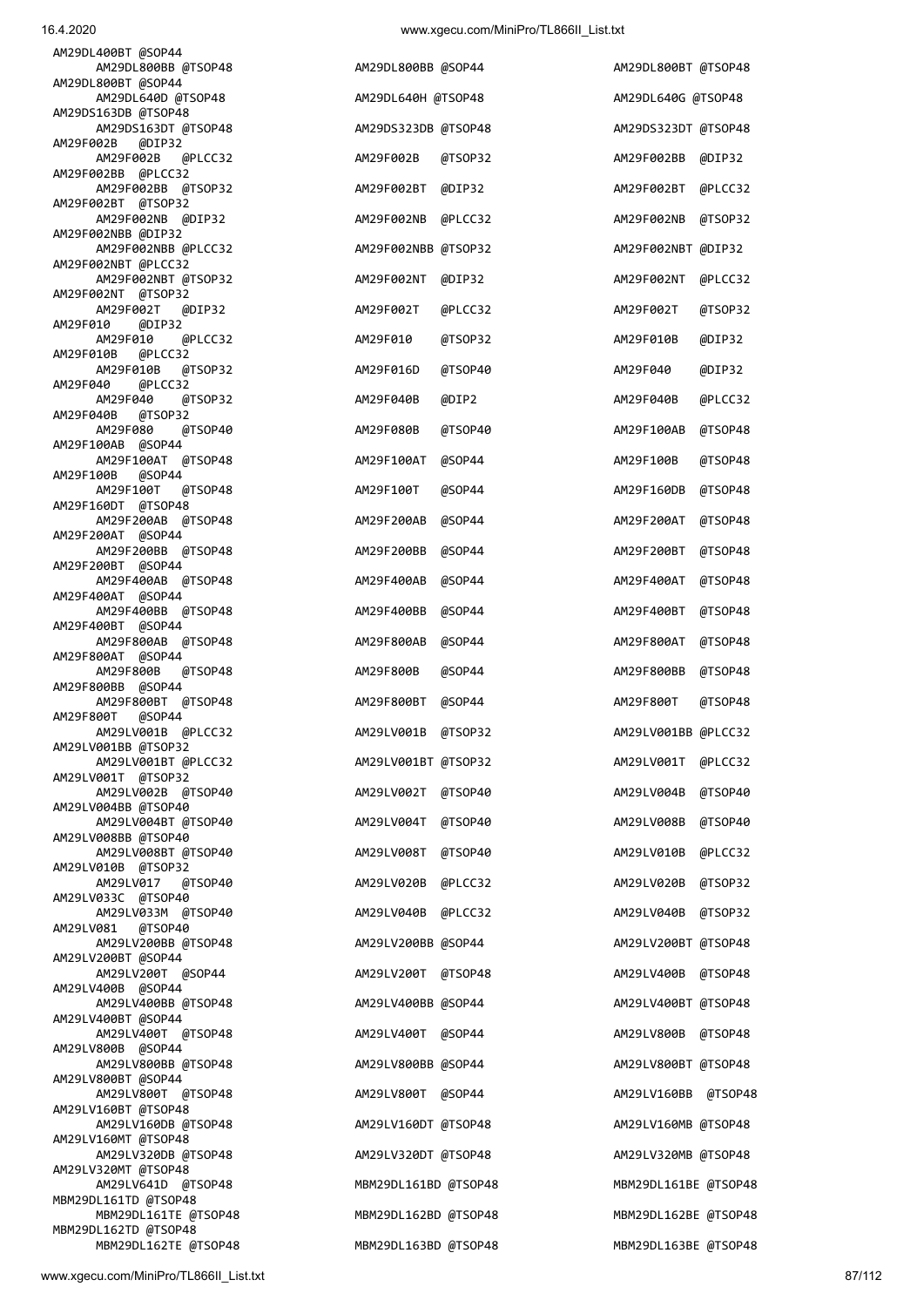| MBM29DL163TD @TSOP48                         |                        |                        |
|----------------------------------------------|------------------------|------------------------|
| MBM29DL163TE @TSOP48                         | MBM29DL164BD @TSOP48   | MBM29DL164BE @TSOP48   |
| MBM29DL164TD @TSOP48<br>MBM29DL164TE @TSOP48 | MBM29DL321BD @TSOP48   | MBM29DL321BE @TSOP48   |
| MBM29DL321TD @TSOP48                         |                        |                        |
| MBM29DL321TE @TSOP48<br>MBM29DL322TD @TSOP48 | MBM29DL322BD @TSOP48   | MBM29DL322BE @TSOP48   |
| MBM29DL322TE @TSOP48                         | MBM29DL323BD @TSOP48   | MBM29DL323BE @TSOP48   |
| MBM29DL323BF @TSOP48<br>MBM29DL323TD @TSOP48 | MBM29DL323TE @TSOP48   | MBM29DL323TF @TSOP48   |
| MBM29DL324BD @TSOP48                         |                        |                        |
| MBM29DL324BE @TSOP48<br>MBM29DL32BF @TSOP48  | MBM29DL324TD @TSOP48   | MBM29DL324TE @TSOP48   |
| MBM29DL32TF @TSOP48                          | MBM29DL34BF @TSOP48    | MBM29DL34TF @TSOP48    |
| MBM29DL400BB @TSOP48<br>MBM29DL400BB @SOP44  | MBM29DL400BC @TSOP48   | MBM29DL400BC @SOP44    |
| MBM29DL400BT @TSOP48                         |                        |                        |
| MBM29DL400BT @SOP44<br>MBM29DL800B @TSOP48   | MBM29DL400TC @TSOP48   | MBM29DL400TC @SOP44    |
| MBM29DL800B @SOP44                           | MBM29DL800BA @TSOP48   | MBM29DL800BA @SOP44    |
| MBM29DL800BB @TSOP48<br>MBM29DL800BB @SOP44  | MBM29DL800BT @TSOP48   | MBM29DL800BT @SOP44    |
| MBM29DL800T @TSOP48                          |                        |                        |
| MBM29DL800T @SOP44<br>MBM29DL640E @TSOP48    | MBM29DL800TA @TSOP48   | MBM29DL800TA @SOP44    |
| MBM29DL640D @TSOP48<br>MBM29F002B @TSOP32    | MBM29F002B             | MBM29F002B @PLCC32     |
| MBM29F002T                                   | MBM29F002T @PLCC32     | MBM29F002T @TSOP32     |
| MBM29F002SB @TSOP40<br>MBM29F002ST @TSOP40   | MBM29F033C PTN @TSOP40 | MBM29F040              |
| MBM29F040 @PLCC32                            |                        |                        |
| MBM29F040 @TSOP32<br>MBM29F040C @PLCC32      | MBM29F040A @PLCC32     | MBM29F040A @TSOP32     |
| MBM29F040C @TSOP32                           | MBM29F160TE @TSOP48    | MBM29F160BE @TSOP48    |
| MBM29F200AB @TSOP48<br>MBM29F200AB @SOP44    | MBM29F200AT @TSOP48    | MBM29F200AT @SOP44     |
| MBM29F200B @TSOP48                           |                        |                        |
| MBM29F200B @SOP44<br>MBM29F200T @TSOP48      | MBM29F200BC @TSOP48    | MBM29F200BC @SOP44     |
| MBM29F200T @SOP44                            | MBM29F200TC @TSOP48    | MBM29F200TC @SOP44     |
| MBM29F400AB @TSOP48<br>MBM29F400AB @SOP44    | MBM29F400AT @TSOP48    | MBM29F400AT @SOP44     |
| MBM29F400B @TSOP48<br>MBM29F400B @SOP44      | MBM29F400BC @TSOP48    | MBM29F400BC @SOP44     |
| MBM29F400T @TSOP48                           |                        |                        |
| MBM29F400T @SOP44<br>MBM29F800B @TSOP48      | MBM29F400TC @TSOP48    | MBM29F400TC @SOP44     |
| MBM29F800B @SOP44                            | MBM29F800BA @TSOP48    | MBM29F800BA @SOP44     |
| MBM29F800BB @TSOP48<br>MBM29F800BB @SOP44    | MBM29F800BT @TSOP48    | MBM29F800BT @SOP44     |
| MBM29F800T @TSOP48                           |                        |                        |
| MBM29F800T @SOP44<br>MBM29LV001B @PLCC32     | MBM29F800TA @TSOP48    | MBM29F800TA @SOP44     |
| MBM29LV001B @TSOP32<br>MBM29LV001BC @PLCC32  | MBM29LV001BB @PLCC32   | MBM29LV001BB @TSOP32   |
| MBM29LV001BC @TSOP32                         | MBM29LV001BT @PLCC32   | MBM29LV001BT @TSOP32   |
| MBM29LV001T @PLCC32<br>MBM29LV001T @TSOP32   | MBM29LV001TC @PLCC32   | MBM29LV001TC @TSOP32   |
| MBM29LV002B @TSOP40                          |                        |                        |
| MBM29LV002BC @TSOP40<br>MBM29LV004B @TSOP40  | MBM29LV002T @TSOP40    | MBM29LV002TC @TSOP40   |
| MBM29LV004BB @TSOP40                         | MBM29LV004BC @TSOP40   | MBM29LV004BT @TSOP40   |
| MBM29LV004T @TSOP40<br>MBM29LV004TC @TSOP40  | MBM29LV008B @TSOP40    | MBM29LV008BA @TSOP40   |
| MBM29LV008BB @TSOP40                         | MBM29LV008T @TSOP40    | MBM29LV008TA @TSOP40   |
| MBM29LV008BT @TSOP40<br>MBM29LV016T @TSOP40  |                        |                        |
| MBM29LV016B @TSOP40<br>MBM29LV017E @TSOP40   | MBM29LV017<br>@TSOP40  | MBM29LV017B @TSOP40    |
| MBM29LV160B @TSOP48                          | MBM29LV160BE @TSOP48   | MBM29LV160BM @TSOP48   |
| MBM29LV160T @TSOP48<br>MBM29LV160TE @TSOP48  | MBM29LV160TM @TSOP48   | MBM29LV200B @TSOP48    |
| MBM29LV200B @SOP44                           |                        |                        |
| MBM29LV200BB @TSOP48<br>MBM29LV200BC @SOP44  | MBM29LV200BB @SOP44    | MBM29LV200BC @TSOP48   |
| MBM29LV200BT @TSOP48                         | MBM29LV200BT @SOP44    | MBM29LV200T @TSOP48    |
| MBM29LV200T @SOP44<br>MBM29LV200TC @TSOP48   | MBM29LV200TC @SOP44    | MBM29LV320T<br>@TSOP48 |
| MBM29LV320B @TSOP48<br>MBM29LV400B @TSOP48   | MBM29LV400B @SOP44     | MBM29LV400BB @TSOP48   |
|                                              |                        |                        |

| MBM29DL321BD<br>@TSOP48<br>MBM29DL322BD @TSOP48<br>MBM29DL323BD @TSOP48<br>MBM29DL323TE<br>@TSOP48<br>MBM29DL324TD @TSOP48<br>MBM29DL34BF<br>@TSOP48<br>MBM29DL400BC<br>@TSOP48<br>MBM29DL400TC @TSOP48<br>MBM29DL800BA @TSOP48<br>MBM29DL800BT @TSOP48<br>MBM29DL800TA @TSOP48<br>MBM29F002B<br>MBM29F002T<br>@PLCC32<br>MBM29F033C PTN @TSOP40<br>MBM29F040A<br>@PLCC32<br>MBM29F160TE @TSOP48<br>MBM29F200AT<br>@TSOP48<br>MBM29F200BC<br>@TSOP48<br>MBM29F200TC @TSOP48<br>MBM29F400AT<br>@TSOP48<br>MBM29F400BC<br>@TSOP48<br>@TSOP48<br>MBM29F400TC<br>MBM29F800BA @TSOP48 |
|----------------------------------------------------------------------------------------------------------------------------------------------------------------------------------------------------------------------------------------------------------------------------------------------------------------------------------------------------------------------------------------------------------------------------------------------------------------------------------------------------------------------------------------------------------------------------------|
|                                                                                                                                                                                                                                                                                                                                                                                                                                                                                                                                                                                  |
|                                                                                                                                                                                                                                                                                                                                                                                                                                                                                                                                                                                  |
|                                                                                                                                                                                                                                                                                                                                                                                                                                                                                                                                                                                  |
|                                                                                                                                                                                                                                                                                                                                                                                                                                                                                                                                                                                  |
|                                                                                                                                                                                                                                                                                                                                                                                                                                                                                                                                                                                  |
|                                                                                                                                                                                                                                                                                                                                                                                                                                                                                                                                                                                  |
|                                                                                                                                                                                                                                                                                                                                                                                                                                                                                                                                                                                  |
|                                                                                                                                                                                                                                                                                                                                                                                                                                                                                                                                                                                  |
|                                                                                                                                                                                                                                                                                                                                                                                                                                                                                                                                                                                  |
|                                                                                                                                                                                                                                                                                                                                                                                                                                                                                                                                                                                  |
|                                                                                                                                                                                                                                                                                                                                                                                                                                                                                                                                                                                  |
|                                                                                                                                                                                                                                                                                                                                                                                                                                                                                                                                                                                  |
|                                                                                                                                                                                                                                                                                                                                                                                                                                                                                                                                                                                  |
|                                                                                                                                                                                                                                                                                                                                                                                                                                                                                                                                                                                  |
|                                                                                                                                                                                                                                                                                                                                                                                                                                                                                                                                                                                  |
|                                                                                                                                                                                                                                                                                                                                                                                                                                                                                                                                                                                  |
|                                                                                                                                                                                                                                                                                                                                                                                                                                                                                                                                                                                  |
|                                                                                                                                                                                                                                                                                                                                                                                                                                                                                                                                                                                  |
|                                                                                                                                                                                                                                                                                                                                                                                                                                                                                                                                                                                  |
|                                                                                                                                                                                                                                                                                                                                                                                                                                                                                                                                                                                  |
|                                                                                                                                                                                                                                                                                                                                                                                                                                                                                                                                                                                  |
|                                                                                                                                                                                                                                                                                                                                                                                                                                                                                                                                                                                  |
|                                                                                                                                                                                                                                                                                                                                                                                                                                                                                                                                                                                  |
| MBM29F800BT @TSOP48                                                                                                                                                                                                                                                                                                                                                                                                                                                                                                                                                              |
| MBM29F800TA @TSOP48                                                                                                                                                                                                                                                                                                                                                                                                                                                                                                                                                              |
| MBM29LV001BB @PLCC32                                                                                                                                                                                                                                                                                                                                                                                                                                                                                                                                                             |
| MBM29LV001BT @PLCC32                                                                                                                                                                                                                                                                                                                                                                                                                                                                                                                                                             |
| MBM29LV001TC @PLCC32                                                                                                                                                                                                                                                                                                                                                                                                                                                                                                                                                             |
| MBM29LV002T<br>@TSOP40                                                                                                                                                                                                                                                                                                                                                                                                                                                                                                                                                           |
| MBM29LV004BC @TSOP40                                                                                                                                                                                                                                                                                                                                                                                                                                                                                                                                                             |
| MBM29LV008B<br>@TSOP40                                                                                                                                                                                                                                                                                                                                                                                                                                                                                                                                                           |
| MBM29LV008T<br>@TSOP40                                                                                                                                                                                                                                                                                                                                                                                                                                                                                                                                                           |
| MBM29LV017<br>@TSOP40                                                                                                                                                                                                                                                                                                                                                                                                                                                                                                                                                            |
|                                                                                                                                                                                                                                                                                                                                                                                                                                                                                                                                                                                  |
| MBM29LV160BE<br>@TSOP48                                                                                                                                                                                                                                                                                                                                                                                                                                                                                                                                                          |
| MBM29LV160TM @TSOP48                                                                                                                                                                                                                                                                                                                                                                                                                                                                                                                                                             |
| MBM29LV200BB @SOP44                                                                                                                                                                                                                                                                                                                                                                                                                                                                                                                                                              |
| MBM29LV200BT @SOP44                                                                                                                                                                                                                                                                                                                                                                                                                                                                                                                                                              |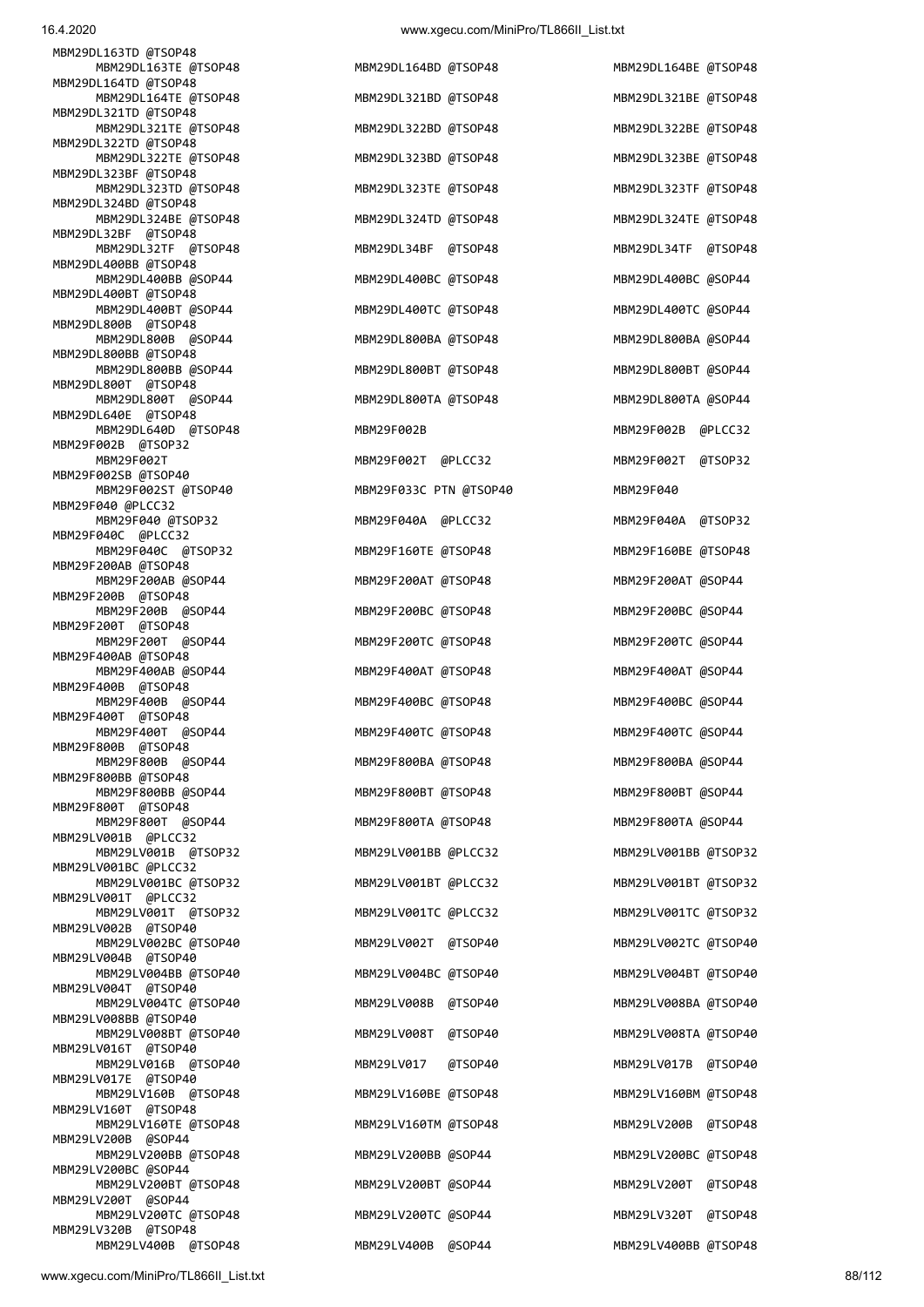MBM29LV800T @SOP44 MBM29LV800TA @TSOP48 MBM29LV800TA @SOP44 MBM29LV800TE @TSOP48 MBM29LV800TE @SOP44 MBM29PL64LM @TSOP48 S25FL001D @SOIC8 S25FL001D @SOIC8 S25FL002D @SOIC8 S25FL002D @WSON8 S25FL004A @SOIC8 S25FL004A @SOIC8 S25FL004D @SOIC8 S25FL004D @WSON8 S25FL004K @SOIC8 S25FL004K @WSON8 S25FL008A @SOIC8 S25FL008A @WSON8 S25FL008D @SOIC8 S25FL008D @SOIC8 S25FL008K @SOIC8 S25FL008K @WSON8 S25FL016A @SOIC8 S25FL016A @SOIC16 S25FL016A @SOIC16 (9V) S25FL016K @SOIC8 S25FL016K @SOIC16 S25FL032A @SOIC8 S25FL032A @SOIC16 S25FL032A @SOIC16 (9V) S25FL032K @SOIC8 S25FL032K @SOIC16 S25FL032K @SOIC16 (9V) S25FL032P @SOIC8 S25FL032P @SOIC16 S25FL032P @SOIC16 (9V) S25FL040A @SOIC8 S25FL040A @WSON8 S25FL040A(BOT) @SOIC8 S25FL040A(BOT) @WSON8 S25FL040A(TOP) @SOIC8 S25FL040A(TOP) @WSON8 S25FL064A @SOIC8 S25FL064A @SOIC16 S25FL064A @SOIC16 (9V) S25FL064K @SOIC8 S25FL064K @SOIC16 S25FL064K @SOIC16 (9V) S25FL064P @SOIC8<br>S25FL064P @SOIC16 S25FL116K @USON S25FL116K @WSON S25FL116K @SOIC16 S25FL116K @SOIC8 S25FL128K @SOIC16 S25FL128K @SOIC16 (9V) S25FL128P(64KB) @SOIC8 S25FL128P(64KB) @SOIC16 S25FL128P(64KB) @SOIC16 (9V) S25FL128S(Page=256) @SOIC8 S25FL128S(Page=256) @SOIC16 S25FL128S(Page=256) @SOIC16 (9V) S25FL128S(Page=512) @SOIC8 S25FL128S(Page=512) @SOIC16 S25FL128S(Page=512) @SOIC16 (9V) S25FL132K @SOIC8 S25FL132K @USON S25FL132K @WSON S25FL132K @SOIC16 S25FL164K @SOIC8 S25FL164K @USON S25FL164K @WSON S25FL164K @SOIC16 S25FL064L @SOIC8 S25FL064L @SOIC16 S25FL128L @SOIC8 S25FL128L @SOIC16 S25FL256L @SOIC8 S25FL256L @SOIC16 S25FL256S(Page=256) @SOIC8 S25FL256S(Page=256) @SOIC16 S25FL256S(Page=512) @SOIC8 S25FL256S(Page=512) @SOIC16 S25FL512S(Page=256) @SOIC8 S25FL512S(Page=256) @SOIC16 S25FL512S(Page=512) @SOIC8 S25FL512S(Page=512) @SOIC16 S25FS128S(1.8V Page=256) @SOIC8 S25FS128S(1.8V Page=256) @SOIC16 S25FS128S(1.8V Page=512) @SOIC8 S25FS128S(1.8V Page=512) @SOIC16 S29AL004D55MAI01 @SOP44 S29AL004D55MAI02 @SOP44 S29AL004D55MANR1 @SOP44 S29AL004D55MANR2 @SOP44 S29AL004D55MFI01 @SOP44 S29AL004D55MFI02 @SOP44 S29AL004D55MFNR1 @SOP44 S29AL004D55MFNR2 @SOP44 S29AL004D55TAI01 @TSOP48 S29AL004D55TAI02 @TSOP48 S29AL004D55TANR1 @TSOP48 S29AL004D55TANR2 @TSOP48 S29AL004D55TFI01 @TSOP48 S29AL004D55TFI02 @TSOP48 S29AL004D55TFNR1 @TSOP48 S29AL004D55TFNR2 @TSOP48 S29AL004D70MAI01 @SOP44 S29AL004D70MAI02 @SOP44 S29AL004D70MAN01 @SOP44 S29AL004D70MAN02 @SOP44 S29AL004D70MFI01 @SOP44 S29AL004D70TAI01 @TSOP48 S29AL004D70TAI02 @TSOP48 S29AL004D70TAN01 @TSOP48 S29AL004D70TAN02 @TSOP48 S29AL004D70TFI01 @TSOP48 S29AL004D70TFI02 @TSOP48 S29AL004D70TFN01 @TSOP48 S29AL004D70TFN02 @TSOP48 S29AL004D90MAI01 @SOP44 S29AL004D90MAI02 @SOP44 S29AL004D90MAN01 @SOP44 S29AL004D90MAN02 @SOP44 S29AL004D90MFI01 @SOP44 S29AL004D90MFI02 @SOP44 S29AL004D90MFN01 @SOP44 S29AL004D90MFN02 @SOP44 S29AL004D90TAI01 @TSOP48 S29AL004D90TAI02 @TSOP48 S29AL004D90TAN01 @TSOP48 S29AL004D90TAN02 @TSOP48

 MBM29LV400BC @TSOP48 MBM29LV400BC @SOP44 MBM29LV400BT @TSOP48 MBM29LV400T @TSOP48 MBM29LV400T @SOP44 MBM29LV400TC @TSOP48 MBM29LV650UE @TSOP48 MBM29LV651UE @TSOP48 MBM29LV800B @TSOP48 MBM29LV800BA @TSOP48 MBM29LV800BA @SOP44 MBM29LV800BB @TSOP48 MBM29LV800BE @TSOP48 MBM29LV800BE @SOP44 MBM29LV800T @TSOP48 S25FL064P @SOIC16 (9V) S25FL116K @SOIC8 S25FL128P(256KB) @SOIC16 S25FL128P(256KB) @SOIC16 (9V) S29AL004D70MFN01 @SOP44 S29AL004D70MFN02 @SOP44

MBM29LV400BB @SOP44

MBM29LV400BT @SOP44

MBM29LV400TC @SOP44

MBM29LV800B @SOP44

MBM29LV800BB @SOP44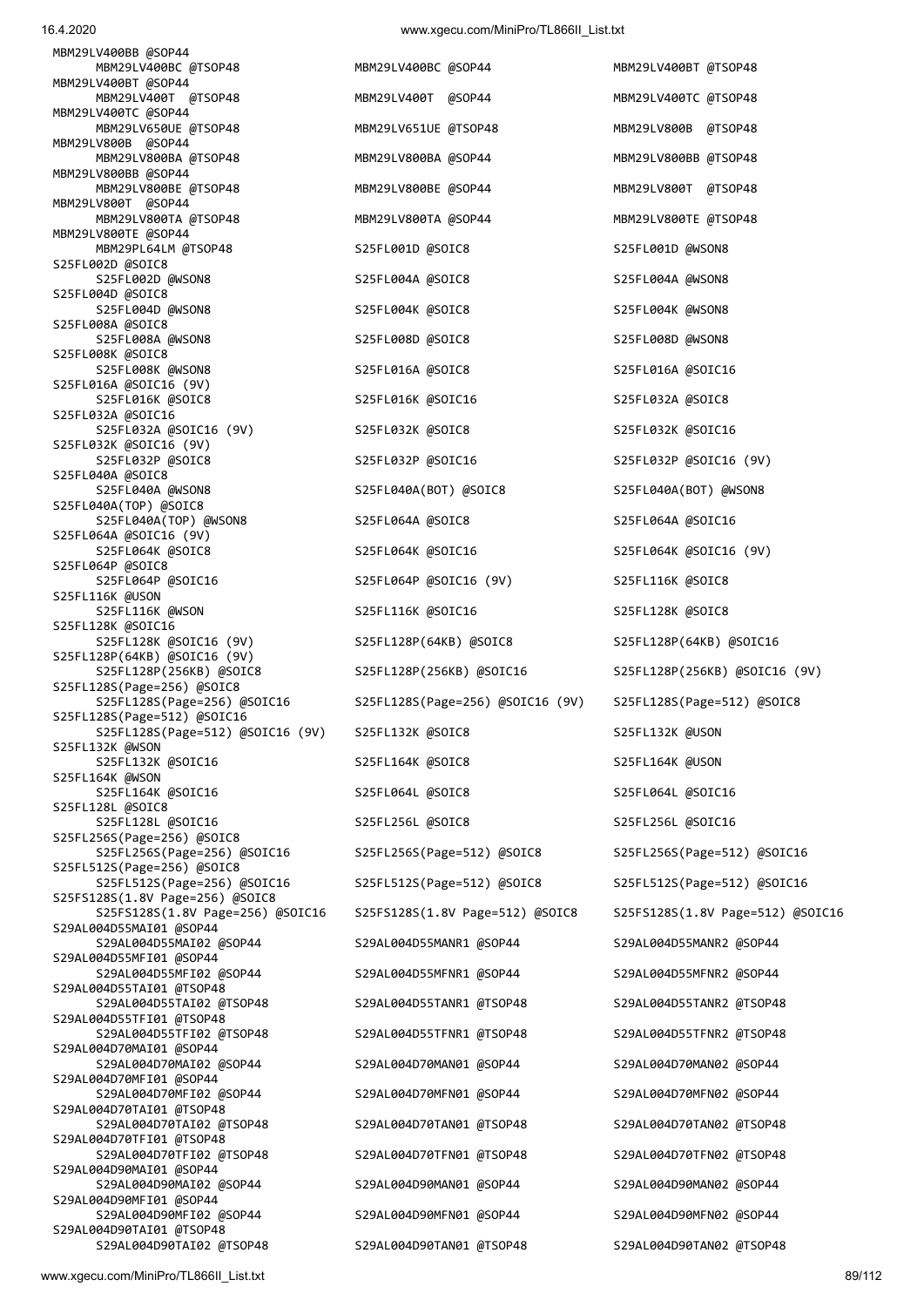S29AL004D90TFI01 @TSOP48 S29AL008D55MAIR1 @SOP44 S29AL008D55TAIR1 @TSOP48 S29AL008D60MAI01 @SOP44 S29AL008D60MFI01 @SOP44 S29AL008D60TAI01 @TSOP48 S29AL008D60TFI01 @TSOP48 S29AL008D70MAI01 @SOP44 S29AL008D70MFI01 @SOP44 S29AL008D70TAI01 @TSOP48 S29AL008D70TFI01 @TSOP48 S29AL008D90MAI01 @SOP44 S29AL008D90MFI01 @SOP44 S29AL008D90TAI01 @TSOP48 S29AL008D90TFI01 @TSOP48 S29AL008J55TFIR1 @TSOP48 S29AL008J70TFI01 @TSOP48 S29AL008J70TFN01 @TSOP48 S29AL016D70TAN01 @TSOP48 S29AL016D70TFN01 @TSOP48 S29AL016D90TAN01 @TSOP48 S29AL016D90TFN01 @TSOP48 S29AL016J55TFNR1 @TSOP48 S29AL016J70TFI03 @TSOP48 S29AL016M10TAI01 @TSOP48 S29AL016M10TFI01 @TSOP48 S29AL016M90TAI01 @TSOP48 S29AL016M90TFI01 @TSOP48 S29AL032D70TAI00 @TSOP40 S29AL032D90TFI00 @TSOP40 S29AL032D70TFI03 @TSOP48 S29AL032D90TAN03 @TSOP48 S29AL032D90TFN03 @TSOP48 S29GL016A10TAIR1 @TSOP48 S29GL016A10TFIR1 @TSOP48 S29GL016A90TFIR1 @TSOP48 S29GL032A10TFIR3 @TSOP48 S29GL032A11TFIR3 @TSOP48 S29GL032A90TFIR3 @TSOP48

16.4.2020 www.xgecu.com/MiniPro/TL866II\_List.txt

 S29AL004D90TFI02 @TSOP48 S29AL004D90TFN01 @TSOP48 S29AL004D90TFN02 @TSOP48 S29AL008D55MAIR2 @SOP44 S29AL008D55MFIR1 @SOP44 S29AL008D55MFIR2 @SOP44 S29AL008D55TAIR2 @TSOP48 S29AL008D55TFIR1 @TSOP48 S29AL008D55TFIR2 @TSOP48 S29AL008D60MAI02 @SOP44 S29AL008D60MAN01 @SOP44 S29AL008D60MAN02 @SOP44 S29AL008D60MFI02 @SOP44 S29AL008D60MFN01 @SOP44 S29AL008D60MFN02 @SOP44 S29AL008D60TAI02 @TSOP48 S29AL008D60TAN01 @TSOP48 S29AL008D60TAN02 @TSOP48 S29AL008D60TFI02 @TSOP48 S29AL008D60TFN01 @TSOP48 S29AL008D60TFN02 @TSOP48 S29AL008D70MAI02 @SOP44 S29AL008D70MAN01 @SOP44 S29AL008D70MAN02 @SOP44 S29AL008D70MFI02 @SOP44 S29AL008D70MFN01 @SOP44 S29AL008D70MFN02 @SOP44 S29AL008D70TAI02 @TSOP48 S29AL008D70TAN01 @TSOP48 S29AL008D70TAN02 @TSOP48 S29AL008D70TFI02 @TSOP48 S29AL008D70TFN01 @TSOP48 S29AL008D70TFN02 @TSOP48 S29AL008D90MAI02 @SOP44 S29AL008D90MAN01 @SOP44 S29AL008D90MAN02 @SOP44 S29AL008D90MFI02 @SOP44 S29AL008D90MFN01 @SOP44 S29AL008D90MFN02 @SOP44 S29AL008D90TAI02 @TSOP48 S29AL008D90TAN01 @TSOP48 S29AL008D90TAN02 @TSOP48 S29AL008D90TFI02 @TSOP48 S29AL008D90TFN01 @TSOP48 S29AL008D90TFN02 @TSOP48 S29AL008J55TFIR2 @TSOP48 S29AL008J55TFNR1 @TSOP48 S29AL008J55TFNR2 @TSOP48 S29AL008J70TFI02 @TSOP48 S29AL008J70TFI03 @TSOP48 S29AL008J70TFI04 @TSOP48 S29AL008J70TFN02 @TSOP48 S29AL016D70TAI01 @TSOP48 S29AL016D70TAI02 @TSOP48 S29AL016D70TAN02 @TSOP48 S29AL016D70TFI01 @TSOP48 S29AL016D70TFI02 @TSOP48 S29AL016D70TFN02 @TSOP48 S29AL016D90TAI01 @TSOP48 S29AL016D90TAI02 @TSOP48 S29AL016D90TAN02 @TSOP48 S29AL016D90TFI01 @TSOP48 S29AL016D90TFI02 @TSOP48 S29AL016D90TFN02 @TSOP48 S29AL016J55TFIR1 @TSOP48 S29AL016J55TFIR2 @TSOP48 S29AL016J55TFNR2 @TSOP48 S29AL016J70TFI01 @TSOP48 S29AL016J70TFI02 @TSOP48 S29AL016J70TFI04 @TSOP48 S29AL016J70TFN01 @TSOP48 S29AL016J70TFN02 @TSOP48 S29AL016M10TAI02 @TSOP48 S29AL016M10TAIR1 @TSOP48 S29AL016M10TAIR2 @TSOP48 S29AL016M10TFI02 @TSOP48 S29AL016M10TFIR1 @TSOP48 S29AL016M10TFIR2 @TSOP48 S29AL016M90TAI02 @TSOP48 S29AL016M90TAIR1 @TSOP48 S29AL016M90TAIR2 @TSOP48 S29AL016M90TFI02 @TSOP48 S29AL016M90TFIR1 @TSOP48 S29AL016M90TFIR2 @TSOP48 S29AL032D70TFI00 @TSOP40 S29AL032D90TAI00 @TSOP40 S29AL032D90TAN00 @TSOP40 S29AL032D90TFN00 @TSOP40 S29AL032D70TAI03 @TSOP48 S29AL032D70TAI04 @TSOP48 S29AL032D70TFI04 @TSOP48 S29AL032D90TAI03 @TSOP48 S29AL032D90TAI04 @TSOP48 S29AL032D90TAN04 @TSOP48 S29AL032D90TFI03 @TSOP48 S29AL032D90TFI04 @TSOP48 S29AL032D90TFN04 @TSOP48 S29GL016A10TAI01 @TSOP48 S29GL016A10TAI02 @TSOP48 S29GL016A10TAIR2 @TSOP48 S29GL016A10TFI01 @TSOP48 S29GL016A10TFI02 @TSOP48 S29GL016A10TFIR2 @TSOP48 S29GL016A90TAIR1 @TSOP48 S29GL016A90TAIR2 @TSOP48 S29GL016A90TFIR2 @TSOP48 S29GL032A10TAIR3 @TSOP48 S29GL032A10TAIR4 @TSOP48 S29GL032A10TFIR4 @TSOP48 S29GL032A11TAIR3 @TSOP48 S29GL032A11TAIR4 @TSOP48 S29GL032A11TFIR4 @TSOP48 S29GL032A90TAIR3 @TSOP48 S29GL032A90TAIR4 @TSOP48 S29GL032A90TFIR4 @TSOP48 S29GL032M10TAIR0 @TSOP40 S29GL032M10TFIR0 @TSOP40

S29GL032M10TAIR4 @TSOP48 S29GL032M10TBIR3 @TSOP48 S29GL032M10TBIR4 @TSOP48

S29GL032M10TAIR3 @TSOP48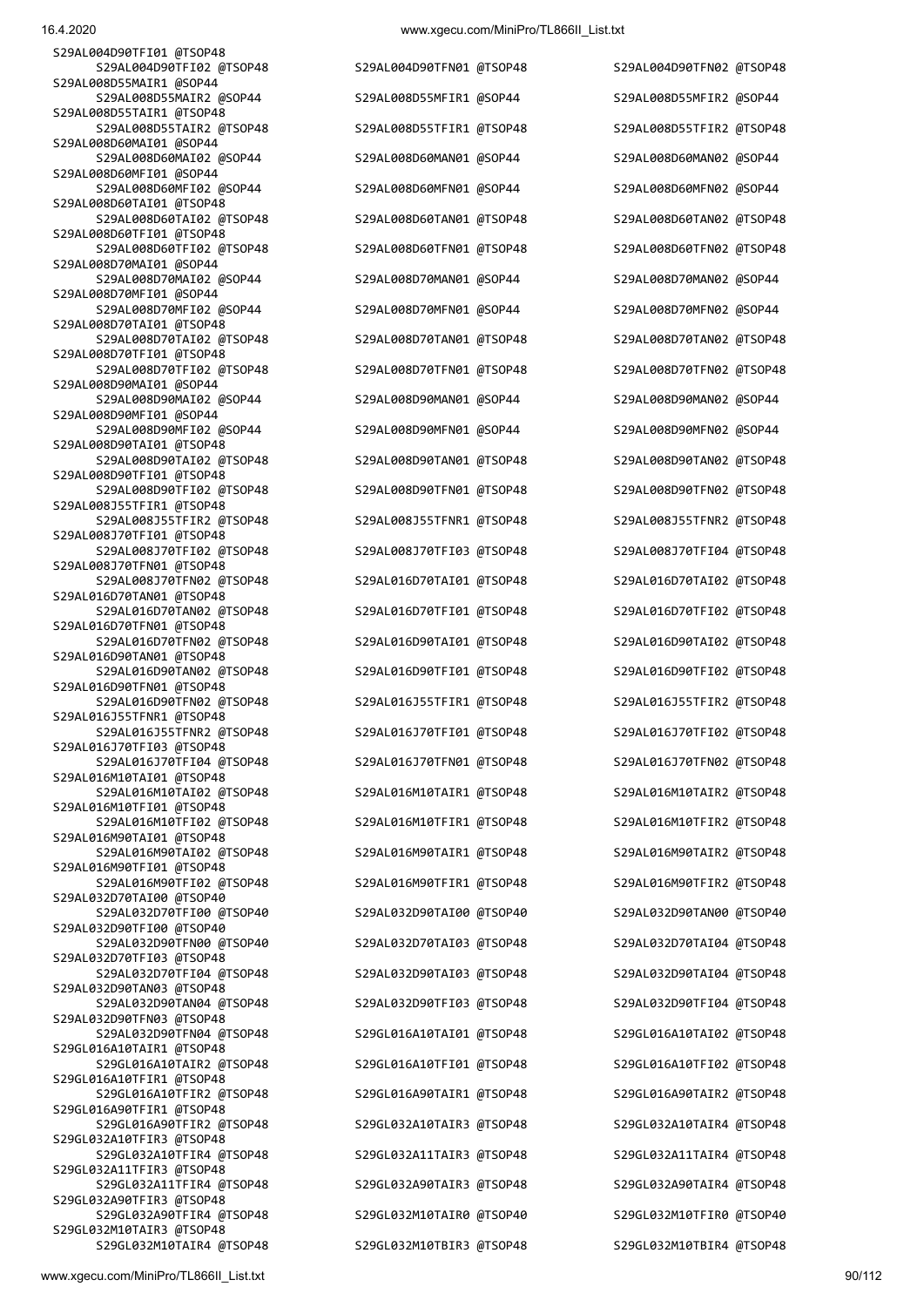S29GL032M10TCIR3 @TSOP48 S29GL032M10TCIR4 @TSOP48 S29GL032M10TFIR3 @TSOP48 S29GL032M10TFIR4 @TSOP48 S29GL032M11TAIR0 @TSOP40 S29GL032M11TBIR3 @TSOP48 S29GL032M11TFIR3 @TSOP48 S29GL032M90TFCR0 @TSOP40 S29GL032M90TAIR3 @TSOP48 S29GL032M90TCIR3 @TSOP48 S29GL032M90TFIR3 @TSOP48 S29GL032N70TAIR3 @TSOP48 S29GL032N70TFIR3 @TSOP48 S29GL032N90TAIR3 @TSOP48 S29GL032N90TFIR3 @TSOP48 S29GL064A10TAIR6 @TSOP48 S29GL064A10TFIR3 @TSOP48 S29GL064A10TFIR8 @TSOP48 S29GL064A11TAIR6 @TSOP48 S29GL064A11TFIR3 @TSOP48 S29GL064A11TFIR8 @TSOP48 S29GL064A90TAIR6 @TSOP48 S29GL064A90TFIR3 @TSOP48 S29GL064A90TFIR8 @TSOP48 S29GL064M10TAIR6 @TSOP48<br>S29GL064M10TAIR7 @TSOP48 S29GL064M10TCIR2 @TSOP48 S29GL064M10TFIR6 @TSOP48 S29GL064M11TAIR6 @TSOP48 S29GL064M11TCIR2 @TSOP48 S29GL064M11TFIR6 @TSOP48 S29GL064M90TAIR6 @TSOP48 S29GL064M90TCIR2 @TSOP48 S29GL064M90TFIR6 @TSOP48 S29GL064N11TFIV6 @TSOP48 S29GL064N70TAI06 @TSOP48 S29GL064N70TAIR6 @TSOP48 S29GL064N70TFI06 @TSOP48 S29GL064N70TFIR6 @TSOP48 S29GL064N90TAI06 @TSOP48 S29GL064N90TAIR6 @TSOP48 S29GL064N90TFI03 @TSOP48 S29GL064N90TFIR3 @TSOP48

 S29GL032M11TFIR0 @TSOP40 S29GL032M11TAIR3 @TSOP48 S29GL032M11TAIR4 @TSOP48 S29GL032M11TBIR4 @TSOP48 S29GL032M11TCIR3 @TSOP48 S29GL032M11TCIR4 @TSOP48 S29GL032M11TFIR4 @TSOP48 S29GL032M90TACR0 @TSOP40 S29GL032M90TAIR0 @TSOP40 S29GL032M90TFIR0 @TSOP40 S29GL032M90TACR3 @TSOP48 S29GL032M90TACR4 @TSOP48 S29GL032M90TAIR4 @TSOP48 S29GL032M90TBIR3 @TSOP48 S29GL032M90TBIR4 @TSOP48 S29GL032M90TCIR4 @TSOP48 S29GL032M90TFCR3 @TSOP48 S29GL032M90TFCR4 @TSOP48 S29GL032N70TAI03 @TSOP48 S29GL032N70TAI04 @TSOP48 S29GL032N70TAIR4 @TSOP48 S29GL032N70TFI03 @TSOP48 S29GL032N70TFI04 @TSOP48 S29GL032N70TFIR4 @TSOP48 S29GL032N90TAI03 @TSOP48 S29GL032N90TAI04 @TSOP48 S29GL032N90TAIR4 @TSOP48 S29GL032N90TFI03 @TSOP48 S29GL032N90TFI04 @TSOP48 S29GL032N90TFIR4 @TSOP48 S29GL064A10TAIR3 @TSOP48 S29GL064A10TAIR4 @TSOP48 S29GL064A10TAIR7 @TSOP48 S29GL064A10TAIR8 @TSOP48 S29GL064A10TAIR9 @TSOP48 S29GL064A10TFIR4 @TSOP48 S29GL064A10TFIR6 @TSOP48 S29GL064A10TFIR7 @TSOP48 S29GL064A10TFIR9 @TSOP48 S29GL064A11TAIR3 @TSOP48 S29GL064A11TAIR4 @TSOP48 S29GL064A11TAIR7 @TSOP48 S29GL064A11TAIR8 @TSOP48 S29GL064A11TAIR9 @TSOP48 S29GL064A11TFIR4 @TSOP48 S29GL064A11TFIR6 @TSOP48 S29GL064A11TFIR7 @TSOP48 S29GL064A11TFIR9 @TSOP48 S29GL064A90TAIR3 @TSOP48 S29GL064A90TAIR4 @TSOP48 S29GL064A90TAIR7 @TSOP48 S29GL064A90TAIR8 @TSOP48 S29GL064A90TAIR9 @TSOP48 S29GL064A90TFIR4 @TSOP48 S29GL064A90TFIR6 @TSOP48 S29GL064A90TFIR7 @TSOP48 S29GL064M10TAIR3 @TSOP48 S29GL064M10TAIR4 @TSOP48 S29GL064M10TBIR2 @TSOP48 S29GL064M10TBIR7 @TSOP48 S29GL064M10TCIR7 @TSOP48 S29GL064M10TFIR3 @TSOP48 S29GL064M10TFIR4 @TSOP48 S29GL064M10TFIR7 @TSOP48 S29GL064M11TAIR3 @TSOP48 S29GL064M11TAIR4 @TSOP48 S29GL064M11TAIR7 @TSOP48 S29GL064M11TBIR2 @TSOP48 S29GL064M11TBIR7 @TSOP48 S29GL064M11TCIR7 @TSOP48 S29GL064M11TFIR3 @TSOP48 S29GL064M11TFIR4 @TSOP48 S29GL064M11TFIR7 @TSOP48 S29GL064M90TAIR3 @TSOP48 S29GL064M90TAIR4 @TSOP48 S29GL064M90TAIR7 @TSOP48 S29GL064M90TBIR2 @TSOP48 S29GL064M90TBIR7 @TSOP48 S29GL064M90TCIR7 @TSOP48 S29GL064M90TFIR3 @TSOP48 S29GL064M90TFIR4 @TSOP48 S29GL064M90TFIR7 @TSOP48 S29GL064N11TAIV6 @TSOP48 S29GL064N11TAIV7 @TSOP48 S29GL064N11TFIV7 @TSOP48 S29GL064N70TAI03 @TSOP48 S29GL064N70TAI04 @TSOP48 S29GL064N70TAI07 @TSOP48 S29GL064N70TAIR3 @TSOP48 S29GL064N70TAIR4 @TSOP48 S29GL064N70TAIR7 @TSOP48 S29GL064N70TFI03 @TSOP48 S29GL064N70TFI04 @TSOP48 S29GL064N70TFI07 @TSOP48 S29GL064N70TFIR3 @TSOP48 S29GL064N70TFIR4 @TSOP48 S29GL064N70TFIR7 @TSOP48 S29GL064N90TAI03 @TSOP48 S29GL064N90TAI04 @TSOP48 S29GL064N90TAI07 @TSOP48 S29GL064N90TAIR3 @TSOP48 S29GL064N90TAIR4 @TSOP48 S29GL064N90TAIR7 @TSOP48 S29GL064N90TAIV6 @TSOP48 S29GL064N90TAIV7 @TSOP48 S29GL064N90TFI04 @TSOP48 S29GL064N90TFI06 @TSOP48 S29GL064N90TFI07 @TSOP48 S29GL064N90TFIR4 @TSOP48 S29GL064N90TFIR6 @TSOP48 S29GL064N90TFIR7 @TSOP48

S29GL064N90TFIV7 @TSOP48 S29JL032H55TAI01 @TSOP48 S29JL032H55TAI02 @TSOP48

S29GL064N90TFIV6 @TSOP48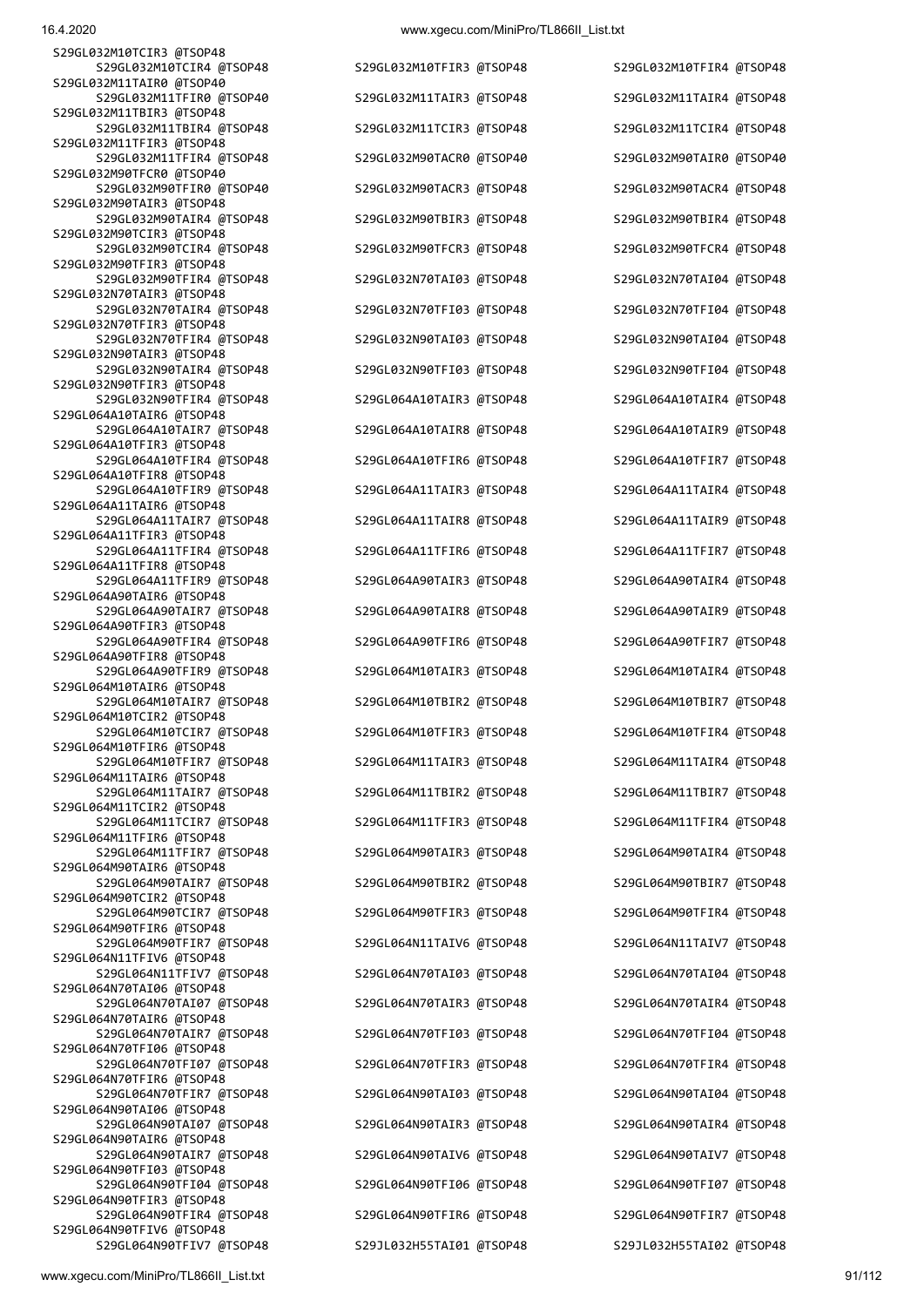S29JL032H55TAT21 @TSOP48

16.4.2020 www.xgecu.com/MiniPro/TL866II\_List.txt

| .                        |  |
|--------------------------|--|
| S29JL032H55TAI22 @TSOP48 |  |
| S29JL032H55TAI41 @TSOP48 |  |
| S29JL032H55TAI42 @TSOP48 |  |
| S29JL032H55TFI21 @TSOP48 |  |
| S29JL032H55TFI22 @TSOP48 |  |
| S29JL032H55TFI41 @TSOP48 |  |
| S29JL032H55TFI42 @TSOP48 |  |
| S29JL032H60TAI21 @TSOP48 |  |
| S29JL032H60TAI22 @TSOP48 |  |
| S29JL032H60TAI41 @TSOP48 |  |
| S29JL032H60TAI42 @TSOP48 |  |
| S29JL032H60TFI21 @TSOP48 |  |
| S29JL032H60TFI22 @TSOP48 |  |
| S29JL032H60TFI41 @TSOP48 |  |
| S29JL032H60TFI42 @TSOP48 |  |
| S29JL032H70TAI21 @TSOP48 |  |
| S29JL032H70TAI22 @TSOP48 |  |
| S29JL032H70TAI41 @TSOP48 |  |
| S29JL032H70TAI42 @TSOP48 |  |
| S29JL032H70TFI21 @TSOP48 |  |
| S29JL032H70TFI22 @TSOP48 |  |
| S29JL032H70TFI41 @TSOP48 |  |
| S29JL032H70TFI42 @TSOP48 |  |
| S29JL032H90TAI21 @TSOP48 |  |
| S29JL032H90TAI22 @TSOP48 |  |
| S29JL032H90TAI41 @TSOP48 |  |
| S29JL032H90TAI42 @TSOP48 |  |
| S29JL032H90TFI21 @TSOP48 |  |
| S29JL032H90TFI22 @TSOP48 |  |
| S29JL032H90TFI41 @TSOP48 |  |
| S29JL032H90TFI42 @TSOP48 |  |
| S29JL032J60TFI21 @TSOP48 |  |
| S29JL032J60TFI22 @TSOP48 |  |
| S29JL032J60TFI41 @TSOP48 |  |
| S29JL032J60TFI42 @TSOP48 |  |
| S29JL032J70TFI21 @TSOP48 |  |
| S29JL032J70TFI22 @TSOP48 |  |
| S29JL032J70TFI41 @TSOP48 |  |
| S29JL032J70TFI42 @TSOP48 |  |
| S29JL064H60TAI00 @TSOP48 |  |
| S29JL064H60TFI00 @TSOP48 |  |
| S29JL064H90TAI00 @TSOP48 |  |
| S29JL064H90TFI00 @TSOP48 |  |
| S29JL064J70TFI00 @TSOP48 |  |
|                          |  |

IC Support: 916 PCS

[ SPANSION(2) ]

S34ML02G2 @TSOP48 S34ML04G1 @TSOP48

IC Support: 6 PCS

#### $[$  SST  $]$

| SST25LF020A         | SST25LF020A @SOIC8 | SST25LF020A @WSON8 |
|---------------------|--------------------|--------------------|
| SST25LF040A         |                    |                    |
| SST25LF040A @SOIC8  | SST25LF040A @WSON8 | SST25LF080A        |
| SST25LF080A @SOIC8  |                    |                    |
| SST25LF080A @WSON8  | SST25VF010         | SST25VF010 @SOIC8  |
| SST25VF010 @WSON8   |                    |                    |
| SST25VF010A         | SST25VF010A @SOIC8 | SST25VF010A @WSON8 |
| SST25VF016B         |                    |                    |
| SST25VF016B @SOIC8  | SST25VF016B @WSON8 | SST25VF020         |
| SST25VF020 @SOIC8   |                    |                    |
| SST25VF020 @WSON8   | SST25VF020A        | SST25VF020A @SOIC8 |
| SST25VF020A @WSON8  |                    |                    |
| SST25VF020B         | SST25VF020B @SOIC8 | SST25VF020B @WSON8 |
| SST25VF032B         |                    |                    |
| SST25VF032B @SOIC8  | SST25VF032B @WSON8 | SST25VF064C @SOIC8 |
| SST25VF064C @SOIC16 |                    |                    |
| SST25VF040          | SST25VF040 @SOIC8  | SST25VF040 @WSON8  |
| SST25VF040A         |                    |                    |
| SST25VF040A @SOIC8  | SST25VF040A @WSON8 | SST25VF040B        |
| SST25VF040B @SOIC8  |                    |                    |
| SST25VF040B @WSON8  | SST25VF080B        | SST25VF080B @SOIC8 |
| SST25VF080B @WSON8  |                    |                    |
|                     |                    |                    |

S29JL032H55TAI31 @TSOP48 S29JL032H55TAI32 @TSOP48 S29JL032H55TFI01 @TSOP48 S29JL032H55TFI02 @TSOP48 S29JL032H55TFI31 @TSOP48 S29JL032H55TFI32 @TSOP48 S29JL032H60TAI01 @TSOP48 S29JL032H60TAI02 @TSOP48 S29JL032H60TAI31 @TSOP48 S29JL032H60TAI32 @TSOP48 S29JL032H60TFI01 @TSOP48 S29JL032H60TFI02 @TSOP48 S29JL032H60TFI31 @TSOP48 S29JL032H60TFI32 @TSOP48 S29JL032H70TAI01 @TSOP48 S29JL032H70TAI02 @TSOP48 S29JL032H70TAI31 @TSOP48 S29JL032H70TAI32 @TSOP48 S29JL032H70TFI01 @TSOP48 S29JL032H70TFI02 @TSOP48 S29JL032H70TFI31 @TSOP48 S29JL032H70TFI32 @TSOP48 S29JL032H90TAI01 @TSOP48 S29JL032H90TAI02 @TSOP48 S29JL032H90TAI31 @TSOP48 S29JL032H90TAI32 @TSOP48 S29JL032H90TFI01 @TSOP48 S29JL032H90TFI02 @TSOP48 S29JL032H90TFI31 @TSOP48 S29JL032H90TFI32 @TSOP48 S29JL032J60TFI01 @TSOP48 S29JL032J60TFI02 @TSOP48 S29JL032J60TFI31 @TSOP48 S29JL032J60TFI32 @TSOP48 S29JL032J70TFI01 @TSOP48 S29JL032J70TFI02 @TSOP48 S29JL032J70TFI31 @TSOP48 S29JL032J70TFI32 @TSOP48 S29JL064H55TAI00 @TSOP48 S29JL064H55TFI00 @TSOP48 S29JL064H70TAI00 @TSOP48 S29JL064H70TFI00 @TSOP48 S29JL064J55TFI00 @TSOP48 S29JL064J60TFI00 @TSOP48

| S34ML01G2 @TSOP48 |  |
|-------------------|--|
| S34ML04G2 @TSOP48 |  |

| <b>22172LLASA @20ICR</b> |
|--------------------------|
| SST25LF040A @WSON8       |
| SST25VF010               |
| SST25VF010A @SOIC8       |
| SST25VF016B @WSON8       |
| SST25VF020A              |
| SST25VF020B @SOIC8       |
| SST25VF032B @WSON8       |
| SST25VF040 @SOIC8        |
| SST25VF040A @WSON8       |
| 5725150000               |

S34ML01G1 @TSOP48 S34ML01G2 @TSOP48 S34ML02G1 @TSOP48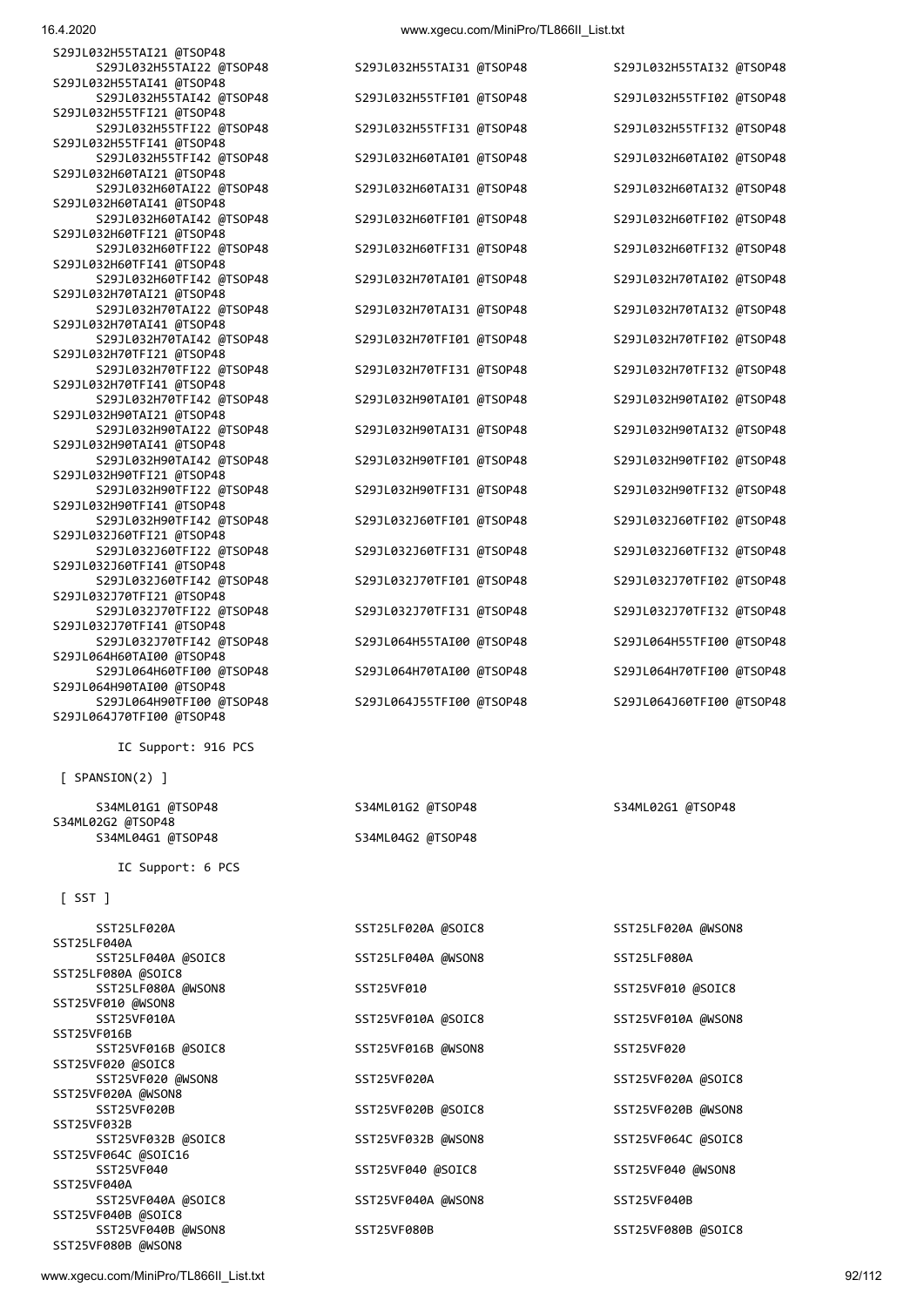| 16.4.2020                                  | www.xgecu.com/MiniPro/TL866II_List.txt |                     |
|--------------------------------------------|----------------------------------------|---------------------|
| SST25VF512                                 | SST25VF512 @SOIC8                      | SST25VF512 @WSON8   |
| SST25VF512A<br>SST25VF512A @SOIC8          | SST25VF512A @WSON8                     | SST26VF016 @SOIC8   |
| SST26VF016 @SOIC16<br>SST26VF016B @SOIC8   | SST26VF016B @SOIC16                    | SST26VF032 @SOIC8   |
| SST26VF032 @SOIC16<br>SST26VF032B @SOIC8   | SST26VF032B @SOIC16                    | SST26VF064 @SOIC8   |
| SST26VF064 @SOIC16<br>SST26VF064B @SOIC8   | SST26VF064B @SOIC16                    | SST27SF010 @DIP32   |
| SST27SF010 @PLCC32<br>SST27SF010 @TSOP32   | SST27SF020 @DIP32                      | SST27SF020 @PLCC32  |
| SST27SF020 @TSOP32<br>SST27SF256 @DIP28    | SST27SF256 @PLCC32                     | SST27SF512 @DIP28   |
| SST27SF512 @PLCC32<br>SST27VF010 @DIP32    | SST27VF010 @PLCC32                     | SST27VF010 @TSOP32  |
| SST27VF020 @DIP32<br>SST27VF020 @PLCC32    | SST27VF020 @TSOP32                     | SST27VF256 @DIP28   |
| SST27VF256 @PLCC32<br>SST27VF512 @DIP28    | SST27VF512 @PLCC32                     | SST28LF040          |
| SST28LF040 @PLCC32<br>SST28LF040 @TSOP32   | SST28LF040A                            | SST28LF040A @PLCC32 |
| SST28LF040A @TSOP32<br>SST28SF040          | SST28SF040 @PLCC32                     | SST28SF040 @TSOP32  |
| SST28SF040A                                |                                        |                     |
| SST28SF040A @PLCC32<br>SST28VF040 @PLCC32  | SST28SF040A @TSOP32                    | SST28VF040          |
| SST28VF040 @TSOP32<br>SST28VF040A @TSOP32  | SST28VF040A                            | SST28VF040A @PLCC32 |
| SST29EE010<br>SST29EE020                   | SST29EE010 @PLCC32                     | SST29EE010 @TSOP32  |
| SST29EE020 @PLCC32<br>SST29EE512 @PLCC32   | SST29EE020 @TSOP32                     | SST29EE512          |
| SST29EE512 @TSOP32<br>SST29LE010 @TSOP32   | SST29LE010                             | SST29LE010 @PLCC32  |
| SST29LE020<br>SST29LE512                   | SST29LE020 @PLCC32                     | SST29LE020 @TSOP32  |
| SST29LE512 @PLCC32                         | SST29LE512 @TSOP32                     | SST29SF010          |
| SST29SF010 @PLCC32<br>SST29SF010 @TSOP32   | SST29SF020                             | SST29SF020 @PLCC32  |
| SST29SF020 @TSOP32<br>SST29SF040           | SST29SF040 @PLCC32                     | SST29SF040 @TSOP32  |
| SST29SF512<br>SST29SF512 @PLCC32           | SST29SF512 @TSOP32                     | SST29VE010          |
| SST29VE010 @PLCC32<br>SST29VE010 @TSOP32   | SST29VE020                             | SST29VE020 @PLCC32  |
| SST29VE020 @TSOP32<br>SST29VE512           | SST29VE512 @PLCC32                     | SST29VE512 @TSOP32  |
| SST29VF010<br>SST29VF010 @PLCC32           | SST29VF010 @TSOP32                     | SST29VF020          |
| SST29VF020 @PLCC32<br>SST29VF020 @TSOP32   | SST29VF040                             | SST29VF040 @PLCC32  |
| SST29VF040 @TSOP32<br>SST29VF512           | SST29VF512 @PLCC32                     | SST29VF512 @TSOP32  |
| SST36VF1601 @TSOP48<br>SST36VF1602 @TSOP48 | SST36VF3203 @TSOP48                    | SST36VF3204 @TSOP48 |
| SST37VF010<br>SST37VF010 @PLCC32           | SST37VF010 @TSOP32                     | SST37VF020          |
| SST37VF020 @PLCC32<br>SST37VF020 @TSOP32   | SST37VF040                             | SST37VF040 @PLCC32  |
| SST37VF040 @TSOP32<br>SST37VF512           | SST37VF512 @PLCC32                     | SST37VF512 @TSOP32  |
| SST39LF010 @PLCC32<br>SST39LF010 @TSOP32   | SST39LF016 @TSOP40                     | SST39LF020 @PLCC32  |
| SST39LF020 @TSOP32<br>SST39LF040 @PLCC32   | SST39LF040 @TSOP32                     | SST39LF080 @TSOP40  |
| SST39LF160 @TSOP48<br>SST39LF200A @TSOP48  | SST39LF400A @TSOP48                    | SST39LF512 @PLCC32  |
| SST39LF512 @TSOP32<br>SST39LF800A @TSOP48  | SST39LH010                             | SST39LH010 @PLCC32  |
| SST39LH010 @TSOP32<br>SST39LH020           | SST39LH020 @PLCC32                     | SST39LH020 @TSOP32  |
| SST39LH040<br>SST39LH040 @PLCC32           | SST39LH040 @TSOP32                     | SST39LH512          |
| SST39LH512 @PLCC32<br>SST39LH512 @TSOP32   | SST39SF010                             | SST39SF010 @PLCC32  |
| SST39SF010 @TSOP32<br>SST39SF010A          | SST39SF010A @PLCC32                    | SST39SF010A @TSOP32 |
| SST39SF020<br>SST39SF020 @PLCC32           | SST39SF020 @TSOP32                     | SST39SF020A         |
| SST39SF020A @PLCC32                        |                                        |                     |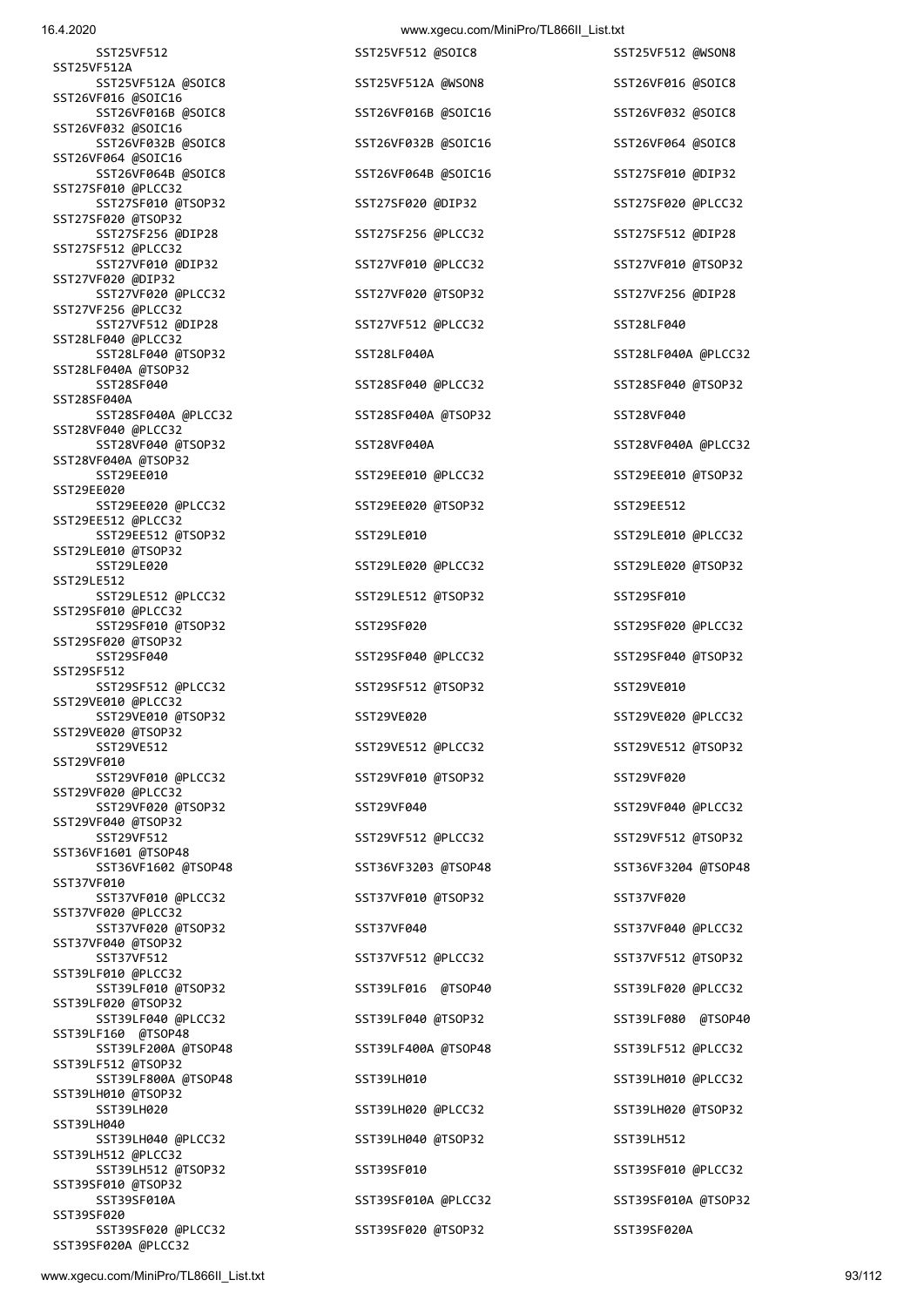### 16.4.2020 www.xgecu.com/MiniPro/TL866ILList.txt

| 1 U.T. LULU                                | www.xgcca.com/nimiii To/TE000ii_Eist.txt |                     |
|--------------------------------------------|------------------------------------------|---------------------|
| SST39SF020A @TSOP32                        | SST39SF040                               | SST39SF040 @PLCC32  |
| SST39SF040 @TSOP32<br>SST39SF512           | SST39SF512 @PLCC32                       | SST39SF512 @TSOP32  |
| SST39SF512A                                |                                          |                     |
| SST39SF512A @PLCC32<br>SST39VF010 @PLCC32  | SST39SF512A @TSOP32                      | SST39VF010          |
| SST39VF010 @TSOP32                         | SST39VF016 @TSOP40                       | SST39VF020          |
| SST39VF020 @PLCC32<br>SST39VF020 @TSOP32   | SST39VF040                               | SST39VF040 @PLCC32  |
| SST39VF040 @TSOP32                         |                                          |                     |
| SST39VF040A<br>SST39VF080 @TSOP40          | SST39VF040A @PLCC32                      | SST39VF040A @TSOP32 |
| SST39VF088 @TSOP48                         | SST39VF512                               | SST39VF512 @PLCC32  |
| SST39VF512 @TSOP32<br>SST39VF200A @TSOP48  | SST39VF400A @TSOP48                      | SST39VF800A @TSOP48 |
| SST39VF160 @TSOP48                         |                                          |                     |
| SST39VF1601 @TSOP48<br>SST39VF3201 @TSOP48 | SST39VF1602 @TSOP48                      | SST39VF320 @TSOP48  |
| SST39VF3202 @TSOP48                        | SST39VF6401 @TSOP48                      | SST39VF6402 @TSOP48 |
| SST49LF002A @PLCC32<br>SST49LF002A @TSOP32 | SST49LF002B @PLCC32                      |                     |
| SST49LF003A @PLCC32                        |                                          | SST49LF002B @TSOP32 |
| SST49LF003A @TSOP32                        | SST49LF004 @PLCC32                       | SST49LF004 @TSOP32  |
| SST49LF004A @PLCC32<br>SST49LF004A @TSOP32 | SST49LF004B @PLCC32                      | SST49LF004B @TSOP40 |
| SST49LF004C @PLCC32                        |                                          |                     |
| SST49LF004C @TSOP40<br>SST49LF008A @TSOP40 | SST49LF008A @PLCC32                      | SST49LF008A @TSOP32 |
| SST49LF008C @PLCC32                        | SST49LF008C @TSOP40                      | SST49LF020 @PLCC32  |
| SST49LF020 @TSOP32<br>SST49LF020A @PLCC32  | SST49LF020A @TSOP32                      | SST49LF030A @PLCC32 |
| SST49LF030A @TSOP32                        |                                          |                     |
| SST49LF040 @PLCC32<br>SST49LF040A @TSOP32  | SST49LF040 @TSOP32                       | SST49LF040A @PLCC32 |
| SST49LF040B @PLCC32                        | SST49LF040B @TSOP32                      | SST49LF080 @PLCC32  |
| SST49LF080 @TSOP32<br>SST49LF080A @PLCC32  | SST49LF080A @TSOP32                      | SST89C54            |
| SST89C54 @PLCC44                           |                                          |                     |
| SST89C58<br>SST89E516RD @PLCC44            | SST89C58 @PLCC44                         | SST89E516RD         |
| SST89E516RD2                               | SST89E516RD2 @PLCC44                     | SST89E52RD          |
| SST89E52RD @PLCC44<br>SST89E52RD2          | SST89E52RD2 @PLCC44                      | SST89E54RD          |
| SST89E54RD @PLCC44                         |                                          |                     |
| SST89E54RD2<br>SST89E554 @PLCC44           | SST89E54RD2 @PLCC44                      | SST89E554           |
| SST89E554RC                                | SST89E554RC @PLCC44                      | SST89E564           |
| SST89E564 @PLCC44<br>SST89E564RD           | SST89E564RD @PLCC44                      | SST89E58RD          |
| SST89E58RD @PLCC44                         |                                          |                     |
| SST89E58RD2<br>SST89F54 @PLCC44            | SST89E58RD2 @PLCC44                      | SST89F54            |
| SST89F58                                   | SST89F58 @PLCC44                         | SST89V516RD         |
| SST89V516RD @PLCC44<br>SST89V516RD2        | SST89V516RD2 @PLCC44                     | SST89V52RD          |
| SST89V52RD @PLCC44                         |                                          |                     |
| SST89V52RD2<br>SST89V54RD2 @PLCC44         | SST89V52RD2 @PLCC44                      | SST89V54RD2         |
| SST89V54RD                                 | SST89V54RD @PLCC44                       | SST89V554           |
| SST89V554 @PLCC44<br>SST89V554RC           | SST89V554RC @PLCC44                      | SST89V564           |
| SST89V56 @PLCC44                           |                                          |                     |
| SST89V564RD                                | SST89V564RD @PLCC44                      | SST89V58RD          |
| SST89V58RD @PLCC44<br>SST89V58RD2          | SST89V58RD2 @PLCC44                      |                     |
|                                            |                                          |                     |

#### IC Support: 334 PCS

[ ST ]

 ETC2716 @DIP24 ETC2732 @DIP24 M24128 M24128 @SOIC8 M24128 @TSOP8 M24256 M24256 @SOIC8 M24256 @TSOP8<br>M24256BF M24256BF M24256BF @SOIC8 M24256BF @TSOP8 M24256BR M24256BR @SOIC8 M24256BR @TSOP8 M24256BW M24256BW @SOIC8 M24256BW @TSOP8 M24512 M24512 @SOIC8 M24512 @TSOP8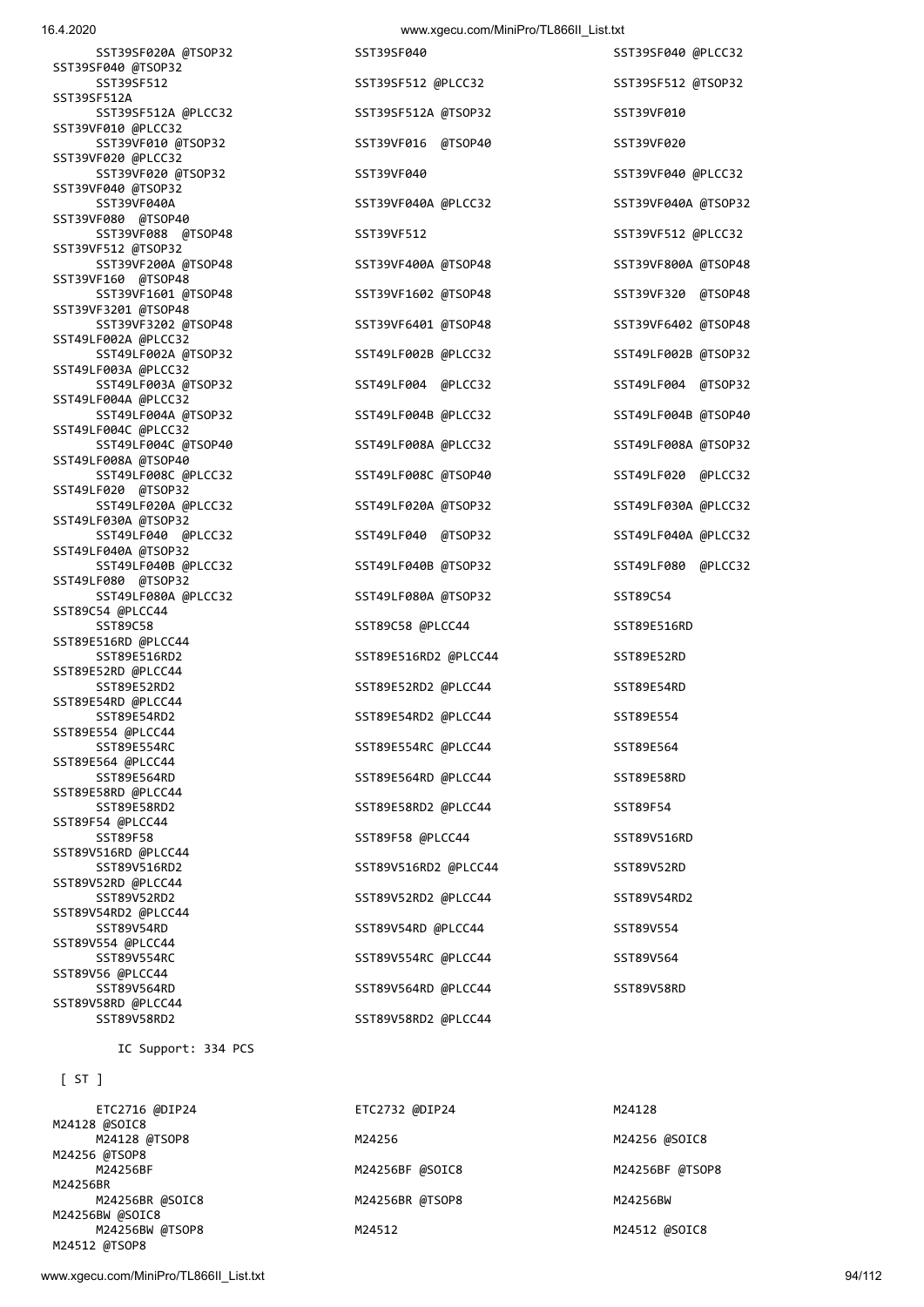| 16.4.2020                           | www.xgecu.com/MiniPro/TL866II_List.txt |            |
|-------------------------------------|----------------------------------------|------------|
| M24C01                              | M24C01 @SOIC8                          | M24C01 @TS |
| M24C01R<br>M24C01R @SOIC8           | M24C01R @TSOP8                         | M24C01W    |
| M24C01W @SOIC8<br>M24C01W @TSOP8    | M24C02                                 | M24C02 @SO |
| M24C02 @TSOP8<br>M24C02R            | M24C02R @SOIC8                         | M24C02R @1 |
| M24C02W<br>M24C02W @SOIC8           | M24C02W @TSOP8                         | M24C04     |
| M24C04 @SOIC8<br>M24C04 @TSOP8      | M24C04R                                | M24C04R @S |
| M24C04R @TSOP8<br>M24C04W           | M24C04W @SOIC8                         | M24C04W @1 |
| M24C08                              |                                        |            |
| M24C08 @SOIC8<br>M24C08R @SOIC8     | M24C08 @TSOP8                          | M24C08R    |
| M24C08R @TSOP8<br>M24C08W @TSOP8    | M24C08W                                | M24C08W @S |
| M24C128<br>M24C128B                 | M24C128 @SOIC8                         | M24C128 @T |
| M24C128B @SOIC8<br>M24C16 @SOIC8    | M24C128B @TSOP8                        | M24C16     |
| M24C16 @SOIC8<br>M24C16R @SOIC8     | M24C16R                                | M24C16R @S |
| M24C16W                             | M24C16W @SOIC8                         | M24C16W @S |
| M24C256<br>M24C256 @SOIC8           | M24C256 @TSSOP8                        | M24C256A   |
| M24C256A @SOIC8<br>M24C256A @TSSOP8 | M24C256B                               | M24C256B @ |
| M24C256B @TSSOP8<br>M24C256W        | M24C256W @SOIC8                        | M24C256W @ |
| M24C32<br>M24C32 @SOIC8             | M24C32 @SSOP8                          | M24C32W    |
| M24C32W @SOIC8<br>M24C32W @SSOP8    | M24C64                                 | M24C64 @SO |
| M24C64 @SSOP8<br>M24C64W            | M24C64W @SOIC8                         | M24C64W @S |
| M24M01-HR @SOIC8<br>M24M01-R @SOIC8 | M24M01-S @SOIC8                        | M24M01-V @ |
| M24M01-W @SOIC8<br>M24W01           | M24W01 @SOIC8                          | M24W02     |
| M24W02 @SOIC8                       |                                        |            |
| M24W04<br>M24W08 @SOIC8             | M24W04 @SOIC8                          | M24W08     |
| M24W16<br>M25C02                    | M24W16 @SOIC8                          | M25C01     |
| M25C04<br>M25P05                    | M25C08                                 | M25C16     |
| M25P05 @SOIC8<br>M25P10             | M25P05A @SOIC8                         | M25P05A @1 |
| M25P10 @SOIC8<br>M25P16 @SOIC8      | M25P10A                                | M25P10A @S |
| M25P16 @SOIC16<br>M25P32 @SOIC8     | M25P20                                 | M25P20 @SO |
| M25P32 @SOIC16<br>M25P64 @SOIC8     | M25P40                                 | M25P40 @SO |
| M25P64 @SOIC16                      | M25P80 @SOIC8                          | M25P80 @SC |
| M25PE10<br>M25PE10 @SOIC8           | M25PE16                                | M25PE16 @S |
| M25PE20<br>M25PE20 @SOIC8           | M25PE40                                | M25PE40 @S |
| M25PE80<br>M25PE80 @SOIC8           | M25PX16 @SOIC8                         | M25PX16 @S |
| M25PX32 @SOIC8<br>M25PX32 @SOIC16   | M25PX64 @SOIC8                         | M25PX64 @S |
| M25PX80<br>M25PX80 @SOIC8           | M25W01                                 | M25W02     |
| M25W04<br>M25W08                    | M25W16                                 | M35080-3   |
| M35080-3 @SOIC8<br>M35080-6         | M35080-6 @SOIC8                        | M35080V6   |
| M35080V6 @SOIC8                     |                                        |            |
| M35080VP<br>M2716 @DIP24            | M35080VP @SOIC8                        | M27128A @D |
| M27256 @DIP28<br>M2764A @DIP28      | M2732A @DIP24                          | M27512 @DI |
| M27C1001 @DIP32<br>M27C1024 @DIP40  | M27C1001 @PLCC32                       | M27C1001 @ |
| M27C2001 @DIP32                     | M27C2001 @PLCC32                       | M27C2001 @ |

M24C02 @SOIC8 M24C02R @TSOP8 M24C04R @SOIC8 M24C04W @TSOP8 M24C08W @SOIC8 M24C128 @TSOP8 M24C16R @SOIC8 M24C16W @SOIC8 M24C256B @SOIC8 M24C256W @TSSOP8 M24C64 @SOIC8 M24C64W @SSOP8 M24M01-V @SOIC8 M25P05A @TSOP8 M25P10A @SOIC8 M25P20 @SOIC8 M25P40 @SOIC8 M25P80 @SOIC16 M25PE16 @SOIC8 M25PE40 @SOIC8 M25PX16 @SOIC16 M25PX64 @SOIC16 M27128A @DIP28 M27512 @DIP28 M27C1001 @TSOP32 M27C2001 @TSOP32

M24C01 @TSOP8

M27C202 @DIP40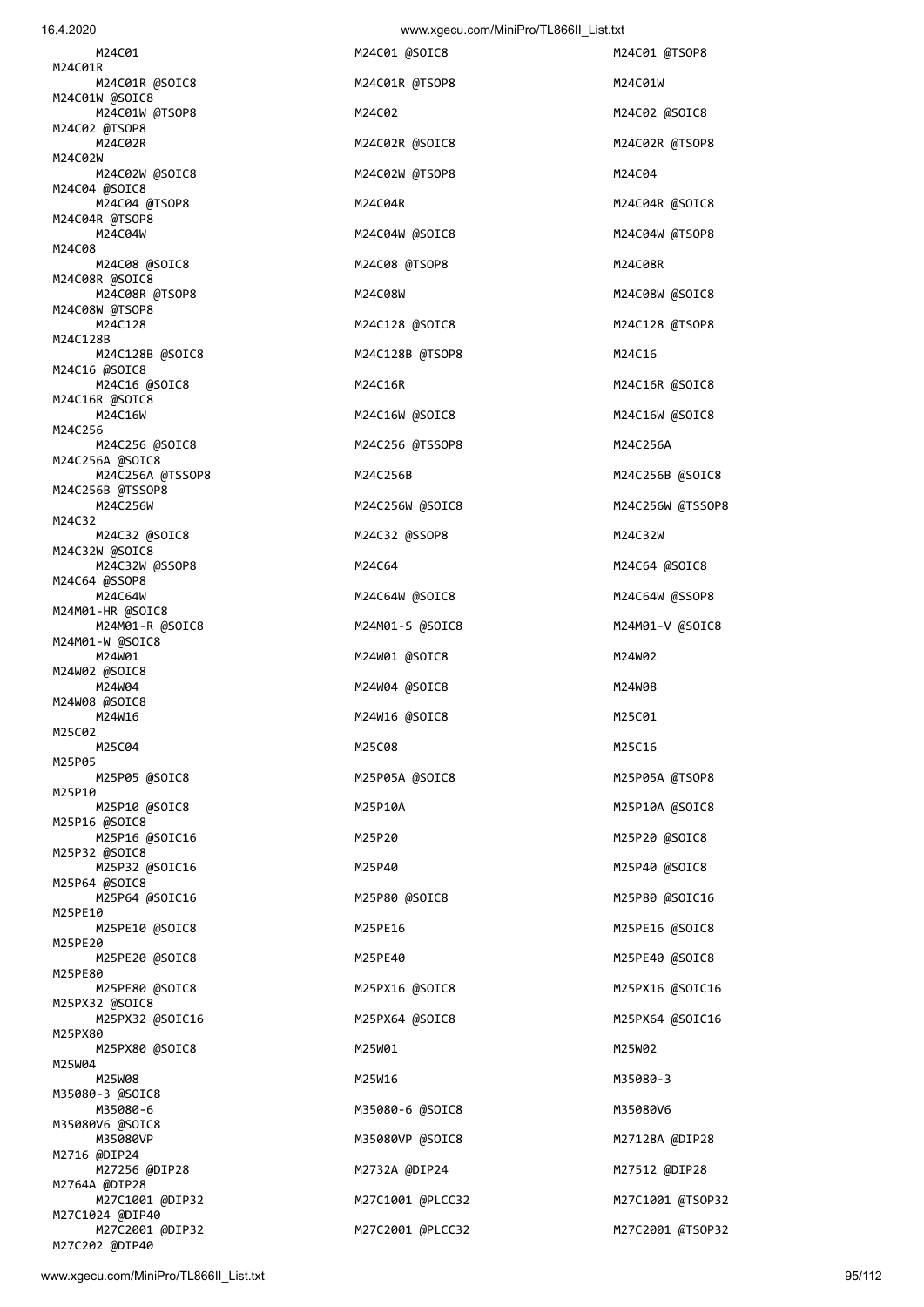16.4.2020 www.xgecu.com/MiniPro/TL866II\_List.txt

 M27C256B @DIP28 M27C256B @PLCC32 M27C4001 @DIP32 M27C4001 @PLCC32 M27C4001 @TSOP32 M27C4002 @DIP40 M27C512 @DIP28 M27C512 @PLCC32 M27C64A @DIP28 M27C64A @PLCC32 M27C801 M27C801 @PLCC32 M27C801 @TSOP32 M27V101 @DIP32 M27V101 @PLCC32 M27V101 @TSOP32 M27V201 @DIP32 M27V201 @PLCC32 M27V201 @TSOP32 M27V401 @DIP32 M27V401 @PLCC32 M27V401 @TSOP32 M27V512 @DIP28 M27V512 @PLCC32 M27W101 @DIP32 M27W101 @PLCC32 M27W101 @TSOP32 M27W201 @DIP32 M27W201 @PLCC32 M27W201 @TSOP32 M27W401 @DIP32 M27W401 @PLCC32 M27W401 @TSOP32 M27W512 @DIP28 M27W512 @PLCC32 M28010 M28010 @PLCC32 M28010 @TSOP32 M28C64 M28C64 @PLCC32 M28C64 @SOIC28 M28C64A M28C64A @PLCC32 M28C64A @SOIC28<br>M28C64-xxW M28F101 M28F101 @PLCC32 M28F101 @TSOP32 M28F201 M28F201 @PLCC32 M28F201 @TSOP32 M28LV64 M28LV64 @PLCC32 M28LV64 @SOIC28 M28W160BB @TSOP48 M28W160BT @TSOP48 M28W160CB @TSOP48 M28W160CT @TSOP48 M28W320BB @TSOP48 M28W320BT @TSOP48 M28W320CB @TSOP48 M28W320CT @TSOP48 M28W640CB @TSOP48 M28W640CT @TSOP48 M28W640ECB @TSOP48 M28W640ECT @TSOP48 M28W800BB @TSOP48 M28W800BT @TSOP48 M28W800CB @TSOP48 M28W800CT @TSOP48 M29DW323DB @TSOP48 M29DW323DT @TSOP48 M29DW324DB @TSOP48 M29DW324DT @TSOP48 M29DW640D @TSOP48 M29DW640F @TSOP48 M29DW641F @TSOP48 M29F002B M29F002B @PLCC32 M29F002B @TSOP32 M29F002BB M29F002BB @PLCC32 M29F002BB @TSOP32 M29F002BT M29F002BT @PLCC32 M29F002BT @TSOP32 M29F002BNT M29F002BNT @PLCC32 M29F002BNT @TSOP32 M29F002BNB M29F002BNB @PLCC32 M29F002BNB @TSOP32 M29F002NT M29F002NT @PLCC32 M29F002NT @TSOP32 M29F002T M29F002T @PLCC32 M29F002T @TSOP32<br>M29F010B M29F016B @TSOP40 M29F016D @TSOP40 M29F040B M29F040B @PLCC32 M29F040B @TSOP32 M29F080A @TSOP40 M29F080D @TSOP40 M29F100B @TSOP48 M29F100B @SOP44 M29F100BB @TSOP48 M29F100BB @SOP44 M29F100BT @TSOP48 M29F100BT @SOP44 M29F160BB @TSOP48 M29F160BT @TSOP48 M29F200B @TSOP48 M29F200B @SOP44 M29F200T @TSOP48 M29F200T @SOP44 M29F400B @TSOP48 M29F400B @SOP44 M29F400BB @TSOP48 M29F400BB @SOP44 M29F400BT @TSOP48 M29F400BT @SOP44 M29F400T @TSOP48 M29F400T @SOP44 M29F512B M29F512B @PLCC32 M29F512B @TSOP32 M29F800AB @TSOP48 M29F800AB @SOP44 M29F800AT @TSOP48 M29F800AT @SOP44 M29F800DB @TSOP48 M29F800DB @SOP44 M29F800DT @TSOP48 M29F800DT @SOP44 M29W002BB @TSOP40 M29W002BT @TSOP40 M29W004B @TSOP40 M29W004T @TSOP40 M29W008AB @TSOP40 M29W008AT @TSOP40 M29W008B @TSOP40 M29W008T @TSOP40 M29W010B @PLCC32 M29W010B @TSOP32 M29W017D @TSOP40 M29W040B @PLCC32

 M28C64-xxW M28C64-xxW @PLCC32 M28C64-xxW @SOIC28 M29F010B M29F010B @PLCC32 M29F010B @TSOP32 M29W040B @TSOP32 M29W102BB(10x14mm) @VSOP40 M29W102BT(10x14mm) @VSOP40

M29F100T @TSOP48 M29F100T @SOP44 M29F102BB(10x14mm) @VSOP40

M29W160BB @TSOP48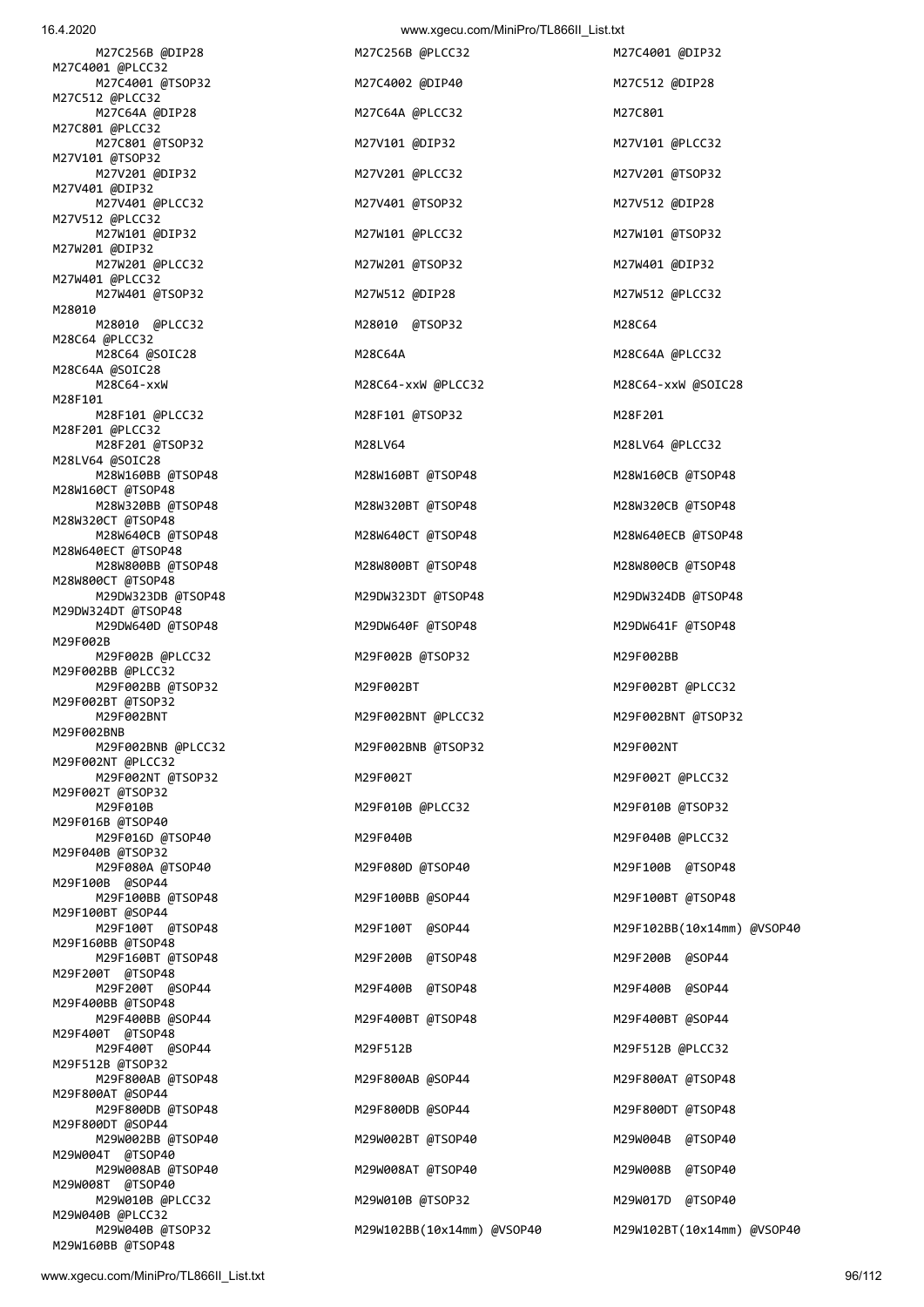16.4.2020 www.xgecu.com/MiniPro/TL866II\_List.txt M29W160BT @TSOP48 M29W160DB @TSOP48 M29W160DT @TSOP48 M29W160EB @TSOP48 M29W160ET @TSOP48 M29W200BB @TSOP48 M29W200BB @SOP44 M29W200BT @TSOP48 M29W200BT @SOP44 M29W320DB @TSOP48 M29W320DT @TSOP48 M29W320EB @TSOP48 M29W320ET @TSOP48 M29W400B @TSOP48 M29W400B @SOP44 M29W400BB @TSOP48 M29W400BB @SOP44 M29W400BT @TSOP48 M29W400BT @SOP44 M29W400T @TSOP48 M29W400T @SOP44 M29W512B @PLCC32 M29W512B @TSOP32 M29W640DB @TSOP48 M29W640DT @TSOP48 M29W640FB @TSOP48 M29W640FT @TSOP48 M29W640Gx @TSOP48 M29W641DH @TSOP48 M29W641DL @TSOP48 M29W641DU @TSOP48 M29W800AB @TSOP48 M29W800AB @SOP44 M29W800AT @TSOP48 M29W800AT @SOP44 M29W800DB @TSOP48 M29W800DB @SOP44 M29W800DT @TSOP48 M29W800DT @SOP44 M48T02 M48T08 M48T08Y M48T08Y M48T08Y M48T08Y M48T18 M48T35AY M48T35AV M48T58 M48T58Y M48T59 M48T59Y M48T59V M48T128Y @DIP32 M48T128V @DIP32 M48T129Y @DIP32 M48T129V @DIP32 M48T512Y @DIP32 M48T512V @DIP32 M48T513Y @DIP32 M48T513V @DIP32 M50FLW040A @PLCC32 M50FLW040A @TSOP32 M50FLW040A @TSOP40 M50FLW040B @PLCC32 M50FLW040B @TSOP32 M50FLW040B @TSOP40 M50FLW080A @PLCC32 M50FLW080A @TSOP32 M50FLW080A @TSOP40 M50FLW080B @PLCC32 M50FLW080B @TSOP32 M50FLW080B @TSOP40 M50FW002 @PLCC32 M50FW040 M50FW040 @PLCC32 M50FW040 @TSOP32 M50FW040 @TSOP40 M50FW080 M50FW080 @PLCC32 M50FW080 @TSOP32 M50FW080 @TSOP40 M50FW016 @TSOP40 M50LPW002 @PLCC32 M50LPW040 @PLCC32 M50LPW040 @TSOP40 M50LPW041 @PLCC32 M50LPW041 @TSOP40 M50LPW080 @PLCC32 M50LPW080 @TSOP40 M50LPW116 @TSOP40 M87C257 @DIP28 M87C257 @PLCC32 M93C06(x8) M93C06(x8) @SOIC8 M93C06(x16) M93C06(x16) @SOIC8 M93C46(x8) M93C46(x8) @MSOP8 M93C46(x8) @SOIC8 M93C46(x8) @TSOP8 M93C46(x16) M93C46(x16) @MSOP8 M93C46(x16) @SOIC8 M93C46(x16) @TSOP8 M93C46R(x8) M93C46R(x8) @MSOP8 M93C46R(x8) @SOIC8 M93C46R(x8) @TSOP8 M93C46R(x16) M93C46R(x16) @MSOP8 M93C46R(x16) @SOIC8 M93C46R(x16) @TSOP8 M93C46W(x8) M93C46W(x8) @MSOP8 M93C46W(x8) @SOIC8 M93C46W(x8) @TSOP8 M93C46W(x16) M93C46W(x16) @MSOP8 M93C46W(x16) @SOIC8 M93C46W(x16) @TSOP8 M93C56(x8) M93C56(x8) @MSOP8 M93C56(x8) @SOIC8 M93C56(x8) @TSOP8 M93C56(x16) M93C56(x16) @MSOP8 M93C56(x16) @SOIC8 M93C56(x16) @TSOP8 M93C56R(x8) M93C56R(x8) @MSOP8 M93C56R(x8) @SOIC8 M93C56R(x8) @TSOP8 M93C56R(x16) M93C56R(x16) @MSOP8 M93C56R(x16) @SOIC8 M93C56R(x16) @TSOP8 M93C56W(x8) M93C56W(x8) @MSOP8 M93C56W(x8) @SOIC8 M93C56W(x8) @TSOP8 M93C56W(x16) M93C56W(x16) @MSOP8 M93C56W(x16) @SOIC8 M93C56W(x16) @TSOP8 M93C66(x8) M93C66(x8) @MSOP8 M93C66(x8) @SOIC8 M93C66(x8) @TSOP8 M93C66(x16) M93C66(x16) @MSOP8 M93C66(x16) @SOIC8 M93C66(x16) @TSOP8 M93C66R(x8) M93C66R(x8) @MSOP8 M93C66R(x8) @SOIC8 M93C66R(x8) @TSOP8 M93C66R(x16)

M93C66R(x16) @MSOP8 M93C66R(x16) @SOIC8 M93C66R(x16) @TSOP8

M93C66W(x8)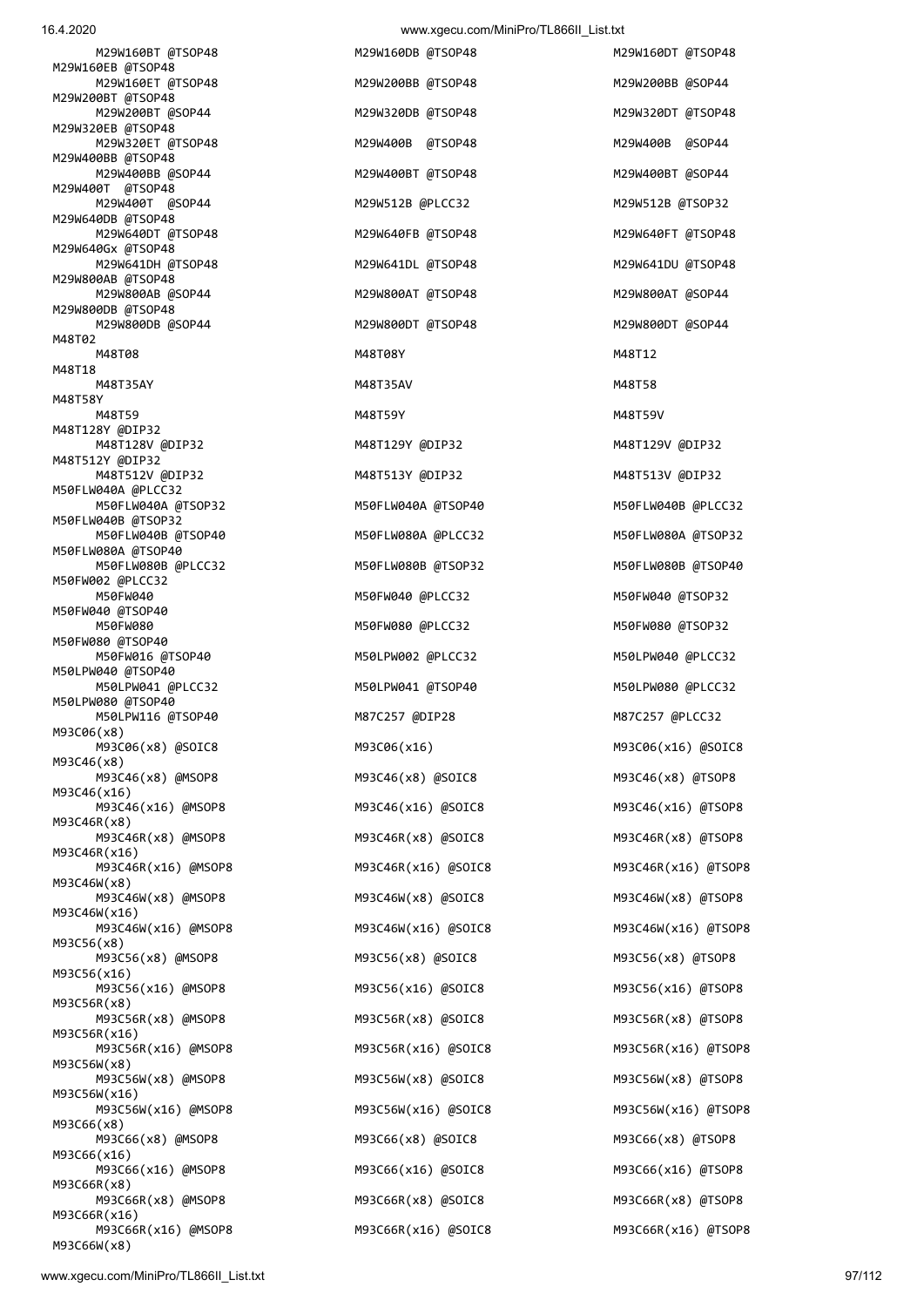M93C76(x16) M93C76(x16) @MSOP8 M93C76(x16) @SOIC8 M93C76(x16) @TSOP8 M93C76R(x8) M93C76R(x8) @MSOP8 M93C76R(x8) @SOIC8 M93C76R(x8) @TSOP8 M93C76R(x16) M93C76R(x16) @MSOP8 M93C76R(x16) @SOIC8 M93C76R(x16) @TSOP8 M93C76W(x8) M93C76W(x8) @MSOP8 M93C76W(x8) @SOIC8 M93C76W(x8) @TSOP8 M93C76W(x16) M93C76W(x16) @MSOP8 M93C76W(x16) @SOIC8 M93C76W(x16) @TSOP8 M93C86(x8) M93C86(x8) @MSOP8 M93C86(x8) @SOIC8 M93C86(x8) @TSOP8 M93C86(x16) M93C86(x16) @MSOP8 M93C86(x16) @SOIC8 M93C86(x16) @TSOP8 M93C86R(x8) M93C86R(x8) @MSOP8 M93C86R(x8) @SOIC8 M93C86R(x8) @TSOP8 M93C86R(x16) M93C86R(x16) @MSOP8 M93C86R(x16) @SOIC8 M93C86R(x16) @TSOP8 M93C86W(x8) M93C86W(x8) @MSOP8 M93C86W(x8) @SOIC8 M93C86W(x8) @TSOP8 M93C86W(x16) M93C86W(x16) @MSOP8 M93C86W(x16) @SOIC8 M93C86W(x16) @TSOP8 M93S46 M93S46 @SOIC8 M93S46 @TSOP8 M93S46R M93S46R @SOIC8 M93S46R @TSOP8 M93S46W M93S46W @SOIC8 M93S46W @TSOP8 M93S56 M93S56 @SOIC8 M93S56 @TSOP8 M93S56R M93S56R @SOIC8 M93S56R @TSOP8 M93S56W M93S56W @SOIC8 M93S56W @TSOP8 M93S66 M93S66 @SOIC8 M93S66 @TSOP8 M93S66R M93S66R @SOIC8 M93S66R @SOIC8 M93S66R @TSOP8 M93S66W M93S66W @SOIC8 M93S66W @TSOP8 M95010 M95010 @SOIC8 M95010 @TSOP8 M95010R M95010R @SOIC8 M95010R @TSOP8 M95010W M95010W @SOIC8 M95010W @TSOP8 M95020 M95020 @SOIC8 M95020 @TSOP8 M95020R M95020R @SOIC8 M95020R @TSOP8 M95020W M95020W @SOIC8 M95020W @TSOP8 M95040 M95040 @SOIC8 M95040 @TSOP8 M95040R M95040R @SOIC8 M95040R @TSOP8 M95040W M95040W @SOIC8 M95040W @TSOP8 M95080 M95080 @SOIC8 M95080 @TSOP8 M95080R M95080R @SOIC8 M95080R @SOIC8 M95080R @TSOP8 M95080W M95080W @SOIC8 M95080W @TSOP8 M95128 M95128 @SOIC8 M95128 @TSOP8 M95128R M95128R @SOIC8 M95128R @TSOP8 M95160 M95160 @SOIC8 M95160 @TSOP8 M95160R M95160R @SOIC8 M95160R @TSOP8 M95160W M95160W @SOIC8 M95160W @TSOP8 M95256 M95256 @SOIC8 M95256 @TSOP8 M95256R M95256R @SOIC8 M95256R @TSOP8 M95256W M95256W @SOIC8 M95256W @TSOP8 M95320 M95320 @SOIC8 M95320 @TSOP8 M95320R M95320R @SOIC8 M95320R @TSOP8 M95320W M95320W @SOIC8 M95320W @TSOP8 M95320 (page=16) M95320 (page=16) @SOIC8 M95320 (page=16) @TSOP8 M95320R (page=16) M95320R (page=16) @SOIC8 M95320R (page=16) @TSOP8

 M93C66W(x8) @MSOP8 M93C66W(x8) @SOIC8 M93C66W(x8) @TSOP8 M93C76(x8) @MSOP8 M93C76(x8) @SOIC8 M93C76(x8) @TSOP8 M95128W M95128W @SOIC8 M95128W @TSOP8

M93C66W(x16) @MSOP8 M93C66W(x16) @SOIC8 M93C66W(x16) @TSOP8

M93C66W(x16)

M93C76(x8)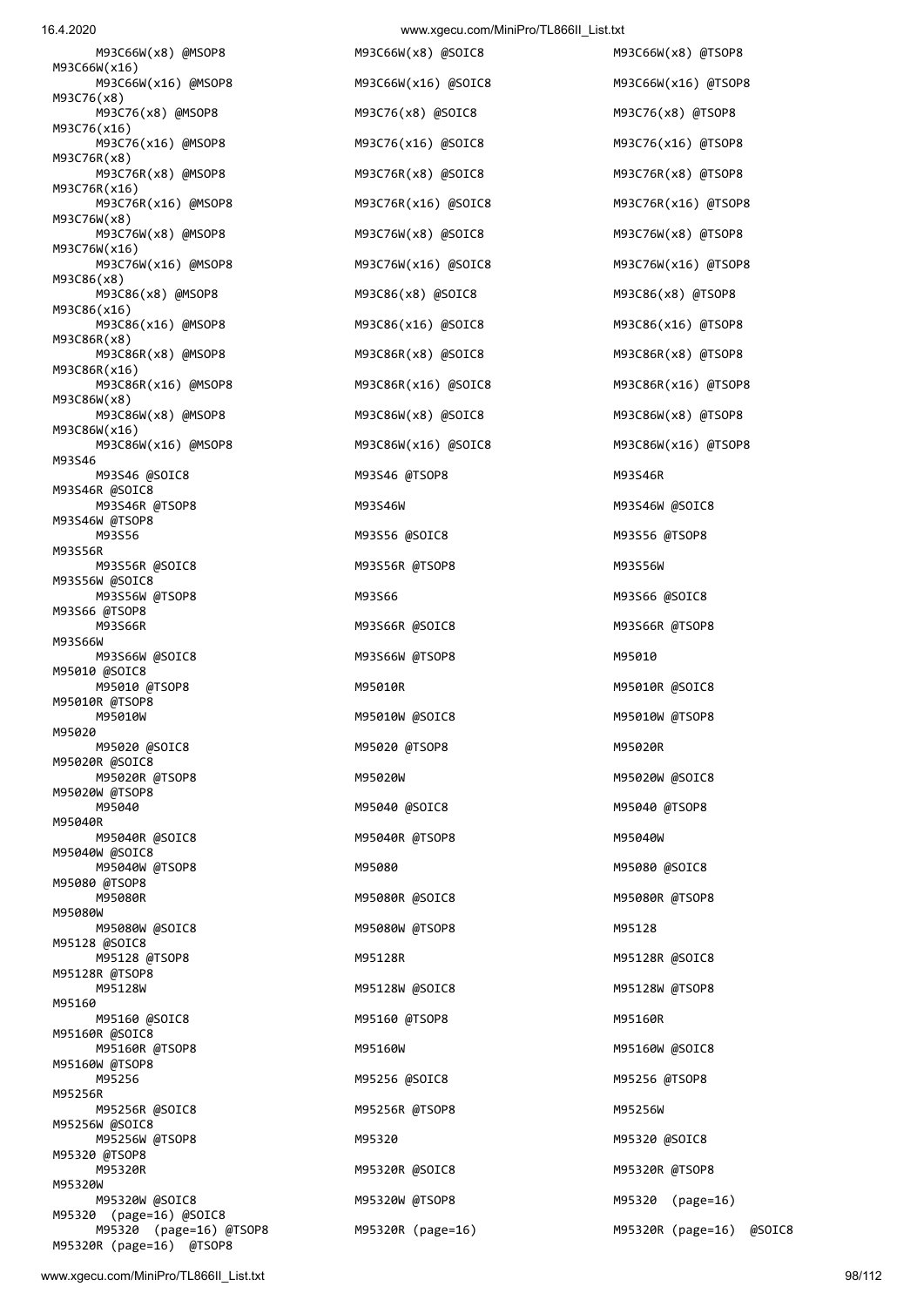16.4.2020 www.xgecu.com/MiniPro/TL866II\_List.txt

 M95320W (page=16) M95320W (page=16) @SOIC8 M95320W (page=16) @TSOP8 M95512R @SOIC8 M95512R @TSOP8 M95512W @SOIC8 M95512W @TSOP8 M95640 M95640 @SOIC8 M95640 M95640 @TSOP8 M95640 M95640R M95640R @SOIC8 M95640R @TSOP8 M95640W M95640W @SOIC8 M95640W @TSOP8 M95640 (page=16) M95640 (page=16) @SOIC8 M95640 (page=16) @TSOP8 M95640R (page=16) M95640R (page=16) @SOIC8 M95640R (page=16) @TSOP8 M95640W (page=16) M95640W (page=16) @SOIC8 M95640W (page=16) @TSOP8 M95M01R @SOIC8 M95M01R @TSOP8 M95M01W @SOIC8 M95M01W @TSOP8 NAND128W3A2A @TSOP48 NAND128W3A2B @TSOP48 NAND128W3B2BN6 @TSOP48 NAND256W3A2A @TSOP48 NAND256W3A2B @TSOP48 NAND256W3A0AN6 @TSOP48 NAND512W3A2B @TSOP48 NAND512W3A2C @TSOP48 NAND512W3A2BN6 @TSOP48 NAND512R3A2S @TSOP48 NAND01GW3A0A @TSOP48 NAND01GW3B2A @TSOP48 NAND01GW3B2B @TSOP48 NAND01GW3B2C @TSOP48 NAND01GR3B @TSOP48 NAND02GW3B @TSOP48 NAND02GR3B @TSOP48 NAND04GW3B @TSOP48 NAND08GW3B @TSOP48<br>ST24C01 ST24C02 @SOIC8 ST24C04 ST24C04 @SOIC8 ST24C08 ST24C08 @SOIC8 ST24C16 ST24C16 @SOIC8 ST24FC21 ST24FC21 @SOIC8 ST24LC21B ST24LC21B @SOIC8 ST24W01 ST24W01 @SOIC8 ST24W02 ST24W02 ST24W02 @SOIC8 ST24W04 ST24W04 @SOIC8 ST24W08 ST24W08 ST24W08 ST24W08 ST24W08 ST24W16 ST24W16 @SOIC8 ST25C01 ST25C02 ST25C02 ST25C02 ST25C01 ST25C01 ST<sub>25</sub>C<sub>08</sub> ST25C16 ST25P05 ST25P05 ST25P05 ST25P05 ST25P05 ASOIC8 ST25P05A @SOIC8 ST25P05A @TSOP8 ST25P10 ST25P10 @SOIC8 ST25P10A ST25P10A @SOIC8 ST25P16 @SOIC8 ST25P16 @SOIC16 ST25P20 ST25P20 @SOIC8 ST25P32 @SOIC8 ST25P32 @SOIC16 ST25P40 ST25P40 @SOIC8 ST25P64 @SOIC8 ST25P64 @SOIC16 ST25P80 @SOIC8 ST25P80 @SOIC16 ST25W01 ST25W01 ST25W02 ST25W04 ST27256 @DIP28 ST93C06(x8) ST93C06(x8) @SOIC8 ST93C06(x16) ST93C06(x16) @SOIC8 ST93C46(x8) ST93C46(x8) @SOIC8 ST93C46(x16) ST93C46(x16) @SOIC8 ST93C46A(x8) ST93C46A(x8) @SOIC8 ST93C46A(x16) ST93C46A(x16) @SOIC8 ST93C46C(x8)<br>ST93C46C(x8) @SOIC8 ST93C46T(x8) ST93C46T(x8) @SOIC8 ST93C46T(x16) ST93C46T(x16) @SOIC8 ST93C47C(x8) ST93C47C(x8) @SOIC8 ST93C47C(x16) ST93C47C(x16) ST93C47C(x16) ST93C47C(x16) ST93C47C(x16) ST93C47C(x16) ST93C47T(x8) ST93C47T(x8) @SOIC8 ST93C47T(x16) ST93C47T(x16) @SOIC8 ST93C56(x8) ST93C56(x8) @SOIC8 ST93C56(x16) ST93C56(x16) @SOIC8 ST93C56B(x8) ST93C56B(x8) @SOIC8 ST93C56B(x16) ST93C56B(x16) @SOIC8 ST93C56C(x8) ST93C56C(x8) @SOIC8 ST93C56C(x16) ST93C56C(x16) @SOIC8 ST93C57C(x8) ST93C57C(x8) @SOIC8 ST93C57C(x16) ST93C57C(x16) @SOIC8 ST93C66(x8) ST93C66(x8) @SOIC8 ST93C66(x16) ST93C66(x16) @SOIC8 ST93C67(x8)

 ST24C01 ST24C01 @SOIC8 ST24C02 ST25W08 ST25W16 ST27128A @DIP28 ST2764A @DIP28 ST27C256 @DIP28 ST27C256 @PLCC32 ST93C46C(x8) @SOIC8 ST93C46C(x16) ST93C46C(x16) @SOIC8

ST93C67(x8) @SOIC8 ST93C67(x16) ST93C67(x16) @SOIC8

ST93C76(x8)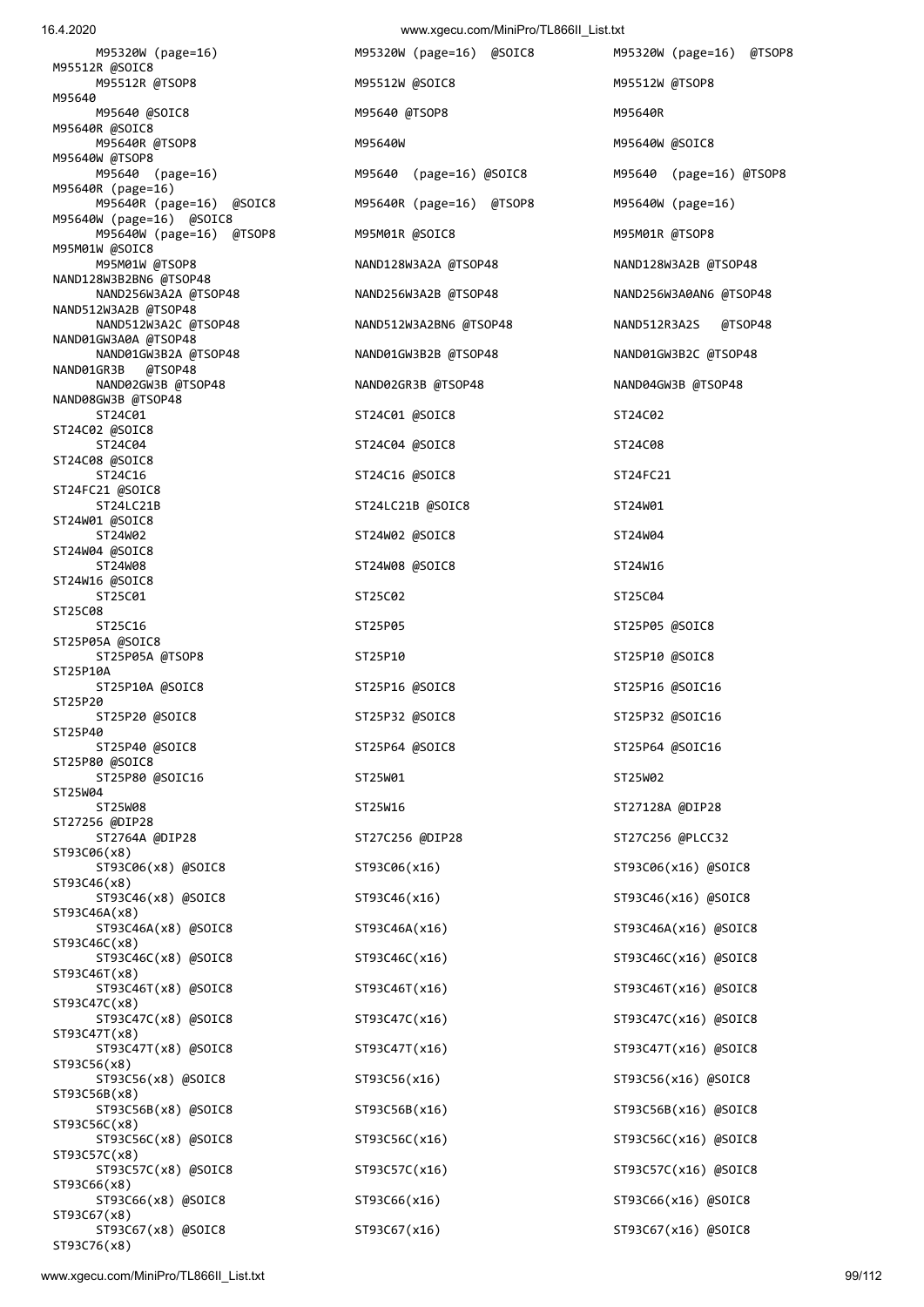www.xgecu.com/MiniPro/TL866II\_List.txt 100/112

| IL SUPPOPT: 0 PLS  |                    |                    |
|--------------------|--------------------|--------------------|
| [ SYNCMOS ]        |                    |                    |
| F29C31004B @DIP32  | F29C31004B @PLCC32 | F29C31004B @TSOP32 |
| F29C31004T @DIP32  |                    |                    |
| F29C31004T @PLCC32 | F29C31004T @TSOP32 | F29C51001B @DIP32  |
| F29C51001B @PLCC32 |                    |                    |
| F29C51001B @TSOP32 | F29C51001T @DIP32  | F29C51001T @PLCC32 |
| F29C51001T @TSOP32 |                    |                    |
| F29C51002B @DIP32  | F29C51002B @PLCC32 | F29C51002B @TSOP32 |
| F29C51002T @DIP32  |                    |                    |
| F29C51002T @PLCC32 | F29C51002T @TSOP32 | F29C51004B @DIP32  |
| F29C51004B @PLCC32 |                    |                    |
| F29C51004B @TSOP32 | F29C51004T @DIP32  | F29C51004T @PLCC32 |
| F29C51004T @TSOP32 |                    |                    |
| F29LC51000 @DIP32  | F29LC51000 @PLCC32 | F29LC51000 @TSOP32 |
| F29LC51001 @DIP32  |                    |                    |
| F29LC51001 @PLCC32 | F29LC51001 @TSOP32 | F29LC51002 @DIP32  |
| F29LC51002 @PLCC32 |                    |                    |
| F29LC51002 @TSOP32 | S29C31001B @DIP32  | S29C31001B @PLCC32 |
| S29C31001B @TSOP32 |                    |                    |
| S29C31001T @DIP32  | S29C31001T @PLCC32 | S29C31001T @TSOP32 |
| S29C31002B @DIP32  |                    |                    |
| S29C31002B @PLCC32 | S29C31002B @TSOP32 | S29C31002T @DIP32  |
| S29C31002T @PLCC32 |                    |                    |
| S29C31002T @TSOP32 | S29C31004B @DIP32  | S29C31004B @PLCC32 |
| S29C31004B @TSOP32 |                    |                    |
| S29C31004T @DIP32  | S29C31004T @PLCC32 | S29C31004T @TSOP32 |
|                    |                    |                    |

IC Support: 0 PCS

## [ SWISSBIT ]

IC Support: 8 PCS

# SM24C16 @SOIC8

| ___________    |                |         |
|----------------|----------------|---------|
| SM24C02        | SM24C02 @SOIC8 | SM24C04 |
| SM24C04 @SOIC8 |                |         |
| SM24C08        | SM24C08 @SOIC8 | SM24C16 |

#### [ SUNMOON ]

IC Support: 32 PCS

| [ SUMMIT ]      |                 |          |
|-----------------|-----------------|----------|
| S24VP02P        | S24VP02S @SOIC8 | S24VP04P |
| S24VP04S @SOIC8 |                 |          |
| S24VP08P        | S24VP08S @SOIC8 | S24VP16P |
| S24VP16S @SOIC8 |                 |          |
| S93462          | S93462 @SOIC8   | S93463   |
| S93463 @SOIC8   |                 |          |
| S93662          | S93662 @SOIC8   | S93663   |
| S93664 @SOIC8   |                 |          |
| S93VP462        | S93VP462 @SOIC8 | S93VP463 |
| S93VP463 @SOIC8 |                 |          |
| S93VP662        | S93VP662 @SOIC8 | S93VP663 |
| S93VP664 @SOIC8 |                 |          |
| S93WD462        | S93WD462 @SOIC8 | S93WD463 |
| S93WD463 @SOIC8 |                 |          |
| S93WD662        | S93WD662 @SOIC8 | S93WD663 |
| S93WD664 @SOIC8 |                 |          |

IC Support: 850 PCS

| ST93C76(x16)     | ST93C76(x16) @SOIC8 |
|------------------|---------------------|
|                  |                     |
| ST93C86(x16)     | ST93C86(x16) @SOIC8 |
|                  |                     |
| ST93CS47         | ST93CS47 @SOIC8     |
|                  |                     |
| ST93CS57         | ST93CS57 @SOIC8     |
|                  |                     |
| ST93CS66 @SOIC14 | ST93CS67            |
|                  |                     |
| ST95P02          | ST95P02 @SOIC8      |
|                  |                     |
| ST95P08          | ST95P08 @SOIC8      |
|                  |                     |
| TS27C64A @PLCC32 |                     |
|                  |                     |

16.4.2020 www.xgecu.com/MiniPro/TL866II\_List.txt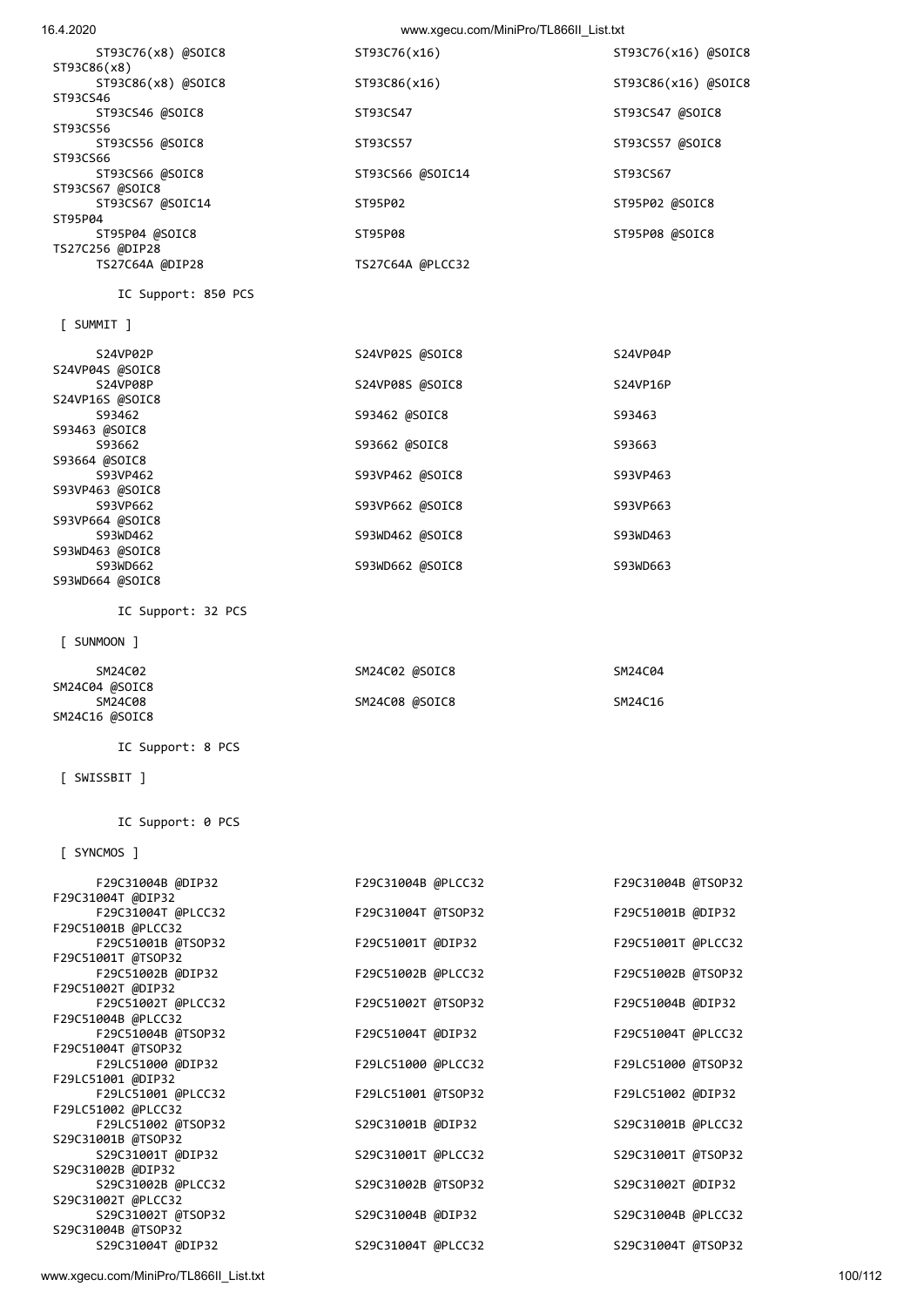www.xgecu.com/MiniPro/TL866II\_List.txt 101/112

| BQ4010YMA (RW)       | BQ4010YMA (TEST) |                        | BQ4011YMA (RW)   |
|----------------------|------------------|------------------------|------------------|
| BQ4011YMA (TEST)     |                  |                        |                  |
| BQ4011LYMA (RW 3.3V) |                  | BQ4011LYMA (TEST 3.3V) | BQ4013YMA(RW)    |
| BQ4013YMA(TEST)      |                  |                        |                  |
| BQ4013LYMA (RW 3.3V) |                  | B04013LYMA (TEST 3.3V) | B04014YMA(RW)    |
| BQ4014YMA(TEST)      |                  |                        |                  |
| BQ4014LYMA (RW 3.3V) |                  | BQ4014LYMA (TEST 3.3V) | B04015YMA(RW)    |
| B04015YMA(TEST)      |                  |                        |                  |
| BQ4015LYMA (RW 3.3V) |                  | BQ4015LYMA (TEST 3.3V) | SMJ27C128 @DIP28 |

## [ TI ]

IC Support: 182 PCS

| S29C51001B @DIP32                         |                     |                     |
|-------------------------------------------|---------------------|---------------------|
| S29C51001B @PLCC32                        | S29C51001B @TSOP32  | S29C51001T @DIP32   |
| S29C51001T @PLCC32<br>S29C51001T @TSOP32  | S29C51002B @DIP32   | S29C51002B @PLCC32  |
| S29C51002B @TSOP32                        |                     |                     |
| S29C51002T @DIP32<br>S29C51004B @DIP32    | S29C51002T @PLCC32  | S29C51002T @TSOP32  |
| S29C51004B @PLCC32                        | S29C51004B @TSOP32  | S29C51004T @DIP32   |
| S29C51004T @PLCC32                        |                     |                     |
| S29C51004T @TSOP32<br>SM39R16A2 @ICP only | SM39R08A2 @ICP only | SM39R12A2 @ICP only |
| SM39R2051 @ICP only                       | SM39R4051 @ICP only | SM59128C            |
| SM59128C @PLCC44<br>SM59264C              | SM59264C @PLCC44    | SM5964AC            |
| SM5964AC @PLCC44                          |                     |                     |
| SM5964AL                                  | SM5964AL @PLCC44    | SM5964C             |
| SM5964C @PLCC44<br>SM59D03G2C             | SM59D03G2C @PLCC44  | SM59D03G2L          |
| SM59D03G2L @PLCC44                        |                     |                     |
| SM59D04G2C<br>SM59D04G2L @PLCC44          | SM59D04G2C @PLCC44  | SM59D04G2L          |
| SM59R02A1C                                | SM59R02A1C @PLCC44  | SM59R02A1L          |
| SM59R02A1L @PLCC44                        |                     |                     |
| SM59R02A2C<br>SM59R02A2L @PLCC44          | SM59R02A2C @PLCC44  | SM59R02A2L          |
| SM59R03A1C                                | SM59R03A1C @PLCC44  | SM59R03A1L          |
| SM59R03A1L @PLCC44<br>SM59R03A2C          | SM59R03A2C @PLCC44  | SM59R03A2L          |
| SM59R03A2L @PLCC44                        |                     |                     |
| SM59R04A1C                                | SM59R04A1C @PLCC44  | SM59R04A1L          |
| SM59R04A1L @PLCC44<br>SM59R04A2C          | SM59R04A2C @PLCC44  | SM59R04A2L          |
| SM59R04A2L @PLCC44                        |                     |                     |
| SM59R05A3C<br>SM59R05A3L @PLCC44          | SM59R05A3C @PLCC44  | SM59R05A3L          |
| SM59R05A5C                                | SM59R05A5C @PLCC44  | SM59R05A5L          |
| SM59R05A5L @PLCC44                        |                     |                     |
| SM59R05G6<br>SM59R09A3C @PLCC44           | SM59R05G6 @PLCC44   | SM59R09A3C          |
| SM59R09A3L                                | SM59R09A3L @PLCC44  | SM59R09A5C          |
| SM59R09A5C @PLCC44<br>SM59R09A5L          | SM59R09A5L @PLCC44  | SM59R09G6           |
| SM59R09G6 @PLCC44                         |                     |                     |
| SM59R16A3C<br>SM59R16A3L @PLCC44          | SM59R16A3C @PLCC44  | SM59R16A3L          |
| SM59R16A5C                                | SM59R16A5C @PLCC44  | SM59R16A5L          |
| SM59R16A5L @PLCC44                        |                     |                     |
| SM59R16G6<br>SM79108C @PLCC44             | SM59R16G6 @PLCC44   | SM79108C            |
| SM79108L                                  | SM79108L @PLCC44    | SM79164C            |
| SM79164C @PLCC44<br>SM79164L              | SM79164L @PLCC44    | SM894051C           |
| SM894051C @SOIC20                         |                     |                     |
| SM894051L                                 | SM894051L @SOIC20   | SM89516AC           |
| SM89516AC @PLCC44<br>SM89516AL            | SM89516AL @PLCC44   | SM8951AC            |
| SM8951AC @PLCC44                          |                     |                     |
| SM8951AL<br>SM8951BC @PLCC44              | SM8951AL @PLCC44    | SM8951BC            |
| SM8951BL                                  | SM8951BL @PLCC44    | SM8952AC            |
| SM8952AC @PLCC44<br>SM8952AL              | SM8952AL @PLCC44    | SM8954AC            |
| SM8954AC @PLCC44                          |                     |                     |
| SM8954AL                                  | SM8954A @PLCC44     | SM8958AC            |
| SM8958AC @PLCC44<br>SM8958AL              | SM8958AL @PLCC44    |                     |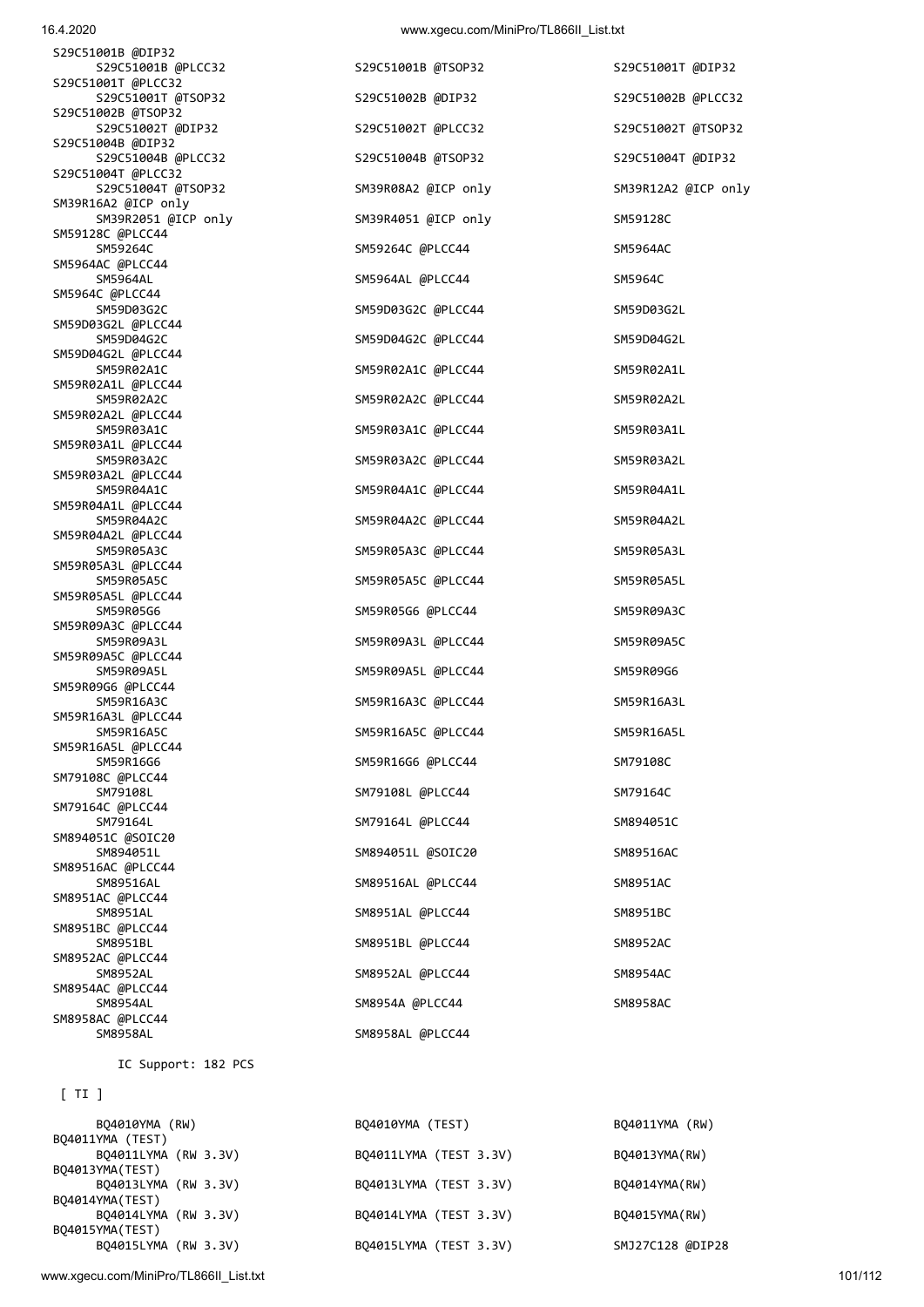SMJ27C128 @PLCC32 SMJ27C256 @DIP28 SMJ27C256 @PLCC32 SMJ27C512 @DIP28 SMJ27C512 @PLCC32 TMS2716 @DIP24 TMS2732A @DIP24 TMS2764 @DIP28 TMS27C010 @DIP32 TMS27C010 @PLCC32 TMS27C010 @TSOP32 TMS27C010A @DIP32 TMS27C010A @PLCC32 TMS27C010A @TSOP32 TMS27C020 @DIP32 TMS27C020 @PLCC32 TMS27C020 @TSOP32<br>TMS27C040 @DIP32 TMS27C128 @DIP28 TMS27C128 @PLCC32 TMS27C210A @DIP40 TMS27C240 @DIP40 TMS27C256 @DIP28 TMS27C256 @PLCC32 TMS27C512 @DIP28 TMS27C512 @PLCC32 TMS27PC010A @DIP32 TMS27PC010A @PLCC32 TMS27PC010A @TSOP32 TMS27PC020 @DIP32 TMS27PC020 @PLCC32 TMS27PC020 @TSOP32 TMS27PC040 @DIP32 TMS27PC040 @PLCC32 TMS27PC040 @TSOP32 TMS27PC128 @DIP28 TMS27PC128 @PLCC32 TMS27PC210A @DIP40 TMS27PC240 @DIP40 TMS27PC256 @DIP28 TMS27PC256 @PLCC32 TMS27PC512 @DIP28 TMS27PC512 @PLCC32 TMS28F002Axx-T @TSOP40 TMS28F002Axx-B @TSOP40 TMS28F004Axx-T @TSOP40 TMS28F004Axx-B @TSOP40 TMS28F008Axx-T @TSOP40 TMS28F008Axx-B @TSOP40 TMS28F010 TMS28F010 @PLCC32 TMS28F010 @TSOP32 TMS28F010A TMS28F010A @PLCC32 TMS28F010A @TSOP32 TMS28F010B TMS28F010B @PLCC32 TMS28F010B @TSOP32 TMS28F020 TMS28F020 @PLCC32 TMS28F020 @TSOP32 TMS28F200AF-B @TSOP48 TMS28F200AF-B @SOP44 TMS28F200AF-T @TSOP48 TMS28F200AF-T @SOP44 TMS28F200BZ-B @SOP44 TMS28F200BZ-T @SOP44 TMS28F400AE-B @TSOP48 TMS28F400AE-B @SOP44 TMS28F400AE-T @TSOP48 TMS28F400AE-T @SOP44 TMS28F400AF-B @TSOP48 TMS28F400AF-B @SOP44 TMS28F400AF-T @TSOP48 TMS28F400AF-T @SOP44 TMS28F400AM-B @TSOP48 TMS28F400AM-B @SOP44 TMS28F400AM-T @TSOP48 TMS28F400AM-T @SOP44 TMS28F400AS-B @TSOP48 TMS28F400AS-B @SOP44 TMS28F400AS-T @TSOP48 TMS28F400AS-T @SOP44 TMS28F400AZ-B @TSOP48 TMS28F400AZ-B @SOP44 TMS28F400AZ-T @TSOP48 TMS28F400AZ-T @SOP44 TMS28F400BZB @SOP44 TMS28F400BZT @SOP44 TMS28F800AE-B @TSOP48 TMS28F800AE-B @SOP44 TMS28F800AE-T @TSOP48 TMS28F800AE-T @SOP44 TMS28F800AL-B @TSOP48 TMS28F800AL-B @SOP44 TMS28F800AL-T @TSOP48 TMS28F800AL-T @SOP44 TMS28F800AS-B @TSOP48 TMS28F800AS-B @SOP44 TMS28F800AS-T @TSOP48 TMS28F800AS-T @SOP44 TMS28F800AV-B @TSOP48 TMS28F800AV-B @SOP44 TMS28F800AV-T @TSOP48 TMS28F800AV-T @SOP44 TMS28F800AZ-B @TSOP48 TMS28F800AZ-B @SOP44 TMS28F800AZ-T @TSOP48 TMS28F800AZ-T @SOP44 TMS28F1600B @TSOP48 TMS28F1600T @TSOP48 TMS29F002RT @PLCC32 TMS29F002RB @PLCC32 TMS29F010 @PLCC32 TMS29F040 @PLCC32 TMS29LF040 @PLCC32 TMS29VF040 @PLCC32 TMS87C257 @DIP28 TMS87C257 @PLCC32

IC Support: 140 PCS

[ TMC ]

TMC24A02 TMC24A04 @SOIC8 TMC24A08 @TSSOP8 TMC93LC46(x8) TMC93LC46(x8)(U,Y) @TSOP8 TMC93LC46(x16)(S,V) @SOIC8 TMC93LC56(x8)(K,X) @SOIC8

TMS27C040 @DIP32 TMS27C040 @PLCC32 TMS27C040 @TSOP32

 TMC24A01 TMC24A01 @SOIC8 TMC24A01 @TSSOP8 TMC24A02 @SOIC8 TMC24A02 @TSSOP8 TMC24A04 TMC24A04 @TSSOP8 TMC24A08 TMC24A08 @SOIC8 TMC24A16 TMC24A16 @SOIC8 TMC24A16 @TSSOP8 TMC93LC46(x8)(J,W) @SOIC8 \* TMC93LC46(x8)(K,X) @SOIC8 TMC93LC46(x8)(S,V) @SOIC8 TMC93LC46(x16) TMC93LC46(x16)(J,W) @SOIC8 \* TMC93LC46(x16)(K,X) @SOIC8 TMC93LC46(x16)(U,Y) @TSOP8 TMC93LC56(x8) TMC93LC56(x8)(J,W) @SOIC8 \*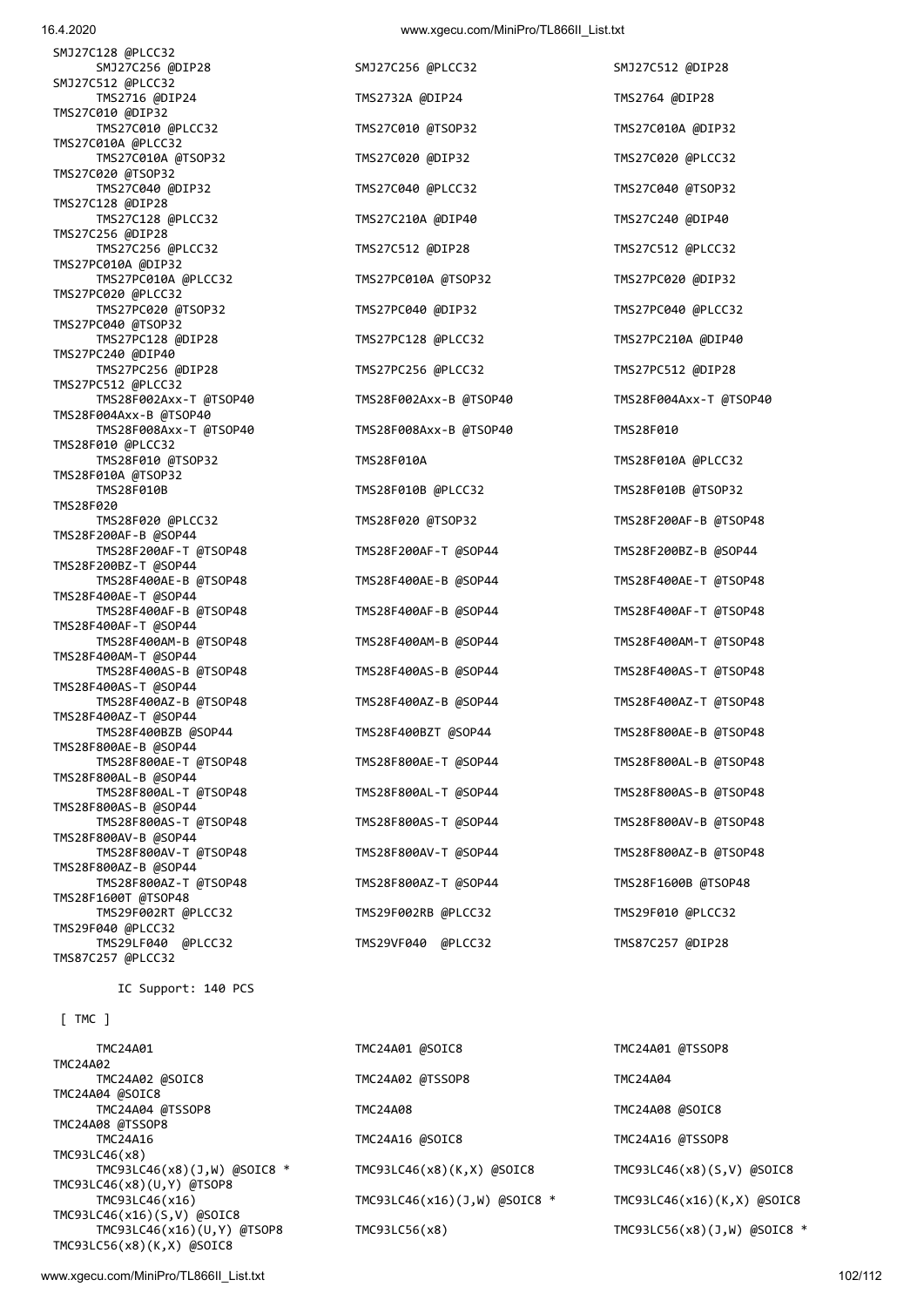TMC93LC56(x16)(J,W) @SOIC8 \* TMC93LC57(x8) TMC93LC57(x8)(U,Y) @TSOP8 TMC93LC57(x16)(S,V) @SOIC8 TMC93LC66(x8)(K,X) @SOIC8 TMC93LC66(x16)(J,W) @SOIC8 \* TMC93LC86(x8) TMC93LC86(x8)(U,Y) @TSOP8 TMC93LC86(x16) TMC93LC86(x16)(J,W) @SOIC8 \* TMC93LC86(x16)(K,X) @SOIC8 TMC93LC86(x16)(S,V) @SOIC8 TMC93LC86(x16)(U,Y) @TSOP8

IC Support: 65 PCS

[ TOSHIBA ]

 TC54256AF @DIP28 TC54256AF @SOIC28 TC54256AP @DIP28 TC54256AP @SOIC28 TC57256D @DIP28 TC57512AD @DIP28 TC57512AD @PLCC32 TC58DVM92A1FTI0 @TSOP48 TC58DVM92A5TA10 @TSOP48 TC58DVM92A5TA00 @TSOP48 TC58NVG0S3ETA00 @TSOP48 TC58NVG0S3ETAI0 @TSOP48 TC58NVG0S3HTA00 @TSOP48 TC58NVG0S3AFT05 @TSOP48 TC58NVG1S3BFT00 @TSOP48 TC58NVG1S3ETA00 @TSOP48 TC58NVG1S3 @TSOP48 TC58NVG2S3 @TSOP48 TC58BVG0S3HTA00 @TSOP48 TC58BVG0S3HTAI0 @TSOP48 TC58BVG1S3HTA00 @TSOP48 TC58BVG1S3HTAI0 @TSOP48 TC58BVG2S0HTA00 @TSOP48 TC58BVG2S0HTAI0 @TSOP48 TC58NVG0S3HTA00 @TSOP48 TC58NVG0S3HTAI0 @TSOP48 TC58NVG1S3HTA00 @TSOP48 TC58NVG1S3HTAI0 @TSOP48 TC58NVG2S0HTA00 @TSOP48 TC58NVG2S0HTAI0 @TSOP48 TH58BVG3S0HTA00 @TSOP48 TH58BVG3S0HTAI0 @TSOP48 TH58NVG3S0HTA00 @TSOP48 TH58NVG3S0HTAI0 @TSOP48 TC58FVB004 @TSOP40 TC58FVB008 @TSOP40 TC58FVB016 @TSOP40 TC58FVB160 @TSOP48 TC58FVB321 @TSOP48 TC58FVB400 @TSOP48 TC58FVB400 @SOP44 TC58FVB641 @TSOP48 TC58FVB800 @TSOP48 TC58FVB800 @SOP44 TC58FVM5B2A @TSOP48 TC58FVM5T2A @TSOP48 TC58FVM5B3A @TSOP48 TC58FVM5T3A @TSOP48 TC58FVM6B2A @TSOP48 TC58FVM6T2A @TSOP48 TC58FVT004 @TSOP40 TC58FVT008 @TSOP40 TC58FVT016 @TSOP40 TC58FVT160 @TSOP48 TC58FVT321 @TSOP48 TC58FVT400 @TSOP48 TC58FVT400 @SOP44 TC58FVT641 @TSOP48 TC58FVT800 @TSOP48 TC58FVT800 @SOP44

IC Support: 60 PCS

[ TURBO IC ]

 TU24C01 TU24C01 @SOIC8 TU24C01 @TSSOP8 TU24C02 TU24C02 @SOIC8 TU24C02 @TSSOP8 TU24C04 TU24C04 @SOIC8 TU24C04 @TSSOP8 TU24C08 TU24C08 @SOIC8 TU24C08 @TSSOP8 TU24C16 TU24C16 @SOIC8 TU24C16 @TSSOP8 TU24C32 TU24C32 @SOIC8 TU24C32 @TSSOP8 TU24C64 TU24C64 @SOIC8 TU24C64 @TSSOP8 TU93C46(x8) TU93C46(x8) @SOIC8 TU93C46(x16) TU93C46(x16) @SOIC8 TU93C56(x8) TU93C56(x8) @SOIC8 TU93C56(x16) TU93C56(x16) @SOIC8 TU93C66(x8) TU93C66(x8) @SOIC8 TU93C66(x16) TU93C66(x16) @SOIC8

IC Support: 33 PCS

16.4.2020 www.xgecu.com/MiniPro/TL866II\_List.txt

 TMC93LC56(x8)(S,V) @SOIC8 TMC93LC56(x8)(U,Y) @TSOP8 TMC93LC56(x16) TMC93LC56(x16)(K,X) @SOIC8 TMC93LC56(x16)(S,V) @SOIC8 TMC93LC56(x16)(U,Y) @TSOP8 TMC93LC57(x8)(J,W) @SOIC8 \* TMC93LC57(x8)(K,X) @SOIC8 TMC93LC57(x8)(S,V) @SOIC8 TMC93LC57(x16) TMC93LC57(x16)(J,W) @SOIC8 \* TMC93LC57(x16)(K,X) @SOIC8 TMC93LC57(x16)(U,Y) @TSOP8 TMC93LC66(x8) TMC93LC66(x8)(J,W) @SOIC8 \* TMC93LC66(x8)(S,V) @SOIC8 TMC93LC66(x8)(U,Y) @TSOP8 TMC93LC66(x16) TMC93LC66(x16)(K,X) @SOIC8 TMC93LC66(x16)(S,V) @SOIC8 TMC93LC66(x16)(U,Y) @TSOP8 TMC93LC86(x8)(J,W) @SOIC8 \* TMC93LC86(x8)(K,X) @SOIC8 TMC93LC86(x8)(S,V) @SOIC8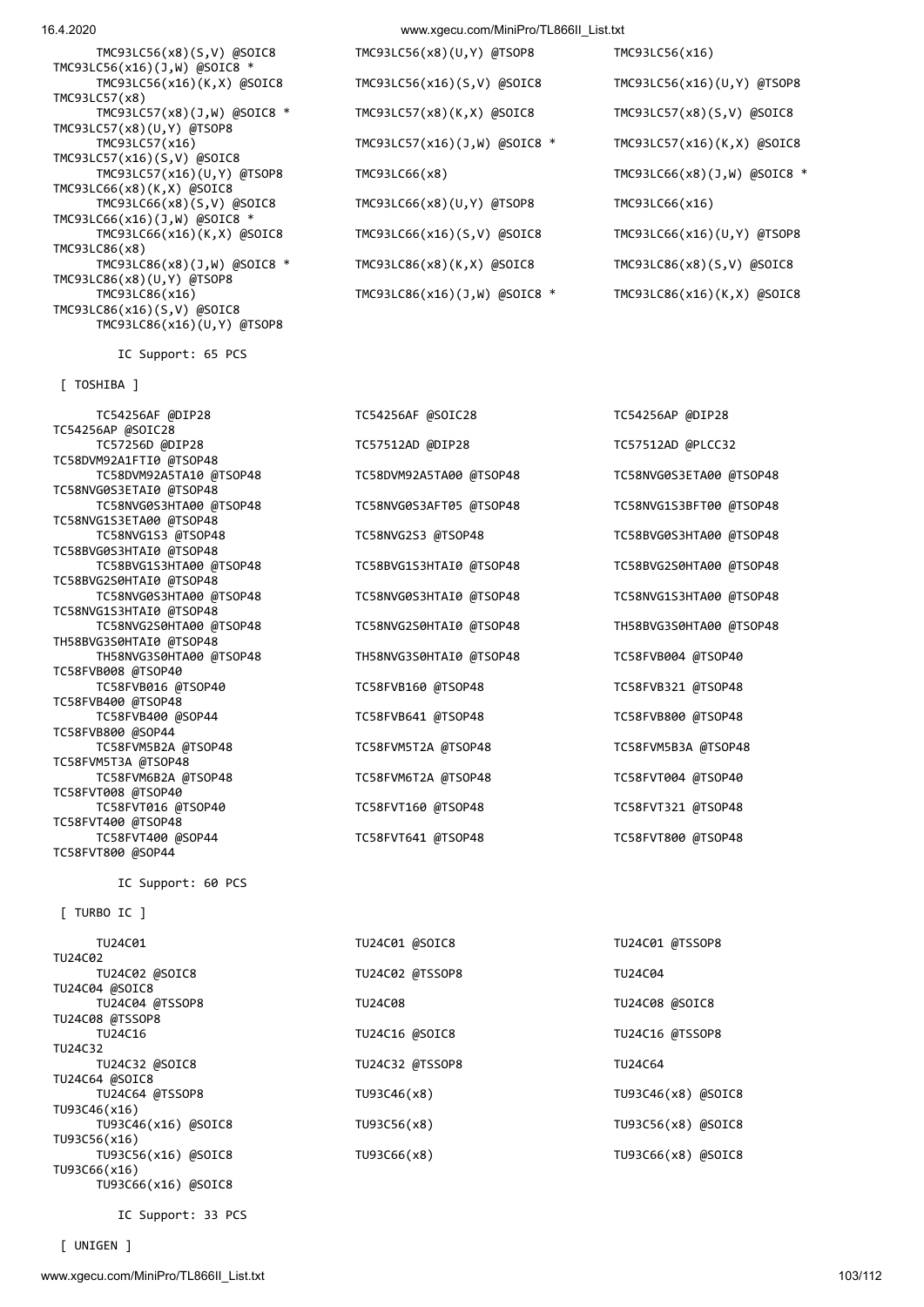| 104/112 |  |  |
|---------|--|--|

| W93C66(x16) @SOIC8<br>W93C86(x8) @SOIC8      | W93C66(x16) @TSOP8        | W93C86(x8)                |
|----------------------------------------------|---------------------------|---------------------------|
| W93C86(x8) @TSOP8<br>W93C86(x16) @TSOP8      | W93C86(x16)               | W93C86(x16) @SOIC8        |
| IC Support: 24 PCS                           |                           |                           |
| $[$ WED $]$                                  |                           |                           |
| WE128K8<br><b>WME128K8</b>                   | WE256K8                   | WE512K8                   |
| WME128K8 @CSOJ32                             | WME128K8 @PLCC32          |                           |
| IC Support: 6 PCS                            |                           |                           |
| $[$ WINBOND $]$                              |                           |                           |
| W24010                                       | W24020                    | W24040                    |
| W24256<br>W24257A                            | W24512                    | W2464                     |
| W2465<br>W25P10 @MLP8                        | W25P10 @SOIC8             | W25P16 @MLP8              |
| W25P16 @SOIC8                                |                           |                           |
| W25P16 @SOIC16<br>W25P32 @MLP8               | W25P20 @MLP8              | W25P20 @SOIC8             |
| W25P32 @SOIC8                                | W25P32 @SOIC16            | W25P40 @MLP8              |
| W25P40 @SOIC8<br>W25P64 @MLP8                | W25P64 @SOIC16            | W25P80 @MLP8              |
| W25P80 @SOIC8                                |                           |                           |
| W25Q05CL                                     | W25Q05CL @WSON8           | W25Q05CL @SOIC8           |
| W25010CL                                     |                           |                           |
| W25Q10CL @WSON8<br>W25Q10EW 1.8V @WSON8      | W25Q10CL @SOIC8           | W25Q10EW 1.8V             |
| W25Q10EW 1.8V @SOIC8                         | W25Q10EW 1.8V(OTP)        | W25Q10EW 1.8V(OTP) @WSON8 |
| W25Q10EW 1.8V(OTP) @SOIC8                    |                           |                           |
| W25Q20CL                                     | W25Q20CL @WSON8           | W25Q20CL @SOIC8           |
| W25Q20CL(OTP)                                |                           |                           |
| W25Q20CL(OTP) @WSON8<br>W25020BW 1.8V @WSON8 | W25Q20CL(OTP) @SOIC8      | W25Q20BW 1.8V @SOIC8      |
| W25Q20BW 1.8V(OTP) @SOIC8                    | W25Q20BW 1.8V(OTP) @WSON8 | W25Q20EW 1.8V             |
| W25Q20EW 1.8V @SOIC8                         |                           |                           |
| W25Q20EW 1.8V @WSON8                         | W25Q20EW 1.8V(OTP)        | W25Q20EW 1.8V(OTP) @SOIC8 |
| W25Q20EW 1.8V(OTP) @WSON8<br>W25Q40BL        | W25Q40BL @WSON8           | W25Q40BL @SOIC8           |
| W25Q40BL(OTP)                                |                           |                           |
| W25Q40BL(OTP) @WSON8                         | W25Q40BL(OTP) @SOIC8      | W25Q40BV                  |
| W25Q40BV @WSON8                              |                           |                           |

W93C46(x8) W93C46(x8) @SOIC8 W93C46(x8) @TSOP8

W93C46(x16) @SOIC8 W93C46(x16) @TSOP8 W93C56(x8)

[ WAVE SYSTEM ]

W93C56(x8) @SOIC8<br>W93C56(x8) @TSOP8

W93C56(x16) @TSOP8<br>W93C66(x8)

W93C46(x16)

W93C66(x16)

IC Support: 39 PCS

| UG24C02               |
|-----------------------|
| UG24C02 @SOIC8        |
| UG24C04 @SOIC8        |
| UG24C04 @TSSOP8       |
| UG24C08 @TSSOP8       |
| UG24C16               |
| UG24C32               |
| UG24C32 @SOIC8        |
| UG24C64 @SOIC8        |
| UG24C64 @TSSOP8       |
| UG93C46-A(x16)        |
| UG93C46-A(x16) @SOIC8 |
| UG93C56-A(x8)         |
| UG93C56-A(x8) @SOIC8  |
| UG93C56-B(x8) @SOIC8  |
| UG93C56-B(x16) @SOIC8 |
| UG93C66-A(x16)        |
| UG93C66-A(x16) @SOIC8 |
|                       |

 UG24C01 UG24C01 @SOIC8 UG24C01 @TSSOP8 UG24C02 @TSSOP8 UG24C04 UG24C04 @TSSOP8 UG24C08 UG24C08 @SOIC8 UG24C16 UG24C16 @SOIC8 UG24C16 @TSSOP8 UG24C32 @TSSOP8 UG24C64 UG93C46-A(x8) UG93C46-A(x8) @SOIC8 UG93C46-A(x16) @SOIC8 UG93C46-B(x8) @SOIC8 UG93C46-B(x16) @SOIC8 UG93C56-A(x16) UG93C56-A(x16) @SOIC8 UG93C66-A(x8) UG93C66-A(x8) @SOIC8 UG93C66-B(x8) @SOIC8 UG93C66-B(x16) @SOIC8

W93C56(x16) W93C56(x16) @SOIC8

W93C66(x8) W93C66(x8) @SOIC8 W93C66(x8) @TSOP8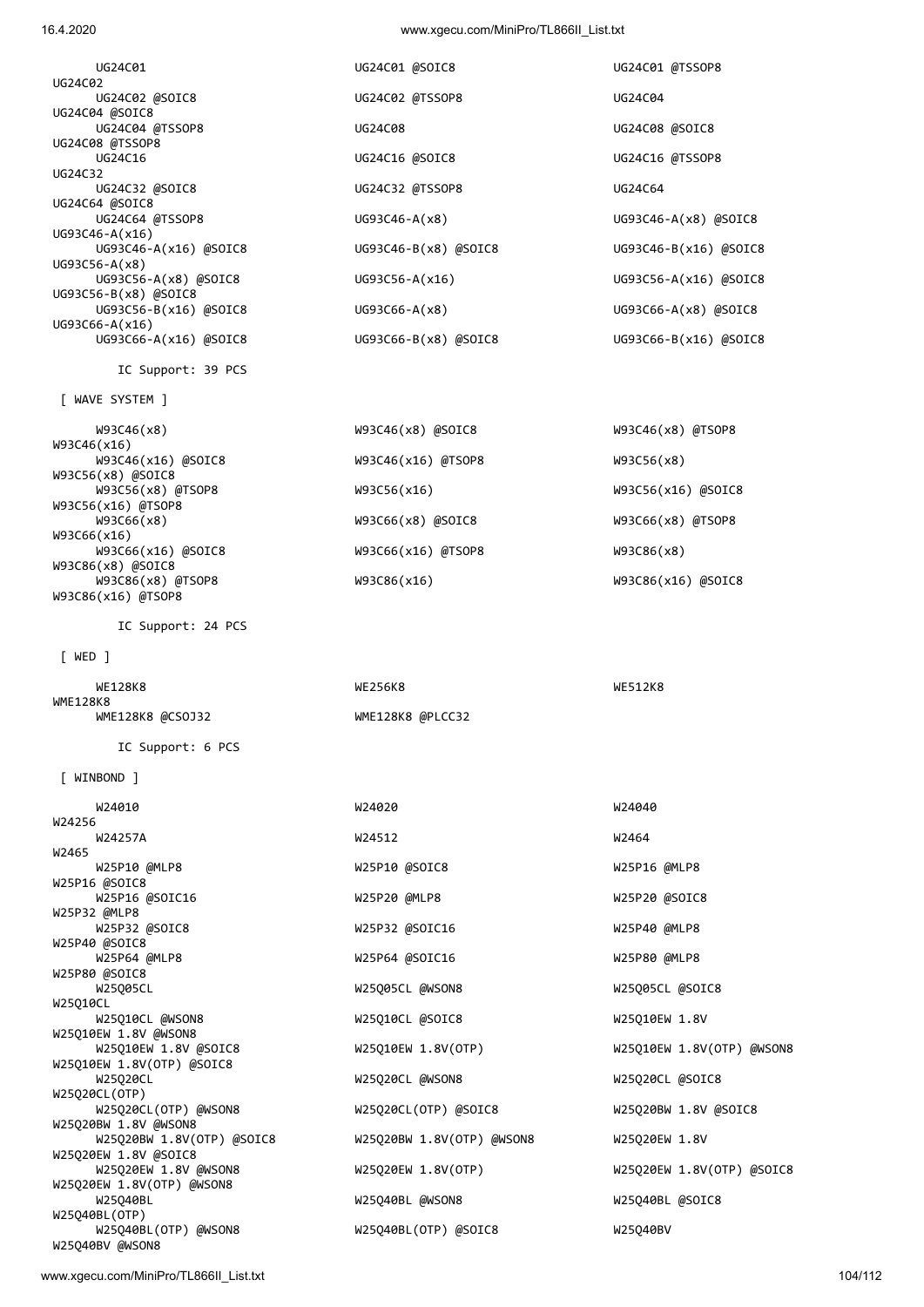W25Q40BV @SOIC8 W25Q40BV(OTP) W25Q40BV(OTP) @WSON8 W25Q40BV(OTP) @SOIC8 W25Q40BW 1.8V(OTP) @SOIC8 W25Q40CL(OTP) @SOIC8 W25Q40EW 1.8V(OTP) W25Q80BL @WSON8 W25Q80BL(OTP) @WSON8 W25Q80BV @WSON8 W25Q80BV(OTP) @WSON8<br>W25Q80BV(OTP) @SOIC8 W25Q80BW 1.8V @SOIC8 W25Q80BW 1.8V(OTP)@SOIC16 W25Q80DL(OTP) @WSON8<br>W25O80DL(OTP) @SOIC8 W25Q80DV @SOIC8<br>W25Q80DV @SOIC16 W25Q80DV(OTP) @SOIC16 W25Q80EW 1.8V(OTP)@WSON8 W25Q80JV @SOIC8 W25Q80JV(OTP) @SOIC16<br>W25Q80JW 1.8V @WSON8 W25Q80JW 1.8V(OTP)@WSON8 W25Q16 @SOIC8 W25Q16(OTP) @SOIC16 W25Q16BV @SOIC16 W25Q16BV(OTP) @SOIC16 W25Q16CL @SOIC16 W25Q16CL(OTP) @SOIC16 W25Q16CV @SOIC16 W25Q16CV(OTP) @SOIC16 W25Q16DV @SOIC16 W25Q16DV(OTP) @SOIC16 W25Q16DW 1.8V(OTP)@WSON8 W25Q16FW 1.8V @SOIC8 W25Q16FW 1.8V(OTP)@SOIC16 W25Q16JV(OTP) @WSON8 W25Q16V @SOIC8 W25Q16V(OTP) @SOIC16 W25Q32(OTP) @SOIC16 W25Q32BV @SOIC16 W25Q32BV(OTP) @SOIC16 W25Q32DW 1.8V @SOIC16 W25Q32DW 1.8V(OTP)@SOIC16 W25Q32FV @SOIC16 W25Q32FV(OTP) W25Q32FV(OTP) @WSON8 W25Q32FV(OTP) @SOIC8 W25Q32FV(OTP) @SOIC16

 W25Q40BW 1.8V @WSON8 W25Q40BW 1.8V @SOIC8 W25Q40BW 1.8V(OTP) @WSON8 W25Q40CL W25Q40CL @SOIC8 W25Q40CL(OTP) W25Q40EW 1.8V W25Q40EW 1.8V @WSON8 W25Q40EW 1.8V @SOIC8 W25Q40EW 1.8V(OTP) @WSON8 W25Q40EW 1.8V(OTP) @SOIC8 W25Q80BL W25Q80BL @SOIC8 W25Q80BL @SOIC16 W25Q80BL(OTP) W25Q80BL(OTP) @SOIC8 W25Q80BL(OTP) @SOIC16 W25Q80BV W25Q80BV @SOIC8 W25Q80BV @SOIC16 W25Q80BV(OTP) W25Q80BV(OTP) @SOIC16 W25Q80BW 1.8V @WSON8 W25Q80BW 1.8V @SOIC16 W25Q80BW 1.8V(OTP)@WSON8 W25Q80BW 1.8V(OTP)@SOIC8 W25Q80DL @WSON8 W25Q80DL @SOIC8 W25Q80DL @SOIC16 W25Q80DL(OTP) @SOIC16 W25Q80DV @WSON8 W25Q80DV(OTP) @WSON8 W25Q80DV(OTP) @SOIC8 W25Q80EW 1.8V @WSON8 W25Q80EW 1.8V @SOIC8 W25Q80EW 1.8V @SOIC16 W25Q80EW 1.8V(OTP)@SOIC8 W25Q80EW 1.8V(OTP)@SOIC16 W25Q80JV @WSON8 W25Q80JV @SOIC16 W25Q80JV(OTP) @WSON8 W25Q80JV(OTP) @SOIC8 W25Q80JW 1.8V @SOIC8 W25Q80JW 1.8V @SOIC16 W25Q80JW 1.8V(OTP)@SOIC8 W25Q80JW 1.8V(OTP)@SOIC16 W25Q16 @MLP8 W25Q16 @SOIC16 W25Q16(OTP) @MLP8 W25Q16(OTP) @SOIC8 W25Q16BV W25Q16BV @WSON8 W25Q16BV @SOIC8 W25Q16BV(OTP) W25Q16BV(OTP) @WSON8 W25Q16BV(OTP) @SOIC8 W25Q16CL W25Q16CL @WSON8 W25Q16CL @SOIC8 W25Q16CL(OTP) W25Q16CL(OTP) @WSON8 W25Q16CL(OTP) @SOIC8 W25Q16CV W25Q16CV @WSON8 W25Q16CV @SOIC8 W25Q16CV(OTP) W25Q16CV(OTP) @WSON8 W25Q16CV(OTP) @SOIC8 W25Q16DV W25Q16DV @WSON8 W25Q16DV @SOIC8 W25Q16DV(OTP) W25Q16DV(OTP) @WSON8 W25Q16DV(OTP) @SOIC8 W25Q16DW 1.8V @WSON8 W25Q16DW 1.8V @SOIC8 W25Q16DW 1.8V @SOIC16 W25Q16DW 1.8V(OTP)@SOIC8 W25Q16DW 1.8V(OTP)@SOIC16 W25Q16FW 1.8V @WSON8 W25Q16FW 1.8V @SOIC16 W25Q16FW 1.8V(OTP)@WSON8 W25Q16FW 1.8V(OTP)@SOIC8 W25Q16JV @WSON8 W25Q16JV @SOIC8 W25Q16JV @SOIC16 W25Q16JV(OTP) @SOIC8 W25Q16JV(OTP) @SOIC16 W25Q16V @WSON8 W25Q16V @SOIC16 W25Q16V(OTP) @WSON8 W25Q16V(OTP) @SOIC8 W25Q32 @MLP8 W25Q32 @SOIC16 W25Q32(OTP) @MLP8 W25Q32BV W25Q32BV @WSON8 W25Q32BV @SOIC8 W25Q32BV(OTP) W25Q32BV(OTP) @WSON8 W25Q32BV(OTP) @SOIC8 W25Q32DW 1.8V W25Q32DW 1.8V @WSON8 W25Q32DW 1.8V @SOIC8 W25Q32DW 1.8V(OTP) W25Q32DW 1.8V(OTP)@WSON8 W25Q32DW 1.8V(OTP)@SOIC8 W25Q32FV W25Q32FV @WSON8 W25Q32FV @SOIC8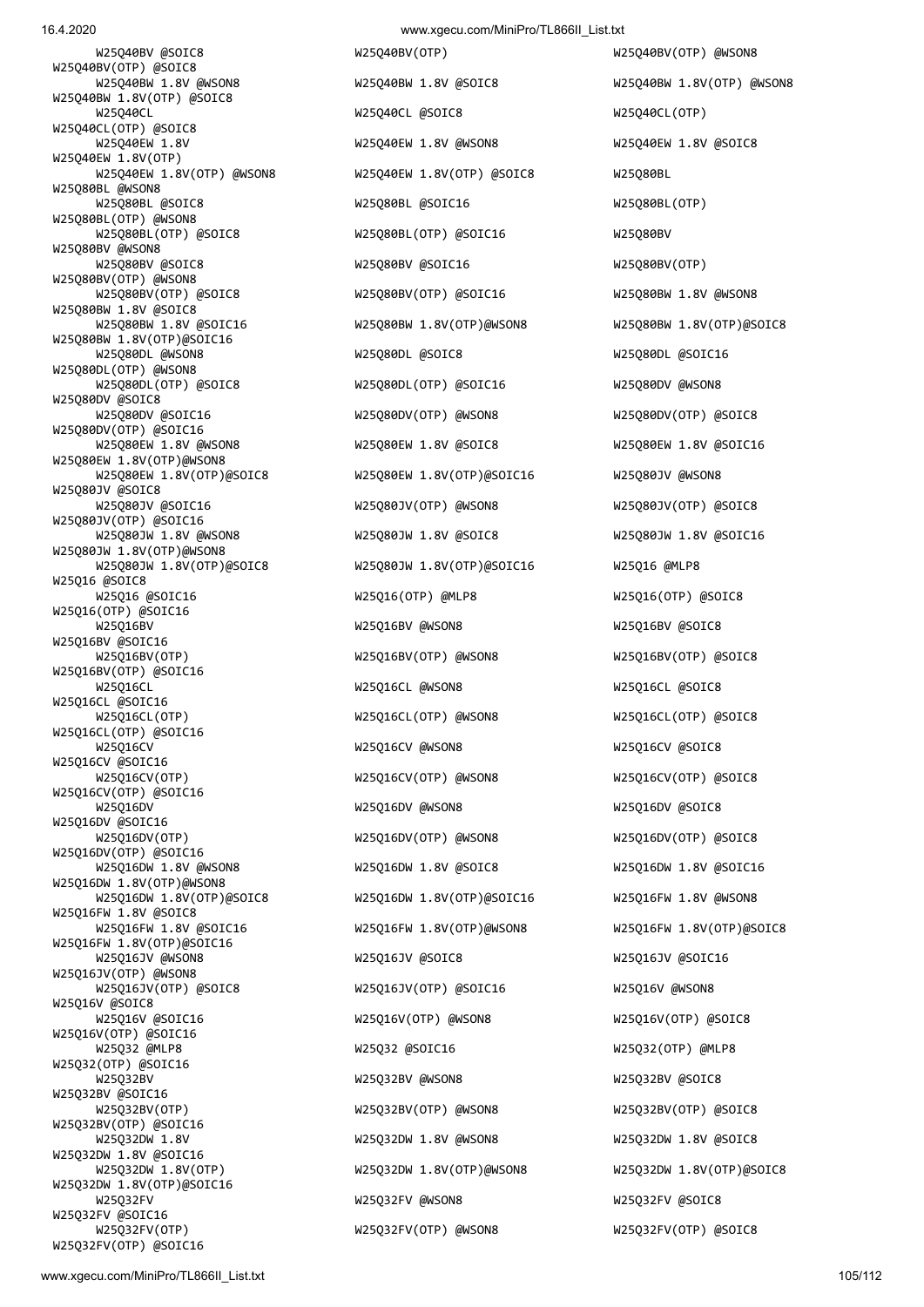16.4.2020 www.xgecu.com/MiniPro/TL866II\_List.txt

W25O32FW 1.8V W25O32FW 1.8V @WSON8 W25O32FW 1.8V @SOIC8 W25Q32FW 1.8V @SOIC16 W25Q32FW 1.8V(OTP)@SOIC16<br>W25Q32JV W25Q32JV @SOIC16<br>W25Q32JV(OTP) W25Q32JV(OTP) @SOIC16 W25Q32V(OTP) @SOIC16 W25Q64BV @SOIC16 W25Q64BV(OTP) @SOIC16 W25Q64CV @SOIC16 W25Q64CV(OTP) @SOIC16<br>W25Q64DW 1.8V W25Q64DW 1.8V @SOIC16<br>W25O64DW 1.8V(OTP) W25Q64DW 1.8V(OTP)@SOIC16 W25Q64FV @SOIC16<br>W25O64FV(OTP) W25Q64FV(OTP) @SOIC16 W25Q64FW 1.8V @SOIC16 W25Q64FW 1.8V(OTP)@SOIC16 W25Q64JV @SOIC16 W25Q64JV(OTP) @SOIC16 W25Q128BV(OTP) @SOIC16 W25Q128FV(OTP) @SOIC16 W25Q128FW 1.8V(OTP)@SOIC16 W25Q128JV(OTP) @SOIC16 W25Q128JW 1.8V(OTP)@SOIC16 W25Q256FV(OTP) @SOIC16 W25Q256FW(1.8V)(OTP) @SOIC16 W25Q256JV(OTP) @SOIC16<br>W25Q256JW(1.8V) @SOIC8 W25Q256JW(1.8V)(OTP) @SOIC16 W25X05CL W25X10AV @WSON8 W25X10BL @SOIC8 W<sub>25</sub>X<sub>10CL</sub> W25X10L @WSON8 W25X10V @SOIC8 W25X20AV W25X20BL @WSON8 W25X20BV @SOIC8 W25X20L W25X20V @WSON8 W25X40AL @SOIC8 W25X40BL W25X40BL @WSON8 W25X40BL @SOIC8 W25X40BV

 W25Q32JV W25Q32JV @WSON8 W25Q32JV @SOIC8 W25Q32JV(OTP) @WSON8 W25Q32JV(OTP) @SOIC8 W25Q32V @MLP8 W25Q32V @SOIC16 W25Q32V(OTP) @MLP8 W25Q64BV W25Q64BV @WSON8 W25Q64BV @SOIC8 W25Q64BV(OTP) W25Q64BV(OTP) @WSON8 W25Q64BV(OTP) @SOIC8 W25Q64CV W25Q64CV @WSON8 W25Q64CV @SOIC8 W25Q64CV(OTP) W25Q64CV(OTP) @WSON8 W25Q64CV(OTP) @SOIC8 W25064DW 1.8V @WSON8 W25064DW 1.8V @SOIC8 W25Q64FV W25Q64FV @WSON8 W25Q64FV @SOIC8 W25Q64FV(OTP) @WSON8 W25Q64FV(OTP) @SOIC8 W25Q64FW 1.8V W25Q64FW 1.8V @WSON8 W25Q64FW 1.8V @SOIC8 W25Q64JV W25Q64JV @WSON8 W25Q64JV @SOIC8 W25Q64JV(OTP) W25Q64JV(OTP) @WSON8 W25Q64JV(OTP) @SOIC8 W25Q128BV @SOIC8 W25Q128BV @SOIC16 W25Q128BV(OTP) @SOIC8 W25Q128FV @SOIC8 W25Q128FV @SOIC16 W25Q128FV(OTP) @SOIC8 W25Q128JV @SOIC8 W25Q128JV @SOIC16 W25Q128JV(OTP) @SOIC8 W25Q256FV @SOIC8 W25Q256FV @SOIC16 W25Q256FV(OTP) @SOIC8 W25Q256JV @SOIC8 W25Q256JV @SOIC16 W25Q256JV(OTP) @SOIC8 W25X05 W25X05 @WSON8 W25X05 @SOIC8 W25X05CL @WSON8 W25X05CL @SOIC8 W25X10AV W25X10AV @SOIC8 W25X10BL W25X10BL @WSON8 W25X10BV W25X10BV @WSON8 W25X10BV @SOIC8 W25X10CL @WSON8 W25X10CL @SOIC8 W25X10L W25X10L @SOIC8 W25X10V W25X10V @WSON8 W25X20AL W25X20AL @W25X20AL @WSON8 W25X20AL @SOIC8 W25X20AV @WSON8 W25X20AV @SOIC8 W25X20BL W25X20BL @SOIC8 W25X20BV W25X20BV @WSON8 W25X20CL W25X20CL @W25X20CL @WSON8 W25X20CL @SOIC8 W25X20L @WSON8 W25X20L @SOIC8 W25X20V W25X20V @SOIC8 W25X40AL W25X40AL @WSON8 W25X40AV W25X40AV W25X40AV @WSON8 W25X40AV @SOIC8

 W25Q32FW 1.8V(OTP) W25Q32FW 1.8V(OTP)@WSON8 W25Q32FW 1.8V(OTP)@SOIC8 W25Q64DW 1.8V(OTP)@WSON8 W25Q64DW 1.8V(OTP)@SOIC8 W25Q64FW 1.8V(OTP) W25Q64FW 1.8V(OTP)@WSON8 W25Q64FW 1.8V(OTP)@SOIC8 W25Q128FW 1.8V @SOIC8 W25Q128FW 1.8V @SOIC16 W25Q128FW 1.8V(OTP)@SOIC8 W25Q128JW 1.8V @SOIC8 W25Q128JW 1.8V @SOIC16 W25Q128JW 1.8V(OTP)@SOIC8 W25Q256FW(1.8V) @SOIC8 W25Q256FW(1.8V) @SOIC16 W25Q256FW(1.8V)(OTP) @SOIC8 W25Q256JW(1.8V) @SOIC16 W25Q256JW(1.8V)(OTP) @SOIC8

W25X40BV @WSON8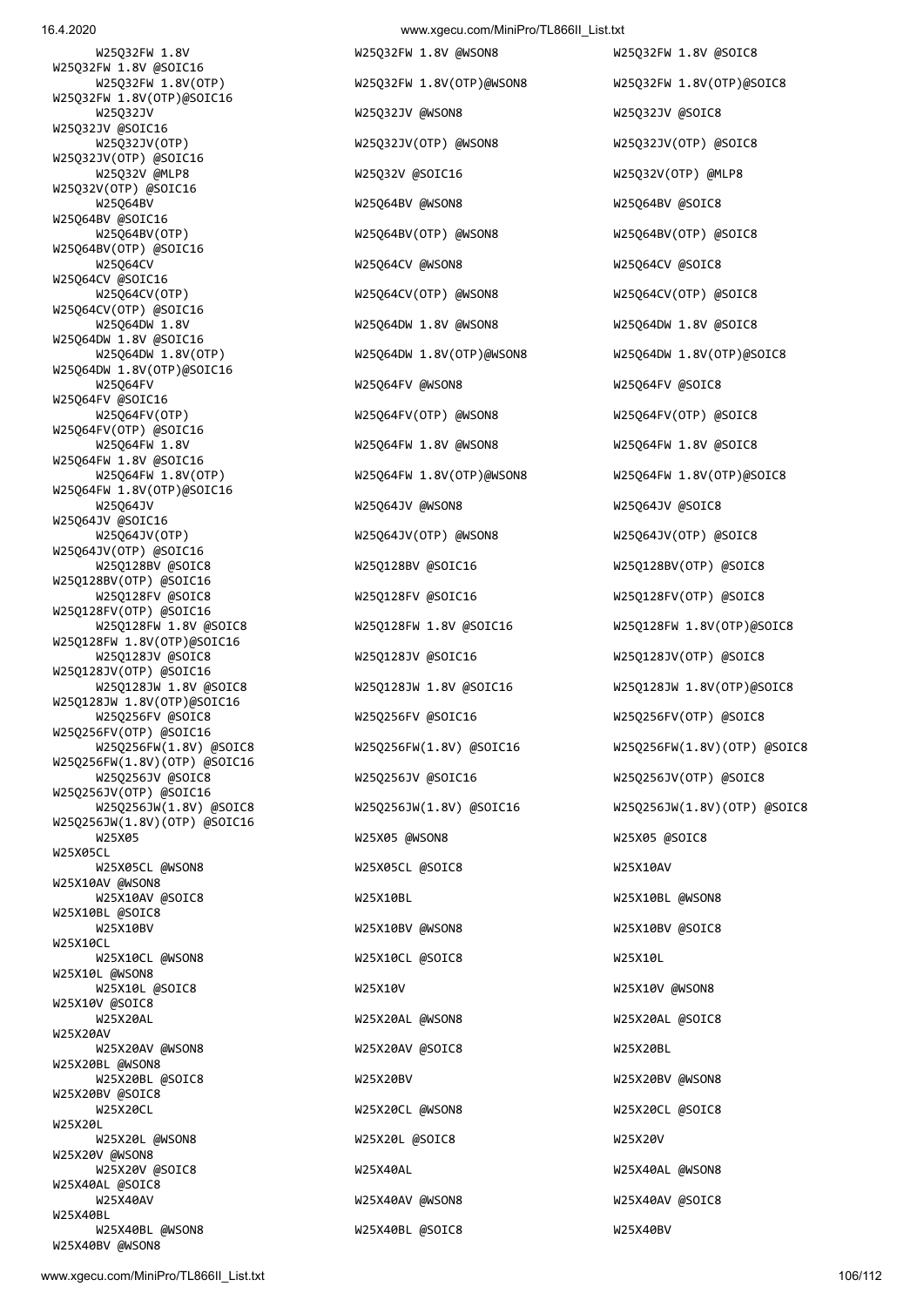W39L010 @TSOP32

W25X80L W25X80L @WSON8 W25X80L @SOIC8 W25X80V W25X80V @WSON8 W25X80V @SOIC8 W25X16 W25X16 @SOIC8 W25X16 @SOIC16 W25X16AL W25X16AL @SOIC8 W25X16AL @SOIC16 W25X16AV<br>W25X16AV @SOIC8 W25X16BV @SOIC8 W25X16BV @SOIC16 W25X16V W25X16V W25X16V W25X16V @SOIC8 W25X16V @SOIC16 W25X32 W25X32 @SOIC8 W25X32 @SOIC16 W25X32AV<br>W25X32AV @SOIC8 W25X32BV @SOIC8 W25X32BV @SOIC16 W25X32V W25X32V @SOIC8 W25X32V @SOIC16 W25X64 @SOIC8 W25X64 @SOIC16 W25X64BV @SOIC8 W25X64BV @SOIC16 W25X64V @SOIC8 W25X64V @SOIC16 W27C01 W27C01 @PLCC32 W27C01 @TSOP32 W27C010 W27C010 @PLCC32 W27C010 @TSOP32<br>W27C02 W27C020 W27C020 @PLCC32 W27C020 @TSOP32 W27C04 W27C04 @PLCC32 W27C04 @TSOP32 W27C040 W27C040 @PLCC32 W27C040 @TSOP32 W27C257 @DIP28 W27C257 @PLCC32 W27C512 @DIP28 W27C512 @PLCC32 W27E01 W27E01 @PLCC32 W22TE01 @PLCC32 W27E01 @TSOP32 W27E010 W27E010 @PLCC32 W27E010 @TSOP32 W27E02 W27E02 @PLCC32 W27E02 @TSOP32 W27E020 W27E020 @PLCC32 W27E020 @TSOP32 W27E040 W27E040 @PLCC32 W27E040 @TSOP32 W27E257 @DIP28 W27E257 @PLCC32 W27E512 @DIP28 W27E512 @PLCC32 W27L01<br>W27L01 @PLCC32 W27L010 @PLCC32 W27L010 @TSOP32 W27L02 W27L02 @PLCC32 W27L02 @TSOP32 W29C010 W29C010 @PLCC32 W29C010 @TSOP32 W29C011 W29C011 @PLCC32 W29C011 @TSOP32 W29C020 W29C020 @PLCC32<br>W29C020 @TSOP32 W29C020C @TSOP32<br>W29C022 W29C040 W29C040 @PLCC32 W29C040 @TSOP32 W29C042 W29C042 @PLCC32 W29C042 @TSOP32 W29C512 W29C512 @PLCC32 W29C512 @TSOP32 W29EE010 W29EE010 @PLCC32 W29EE010 @TSOP32 W29EE011 W29EE011 @PLCC32 W29EE011 @TSOP32 W29EE012 W29EE012 @PLCC32 W29EE012 @TSOP32 W29EE512 W29EE512 @PLCC32 W29EE512 @TSOP32 W29N02GVSIAF @TSOP48 W29N04GVSIAA @TSOP48 W39F010

W25X40L @WSON8 W25X40L @SOIC8 W25X40V @WSON8 W25X40V @SOIC8 W25X80AL W25X80AL @SOIC8 W25X80AV W25X80AV @WSON8 W25X80BV W25X80BV @WSON8 W25X80BV @SOIC8 W25X16AV @SOIC16 W25X16BV W25X32AV @SOIC16 W25X32BV W27C02 @PLCC32 W27C02 @TSOP32 W27L01 @TSOP32 W27L010 W29C020C W29C020C @PLCC32 W29C022 W29C022 @PLCC32 W29C022 @TSOP32 W39F010 @PLCC32 W39F010 @TSOP32 W39L010 @PLCC32

 W25X40BV @SOIC8 W25X40CL W25X40CL @WSON8 W29N01GVSCAA @TSOP48 W29N01GVSIAA @TSOP48 W29N01GVSIAA @TSOP48 W29N02GZSIBA @TSOP48 W29N02GZSJBA @TSOP48 W29N02KVSIAF @TSOP48 W29N04GZSIBA @TSOP48 W29N08GVSIAA @TSOP48 W29N08GVSIAF @TSOP48

W25X40V

W25X40CL @SOIC8<br>W25X40L

W25X80AL @WSON8

W25X80AV @SOIC8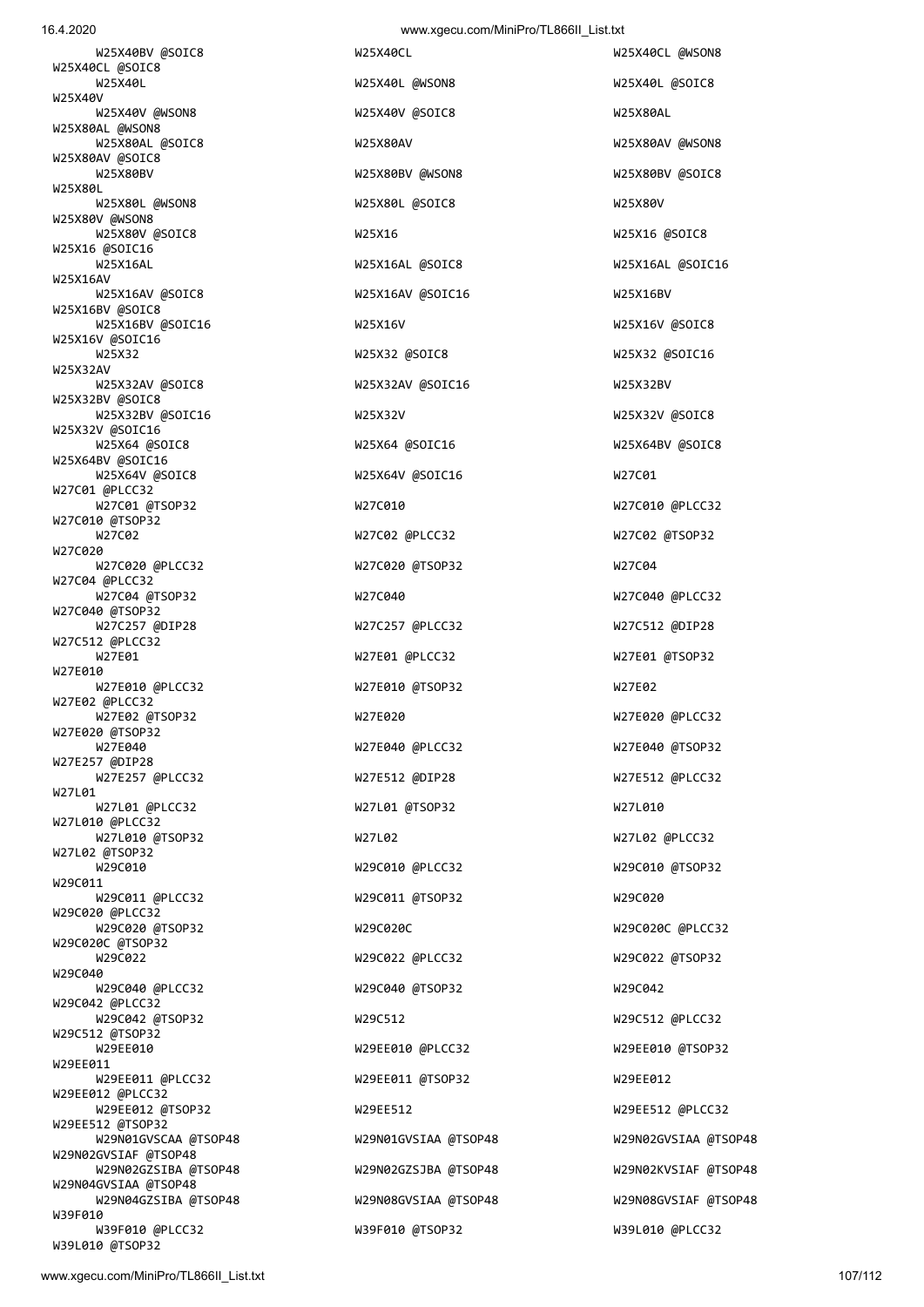[ XICOR ]

X2444 @SOIC8

X24C01 @SOIC8

X24C02 @SOIC8

X24C04I @SOIC8

X24C08I @SOIC8

| WINGSHING          |                   |                   |
|--------------------|-------------------|-------------------|
| WS24C02            | WS24C02 @SOIC8    | WS24C04           |
| WS24C04 @SOIC8     |                   |                   |
| <b>WS24C08</b>     | WS24C08 @SOIC8    | WS24C16           |
| WS24C16 @SOIC8     |                   |                   |
| <b>WS24W04</b>     | WS24W04 @SOIC8    | <b>WS24W08</b>    |
| WS24W08 @SOIC8     |                   |                   |
| WS24W16            | WS24W16 @SOIC8    |                   |
| IC Support: 14 PCS |                   |                   |
| $[$ WSI $]$        |                   |                   |
| WS27C010F @DIP32   | WS27C010F @PLCC32 | WS27C010L @DIP32  |
| WS27C010L @PLCC32  |                   |                   |
| WS27C010L @TSOP32  | WS27C128F @DIP28  | WS27C128F @PLCC32 |
| WS27C256L @DIP28   |                   |                   |
| WS27C256L @PLCC32  | WS27C512F @DIP28  | WS27C512F @PLCC32 |
| WS27C512L @DIP28   |                   |                   |
| WS27C512L @PLCC32  | WS27C64 @DIP28    | WS27C64 @PLCC32   |
| WS57C128FB @DIP28  |                   |                   |
| WS57C128FB @PLCC32 | WS57C256F @DIP28  | WS57C256F @PLCC32 |
| IC Support: 19 PCS |                   |                   |

X2402 X2402 @SOIC8 X2444

X2444I X2444I @SOIC8 X24C01

X24C01A X24C01A @SOIC8 X24C02

X24C04 X24C04 @SOIC8 X24C04 X24C04I

X24C08 X24C08 @SOIC8 X24C08I

| IC Support: 617 PCS                                       |                |               |
|-----------------------------------------------------------|----------------|---------------|
| [ WINGSHING ]                                             |                |               |
| WS24C02<br>WS24C04 @SOIC8                                 | WS24C02 @SOIC8 | WS24CC        |
| <b>WS24C08</b>                                            | WS24C08 @SOIC8 | <b>WS24C1</b> |
| WS24C16 @SOIC8<br><b>WS24W04</b><br><b>UCABIOO OCOTCO</b> | WS24W04 @SOIC8 | WS24WG        |

 W39L020 @PLCC32 W39L020 @TSOP32 W39L040 @PLCC32 W39L040 @TSOP32 W39L040A W39L040AP @PLCC32 W39L040AT @TSOP32 W39L040AQ @VSOP32 W39L512 @PLCC32 W39L512 @TSOP32 W39V040A @PLCC32 W39V040A @TSOP32 W39V040B @PLCC32 W39V040B @TSOP32 W39V040C @PLCC32 W39V040C @TSOP32 W39V040FA @PLCC32 W39V040FA @TSOP32 W39V040FB @PLCC32 W39V040FB @TSOP32 W39V040FC @PLCC32 W39V040FC @TSOP32 W39V080A @PLCC32 W39V080A @TSOP32 W39V080A @TSOP40 W39V080FA @PLCC32 W39V080FA @TSOP32 W39V080FA @TSOP40 W49F002 W49F002 @PLCC32 W49F002 @TSOP32 W49F002A W49F002A @PLCC32 W49F002A @TSOP32 W49F002B W49F002B @PLCC32 W49F002B @TSOP32 W49F002U W49F002U @PLCC32 W49F002U @TSOP32 W49F020 @PLCC32 W49F020 @TSOP32 W49F102Q(10x14mm) @VSOP40 W49F201S @SOP44 W49L102Q(10x14mm) @VSOP40 W49L201T @TSOP48 W49V002 @PLCC32 W49V002 @TSOP32 W49V002A @PLCC32 W49V002A @TSOP32 W49V002F @PLCC32 W49V002F @TSOP32 W49V002FA @PLCC32 W49V002FA @TSOP32 W78E51 W78E51 @PLCC44 W78E51B W78E51B @PLCC44 W78E51C W78E51C @PLCC44 W78E52<br>W78E52 @PLCC44 W78E52 @PLCC44 W78E52B W78E52B @PLCC44 W78E52C W78E52C @PLCC44 W78E54 W78E54 @PLCC44 W78E54B W78E54B @PLCC44 W78E54C W78E54C @PLCC44 W78E58 W78E58 @PLCC44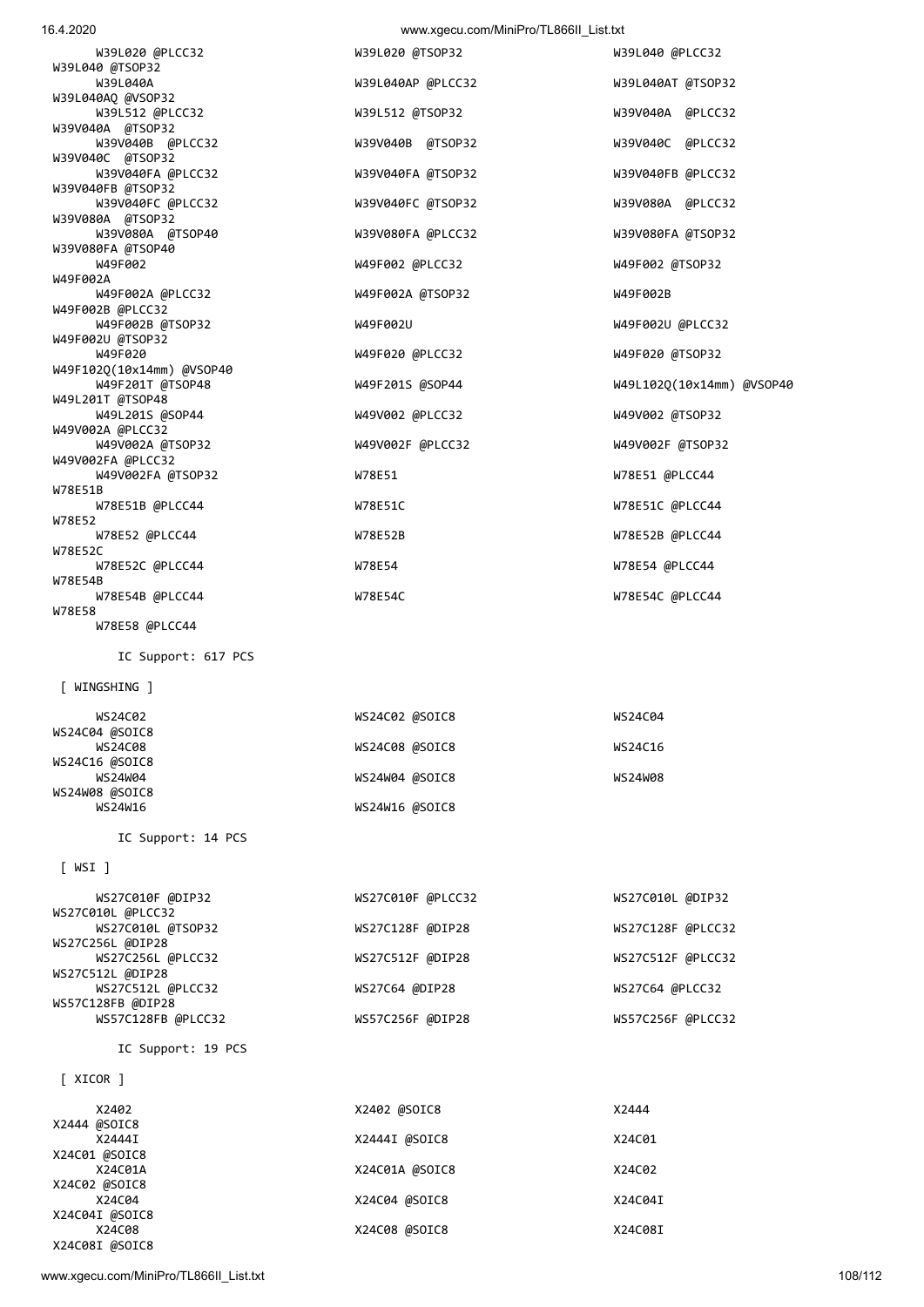www.xgecu.com/MiniPro/TL866II\_List.txt 109/112

 Y24LC02 Y24LC02 @SOIC8 Y24LC02 @TSSOP8 Y24LC04<br>Y24LC04 @SOIC8

[ YMC ]

IC Support: 33 PCS

| . <i>.</i> .         |                      |                 |
|----------------------|----------------------|-----------------|
| PN25F04A @SOP8       | PN25F04A @TSSOP8     | PN25F04C @SOP8  |
| PN25F04C(OTP) @SOP8  |                      |                 |
| PN25F04C @VDFN8      | PN25F04C(OTP) @VDFN8 | <b>PN25F08</b>  |
| PN25F08 @WSON8       |                      |                 |
| PN25F08 @SOIC8       | PN25F08B             | PN25F08B @WSON8 |
| PN25F08B @SOIC8      |                      |                 |
| PN25F16              | PN25F16 @SOIC8       | PN25F16 @SOIC16 |
| <b>PN25F16B</b>      |                      |                 |
| PN25F16B @SOIC8      | PN25F16B @SOIC16     | <b>PN25F32</b>  |
| PN25F32 @SOIC8       |                      |                 |
| PN25F32 @SOIC16      | <b>PN25F32B</b>      | PN25F32B @SOIC8 |
| PN25F32B @SOIC16     |                      |                 |
| <b>PN25F64</b>       | PN25F64 @SOIC8       | PN25F64 @SOIC16 |
| PN25F64B             |                      |                 |
| PN25F64B @SOIC8      | PN25F64B @SOIC16     | PN25F128B       |
| PN25F128B @SOIC8     |                      |                 |
| PN25F128B @SOIC16    |                      |                 |
| $TC$ Sunnort: 33 DCS |                      |                 |

[ XTXtect ]

IC Support: 16 PCS

 XM25QH32B @SOIC8 XM25QH32B @USON8 XM25QH32B(OTP) @SOIC8 XM25QH32B(OTP) @USON8 XM25QH32C @SOIC8 XM25QH32C @USON8 XM25QH32C(OTP) @SOIC8 XM25QH32C(OTP) @USON8 XM25QH64A @SOIC8 XM25QH64A @WSON8 XM25QH64B @SOIC8 XM25QH64B @WSON8 XM25QH128A @SOIC8 XM25QH128A @WSON8 XM25QH128B @SOIC8 XM25QH128B @WSON8

[ XMC ]

IC Support: 94 PCS

| 16.4.2020        | www.xgecu.com/MiniPro/TL866II_List.txt |                 |
|------------------|----------------------------------------|-----------------|
| X24C16           | X24C16 @SOIC8                          | X24C16I         |
| X24C16I @SOIC8   |                                        |                 |
| X24C44           | X24C44 @SOIC8                          | X24C44I         |
| X24C44I @SOIC8   |                                        |                 |
| X24C45           | X24C45 @SOIC8                          | X24C45I         |
| X24C45I @SOIC8   |                                        |                 |
| X25010           | X25010 @SOIC8                          | X25020          |
| X25020 @SOIC8    |                                        |                 |
| X25040           | X25040 @SOIC8                          | X25041          |
| X25041 @SOIC8    |                                        |                 |
| X25043           | X25043 @SOIC8                          | X25045          |
| X25045 @SOIC8    |                                        |                 |
| X25080           | X25080 @SOIC8                          | X25128          |
| X25128 @SOIC8    |                                        |                 |
| X25160           | X25160 @SOIC8                          | X25170          |
| X25170 @SOIC8    |                                        |                 |
| X25320           | X25320 @SOIC8                          | X25330          |
| X25330 @SOIC8    |                                        |                 |
| X25640           | X25640 @SOIC8                          | X25642          |
| X25642 @SOIC8    |                                        |                 |
| X25650           | X25650 @SOIC8                          | X25F008-5       |
| X25F008-5 @SOIC8 |                                        |                 |
| X25F008(1.8v)    | X25F008(1.8v) @SOIC8                   | X25F016-5       |
| X25F016-5 @SOIC8 |                                        |                 |
| X25F016(1.8v)    | X25F016(1.8v) @SOIC8                   | X25F032-5       |
| X25F032-5 @SOIC8 |                                        |                 |
| X25F032(1.8v)    | X25F032(1.8v) @SOIC8                   | X25F064-5       |
| X25F064-5 @SOIC8 |                                        |                 |
| X25F064(1.8v)    | X25F064(1.8v) @SOIC8                   | X2804A          |
| X2804AI          |                                        |                 |
| X2816A           | X2816B                                 | X2816C          |
| X28256           |                                        |                 |
| X2864AP          | X28C010                                | X28C010 @PLCC32 |
| X28C010 @TSOP32  |                                        |                 |
| X28C64           | X28C256                                | X5043           |
| X5043 @SOIC8     |                                        |                 |
| X5045            | X5045 @SOIC8                           |                 |

Y24LC04 @TSSOP8 Y24LC08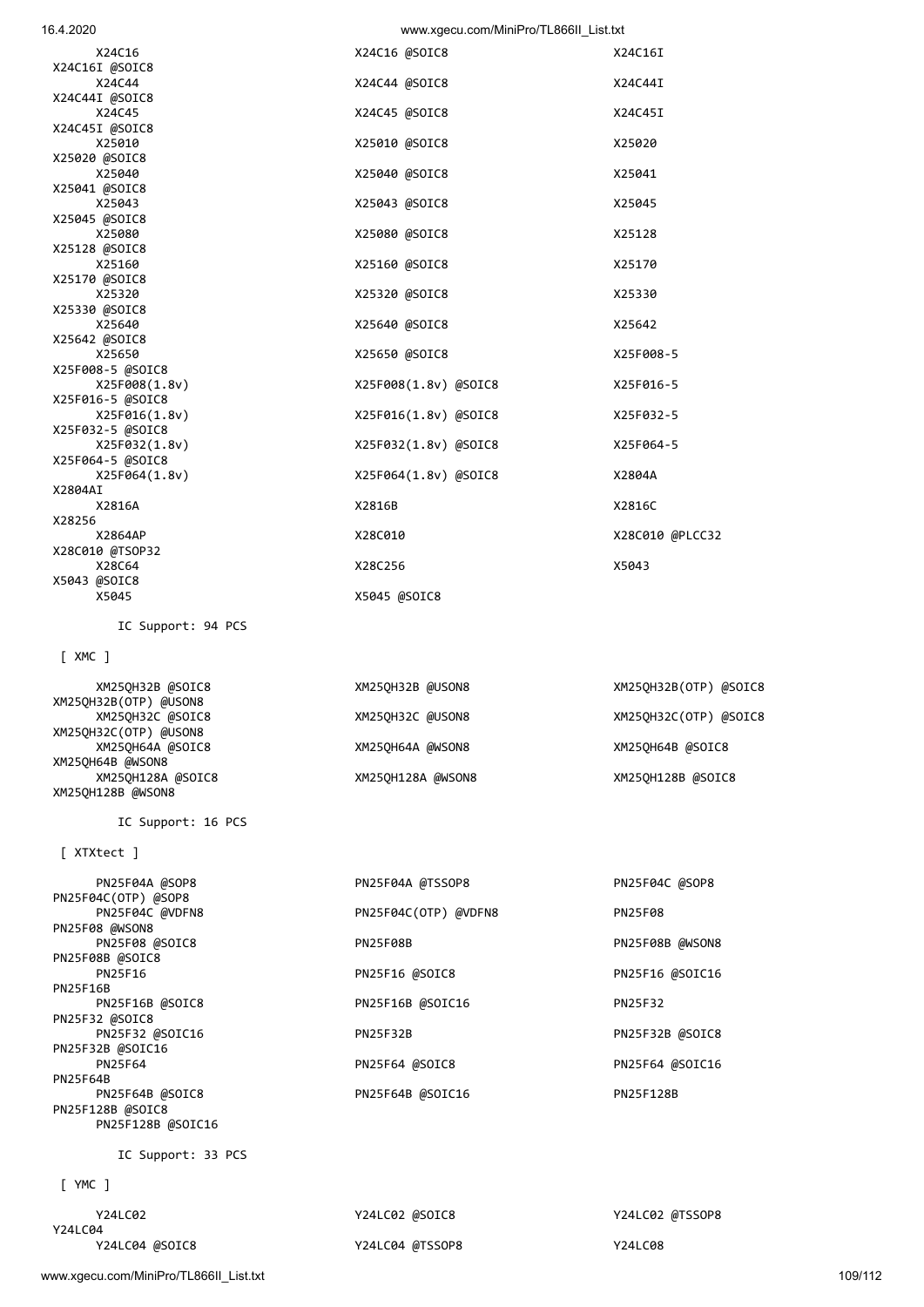| [ OTHERS ]                |                    |                    |
|---------------------------|--------------------|--------------------|
| LX24C02                   | LX24C02 @SOIC8     | LX24C04            |
| LX24C04 @SOIC8<br>LX24C08 | LX24C08 @SOIC8     | LX24C16            |
| LX24C16 @SOIC8            |                    |                    |
| KM-1M (User)              | PSU1GA30AT @TSOP48 | PSU1GA30BT @TSOP48 |
| PSU1GA30HT @TSOP48        |                    |                    |
| PSU2GA30BT @TSOP48        | PSU4GA30BT @TSOP48 |                    |

## IC Support: 12 PCS

| TS25L512A        | TS25L512A @SOP8 | TS25L010A        |
|------------------|-----------------|------------------|
| TS25L010A @SOP8  |                 |                  |
| TS25L020A        | TS25L020A @SOP8 | <b>TS25L16AP</b> |
| TS25L16AP @SOP8  |                 |                  |
| <b>TS25L16BP</b> | TS25L16BP @SOP8 | <b>TS25L16P</b>  |
| TS25L16P @SOP8   |                 |                  |

| TS25L512A                          | TS25L512A @SOP8 | TS25L010A        |
|------------------------------------|-----------------|------------------|
| TS25L010A @SOP8<br>TS25L020A       | TS25L020A @SOP8 | <b>TS25L16AP</b> |
| TS25L16AP @SOP8                    |                 |                  |
| TS25L16BP<br><b>TOOLLACD ACODO</b> | TS25L16BP @SOP8 | <b>TS25L16P</b>  |

| ZEMPRO Elec ]                       |                 |                  |
|-------------------------------------|-----------------|------------------|
| TS25L512A                           | TS25L512A @SOP8 | TS25L010A        |
| TS25L010A @SOP8<br><b>TS25L020A</b> | TS25L020A @SOP8 | <b>TS25L16AP</b> |
| TS25L16AP @SOP8<br>TS25L16BP        | TS25L16BP @SOP8 | TS25L16P         |

| [ ZEMPRO Elec ]              |                 |                  |
|------------------------------|-----------------|------------------|
| TS25L512A<br>TS25L010A @SOP8 | TS25L512A @SOP8 | TS25L010A        |
| TS25L020A                    | TS25L020A @SOP8 | <b>TS25L16AP</b> |
| TS25L16AP @SOP8<br>TS25L16BP | TS25L16BP @SOP8 | TS25L16P         |

| ZB25VQ80(OTP) @WSON8  |                      |                   |
|-----------------------|----------------------|-------------------|
| ZB25V080(OTP) @SOIC8  | ZB25VQ16(OTP) @DIP8  | ZB <sub>2</sub> ! |
| ZB25VQ16(OTP) @SOIC8  |                      |                   |
| ZB25VQ32(OTP) @DIP8   | ZB25VQ32(OTP) @WSON8 | ZB <sub>2</sub>   |
| ZB25VQ64(OTP) @DIP8   |                      |                   |
| ZB25VQ64(OTP) @WSON8  | ZB25VQ64(OTP) @SOIC8 | ZB <sub>2</sub> ! |
| ZB25VQ128(OTP) @WSON8 |                      |                   |
| ZB25V0128(OTP) @SOIC8 | ZB25WD20 @DIP8       | ZB2!              |
| ZB25WD20 @SOIC8       |                      |                   |
| ZB25WD40 @DIP8        | ZB25WD40 @WSON8      | ZB <sub>2</sub>   |
| ZB25WD80 @DIP8        |                      |                   |
| ZB25WD80 @WSON8       | ZB25WD80 @SOIC8      |                   |
| IC Support: 66 PCS    |                      |                   |
|                       |                      |                   |
| ZEMPRO Elec ]         |                      |                   |
|                       |                      |                   |

## ZB25D80 @WSON8 ZB25D80 @SOIC8 ZB25D16 @DIP8 ZB25D16 @SOIC8 ZB25LQ40 1.8V@DIP8 ZB25LQ40 1.8V@WSON8 ZB25VQ20 @DIP8 ZB25VQ20 @WSON8 ZB25VQ20 @SOIC8 ZB25VQ40 @WSON8 ZB25VQ40 @SOIC8 ZB25VQ80 @DIP8 ZB25VQ80 @SOIC8 ZB25VQ16 @DIP8 ZB25VQ16 @WSON8 ZB25VQ32 @DIP8 ZB25VQ32 @WSON8 ZB25VQ32 @SOIC8 ZB25VQ64 @WSON8 ZB25VQ64 @SOIC8 ZB25VQ128 @DIP8 ZB25LQ40(OTP) 1.8V@DIP8 ZB25LQ40(OTP) 1.8V@WSON8 ZB25VQ20(OTP) @WSON8 ZB25VQ20(OTP) @SOIC8 ZB25VQ40(OTP) @WSON8 ZB25VQ40(OTP) @SOIC8 ZB25VQ80(OTP) @DIP8 5VQ16(OTP) @WSON8 ZB25VQ32(OTP) @DIP8 ZB25VQ32(OTP) @WSON8 ZB25VQ32(OTP) @SOIC8 5VQ128(OTP) @DIP8 SWD20 @WSON8 5WD40 @SOIC8

## [ ZBIT Semi. ]

ZB25D80 @DIP8

ZB25D16 @WSON8

ZB25VQ40 @DIP8

ZB25VQ80 @WSON8

ZB25VQ16 @SOIC8

ZB25VQ64 @DIP8

ZB25VQ128 @WSON8

ZB25VQ40(OTP) @DIP8

ZB25LQ40(OTP) 1.8V@SOIC8

ZB25LQ40 1.8V@SOIC8

IC Support: 42 PCS

Y24LC08 @SOIC8 Y24LC08 @TSSOP8 Y24LC16 Y24LC16 Y24LC16 Y24LC16 Y24LC16 Y24LC16 Y24LC16 Y24LC16 Y24LC16 Y24LC16 Y24LC16 Y24LC16 Y24LC16 Y24LC16 Y24LC16 Y24LC16 Y24LC16 Y24LC16 Y24LC16 Y24LC16 Y24LC16 Y24LC16 Y24LC16 Y24LC16 @TSSOP8 Y93LC46(x16) Y93LC56(x8) @SOIC8<br>Y93LC56(x8) @TSOP8 Y93LC56(x16) @TSOP8 Y93LC66(x16) Y93LC76(x8) @SOIC8<br>Y93LC76(x8) @TSOP8 Y93LC76(x16) @TSOP8 Y93LC86(x16) Y93LC86(x16) @SOIC8 Y93LC86(x16) @TSOP8

 Y93LC46(x8) Y93LC46(x8) @SOIC8 Y93LC46(x8) @TSOP8 Y93LC46(x16) @SOIC8 Y93LC46(x16) @TSOP8 Y93LC56(x8) Y93LC56(x8) @TSOP8 Y93LC56(x16) Y93LC56(x16) @SOIC8 Y93LC66(x8) Y93LC66(x8) @SOIC8 Y93LC66(x8) @TSOP8 Y93LC66(x16) @SOIC8 Y93LC66(x16) @TSOP8 Y93LC76(x8) Y93LC76(x16) <br> Y93LC76(x16) Y93LC76(x16) @SOIC8 Y93LC86(x8) Y93LC86(x8) @SOIC8 Y93LC86(x8) @TSOP8

ZB25D40 @DIP8 ZB25D40 @WSON8 ZB25D40 @SOIC8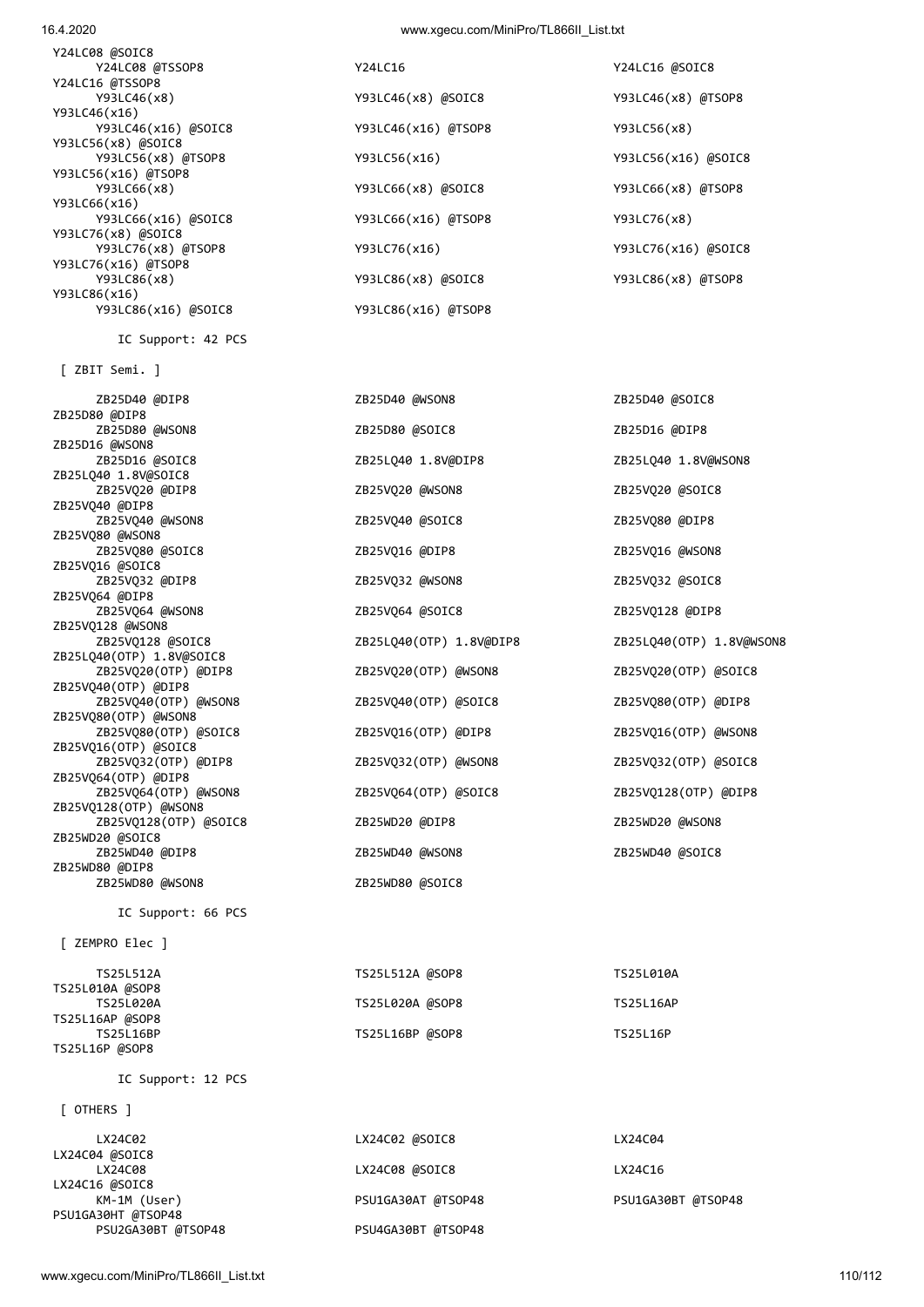16.4.2020 www.xgecu.com/MiniPro/TL866II\_List.txt

IC Support: 14 PCS

| [ Standard SRAM ] |        |       |
|-------------------|--------|-------|
| 6116<br>61512     | 6164   | 61256 |
| 6264              | 62256  | 62512 |
| 628128<br>628256  | 628512 |       |
|                   |        |       |

IC Support: 10 PCS

[ Logic Ic ]

| 14015<br>14014<br>14017<br>14018<br>14023<br>14025<br>14021<br>14049<br>14052<br>14051<br>14050<br>14053<br>14070<br>14071<br>14069<br>14073<br>14077<br>14081<br>14075<br>14093<br>14161<br>14162<br>14160<br>14163<br>14175<br>4001<br>14174<br>4011<br>4013<br>4014<br>4012<br>4015<br>4018<br>4019<br>4017<br>4021<br>4025<br>4030<br>4023<br>4049<br>4051<br>4052<br>4050<br>4053<br>4070<br>4071<br>4069<br>4073<br>4077<br>4081<br>4075<br>4093<br>40160<br>40161<br>40162<br>40163<br>40192<br>40174<br>40175<br>40193<br>74HC(LS)01<br>74HC(LS)02<br>74HC(LS)00<br>74HC(LS)03<br>74HC(LS)04<br>74HC(LS)05<br>74HC(LS)06<br>74HC(LS)07<br>74HC(LS)08<br>74HC(LS)09<br>74HC(LS)10<br>74HC(LS)11<br>74HC(LS)12<br>74HC(LS)13<br>74HC(LS)14<br>74HC(LS)15<br>74HC(LS)16<br>74HC(LS)17<br>74HC(LS)18<br>74HC(LS)19<br>74HC(LS)20<br>74HC(LS)21<br>74HC(LS)22<br>74HC (LS) 24<br>74HC(LS)26<br>74HC(LS)27<br>74HC(LS)28<br>74HC(LS)30<br>74HC(LS)33<br>74HC(LS)34<br>74HC(LS)32<br>74HC(LS)35<br>74HC(LS)37<br>74HC(LS)38<br>74HC(LS)36<br>74HC(LS)39<br>74HC(LS)42<br>74HC(LS)43<br>74HC(LS)40<br>74HC(LS)45<br>74HC(LS)86<br>74HC(LS)93<br>74HC(LS)74<br>74HC(LS)112<br>74HC(LS)122<br>74HC(LS)123<br>74HC(LS)125<br>74HC(LS)126<br>74HC(LS)132<br>74HC(LS)133<br>74HC(LS)128<br>74HC(LS)134<br>74HC(LS)138<br>74HC(LS)139<br>74HC(LS)136<br>74HC(LS)140<br>74HC(LS)153<br>74HC(LS)155<br>74HC(LS)145<br>74HC(LS)156<br>74HC(LS)158<br>74HC(LS)160<br>74HC(LS)157<br>74HC(LS)161<br>74HC(LS)163<br>74HC(LS)164<br>74HC(LS)162 | 14001       | 14011 | 14012 |
|------------------------------------------------------------------------------------------------------------------------------------------------------------------------------------------------------------------------------------------------------------------------------------------------------------------------------------------------------------------------------------------------------------------------------------------------------------------------------------------------------------------------------------------------------------------------------------------------------------------------------------------------------------------------------------------------------------------------------------------------------------------------------------------------------------------------------------------------------------------------------------------------------------------------------------------------------------------------------------------------------------------------------------------------------------------------------------------------------------------------------------------------------------------------------------------------------------------------------------------------------------------------------------------------------------------------------------------------------------------------------------------------------------------------------------------------------------------------------------------------------------------------------------|-------------|-------|-------|
|                                                                                                                                                                                                                                                                                                                                                                                                                                                                                                                                                                                                                                                                                                                                                                                                                                                                                                                                                                                                                                                                                                                                                                                                                                                                                                                                                                                                                                                                                                                                    | 14013       |       |       |
|                                                                                                                                                                                                                                                                                                                                                                                                                                                                                                                                                                                                                                                                                                                                                                                                                                                                                                                                                                                                                                                                                                                                                                                                                                                                                                                                                                                                                                                                                                                                    |             |       |       |
|                                                                                                                                                                                                                                                                                                                                                                                                                                                                                                                                                                                                                                                                                                                                                                                                                                                                                                                                                                                                                                                                                                                                                                                                                                                                                                                                                                                                                                                                                                                                    |             |       |       |
|                                                                                                                                                                                                                                                                                                                                                                                                                                                                                                                                                                                                                                                                                                                                                                                                                                                                                                                                                                                                                                                                                                                                                                                                                                                                                                                                                                                                                                                                                                                                    |             |       |       |
|                                                                                                                                                                                                                                                                                                                                                                                                                                                                                                                                                                                                                                                                                                                                                                                                                                                                                                                                                                                                                                                                                                                                                                                                                                                                                                                                                                                                                                                                                                                                    |             |       |       |
|                                                                                                                                                                                                                                                                                                                                                                                                                                                                                                                                                                                                                                                                                                                                                                                                                                                                                                                                                                                                                                                                                                                                                                                                                                                                                                                                                                                                                                                                                                                                    |             |       |       |
|                                                                                                                                                                                                                                                                                                                                                                                                                                                                                                                                                                                                                                                                                                                                                                                                                                                                                                                                                                                                                                                                                                                                                                                                                                                                                                                                                                                                                                                                                                                                    |             |       |       |
|                                                                                                                                                                                                                                                                                                                                                                                                                                                                                                                                                                                                                                                                                                                                                                                                                                                                                                                                                                                                                                                                                                                                                                                                                                                                                                                                                                                                                                                                                                                                    |             |       |       |
|                                                                                                                                                                                                                                                                                                                                                                                                                                                                                                                                                                                                                                                                                                                                                                                                                                                                                                                                                                                                                                                                                                                                                                                                                                                                                                                                                                                                                                                                                                                                    |             |       |       |
|                                                                                                                                                                                                                                                                                                                                                                                                                                                                                                                                                                                                                                                                                                                                                                                                                                                                                                                                                                                                                                                                                                                                                                                                                                                                                                                                                                                                                                                                                                                                    |             |       |       |
|                                                                                                                                                                                                                                                                                                                                                                                                                                                                                                                                                                                                                                                                                                                                                                                                                                                                                                                                                                                                                                                                                                                                                                                                                                                                                                                                                                                                                                                                                                                                    |             |       |       |
|                                                                                                                                                                                                                                                                                                                                                                                                                                                                                                                                                                                                                                                                                                                                                                                                                                                                                                                                                                                                                                                                                                                                                                                                                                                                                                                                                                                                                                                                                                                                    |             |       |       |
|                                                                                                                                                                                                                                                                                                                                                                                                                                                                                                                                                                                                                                                                                                                                                                                                                                                                                                                                                                                                                                                                                                                                                                                                                                                                                                                                                                                                                                                                                                                                    |             |       |       |
|                                                                                                                                                                                                                                                                                                                                                                                                                                                                                                                                                                                                                                                                                                                                                                                                                                                                                                                                                                                                                                                                                                                                                                                                                                                                                                                                                                                                                                                                                                                                    |             |       |       |
|                                                                                                                                                                                                                                                                                                                                                                                                                                                                                                                                                                                                                                                                                                                                                                                                                                                                                                                                                                                                                                                                                                                                                                                                                                                                                                                                                                                                                                                                                                                                    |             |       |       |
|                                                                                                                                                                                                                                                                                                                                                                                                                                                                                                                                                                                                                                                                                                                                                                                                                                                                                                                                                                                                                                                                                                                                                                                                                                                                                                                                                                                                                                                                                                                                    |             |       |       |
|                                                                                                                                                                                                                                                                                                                                                                                                                                                                                                                                                                                                                                                                                                                                                                                                                                                                                                                                                                                                                                                                                                                                                                                                                                                                                                                                                                                                                                                                                                                                    |             |       |       |
|                                                                                                                                                                                                                                                                                                                                                                                                                                                                                                                                                                                                                                                                                                                                                                                                                                                                                                                                                                                                                                                                                                                                                                                                                                                                                                                                                                                                                                                                                                                                    |             |       |       |
|                                                                                                                                                                                                                                                                                                                                                                                                                                                                                                                                                                                                                                                                                                                                                                                                                                                                                                                                                                                                                                                                                                                                                                                                                                                                                                                                                                                                                                                                                                                                    |             |       |       |
|                                                                                                                                                                                                                                                                                                                                                                                                                                                                                                                                                                                                                                                                                                                                                                                                                                                                                                                                                                                                                                                                                                                                                                                                                                                                                                                                                                                                                                                                                                                                    |             |       |       |
|                                                                                                                                                                                                                                                                                                                                                                                                                                                                                                                                                                                                                                                                                                                                                                                                                                                                                                                                                                                                                                                                                                                                                                                                                                                                                                                                                                                                                                                                                                                                    |             |       |       |
|                                                                                                                                                                                                                                                                                                                                                                                                                                                                                                                                                                                                                                                                                                                                                                                                                                                                                                                                                                                                                                                                                                                                                                                                                                                                                                                                                                                                                                                                                                                                    |             |       |       |
|                                                                                                                                                                                                                                                                                                                                                                                                                                                                                                                                                                                                                                                                                                                                                                                                                                                                                                                                                                                                                                                                                                                                                                                                                                                                                                                                                                                                                                                                                                                                    |             |       |       |
|                                                                                                                                                                                                                                                                                                                                                                                                                                                                                                                                                                                                                                                                                                                                                                                                                                                                                                                                                                                                                                                                                                                                                                                                                                                                                                                                                                                                                                                                                                                                    |             |       |       |
|                                                                                                                                                                                                                                                                                                                                                                                                                                                                                                                                                                                                                                                                                                                                                                                                                                                                                                                                                                                                                                                                                                                                                                                                                                                                                                                                                                                                                                                                                                                                    |             |       |       |
|                                                                                                                                                                                                                                                                                                                                                                                                                                                                                                                                                                                                                                                                                                                                                                                                                                                                                                                                                                                                                                                                                                                                                                                                                                                                                                                                                                                                                                                                                                                                    |             |       |       |
|                                                                                                                                                                                                                                                                                                                                                                                                                                                                                                                                                                                                                                                                                                                                                                                                                                                                                                                                                                                                                                                                                                                                                                                                                                                                                                                                                                                                                                                                                                                                    |             |       |       |
|                                                                                                                                                                                                                                                                                                                                                                                                                                                                                                                                                                                                                                                                                                                                                                                                                                                                                                                                                                                                                                                                                                                                                                                                                                                                                                                                                                                                                                                                                                                                    |             |       |       |
|                                                                                                                                                                                                                                                                                                                                                                                                                                                                                                                                                                                                                                                                                                                                                                                                                                                                                                                                                                                                                                                                                                                                                                                                                                                                                                                                                                                                                                                                                                                                    |             |       |       |
|                                                                                                                                                                                                                                                                                                                                                                                                                                                                                                                                                                                                                                                                                                                                                                                                                                                                                                                                                                                                                                                                                                                                                                                                                                                                                                                                                                                                                                                                                                                                    |             |       |       |
|                                                                                                                                                                                                                                                                                                                                                                                                                                                                                                                                                                                                                                                                                                                                                                                                                                                                                                                                                                                                                                                                                                                                                                                                                                                                                                                                                                                                                                                                                                                                    |             |       |       |
|                                                                                                                                                                                                                                                                                                                                                                                                                                                                                                                                                                                                                                                                                                                                                                                                                                                                                                                                                                                                                                                                                                                                                                                                                                                                                                                                                                                                                                                                                                                                    |             |       |       |
|                                                                                                                                                                                                                                                                                                                                                                                                                                                                                                                                                                                                                                                                                                                                                                                                                                                                                                                                                                                                                                                                                                                                                                                                                                                                                                                                                                                                                                                                                                                                    | 74HC(LS)165 |       |       |

www.xgecu.com/MiniPro/TL866II\_List.txt 111/112